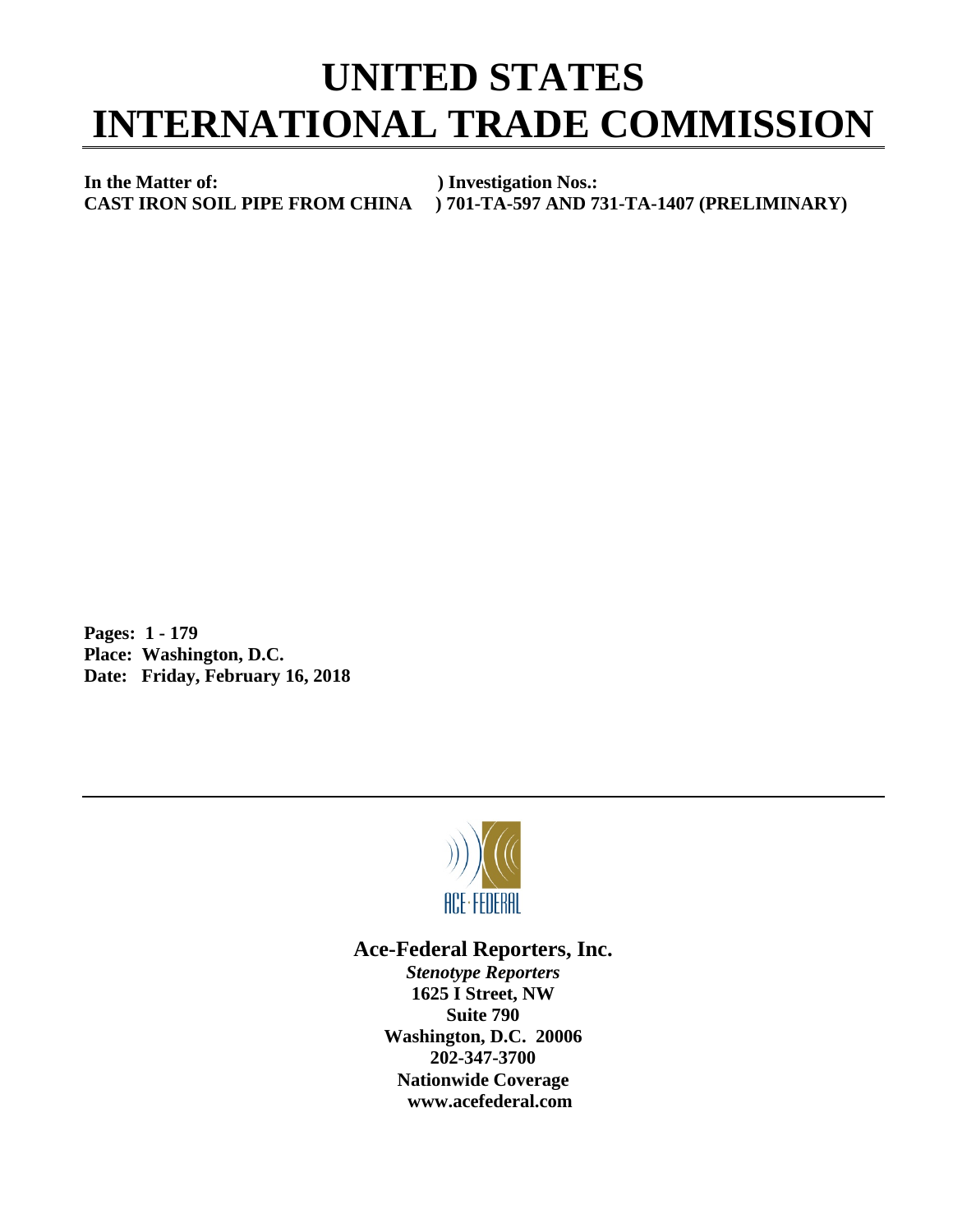| $\mathbf{1}$   | UNITED STATES OF AMERICA                                       |
|----------------|----------------------------------------------------------------|
| $\overline{2}$ | BEFORE THE                                                     |
| 3              | INTERNATIONAL TRADE COMMISSION                                 |
| 4              |                                                                |
| 5              | ) Investigation Nos.:<br>IN THE MATTER OF:                     |
| 6              | CAST IRON SOIL PIPE FROM CHINA<br>) 701-TA-597 AND 731-TA-1407 |
| 7              | ) (PRELIMINARY)                                                |
| 8              |                                                                |
| 9              |                                                                |
| 10             |                                                                |
| 11             | Main Hearing Room (Room 101)                                   |
| 12             | U.S. International Trade                                       |
| 13             | Commission                                                     |
| 14             | 500 E Street, SW                                               |
| 15             | Washington, DC                                                 |
| 16             |                                                                |
| 17             | The meeting commenced pursuant to notice at 9:30               |
| 18             | a.m., before the Investigative Staff of the United States      |
| 19             | International Trade Commission, Douglas Corkran, Acting        |
| 20             | Director, presiding.                                           |
| 21             |                                                                |
| 22             |                                                                |
| 23             |                                                                |
| 24             |                                                                |
| 25             |                                                                |
|                |                                                                |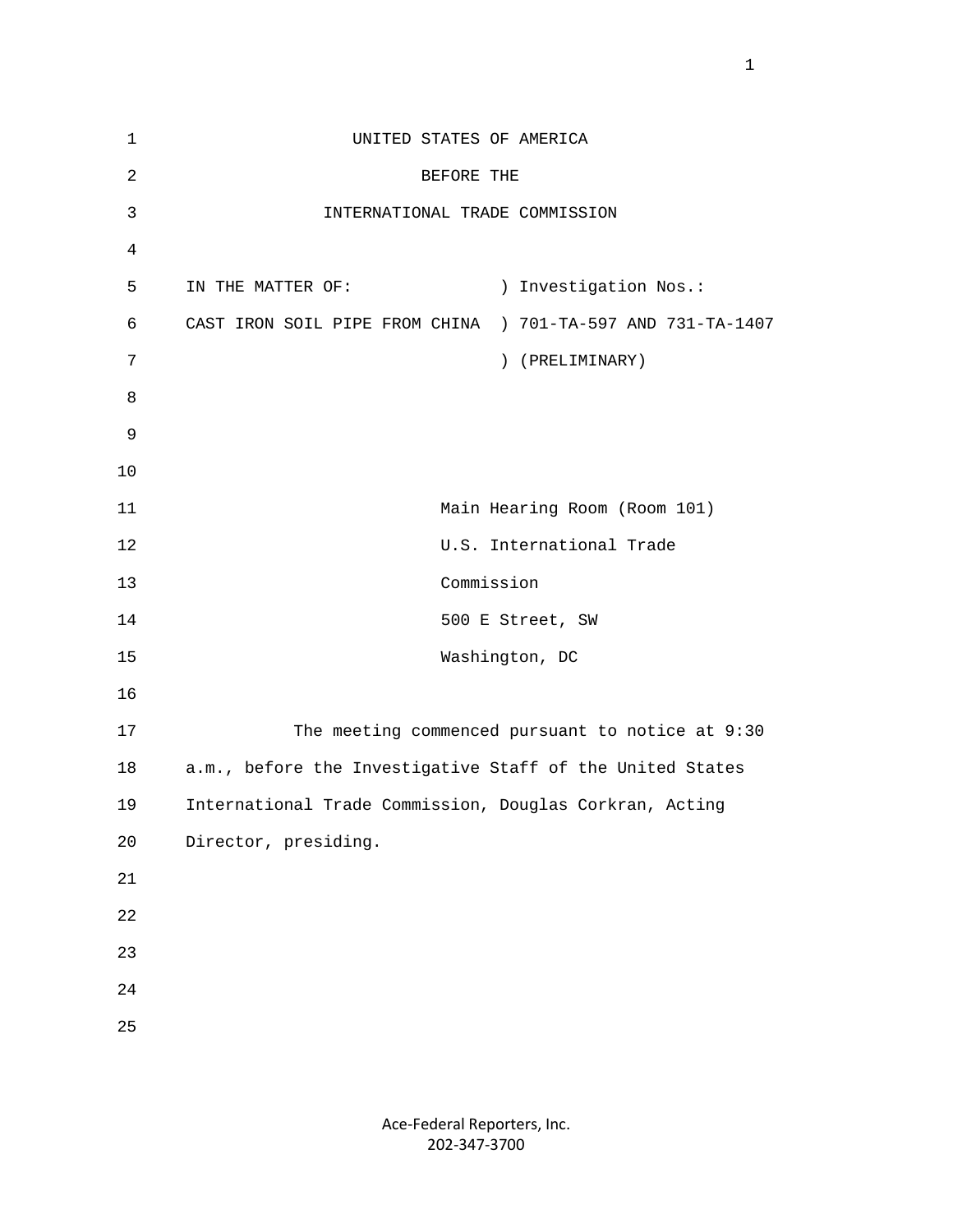1 APPEARANCES:

| $\overline{2}$ | On behalf of the International Trade Commission:        |
|----------------|---------------------------------------------------------|
| 3              | Staff:                                                  |
| $\overline{4}$ | William R. Bishop, Supervisory Hearings and Information |
| 5              | Officer                                                 |
| 6              | Sharon Bellamy, Records Management Specialist           |
| 7              | Tyrell Burch, Program Support Specialist                |
| 8              |                                                         |
| 9              | Douglas Corkran, Acting Director, Office of             |
| 10             | Investigations and Supervisory Investigator             |
| 11             | Amelia Shister, Investigator                            |
| 12             | Mark Brininstool, International Trade Analyst           |
| 13             | Amelia Preece, Economist                                |
| 14             | Charles Yost, Accountant/Auditor                        |
| 15             | David Goldfine, Attorney/Advisor                        |
| 16             |                                                         |
| 17             |                                                         |
| 18             |                                                         |
| 19             |                                                         |
| 20             |                                                         |
| 21             |                                                         |
| 22             |                                                         |
| 23             |                                                         |
| 24             |                                                         |
| 25             |                                                         |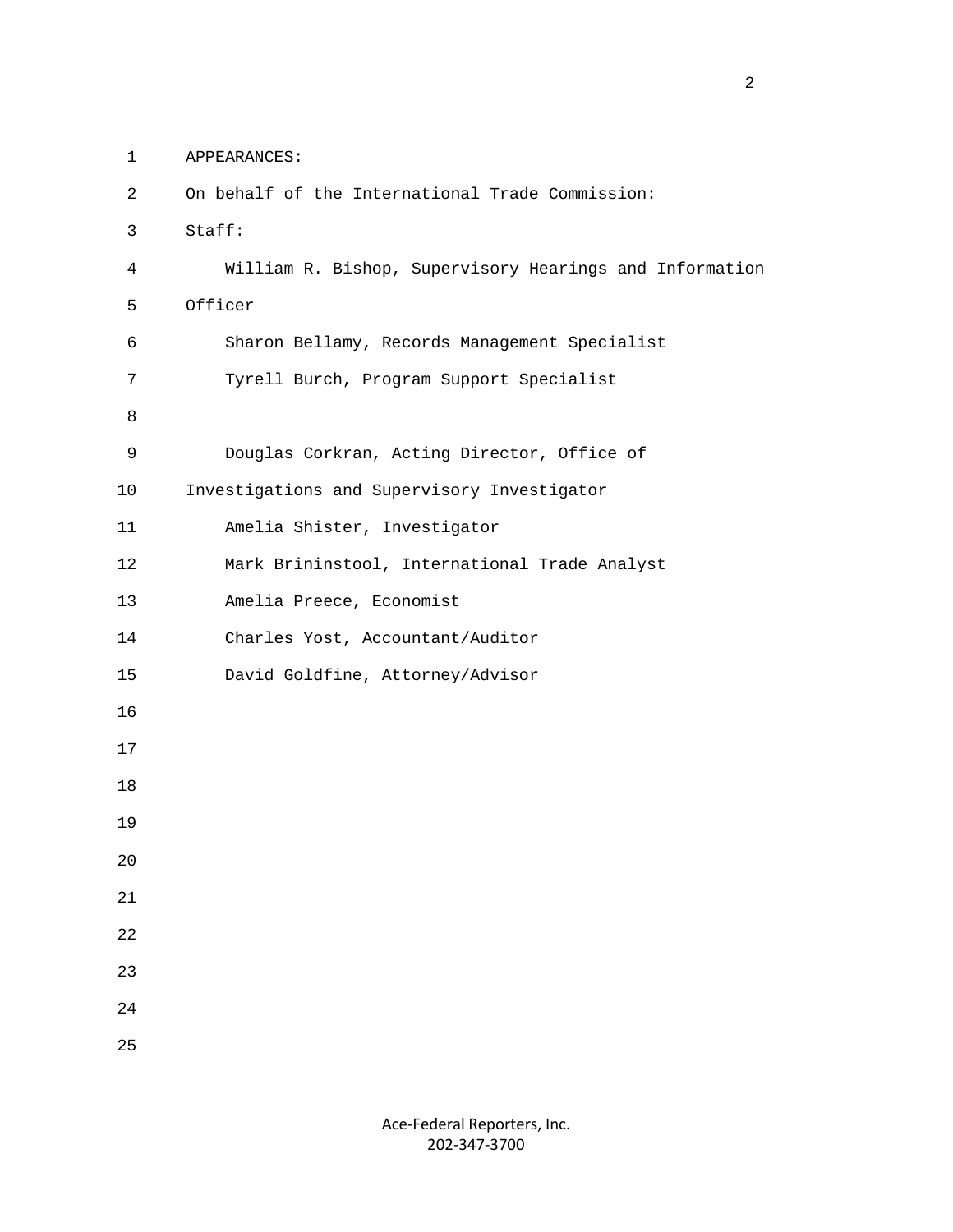1 APPEARANCES:

- 2 Opening Remarks:
- 3 In Support of Imposition (Elizabeth J. Drake, Schagrin
- 4 Associates)
- 5
	- 6 In Support of the Imposition of Antidumping and
	- 7 Countervailing Duty Orders:
	- 8 Schagrin Associates
	- 9 Washington, DC
	- 10 on behalf of
	- 11 Cast Iron Soil Pipe Institute
	- 12 Roddey Dowd, Jr., Chief Executive Officer, Charlotte
	- 13 Pipe and Foundry Company
	- 14 Hooper Hardison, President, Charlotte Pipe and Foundry
	- 15 Company
	- 16 Greg Simmons, Senior Vice President, Charlotte Pipe and
	- 17 Foundry Company
	- 18 John Biggers, Vice President, Sales, Charlotte Pipe and
	- 19 Foundry Company

```
 20 Michael Lowe, General Manager and Vice President of
```
- 21 Sales, AB&I Foundry
- 22 Roger B. Schagrin, Christopher T. Cloutier and Elizabeth
- 23 J. Drake Of Counsel
- 24

25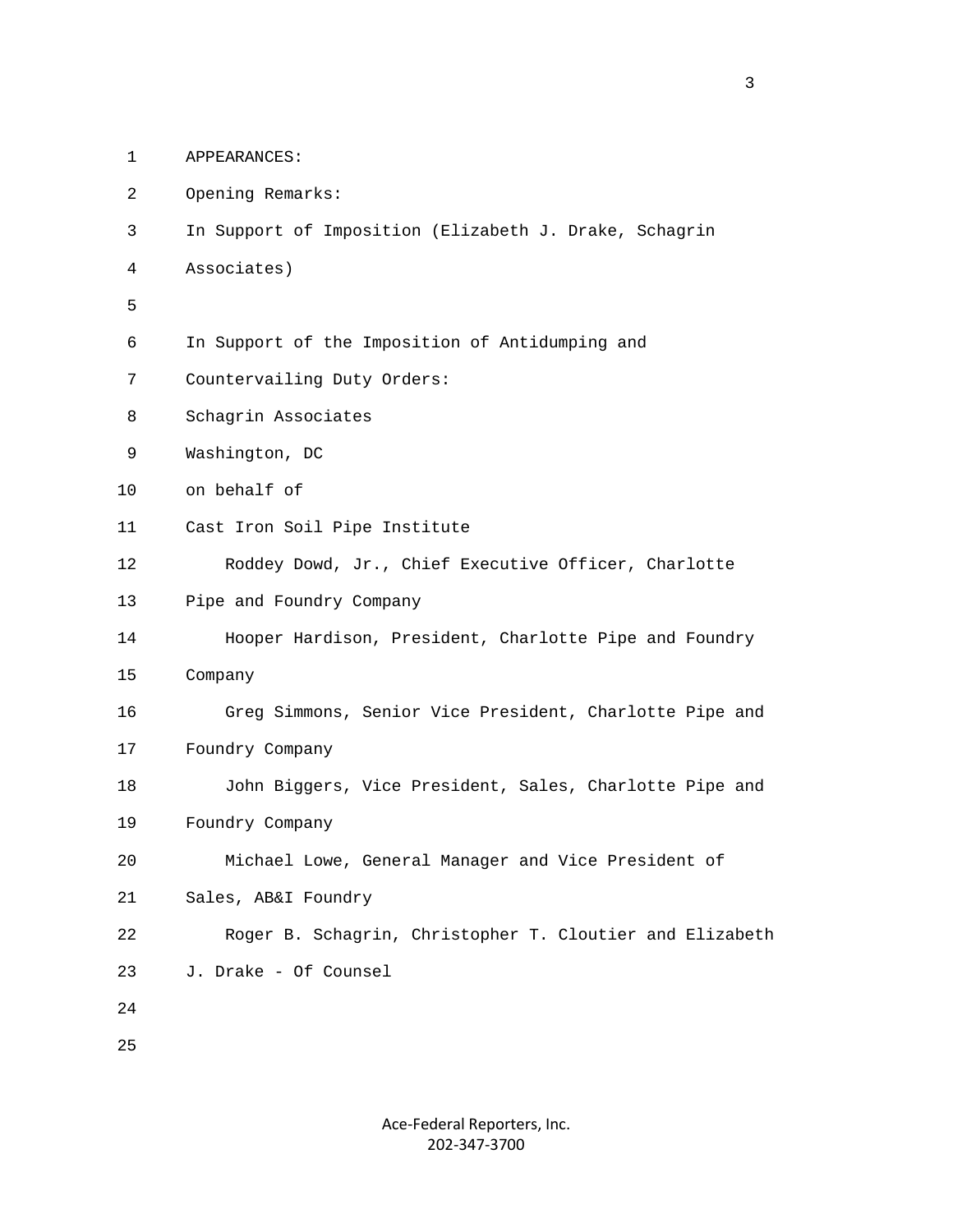| $\mathbf 1$    | In Opposition to the Imposition of Antidumping and    |
|----------------|-------------------------------------------------------|
| $\overline{2}$ | Countervailing Duty Orders:                           |
| $\mathsf{3}$   | Interested Parties in Opposition:                     |
| $\overline{4}$ | HengTong Casting                                      |
| 5              | Suzhou, China                                         |
| 6              | Owen Zhao, on behalf of Jinyou Zhao, President of     |
| 7              | HengTong Casting                                      |
| 8              |                                                       |
| 9              | NewAge Casting                                        |
| 10             | Sugarland, TX                                         |
| 11             | Bikram Singh, President and Chief Executive Officer,  |
| 12             | NewAge Casting                                        |
| 13             |                                                       |
| 14             | Rebuttal/Closing Remarks:                             |
| 15             | In Support of Imposition (Roger B. Schagrin, Schagrin |
| 16             | Associates)                                           |
| 17             |                                                       |
| 18             |                                                       |
| 19             |                                                       |
| $20$           |                                                       |
| 21             |                                                       |
| 22             |                                                       |
| 23             |                                                       |
| 24             |                                                       |
| 25             |                                                       |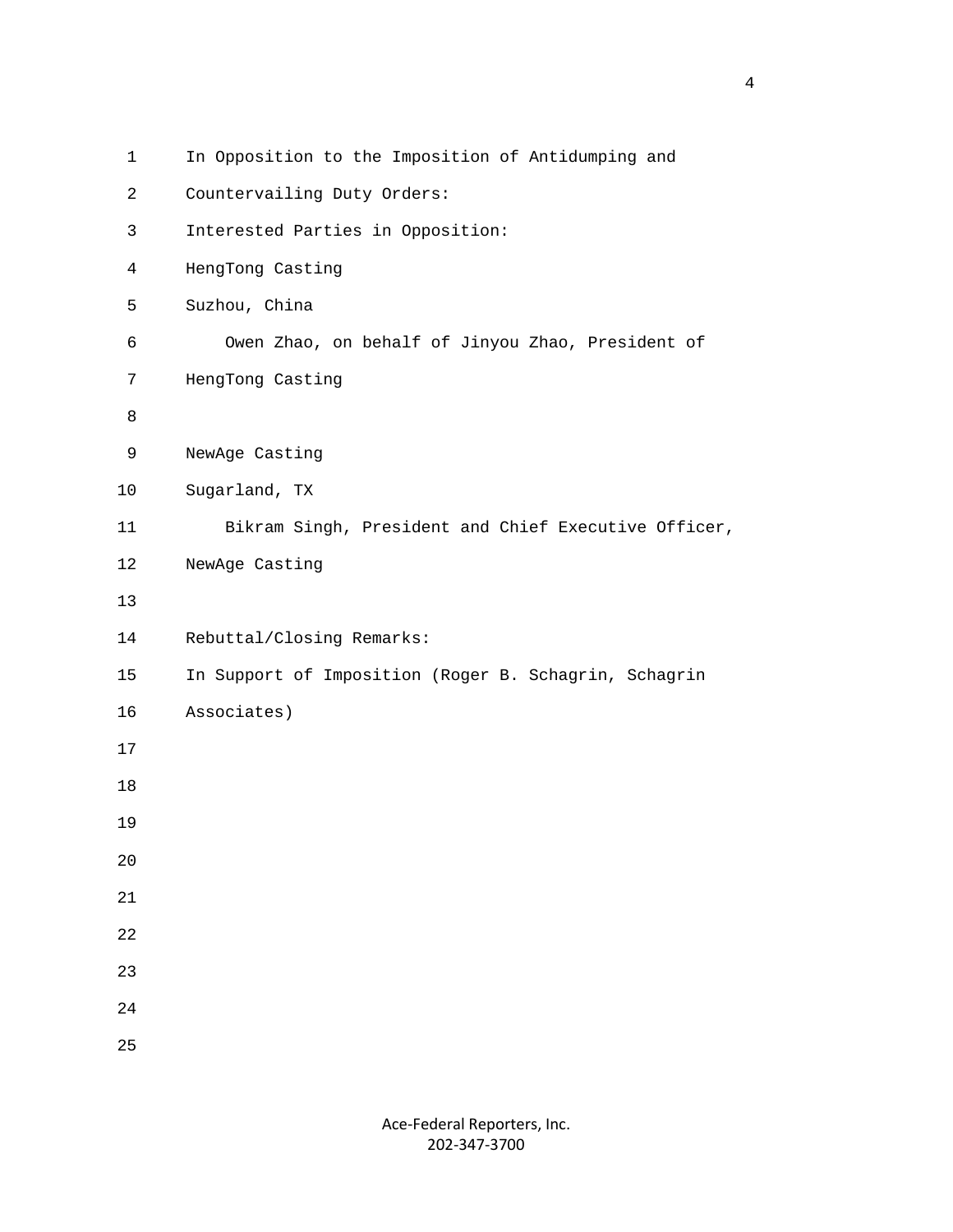1 I N D E X 2 Dage of the state of the state of the state of the state of the state of the state of the state of the state of the state of the state of the state of the state of the state of the state of the state of the state of the 3 In Support of Imposition (Elizabeth J. Drake, Schagrin 4 Associates) 7 6 Roddey Dowd, Jr., Chief Executive Officer, Charlotte Pipe 7 and Foundry Company 11 9 Michael Lowe, General Manager and Vice President of Sales, 10 AB&I Foundry 18 12 Owen Zhao, on behalf of Jinyou Zhao, President of 13 HengTong Casting 109

```
 14
     15 Bikram Singh, President and Chief Executive Officer, NewAge
16 Casting 117
```
5

8

11

 18 In Support of Imposition (Roger B. Schagrin, Schagrin 19 Associates) 171 20

21

- 22 23
- 24
- 25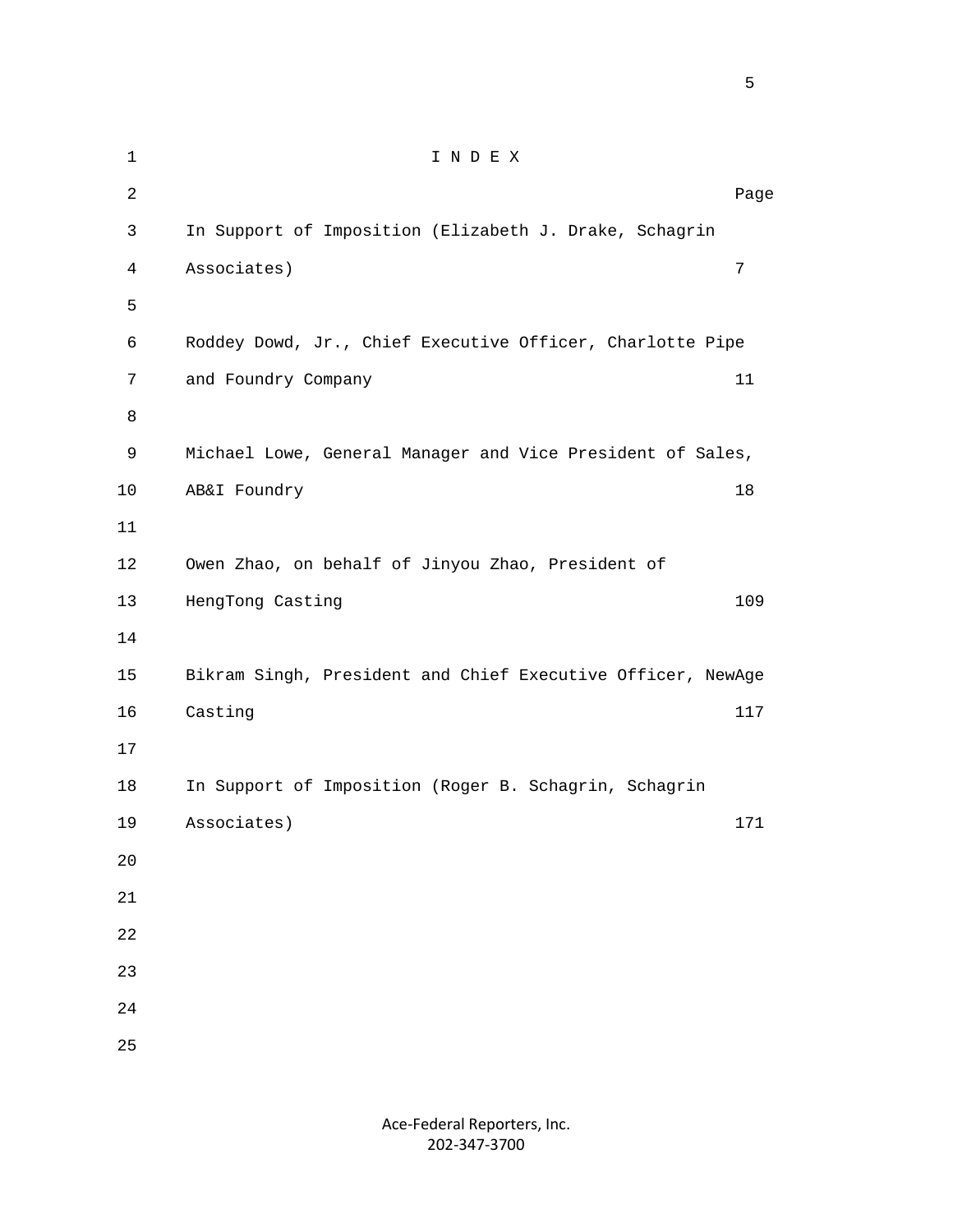1 P R O C E E D I N G S 2 9:32a.m. 3 MR. BISHOP: Will the room please come to order? 4 MR. CORKRAN: Good morning and welcome to the 5 United States International Trade Commission's Conference in 6 connection with the preliminary phase of antidumping and 7 countervailing duty Investigation Nos. 701-TA-597 and 8 731-TA-1407 concerning Cast Iron Soil Pipe from China. 9 My Name is Douglas Corkran. I am the Acting 10 Director of the Office of Investigations and the Supervisory 11 Investigator in these investigations and I'll preside at 12 this conference. Among those present from the Commission 13 Staff are to my right Amelia Shister, the Investigator and 14 to my left David Goldfine the Attorney Advisor; Amelia 15 Preece the Economist; Charles Yost the Accountant Auditor 16 and Mark Brininstool the Industry Analyst. 17 I understand parties are aware of the time 18 allocations. Any questions regarding the time allocations 19 should be addressed to the Secretary. I would remind 20 speakers not to refer to in your remarks to business 21 proprietary information and please speak directly into the 22 microphones. We also ask that you state your name and 23 affiliation for the record before beginning your 24 presentation or answering questions for the benefit of the 25 court reporter. All witnesses must be sworn in before

> Ace-Federal Reporters, Inc. 202-347-3700

entrante de la construction de la construction de la construction de la construction de la construction de la<br>Entrante de la construction de la construction de la construction de la construction de la construction de la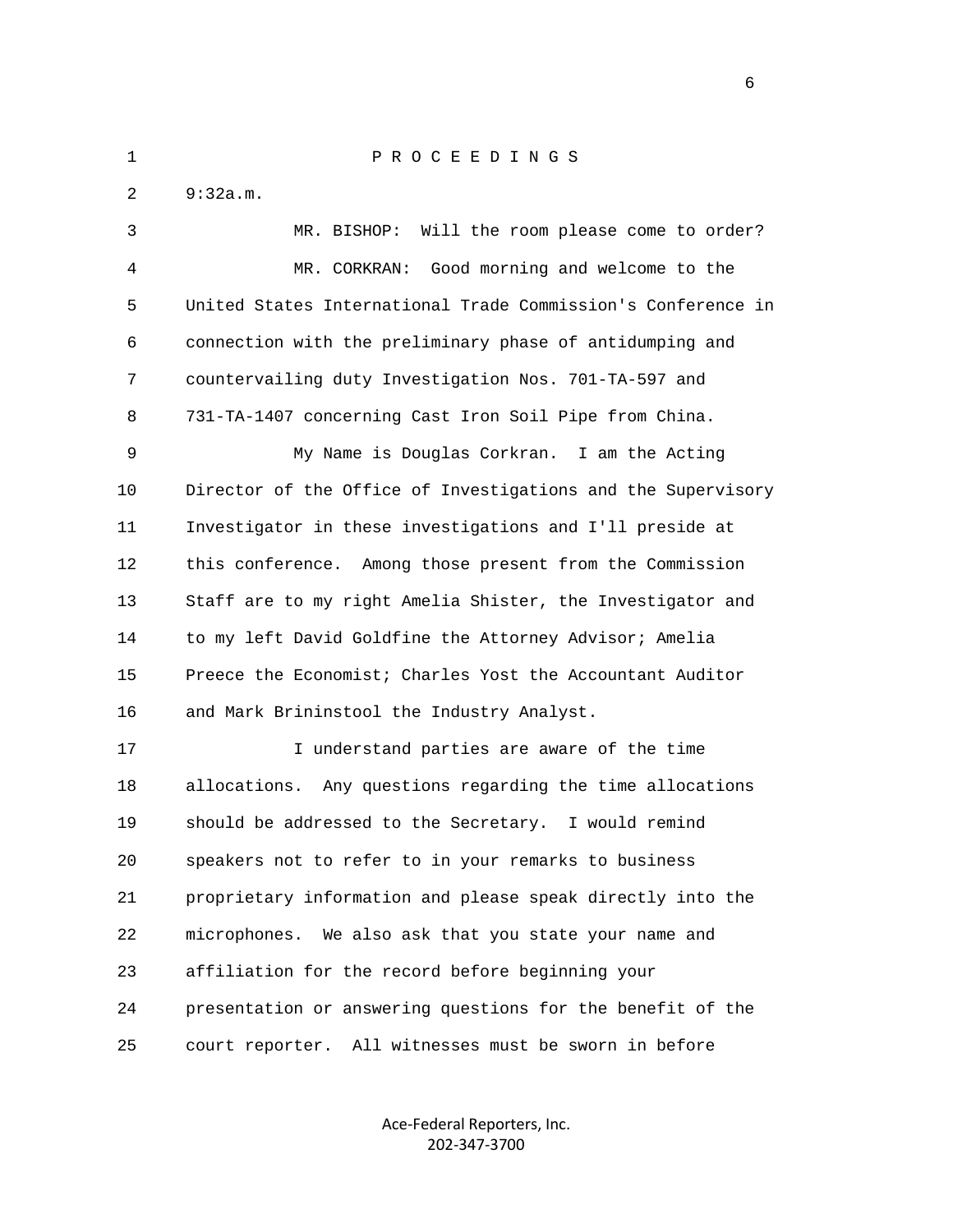1 presenting testimony.

| 2            | I will also note as a housekeeping matter there               |
|--------------|---------------------------------------------------------------|
| $\mathsf{3}$ | will be a vote in this room so at the end of the Petitioners  |
| 4            | direct testimony or at 10:20, whichever is applicable we      |
| 5            | will take a break so that the vote can take place. The vote   |
| 6            | normally will run about 10-15 minutes. Are there any          |
| 7            | questions? Mr. Secretary are there any preliminary matters?   |
| 8            | MR. BISHOP: I need one moment please, Mr.                     |
| 9            | Chairman.                                                     |
| 10           | MR. CORKRAN:<br>Certainly.                                    |
| 11           | MR. BISHOP: Mr. Chairman, all witnesses for                   |
| 12           | today's conference have been sworn in. There are no other     |
| 13           | preliminary matters.                                          |
| 14           | MR. CORKRAN:<br>Thank you, Mr. Secretary. Very                |
| 15           | well. Let us begin with opening remarks.                      |
| 16           | MR. BISHOP: Opening remarks on behalf of those                |
| 17           | in support of imposition will be given by Elizabeth J. Drake  |
| 18           | of Schagrin Associates. Ms. Drake, you have five minutes.     |
| 19           | OPENING STATEMENT OF ELIZABETH DRAKE                          |
| 20           | MS. DRAKE: Good morning, Mr. Corkran and members of           |
| 21           | the Commission Staff. I'm Elizabeth Drake of Schagrin         |
| 22           | Associates for the Petitioner, the Cast Iron Soil Pipe        |
| 23           | I want to thank the Commission Staff for all of<br>Institute. |
| 24           | their work in compiling the record in the preliminary phase   |
| 25           | of these investigations.                                      |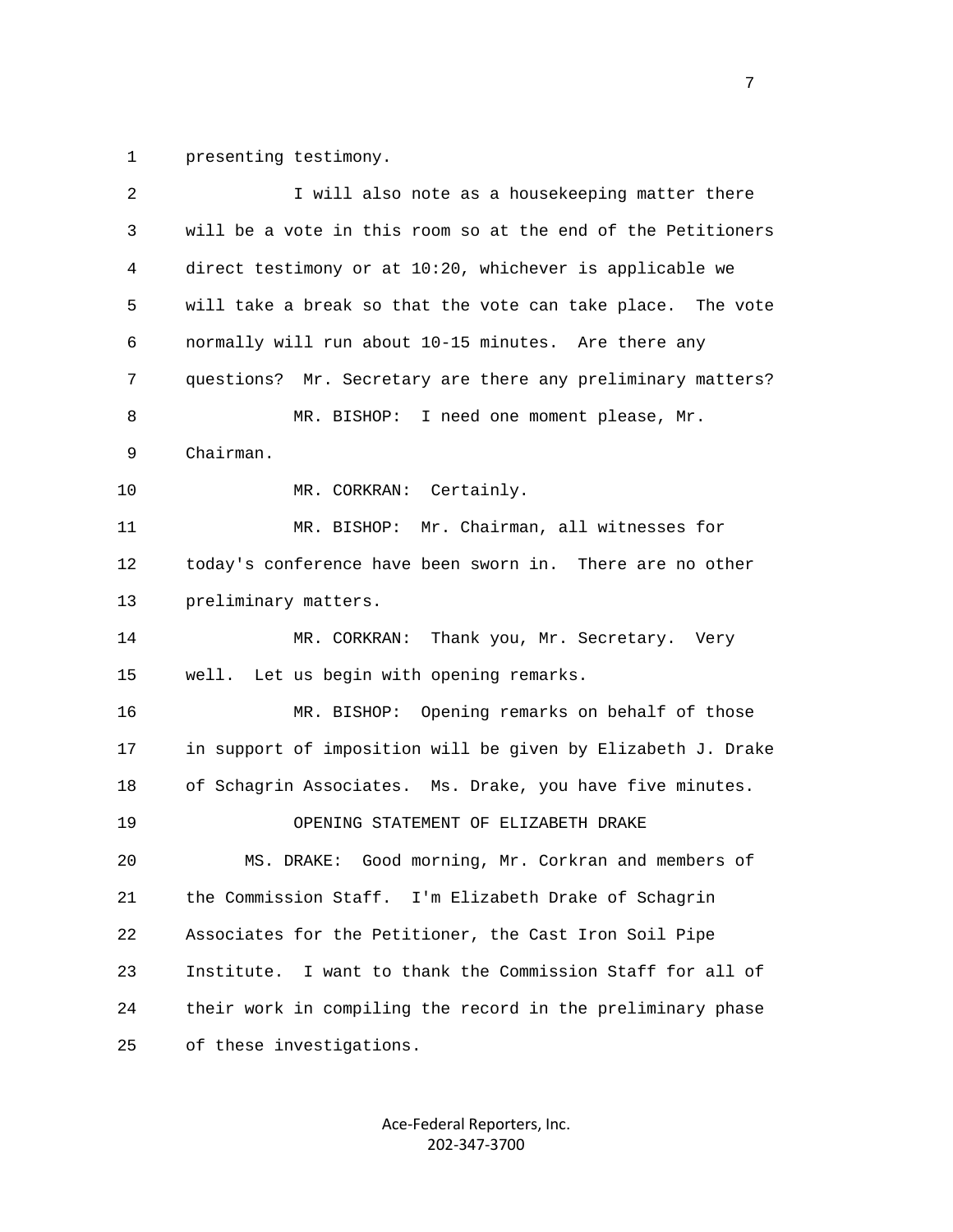1 We believe that record will strongly support an 2 affirmative preliminary determination. During the Period of 3 Investigation, imports of cast iron soil pipe from China 4 rose in volume and gained market share due to pervasive 5 underselling of the U.S. Industry.

 6 Overall from 2015 to 2017 Subject Imports 7 increased by more than 15 percent outpacing the increase in 8 demand. From 2015 to 2016 the average unit value of Chinese 9 Imports fell by more than 90 dollars a ton. This 10 facilitated a 48 percent surge in import volume in just one 11 year, allowing Chinese soil pipe to gain significant market 12 share at the expense of the Domestic Industry.

 13 As a result, the Domestic Industry was denied the 14 opportunity to fully participate in the market as demand 15 peaked in 2016. Faced with the prospect of losing further 16 market share to Subject Imports and saddled with already low 17 capacity utilization rates and high fixed costs the Domestic 18 Industry fought back on price in early 2017. The Domestic 19 Producers cut their prices in an effort to compete with low 20 priced Chinese Imports.

 21 While Domestic Producers were able to regain some 22 of the market share that they lost to Subject Imports in 23 2017 their overall share remained below 2015 levels. In 24 addition, the volume came at a cost as it was only possible 25 for Domestic Producers to regain volume by lowering their

> Ace-Federal Reporters, Inc. 202-347-3700

en andere en de la provincia de la provincia de la provincia de la provincia de la provincia de la provincia d<br>En 1990, en la provincia de la provincia de la provincia de la provincia de la provincia de la provincia de la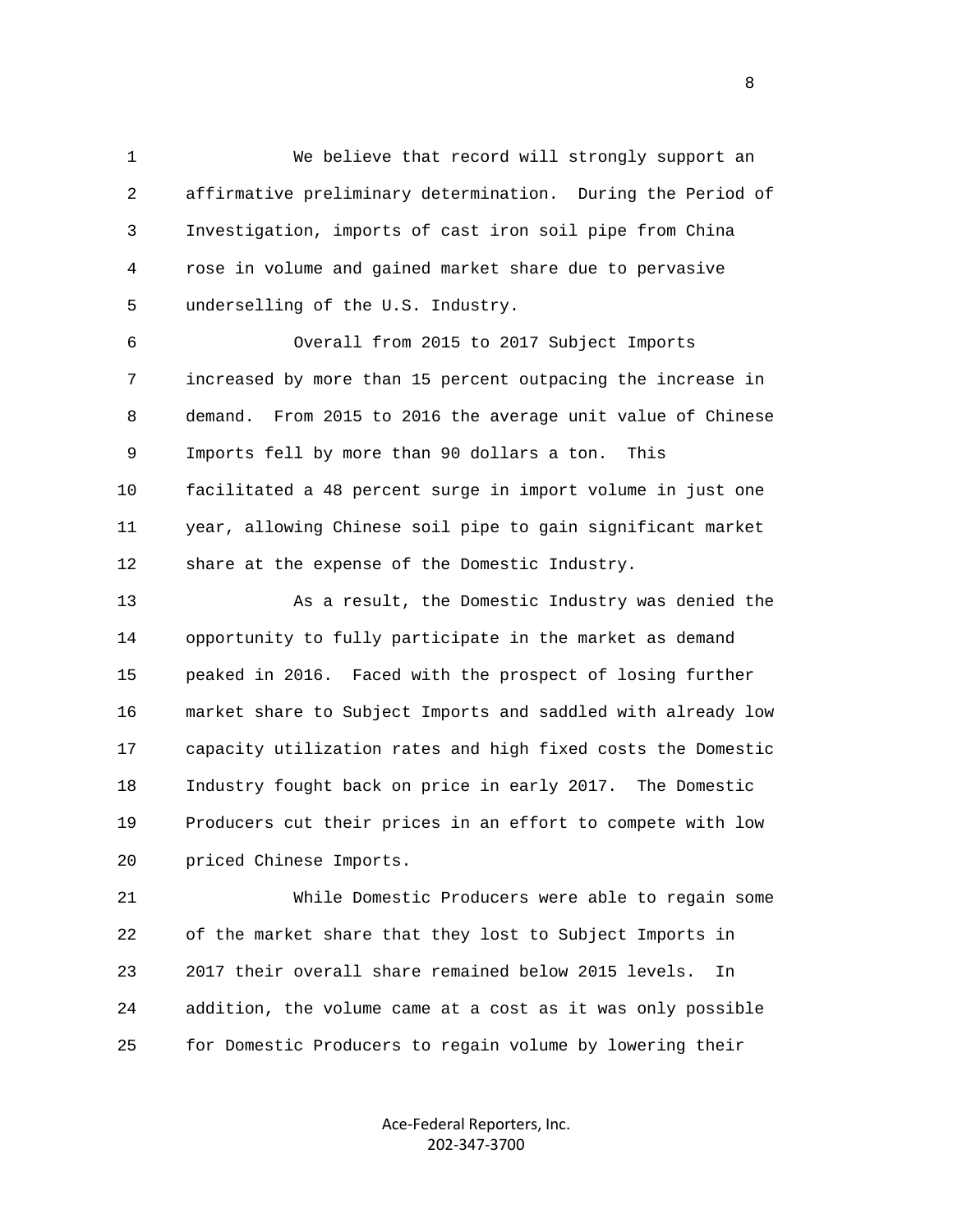1 prices and even with those price cuts Chinese Imports 2 reacted with their own price reductions.

 3 The price declines in 2017 also took place in an 4 environment where raw material costs were increasing. As a 5 result the Domestic Industry's cost of goods sold as a 6 percentage of sales revenue rose and its profits fell. Cast 7 iron soil pipe from the U.S. and China are fungible 8 products, made to the same specifications and they are sold 9 through the same channels of distribution and to the same 10 end users.

 11 While U.S. Producers and importers tend to use 12 separate distributors at any one time, those distributors 13 can and do switch from domestic to imported product. In 14 addition, distributors of imports and distributors of 15 Domestic Product compete head to head for the same customers 16 in all major markets nationwide. Therefore both domestic 17 and imported cast iron soil pipe go to the same markets in 18 the same manor and compete for the same end users.

 19 When domestic and imported soil pipe do compete 20 they do so largely on the basis of price. This makes 21 underselling a particularly effective tool for importers to 22 gain volume and market share. We believe the fact that low 23 volume Chinese Imports took sales and depressed prices would 24 be apparent both in the overall data compiled by the 25 Commission as well as in the lost sales and lost revenue

> Ace-Federal Reporters, Inc. 202-347-3700

 $\sim$  9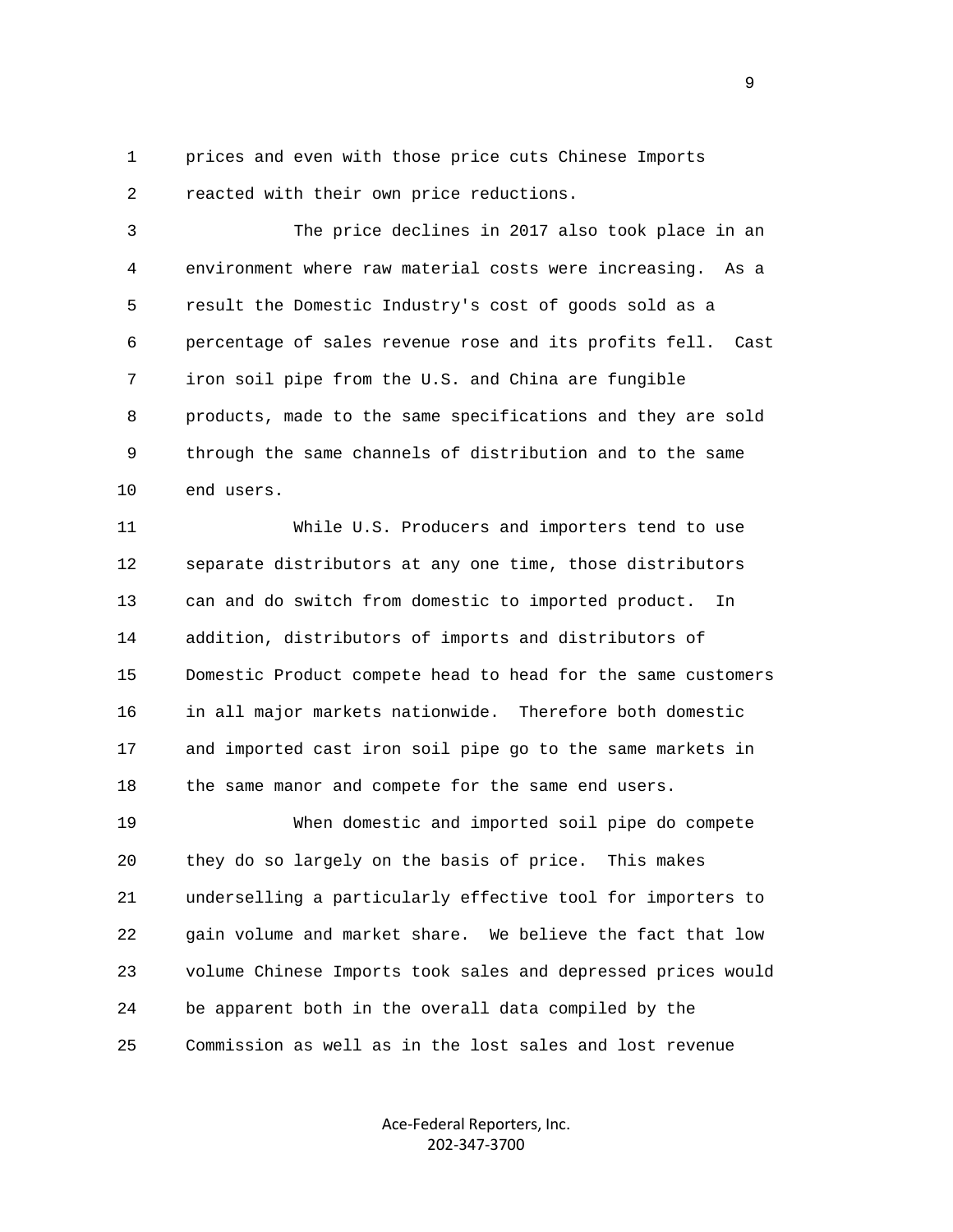1 allegations submitted to the Commission.

| 2  | Despite what we believe was an overall increase              |
|----|--------------------------------------------------------------|
| 3  | in demand from 2015 to 2017, growth of the Domestic Industry |
| 4  | shipments was overwhelmed by the more rapid increase in      |
| 5  | Prices fell and the Domestic Industry's profits<br>imports.  |
| 6  | Not only was the Domestic Industry denied the<br>shrank.     |
| 7  | ability to share in the height of demand growth in 2016, it  |
| 8  | now faces the prospect of continued injury as demand is      |
| 9  | contracting and raw material costs are continuing to rise.   |
| 10 | Public information indicates Chinese cast iron               |
| 11 | soil pipe producers likely have significant excess capacity. |
| 12 | They have already demonstrated a strong interest in the U.S. |
| 13 | Market as well as the ability to use aggressive price        |
| 14 | undercutting to seize market share. Numerous new importers   |
| 15 | of cast iron soil pipe appeared in the market from 2015 to   |
| 16 | 2017 including some just in the last year.                   |
| 17 | These importers will eagerly increase imports                |
| 18 | from China if orders are not imposed leading to continued    |
| 19 | adverse volume and price effects. The Domestic Industry,     |
| 20 | which already has high fixed costs and low capacity          |
| 21 | utilization rates will experience further injury as a        |
| 22 | For all of these reasons we respectfully request<br>result.  |
| 23 | that the Commission make an affirmative preliminary          |
| 24 | determination.<br>Thank you.                                 |
| 25 | MR. BISHOP: Mr. Chairman, that concludes opening             |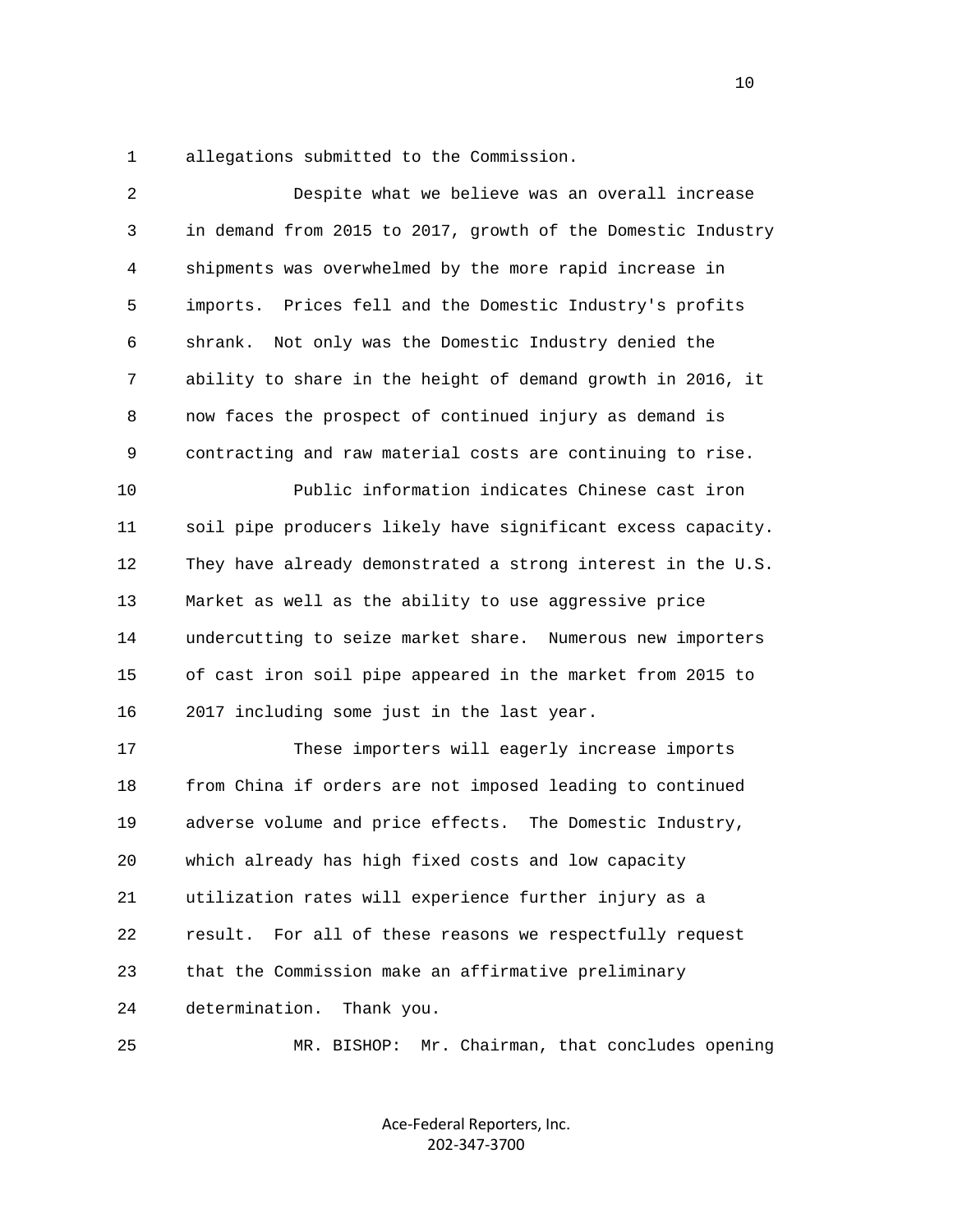1 remarks.

| 2  | MR. CORKRAN:<br>Thank you very much. With that                 |
|----|----------------------------------------------------------------|
| 3  | then we will begin with the first Panel.                       |
| 4  | MR. BISHOP: Would the Panel in support of the                  |
| 5  | imposition of antidumping and countervailing duty orders       |
| 6  | please come forward and be seated. Mr. Chairman, this Panel    |
| 7  | has 60 minutes for their direct testimony.                     |
| 8  | MR. CORKRAN:<br>Thank you Mr. Secretary. Welcome               |
| 9  | to the Panel and you may begin when you are ready.             |
| 10 | Thank you, Mr. Corkran and the<br>MR. SCHAGRIN:                |
| 11 | Commission Staff. For the record my name is Roger Schagrin     |
| 12 | of Schagrin Associates, Counsel to the Cast Iron Soil Pipe     |
| 13 | Institute.<br>Today, we have representatives of all three, the |
| 14 | only three, U.S. Producers of cast iron soil pipe in the       |
| 15 | United States and a tremendous amount of experience across     |
| 16 | the management and manufacturing processes and marketing of    |
| 17 | these products to share with the Commission to enhance your    |
| 18 | record.                                                        |
| 19 | Without further ado, I would like to introduce                 |
| 20 | Roddey Dowd, the CEO of Charlotte Pipe. Mr. Dowd.              |
| 21 | STATEMENT OF RODDEY DOWD, JR.                                  |
| 22 | Mr. Dowd, Jr. Mr. Corkran and Members<br>MR. DOWD:             |
| 23 | of the Commission Staff, for the record.                       |
| 24 | MR. BISHOP: Sir, I need you to start over.<br>You              |
| 25 | weren't on the microphone.                                     |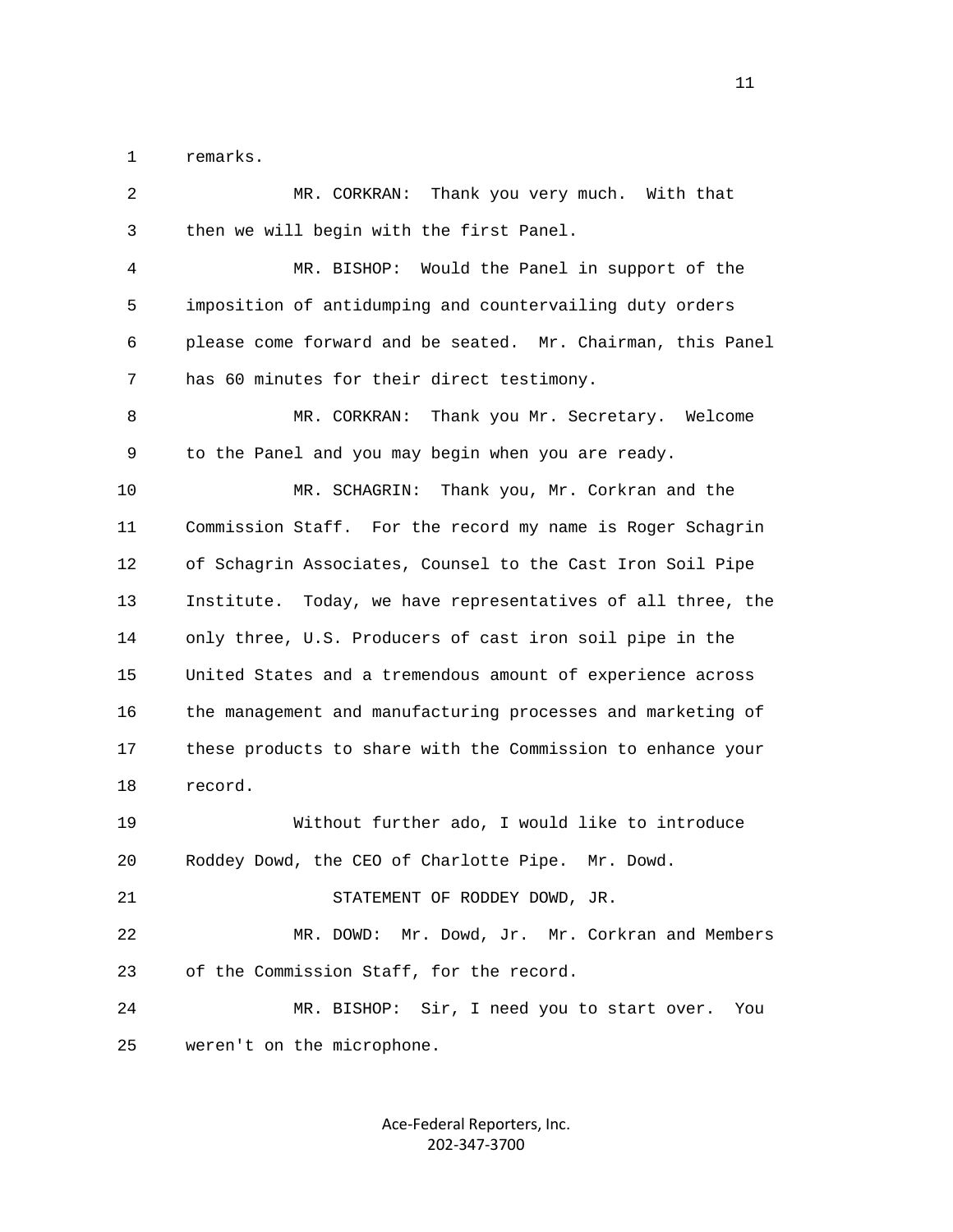1 MR. DOWD: Okay, sorry. Good morning Mr. Corkran 2 and members of the Commission Staff. For the record, my 3 name is Roddey Dowd, Jr. and I'm the Chief Executive Officer 4 of Charlotte Pipe and Foundry Company. Charlotte Pipe is 5 located in Charlotte, North Carolina and I have been 6 employed by the company for 36 years.

 7 I'm accompanied today by President Hooper 8 Hardison who has been with us for 29 years, Greg Simmons 9 Senior Vice President is also here and he can address 10 manufacturing questions. Greg has been with Charlotte Pipe 11 for 30 years and in the industry for 49 years. Our Senior 12 vice President of Sales, John Biggers is also here today and 13 he has been with us for 27 years.

 14 Charlotte Pipe was founded in 1901 when my great 15 grandfather W. Frank Dowd built a small foundry to produce 16 cast iron soil pipe and fittings. The foundry originally 17 had 25 employees and we've grown considerably in the 18 intervening years. Today, Charlotte Pipe is the largest 19 manufacturer of cast iron and plastic drain waste and vent 20 pipe and fittings in the United States. We operate one 21 foundry and six plastic facilities, all within the United 22 States.

 23 We're constantly making process improvements to 24 better serve our customers and reduce our costs and improve 25 our quality. We invest millions of dollars each year to

> Ace-Federal Reporters, Inc. 202-347-3700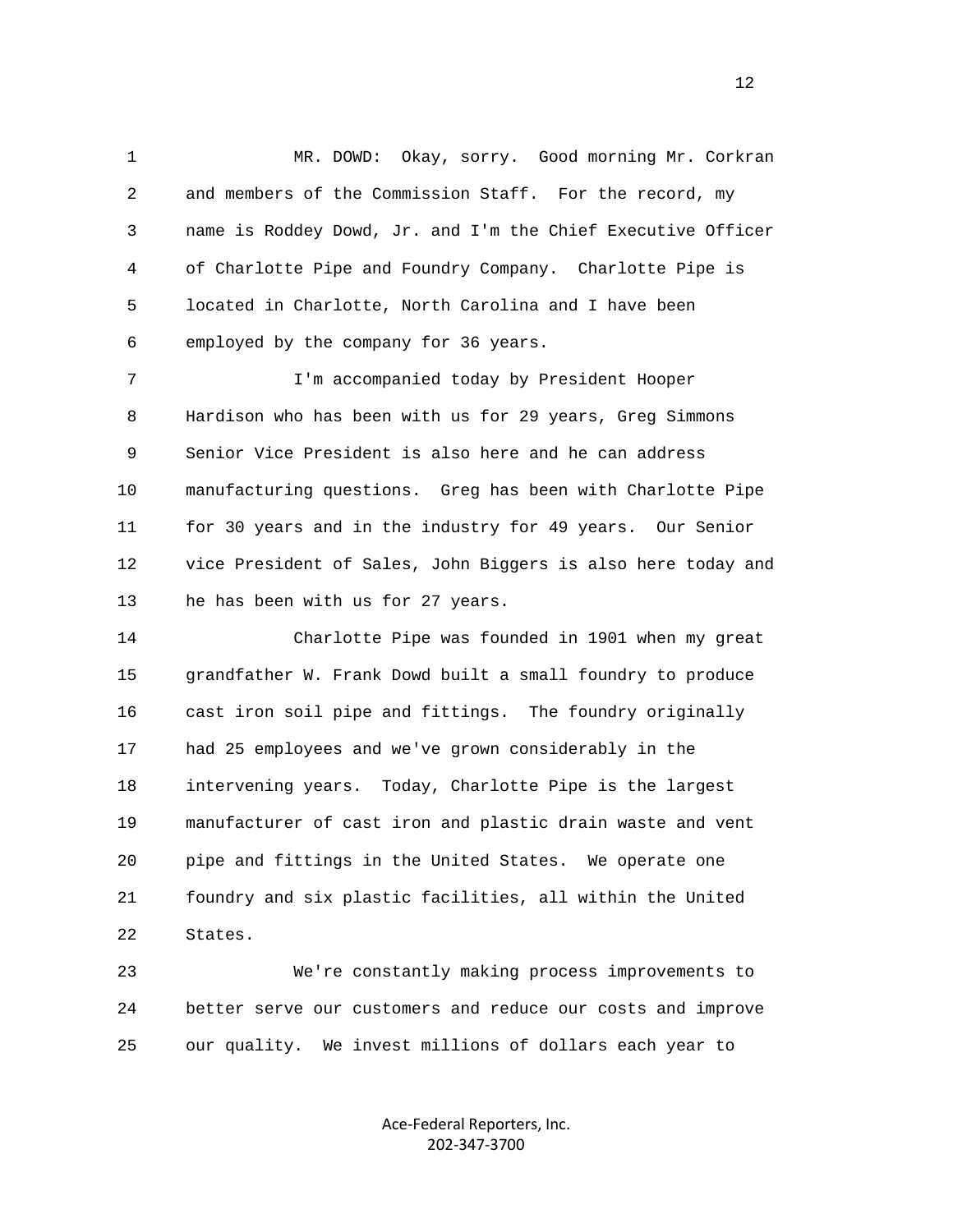1 improve manufacturing efficiency, productivity and capacity. 2 Continuous investment in the latest casting technology has 3 made our foundry one of the most modern in the world.

 4 We offer a complete line of service, extra heavy 5 and hubless pipe and fittings. These are commonly referred 6 to as drain, waste and vent pipe and fittings or by the 7 acronym DWV. Charlotte Pipe exceeds all Federal, State and 8 Local environmental regulations and standards. Since 1988 9 we spent more than 30 million dollars in environmental 10 capital improvement projects.

 11 Our operating cost on the environmental front in 12 2017 were 3.2 million dollars. We recently received the 13 Blue Thumb Award from our local authority for our 14 conservation efforts. Our primary melting process, the 15 cupula melt process uses coke as a heat source and requires 16 Charlotte Pipe to operate under very tight Federal air 17 permit restrictions. We operate, for example, under a Title 18 V air permit and also a synthetic minor 5c MACT being the 19 acronym Maximum Achievable Control Technology.

 20 Our Chinese foundry competitors simply do not 21 have anywhere near the same environmental costs that we 22 incur. In fact, all of the foundries I have visited in 23 China emit both untreated water and air. In the preliminary 24 conference for cast iron soil pipe fittings Respondents 25 accused us of buying a U.S. Importer which also owned a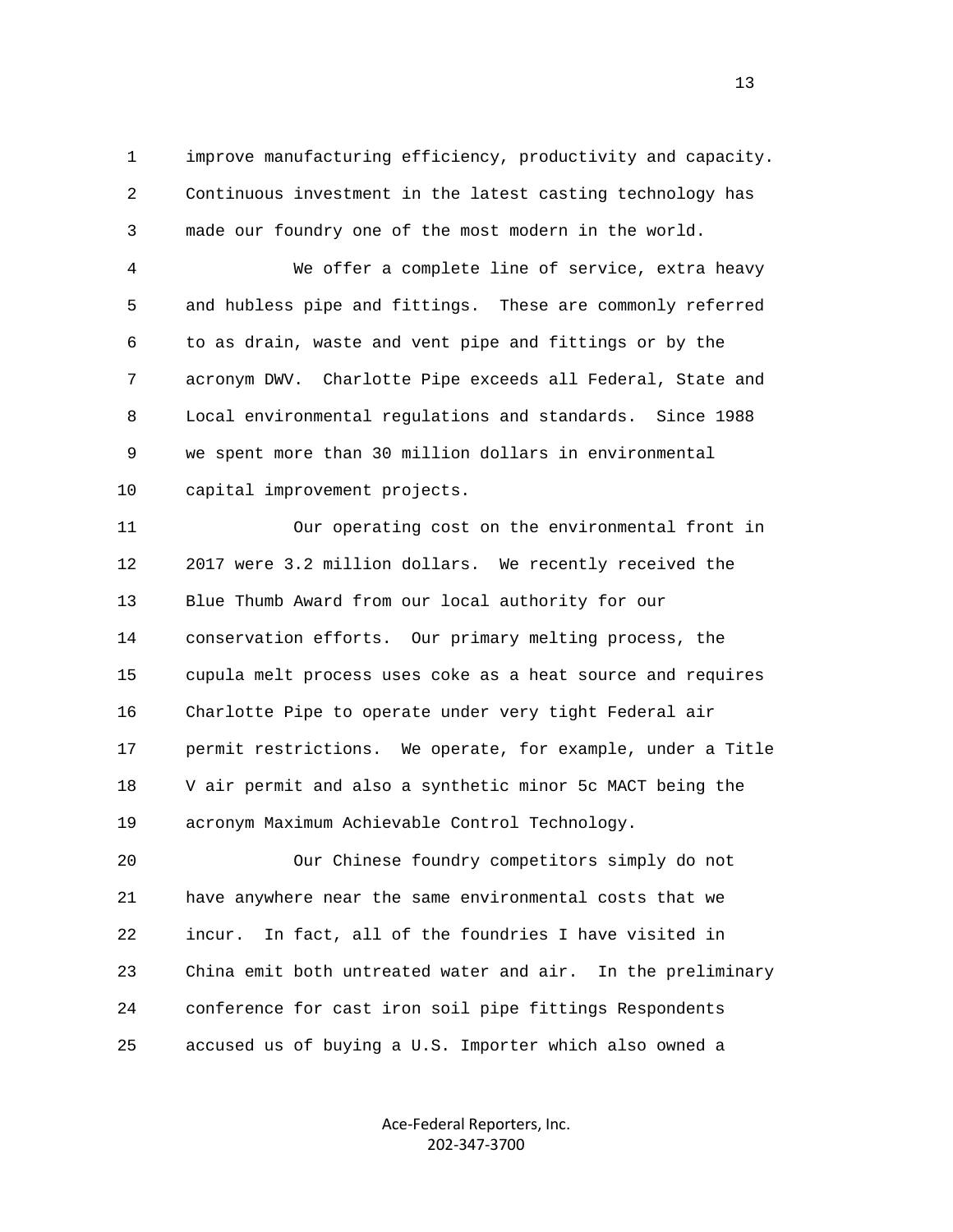1 foundry in China in order to shut the foundry down.

 2 I can tell you that we examined whether to 3 operate the foundry after the acquisition to perhaps give us 4 a low cost product to sell within China or certain other 5 areas of the world but we discovered this foundry was 6 significantly polluting the air and water. It would have 7 cost us a fortune to bring that foundry up to our level of 8 environmental and safety compliance, so we shut it down. 9 The idea of us shutting down one foundry out of 10 approximately three hundred foundries making similar goods 11 in China would make any difference in the level of Chinese 12 Imports in the United States is preposterous and import data 13 will show that. 14 All of our products must conform to applicable 15 ASTM standard. The same is true for our domestic 16 competitors Tyler AB&I and also our Chinese competitors. It 17 is important for the Commission to understand that 18 distributors our invoice customers will distribute and users 19 will use any cast iron pipe that meets specification. 20 You don't have to be a member of the Cast Iron 21 Soil Pipe Institute to meet ASTM standards and the Chinese 22 claim that their products do meet these specifications and 23 that their quality is accepted by the distributors in the 24 market. Mr. Lowe will address the distribution channels for 25 cast iron soil pipe and fittings.

> Ace-Federal Reporters, Inc. 202-347-3700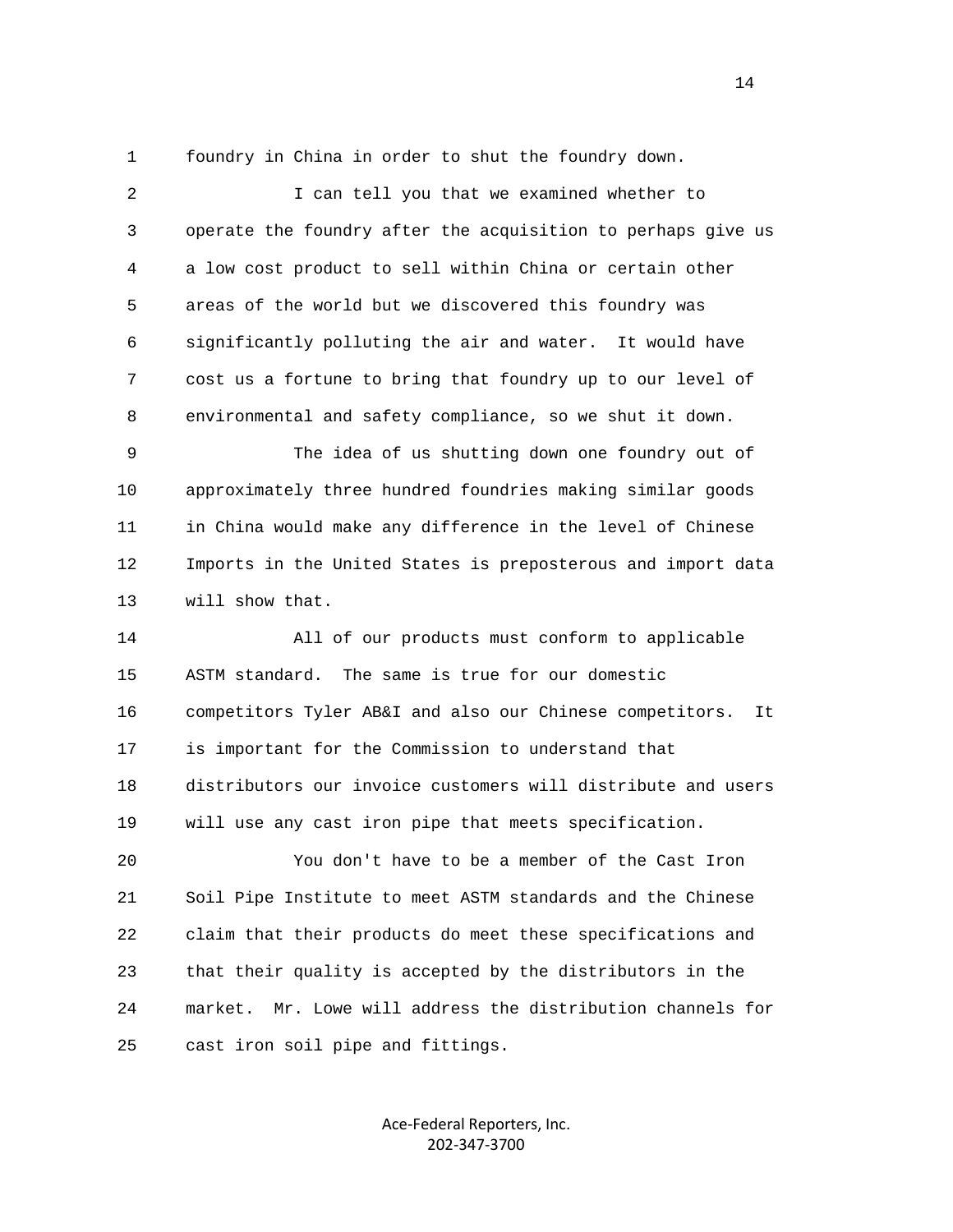1 Essentially our foundry melts scrap and coke to 2 make our base iron. We then take this molten iron and pour 3 it into centrifical molds to make pipe. After the pipe is 4 cast we water test it and apply coatings. Naturally for a 5 product that is basically 100 percent iron the cost of scrap 6 is a key component to our cost of production.

 7 Scrap is a world commodity and the price is very 8 transparent. When we saw our scrap cost increasing rapidly 9 in late 2016 we announced a price increase to cover our 10 increased scrap costs in a letter to our customers. Our 11 customers came right back to us and told us that they could 12 buy Chinese pipe for so much less than our prices and that 13 they were not going to pay the recently announced higher 14 cost. Consequently we rescinded that increase.

 15 In fact, in spite of how raw material costs for 16 scrap, coke, steel shot plus other general operating 17 expenses not only did we not achieve a price increase in 18 2017 but we have seen our prices fall dramatically. In 19 fact, since 2015 we have attempted four price increases and 20 none of them have been successful. This has had a 21 significant negative impact on our bottom line. In a 22 construction market it is generally improving but facing 23 higher input costs. The only reason for having to lower our 24 prices was the increased competition from unfairly traded 25 Chinese product.

> Ace-Federal Reporters, Inc. 202-347-3700

the contract of the contract of the contract of the contract of the contract of the contract of the contract of the contract of the contract of the contract of the contract of the contract of the contract of the contract o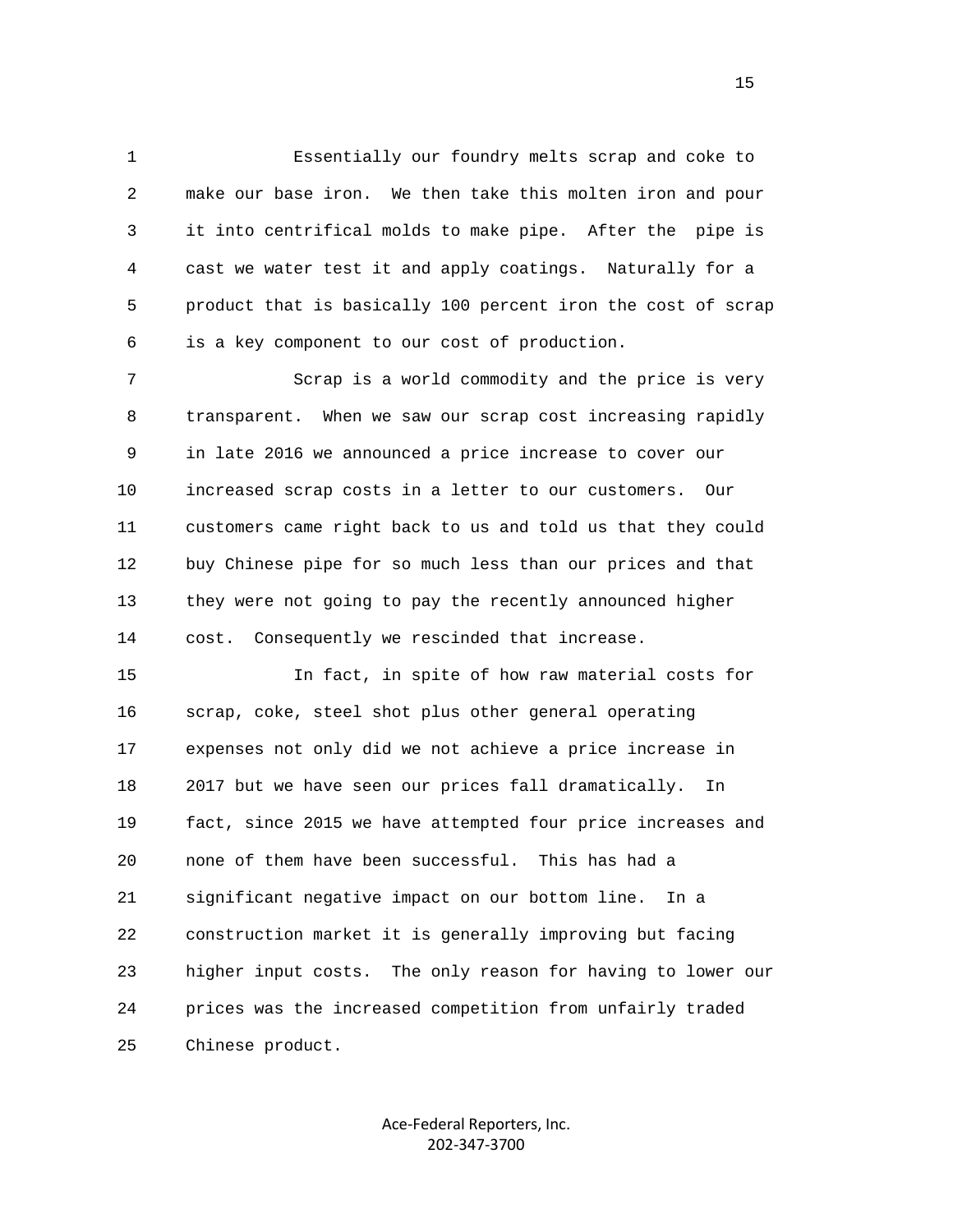1 Having grown up in the foundry business I started 2 as summer help in 1971, I can tell you that foundries have 3 very high fixed costs. They are expensive to start up each 4 week and you need to run it as hard as you can and produce 5 as many tons as possible to help spread your fixed costs. 6 You can't just turn a foundry on and off because you can't 7 let the metal get cold.

8 We employ very skilled labor, maintenance, 9 environmental and engineering help to ensure we can operate 10 efficiently and comply with all U.S. regulation. The 11 Department of Commerce Investigators had a chance to visit 12 our foundry in Charlotte in connection with the pipe 13 fittings investigation. I know that the ITC will likely 14 visit at some point.

 15 We have been at our present location for over 100 16 years. Our foundry sits on 55 acres. When we moved there 17 my great grandfather, we were in the country and Charlotte 18 was a small town. Now that small town has grown into a city 19 of almost 1 million in a standard metropolitan area of about 20 3 million. Our foundry is two blocks from our professional 21 football stadium.

 22 It would be in the interest of the company to be 23 able to move our foundry operation to a more rural 24 Greenfield location. While the city has not pressured us to 25 move since we are in full compliance with all environmental

> Ace-Federal Reporters, Inc. 202-347-3700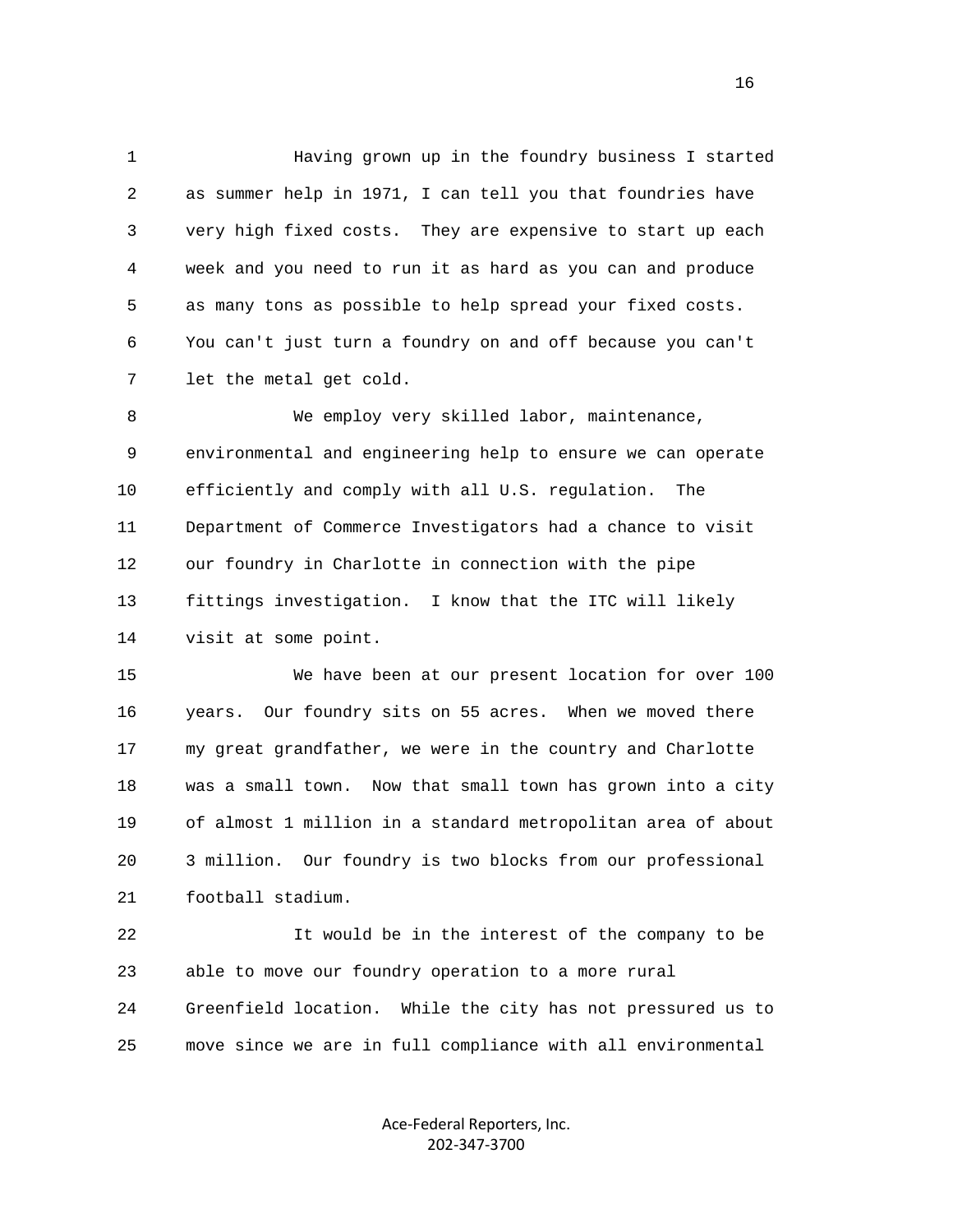1 regulations they would obviously love to have this downtown 2 real estate for higher and higher tax purposes. Our 3 employees would also love not to have to drive 40 miles each 4 way to work and sit in traffic.

 5 However, before our company can undertake such a 6 large investment which would be in excess of 200 million 7 dollars we have to know that there will be adequate return. 8 Until we know we don't have to compete with imports of 9 subsidized and dumped Chinese cast iron soil pipe and 10 fittings, we cannot make this move.

 11 I've seen a lot of my fellow members in American 12 Foundry Society go out of business over the course of my 13 career as their utilization rates went down to the point 14 where their foundries were losing money and they had to 15 close. Since the year 2000, 847 foundries in the United 16 States have shut down. That's why on behalf of our family 17 business in Charlotte Pipe, our 1400 associates were here 18 today.

 19 If the Chinese Foundry Institute takes more and 20 more of our cast iron soil pipe business then we will lose 21 the ability to operate efficiently and properly as our 22 selling prices fall and our fixed cost burden buries us. We 23 know our Chinese competitors get government subsidies and we 24 know they are dumping their products in the United States 25 market.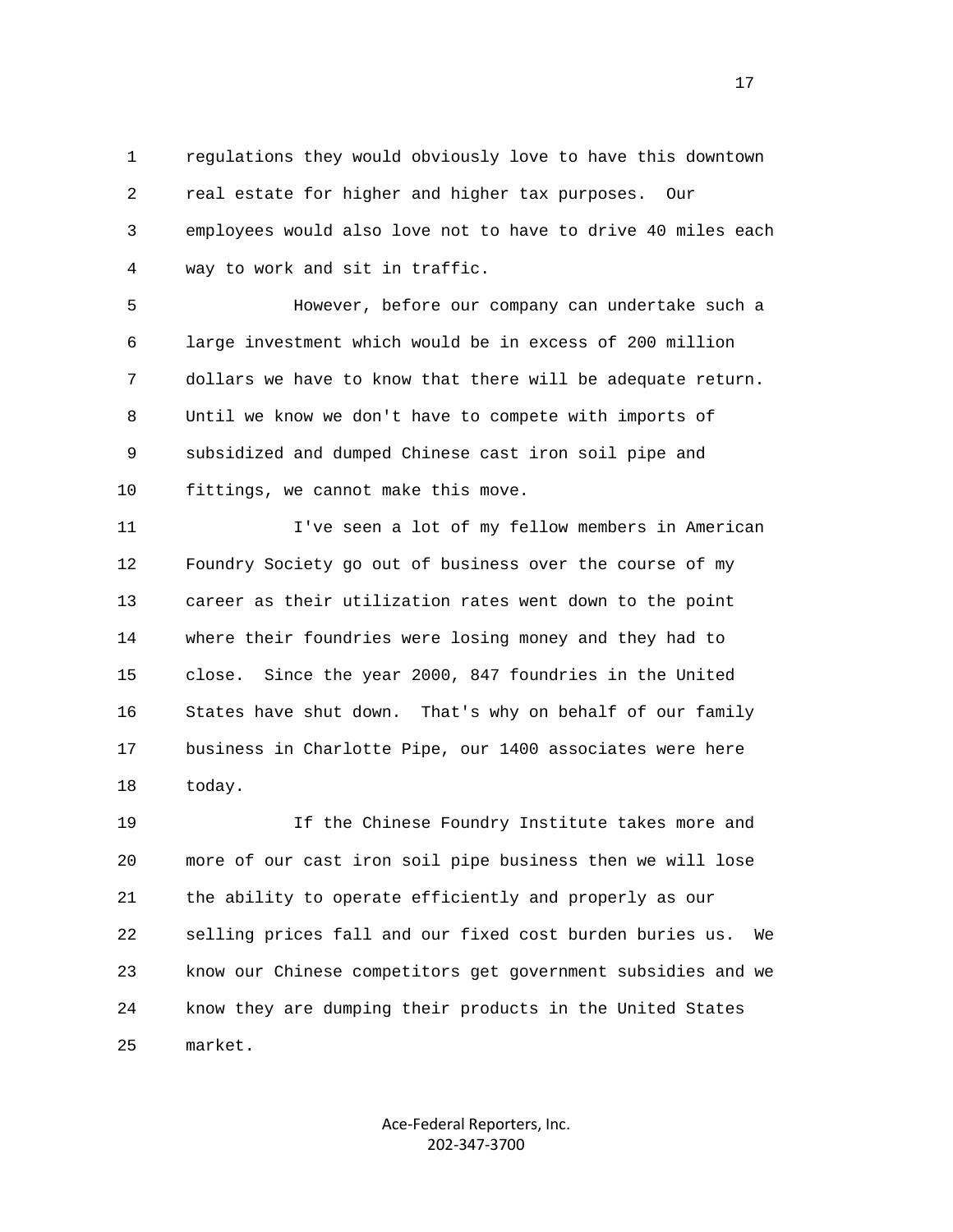1 We are asking you respectfully to level the 2 playing field. We appreciate your efforts in undertaking 3 this investigation and we will all participate fully in 4 these efforts. Thank you very much. 5 MR. SCHARGIN: Thank you, Mr. Down and our next 6 witness is Michael Lowe. Mr. Lowe? 7 STATEMENT OF MICHAEL LOWE 8 MR. LOWE: Good morning Mr. Corkran and members 9 of the Commission Staff. For the record, my name is Michael 10 Lowe and I am General Manager and Vice President of Sales 11 for AB&I Foundry. I've been employed by AB&I for sixteen 12 years. 13 First, let me tell you a little bit about my 14 company. AB&I was founded in Oakland, California just 15 months after the great San Francisco earthquake of 1906. At 16 that time the company's primary products were decorative 17 light poles and iron and brass statuary to rebuild the City 18 of San Francisco. When World War II began AB&I changed its 19 focus to making submarine net weights and other iron 20 products for the war effort. 21 After the war ended AB&I changed its product mix 22 again to making cast iron soil pipe and fittings for the 23 post World War II housing bill. Today, our main products 24 are cast iron soil pipe and fittings. In 2006, AB&I became

25 part of the McWane plumbing group of companies.

Ace-Federal Reporters, Inc. 202-347-3700

n 18 ann an 18 an t-Iomraid ann an 18 an 18 an 18 an 18 an 18 an 18 an 18 an 18 an 18 an 18 an 18 an 18 an 18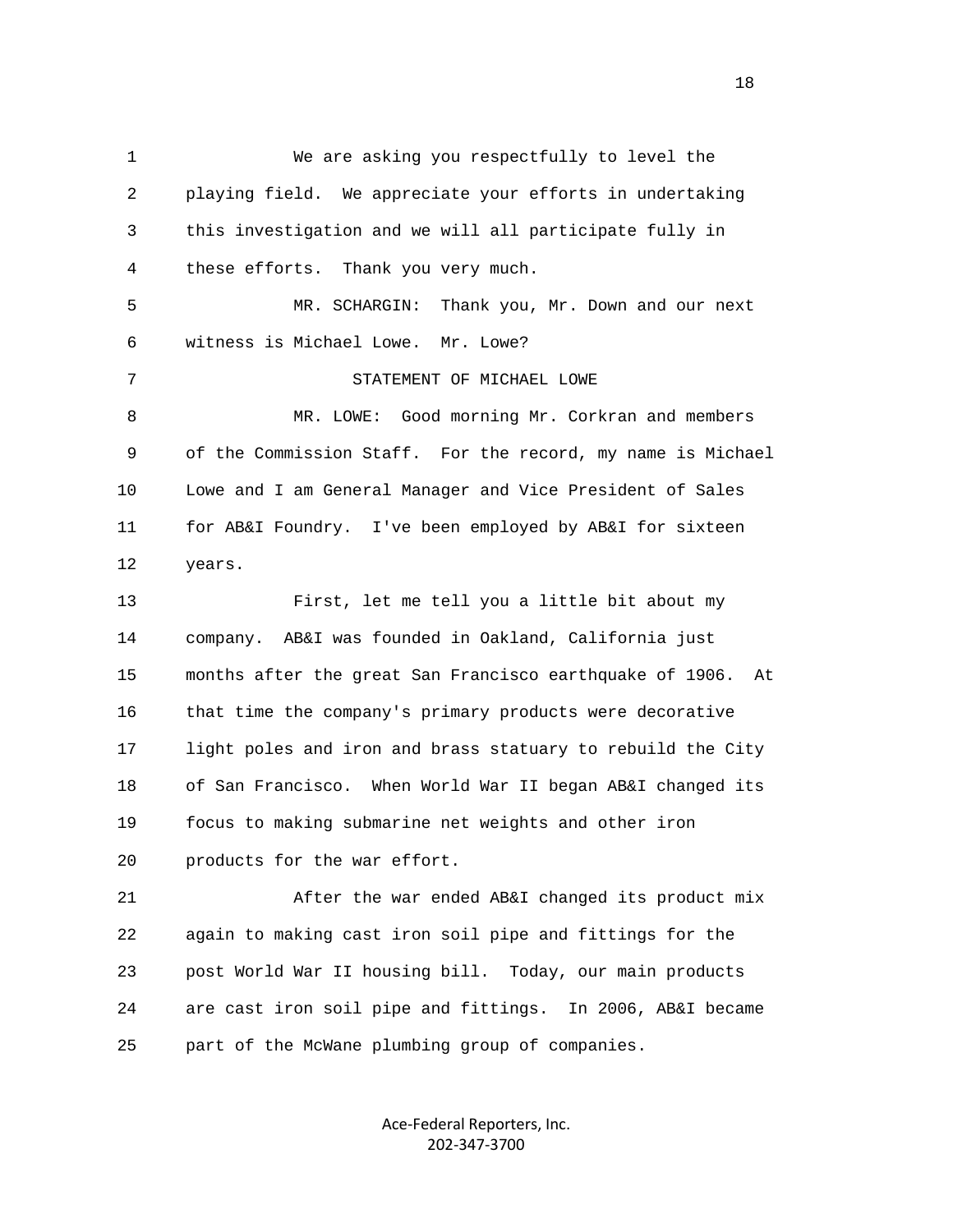1 AB&I have distribution centers in the City of 2 Industry and Oakland California. McWane also owns Tyler 3 Pipe, another Domestic Producer of cast iron soil pipe and 4 fittings. Tyler began operations in the mid-1930s at its 5 foundry located in Tyler, Texas. In 1959 Tyler pipe 6 introduced the first ten foot length of cast iron soil pipe. 7 In 1964, Tyler Pipe started manufacturing cast iron no hub 8 pipe and fittings. In 1986, Tyler Pipe began production of 9 its own no hub couplings and gaskets. Currently the 10 company also manufactures couplings and gaskets in 11 Marshfield, Missouri and Corona, California. Tyler has 12 distribution Centers in Tyler, Texas and South Plainfield, 13 New Jersey.

 14 Now I'd like to offer some background on the 15 products we're here to discuss. Cast iron soil pipe and 16 fittings are the preferred method for taking waste from 17 buildings and homes to city and counter water purification 18 systems. The products offer advantages such as strength, 19 corrosion resistance and noise reduction more effectively 20 than other products.

 21 Cast iron soil pipe and fittings are strong 22 enough to lie beneath building foundations and are resistant 23 to the expansion and contraction that can be caused by 24 extreme temperatures. They possess superior fire safety 25 qualities and can be buried or encased in concrete for

> Ace-Federal Reporters, Inc. 202-347-3700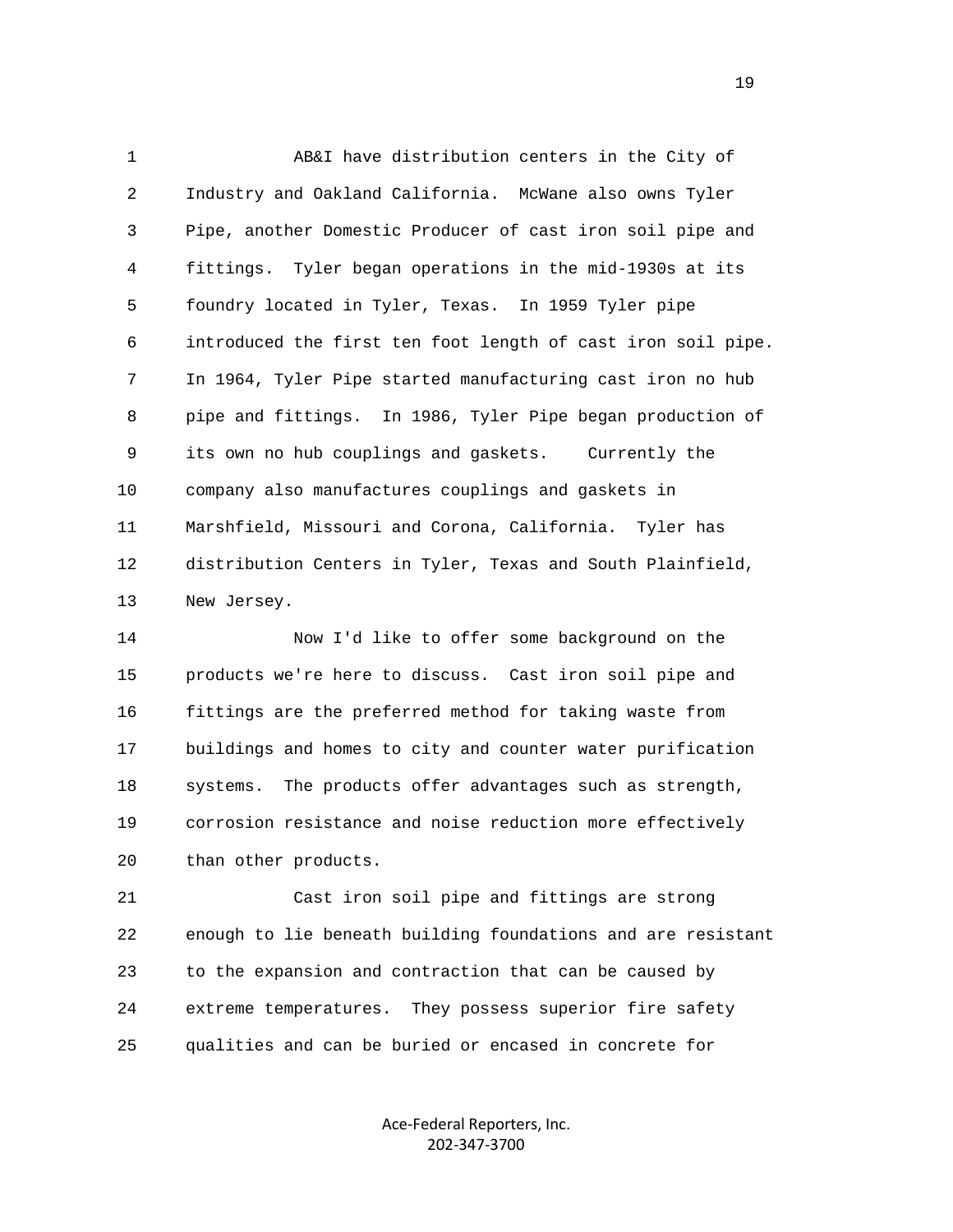1 decades of trouble-free service.

| 2  | AB&I is the only foundry west of the Rockies                 |
|----|--------------------------------------------------------------|
| 3  | producing cast iron soil pipe and fittings. Because we are   |
| 4  | located on the West Coast, closer to China than other        |
| 5  | producers we certainly feel the most competitive pressure    |
| 6  | from the Chinese Imports. As you've already heard cast iron  |
| 7  | soil pipe is a commodity product made to ASTM standards that |
| 8  | go to distribution.                                          |
| 9  | All major distributors tell us repeatedly that               |
| 10 | the Chinese products are priced up to 30-40 percent below    |
| 11 | our products and ask us to cut prices if we want to maintain |
| 12 | business. As you've also heard, foundries are big fixed      |
| 13 | cost capital investments and have production processes that  |
| 14 | require the continued maintenance of our hot metal in our    |
| 15 | Cupola furnace.                                              |
| 16 | Therefore we have had no choice but to try to                |
| 17 | maintain volume with our distributors in the face of this    |
| 18 | Chinese competition. Let me explain the market and the       |
| 19 | channels of distribution for cast iron soil pipe. All three  |
| 20 | Domestic manufacturers and the Chinese producers make these  |
| 21 | products to the same standards. Drain waste and vent         |
| 22 | applications need both pipe and fittings.                    |
| 23 | The channel of distribution for this pipe is that            |

 24 distributors stock both pipe and fittings for sale to the 25 users of these products. Those users are generally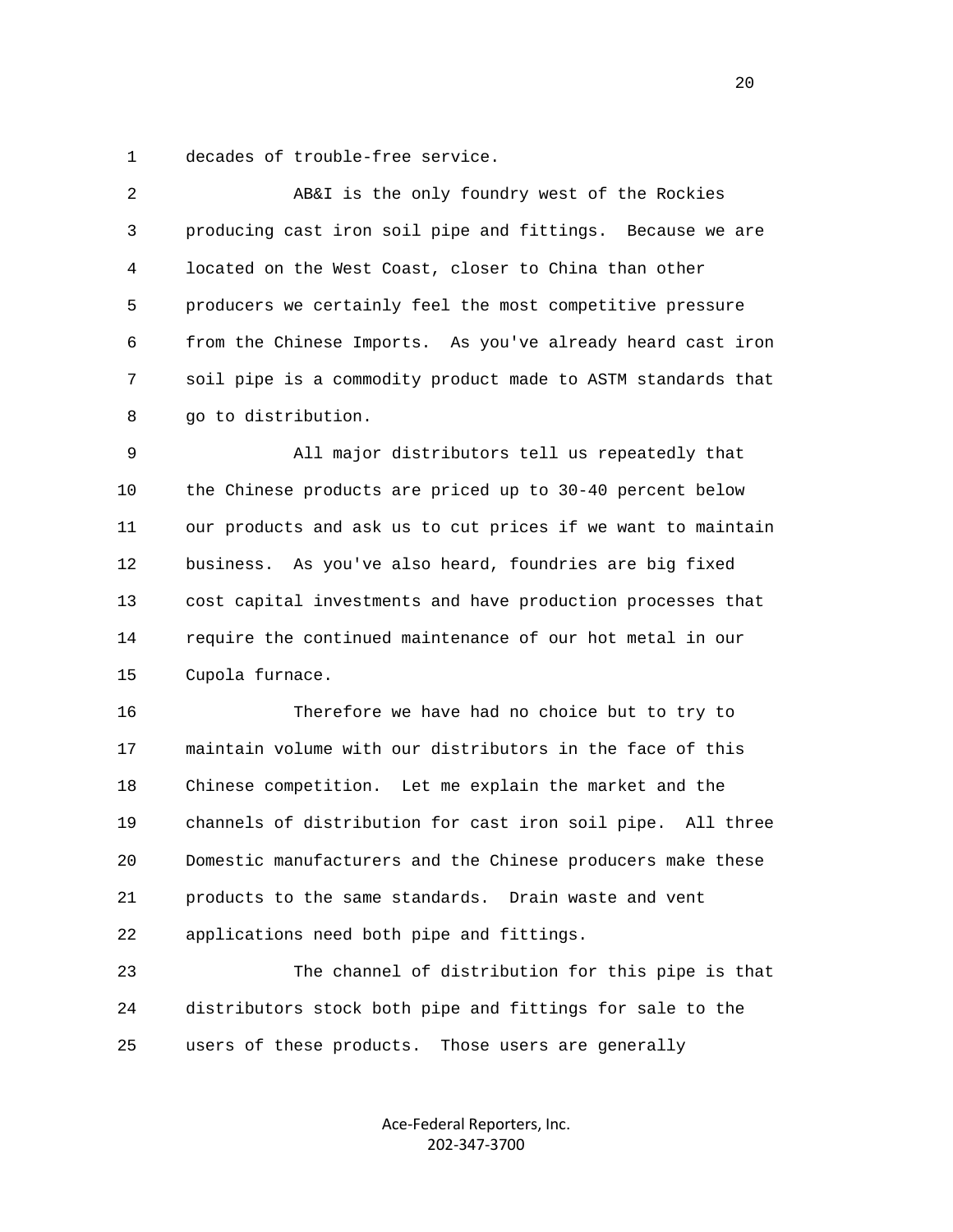1 mechanical contractor companies putting the pipes and 2 fittings into buildings or homes. Both Tyler and now AB&I 3 make sales to these distributors from our four major 4 stocking centers that we operate. Two of these are on the 5 West Coast, one is in Texas and the other is in New Jersey 6 thus as you can tell we cover a nationwide market.

 7 We of course hope that all of our customers want 8 to buy products made in the United States however given that 9 this is a commodity product contractors can and will buy 10 either domestic or Chinese cast iron soil pipe. 11 Distributors are not shy about telling us they constantly 12 see offers from Chinese foundries, trading companies and 13 importers for Chinese pipe and that we need to lower our 14 prices.

 15 As Domestic Producers and importers' 16 relationships with distributors they are both the same. As 17 you heard from Mr. Singh and other importers of the 18 conference on pipe fittings, importers of Chinese pipe have 19 multiplier programs and loyalty programs based on U.S. 20 Producers price lists just like we do. The idea that the 21 Chinese make a product different from ours because some of 22 our product is epoxy coated is not a reality in the 23 marketplace.

 24 Domestic pipe is coated with a bituminous 25 product. The product when properly maintained and vented

> Ace-Federal Reporters, Inc. 202-347-3700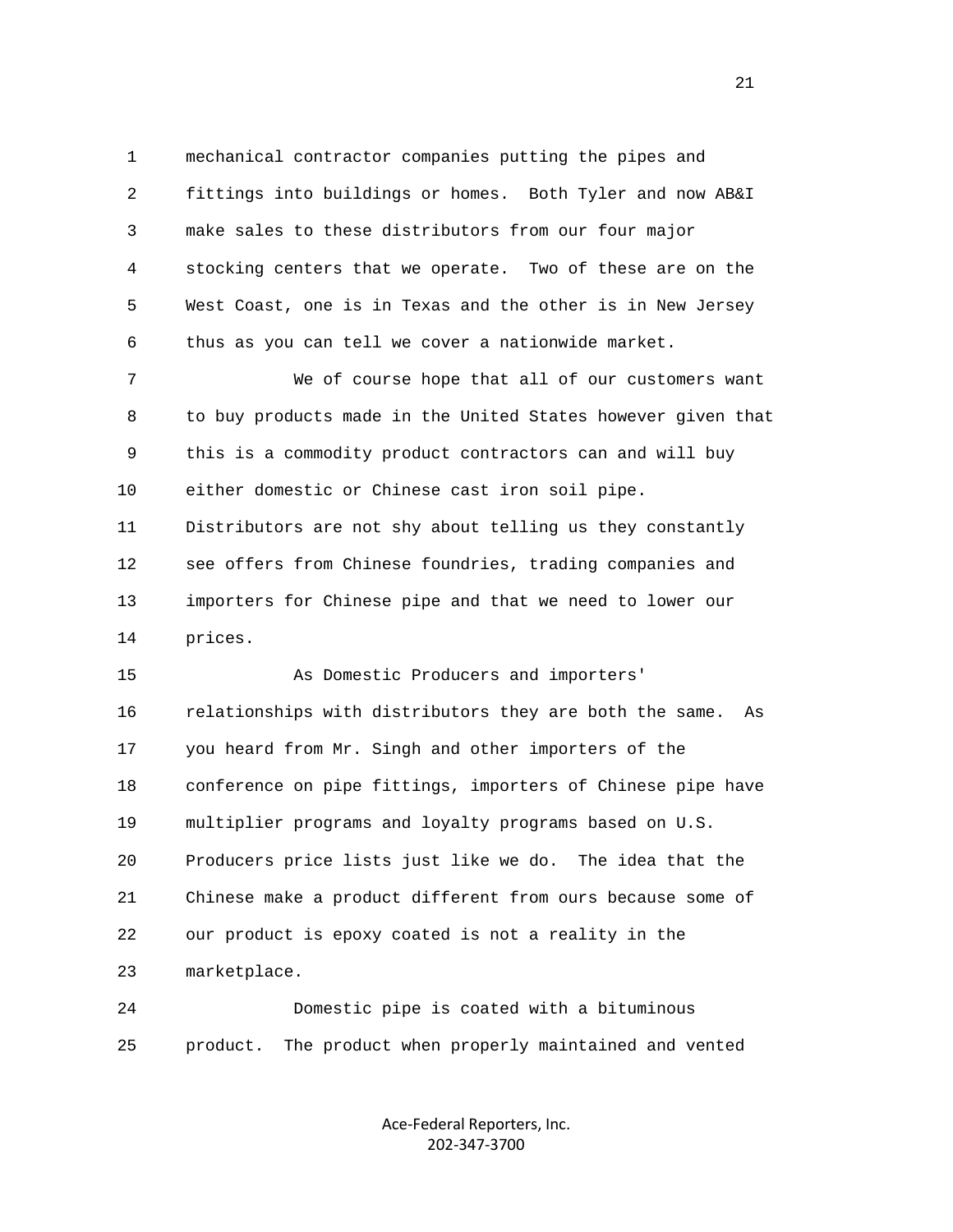1 generally lasts for over 100 years so the idea that a 2 customer will pay more for epoxy coating for more longevity 3 is not realistic. Once would think given the additional 4 cost of epoxy coating that the Chinese pipe would sell for 5 much more than domestic pipe. In fact, it usually sells for 6 less.

7 1 I can tell you that conditions have really 8 worsened over the past couple of years. It is astounding to 9 me that at a time when both housing and building 10 construction are recovering and therefore use of our 11 products is increasing, albeit modestly, that these 12 unfairly traded Chinese Imports have injured our cast iron 13 soil pipe business. If the Chinese can just take us out 14 they will just have a better base to go after our sister 15 company Tyler and then Charlotte as well.

 16 I look at these cases as a battle for our 17 survival. We have reinvested in our company, including a 18 million dollar investment brought online last year to reduce 19 our natural gas, electricity usage and other costs however 20 there are no investments that we can make to reduce our 21 costs for scrap or coke or sand or limestone or bentonite or 22 health care costs for our employees.

 23 A decade ago our company went through some 24 difficult times and we have really changed our corporate 25 culture with new leadership and we have remade our company.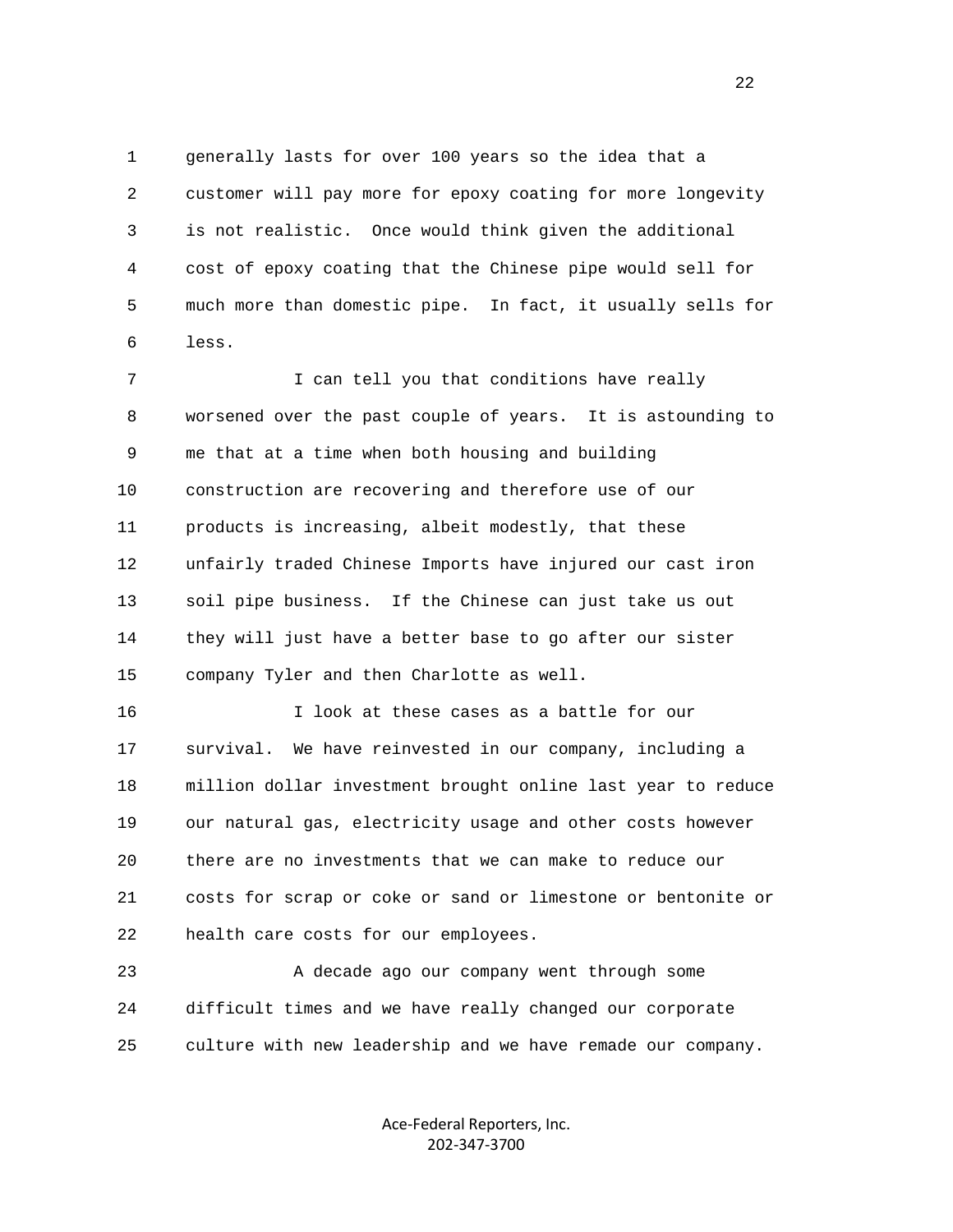1 We now need our employees to be able to benefit from those 2 changes and to retain their jobs in order to keep supplying 3 this vital product to this economy. It's obvious to me and 4 the rest of our company and industry that we simply cannot 5 compete with dumped and subsidized imports from China.

 6 On behalf of all of our employees in our Oakland 7 Foundry as well as in Tyler Pipe in Texas who depend on us 8 for a good middle class living we ask the Commission to make 9 affirmative preliminary injury determinations and to restore 10 fair trade in the cast iron soil pipe market. Thank you.

11 MR. SCHAGRIN: Thank you, Mr. Lowe and Mr. 12 Corkran, members of the Commission staff, that concludes our 13 direct testimony. I leave it to you as to whether you want 14 to take a break now or start with the questioning and take a 15 break before the Commission later, but we'll be happy to 16 answer your questions at any time this morning. Thank you 17 very much.

 18 MR. CORKRAN: We'll going to begin questioning 19 with Ms. Shister, but after her questions, we're going to 20 take a break.

 21 MS. SHISTER: Good morning. Thank you all very 22 much for your testimony. It's been very helpful. So we 23 want to start with this past summer, we saw the fittings 24 case and it was very similar. And from what I can tell, 25 there's extensive overlap in terms of the players involved,

> Ace-Federal Reporters, Inc. 202-347-3700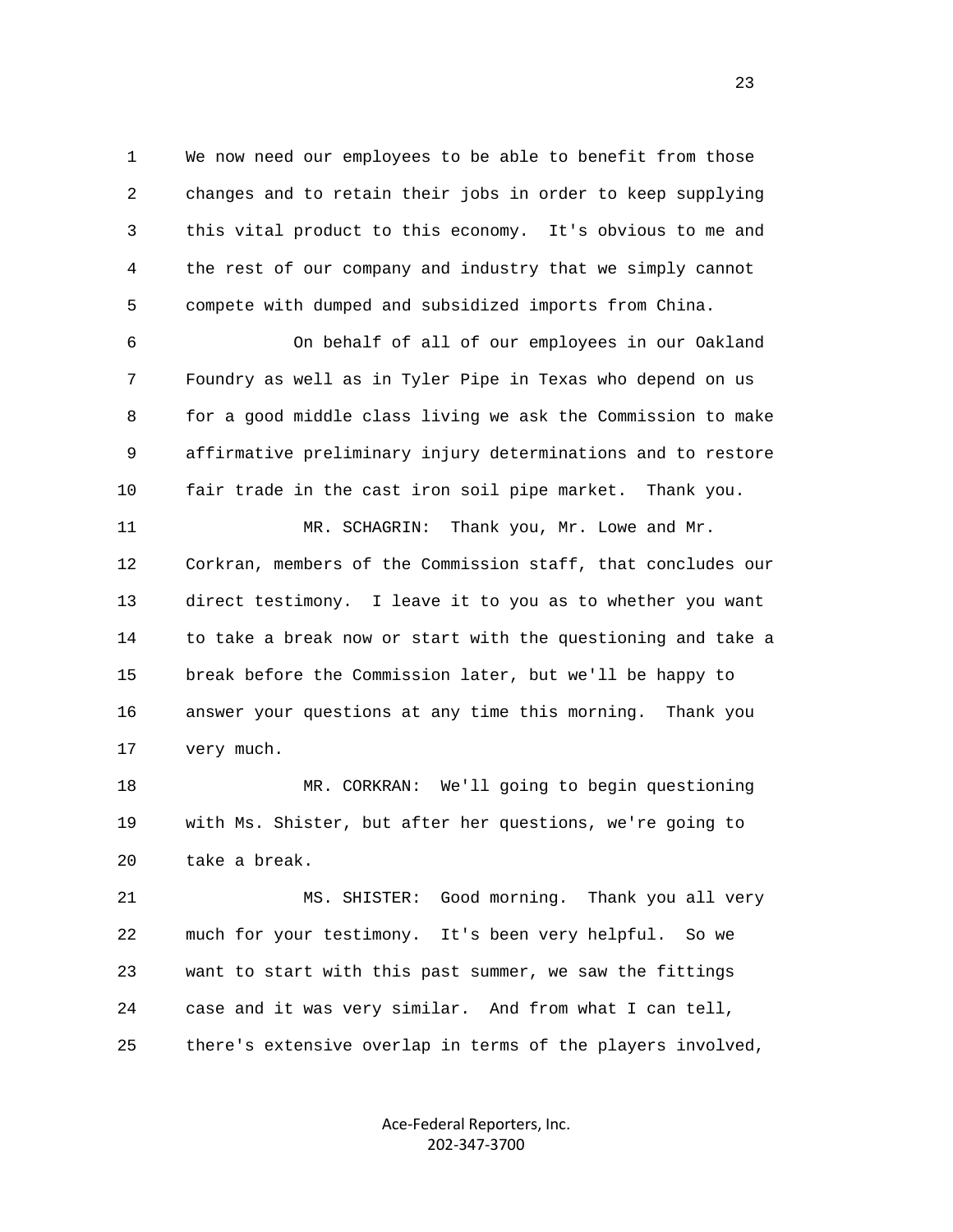1 and the producers, the importers, and the end users. So 2 what -- to what extent are these cases similar and different 3 and why isn't this just one big case?

 4 MR. SCHAGRIN: In terms of light product 5 question, Roger Schagrin on behalf of petitioners. So 6 there's a lot of similarities, particularly at the cupola 7 point of making the iron. There's similarities in terms of 8 distribution, networks. There's tremendous differences in 9 the production processes and the amount of that iron going 10 in two directions. Generally, it's 80 percent of the system 11 is soil pipe by weight and 20 percent is fittings. And if 12 you think about it, the only as you can see by the samples 13 on the table, there's only one kind of soil pipe that comes 14 in different size and it comes out of different size 15 centrifugal casters that cast that soil pipe. And that's 16 it, that's the production process.

 17 When it comes to fittings, there are hundreds of 18 fittings. And there are patterns unlike the soil pipe, the 19 fittings are made with patterns. And there are literally 20 hundreds, if not thousands, of these different patterns from 21 making the fittings. And a tremendous amount of additional 22 labor. So the production processes are very different after 23 the melting process. And then unlike the U.S. 24 industry where all three U.S. producers make both products, 25 our understanding is in the Chinese industry, there are a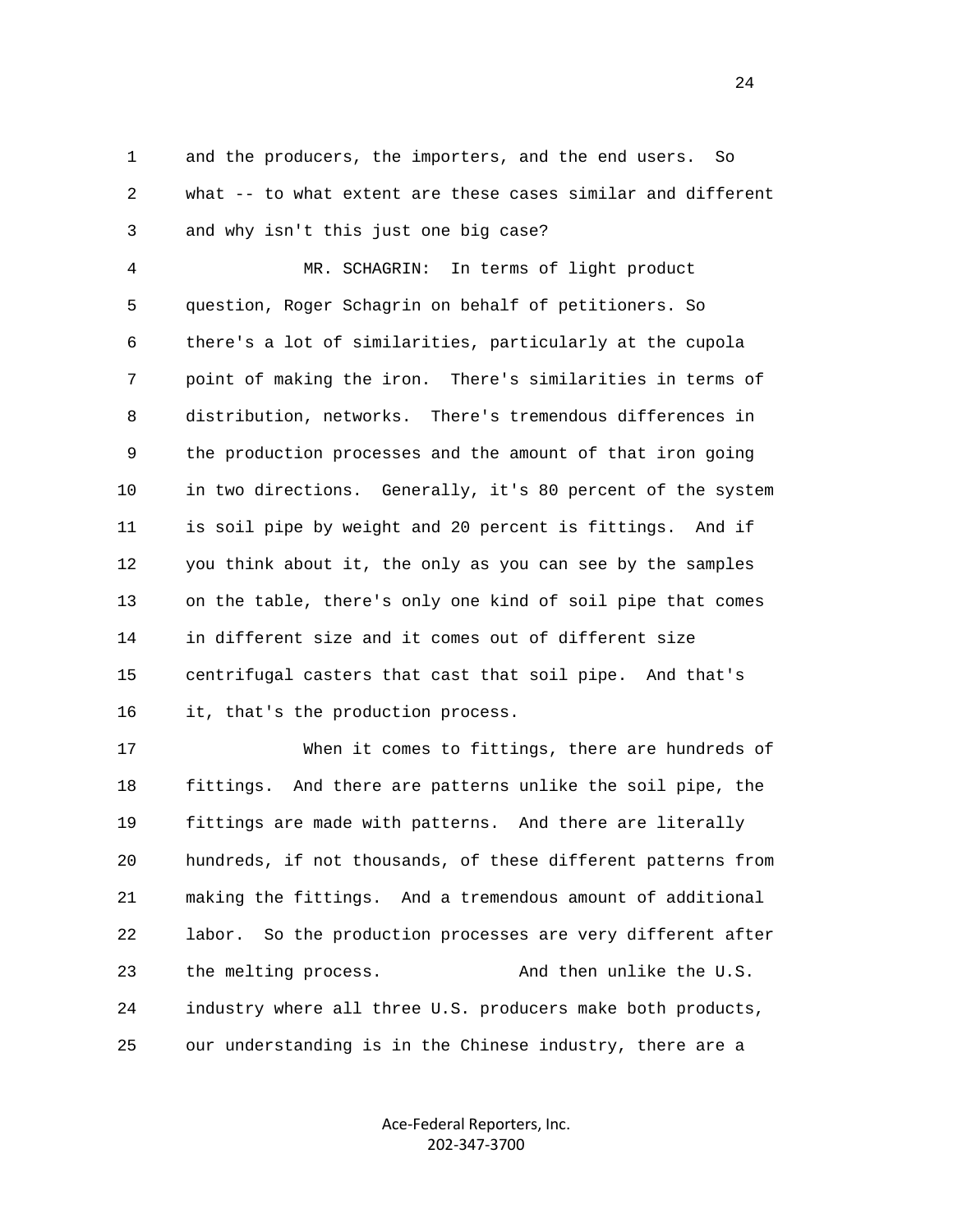1 number of foundries that make either just soil pipe or just 2 fittings. And then there are also a number of Chinese 3 foundries that make both as well. So the Chinese industry 4 differs a little bit from the U.S. industry in that not all 5 of their foundries make both soil pipe and fittings. 6 Anyone else want to -- Greg or from a market 7 perspective want to add anything to that? 8 MR. SIMMONS: This is Greg Simmons, Charlotte 9 Pipe. From a manufacturing perspective, of course, the 80/20 10 rule on that 80 percent tonnage going to pipe and 20 percent 11 to fittings, we must have very high production rates on the 12 pipe in order to absorb our capital cost for the whole plant 13 melting operation, which is very expensive and our 14 environmental and safety cost, which are very expensive. So 15 it has to absorb a large proportion of our fixed costs. 16 The other difference is on fittings, the 17 machines that produce the fittings are more generic. They 18 have other uses and can be repurposed to make general casts 19 in some cases or other parts other than soil pipe fittings. 20 On pipe, the machines are purpose built for soil 21 pipe. They have no other use than producing soil pipe. The 22 molds which are expensive steel molds that are -- that run 23 on the soil pipe machines are very expensive and single

25 point of view are important and differentiating between the

Ace-Federal Reporters, Inc. 202-347-3700

24 purpose. So those things, I think, are from a production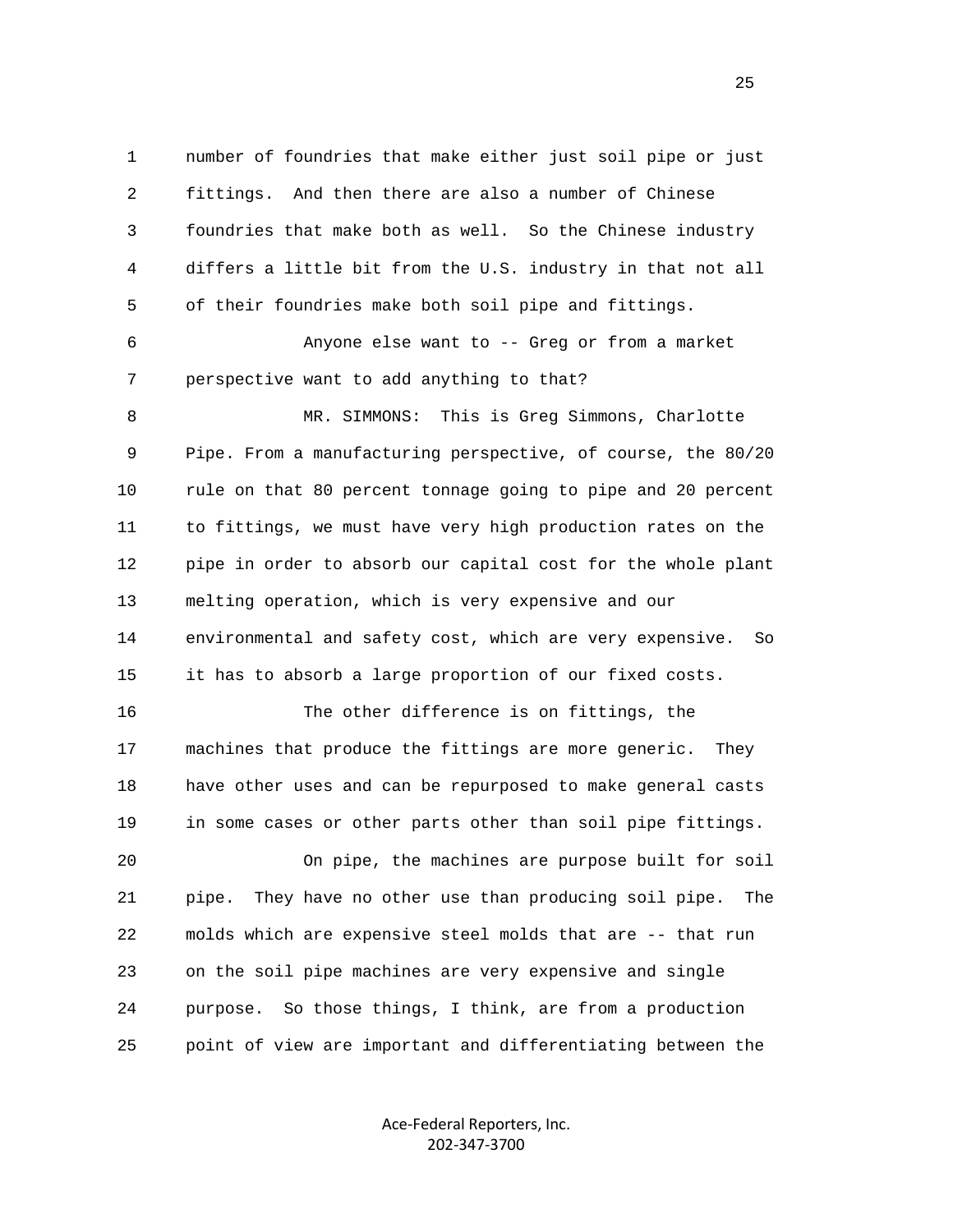1 two of them.

 2 MS. SHISTER: Thank you. Sticking with the pipe 3 and fitting theme, is there any or can you explain the sort 4 of the nature of maybe bundling of purchases when the 5 fittings and pipes are sold together and how that affects 6 the pricing especially of just pipe when you think about 7 like pricing products? 8 MR. LOWE: This is Michael Lowe with McWane. 9 Our distributors stock both pipe and fittings. To install 10 the system, you need both. So in general, customers buy 11 both together. In terms of rebate programs and bundling, 12 they work together, that the same rebate program applies to 13 both pipe and fittings. But again, 80 percent by volume is 14 pipe. 15 MR. HARDISON: Yeah, this is Hooper Hardison 16 with Charlotte Pipe and we would agree with that that our 17 customers purchase pipe and fittings together and that their 18 list prices and then multipliers for both products. So it's 19 really sold as one. 20 MS. SHISTER: Thank you. Are there any 21 instances where the cast iron steel pipe is sold without 22 fittings? 23 MR. LOWE: This is Michael Lowe with McWane. At 24 times, customers will buy up on pipe. Again, 80 percent is

> Ace-Federal Reporters, Inc. 202-347-3700

25 type. There are times when at the end user level, they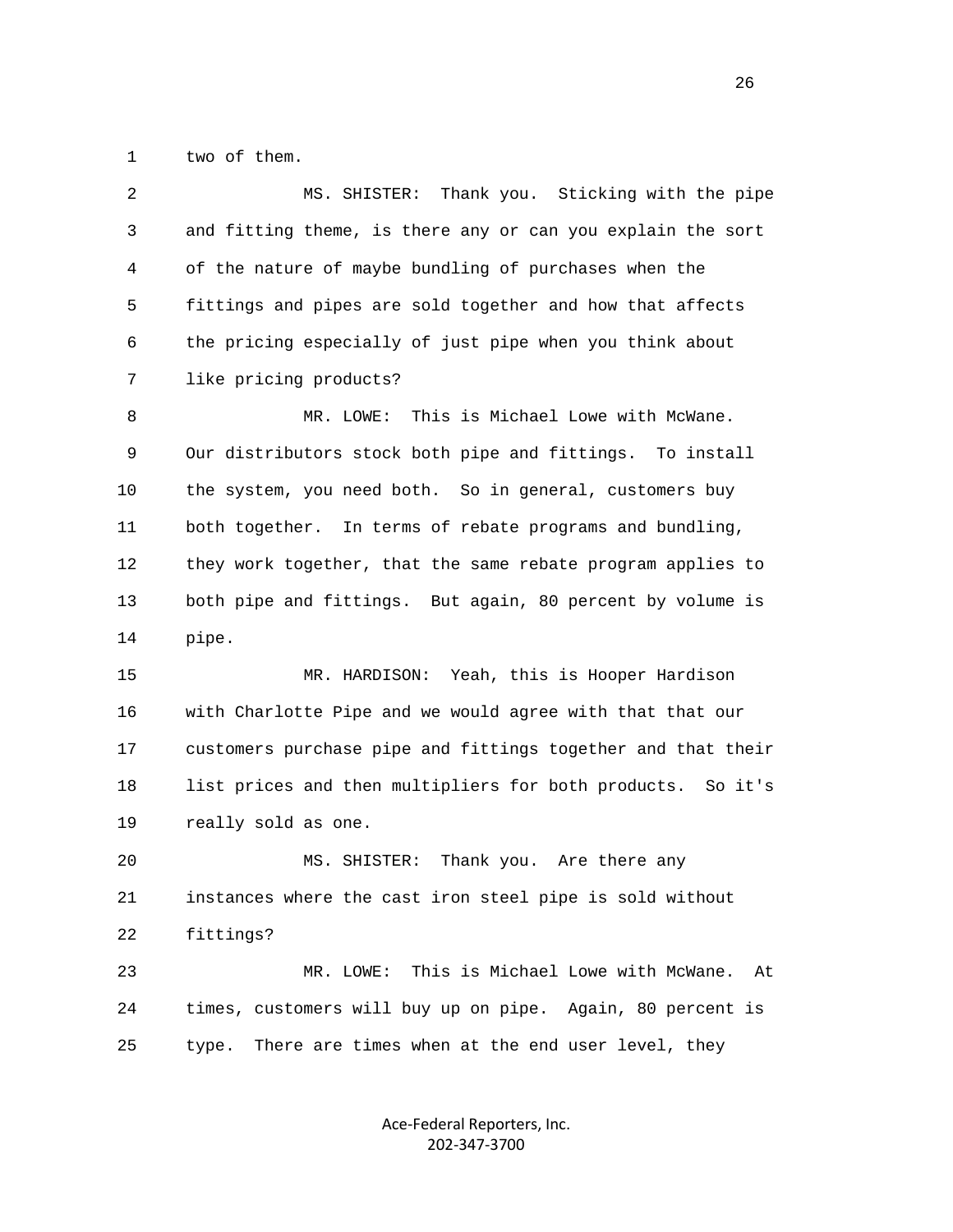1 might -- a mechanical contractor might buy imported pipe or 2 fittings and then have some shorts and buy the rest from us. 3

> 4 MR. SCHAGRIN: So just -- this is Roger 5 Schagrin. So just to clarify, Ms. Shister, for the end 6 user, the mechanical contractor at the job site, they can 7 buy their pipe and fitting separately. So they could buy 8 cast iron swirl pipe from distributor A and it could be 9 domestic or it could be Chinese. And then the contractor 10 knowing which fittings they need for the system could buy 11 their fittings from a different distributor to be delivered 12 to the job site. And those fittings could be either 13 Chinese or domestic.

 14 So while the distributors will tend to carry 15 pipe and fittings from the same supplier, be they domestic 16 or Chinese, it's not uncommon for contractors to buy from 17 multiple distributors because the contractor's looking for 18 the best price and the contractor knows in the system 19 they're putting together in the building what size a pipe 20 they need, which variety of fittings they need, and if 21 they're searching for the lowest prices, they can get them 22 from two different distributors instead of the same 23 distributor. They can and they will do that.

 24 MS. SHISTER: Thank you. Looking at the 25 distributors, do you know if they mingle imported and

> Ace-Federal Reporters, Inc. 202-347-3700

27 and 27 and 27 and 27 and 27 and 27 and 27 and 27 and 27 and 27 and 27 and 27 and 27 and 27 and 27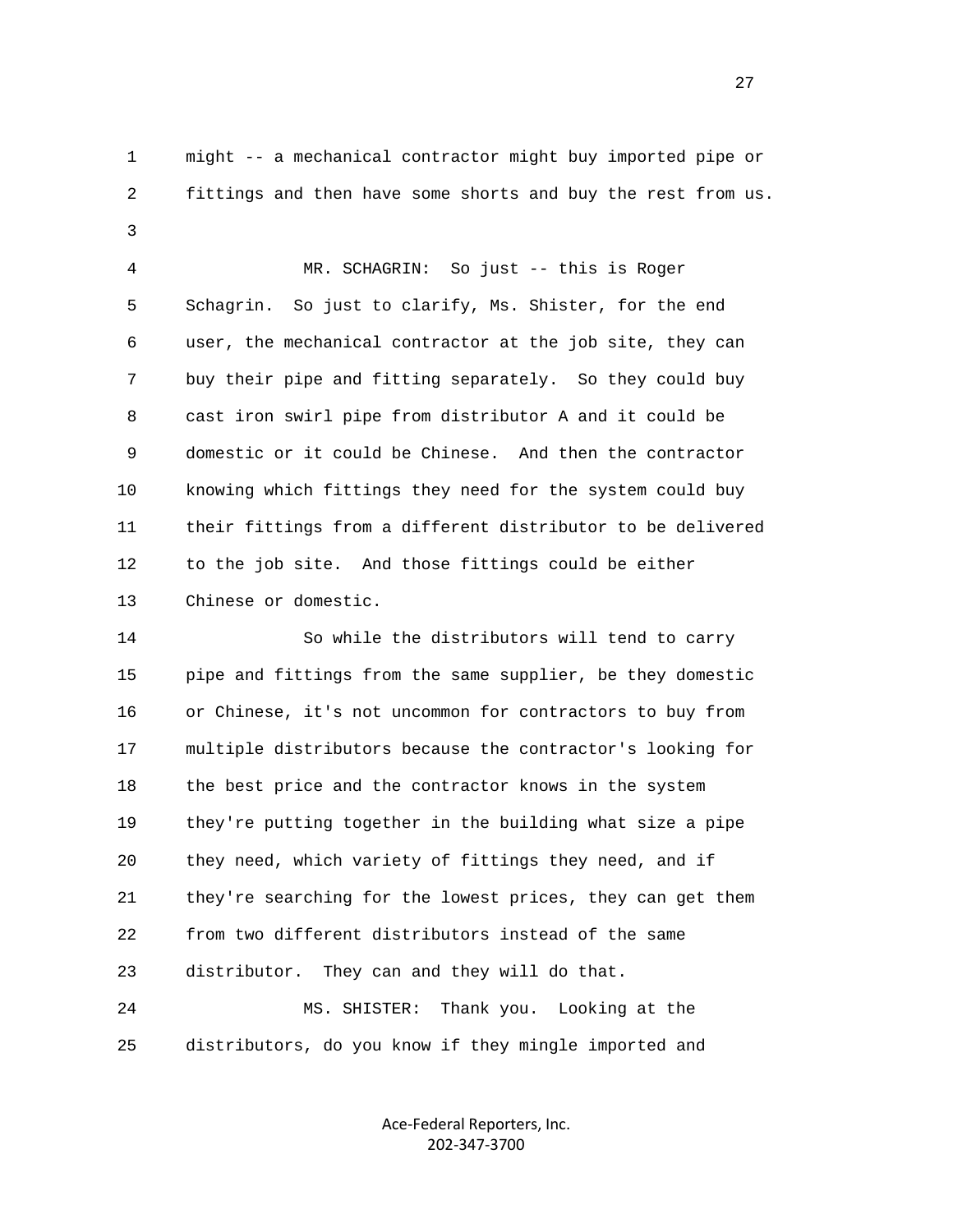1 domestic pipe or do they try to keep those streams separate? 2 MR. HARDISON: They tend to keep them separate. 3 Our distributors buy 100 percent pipe and fittings. 4 MR. BISHOP: Can you identify yourself, please? 5 MR. HARDISON: Hooper Hardison with Charlotte. 6 I apologize. Our distributors buy 100 percent of their pipe 7 and fittings from Charlotte and as best we can tell 8 throughout the industry, it's similar with our competitors. 9 MS. SHISTER: Thank you. 10 MR. LOWE: This is Michael Lowe with McWane. I 11 agree with that. Our loyalty programs and our rebate 12 program necessitate our customers buying from us 100 13 percent. 14 MS. DRAKE: This is Elizabeth Drake from 15 Schagrin Associates. If I might just interject, I believe 16 we were talking yesterday about while your individual 17 distributor will source from one producer, there are 18 instances in which a distributor will switch, where you've 19 lost a distributor or gains a distributor from another 20 producer. I don't know if any of the industry witnesses 21 would know? 22 MR. LOWE: This is Michael Lowe with McWane. 23 That is true. Every year, our rebate program is up for 24 renewal and it is -- happens with some frequency that 25 somebody will go from one domestic brand to another or from

> Ace-Federal Reporters, Inc. 202-347-3700

<u>28 and 28</u>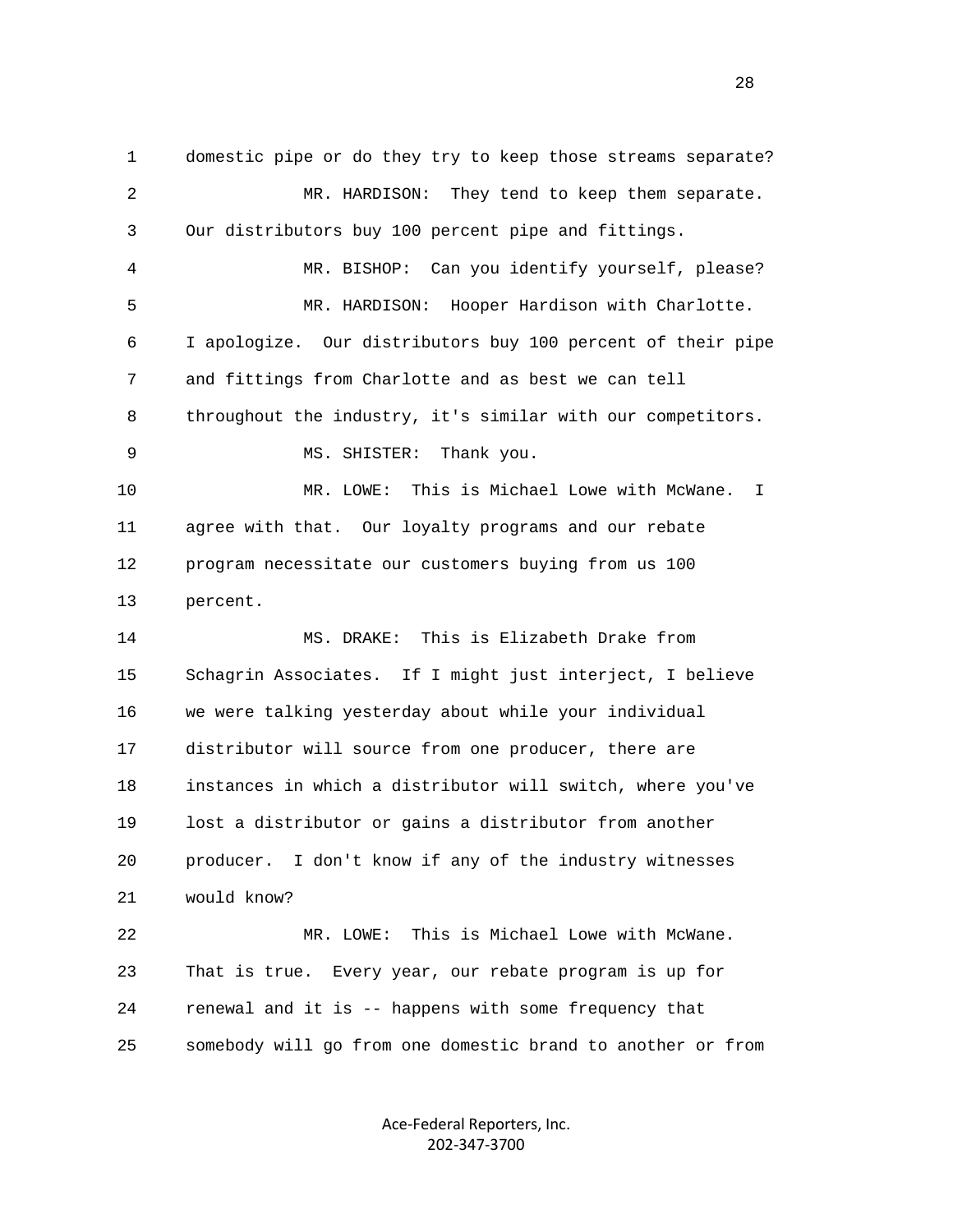1 domestic to Chinese or vice versa. So there is transition 2 over time.

 3 MS. SHISTER: Thank you. Looking at more of the 4 production process, can you explain the nature of 5 specifically of the finishing operations of the pipe? And 6 is there some sort of a semi-finished stage beyond the 7 initial forging?

 8 MR. SIMMONS: Greg Simmons at Charlotte Pipe. 9 And if I could just tack on a little bit on the previous 10 question, Ms. Shister, the -- while it's entirely typical 11 for the distributors to be with one supplier on the job 12 site, it's entirely normal to see a mixture of Charlotte or 13 Tyler, a Chinese import bidding. So they're entirely 14 consistent with each other and they can be used 15 consistently from different manufacturers on the job site 16 itself.

 17 On the finishing side of the production, the 18 process is the liquid iron is cast into the spinning 19 centrifugal pipe mode that cast the pipe. That pipe mode 20 has been treated with a what we call a slurry, which is an 21 insulated material to keep the iron from damaging the mold. 22 After the pipe is extracted from the mold, it 23 goes down a conveyer, different companies do it different 24 ways, where the pipe is cooled. Typically, the ends of the 25 pipe will be ground or prepared so that -- there are any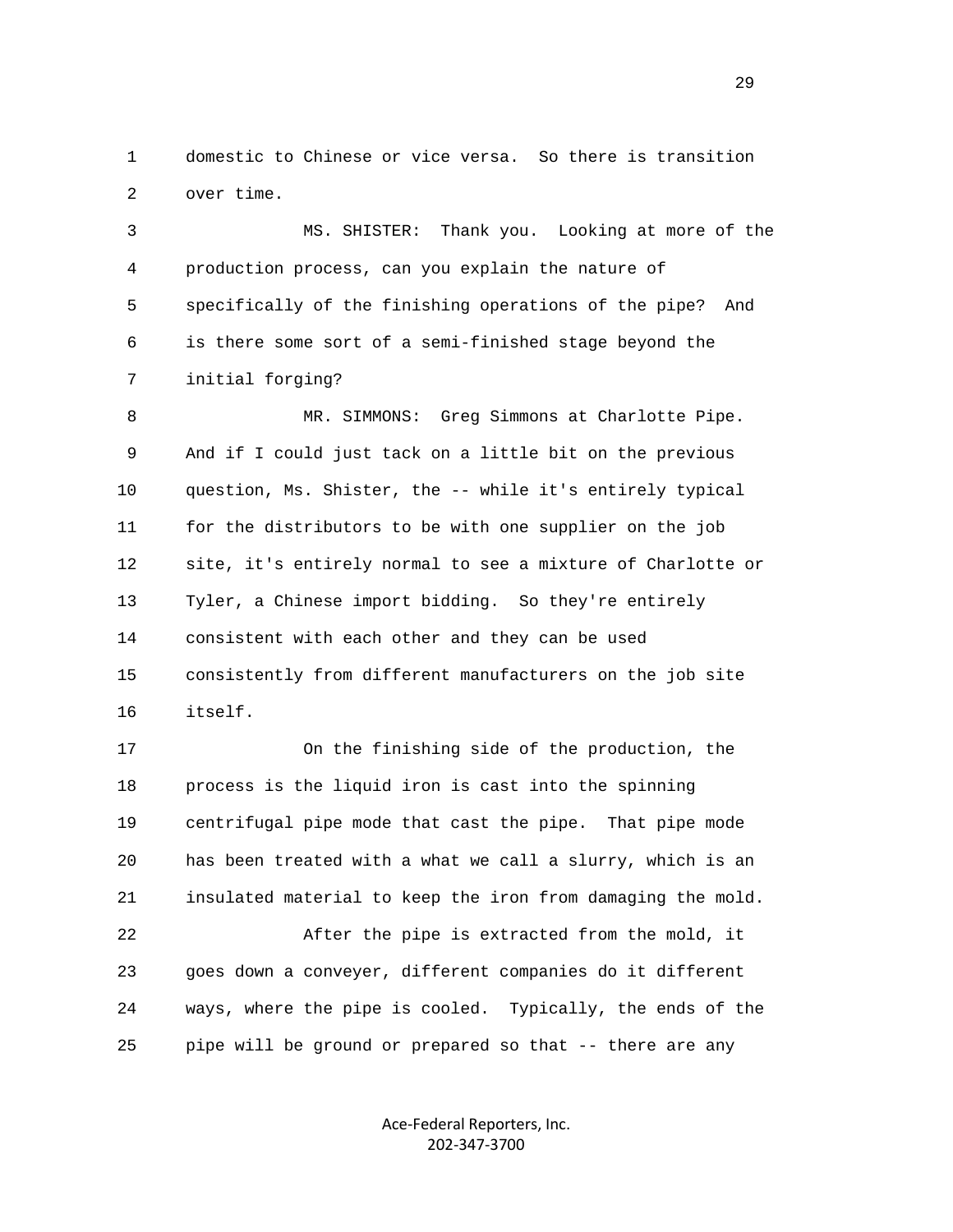1 burrs or sharp edges on the pipe are removed. In some 2 cases, some foundries will actually cut the ends of the pipe 3 off to prepare the ends and give a smooth factory cut end on 4 it.

> 5 After that as a general rule, the pipe will go 6 into a coating system where almost all domestic pipe. That 7 entails going into a bath of asphalt, where the asphalt then 8 coats on top of the pipe. And then after that, the pipe is 9 marked with the required marking from the ASDM and CISPI 10 standards and then bundled and put into inventory. Does 11 that get to the question you asked?

> 12 MS. SHISTER: Yes. And just sort of to clarify, 13 you're not distributing or you're not selling unfinished 14 pipe? Everything that rolls out is ultimately finished? 15 MR. SIMMONS: That is correct.

> 16 MS. SHISTER: Okay. Speaking directly about the 17 coatings, you mentioned the asphalt bath. Can you describe 18 any differences between the different coatings and to your 19 knowledge if there's any domestic production using the epoxy 20 coating?

> 21 MR. SIMMONS: Greg Simmons, Charlotte Pipe. My 22 knowledge is limited more to our plant and the domestics. I 23 can say that to my knowledge, none of the domestic 24 manufacturers are producing epoxy coated pipe for sale at 25 this time.

> > Ace-Federal Reporters, Inc. 202-347-3700

 $30<sup>2</sup>$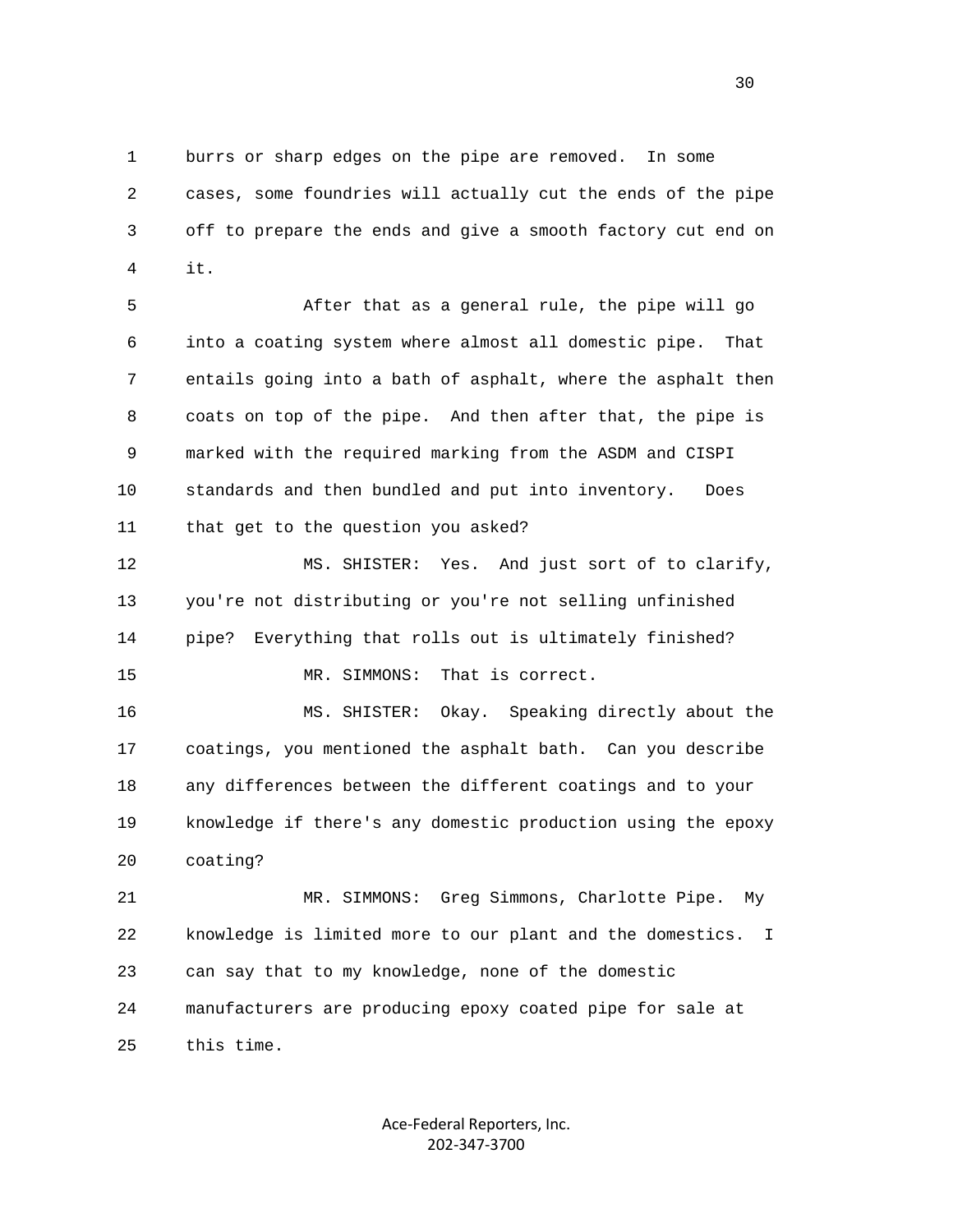1 MR. LOWE: This is Michael Lowe with McWane. We 2 do not make at this time epoxy coated product. At AB&I, we 3 did recently switch our coating, our paint coating, to one 4 that is used at Tyler and I believe at Charlotte. We did 5 that for environmental reasons to reduce the fumes that come 6 off of the process. So for environmental controls, we 7 switched products.

 8 MR. DOWD: Ms. Shister, my name is Roddey Dowd. 9 And just as a point of clarification, our 10-foot pipe is 10 coated with we call it hot asphalt with a bituminous 11 coating. Our five foot pipe is e-coated. So it's an 12 electrostatic application of an epoxy paint. So similar to 13 what you would see on the underside of your vehicle. So 14 it's an entirely different paint.

 15 MS. SHISTER: Okay. Thank you. Can -- the 16 scope mentions both hub and spigot and hubless. And can you 17 just describe the differences between the two and the 18 different uses?

 19 MR. BIGGERS: John Biggers, Charlotte Pipe. 20 There's two different and you can some examples on the side 21 of the table over there. The example closest to you is a 22 hub less sample and the -- it is joined with a banded 23 coupling that holds the two pieces together. 24 The other sample is what we would call our

25 hubless -- I mean, our hubbed material. And hubbed material

Ace-Federal Reporters, Inc. 202-347-3700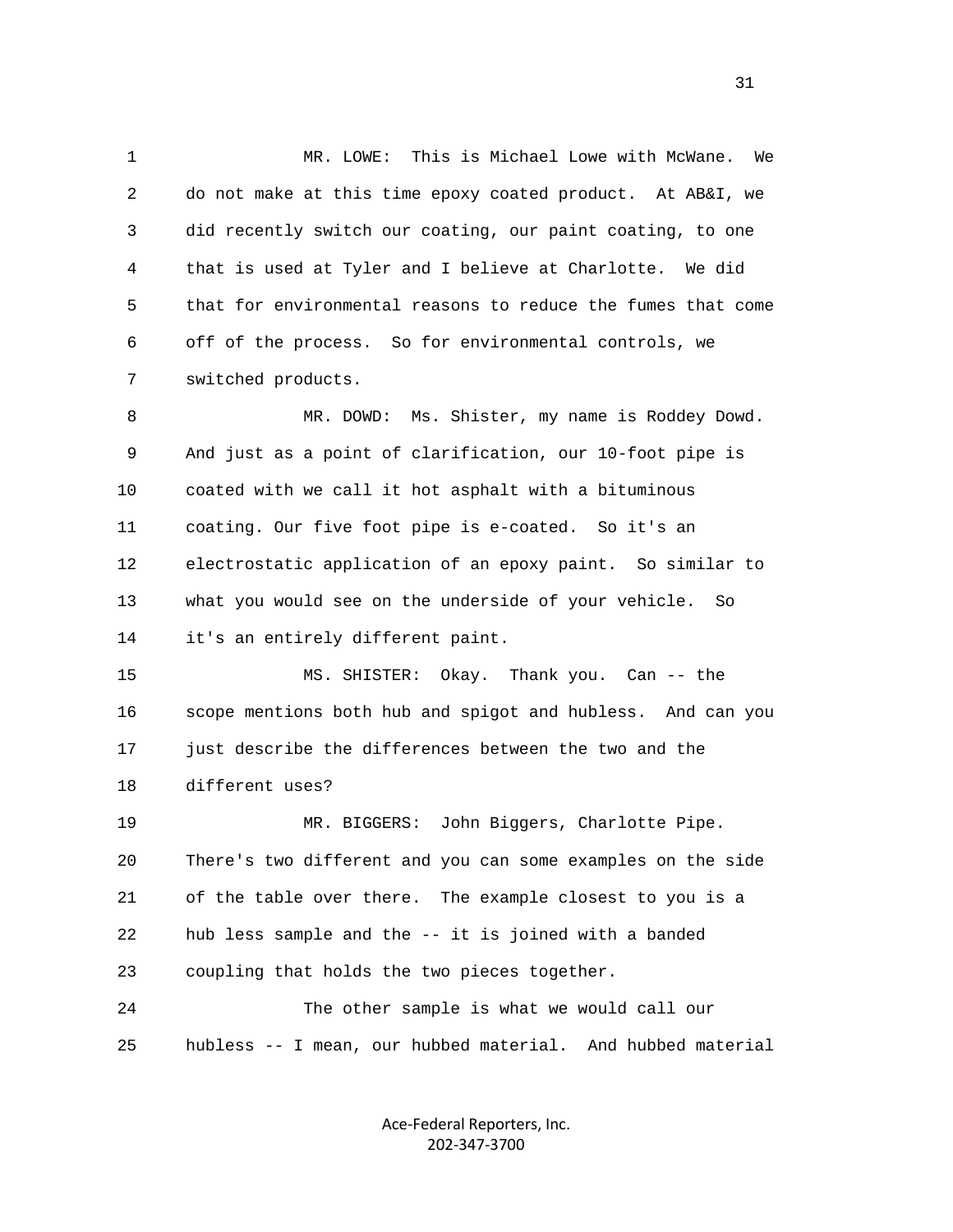1 comes in two different styles. There's a service weight and 2 an extra heavy. Those two designations represent the 3 different size of the material. Extra heavy has a thicker 4 wall, which is gives it more strength.

 5 And over the years, soil pipe industry began as 6 a hubbed product. And as it evolved into more of a hubless 7 application, the predominant application to date is hubless, 8 the example closest to you. And so that's where the 9 industry kind of is headed.

 10 Charlotte's currently -- manufacturers all three 11 styles, extra heavy, service, the hub styles, and then the 12 no hub style.

 13 MS. SHISTER: Okay. Thank you. I want to also 14 talk a little bit about plastic. And basically, what can 15 cast iron soil pipe do that plastic can't? And just if you 16 can comment on the use of plastics as a potential

17 substitute?

 18 MR. DOWD: I'll take that. This is Roddey Dowd 19 at Charlotte Pipe. In my opening remarks, I indicated that 20 we're the largest manufacturer of plastic grain waste and 21 fittings in the United States. So we have a lot of 22 knowledge about the product.

 23 So these two products are easily substitutable. 24 And the ultimate criteria of whether iron pipe our plastic 25 pipe is used is going to be done at an engineer, a plumbing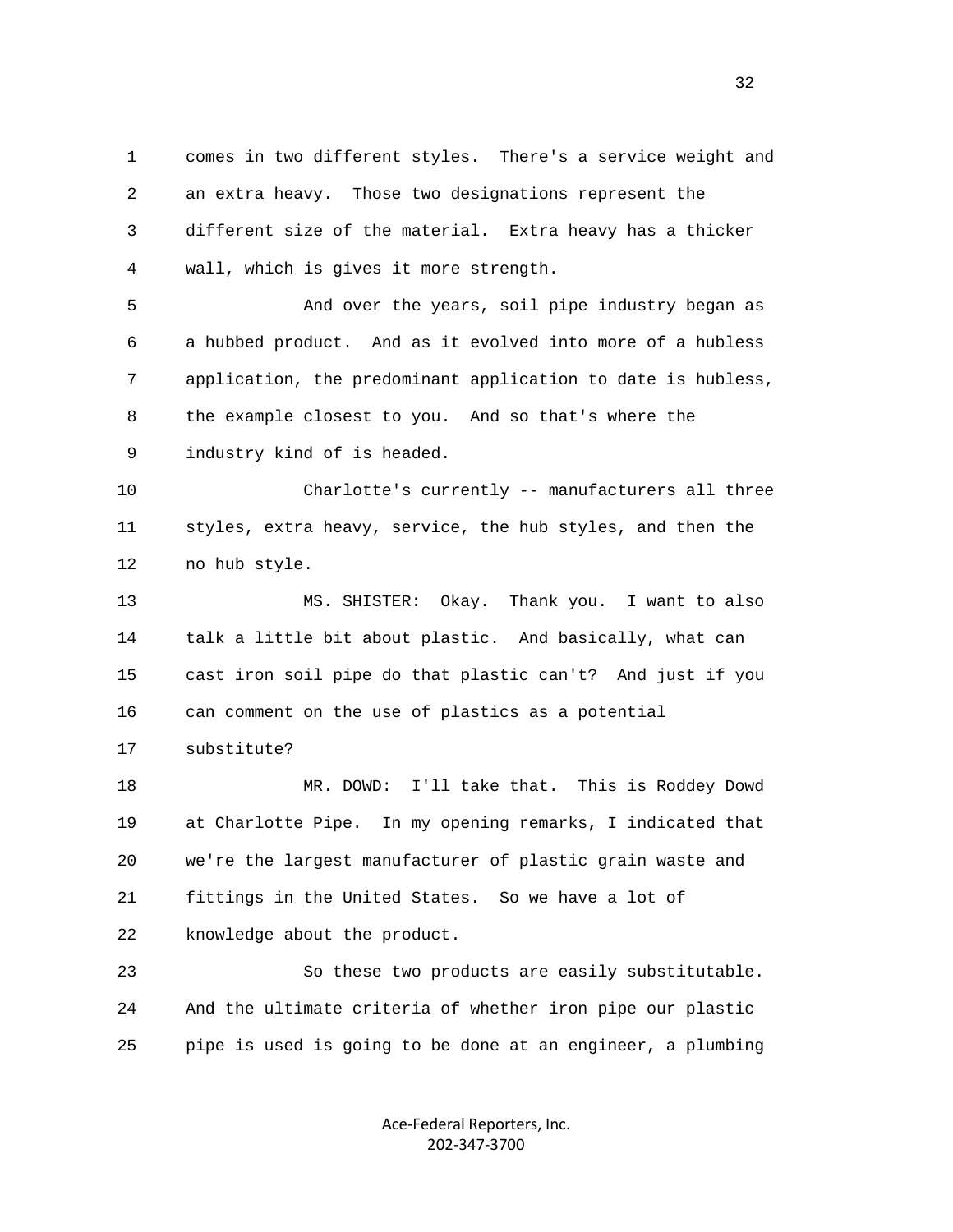1 engineer level. There will be some influence by local 2 plumbing codes.

 3 So in many instances, in the greatest part of 4 the United States, you could use plastic pipe in a 35, 5 40-story building as a substitute for cast iron.

 6 Now I would indicate to you that that change 7 from commercial construction using all cast iron to now the 8 use of plastics in commercial construction, that's pretty 9 mature. There's still some change over, but the market has 10 matured. And just like our cast iron products are fungible 11 with Chinese products, they're somewhat fungible if the code 12 or the plumbing engineer doesn't require cast iron with 13 plastics.

 14 Now we do think, as Mr. Lowe indicated and we 15 have the technical expertise to back this up, but at the end 16 of the day, we don't get to tell anybody what to do. We 17 believe, because we know the material properties of both of 18 them, that cast iron is a more appropriate material for use 19 in commercial construction. It doesn't burn, and therefore, 20 it doesn't give off poison gases.

 21 When you -- if you're in a building and you have 22 a fire, and you've got PVC pipe and your burn, it's going to 23 get -- give off hydrogen chloride smoke. And when that 24 comes in contact with the moist cilia in your lungs, it then 25 becomes hydrochloric acid, which is a very dangerous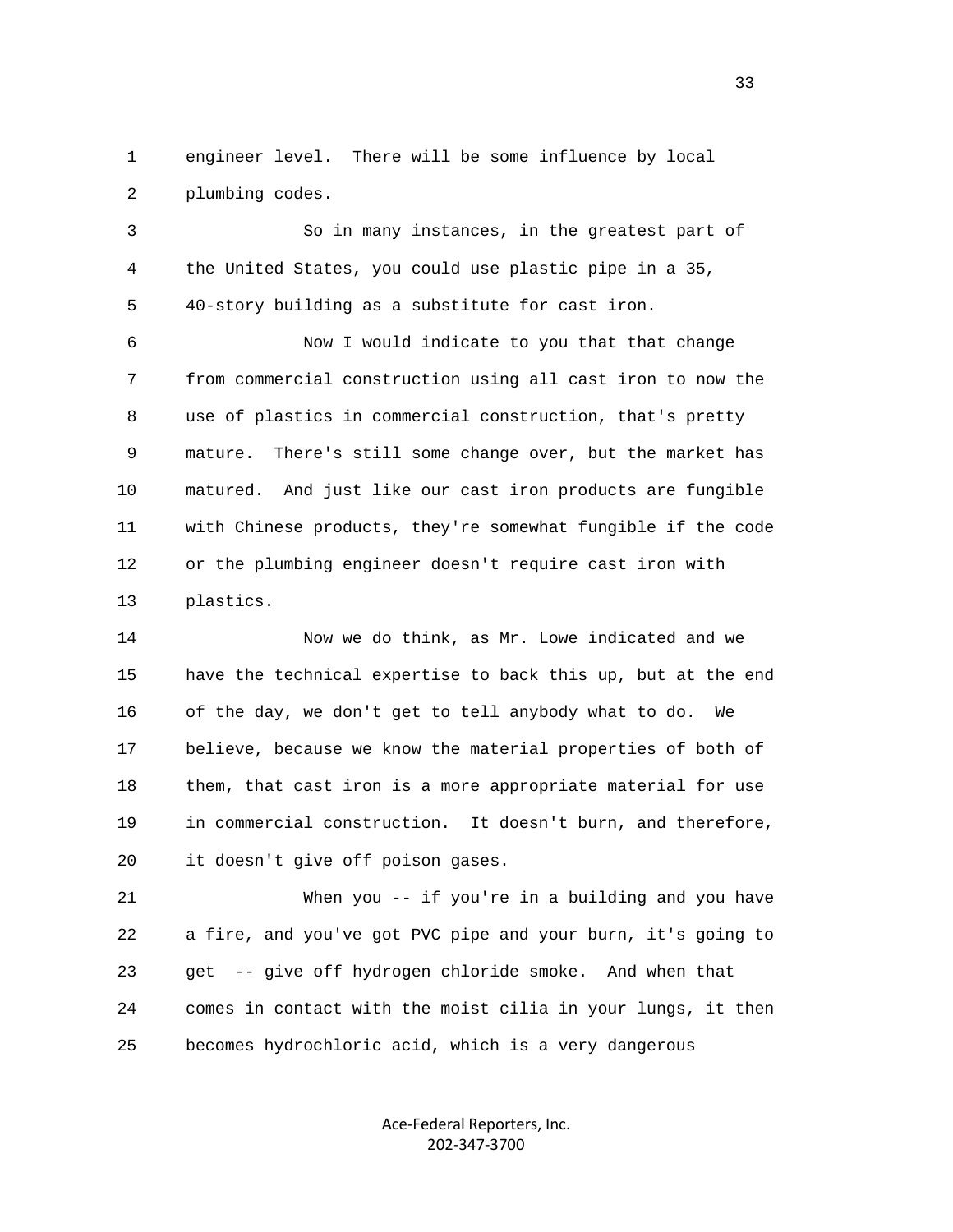1 substance to put into a human being.

| 2  | We also believe and note that the cast iron pipe             |
|----|--------------------------------------------------------------|
| 3  | in a buried application, be it a rigid pipe versus a         |
| 4  | flexible pipe is much less prone to failure than plastic.    |
| 5  | In terms of noise, the mass of cast iron tends to tamp down  |
| 6  | sound transmission greatly, whereas plastic and if you have  |
| 7  | a house that's been built in the last 20 years and it's a    |
| 8  | two-story house and you hear somebody -- water rushing down  |
| 9  | the wall, you got plastic pipe in there. You won't hear it   |
| 10 | if you've got cast iron. So you do see a more                |
| 11 | knowledgeable home buyer or an honest broker plumber say,    |
| 12 | hey, I'll give you for a little upgrade, I'll keep that      |
| 13 | noise out of your house and put cast iron in.                |
| 14 | So those are a few of the advantages that cast               |
| 15 | iron offers. And in fact, we warn against the use of         |
| 16 | plastic in high rise construction. We don't think it's       |
| 17 | appropriate. But again, we're our biggest competitor.<br>We  |
| 18 | see orders literally get switched from domestic to Chinese   |
| 19 | on the cast iron side, and from cast iron to plastic out     |
| 20 | there.                                                       |
| 21 | MS. SHISTER:<br>Thank you.                                   |
| 22 | We're actually going to take a<br>MR. CORKRAN:               |
| 23 | little bit of a break right now just in advance of the       |
| 24 | Commission's votes that will take place at 10:30 and we will |
| 25 | re-adjourn following those votes.<br>Thank you very much.    |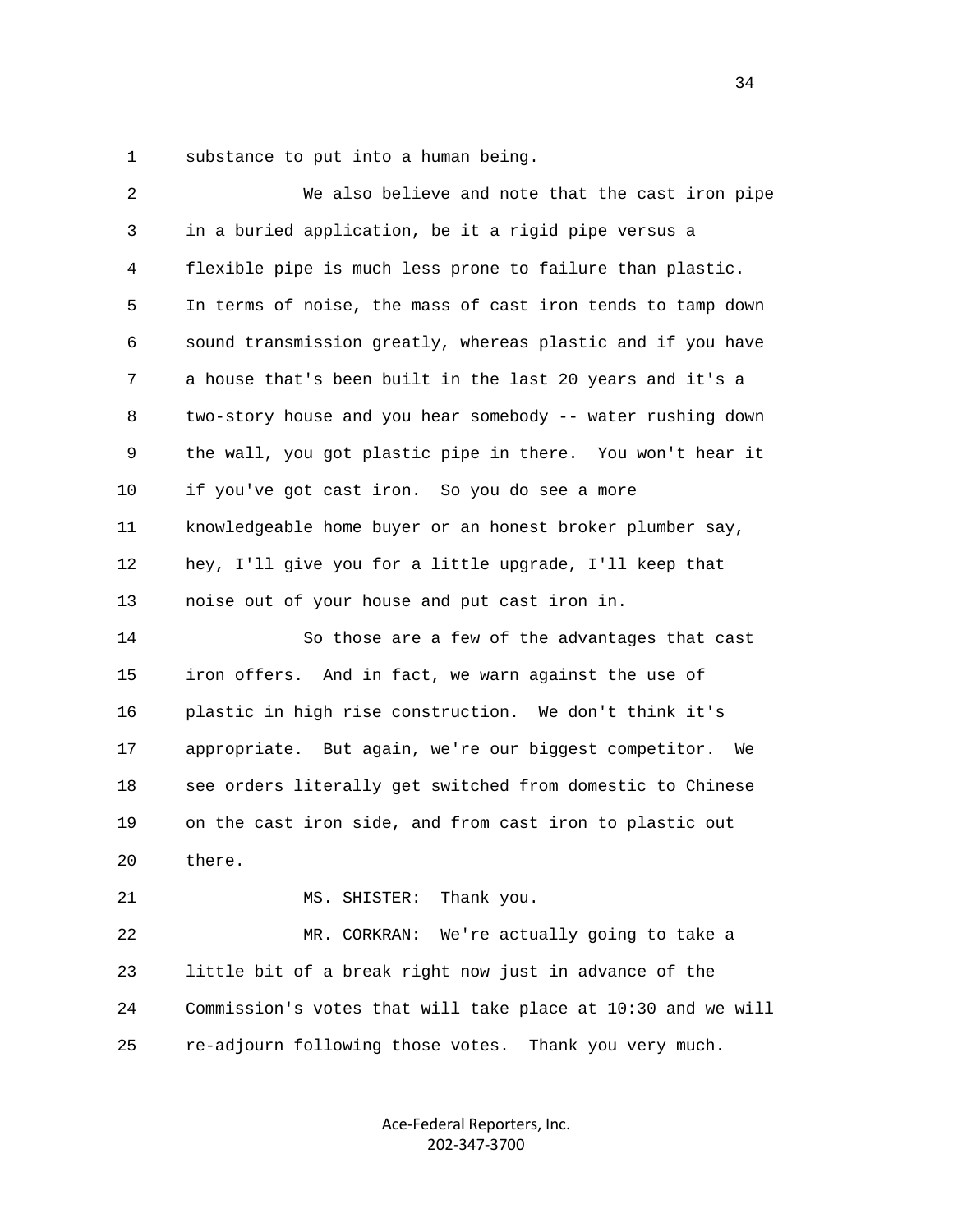1 MR. BISHOP: Will the room please come to 2 order? 3 MR. CORKRAN: Thank you all very much for 4 returning to us after the vote. We are now going to resume 5 questioning with Ms. Shister. 6 MS. SHISTER: Welcome, everyone. So just 7 jumping right back into it, to your knowledge are there any 8 sort of purchasing preferences like a Buy America program or 9 any union requirements that would require the use of 10 domestic produced pipe? 11 MR. DOWD: This is Roddey Dowd, Charlotte 12 Pipe. 13 MS. SHISTER: Thanks. So can you describe any 14 instances when the cast iron soil pipe that is imported 15 might not be interchangeable with the domestically produced 16 pipe? 17 MR. DOWD: This is Roddy Dowd, Charlotte Pipe. 18 There are no instances. 19 MS. SHISTER: Thank you. In the direct 20 testimony, you said that, and perhaps it may have been in 21 the open, there is -- you said a growth in demand. So what 22 is your major barometer for determining what the demand is, 23 and do you have any predictions for the next six months or a 24 year out? 25 MR. HARDISON: This is Hooper Hardison with

> Ace-Federal Reporters, Inc. 202-347-3700

<u>35 and 200 minutes and 200 minutes and 200 minutes and 200 minutes and 200 minutes and 200 minutes and 200 minutes and 200 minutes and 200 minutes and 200 minutes and 200 minutes and 200 minutes and 200 minutes and 200 mi</u>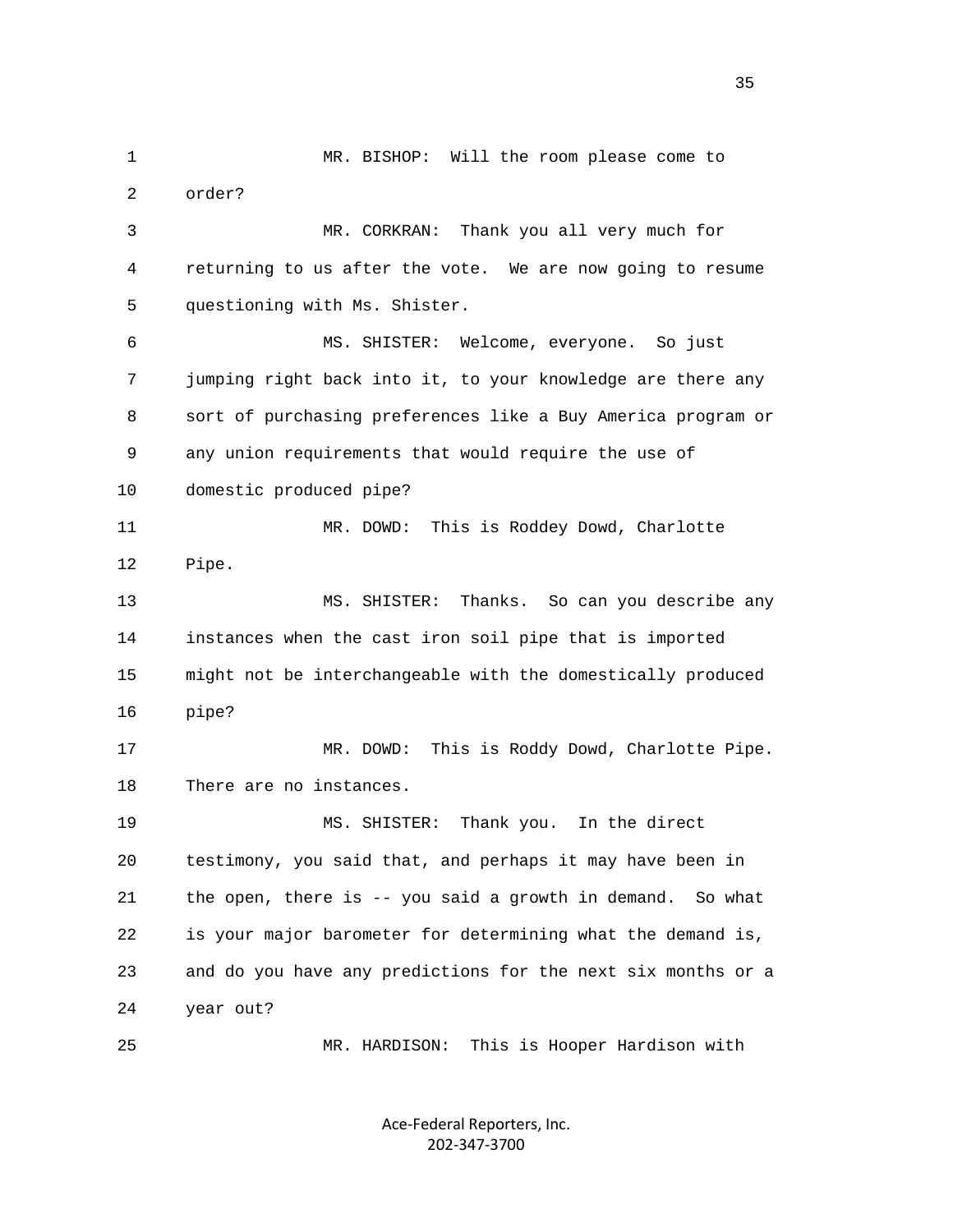1 Charlotte Pipe. We look at a number of factors on demand. 2 One would be our own incoming orders. Looking forward, we 3 use a number of services, various economic services, one 4 being Dodge, and for this coming year they're actually 5 projecting a slight decrease in commercial construction for 6 the coming year, somewhere in the neighborhood of 1-1/2 7 percent.

 8 MS. SHISTER: Thank you. So this question's 9 going to touch on BPI, so I'm going to request that you just 10 address it in the post-conference brief, but can you explain 11 the nature of the changes in both export shipments or 12 unemployment, or sorry employment data including the number 13 of workers employed, the wages and the number of hours 14 worked, just sort of the trends that we see there and what 15 might possible explain some of that.

 16 MR. SCHAGRIN: This is Roger Schagrin. For 17 the record, we'll address that in the post-conference brief 18 confidentially.

 19 MS. SHISTER: Okay, thank you. Have there 20 been any recent changes in the industry, such as new 21 technologies that have been developed with regard to 22 producing soil pipe?

 23 MR. SIMMONS: Greg Simmons, Charlotte Pipe. 24 No, not to my knowledge. In all industries, every plant 25 tries to tweak their processes and improve, but no

> Ace-Federal Reporters, Inc. 202-347-3700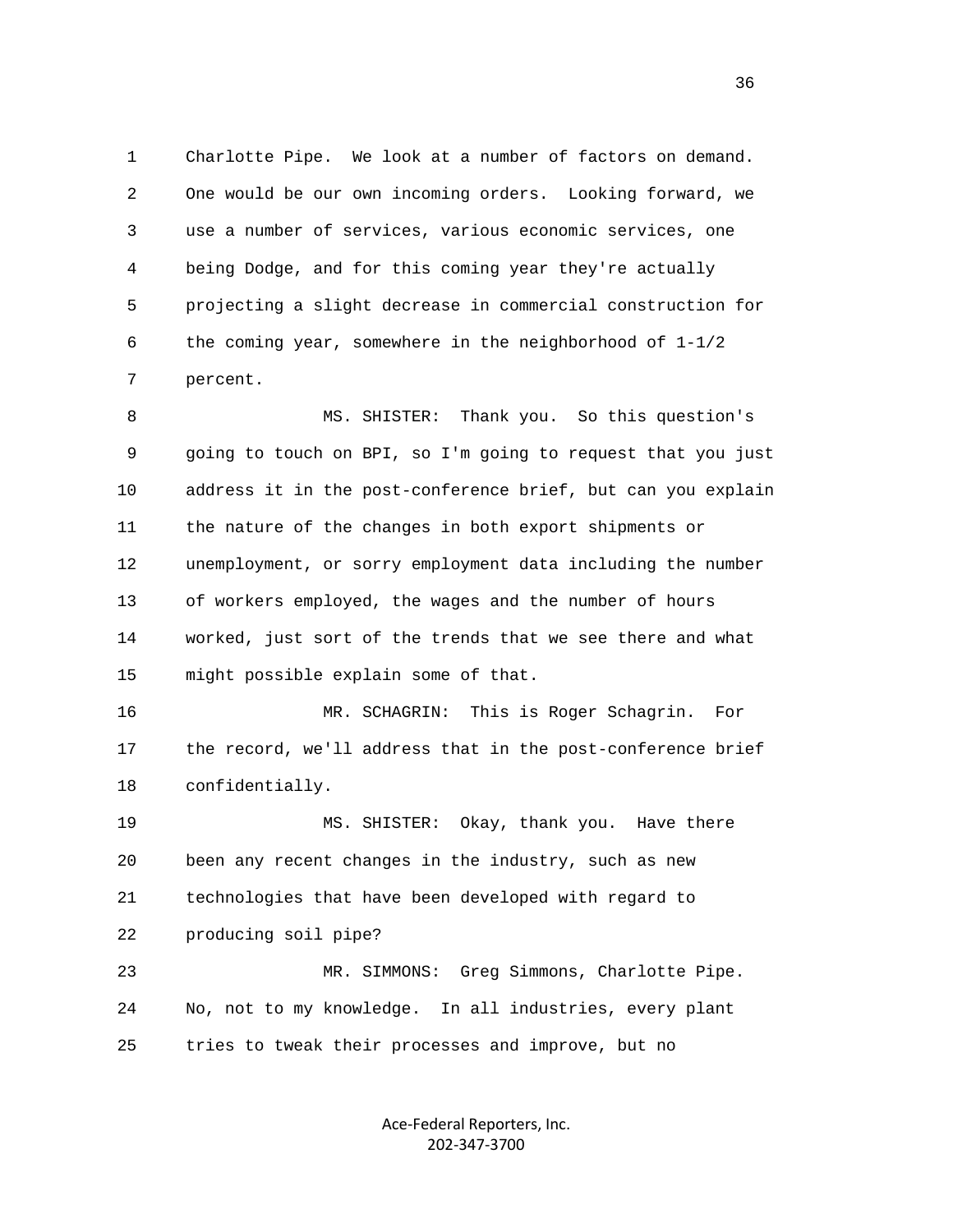1 game-changing technologies.

 2 MS. SHISTER: Thank you, and do you all 3 produce anything or other cast iron products other than the 4 cast iron soil pipe, and I understand you also do the 5 fittings. But are there any other products used on that 6 same machinery? 7 MR. SIMMONS: Greg Simmons, Charlotte Pipe. 8 Not on the pipe machinery. As we discussed in the fittings 9 case, you can utilize some of the fitting machines to 10 produce other non-soil pipe fitting products. But the soil 11 pipe machines are single purpose. 12 MR. LOWE: This is Michael Lowe with McWane. 13 I would agree that our pipe machines are solely dedicated to 14 that purpose. At AB&I, we do make a few castings on an OEM 15 basis. It's less than five percent of what we do. It's a 16 marginal business that we do in order to help spread are 17 high fixed costs and improve our low utilization rate. We 18 do try to bring in some other OEM business from time to 19 time. 20 MS. SHISTER: Thank you. So specifically I 21 guess this would be for Mr. Lowe. Can you comment on the 22 nature of the relationship between Tyler and ABI, and 23 between those firms and McWane? 24 MR. LOWE: This is Michael Lowe with McWane. 25 We are sister companies, Tyler and AB&I. There's a --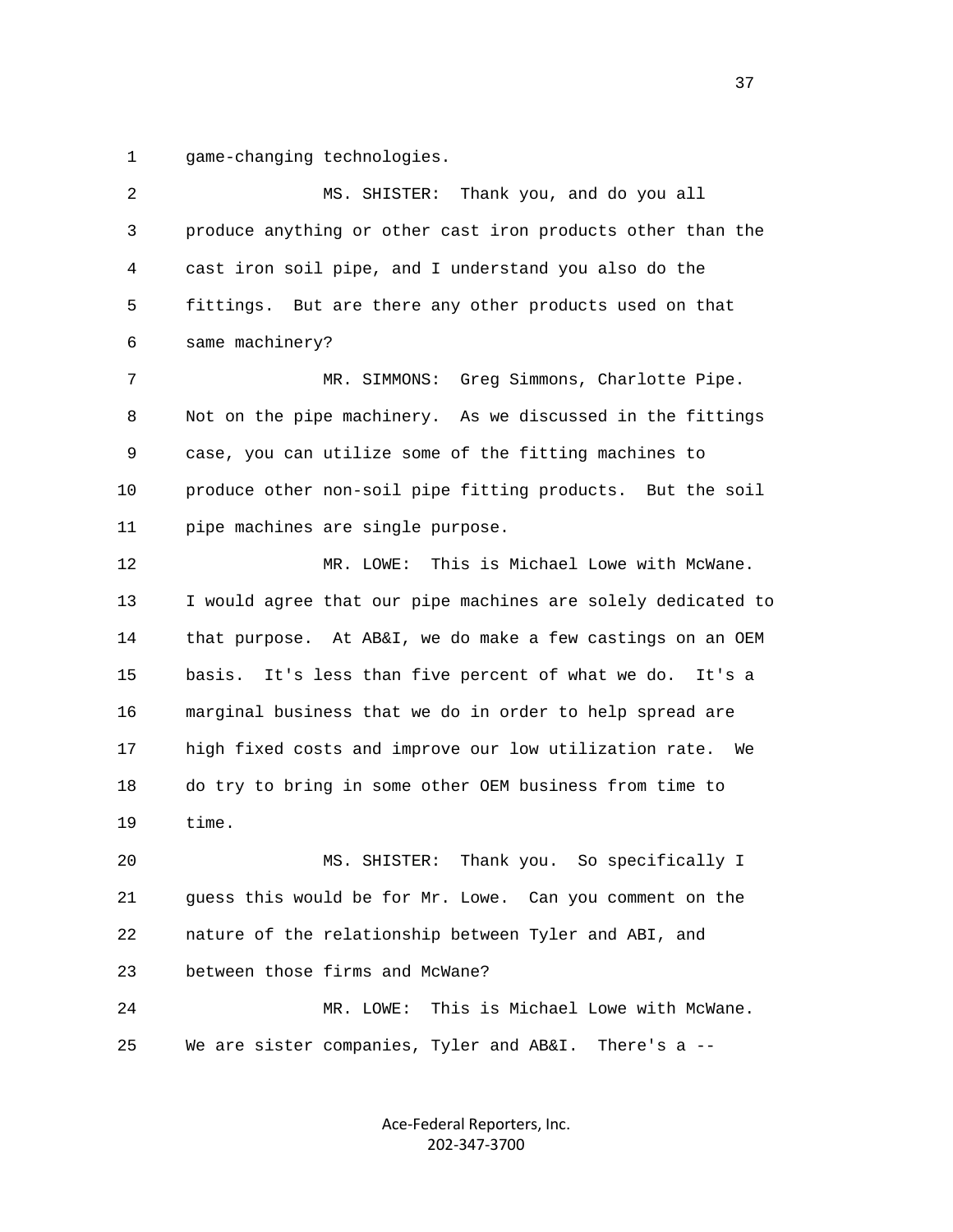1 McWane is divided up into groups. The McWane Plumbing Group 2 includes the two coupling manufacturers that I mentioned in 3 my opening remarks. We also have a drain brand and a 4 foundry up in Canada excuse me, in Canada that makes cast 5 iron soil pipe and fittings for the Canadian market, and 6 they also make municipal castings.

 7 So that rounds out the plumbing group. McWane 8 is also involved in ductile pipe, clean water distribution. 9 So there's a Ductile Pipe Group. There is a Valve and 10 Hydrants and Waterworks Fittings Group, and then there are 11 other groups that make fire extinguishers and other fire 12 suppression systems and a Technology Group. So it's a 13 diversified company. But with respect to AB&I and Tyler, we 14 are sister companies and from a manufacturing standpoint in 15 Oakland we'll make both brands and in Texas we'll make both 16 brands.

 17 MS. SHISTER: And how involved is the sort of 18 McWane umbrella in the more day-to-day operations of Tyler 19 and AB&I?

 20 MR. LOWE: This is Michael Lowe with McWane. 21 The corporate entity is very motivated to make sure that we 22 are in 100 percent compliance with safety and environmental 23 regulations, and other good business practice practices. 24 The executive vice president, Kurt Winter, we 25 all report up to him and he has the overall responsibility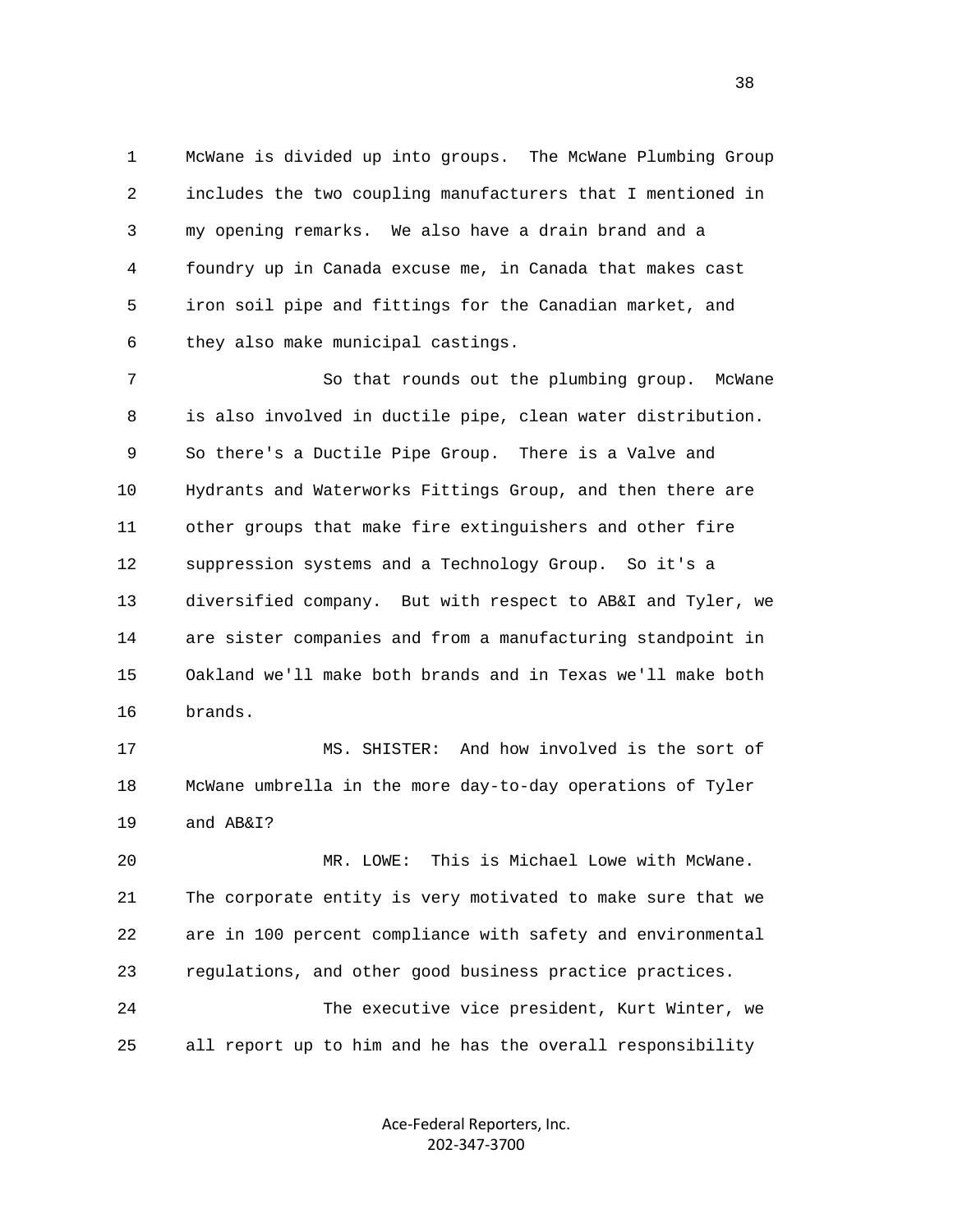1 for the day-to-day operations. He reports to the president 2 of McWane, Ruffner Page. Ruffner's aware of what's going 3 on, but he's not day-to-day involved.

 4 MS. SHISTER: Okay, and similarly with Tyler 5 and AB&I, I know you all are sister companies, but do you do 6 sort of cross-promotion, sales with each other? Like how 7 does, what is being a sister company sort of mean in the 8 sense between the two of you?

 9 MR. LOWE: This is Michael Lowe with McWane. 10 From a production standpoint, we manufacture both brands in 11 each facility, and there's collaboration with respect to 12 best manufacturing practices and environmental safety and 13 business practices. From a sales standpoint, there is a 14 Tyler sales team that is focused on selling Tyler product 15 and promoting the Tyler brand. There's an AB&I team that is 16 focused on the same for AB&I.

 17 Myself as head of Sales for AB&I and a 18 gentlemen who runs Tyler Sales we report to Kurt, so Kurt 19 kind of mediates between the two brands and makes sure we're 20 playing nicely with each other. But they're sales teams. 21 They're out to win.

 22 MS. SHISTER: Thank you. Given -- so given 23 the information that has thus far been reflected in the 24 data, can you describe or comment on the nature of the 25 injury and what your basis for characterizing that injury

> Ace-Federal Reporters, Inc. 202-347-3700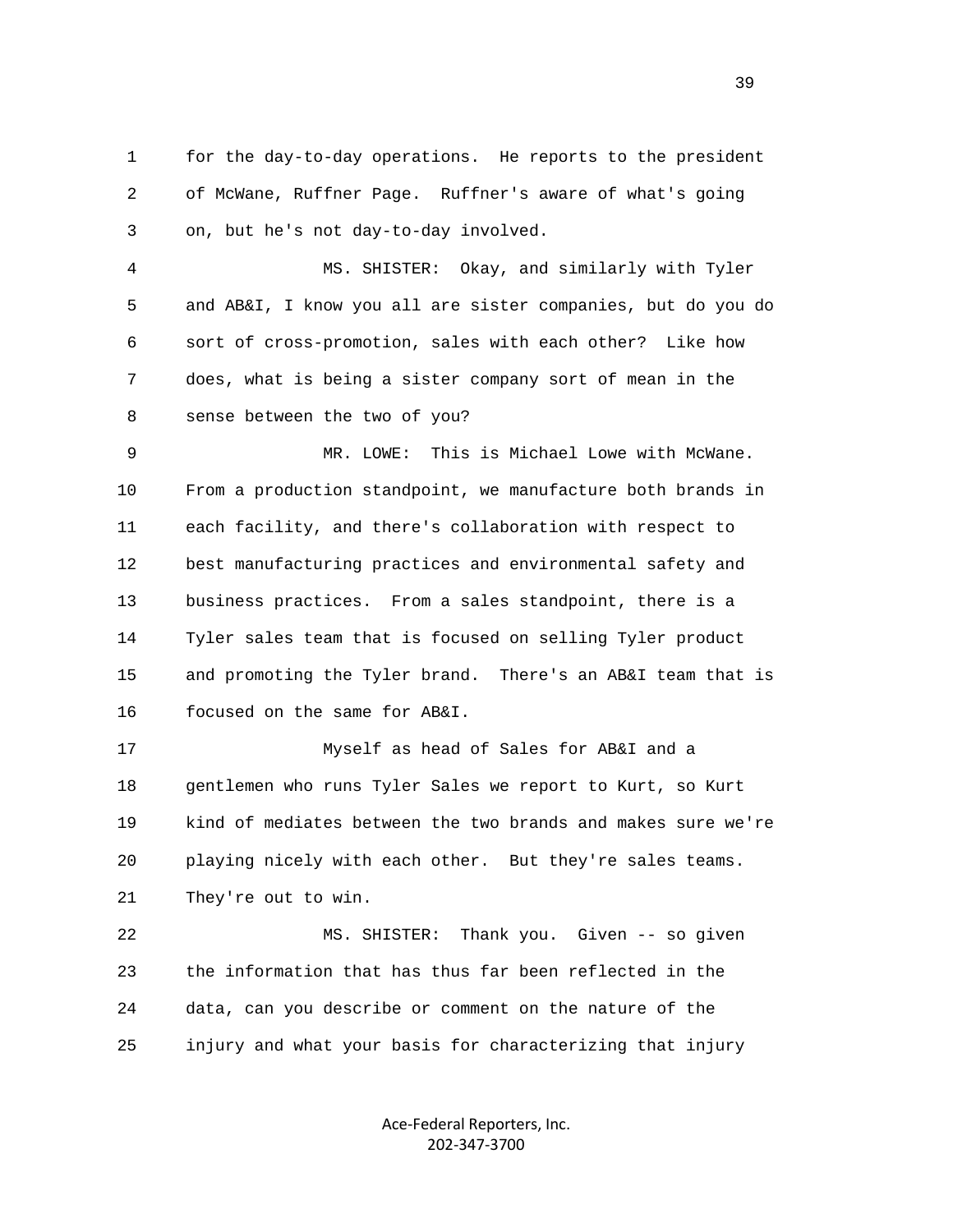1 would be?

| 2  | This is Roger Schagrin.<br>MR. SCHAGRIN:<br>That's           |
|----|--------------------------------------------------------------|
| 3  | kind of a legal question, what is the basis of a material    |
| 4  | injury case. So we have a three year Period of               |
| 5  | Investigation here. Looking over the three-year period,      |
| 6  | there's been an increase by volume of imports, an increase   |
| 7  | in import market share, consistent underselling and there's  |
| 8  | plenty of record information that demonstrates that the      |
| 9  | underselling has caused price depression, because during a   |
| 10 | period over the POI in which costs were increasing, the      |
| 11 | industry not only did not increase prices but prices         |
| 12 | declined. So there's actually evidence of both price         |
| 13 | suppression and price depression caused by the imports, and  |
| 14 | that led to a significant decrease in profitability.         |
| 15 | Within that POI, it's quite apparent that with               |
| 16 | an almost 50 percent increase in imports between 2015 and    |
| 17 | 2016, and most of that 2016 increase in imports was in the   |
| 18 | latter part of 2016, that consistent with the industry       |
| 19 | testimony this morning that the industry seeing a loss of    |
| 20 | market share and given their high fixed costs of businesses, |
| 21 | reacted to this sudden import surge by fighting back on      |
| 22 | price, trying to regain that volume and market share.        |
| 23 | That's a sign of injury, and we do see imports               |
| 24 | going down in the early part of '17. It's clear that the     |
| 25 | Chinese fight back again and you see imports going up once   |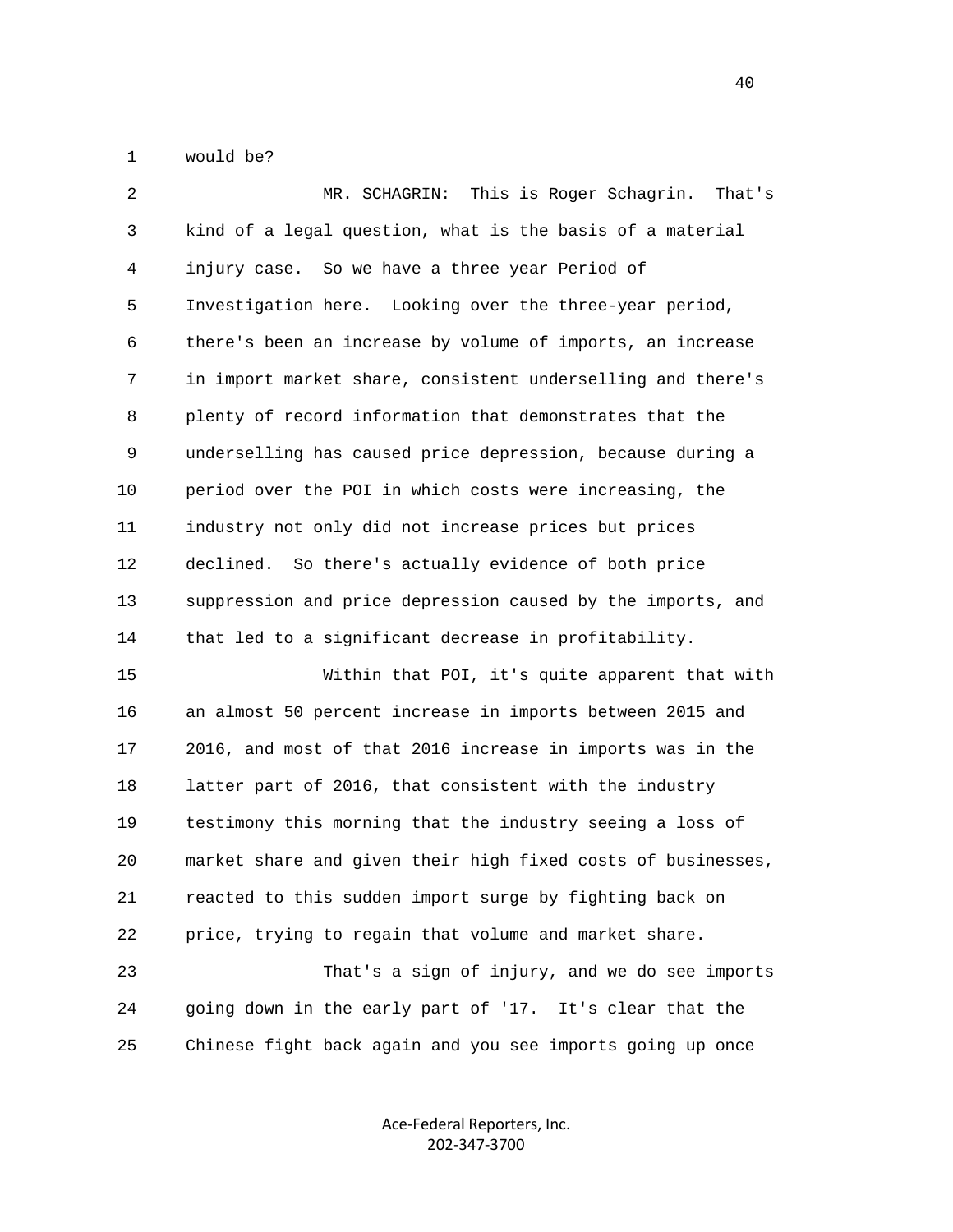1 again in the latter part of 2017. So overall, all the 2 record information over the POI supports a standard material 3 injury finding by this Commission.

 4 Then just in terms of some of the facts within 5 that POI, clearly there is a reaction to a sudden import 6 surge by the industry, of having to cut their prices to 7 regain market share and then a reaction back and seeing 8 imports increase again and the industry losing market share 9 again towards the end of the POI.

 10 MS. SHISTER: Thank you. So I also have a 11 follow-up question for Mr. Dowd. You mentioned that coating 12 on the five foot pipe was an E -- can you just sort of 13 explain the difference between that and an epoxy coating, 14 because they sounded very similar.

 15 MR. DOWD: I'm going to let Mr. Simmons handle 16 that one.

 17 MR. SIMMONS: Okay. Greg Simmons at Charlotte 18 Pipe. A significant difference I think from a marketing 19 point of view. First of all, we don't market that five foot 20 e-coated pipe as an epoxy-coated pipe at all. Our fittings 21 production, about five years ago we switched over from an 22 asphalt coating to the e-coated fittings to reduce our costs 23 and to give a better finish and reduce our emissions of 24 volatile organic compounds.

25 After we became proficient at coating those

Ace-Federal Reporters, Inc. 202-347-3700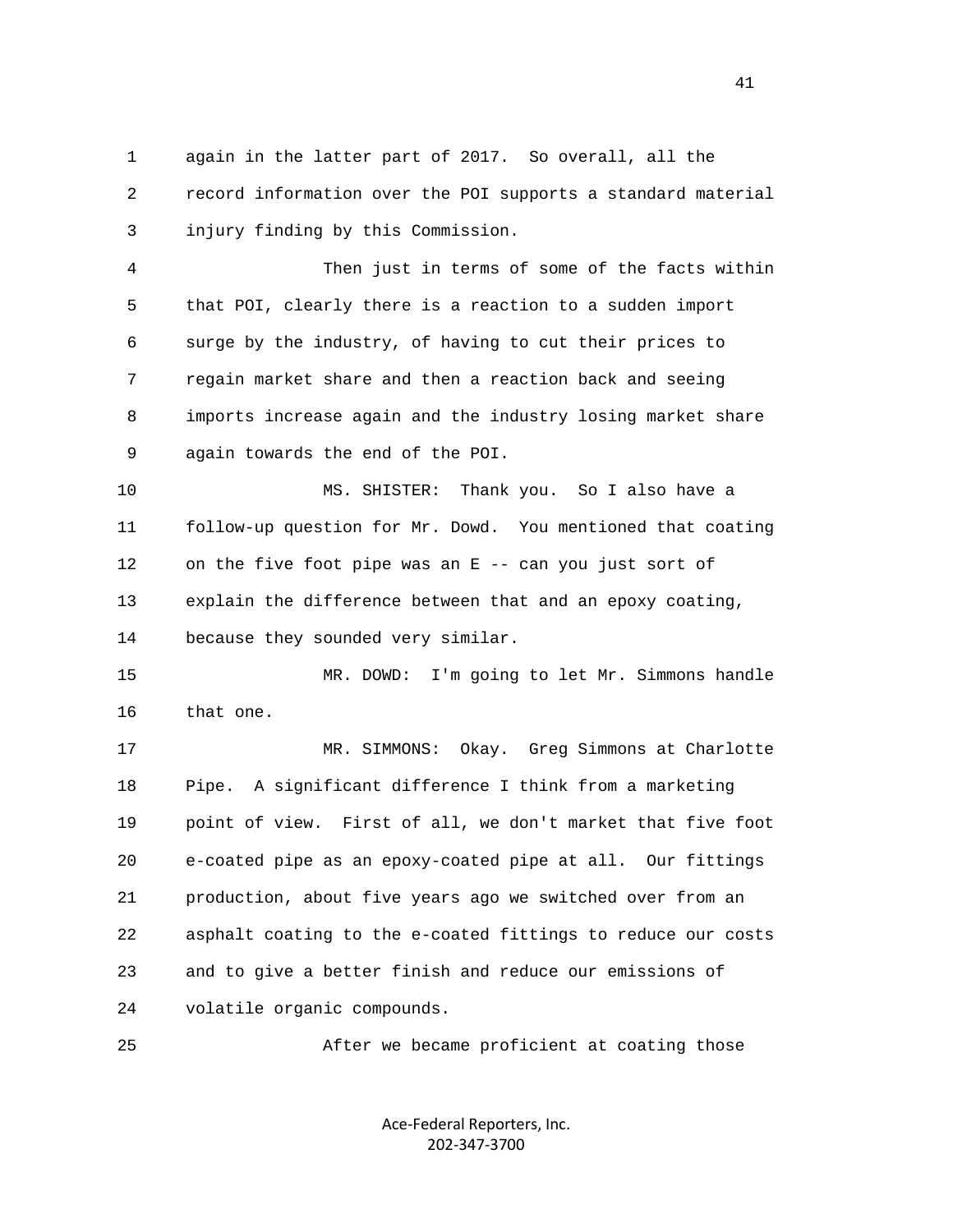1 fittings with an e-coat, which is an epoxy material, the 2 final coat, but it's not a painted on epoxy. It's epoxy 3 particles essentially. So once we became proficient at the 4 fittings production and coated them with e-coat, the system 5 that we have will allow up to a 15 foot casting to go 6 through the system.

 7 So we made the decision, because of the 8 cleanliness and the environmental friendliness of the 9 coating system, to switch that five foot product line over 10 to this e-coat. But it's essentially instead of it being an 11 epoxy paint which carries high volatile organic compounds 12 that actually make the coating stick to the pipe or the 13 fittings, the e-coat is just particles, verifying particles 14 that are attracted to the castings by an electrical charge. 15 So there are no volatile organic compounds.

 16 MS. SHISTER: Okay, thank you. So now the 17 last few questions. To the best of your knowledge, are 18 there any anti-dumping or countervailing duty orders on cast 19 iron soil pipe in third country markets?

 20 MR. CLOUTIER: This is Chris Cloutier from 21 Schagrin Associates. We are not aware of any.

 22 MS. SHISTER: Thank you. Have you filed any 23 changes of the scope with the Department of Commerce? 24 MS. DRAKE: This is Elizabeth Drake of 25 Schagrin Associates. On February 2nd, we clarified the

> Ace-Federal Reporters, Inc. 202-347-3700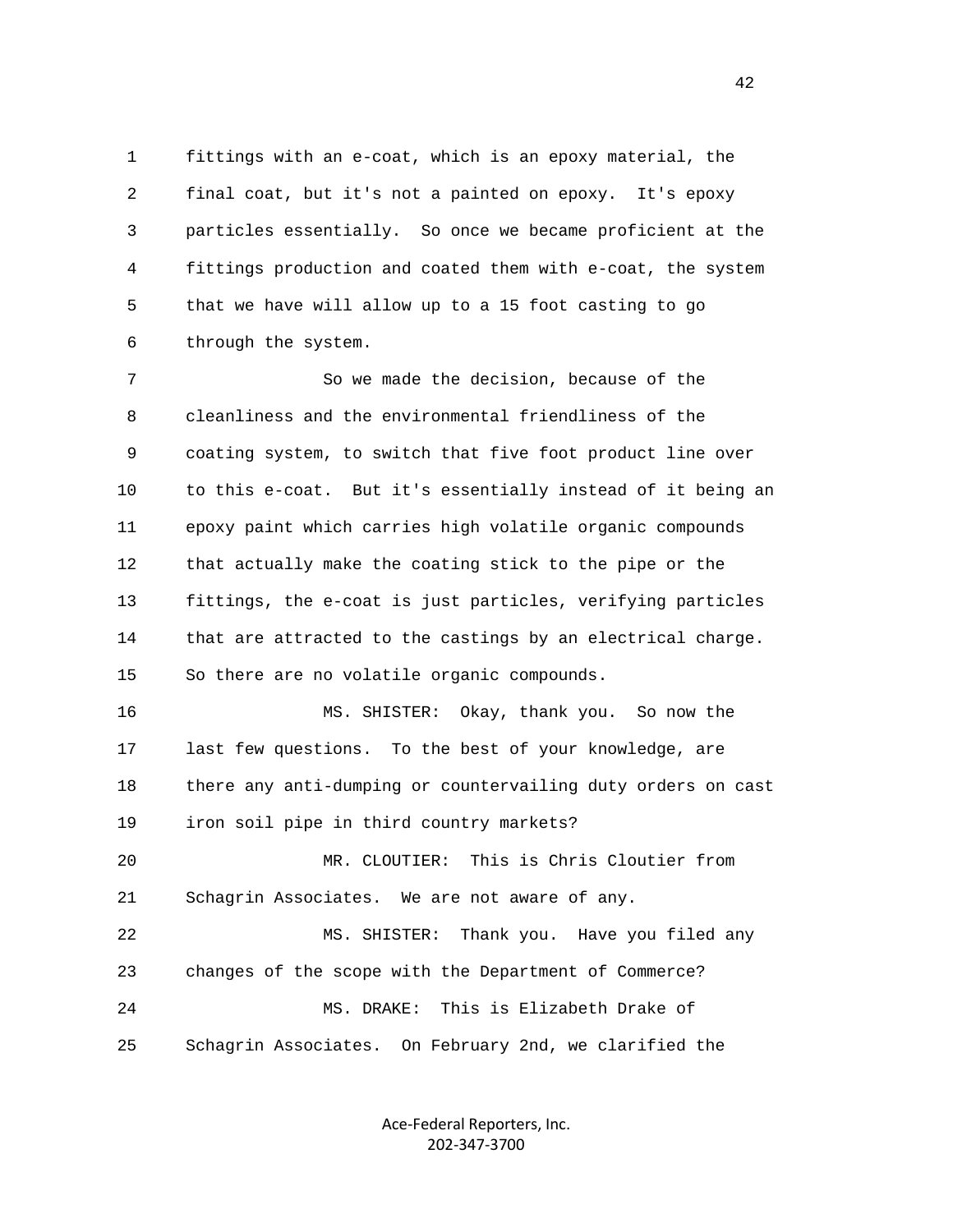1 scope in response to a question from Commerce. It doesn't 2 change the substance of the scope. It simply makes clear 3 that the industry standards referred to in the scope 4 language continue if those standards are changed in the 5 future. We filed a copy of that and then went with the 6 Commission as well on February 2nd. 7 MS. SHISTER: Thank you, and you identified 8 HTS Statistical Reporting No. 7303.00.0030 to be the subject 9 merchandise. When using the official import statistics,

 10 staff is planning on using that HTS number only. Do you 11 have any comments regarding that?

 12 MS. DRAKE: Elizabeth Drake again, Schagrin 13 Associates. At this point, we're fine with that. We'll see 14 if we want to comment on the final phase, but for the prelim 15 phase we think that's a fair representation.

 16 MS. SHISTER: Great, thank you, and that's all 17 the questions I have for right now.

18 MR. CORKRAN: Thank you very much, Ms. 19 Shister, and I will turn to Mr. Goldfine.

 20 MR. GOLDFINE: Good morning. Thank you all 21 for your participation in these investigations. I have a 22 few questions on like product. I understand you're arguing 23 for a single domestic like product, and I wanted to just 24 focus. I know in your petition you did address the issue of 25 hub, hubless and hub and spigot.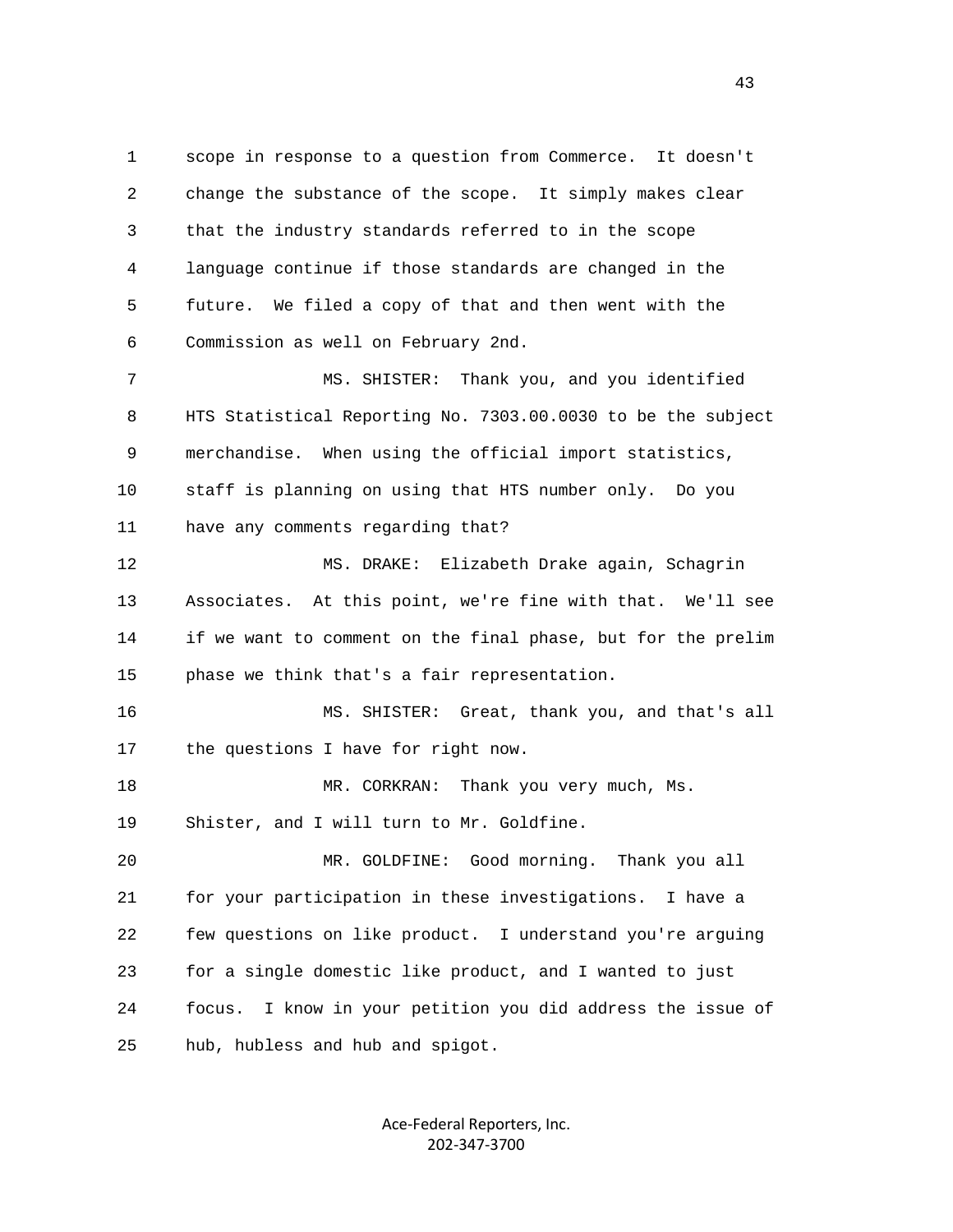1 But I wanted to focus on that, and in your 2 post-conference brief as well if you could focus on that. 3 In terms of physical characteristics and uses, do I have it 4 right that you're saying that hub -- spigot or hubless and 5 hub are basically have the same physical characteristics and 6 uses, with the exception that there's a different connection 7 mechanism that prevents them from being used together in the 8 same drainage system. Is that basically right? 9 MR. SIMMONS: This is Greg Simmons of 10 Charlotte Pipe. That's correct. The chemical and the test 11 requirements for both products, they are produced at 12 different standards. But for all intents and purposes 13 they're the same material requirements and they're used for 14 the same purpose, and just the difference in the 15 connections. 16 MR. GOLDFINE: Are there any ways in terms of 17 -- is there any adaption mechanism or something that they 18 can ever be used together in the same system or is that -- 19 MR. SIMMONS: Greg Simmons, Charlotte Pipe. 20 Yes. It's not uncommon at all to -- for instance, an old 21 hub and spigot pipe to be repaired or some of the system to 22 be replaced that you'll have to make an adaption between a 23 hub and spigot pipe and a no hub or hubless pipe. So there 24 are adaptor fittings and couplings that can be used to do 25 that.

> Ace-Federal Reporters, Inc. 202-347-3700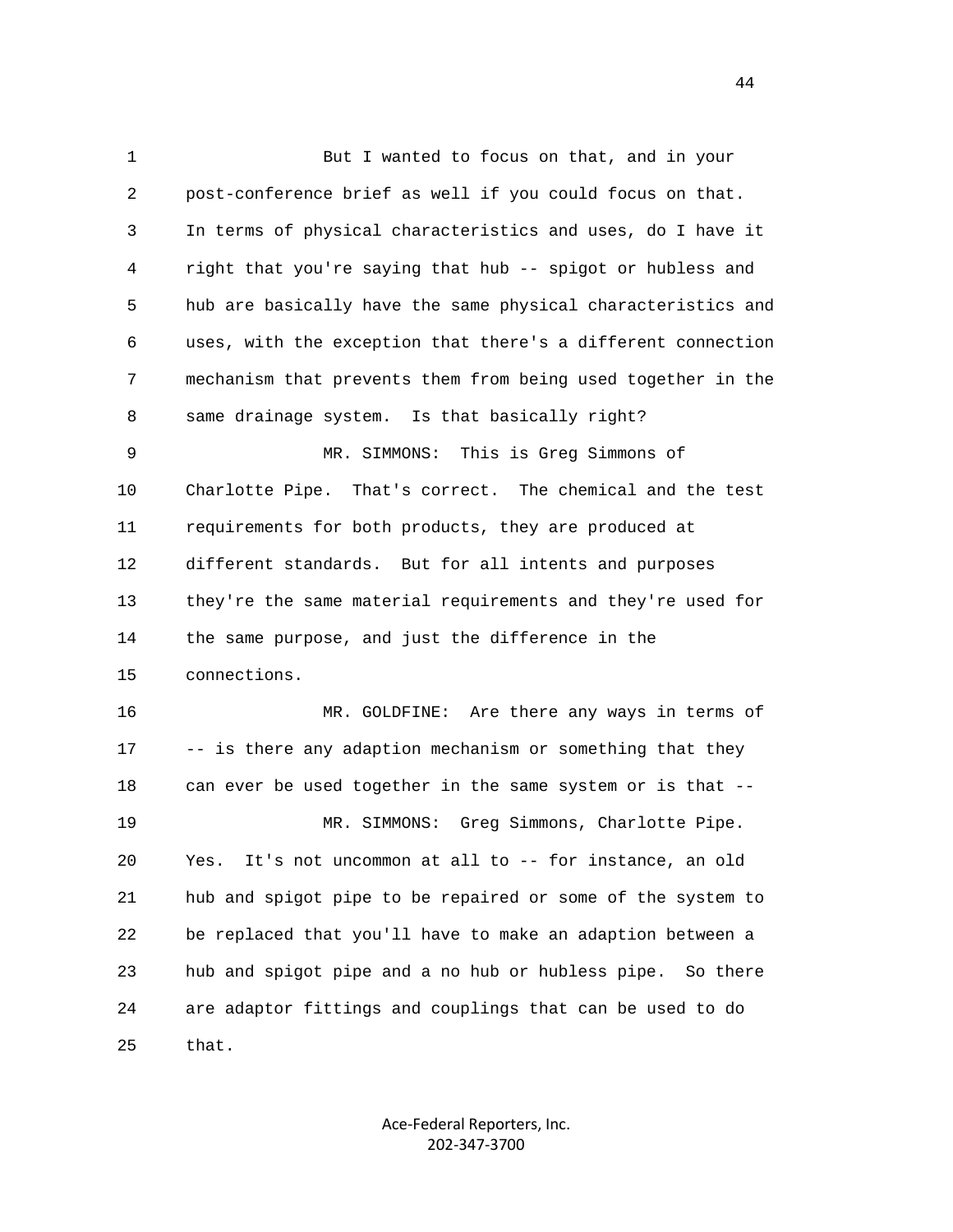1 MR. GOLDFINE: And you say that's not -- 2 that's not uncommon to do that? 3 MR. SIMMONS: Not uncommon. Not real normal, 4 but not rare. 5 MR. GOLDFINE: Okay, and I had a question. In 6 the petition you talked about -- I understand that there's 7 limited, you know, some limited interchangeability because 8 of the different connection mechanisms, but could you expand 9 on just the -- there's a -- I'm just reading from the 10 petition here. 11 "While hubless and hub and spigot pipes can't 12 be used interchangeably due to the different connection 13 mechanisms, at the design phase of a system engineers may 14 create a system that uses hubless or hub and spigot pipes 15 and they will function the same." Can you kind of put that 16 in layman's terms? Exactly what does that mean "they will 17 function the same"? If they have limited 18 interchangeability, how can they function the same? I guess 19 that's my question. 20 MR. SIMMONS: Well, the function -- the core 21 function -- Greg Simmons at Charlotte Pipe -- is drain waste 22 and vent conveying the waste from the house or building. So 23 the core function is the same, and the -- I would say that 24 the majority of the systems designed now tend to use, 25 especially above ground, use the no-hub system.

> Ace-Federal Reporters, Inc. 202-347-3700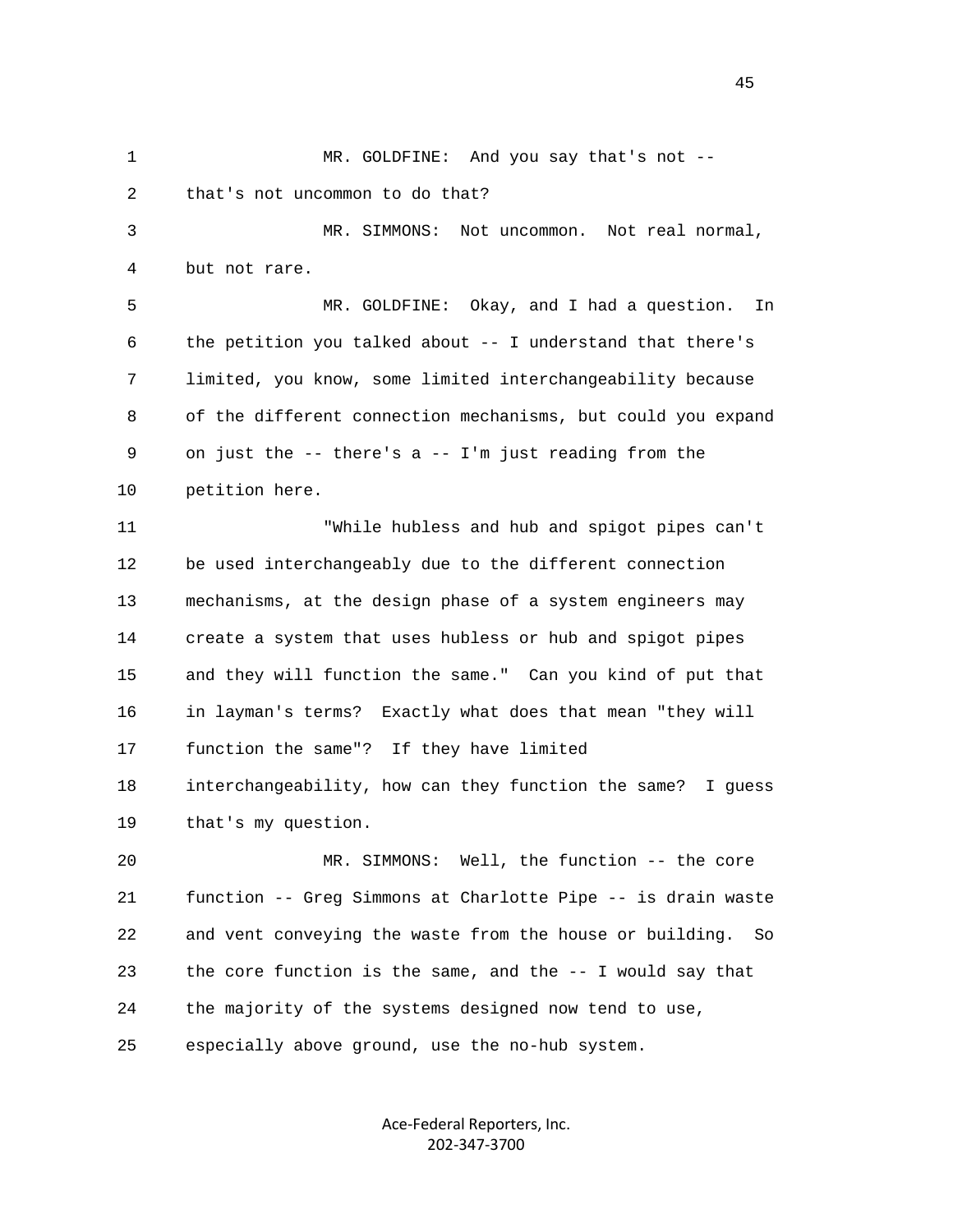1 It's a simpler, less expensive system to put 2 together normally. So it's a design preference, and there 3 typically wouldn't be anything in the design that would -- 4 would preclude you using one over the other. Quite often 5 you might use an extra heavy pipe though that has a thicker 6 wall, use a hub and spigot type system in a buried situation 7 where you need more crush resistance or strength. 8 MR. GOLDFINE: Okay. 9 MR. SIMMONS: Did that answer your question? 10 MR. GOLDFINE: Yes, I think so. In terms of 11 price differences or similarities, beyond just saying, you 12 know, both the hubless and hub and spigot are available at a 13 range of prices, is there -- can you provide any information 14 maybe in a post-conference in terms of -- I'm just trying to 15 get a sense of how similar the pricing is on them. 16 MR. DOWD: We'll be glad to point out the 17 specific price differences in a post-conference brief. But 18 typically if you have a like diameter pipe as an example, 19 say a four inch pipe in hubless, a four inch hub and spigot 20 pipe service, and a four inch extra heavy, they're all ten 21 feet long and they all are four inch diameter. 22 But because of the hub and/or the wall 23 thickness, they go up in weight and obviously since scrap is 24 our primary raw material, you're consuming more raw 25 materials to produce the same 10 foot waterway. So it's

> Ace-Federal Reporters, Inc. 202-347-3700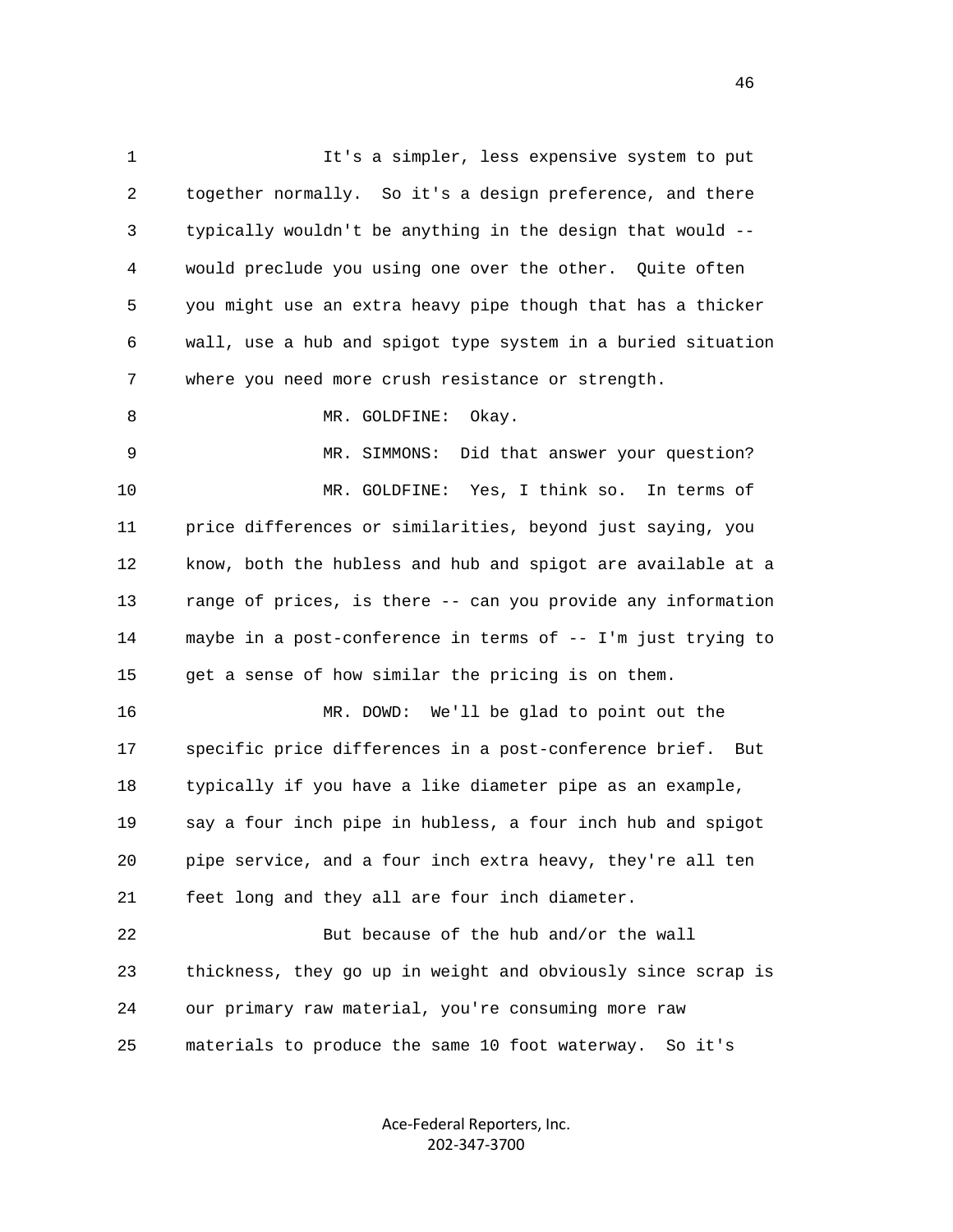1 natural that you have to pass that cost on.

| $\overline{2}$ | MR. GOLDFINE:<br>Okay. In terms of the customer              |
|----------------|--------------------------------------------------------------|
| 3              | and producer perceptions for the producers, do you market    |
| 4              | both hub and hubless in the same way or are there any        |
| 5              | differences in terms of the marketing?                       |
| 6              | MR. BIGGERS: John Biggers, Charlotte Pipe.                   |
| 7              | We market them in the same way. I mean we're marketing       |
| 8              | based on the application, which the application is drain     |
| 9              | waste and vent. The final decision to whether to use a hub   |
| 10             | system or a hubless system typically is by the engineer.     |
| 11             | They make that decision, and in most cases the hubless       |
| 12             | system is the predominant system used.                       |
| 13             | I think one thing that's happened, just maybe                |
| 14             | to clarify, the hubless system was the first system ever     |
| 15             | created, and then over the years, it was hubless extra       |
| 16             | heavy, then it became hubless service weight and then I mean |
| 17             | hub service weight, and then it became no hub.               |
| 18             | So over the years it progressed to this                      |
| 19             | hubless system, which is the predominant system that's sold  |
| 20             | today.                                                       |
| 21             | The predominant like half, more<br>MR. GOLDFINE:             |
| 22             | than half or I mean I guess predominant is more than half    |
| 23             | $SO = -$                                                     |
| 24             | MR. BIGGERS: Yeah.<br>It's more than half.<br>But            |
| 25             | we can get you those numbers in post-hearing.                |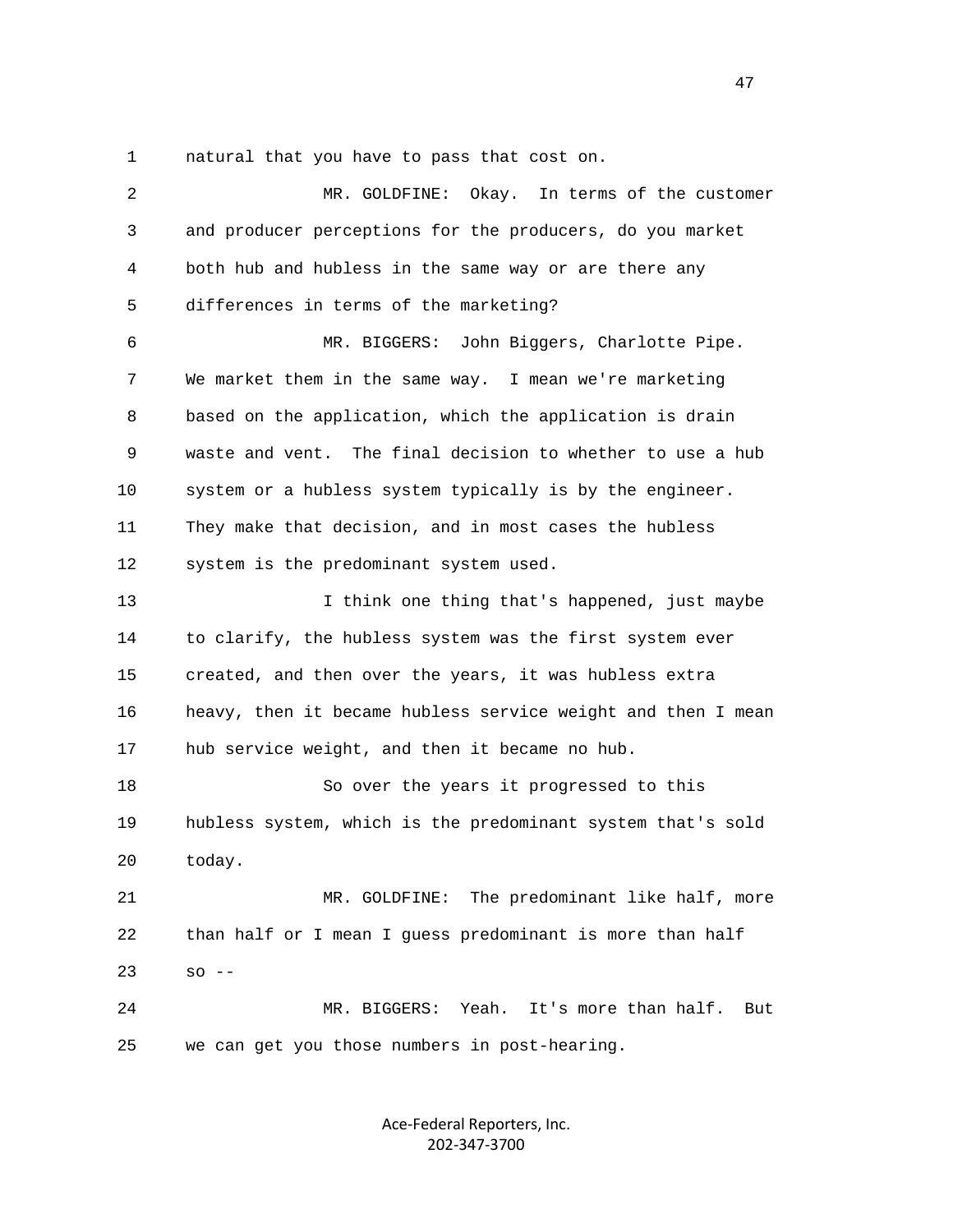1 MR. GOLDFINE: Okay, and in terms of the 2 customers, why would -- do they -- do customers generally 3 order one or the other? Do they order both or -- 4 MR. BIGGERS: The decision to order one or the 5 order is based on the construction installer, the contractor 6 and the engineer on the design of the building. And so that 7 pushes decision back to the distributor on what to stock. 8 You have some distributors that they only stock no hub 9 because the market that they're in traditionally is a no hub 10 or hubless market. 11 You have some areas of the country that are 12 mixed, where a customer or distributor will stock extra 13 heavy hub material, service weight hub material and the 14 hubless material because the variety of that material is 15 used on different projects throughout their territory. So 16 it comes down to what's the application in that specific 17 market for that specific job. 18 MR. GOLDFINE: And in terms of if you send 19 someone hubless and they wanted hub, they wouldn't say okay, 20 well we'll just use this? I mean there are, there are 21 limitations or what would kind of drive that in terms of why 22 they want one over the other? 23 MR. BIGGERS: John Biggers, Charlotte Pipe. 24 If we sent somebody hubless and they wanted hub, you've made 25 a mistake. We'll be bringing it back and sending them the

> Ace-Federal Reporters, Inc. 202-347-3700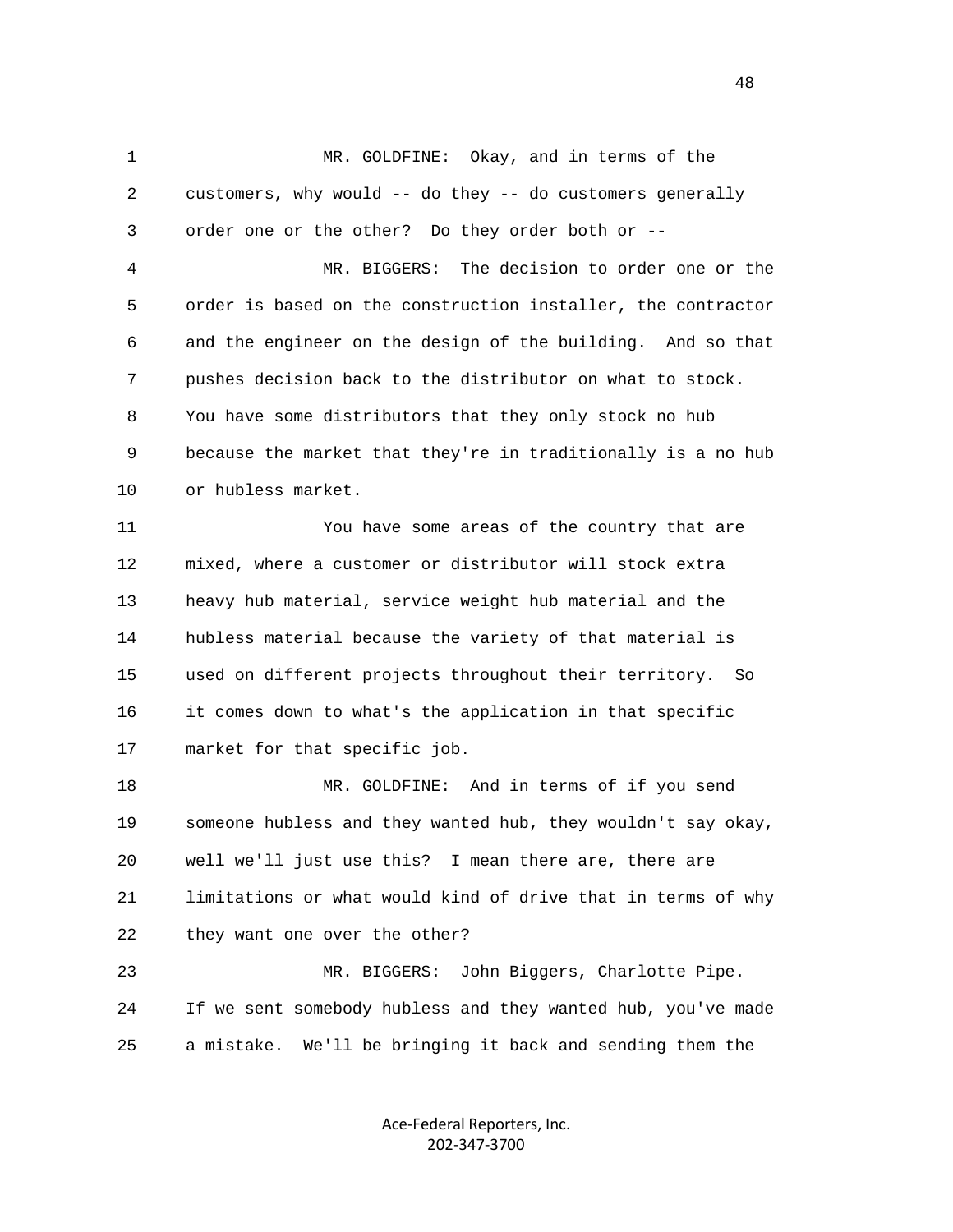1 hub material. People, like I said earlier, the distributor 2 might stock all three varieties of the material, because 3 there are three specific vanities: extra heavy hub, service 4 hub and the no hub or the hubless.

 5 So depending on their market and the types of 6 jobs in their market determines what they stock. That 7 decision is made by the building being designed and the 8 product being requested to go in that building. That kind 9 of drives it, and there are certain specifications, there 10 are certain requirements on constructions.

 11 In other words, an underground job where it 12 has a tremendous load that's placed on the ground, i.e. say 13 an airport or something like that, traditionally they would 14 ask for an extra heavy material because it has more crush 15 strength. And then the application will go from there to 16 whatever the other material is.

 17 You'll see a lot of jobs where all the 18 underground material is a hub extra heavy product, and then 19 when they transition from the underground to the above 20 ground, it will transition over to a hubless product. So it 21 is really based on the use and the preference of that 22 designer or owner or contractor.

 23 MR. GOLDFINE: Okay, thank you. In terms of 24 -- how much of the product is any product sold from 25 inventory or --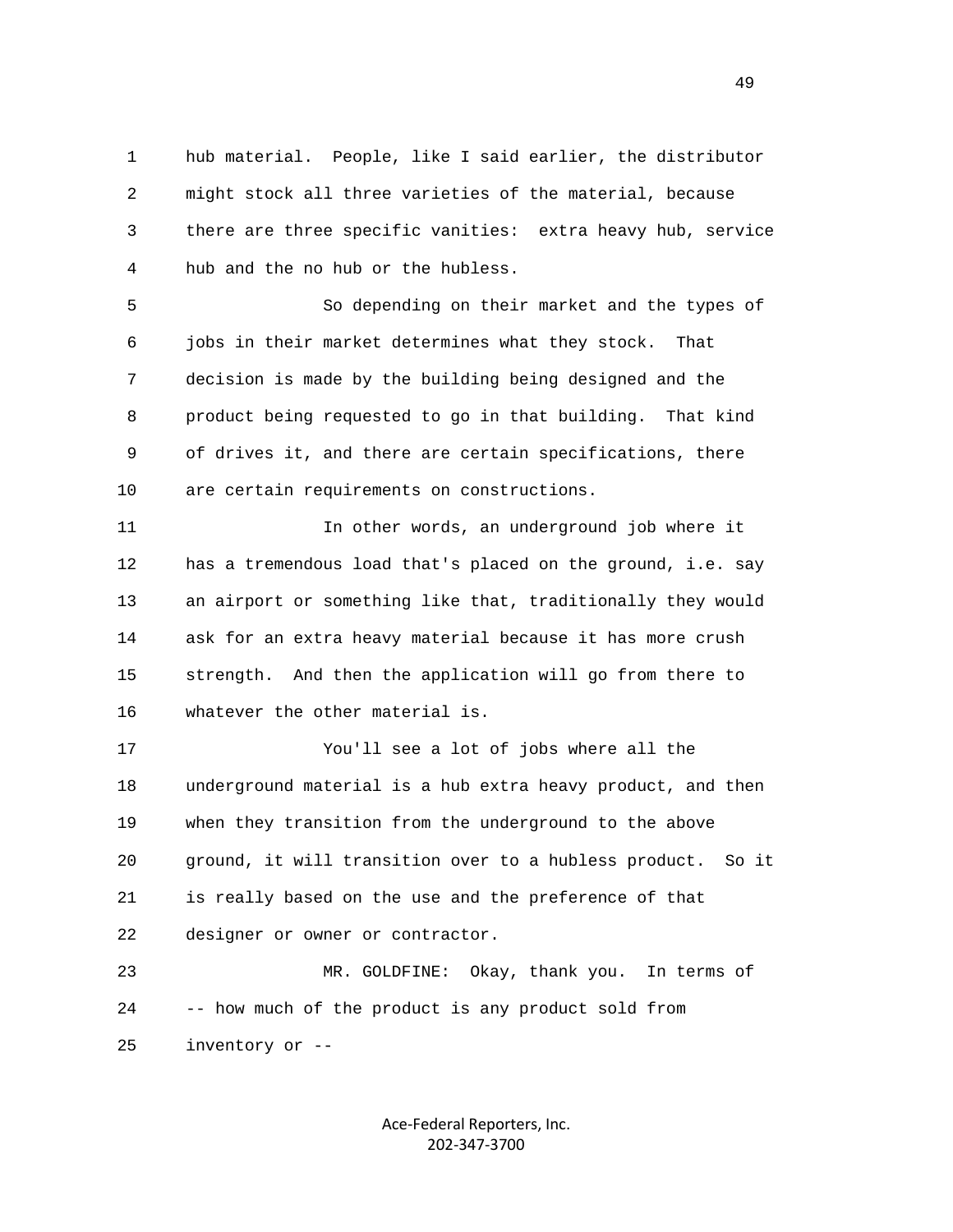1 MR. BIGGERS: John Biggers, Charlotte Pipe. 2 MR. GOLDFINE: And also a follow-up, are 3 inventories significant? Do you hold significant 4 inventories as well? 5 MR. BIGGERS: Yeah. Everything we sell is 6 through, from our inventory. We stock tremendous amounts of 7 inventory, you know. Our customers' expectations are is 8 when they place the order, we should have it in inventory at 9 that time and they're going to ship it to them. It's their 10 customers, the contractors. That's their preference too. 11 A contractor gets a job. He places an order 12 with the distributor. The contractor's expectations are 13 that that distributor has the material available. So the 14 flow of material is fairly rapid in the industry. 15 MR. GOLDFINE: Okay. 16 MR. LOWE: This is Michael Lowe with McWane. 17 To amplify what John's saying, you have to have tremendous 18 inventory in order to serve customers. So we measure by 19 either weeks or months' worth of inventory on hand in order 20 to make sure there are no back orders. 21 And then on your other question with respect 22 to the difference of marketing between hub and no hub, there 23 is no difference. We market both. There are regional 24 differences out west. It's about 99 percent no hub. It 25 varies in other parts of other markets, as John said. But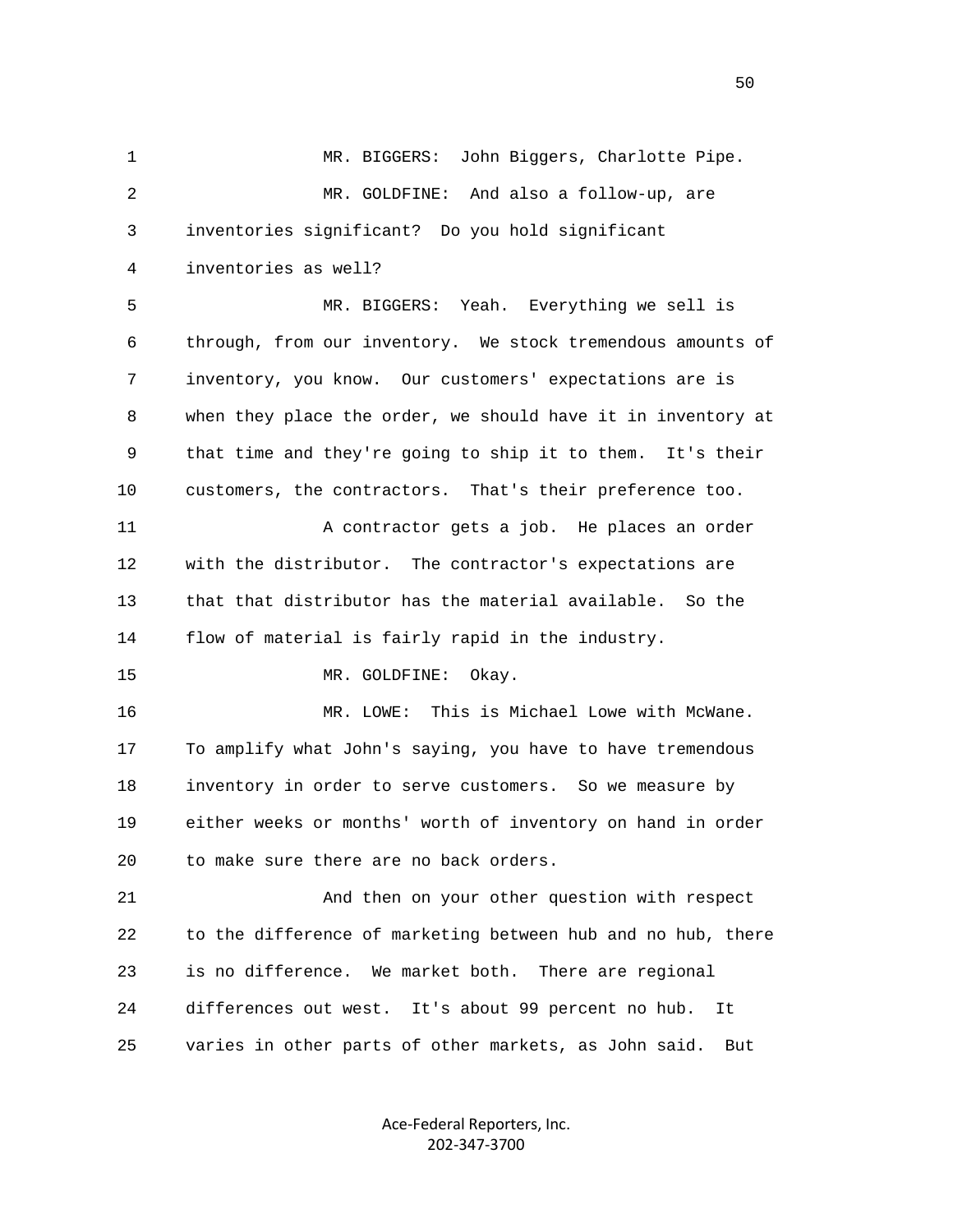1 the end user knows what their preference is based on 2 building design and also tradition in that particular 3 market. 4 MR. GOLDFINE: You all make-- 5 MR. BIGGERS: We only make cast iron soil pipe 6 and fittings in Oakland. At AB&I we make mostly cast iron 7 soil pipe and fittings. We make about 5 percent "other" 8 castings, but no other types of pipe. 9 MR. SCHAGRIN: This is Roger Schagrin. Just as 10 a-- 11 MR. GOLDFINE: And--I'm sorry, Mr. Schagrin--and 12 the other two producers, they produce just cast iron soil 13 pipe? 14 MR. BIGGERS: Yeah, no other pipe. 15 MR. GOLDFINE: Okay. Sorry. 16 MS. SCHAGRIN: So just to follow on on your 17 question on inventory, so I think, getting back to Ms. 18 Shister's question about the injury case, given the fact 19 that this industry has to--the nature of the distribution 20 process is that they have to produce for inventory so that 21 they have inventory on hand. As distributors place orders, 22 the distributors want those orders filled quickly so that 23 they have the appropriate inventories to sell on to their 24 users.

25 So it's not a made-to-order business; it's a

Ace-Federal Reporters, Inc. 202-347-3700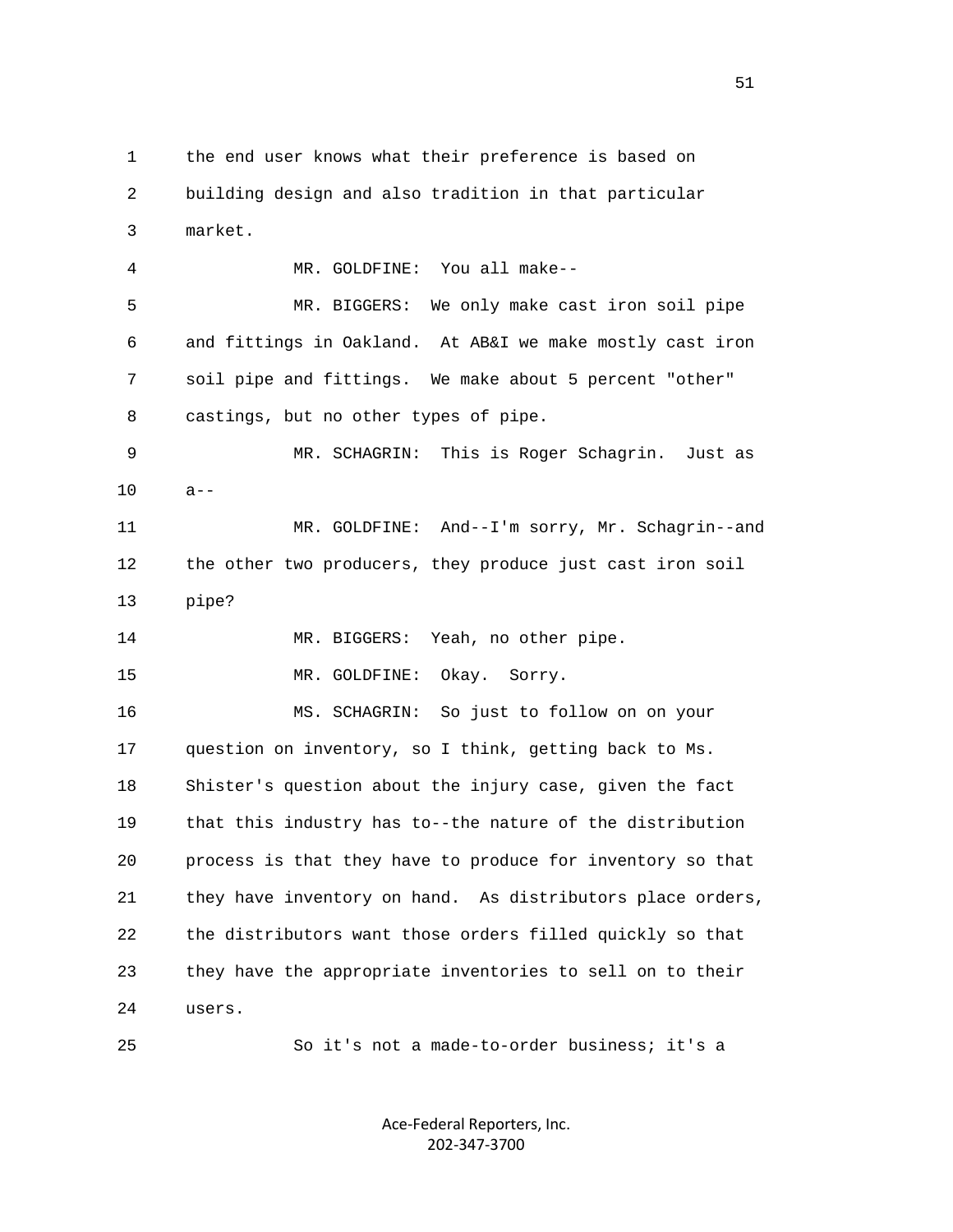1 make-for-inventory business and supply the distribution 2 process from inventory. And the importers do the same 3 thing.

 4 So Mr. Singh's company and other importers, they 5 would import quantities from China, hold them in 6 distribution centers or hold inventory of all these Chinese 7 products so that they can quickly supply.

 8 In fact, in your preliminary determination in 9 pipe fittings you found that basically the supply from 10 inventory for the domestic industry and for importers was 11 almost the same. Which just shows that, you know, the 12 importer's job in supplying their distributors is to hold 13 inventory here. But that also means that, given their 14 production planning when Mr. Simmons is lining up, we're 15 going to produce this many tons of pipe or fittings in the 16 months of October, November, December because it's what our 17 normal sales are, and they don't know when the boats are 18 arriving from China, when all of a sudden a massive amount 19 arrives from China in a short period and the Chinese are 20 selling to distributors at much lower prices. Now all of a 21 sudden the order book--not during a time of recession but 22 during a time of in fact expanding demand--all of a sudden 23 the sales guys are bringing home fewer orders.

 24 And the people running the plant are going, wait 25 a minute! You know, we're producing for this inventory, but

> Ace-Federal Reporters, Inc. 202-347-3700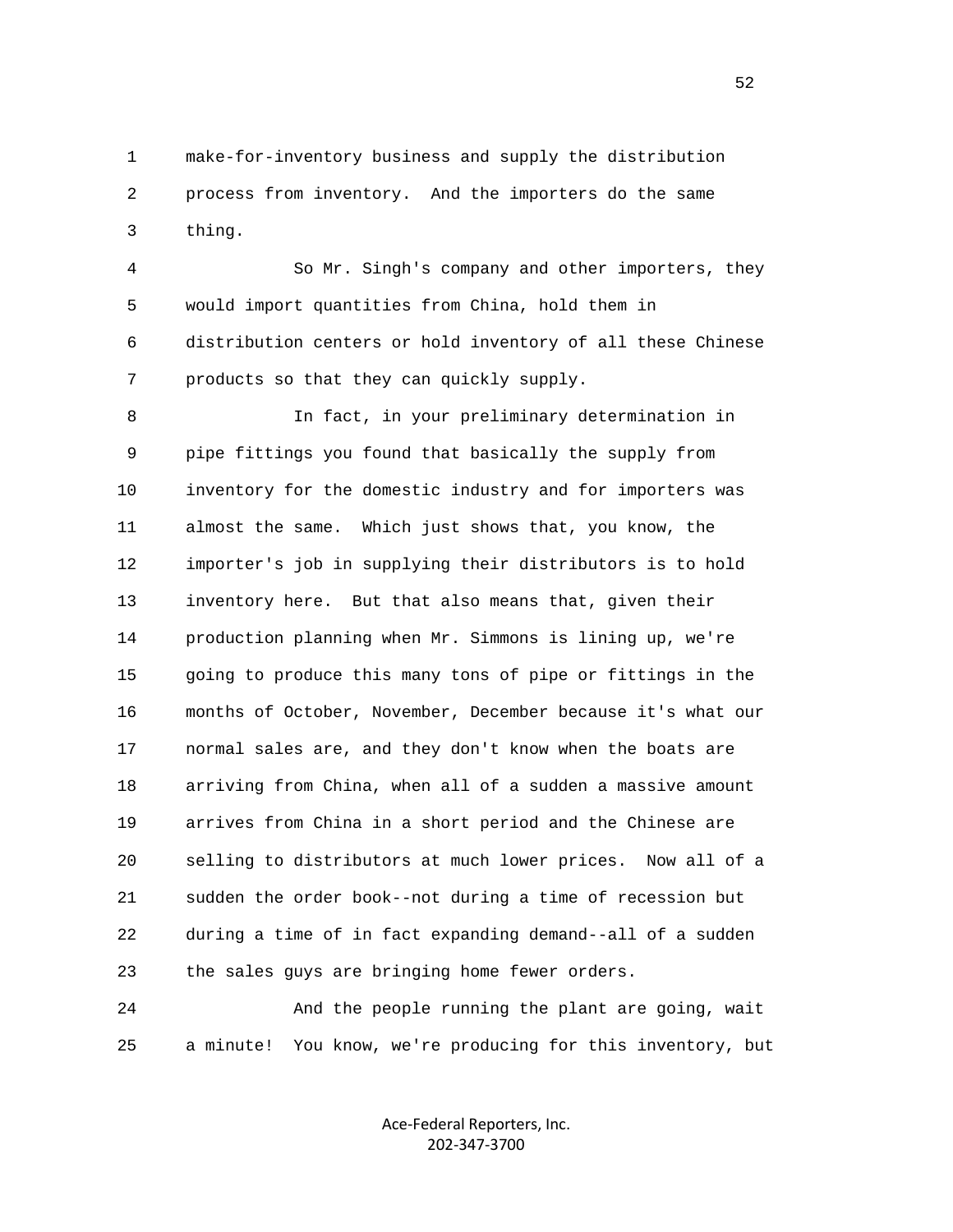1 so much is normally sold, and now all of a sudden we've got 2 extra inventory? The next answer is obvious in a business 3 like this. It's like, hey, sales guys, you better get out 4 and cut the price and get rid of this inventory we have on 5 hand because we're not in the business of having, you know, 6 three or four months of inventory versus four or six weeks 7 of inventory.

 8 And that is why a sudden surge of imports, as 9 happened in the latter part of 2016, can have such serious 10 follow-on effects a quarter or two later. And I think the 11 record clearly demonstrates that in this case. And a lot of 12 it is related to that inventory issue that you were asking 13 about.

 14 MR. GOLDFINE: So on that last point you made, 15 is there anything limiting the domestic industry just from 16 holding more and more in inventory to respond to what you 17 are arguing in terms of what's going on with the Chinese 18 producers?

 19 MR. DOWD: Well it's expensive to hold inventory. 20 You've got all your costs in there, and you can't let your 21 brains fall out, if you're managing the whole P&L and the 22 balance sheet.

 23 And so when you get hit by these surges, you're 24 running against a normal production plan that you had agreed 25 on between the sales guys and the plant, and you know what

> Ace-Federal Reporters, Inc. 202-347-3700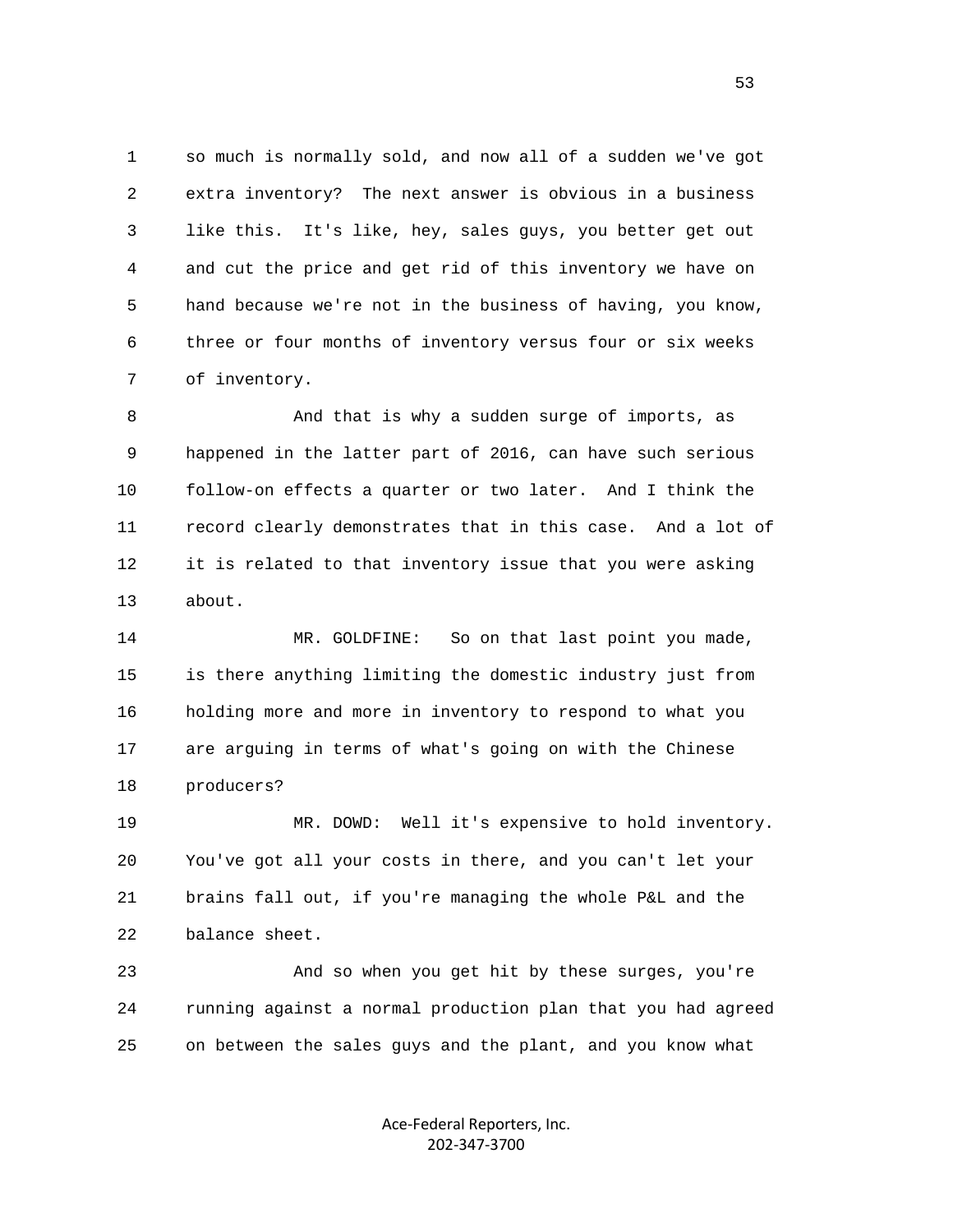1 normal demand is. And so when these waves hit you, you 2 sometimes don't see it right away.

 3 So what happens is, your inventory or days of 4 stock starts climbing. So it's eating up working capital. 5 And so you are faced with the decision at that point: Am I 6 going to have lined up with three, four, five, six months of 7 material? Which at that point you have to seriously cut 8 back on production or cease production. And the fixed-cost 9 burden in a foundry is so high, that's why every ton we lose 10 to imports--I mean, when we wake up every day, I've been 11 doing this since 1971--you can't make money in a foundry 12 unless you're running hard because of the heavy fixed costs.

 13 So when that inventory backs up on you because 14 they've dumped a bunch of stuff in here, subsidized dumped 15 stuff, it can create unbelievable financial strains. And in 16 the case of Charlotte Pipe--Mr. Lowe can speak for his two 17 companies--it's a personal decision of our family not to lay 18 off people. And I can shorten their hours, but they become- 19 -in an accounting sense, that's a variable cost. But there 20 are fixed costs. I'm not going to run them out the gate. 21 And so that loss of volume has enormous consequences.

 22 MR. LOWE: This is Michael Lowe with McWane, to 23 amplify what Roddy is saying. The up side when you have to 24 run more, there's a little bit of economies of scale when 25 you have to run more. When you have to slow down or shut

> Ace-Federal Reporters, Inc. 202-347-3700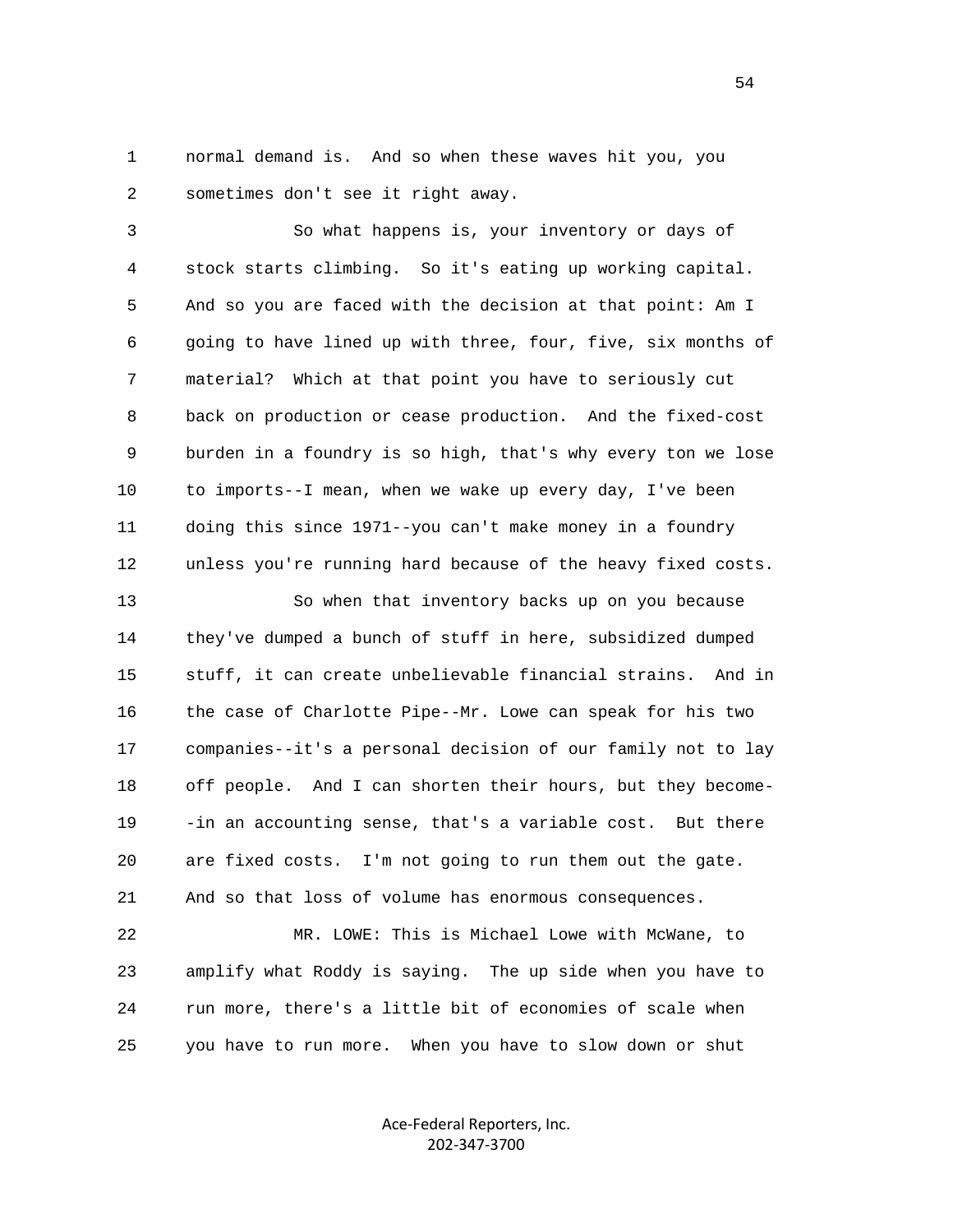1 down, the loss, because of the high volume and utilizations 2 necessary to cover the fixed costs, slowing down is really, 3 really expensive. And our moral obligation to our 4 employees is to keep them working full-time. 5 So we do everything we can in order to run smooth 6 and consistent. And the downside, when we're unable to 7 because of dumped product, is very costly both financially 8 and then also to keep team members working despite having 9 the volume, is a moral obligation that we accept. 10 MR. GOLDFINE: Thank you. And one final question 11 for Mr. Schagrin. There weren't any related parties' issues 12 in the fittings case. I'm assuming there aren't any here. 13 But if there are, can you address that in your 14 postconference. 15 MR. SCHAGRIN: There are not, so we will address 16 it. There are no related-party issues. 17 MR. GOLDFINE: Very good. I have no further 18 questions. 19 MR. CORKRAN: Thank you, Mr. Goldfine. Now we 20 will turn to Ms. Preece. 21 MS. PREECE: Thank you very much for coming. 22 This is very interesting, and it really helps us to have you 23 come. 24 The first question I want to ask is kind of a 25 stupid question because that's where I am right now in this

> Ace-Federal Reporters, Inc. 202-347-3700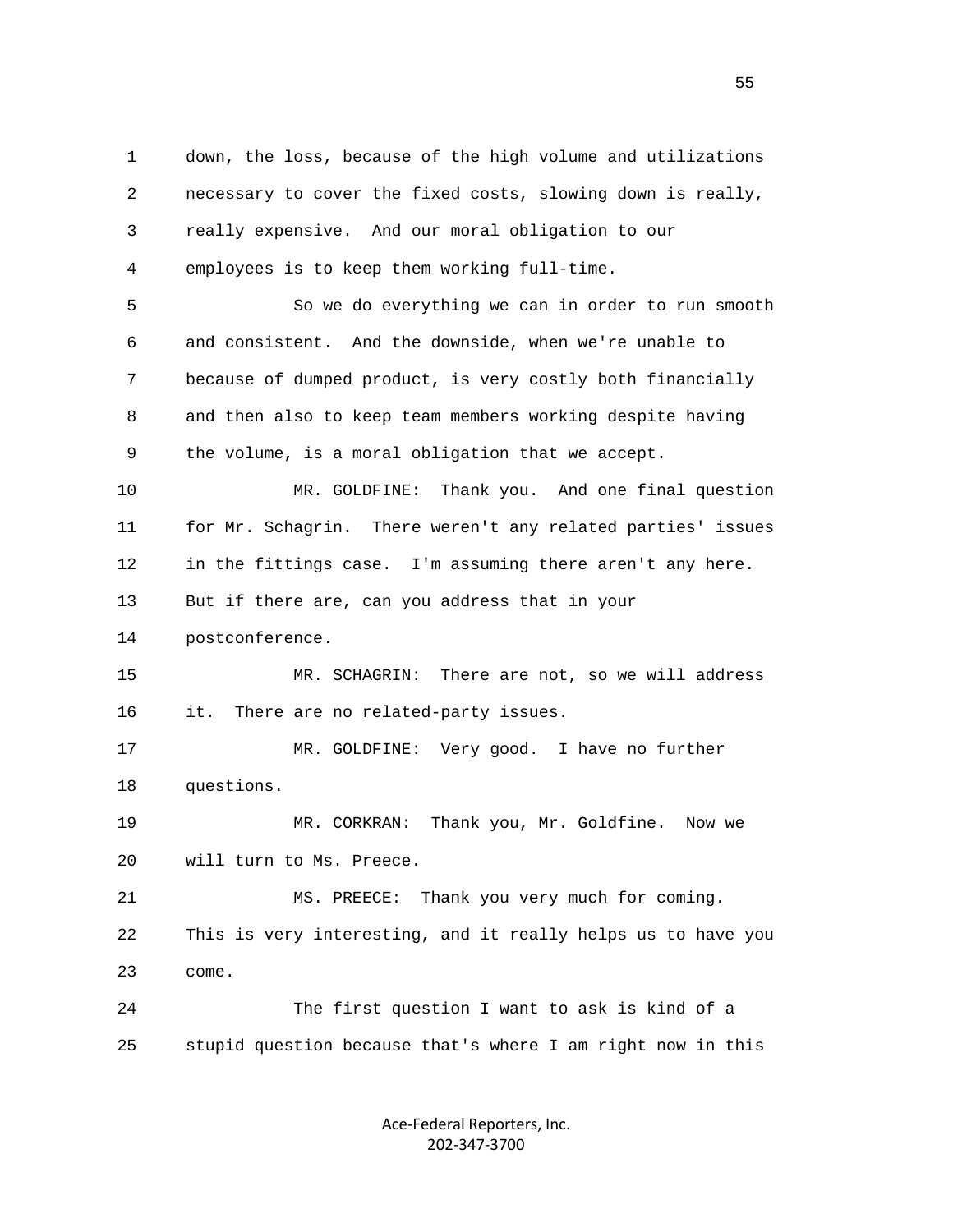1 project, but over there we have these thinggies, which are 2 pipes and fittings, correct? All of them are pipes and 3 fittings? So the curved part is the fitting, and the 4 straight part is the pipe on both those things? Okay. 5 So how much--I mean I can see how fittings would 6 vary a great deal from one to another, but how much 7 variation is there in the pipe from one pipe to another? I 8 mean the question I have--the reason I'm asking this 9 question has to do with the inventory.

 10 If you make say one kind of pipe, you're not 11 going to need to have as much inventory of pipe as you would 12 need to have fittings. So is this a--are there a great 13 variety of pipes? Or do all the pipes sort of look like 14 that? Or do you come out with pipes of varying widths? 15 What's--

 16 MR. DOWD: Ms. Preece, they're in a number of 17 stock-keeping units, SKUs. There are many more SKUs for 18 fittings than there are of pipe. But on pipe, the tonnage 19 of inventory you have to produce and hold, it follows the 20 80/20 ratio that it's sold in.

 21 So, yes, there are more SKUs on fittings, but in 22 terms of your overall tonnage of inventory and production, 23 it's all at pipe.

 24 MS. PREECE: So basically it's at equal weight 25 from--if you're talking about the industry as a pipe

> Ace-Federal Reporters, Inc. 202-347-3700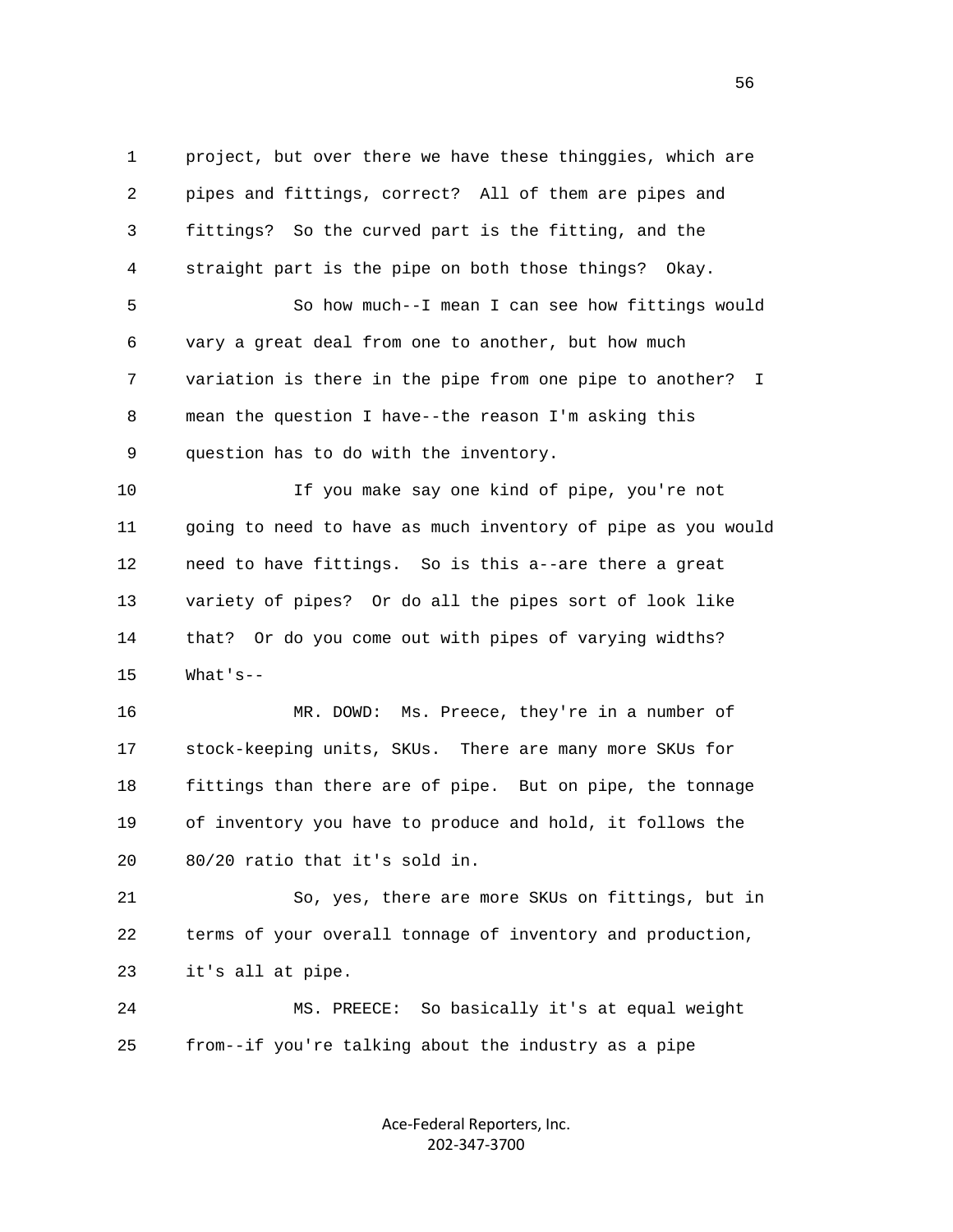1 industry versus the industry as a fittings industry, there 2 is as much inventory, weight of inventory in pipe as in 3 fittings?

 4 MR. DOWD: No, ma'am. Excuse me-- 5 MS. PREECE: Per industry. I'm just looking at 6 the industry, the fittings industry and the industry of the 7 pipe industry, right? Because we're having two different 8 cases, so we've got two different industries even though you 9 are the same people. So I'm just trying to figure-- 10 understand the relationship between these two. 11 MR. DOWD: So let's just say that we made 100 12 tons in a day, as an example, of pipe and fittings. Eighty 13 percent of those tons would end up on the yard as pipe. 14 Twenty percent of that 100 tons would wind up on the yard as

15 finished good fittings.

 16 So of your total melt, 80 percent of the weight 17 is going to go into pipe.

 18 MS. PREECE: Okay, that I understand. The 19 question I have is, through throughput I would think that 20 you could--you know, you have to hold a variety of different 21 pieces of fittings, but you could--if there's relatively 22 homogenous pipe, you could ship it through inventories 23 faster, even though it's a larger volume. That's why I 24 think there might be a less--I mean, I don't know. I don't 25 understand this product enough. Do all pipes look the same,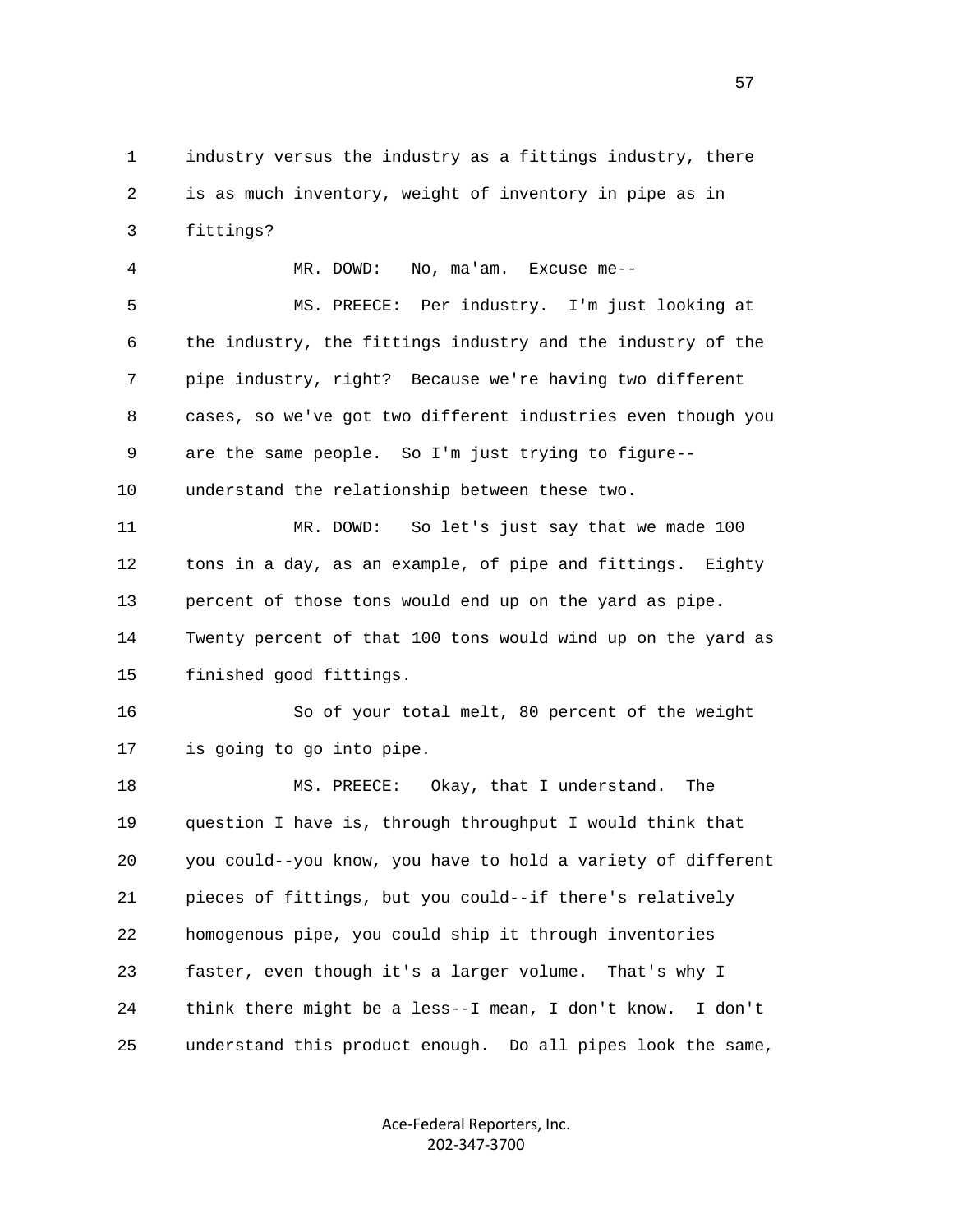1 similar? I mean, do you have a wide variety of widths 2 besides these three heavy, light, medium? I'm just trying 3 to understand it better.

 4 MR. HARDISON: This is Hooper Hardison with 5 Charlotte Pipe. As we mentioned, there are numerous 6 different fittings. On the pipe side, on the hublis, we 7 make inch-and-a-half up through 15 inch. So there are much 8 fewer SKUs. But as we've also mentioned, there are 9 numerous, many more tons in inventory.

 10 And so if you think about it, at a job site they 11 could have long runs of pipe. So you could use a lot of 12 pieces of pipe real quickly. But then you also get into a 13 lot of turns, which slows it down and there'd be less pipe 14 used and more fittings used.

15 MS. PREECE: Okay.

 16 MR. HARDISON: But we still have to keep a lot of 17 inventory of pipe.

 18 MS. PREECE: Okay. Okay, thank you. Thank you 19 very much. I'm just, you know, I'm trying to work my brain 20 through this product. I am--Schagrin thinks I'm very funny, 21 but that's fine. That's fine, because I am funny. 22 MR. SCHAGRIN: I think I'm very funny, too. 23 MS. PREECE: You are mistaken there. I am. 24 (Laughter.)

25 MS. PREECE: Anyways, I have stolen liberally

Ace-Federal Reporters, Inc. 202-347-3700

 $58<sup>58</sup>$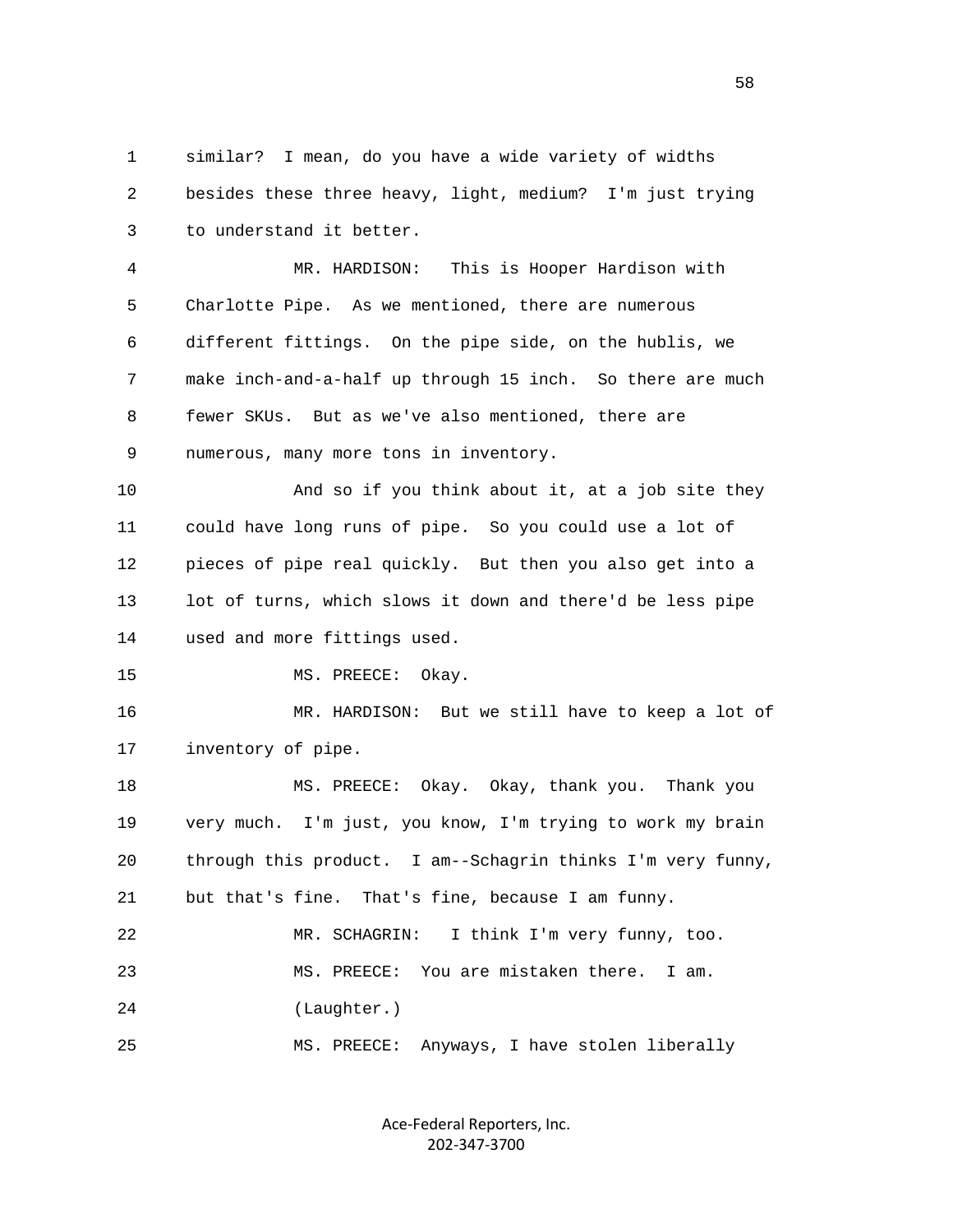1 from the fittings case in this case, although I was not on 2 it. I know the person who was, the economist on it. And I 3 want to know, is there anything here with pipe that you say, 4 no, don't steal from the fittings case? Because otherwise 5 I'm going to be stealing from the fittings case. So just 6 let me know. I mean obviously I'm not interested in the 7 production process and all that stuff, and there's something 8 different there. I'm giving that. But as an economist I'm 9 looking at methods of purchasing, end uses, demand. Are 10 these all the same as were reported in the fittings case? 11 MR. SCHAGRIN: This is Roger Schagrin. Yes, Ms. 12 Preece, steal from the fittings case. It's all the same in 13 terms of the economic factors you're looking at, and the 14 Commission should also reach the same result. 15 MS. PREECE: Okay, so I can be really lazy, then. 16 Good. Good. Okay, that's good. 17 Now I am again referring back to this case on 18 fittings. And in the fittings case, there was a statement 19 of 20 to 22 percent of the cost of the "system"--and that 20 kind of stuff--the system was fittings. And here you said 21 that 80 percent of the "system" is pipe. 22 But when I was reading that analysis, I also read 23 these things called "other products, other pieces." What 24 are these? Do they exist? Or have they really gone through

25 everything used in the soil pipe system? Or are these

Ace-Federal Reporters, Inc. 202-347-3700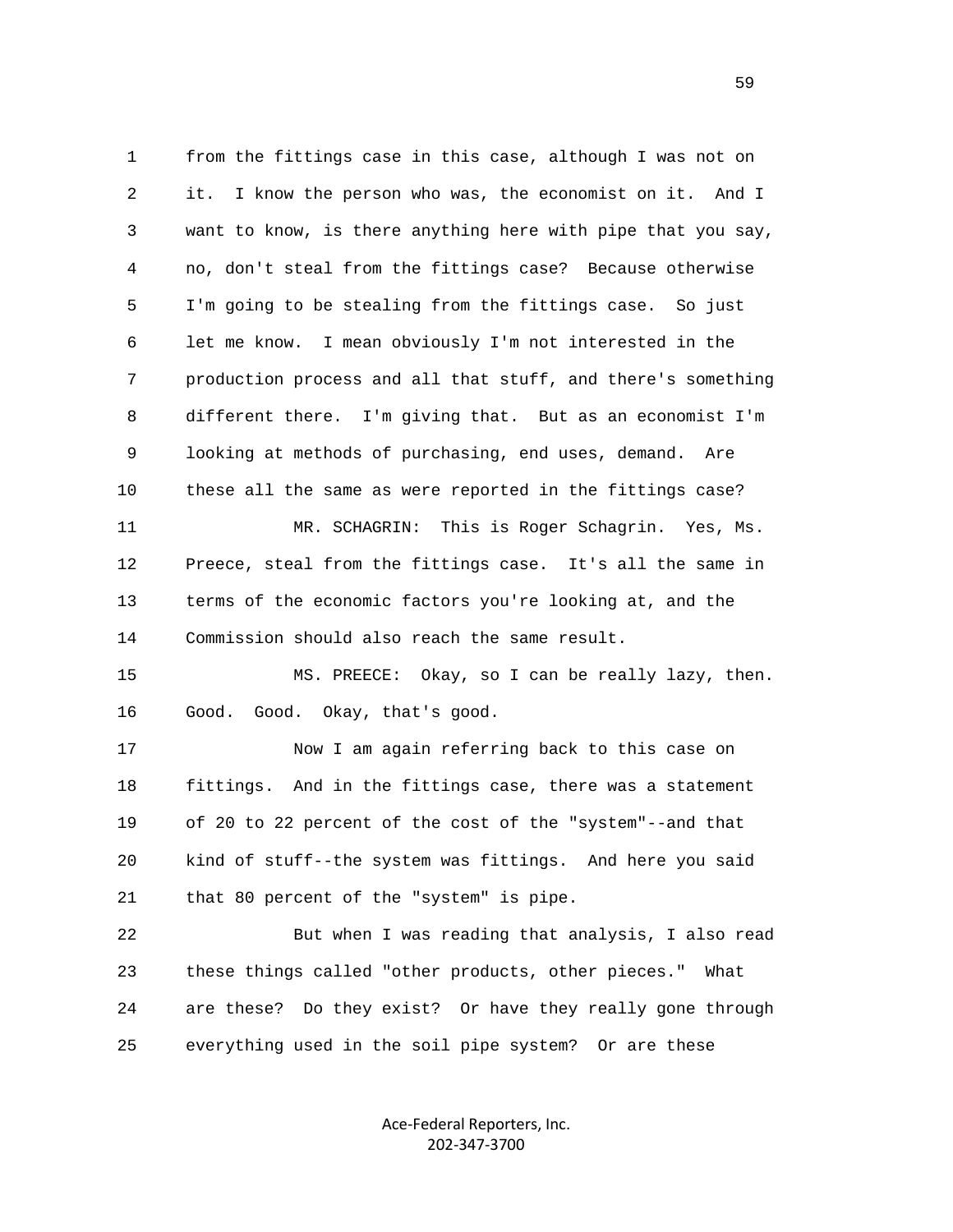1 couplings and other pieces that are out there and you're 2 going to bring another case on, and you're producing behind 3 my back?

 4 MR. LOWE: This is Michael Lowe with McWane. I 5 believe in the fittings case--I just re-read the transcript- 6 -we were talking about weight when we were talking about 20 7 to 22 percent. So by weight, we call it in tons, it's at 8 the 80/20. The system does utilize gaskets and couplings as 9 joining methods on the hubbed product, the one with the-- 10 that Roger is holding right now. That would have a gasket 11 joining method.

 12 MS. PREECE: Okay, that's sort of plastic, or 13 rubber, or something like that?

 14 MR. LOWE: It's rubber. Yes, it's basically a 15 neoprene rubber. It's made with stainless steel and 16 neoprene rubber.

 17 MS. PREECE: Okay, so we got those other things. 18 That's very helpful.

 19 Now I am a good adder: 20 percent plus 80 20 percent, that's 100 percent. So where does the value of 21 that stuff come from? Or is that not considered part of the 22 "system"? Or is not part of the weight? Maybe it's 23 relatively lightweight. You know, I'm picky about these 24 things.

25 MR. SIMMONS: Greg Simmons, Charlotte Pipe. From

Ace-Federal Reporters, Inc. 202-347-3700

 $\sim$  60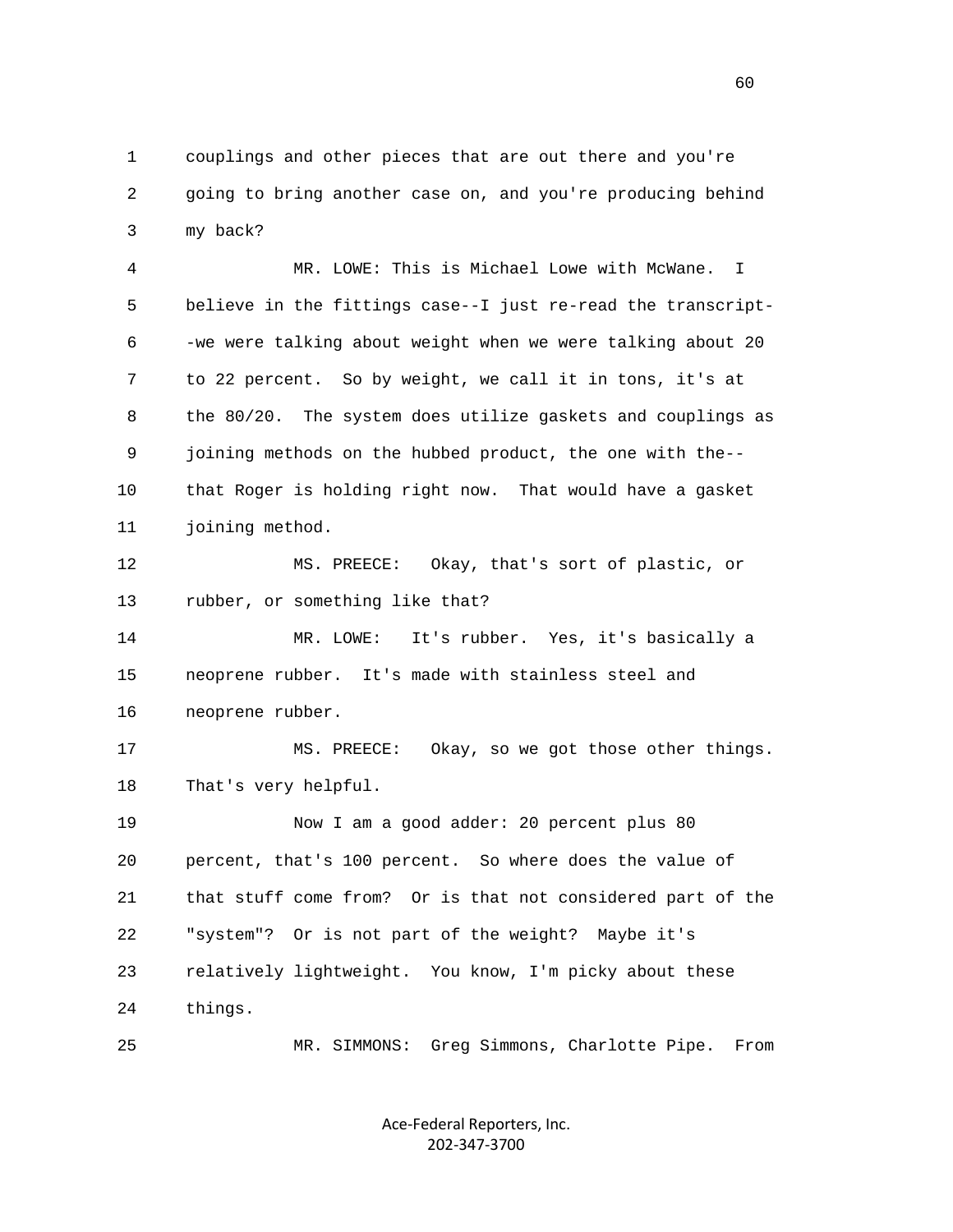1 a manufacturing point of view, they're completely different 2 manufacturing facilities. The couplings and gaskets, 3 Charlotte Pipe for instance does not produce those at all. 4 So from a manufacturing point of view, we are only talking 5 tons and pieces of pipe, tons and pieces of fittings, 6 because that's what's in our foundries.

 7 MS. PREECE: That's great. That's great. And if 8 we are talking about the value of the system, what share of 9 the value would be pipe? What share of the value would be 10 fittings? And what share of the value would be these other 11 wonderful pieces? Just because I'm curious.

 12 MR. LOWE: This is Michael Lowe. McWane does make 13 the gaskets and the couplings about which you speak. If I 14 were to take a swag at it in terms of the overall system, 15 cast iron and joining method, I'd put the joining method in 16 the 25 percent of the value or the cost range.

 17 MS.; PREECE: So that would include fittings plus 18 these couplings?

19 MR. LOWE: Correct.

20 MS. PREECE: Okay, great. Thanks.

 21 MR. LOWE: We could in postconference give you 22 some uinswagging of it.

 23 MS. PREECE: I am happy with that. It's just, 24 you know, you're kind of trying to--you know, when people 25 have these things you kind of want to add them up and have

> Ace-Federal Reporters, Inc. 202-347-3700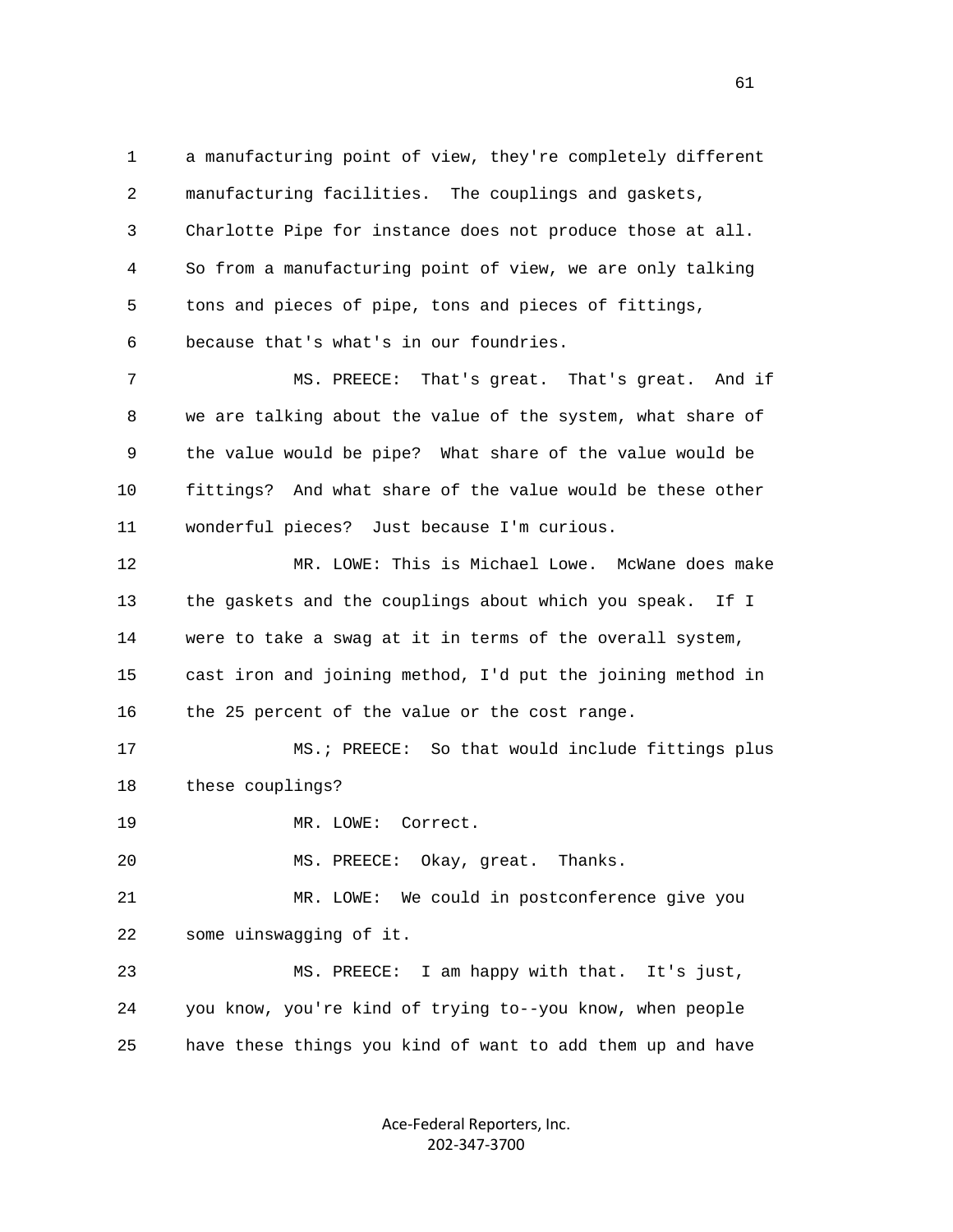1 them work. So that's my own problem.

 2 What do distributors do? I mean, you know, 3 sometimes you have distributors that cut, and do all sorts 4 of things. But in this case it seems like distributors hold 5 inventories? 6 MR. DOWD: Ms. Preece, this is Roddy Dowd. 7 Distributors at our business, they're called plumbing 8 distributors, and I don't know if you've remodeled your 9 house or kitchen or bathroom lately, but you would go, if 10 you weren't going to a Lowe's or a Home Depot, let's say you 11 were picking out a faucet, or you were buying a new tub or 12 shower. You'd go to one of these distributors. And they 13 are stocking the finished plumbing that I referred to that 14 you can see in front of the wall, and then all what we call 15 the "rough plumbing," the pipe and fittings that are behind 16 all these walls, of which cast iron soil pipe is part of 17 that. 18 So these distributors, they purchase from us in

 19 bulk, generally 45,000 pounds. And then they pay us. They 20 hold that inventory so they can--so a plumber or a 21 mechanical contractor who needs it quickly, that they can 22 come to him.

 23 Essentially, they break bulk, if that makes 24 sense. So they are part of the--you know, they're part of 25 the chain. They can make a decision about buying Chinese

> Ace-Federal Reporters, Inc. 202-347-3700

 $\sim$  62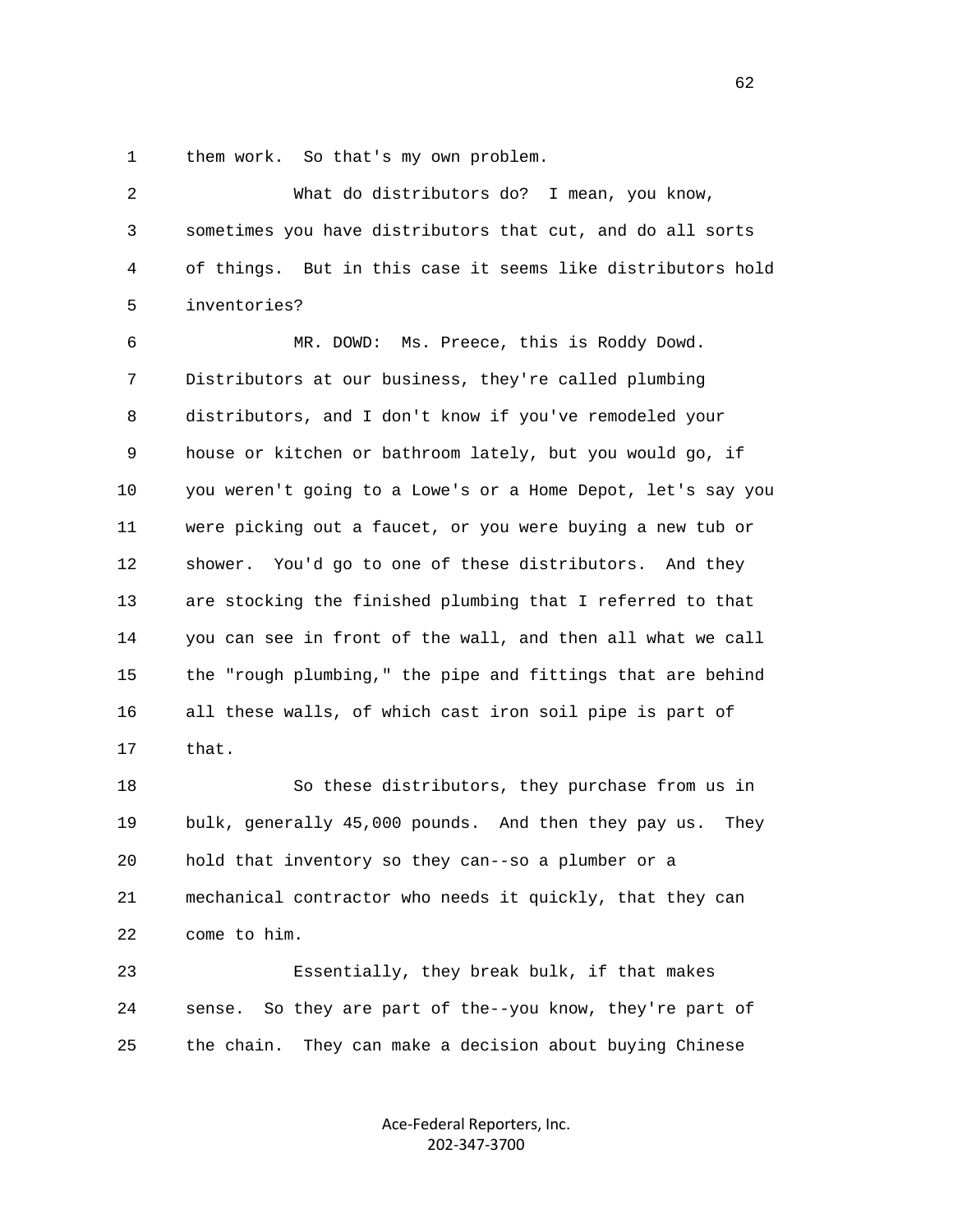1 stuff, or AB&I, or Charlotte, or Tyler, but their customer, 2 the plumber and the general contractor or the mechanical 3 contractor, they also can weigh in on a preference. And the 4 preference is generally who is cheaper. That's really the 5 common denominator.

 6 MS. PREECE: Can you explain--now, discounts you 7 give to these distributors, correct? That's who gets these 8 discounts and loyalty incentives? Is that correct? I'm 9 trying to understand this.

 10 MR. BIGGERS: John Biggers, Charlotte Pipe. Yes, 11 that's correct.

 12 MS. PREECE: Okay. Can you explain what these 13 things are like, how they work? I don't understand them 14 yet.

 15 MR. BIGGERS: I can give you kind of an overview 16 and then postbrief I think we can give you more detail. 17 MS. PREECE: That would be great. Please do. 18 MR. BIGGERS: An overview, as a starting point, 19 would be a list price. It's a sheet that's published. List 20 prices can vary by market. Certain markets would have one 21 list versus another list, but that's the baseline.

 22 And then off of that list there are various 23 things that basically reduce the list to get down to a net 24 price. So you have a list price. You have a discount, or 25 in some cases you call it a multiplier off of that. That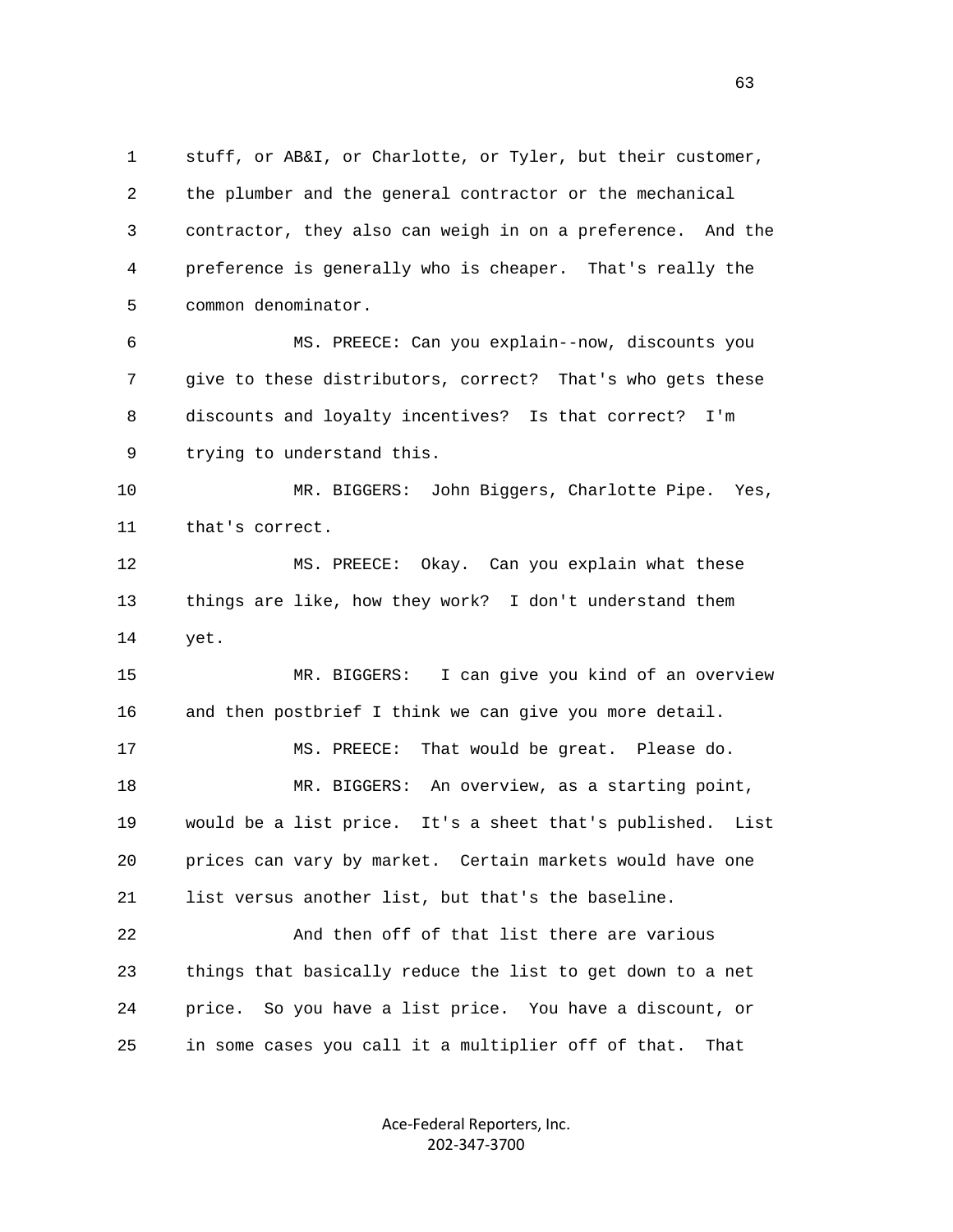1 would get you to your invoice price. The bill that we send 2 to that distributor for the product. And then below that 3 you would have multiple types of credits, or rebates, or 4 things like that that continue to lower the price to get it 5 down to the net/net price of the goods.

 6 But we can send that to you. It would be easier, 7 because from a competitive situation I don't want to walk 8 through our string of how it works, but we'll send you a 9 full string of how all that works.

 10 MS. PREECE: Okay, that's great. That's great. 11 And that's similar for the two--

 12 MR. BIGGERS: It's similar for everybody. It's 13 similar for myself, for Charlotte Pipe. It's similar for 14 our domestic competitors. And it's similar to out import 15 competitors.

 16 MS. PREECE: Okay, okay. Did you want to add 17 anything?

 18 MR. LOWE: This is Michael Lowe with McWane. It 19 was just going to agree that arriving at the net/net is the 20 string that John talked about. And it's consistent 21 throughout the industry.

 22 MS. PREECE: Okay. When we get these rebates, 23 they are not merely based on pipe, but also based on the 24 fittings, as well? Is that correct?

25 MR. BIGGERS: John Biggers, Charlotte Pipe. Yes,

Ace-Federal Reporters, Inc. 202-347-3700

 $\sim$  64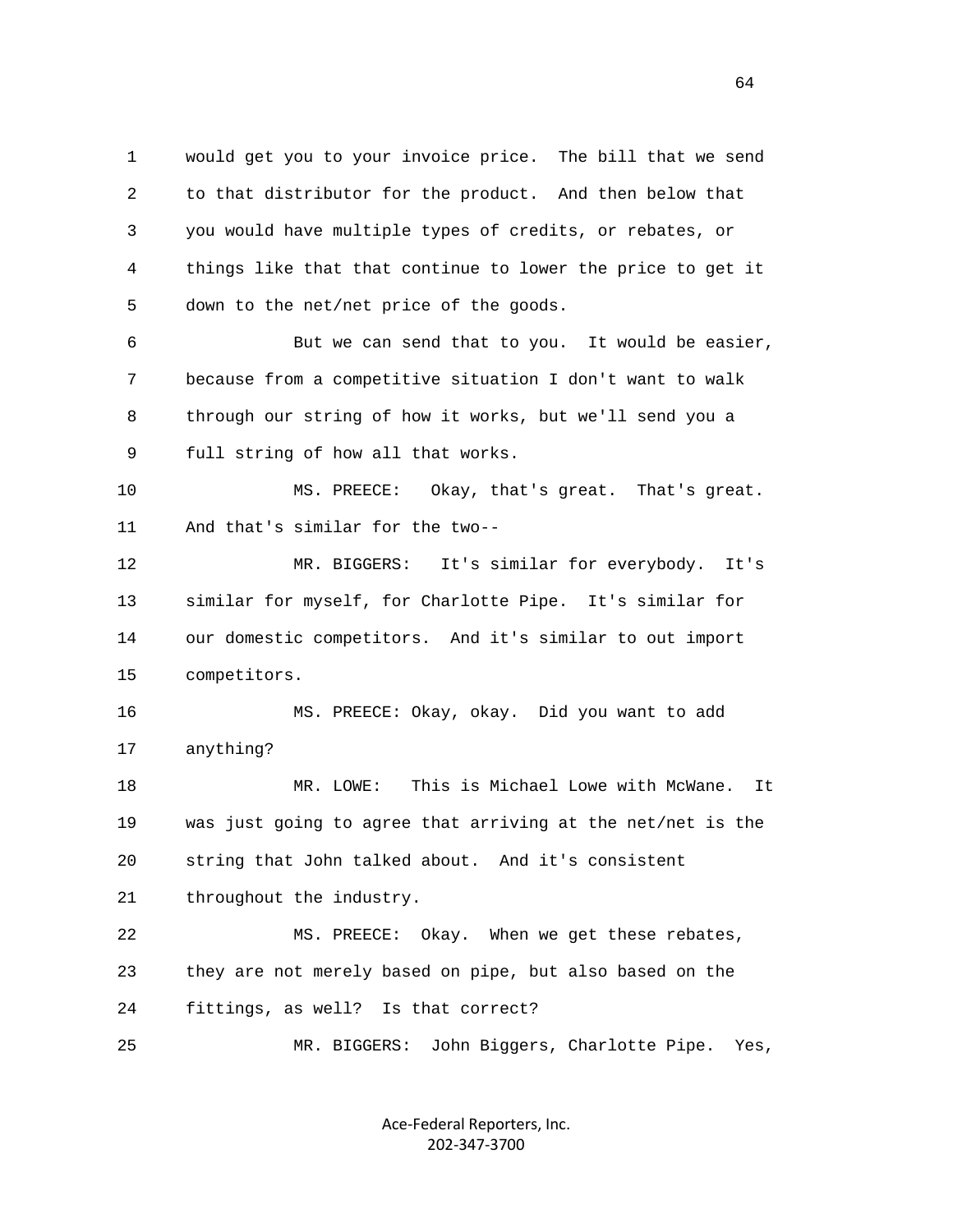1 ma'am.

| $\overline{c}$ | MS. PREECE: So how do we evaluate a price for                |
|----------------|--------------------------------------------------------------|
| 3              | one product when the purchases of another product can affect |
| 4              | that price?                                                  |
| 5              | The rebate would be specific.<br>MR. BIGGERS:<br>The         |
| 6              | percentage or whatever percent we would give, you could      |
| 7              | apply that to the pipe purchases and that would tell you     |
| 8              | exactly what the rebate was for the pipe.                    |
| 9              | MS. PREECE:<br>Okay. Okay.                                   |
| 10             | I want to talk a little bit about this U.S.                  |
| 11             | versus China. First of all, just generally, how much do you  |
| 12             | think you're undersold by the Chinese? I'm not going to      |
| 13             | take you -- take in court or anything like that. I just      |
|                |                                                              |
| 14             | want your guess.                                             |
| 15             | It depends on the market and the<br>MR. LOWE:                |
| 16             | situation, but 30 to 40 percent.                             |
| 17             | MS. PREECE: Okay. And you'd say that's an                    |
| 18             | average or what?<br>Is that the maximum?                     |
| 19             | I wouldn't say that's the maximum,<br>MR. LOWE:              |
| 20             | but that is at the high end.                                 |
| 21             | MS. PREECE: Okay, so why would anybody by U.S.               |
| 22             | product if the Chinese is identical and it's 30 percent less |
| 23             | to buy Chinese product?                                      |
| 24             | I'll take a shot at that. Because we<br>MR. DOWD:            |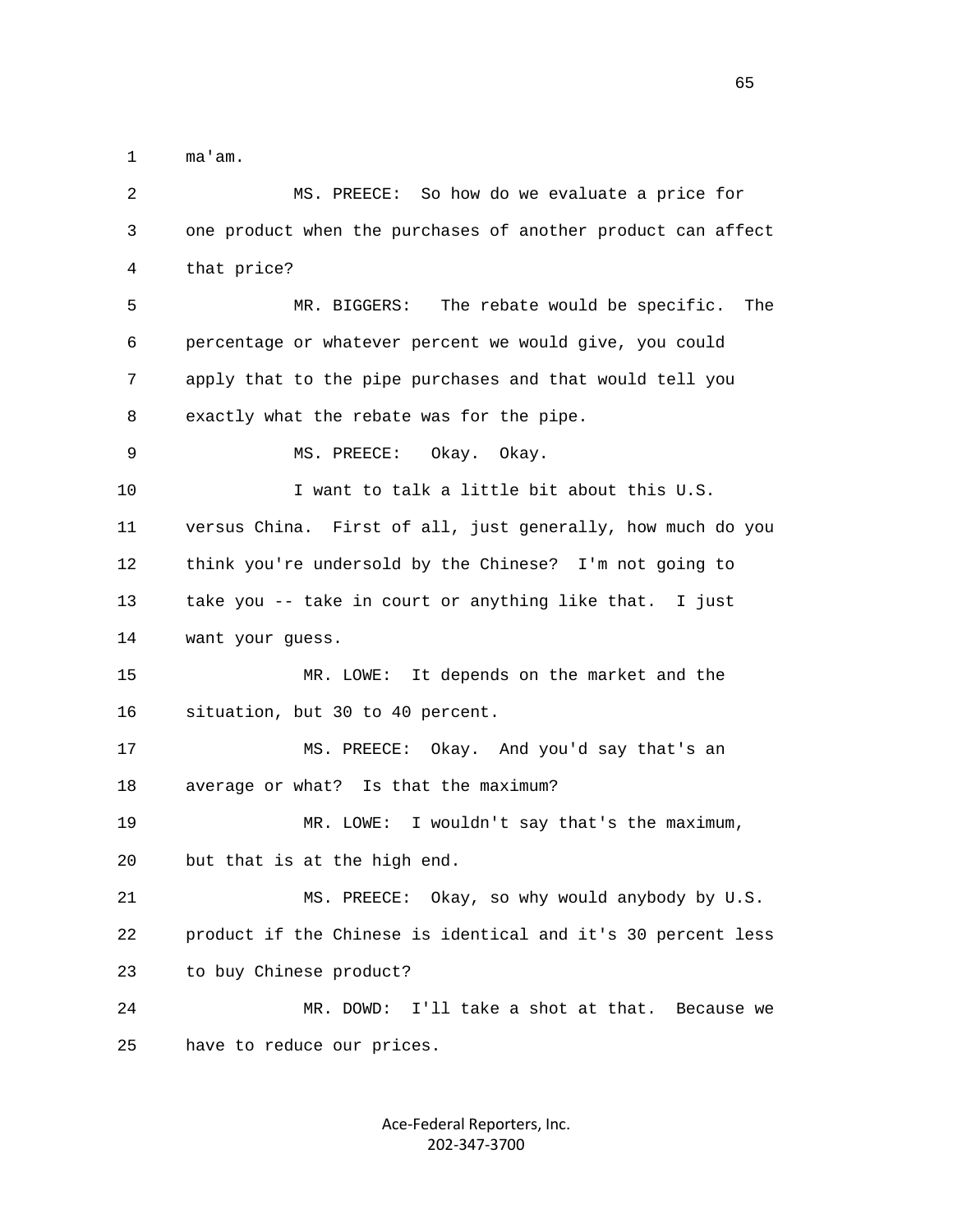1 MS. PREECE: So your 30 percent difference is 2 not a 30 percent difference after you've reduced your price? 3 MR. DOWD: Let's just say as an example that we 4 get reports in Southern California that we're being undercut 5 20, 30, 40 percent and we keep getting those reports and 6 we're not getting any incoming sales orders and therefore 7 our inventory is just piling up in our yard and we're having 8 to cut back production, as Rodger, said -- and Elizabeth -- 9 we make the decision to get on top of them and lower our 10 prices. We don't have an alternative; otherwise, we're out 11 of business. 12 MS. PREECE: And do you have to lower your 13 prices by 30 percent if the price of the Chinese is 30 14 percent lower? 15 MR. DOWD: You have to be competitive in any 16 market to the extent that you're underpriced. 17 MS. PREECE: So you have to lower it 30 percent 18 if the price of the Chinese is 30 percent lower. 19 MR. DOWD: You've got to get on top of them. 20 MS. PREECE: So it may or may not be 30 percent 21 then. 22 MR. DOWD: It varies by the geography. 23 MS. PREECE: Okay. 24 MR. DOWD: So they may be "X" percent lower in 25 one market. It varies.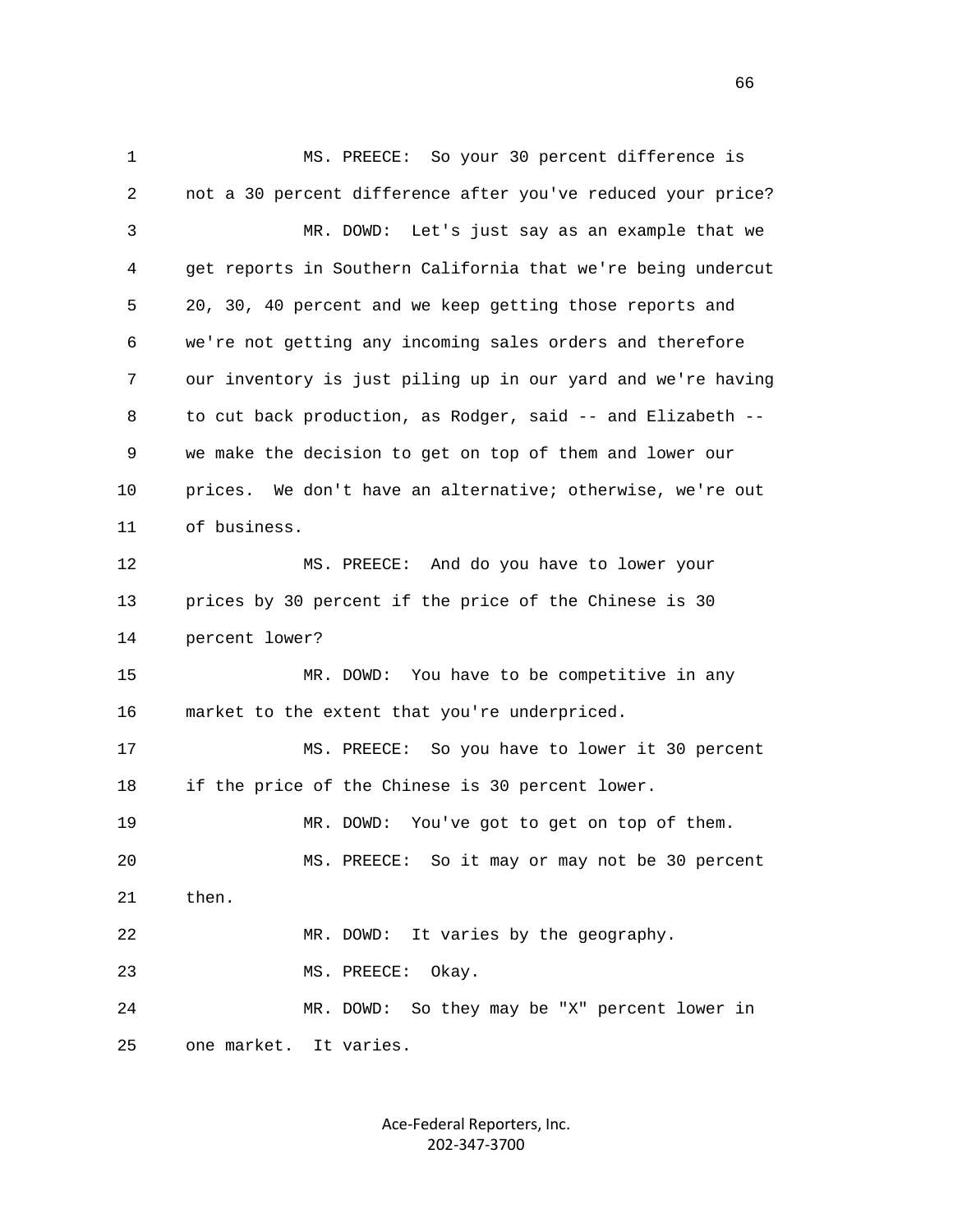1 MS. PREECE: There seems to be regional 2 differences on the purchases of this U.S. product. Some 3 cities, let's say, New York City, they're much more likely 4 to buy U.S.-produced product and less likely to purchase 5 Chinese product. Why don't the Chinese -- would reduce 6 their price if that's the only thing in New York City or are 7 you just better at reducing your price in New York City. I 8 don't understand what kind of situation causes this 9 difference in certain regions.

 10 MR. SCHAGRIN: Actually, Ms. Preece, we'll go 11 through some analysis of some of the major entry ports for 12 Chinese product, but actually, there is a lot of Chinese in 13 New York City. So one of the things about this product that 14 I think you can tell because it's pretty heavy, having 15 carried the samples into the Commission this morning, is 16 that it is somewhat freight sensitive, so it is natural that 17 you would have more Chinese product arriving into the 18 coast, be it the Gulf Coast, the West Coast, the East Coast. 19 And then you know they've got to decide, importers, you know 20 how much can they move that product in from those ports by 21 general by truck into other parts of the country and so the 22 domestic's do the same thing. Maybe you ought to take 23 freight costs into account as they're distributing and 24 that's why I think you heard that they also having stocking 25 points in different parts of the country so that they can

> Ace-Federal Reporters, Inc. 202-347-3700

 $\sim$  67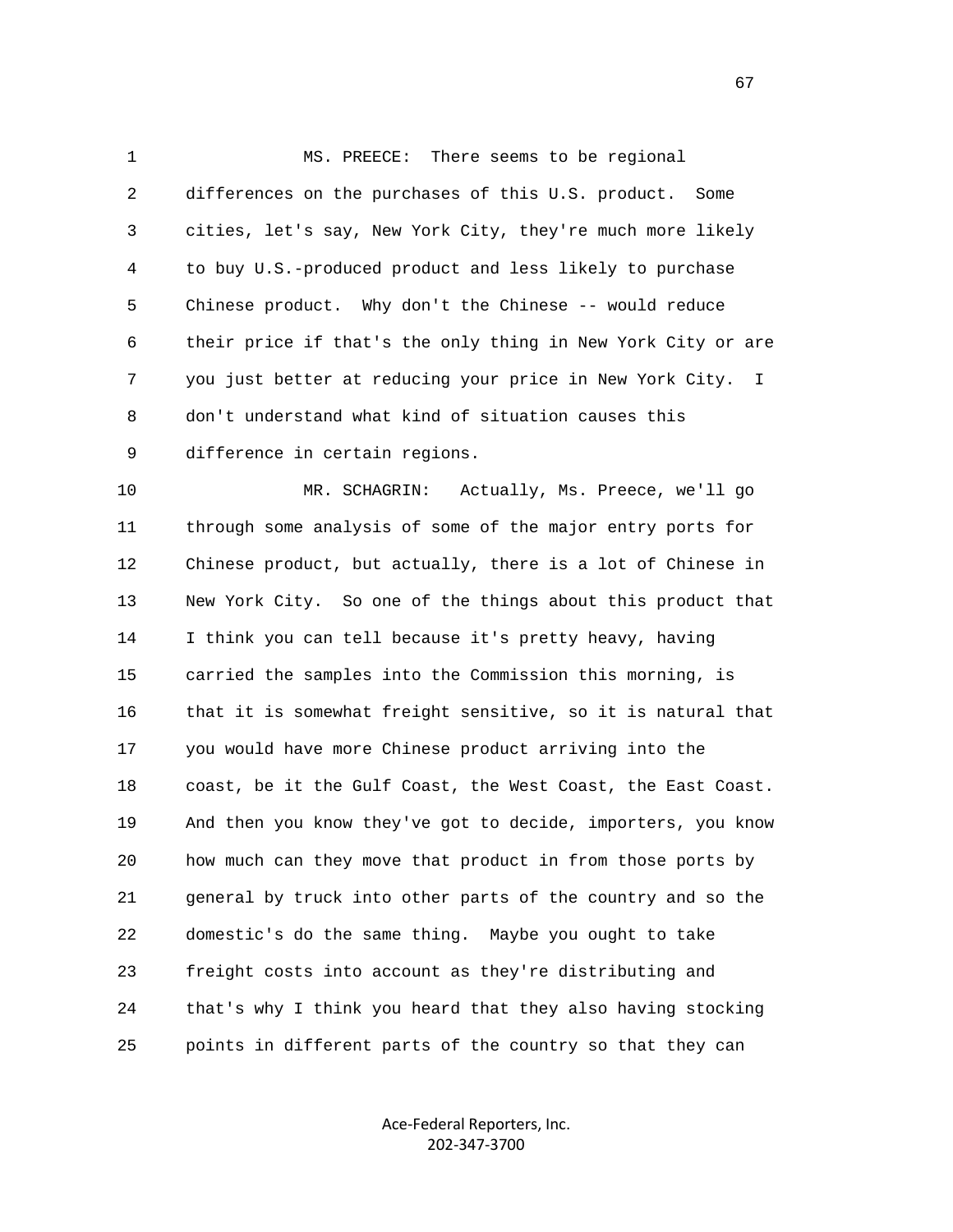1 maybe move stuff via rail to a stocking point, which is less 2 costly than moving by truck and then they move on by truck. 3 So that's one of the issues.

 4 As to your earlier question, which I think those 5 of us who've been practicing before the Commission for a 6 long time have heard this for a very long time, which is 7 when imports undersell the domestic producer by so much, why 8 don't imports take the whole market? And the simple answer 9 is without relief they do, which is why I can tell you that 10 maybe a quarter of the industries I've represented before 11 this Commission for 35 years don't exist any more. The 12 producers have gone bankrupt, so it's not a question of why 13 don't they do it. It's a question of how long will it take 14 them to do it. How long does it take importers to go from 15 no Chinese piper or fittings in the U.S. market to 10 16 percent of it, 20 percent, 30 percent, 50 and then we lose 17 all the U.S. production and then, eventually, it's 100 18 percent import, but it does take time.

 19 I mean you know with the companies who've been 20 in existence for a hundred years, luckily, they're not going 21 to go out of business. It's not like the buggy whip. We're 22 still using cast iron soil pipe and fitting. It's not a 23 question of demand going, but they're not going to go out of 24 business in six months or a year. It could be two years, 25 could be five years. It could be 10 years, but without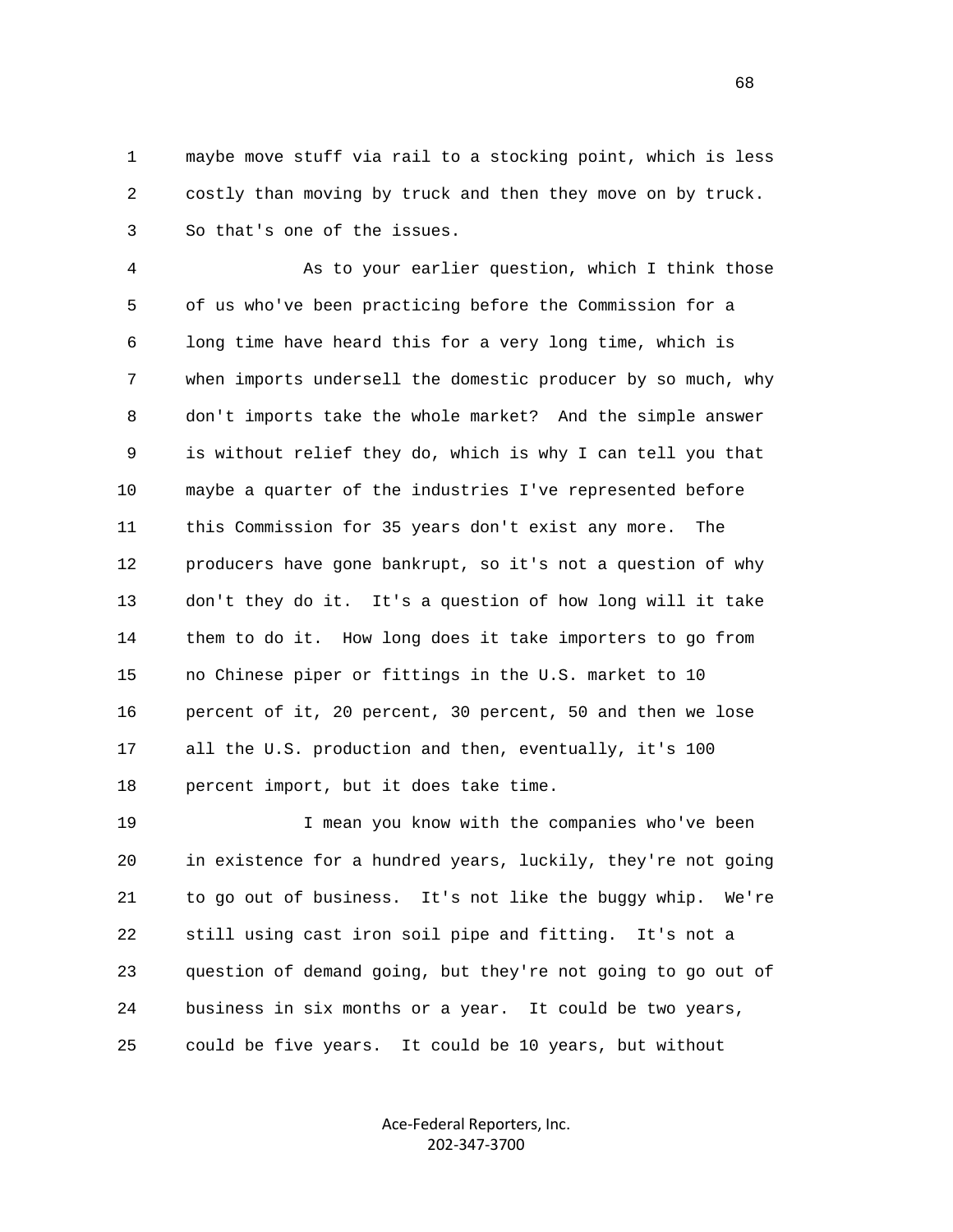1 relief when you're facing unfair, foreign competition you do 2 cross a point, which is why 800 foundries shut down and we 3 have so many iron foundry products. They're just plain not 4 made in this country any more. Most of them are in auto and 5 truck parts. A lot of the parts of your cars and trucks are 6 cast and the big auto companies aren't, but used to cast all 7 those products in the United States.

 8 We largely don't cast any of those products in 9 the United States any more because at one time the Chinese 10 were undercutting them by 30 percent and they fought back on 11 price. They've still lost the volume when the Chinese 12 adjust their price and they got to the point where they said 13 we got to shut the foundry and the big auto companies, who 14 obviously have a lot more purchasing power than jut pipe and 15 pipe fitting distributors, just said, hey, if we can get it 16 from China for 30 percent less we're not going to let our 17 domestic guys just get close. We want the full 30 percent 18 and we want it now and people shut down.

 19 So long answer to that question, but I would say 20 that at least in New York and many other coastal areas of 21 this country there's a lot soil pipe and also, as we've 22 shown in the earlier case, fitting come into those major 23 coast port cities.

 24 MR. DOWD: Ms. Preece, just one comment. If we 25 did not fight back on price we couldn't have afforded a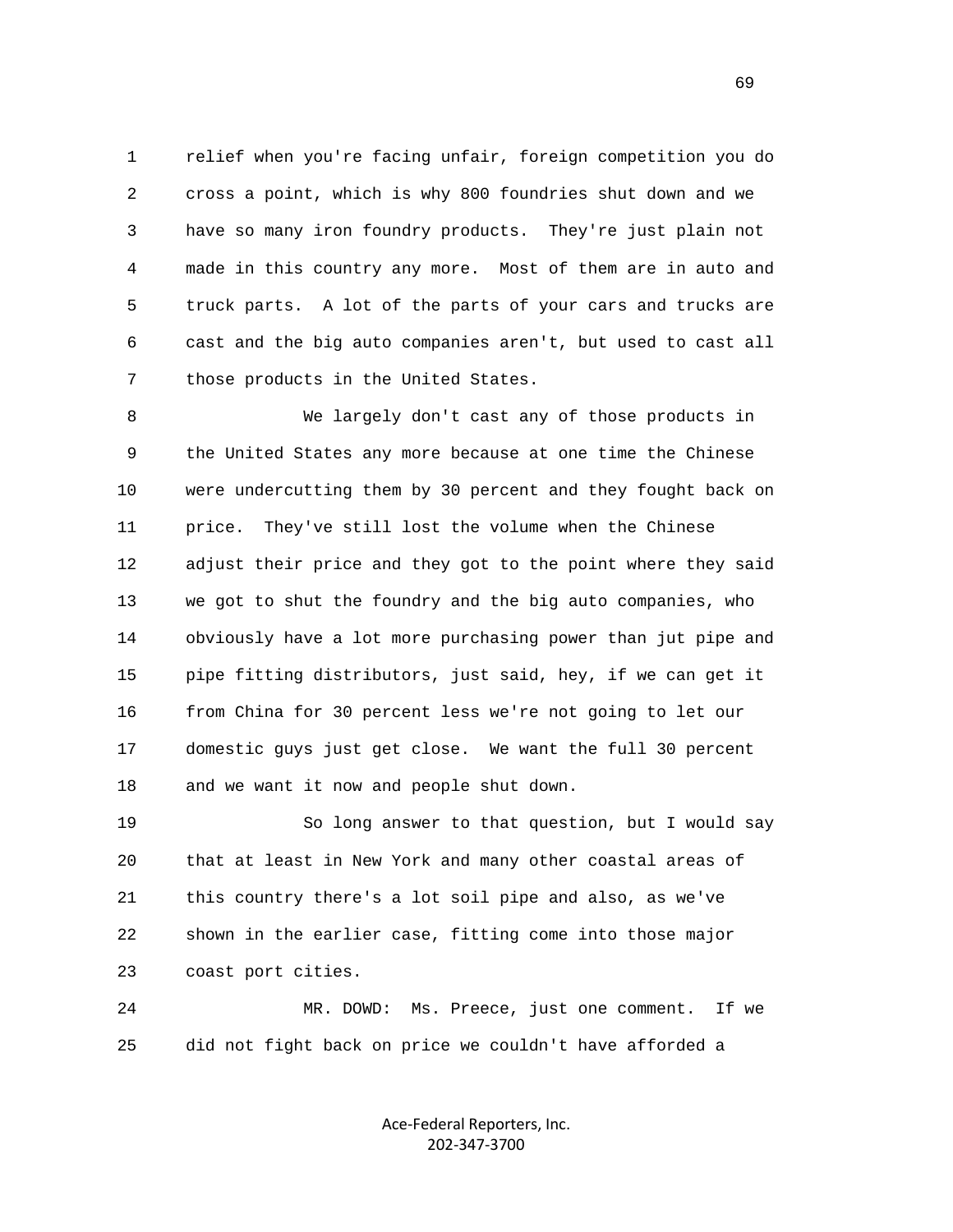1 plane ticket up here.

| $\overline{c}$ | MS. PREECE: Okay, that's fine. You know it                   |
|----------------|--------------------------------------------------------------|
| 3              | does seem to be some kind of union preference for U.S.       |
| 4              | product and I know those things will, as Roger Schagrin      |
| 5              | always says, they will, in the end fall, but sometimes they  |
| 6              | are lull for a while and I just want to understand what kind |
| 7              | of things are slowing it down. What things are speeding it   |
| 8              | It would be helpful and that's why I pushed that<br>up?      |
| 9              | question so.                                                 |
| 10             | Yes, I wanted to ask this question because I                 |
| 11             | live in a building that was built in the 1920. How much of   |
| 12             | your product is sold for repair as opposed to that sold for  |
| 13             | new construction? This does not sound like a big repair      |
| 14             | industry. This sounds like a --                              |
| 15             | The vast majority of our products<br>MR. HARDISON:           |
| 16             | we sell would be for new construction.                       |
| 17             | MS. PREECE:<br>So maybe 2 percent.                           |
| 18             | MR. HARDISON: I don't know how to put a                      |
| 19             | percentage on it.                                            |
| 20             | MS. PREECE: Okay. It'll be minuscule.<br>So                  |
| 21             | okay, so then we don't have to really worry about that part. |
| 22             | It's just nice to get these things out of here.              |
| 23             | Okay, well, let me --                                        |
| 24             | Which shows how long it lasts. I<br>MR. SCHAGRIN:            |
| 25             | mean, literally, the cast iron soil versus the other steel   |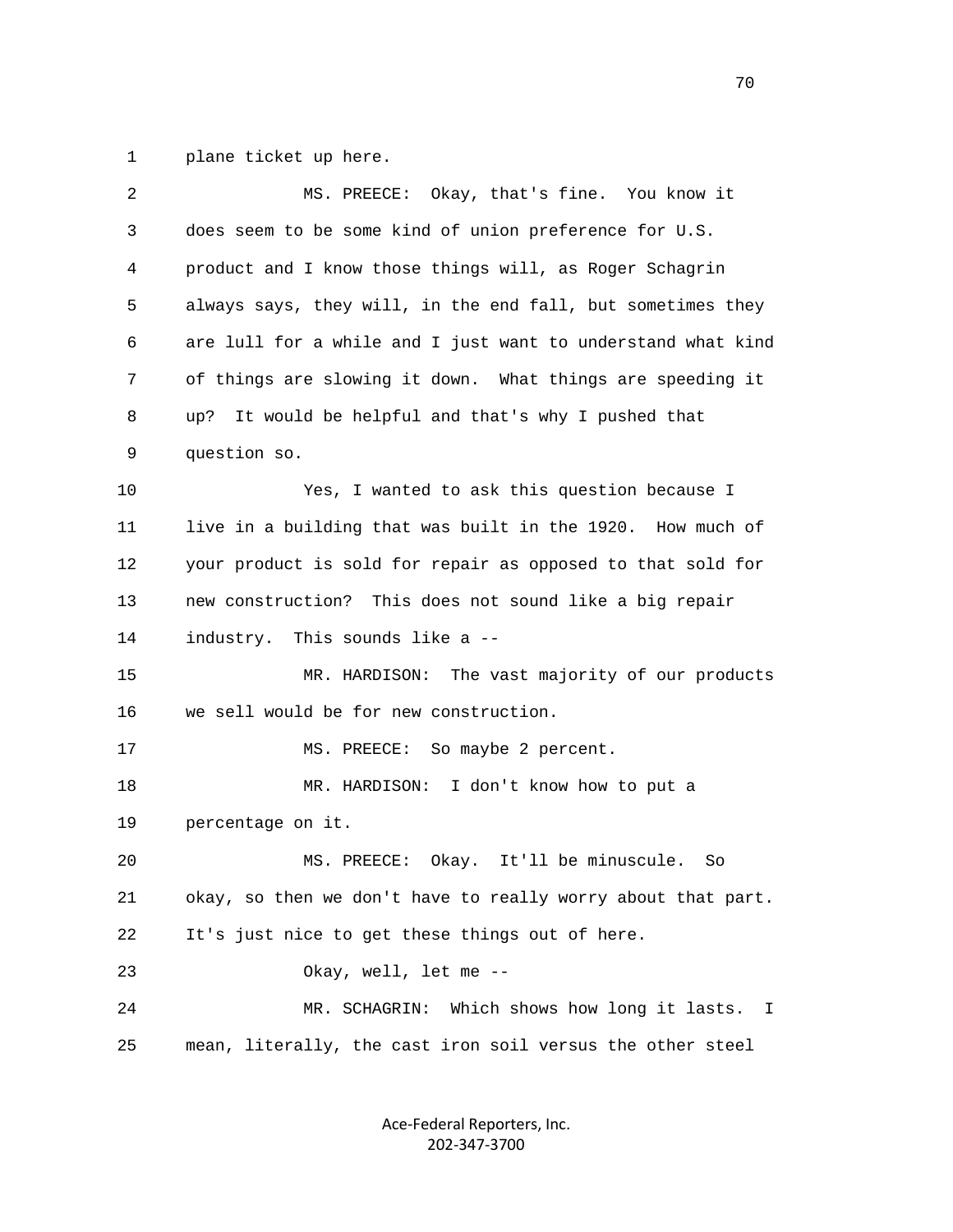1 pipes or the gas line pipes and things like that this stuff 2 will last for 100 to 150 years in a building, which is why 3 you don't need epoxy coating. That's a different issue, but 4 I mean this is a product that really does last.

 5 MS. PREECE: Well, I'm glad because I live in a 6 building that was built 88 years ago and I'm kind of worried 7 about my soil pipe now. Okay, but I'm going to stop for a 8 second and let somebody else ask questions.

 9 MR. CORKRON: Thank you very much, Ms. Preece. 10 Now we'll turn to Mr. Yost.

 11 MR. YOST: Good morning. I'm just a simple 12 accountant. I'm not funny like my coworker, but I do want 13 to welcome you to today's conference and thank you very much 14 for your testimony.

 15 I think she ought to be more worried about the 16 88-year-old electrical apparatus in her building than the 17 soil pipe, but that's not my problem.

 18 I have a couple of data issues. One is you've 19 talked about list prices and discounts and rebates and 20 credits and this sort of thing. When you go back to your 21 offices, would you look at the questionnaire and make sure 22 that we have the full application of the discounts, credits, 23 and rebates so that the prices being reflected in the trade 24 section, Part 2, the financial section, Part 3, and the 25 pricing product, Part 4, reflect those rebates.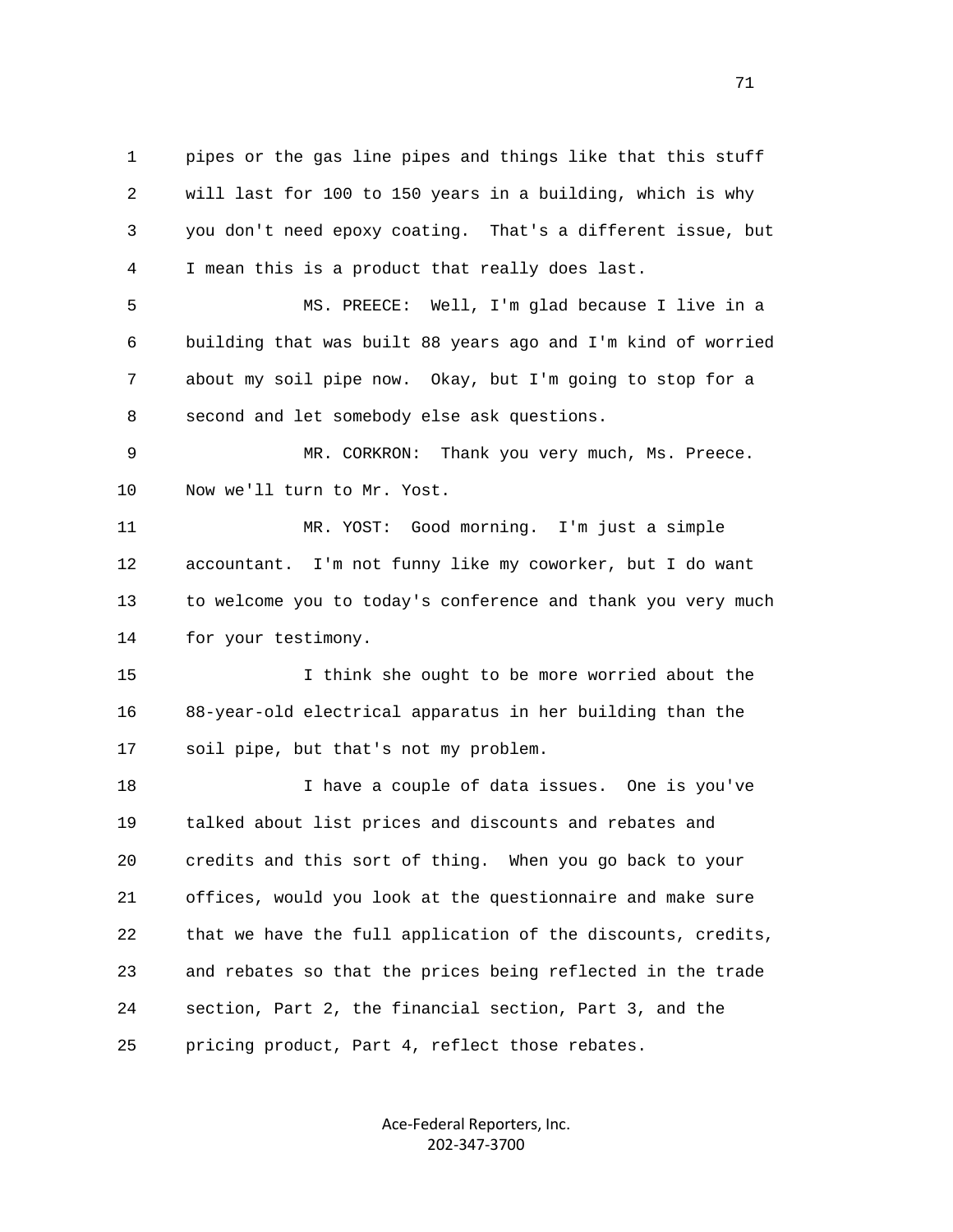1 And the second thing is you indicate, I think, 2 that it's rather easy to calculate the rebates for soil pipe 3 as opposed to a joint invoice or an invoice that might 4 include both pipe and fittings, but make sure that the 5 rebates and credits have been allocated as appropriately to 6 the pipe from an invoice that might have both on it and have 7 the rebates and credits and discounts, et cetera. 8 Then the other question is when you issue an 9 invoice to a customer do you issue it in pounds or rather 10 tons or do you issue it in pieces? This is only on soil 11 pipe. 12 MR. BIGGERS: It's by units pieces. In other 13 words, we take a list price as per piece. So we take the 14 number of pieces times the list price times the multiple 15 orders to get the invoice price. 16 MR. YOST: Okay. How useful is the weight 17 measure. 18 MR. BIGGERS: The weight measure is useful in 19 determining how much you put on the actual truck to deliver 20 it to the customer. 21 MR. YOST: Is this product of a nature that you 22 know automatically there's a standard weight per piece? Is 23 that an accurate reflection of the number of pieces? 24 MR. BIGGERS: Yes, each piece would have an -- 25 take an example, a 4-inch piece of pipe it would have a

> Ace-Federal Reporters, Inc. 202-347-3700

 $72$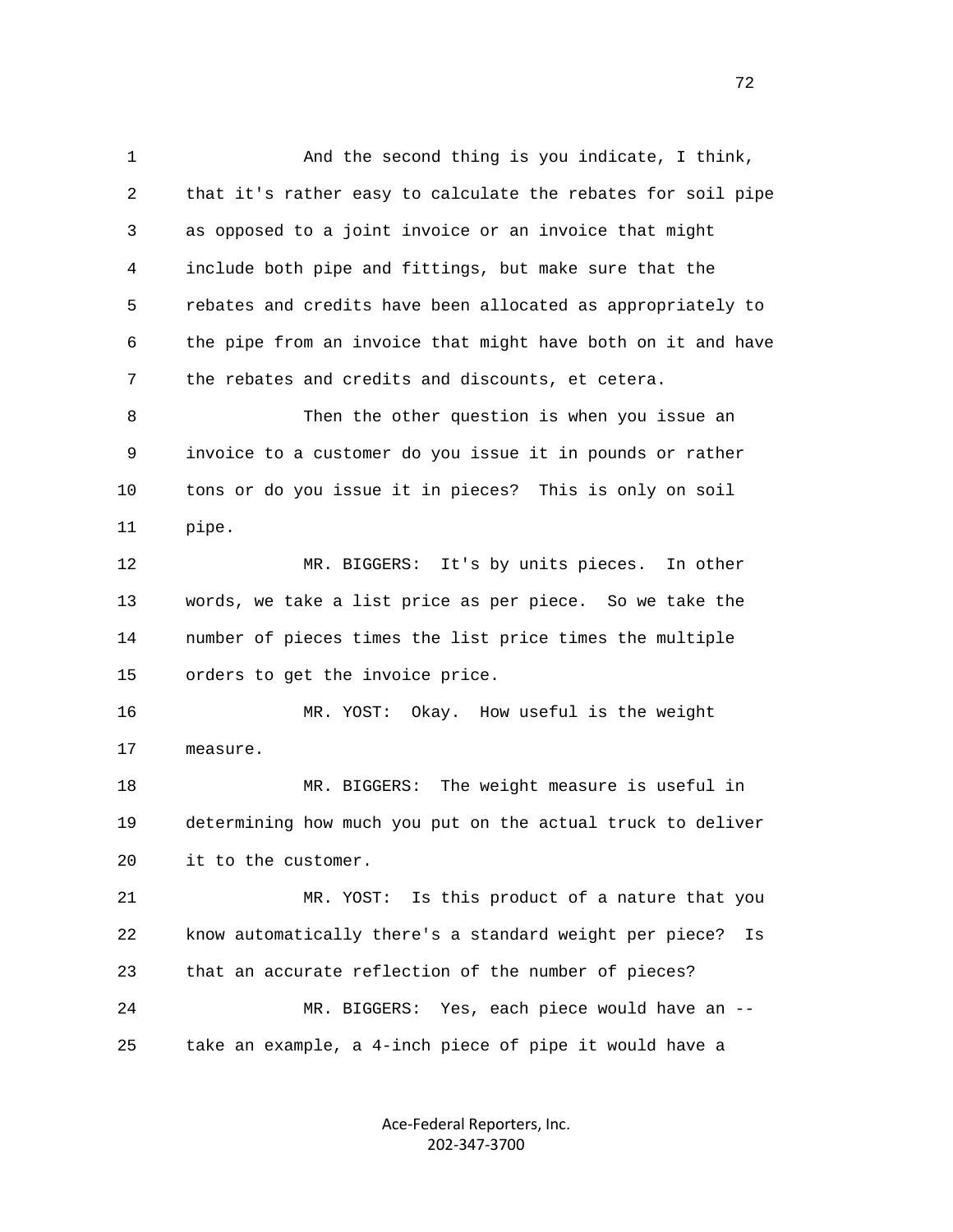1 weight that's typically within a certain tolerance, each 2 piece.

 3 MR. YOST: Okay. Are average unit values a good 4 measure for this industry and do they also apply to imports? 5 MR. SCHAGRIN: Yes, because -- going back to 6 your first question, Mr. Yost, given what we knew and what 7 we additionally learned from the fittings case, which is so 8 similar to this case, is the importance of these discounts 9 by multipliers and rebates for loyalty. So we made sure 10 that everything the Commission got was on a net/net/net 11 basis, which is what we know you want as you want the final 12 price, but because of the fact that we believe the product 13 mix for the U.S. industry and for the Chinese industry 14 because they all sell distributors in the same areas is the 15 same product mix and because of the standardization of 16 weights we think average unit values are appropriate for a 17 comparison. Because as long as the product mixes are 18 similar it's the way you compare things across, obviously, 19 per piece a 15-inch pipe is a lot more expensive than a 20 2-inch, but when you come to the per ton they're similar in 21 prices per pound and in cost of production per pound across 22 these soil pipes. So this is a product in which AUVs are 23 useful because of the same product mix between the imports 24 and the domestic industry.

25 MR. YOST: Okay, thank you. Thank you very much

Ace-Federal Reporters, Inc. 202-347-3700

73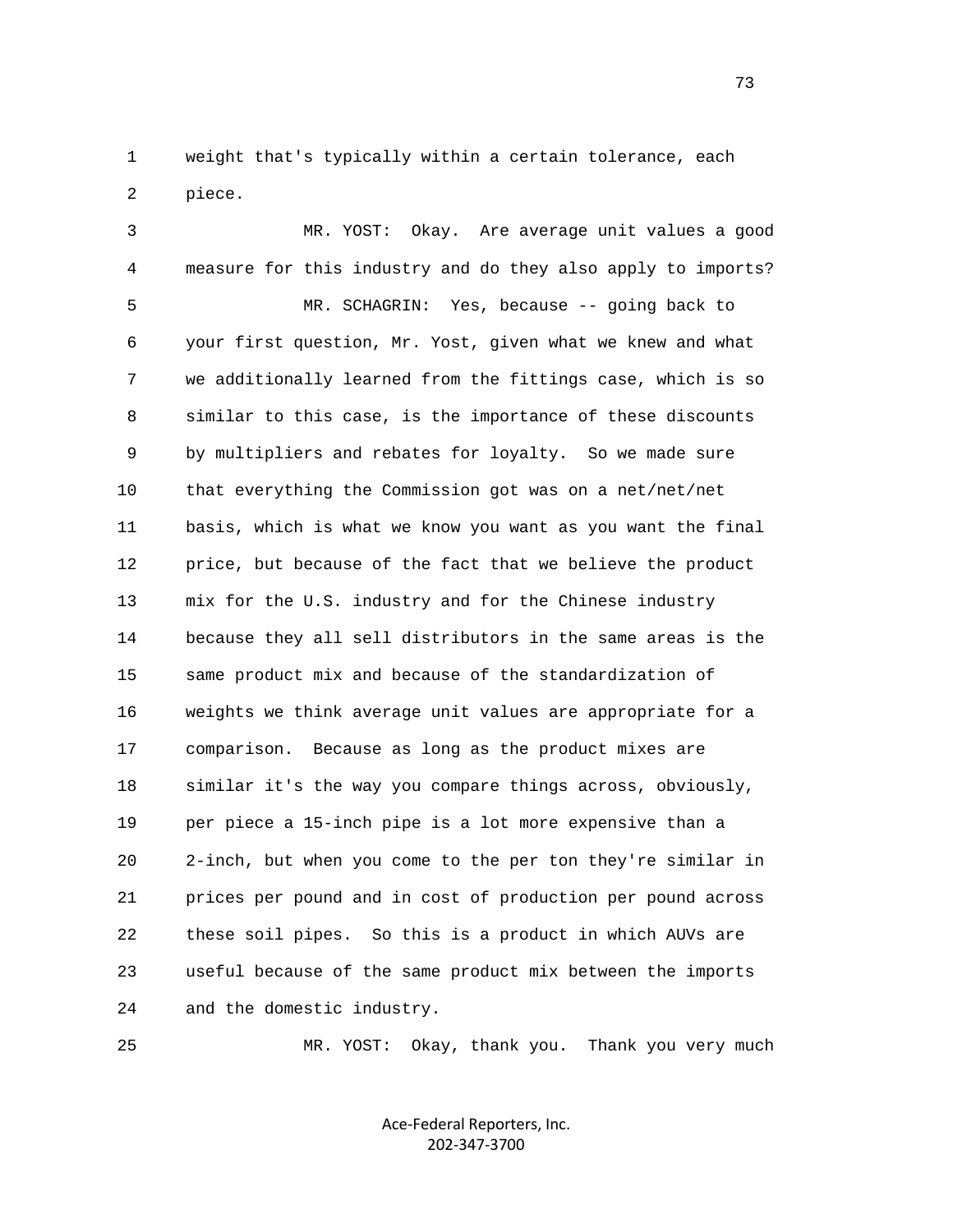1 for that. I'm going to skip a little bit and ask a question 2 in a slightly different form that was asked earlier. The 3 domestic industry has a fairly consistent share of U.S. 4 apparent consumption and it's a pretty high share. Also, 5 the two companies together or three companies together have 6 a rather higher level of profitability than we're used to 7 seeing, so where is injury? Is this a price case, pure and 8 simple?

 9 MR. SCHAGRIN: It is obviously much more a price 10 case than a volume case, but the reason it's a price case 11 is, given that there's a high fixed cost industry they have 12 to protect their volume and that's why in my answer to Ms. 13 Schuster's question about the injury case here is that over 14 the three years you see an increase in imports, roughly, 15 15 percent in increase in import market share. But within the 16 three-year period, you see a 50 percent jump and a 17 relatively big change in market share between '15 and '16 18 and then you see the industry fighting back with price to 19 regain some of that market share and head off that 50 20 percent increase, which largely came at the end of 2016.

 21 And as I think is clear from the testimony, and 22 it's the absolute undeniable fact of this record is that the 23 only reason -- the only -- I know you all have to make an 24 affirmative determination that the imports were just a cause 25 of the injury, but in fact, the only reason in a rising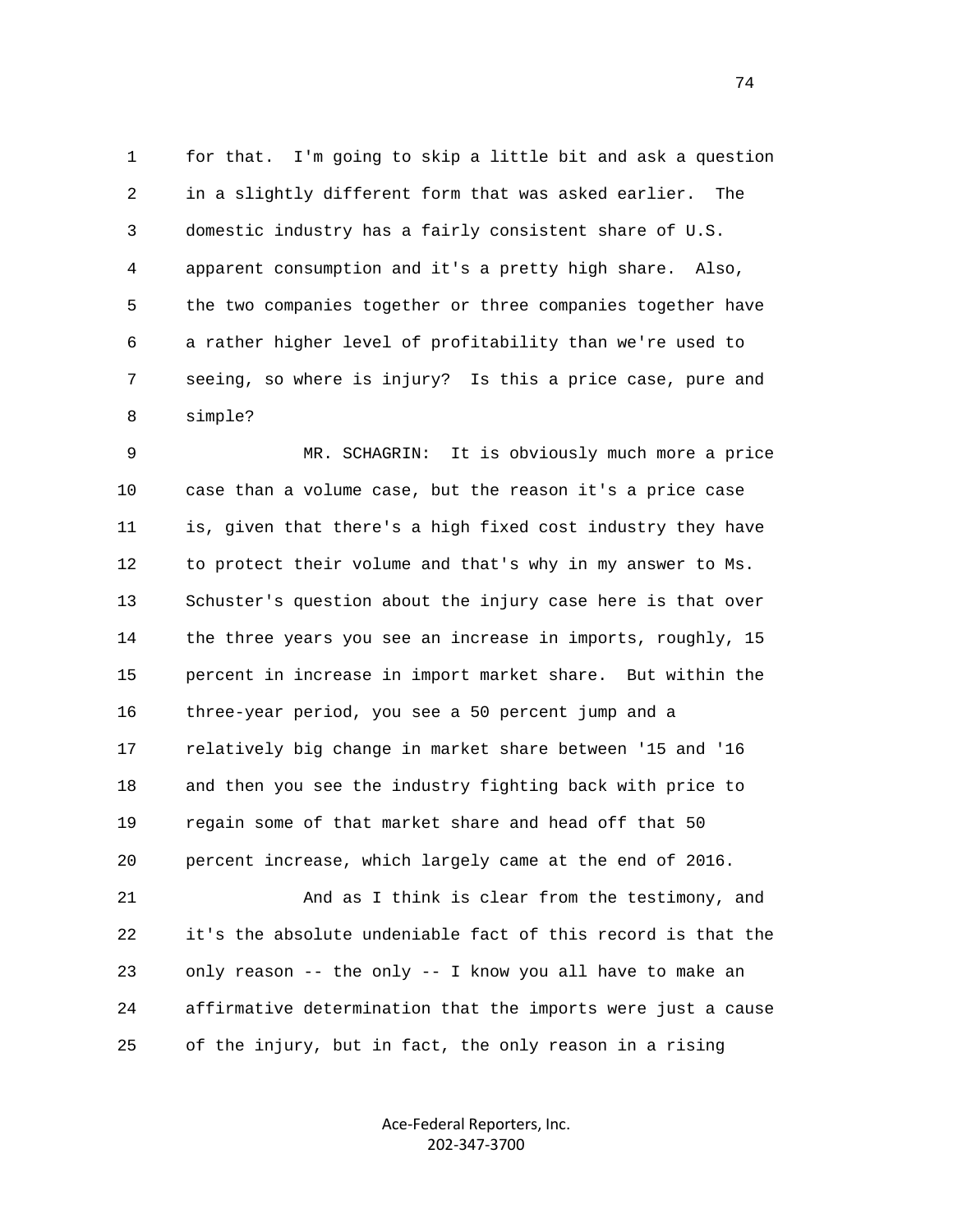1 demand market with increasing raw material cost for an 2 industry with, as you stated, a relatively high share of the 3 market and with only three players to cut prices was import 4 competition from China. I mean there's just no other 5 reason. I mean these are the people who sell the product. 6 They don't come up here and say, hey, Schagrin, what's the 7 best story for winning an injury case? Oh, well, say the 8 Chinese made -- I mean they came to us and said these 9 Chinese are so under pricing us and gaining so much market 10 share and we saw our inventories increasing we had to cut 11 our prices to compete with them. Even though we're still 12 profitable, isn't that injury. I said absolutely.

 13 And we had a change in the statute in 2015, The 14 Level the Playing Field Act, which I think reinforced the 15 earlier statutory language that profitable industries can 16 experience material injury and this is a very good example 17 of that where an industry that is still profitable, has 18 still relatively good profit margins has seen those profit 19 margins falls significantly and the cause of that price 20 suppression and price depression and the cause of the lower 21 profits is unfairly traded imports from China and that's 22 exactly what this record shows.

 23 MR. YOST: Okay. Witnesses have mentioned the 24 high fixed cost. What'd you consider a fixed cost? I think 25 I know what it is in accounting terms, but I'd like to have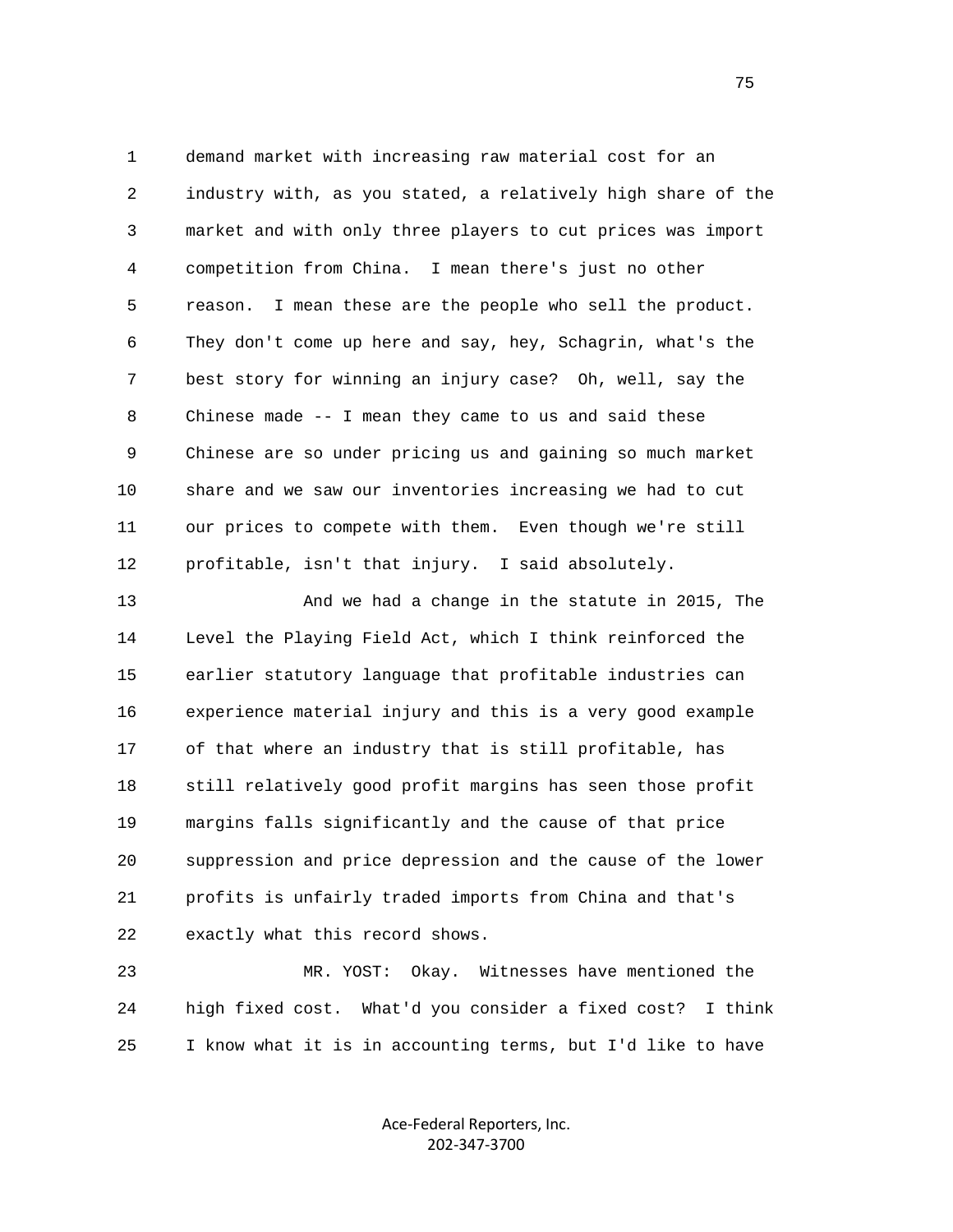1 an explanation.

 2 MR. DOWD: I'm a pretty good numbers guy too, so 3 in standard accounting all the fixed costs that we would 4 have on our balance sheet -- I mean that run through our 5 income statement would tie back to the balance sheet, but 6 you'd have things like fixed assets less depreciations, your 7 net fixed assets, then you've got amortization -- all those 8 normal things.

 9 We classified salaried folks as fixed cost as 10 opposed to variable, so supervisory level and up would be 11 fixed cost, so you'd have their salaries, their benefits, 12 any bonus compensation, so those are all fixed costs, but 13 the nature of our business if we weren't -- the reason we've 14 got to be profitable, and that's why we're here today. We 15 know that we've got to be environmentally correct and we pay 16 very high wages and we're proud of it. We can't get away 17 with paying what the Chinese pay. We can't get away with 18 just going right out the stack, so to stay alive we've got 19 to invest in equipment and environmental systems and that 20 stuff is unbelievably expensive.

 21 And when you're sitting there and that stuff's 22 on your balance sheet, you've got to run units by million 23 tons to lower the fixed cost burden per ton. So if we just 24 stayed still and we said, okay, we're not going to invest 25 any more, we'd die because we've got high fixed cost and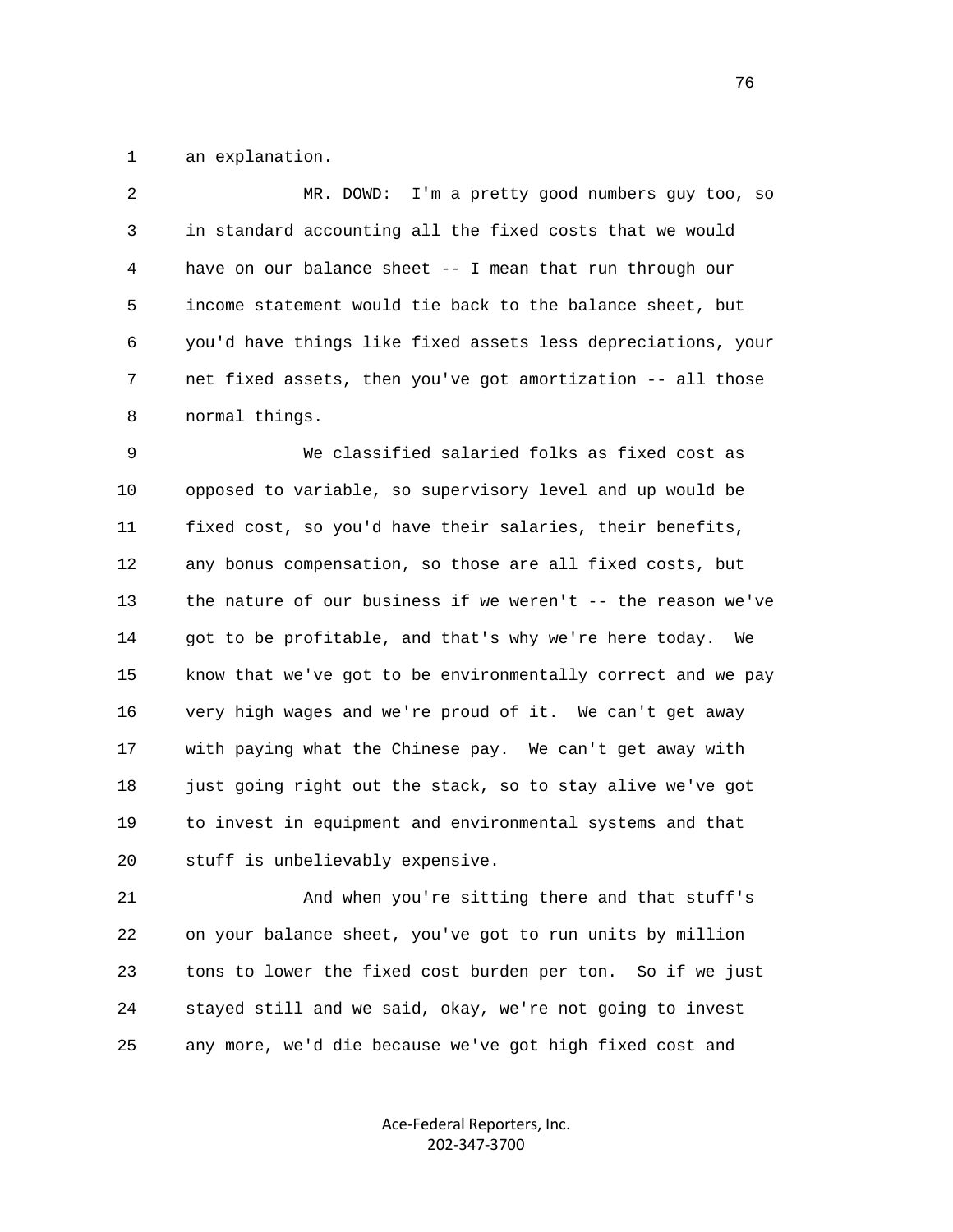1 they've got cheap labor and they've got subsidy and they 2 dump. So our best defense is to invest in modern 3 technology and in our people so that we can get our costs as 4 low as they possibly can.

 5 Now as I mentioned earlier, labor is a variable 6 cost and I understand that, but at Charlotte Pipe it's our 7 corporate decision that we're not going to lay people off. 8 I could reduce their hours.

 9 MR. YOST: Yes, we've seen this in other 10 industries where what we call direct labor is not as 11 variable as one might say it is.

 12 MR. DOWD: That's correct. The final thing I 13 would say is because of the nature of melt operation where 14 you're running your environmentals -- if you're cupula if 15 your blast is off because you're not taking iron, your blast 16 air, you got all the electricity. You got all the natural 17 gas. You're burning coke, which is very expensive until you 18 can turn your blast back on as you charge your cupula so 19 having adequate tonnage -- and that's what we're losing to 20 the Chinese. I mean we see these surges. I mean those 21 costs have got to be spread and it kills us and then we 22 can't invest in new equipment to reduce our cost further. 23 And so you will be out of business if you can't get some 24 remedy.

25 MR. YOST: Mr. Lowe, post-conference would you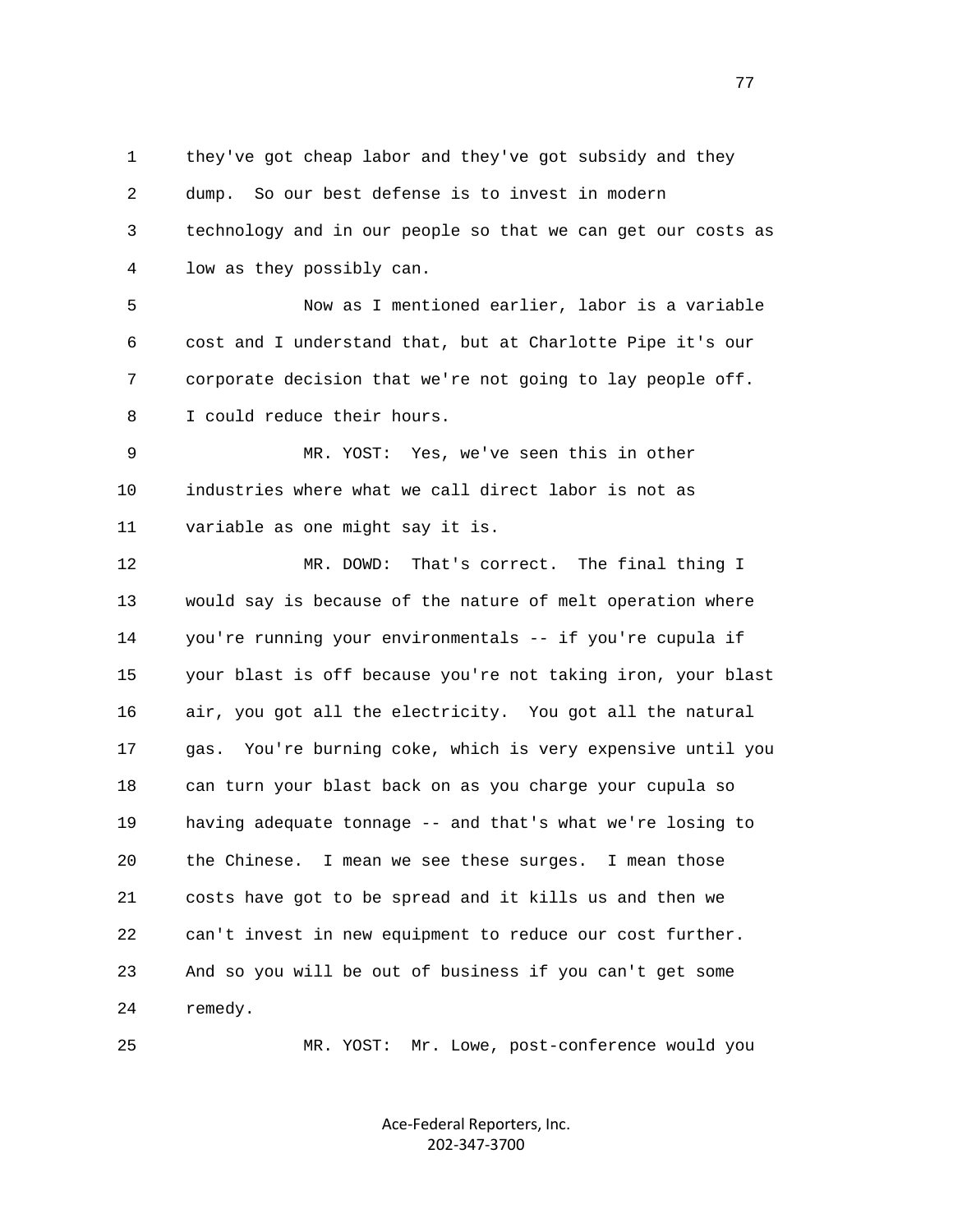1 expand on the statement you made earlier that the corporate 2 culture at McLean has changed in the last couple of years. 3 MR. LOWE: I'd be happy to. 4 MR. YOST: Okay, thank you. Do AB&I and Taylor 5 compete on price? 6 MR. LOWE: AB&I and Taylor have separate sales 7 teams and they sell to different distribution partners. We 8 report to the same gentleman and we make sure that we are, 9 as best as possible, not competing with each other on price 10 because that would be insane. 11 MR. YOST: Okay, I just wanted to clarify that. 12 I noticed, and Mr. Dowd also noted that hundreds of 13 foundries have closed. I've noticed that the membership of 14 the Cast Iron Soil Pipe Institute has shrunk dramatically 15 since, I guess, 1949. Can you briefly describe what 16 happened to those companies? Have they left -- no longer 17 make foundry products? Have they gone into other 18 businesses, expanded into plastics, for example? 19 MR. DOWD: Going back to when the Institute was 20 founded in 1949, there was -- cast iron was, by far and 21 away, the predominate drain waste and vent piping system. 22 There was a little bit of copper and steel used and that 23 carried forward and had been the traditional case. They 24 carried forward into the early 1960s. Two things happened 25 that started to erode the membership is environmental

> Ace-Federal Reporters, Inc. 202-347-3700

na na matsayin na matsayin na matsayin na matsayin na matsayin na matsayin na matsayin na matsayin na matsayin<br>Ta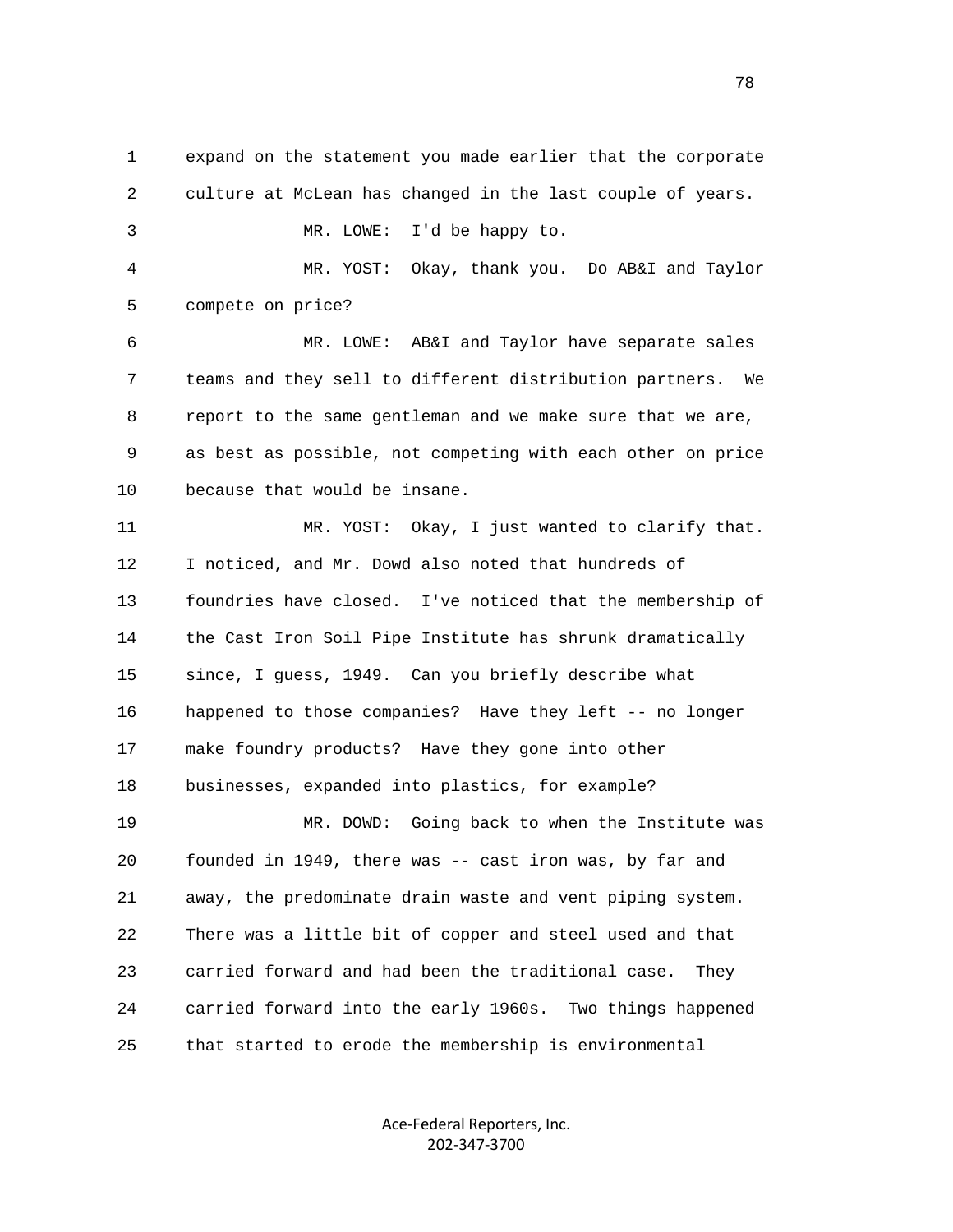1 regulations started coming into play. And as I mentioned in 2 my testimony earlier, we have to spend a ton of money, and 3 we're glad to spend it to do the right thing, but some 4 companies it was -- there's always been tremendous 5 competition, but I know this from my father and uncle and 6 Hooper's father some companies they didn't save enough 7 pennies to step up and invest in the environmental 8 equipment, so some of them just said I'm going to keep 9 whatever I've got in the bank and I'm going to shut it down. 10 The second thing that happened by the 11 mid-sixties there was -- plastic piping systems began to be 12 used fairly frequently on the residential side of the 13 business, which had formerly been all cast iron. So if you 14 look at the post-World War II housing starts, which I'm sure 15 Ms. Preece knows, there were about a million and a half 16 houses starts a year and that was all cast iron. All of a 17 sudden, that started peeling off to plastic and all that did 18 was intensify competition.

 19 For instance, our company got into plastics in 20 1967 and today you see very little cast iron used in 21 single-family residential use, so that shrunk the market. 22 So you had environmental, you had plastics, and then by the 23 eighties you had Chinese competition and that put margin 24 pressure on people which further limited investment ability 25 and companies, large and small, made the decision to shut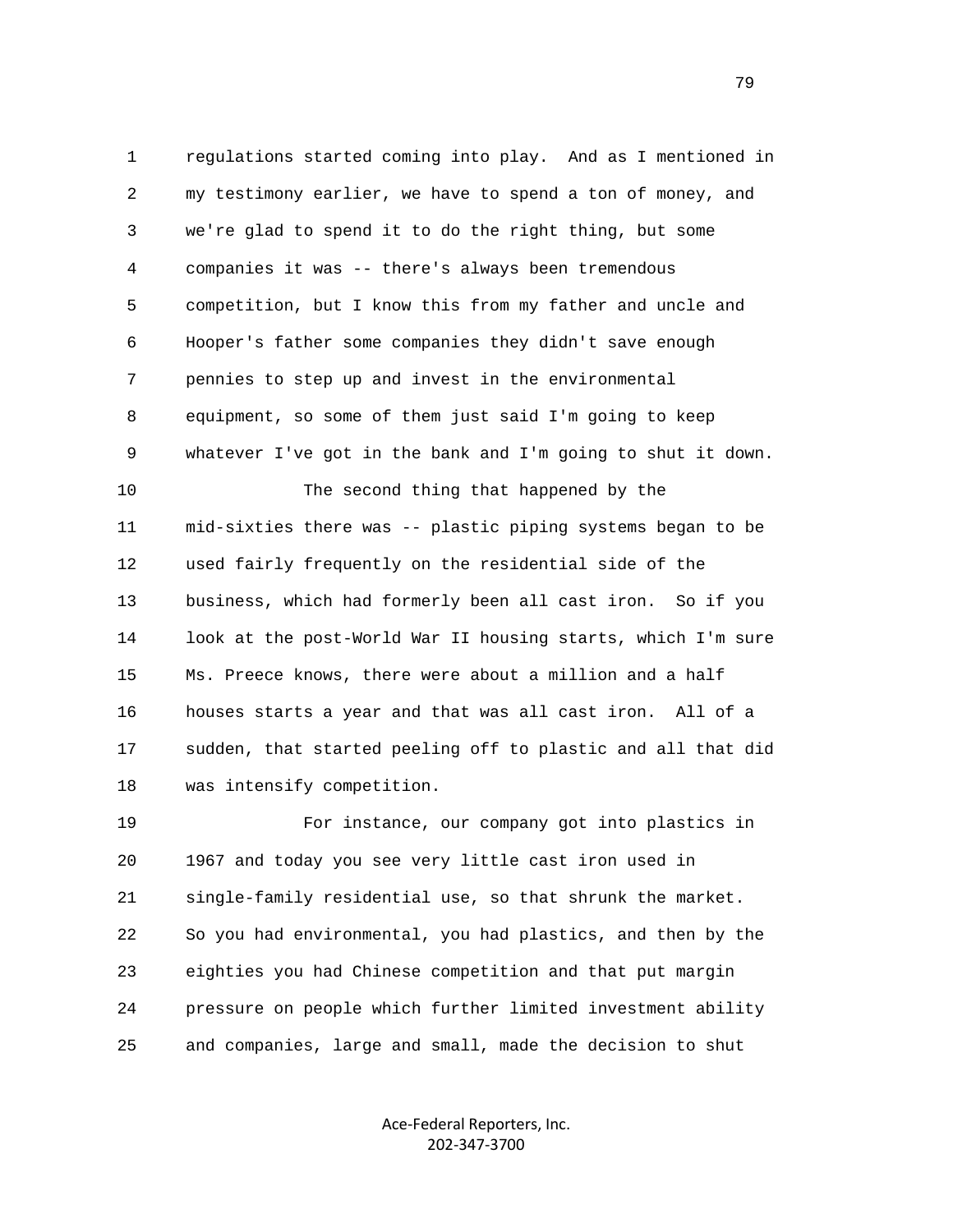1 down.

| 2  | Thank you. In the fittings<br>MR. YOST:                      |
|----|--------------------------------------------------------------|
| 3  | investigation, respondents referred to four firms that were  |
| 4  | acquired and closed by Charlotte and seven firms that were   |
| 5  | closed by McWane. Could you address that allegation?         |
| 6  | They specifically mentioned Richmond Foundry in              |
| 7  | 2002, DMV in 2004, Matco-Norca in 2009, and Star Pipe in     |
| 8  | I would separately note that Star Pipe was the<br>2010.      |
| 9  | subject of a FTC investigation and consequent consent order  |
| 10 | in April 2013. McWane allegedly did the same with Anniston   |
| 11 | Foundry, Central Foundry, Combustion Engineering, Eastern    |
| 12 | Foundry, East Penn Foundry and T.C. King Pipe & Foundry.     |
| 13 | I have a couple of last questions, like my                   |
| 14 | colleagues have gone through the fittings transcript, at     |
| 15 | least cribbed liberally from it, what was the reaction of    |
| 16 | your customers when Charlotte was sued under Section 7 of    |
| 17 | the Clayton Act? And post-Charlotte and McWane were sued     |
| 18 | under Section 1 of the Sherman Act?                          |
| 19 | I noted that a number of companies opted out of              |
| 20 | the agreement, but as the judge said, if the ratio of number |
| 21 | of companies that had opted in was similar to the number of  |
| 22 | companies that had opted out, he would not have agreed to    |
| 23 | it, so it seemed like many more opted in to the agreement.   |
| 24 | This is Roddey Dowd. I wanna make<br>MR. DOWD:               |
| 25 | sure that I answer you properly. As you know, we reached a   |

Ace-Federal Reporters, Inc. 202-347-3700

en de la construction de la construction de la construction de la construction de la construction de la constr<br>De la construction de la construction de la construction de la construction de la construction de la construct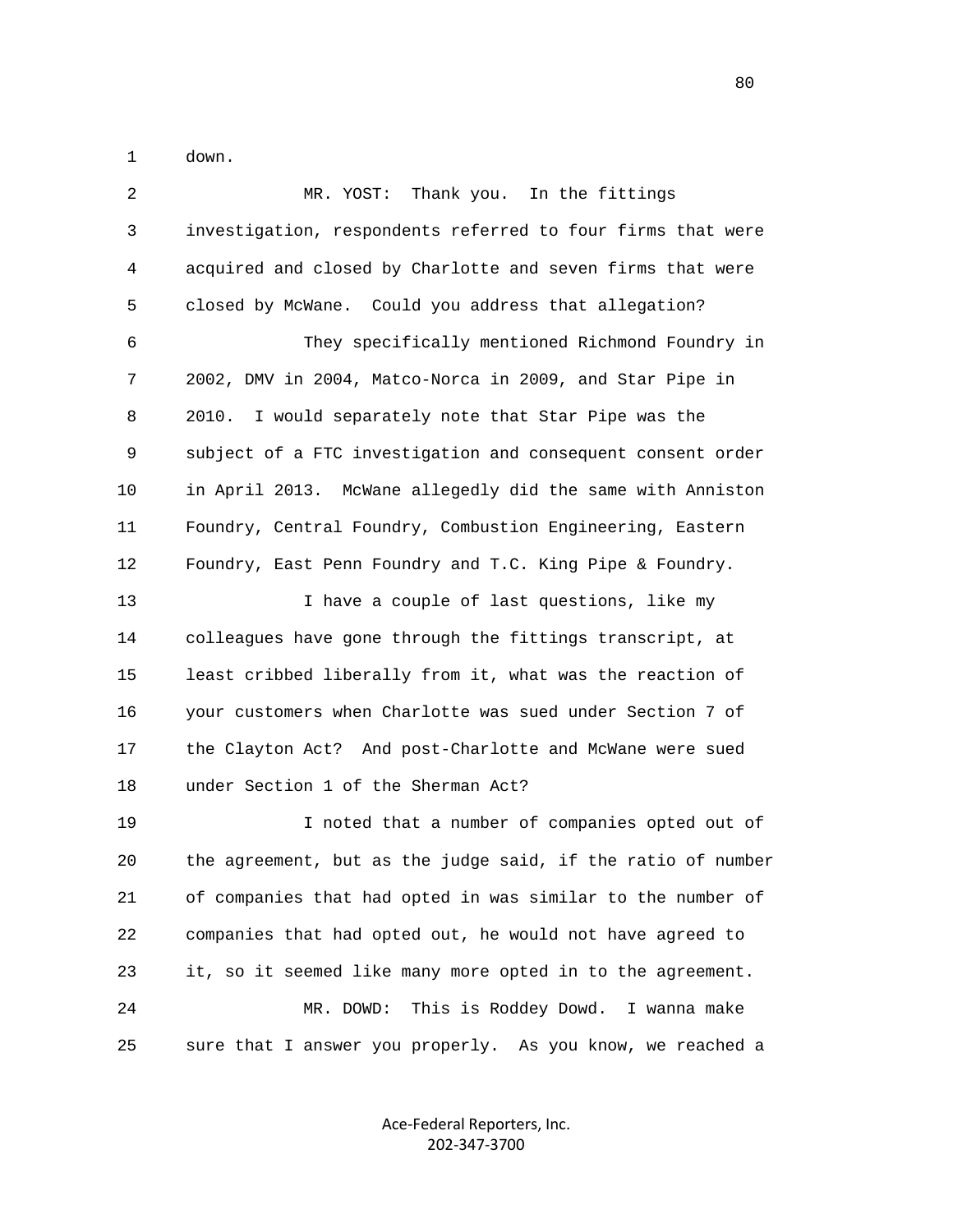1 consent decree with the FTC and there was no finding of 2 wrongdoing and no financial penalty, period, end of story. 3 Now, unfortunately, once you get investigated by 4 the FTC, and they publish the consent decree, which was ice 5 in winter, I mean we didn't do anything wrong, so they 6 didn't, you know, we weren't hit with a penalty. That's 7 when you get the plaintiff's lawyer. I mean it didn't take 8 them a nanosecond, and they do it every day. They see it 9 and boom, they'll file everything under the sun. 10 And you asked about the reaction of our 11 customers. Most of our customers thought it was ridiculous, 12 and some of them were appalled. I had personal calls 13 saying, "This is the craziest thing I've ever heard of. And 14 I'm not gonna join the suit." That was the reaction that we 15 got. And we didn't do anything wrong. I mean we had to 16 settle the thing because it's a treble damage suit and we 17 gotta get back to doing business. But we settled it for 18 pennies on the dollar. I mean that's just the way it works. 19 I'm sure everybody in this room has gotten a settlement 20 check from some ambulance chaser who's brought a suit. 21 MR. YOST: Okay. Was the reaction of McWane

22 similar?

 23 MR. LOWE: This is Michael Lowe with McWane. 24 Yes, many of our customers felt our pain, that just because 25 we were investigated by the FTC and found 100% exonerated

> Ace-Federal Reporters, Inc. 202-347-3700

81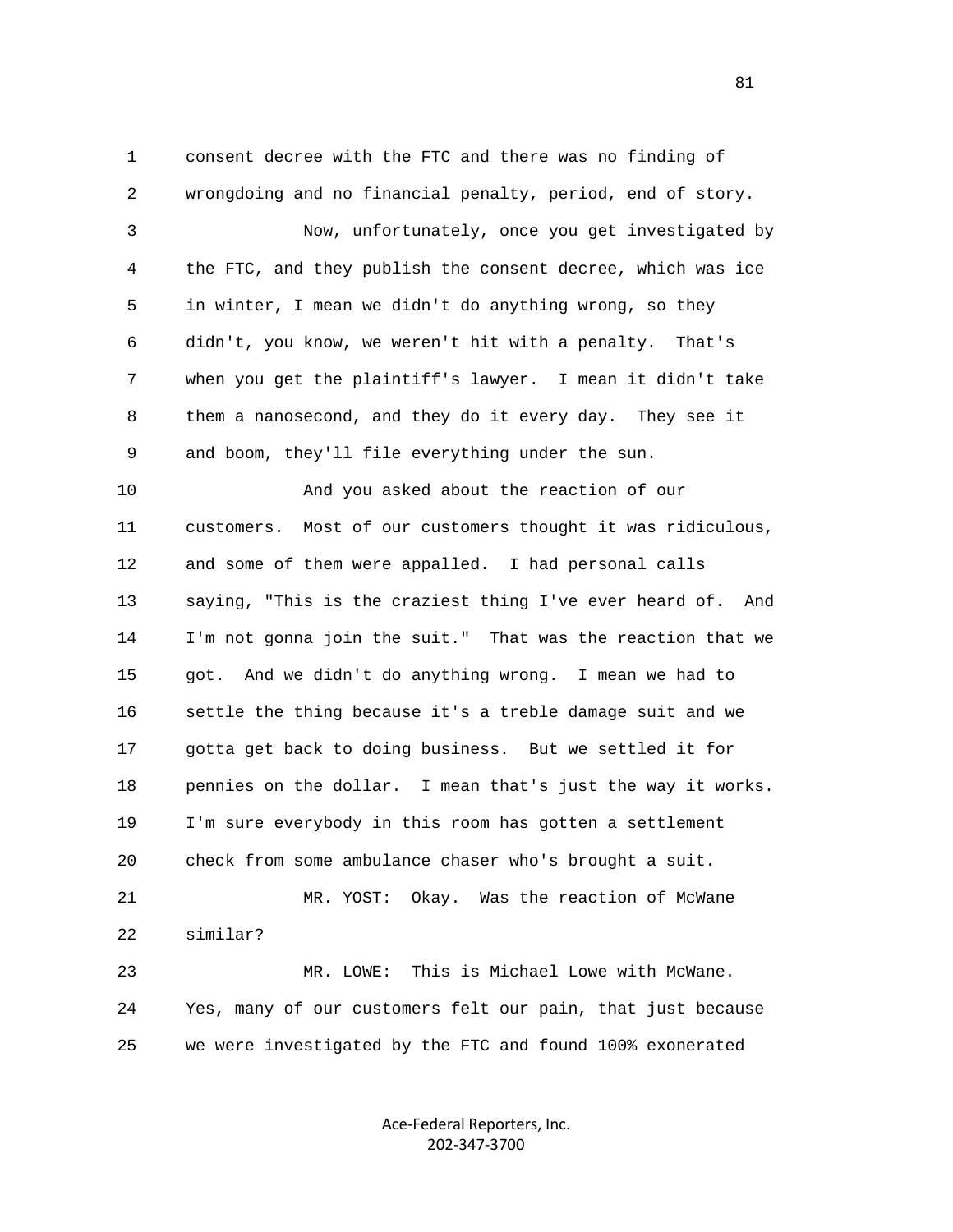1 from any charge that a bunch of bottom-feeding

 2 extortionists, class-action attorneys would then bring three 3 suits against us to extort more money, they've been through 4 that before. So they were very sympathetic that one would 5 have to pay many, many lawyers for years for nothing. So 6 they were supportive of us.

 7 With respect to the -- I think you said seven 8 foundries that McWane has allegedly shut-down -- in our 9 post-conference brief, I'd be happy to separate fact and 10 fiction from those charges, just like, for example, East 11 Penn burned down. And McWane chose to use the insurance 12 money from that to acquire AB&I. So that was a response to 13 an act of God, not some sort of nefarious plot. But we'd 14 happy to expose fact and fiction on that in the 15 post-conference brief.

 16 MR. YOST: I'll look forward to seeing that. 17 Thank you.

18 MR. SCHAGRIN: And Mr. Yost, this is Roger 19 Schagrin. I just wanna clarify two items in public, rather 20 than just putting them in the post-conference. So 21 interesting fact in that consent decree that Mr. Dowd 22 referred to with the FTC as to the acquisition of Star Pipe. 23 Part of that consent decree was to waive a non-compete 24 clause that was part of the original purchase agreement. 25 MR. YOST: Yes.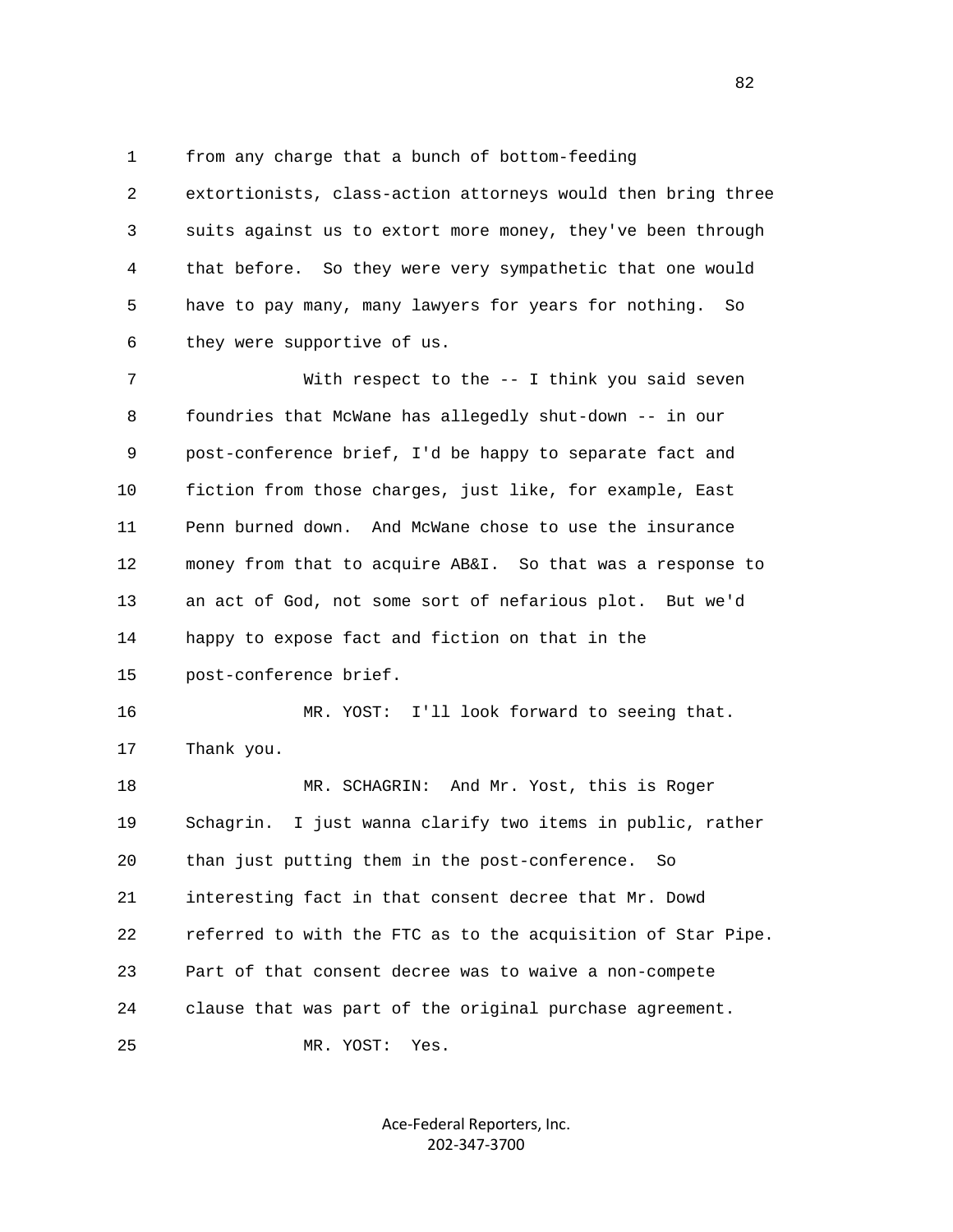1 MR. SCHAGRIN: And that happened in 2013. We 2 are now in 2018 and Star Pipe has not decided on their own 3 for whatever commercial reasons, to be in importation of 4 cast iron soil pipe and fittings since the time that that 5 noncompete was waived. Presumably because they found that 6 they couldn't compete profitably with other importers of 7 Chinese cast iron soil pipe and fittings.

 8 We don't think that, you know, even Mr. Singh, I 9 think said in the fittings conference, that he was having 10 problems competing in California because there was so many 11 crazy importers selling stuff so cheap from China. So, you 12 know, it's -- when there's so much excess capacity in China, 13 it makes it a tough business sometimes for some U.S. 14 importers.

 15 And the second thing, just to correct something 16 that was in this preliminary producers' questionnaire, and 17 also in the draft for the final for fittings, is there's a 18 reference to an FTC action. But that involves ductile 19 fittings. If you go back and look at that case that you all 20 have cited in the questionnaire, not cast-iron pipe, but 21 ductile pipe fittings, that particular FTC investigation 22 that's cited in the questionnaire.

 23 MR. YOST: Okay. I have, actually, in front of 24 me, the press release from the FTC. And it does refer 25 to--at least this one does--does refer to cast iron soil

> Ace-Federal Reporters, Inc. 202-347-3700

experience of the contract of the contract of the contract of the contract of the contract of the contract of the contract of the contract of the contract of the contract of the contract of the contract of the contract of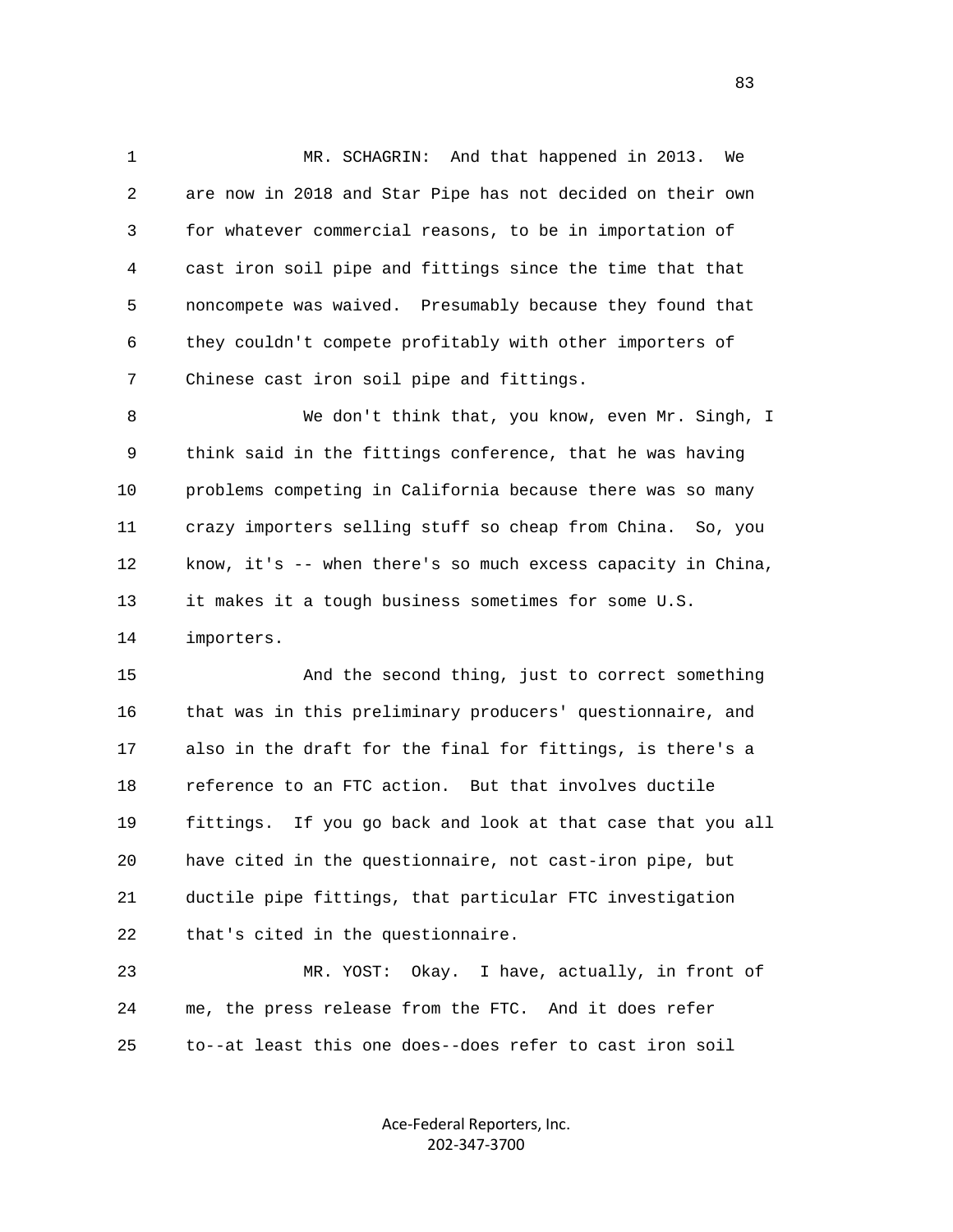1 pipe business. And you're right. They did not waive, but 2 ordered the noncompete clause was rendered null and void, so 3 to speak. I don't know what the legal term is, but anyway, 4 it was rescinded. And apparently the equipment was for -- 5 Star's equipment was destroyed.

 6 MR. SCHAGRIN: Yeah, you've got the proper 7 consent decree. I was just pointing out that separately, 8 the FTC action reference in the questionnaire is from a 9 different FTC action with a different product. But you 10 obviously have the same consent decree I was referring to, 11 as to the waiver of the noncompete and as a matter of, I 12 think, incontrovertible fact, unless Mr. Singh knows 13 differently.

 14 We do not, to the best of our knowledge, 15 understand that since the waiver of the noncompete, that 16 Star Pipe has ever decided to get back into the business of 17 importing cast iron soil pipe and fittings from China. From 18 their volition. Because they are free to do so. Based on 19 the consent decree.

 20 MR. YOST: Okay. Understand your point. 21 MR. DOWD: Mr. Yost, can I just make one point 22 of clarification? I think you said that the equipment from 23 Star Pipe was destroyed. If you go back to my initial 24 testimony, I addressed why we--and in broad terms--why we 25 scrapped the foundry. But just for the record, I wanna note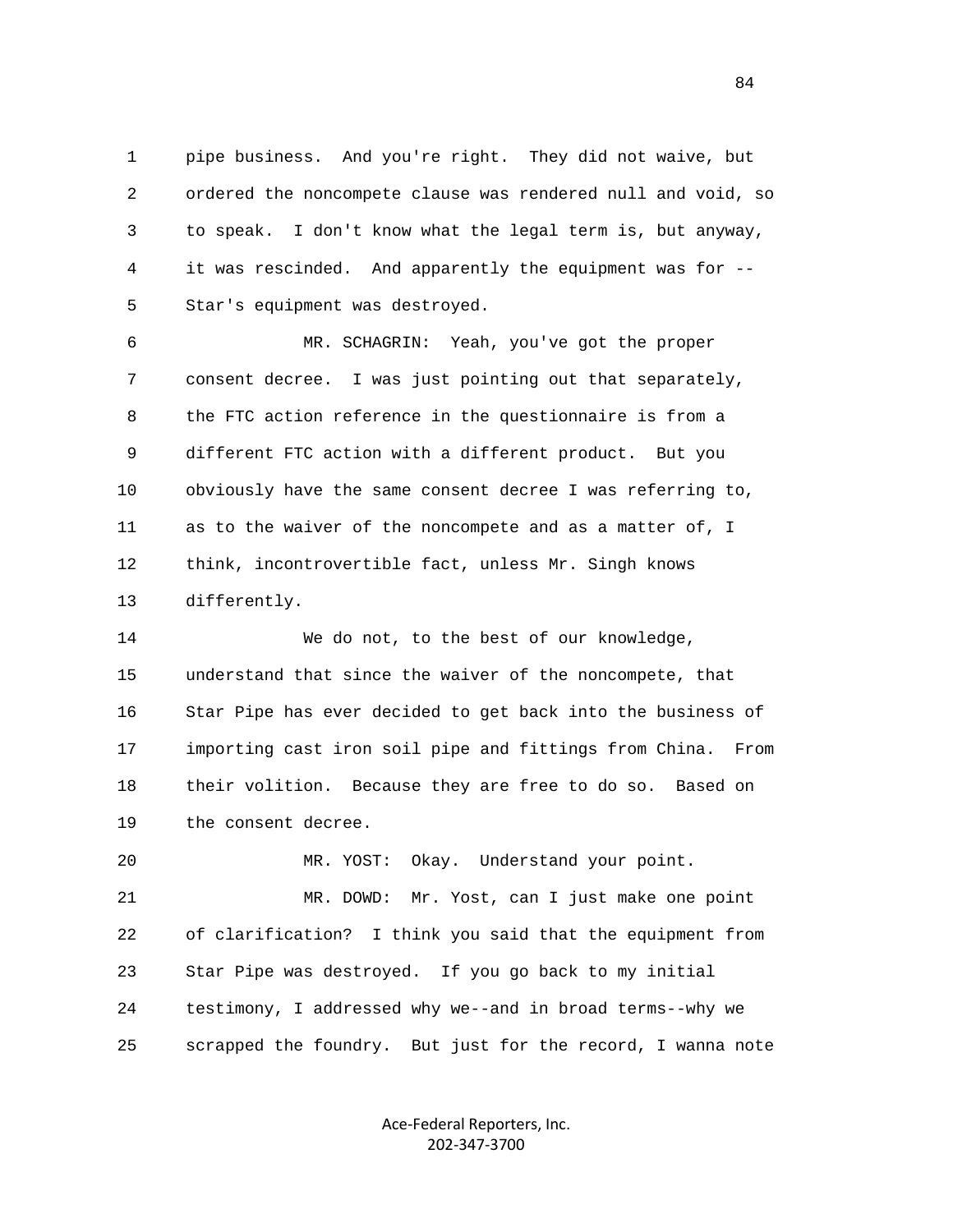1 the three big reasons.

| 2  | Number one, they were environmental and safety                 |
|----|----------------------------------------------------------------|
| 3  | renegades, and I'm not gonna run a plant in my family and      |
| 4  | our management team is not gonna sit there and wantonly        |
| 5  | pollute the skies and waters and injure our workers.<br>And no |
| 6  | environmental controls and no safety regimen whatsoever.       |
| 7  | Number two, their technology was from the                      |
| 8  | mid-1960s and we -- it was an acquisition. We bought their     |
| 9  | books and records. So we knew what it cost them to produce.    |
| 10 | And if we could produce a ton on Clarkson Street versus a      |
| 11 | ton there at the same price or better, my allegiance is to     |
| 12 | those 500 people in that plant. Makes a lot more sense.        |
| 13 | And the supply chain is a lot cleaner.                         |
| 14 | And fourth, as I am on the record in                           |
| 15 | depositions, if I had wanted to disassemble that--and I'm an   |
| 16 | old manufacturing guy--if I wanted to disassemble and Greg     |
| 17 | was there, we inspected it, if I wanted to disassemble it      |
| 18 | and bring it back, well, number one, I'd be in jail for        |
| 19 | environmental and safety violations. But number two, their     |
| 20 | motors don't even work on the same current as ours. So what    |
| 21 | was I gonna do? I had to get rid of it.                        |
| 22 | Thank you very much. My last<br>MR. YOST:                      |
| 23 | question is, the settlement in this now infamous lawsuit was   |
| 24 | \$30 million. Would you make sure that in the questionnaire    |
| 25 | responses that this amount has been allocated between          |

Ace-Federal Reporters, Inc. 202-347-3700

en de la construction de la construction de la construction de la construction de la construction de la constr<br>De la construction de la construction de la construction de la construction de la construction de la construct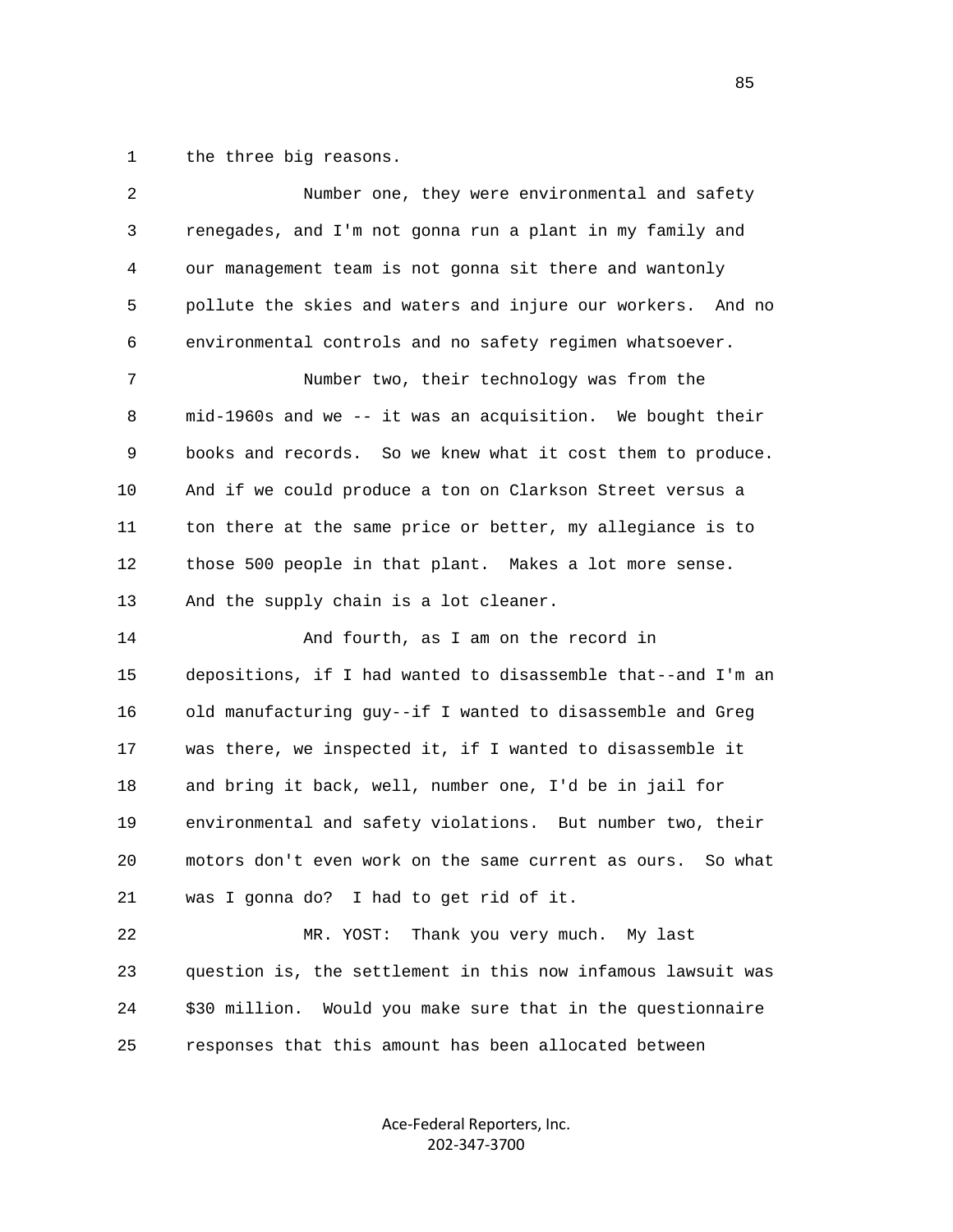1 fittings and soil pipe? I'd appreciate it.

 2 MR. LOWE: This came up in the fittings case. 3 Our numbers do not include that settlement. The settlement 4 was covered by our corporate offices, so it's not effected 5 in our numbers. 6 MR. YOST: We had asked that the questionnaire 7 responses of AB&I and Tyler be consolidated so that amount 8 could be put in under other expenses. 9 MR. LOWE: The responses were consolidated, but 10 because AB&I and Tyler did not pay for that settlement, it's 11 not in our numbers. We'd have to go to corporate, so I 12 think it's clean, if I'm understanding the nature of your 13 question. 14 MR. YOST: I'm asking that you put it in. 15 MR. SCHAGRIN: Well, we can add it. I think 16 it's good from the Commission's perspective and the 17 petitioner's perspective that it's not the settlement of a 18 case that caused injury to the U.S. industry. It's the 19 unfairly traded imports that caused the injury. 20 And one other comment. You said, Mr. Yost, that 21 now infamous settlement. You know, over the past three 22 years, the Commission has probably has done--I'm gonna 23 guess--maybe roughly 75 cases on flat-rolled steel and long 24 products. There was just a vote on wire rod today. I 25 represent a number, as you know, of steel producers. And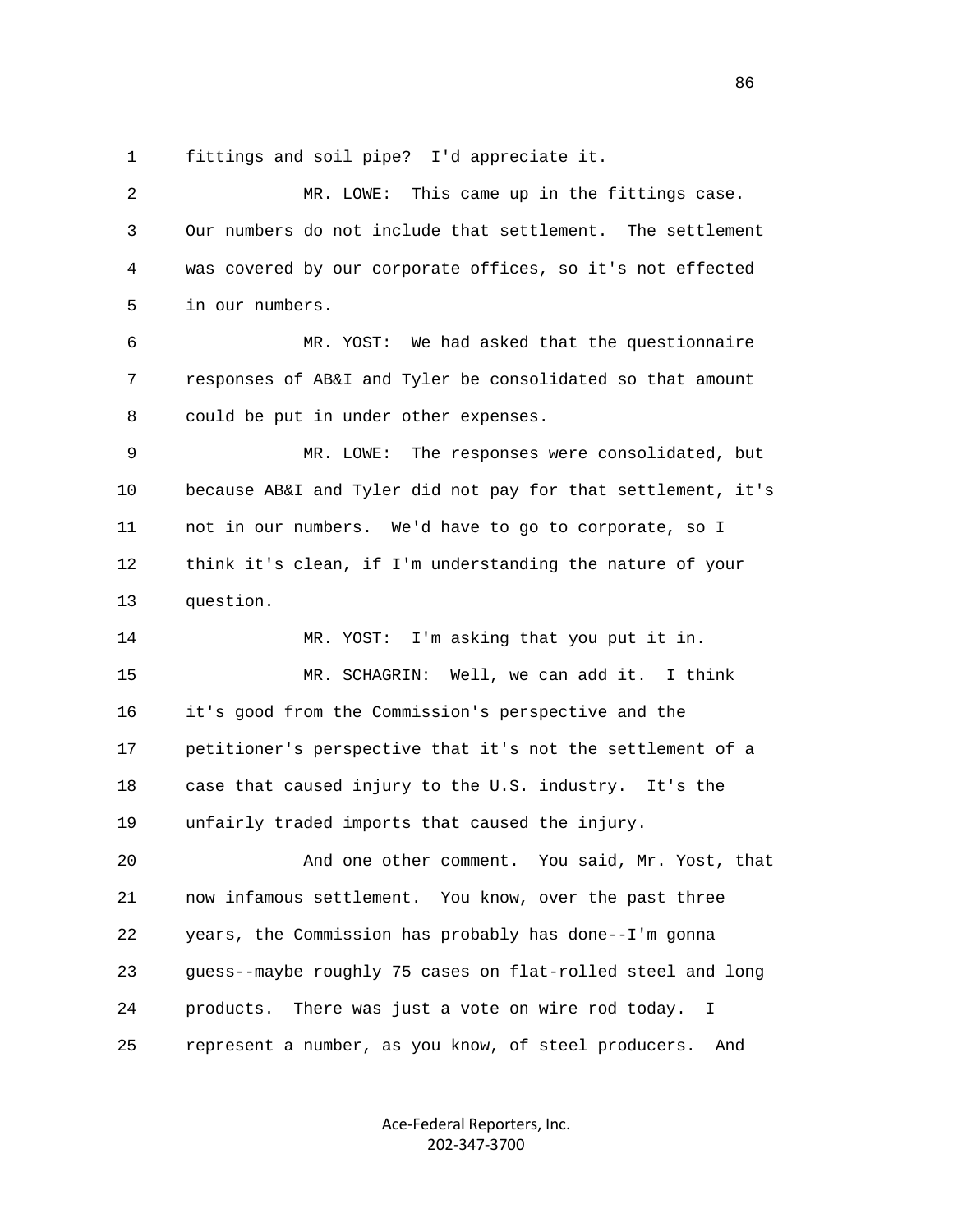1 about 2010, 2011, there was a private antitrust suit filed 2 against every major steel producer in the United States, 3 everyone.

 4 Every petitioner you have had before this 5 Commission in those 75 cases over the last three to five 6 years, those petitioners were the subject of antitrust suits 7 with claims into the billions of dollars with treble 8 damages.

 9 And the settlements weren't, like, \$30 million. 10 The total settlements were in the hundreds of millions. I 11 know, because some of those are my clients, that the amount 12 of settlements were much less than what they faced in 13 litigation costs.

 14 Forget the potential risk at trial, it's that 15 antitrust lawyers will eat your company alive in no time. 16 Trade lawyers are dummies, you know, we just don't get the 17 big bucks. Of course, we don't have the same kinds of 18 discovery.

 19 But the real point I'm making here, Mr. Yost, is 20 that, you know, to the credit of mostly the respondents' 21 counsel in all those steel cases, and also to the 22 Commission, the settlements of those antitrust suits didn't 23 become infamous at the Commission.

 24 They weren't even raised in these 75 cases, so I 25 think the only difference between all the cases on

> Ace-Federal Reporters, Inc. 202-347-3700

en and the state of the state of the state of the state of the state of the state of the state of the state of the state of the state of the state of the state of the state of the state of the state of the state of the sta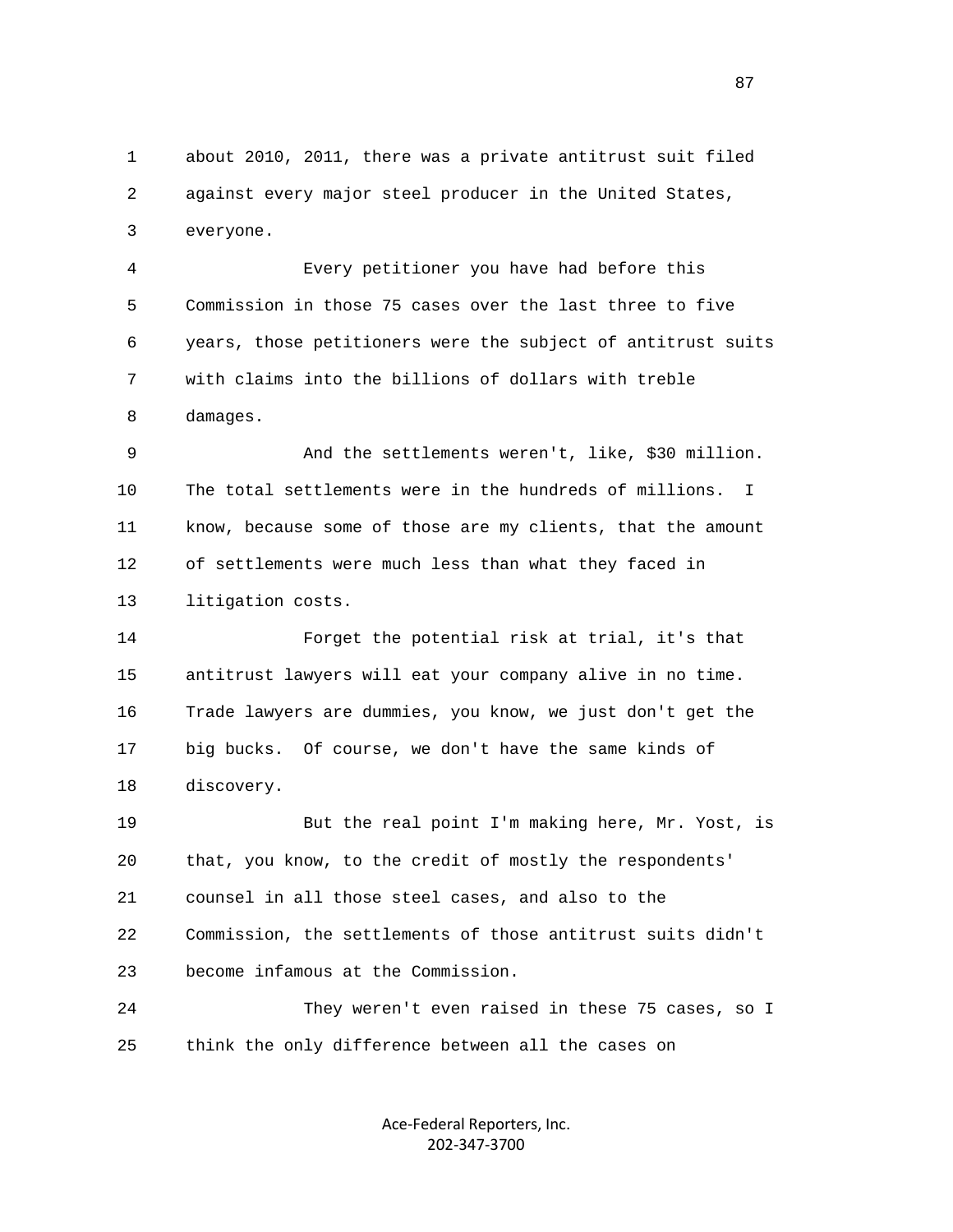1 corrosion-resistant sheet, cold-rolled sheet, hot-rolled 2 sheet, cut-to-length plate, wire rod, etcetera, etcetera, is 3 just who the respondents were.

 4 Because, let's face it. Most people come before 5 this Commission and who know this Commission well, know that 6 what this Commission's gonna focus on in making decisions on 7 injury, is the record. And the record in these cases is the 8 imports, import pricing, underselling effect on the domestic 9 industry, don't involve these extra antitrust suits and the 10 plaintiffs' bar and what companies have to do in this 11 country.

 12 And it's just amazing to me, we just passed a 13 tax legislation. The Congress, I just don't think they're 14 ever gonna be able to take up, you know, legal reform in 15 this country, which is another thing, because the trial 16 lawyers are just too strong.

17 I mean, yeah, they're my brethren. I am a 18 member of the bar, but I publicly disassociate myself to all 19 those bottom-feeders -- it's a shakedown. And a few of them 20 have been thrown in jail because they were just paying the 21 plaintiffs to bring these cases, which is a good thing. 22 MR. YOST: You probably read the obituary of Mr. 23 Weiss, I think was his name, with some joy, given your

24 statement just now.

25 MR. SCHAGRIN: I don't wish death on anyone.

Ace-Federal Reporters, Inc. 202-347-3700

e e seu a constante de la constante de la constante de la constante de la constante de la constante de la cons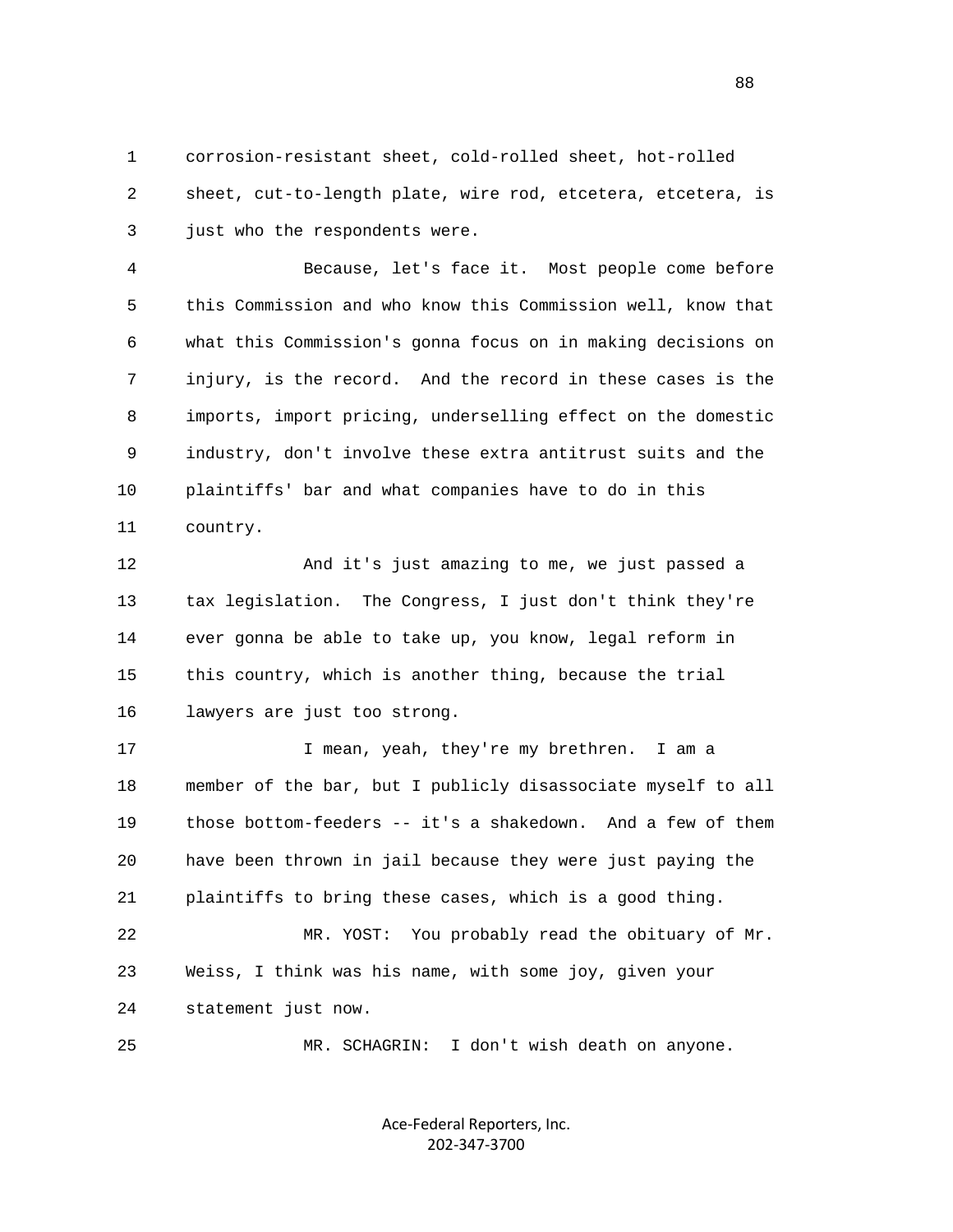1 However --

 2 MR. YOST: However. 3 MR. SCHAGRIN: The fact that someone with, you 4 know, massive philanthropy and -- just like Mr. Madoff was 5 amazingly philanthropic with money that he stole, you know, 6 winds up spending a good part of their elder years in jail 7 because they are committing fraud and paying people to say, 8 "I wanna be a plaintiff," and the only reason they wanna be 9 a plaintiff is because they're being paid by the plaintiffs' 10 lawyer. There's a problem with that. And there's a lot of 11 stigma on lawyers. Most people in this country really 12 dislike lawyers. And no offense to Mr. Goldfine, he's very 13 well-liked. But -- 14 MR. YOST: And we love you, too. 15 MR. SCHAGRIN: -- there's a reason. So anyway. 16 MR. YOST: Okay. We spent enough on that. And 17 like you, I have worked on most of the 75 investigations and 18 most of the steel investigations since 1988, so I have no 19 small amount of sympathy. We have seen settlements and the 20 other expense. We've seen them in general and 21 administrative expenses, so it's not unusual to see this 22 kind of a settlement cost. And with that, that concludes my 23 questions. Thank you again. 24 MR. CORKRAN: Thank you, Mr. Yost. And now 25 we'll turn to Mr. Brininstool.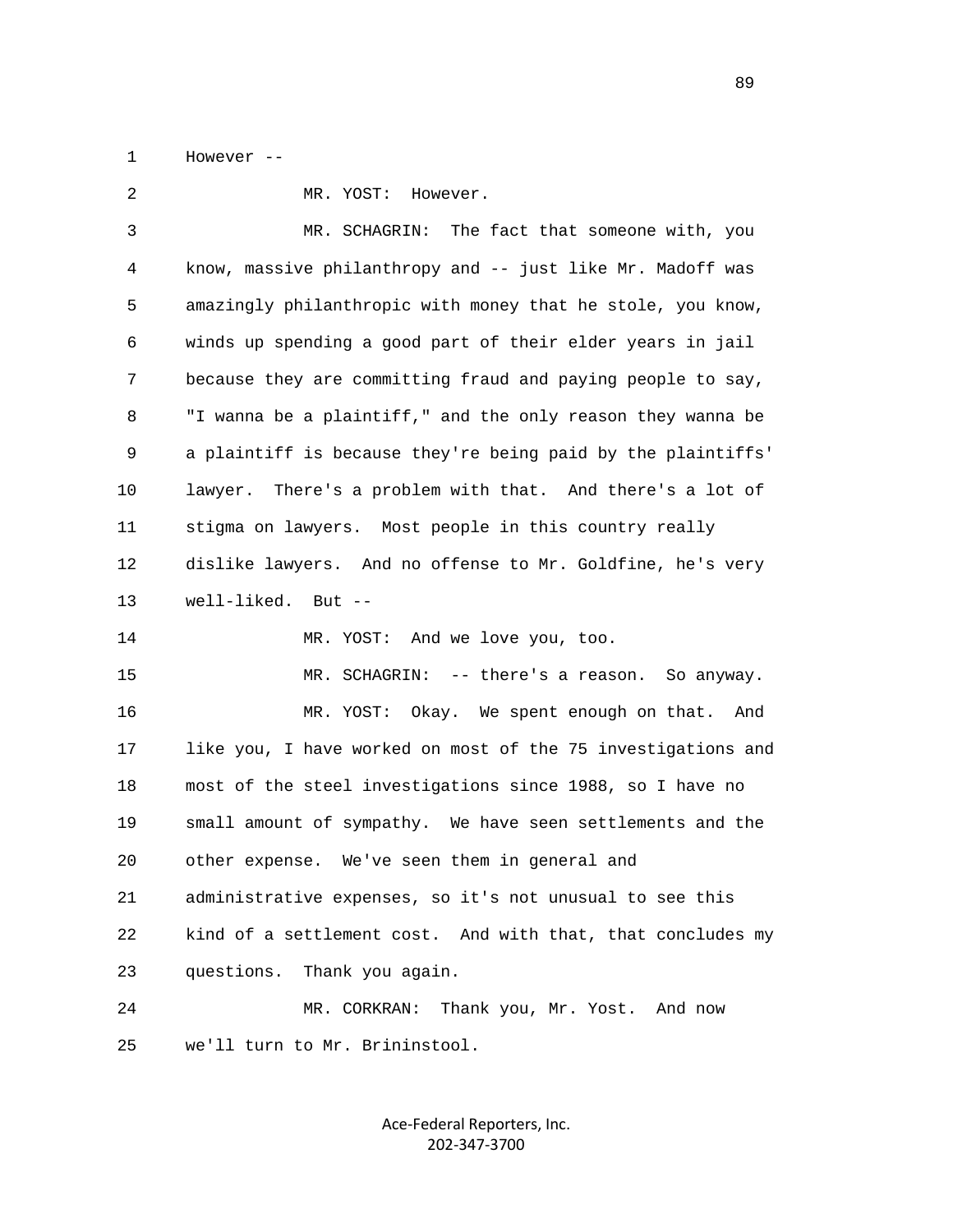1 MR. BRININSTOOL: Thank you very much. And 2 again, I'd like to join my colleagues in thanking you all 3 for taking time to come see us today.

 4 So as the industry analyst, my questions will be 5 focused on product descriptions and manufacturing processes. 6 So the first thing, as again, as other colleagues have 7 mentioned, the similarity with this case to the fittings 8 case, so just for the record, it's safe to assume that, in 9 terms of the manufacturing process, they're identical up 10 until the point of the casting of the fittings versus the 11 pipe; is this correct?

 12 MR. SIMMONS: Yes. Up to the point of delivery 13 of the molten iron from the furnaces, it's identical.

 14 MR. BRININSTOOL: Thank you very much. And so 15 within that -- and this was discussed in the fittings case, 16 but just again, to get on the record, I know that hubless 17 cast iron soil pipe is made to the ASTM specification A888 18 and the CISPI specification 301, and the hub and spigot cast 19 iron soil pipe is made to ASTM standard A74. So would this 20 ASTM A74 specification for the hub and spigot pipe, would 21 that be covered in this CISPI specification 301 with the 22 possible exception of production dimension and shape?

 23 MR. SIMMONS: No, the A74 is strictly a standard 24 for hub pipe and fittings in our industry that service a 25 heavy-extra pipe. The A888 and the CISPI 301 standards are

> Ace-Federal Reporters, Inc. 202-347-3700

en de la construction de la construction de la construction de la construction de la construction de la constr<br>1900 : la construction de la construction de la construction de la construction de la construction de la const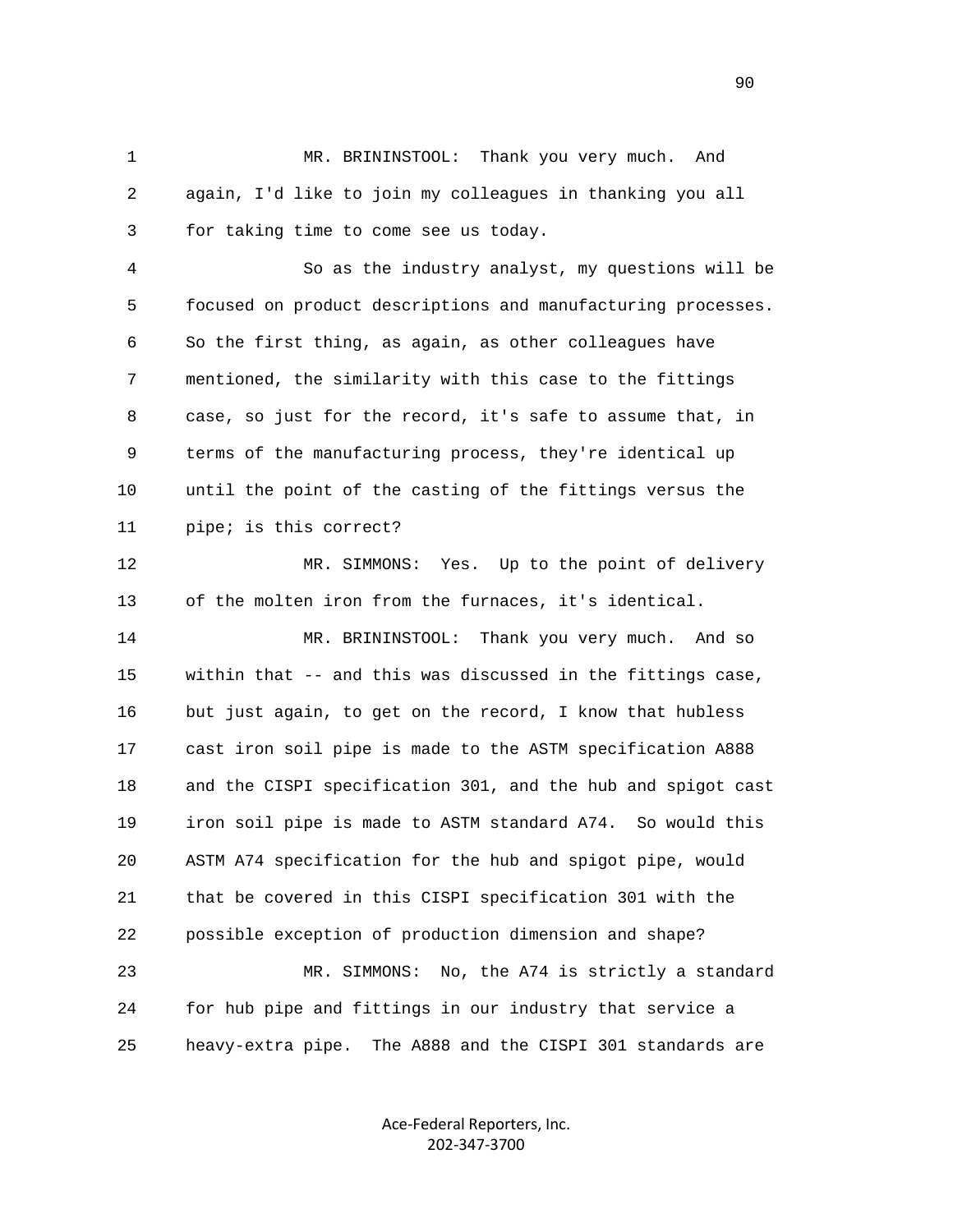1 strictly for the no-hub or hubless pipe fittings. They 2 don't cross over between the hub and hubless. The history 3 of that, of course -- and I'm chairman of the ASTM A04 4 Committee and the chairman of the Cast Iron Soil Pipe 5 Institute Technical Committee that -- both of those that 6 shepherd those standards, A74--I think Mr. Hardison had 7 mentioned--was the original product, was the hub and spigot 8 pipe.

 9 So A74 was developed many decades ago when the 10 no-hub, or hubless, pipe was begun, the Cast Iron Soil Pipe 11 Institute, in order to standardize the products, make sure 12 everybody was making two-inch pipe that was the same 13 diameter and four-inch pipe that was the same diameter, to 14 ensure interchangeability.

 15 The Cast Iron Soil Pipe Institute generated that 16 301 standard. And then at a later date, the ASTM Consensus 17 Committee then generated the ASTM A888 to mirror that 18 standard. The way things work now is that it will always be 19 -- if there are changes in standards, the ASTM process will 20 lead the way on that.

 21 It's a consensus committee, folks like Charlotte 22 Pipe have one vote in it. Folks like NewAge have one vote 23 in it. Folks like Tyler, users, academics, code bodies, 24 they all have equal weight in determining the changes in 25 those standards. So the standard will change on the ASTM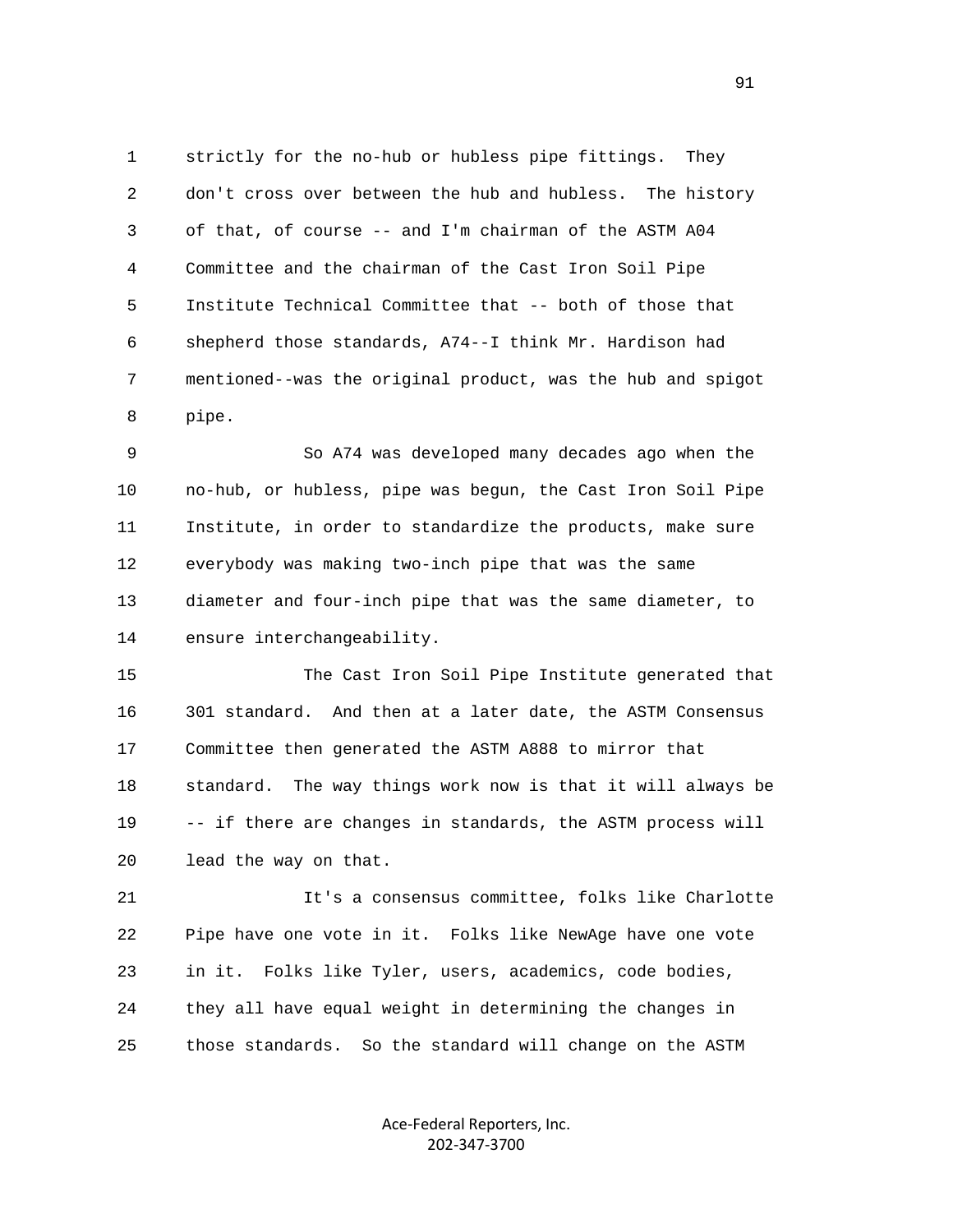1 side and at some point, the Cast Iron Soil Pipe Institute 2 301 standard will be modified to mirror those ASTM 3 standards. I believe that's probably more than you asked 4 for.

 5 MR. BRININSTOOL: No, that's very good. Thank 6 you very much. That's very helpful. And so for all 7 practical purposes, the two standards -- just look at the 8 two different ASTM standards -- the biggest difference in 9 those standards is kind of again the shape and dimension, 10 correct?

 11 MR. SIMMONS: That is correct. A74 -- both of 12 those standards, all of them have, in the body of the 13 standard, it describes manufacturing processes, metallurgy, 14 strengths, testing requirements, etcetera. Dimensional 15 requirements. Then the, basically, the last two-thirds of 16 those standards look at individual fittings and individual 17 pipe and give drawings and descriptions of those products.

18 But in the body, the text of the standards, they 19 are almost identical in requirements between all three of 20 the standards. And the only difference is in just what you 21 have to change to describe a hub pipe or fitting versus a 22 no-hub pipe or fitting.

 23 MR. BRININSTOOL: Thank you very much. The next 24 question, again, this was also covered in the fittings case. 25 But just to get it back on record --

> Ace-Federal Reporters, Inc. 202-347-3700

 $\sim$  92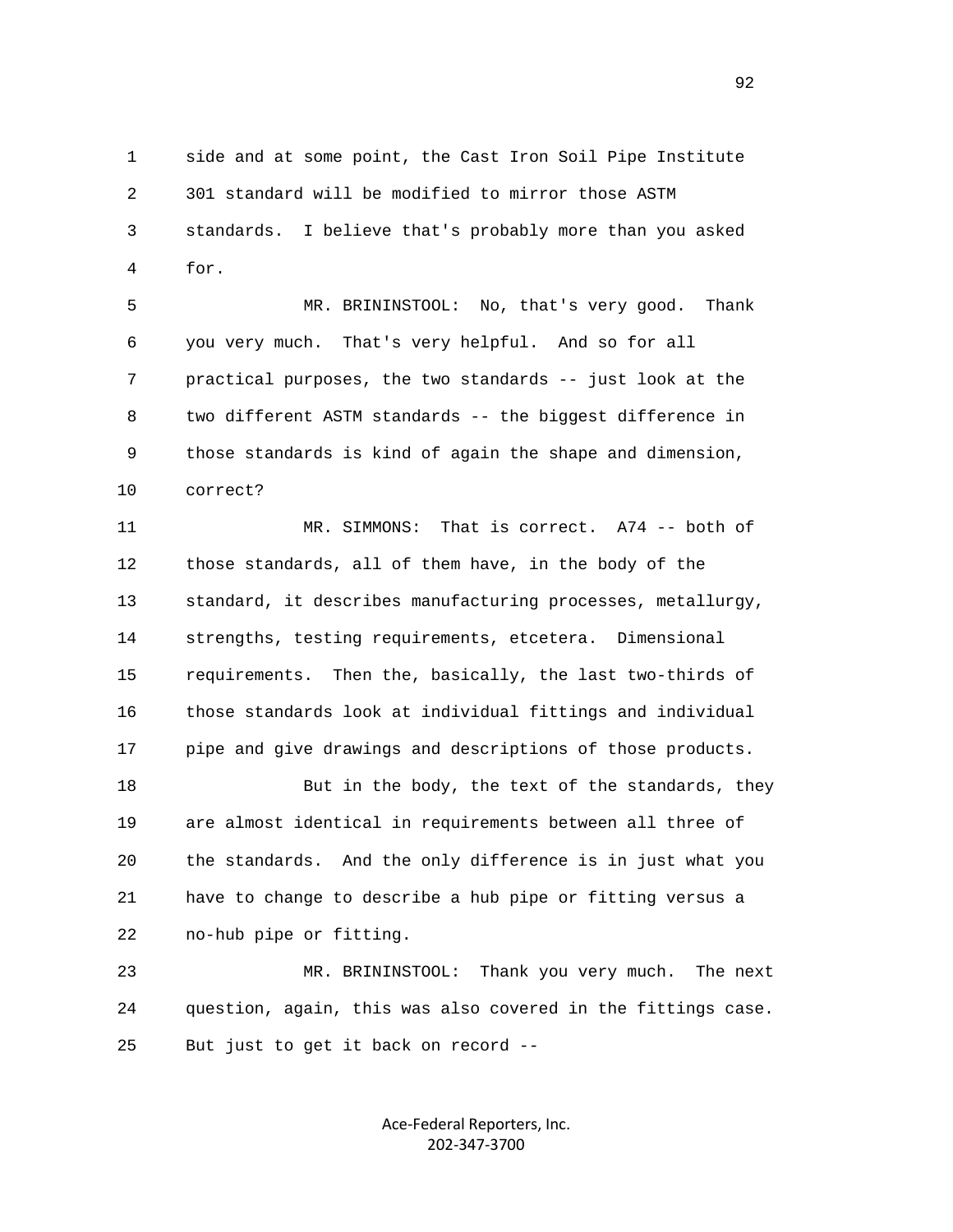1 I know one of the inputs is the alloys added to 2 the pipe or the fitting. And with the pipe, as with the 3 fitting, is it safe to assume that some of the alloys used 4 were ferrosilicon, silicon carbide and other alloys? And 5 they generally account for only about 1% to 2% of the total 6 volume of the metal? 7 MR. SIMMONS: The total volume of those 8 materials, of the additions, I don't have on the top of my 9 head. We can cover it. The value of those additions is 10 fairly high. For instance, a pound of ferrosilicon or a 11 pound of silicon carbide is much more expensive than a pound 12 of iron. So there'd be one measure in the pounds or tons of 13 those materials. The percent is by weight and another 14 measure as far as the value of those materials. 15 MR. BRININSTOOL: Thank you very much. But by 16 weight, it's quite a small amount by weight, correct? 17 MR. SIMMONS: I'm sorry? 18 MR. BRININSTOOL: By weight, it's quite a small 19 amount? By percent? 20 MR. SIMMONS: By weight, it's a relatively small 21 amount. And I guess the one area that may need a little bit 22 of description is that in the U.S., the normal cast-iron 23 soil pipe producers use mixtures of cast iron scrap, steel 24 scrap, and these alloys that described.

25 They require relatively small amounts of these

Ace-Federal Reporters, Inc. 202-347-3700

experience of the contract of the contract of the contract of the contract of the contract of the contract of the contract of the contract of the contract of the contract of the contract of the contract of the contract of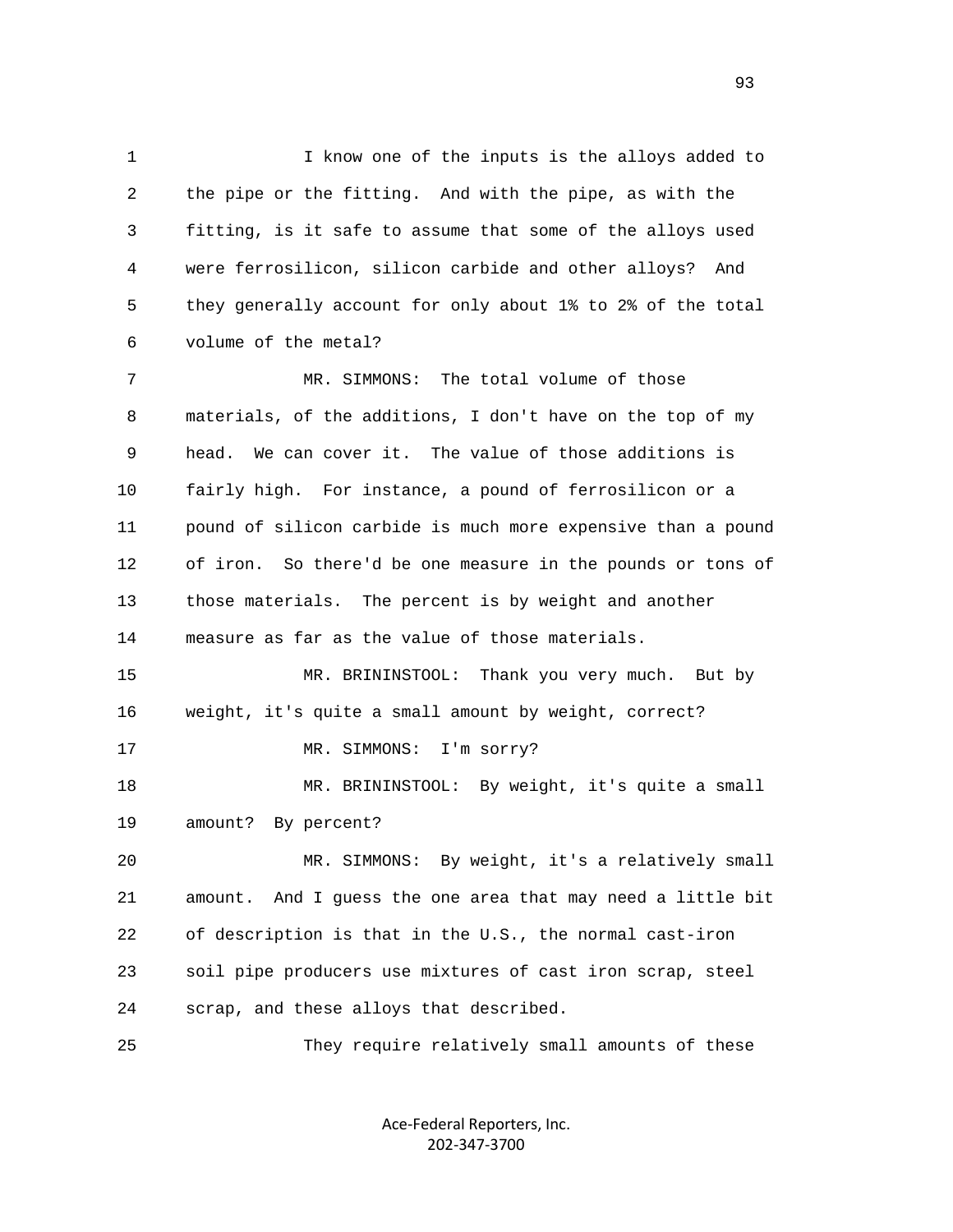1 alloys because the scrap that you buy and put in the melting 2 furnace is for all intents and purposes the same chemistry 3 as what you end up with in the product. So you only make up 4 basically what is required for oxidation and losses and 5 things like that.

 6 In some instances, if you're using, for 7 instance, pig iron, there are very large costs on those 8 alloys because pig iron generally is not similar at all to 9 castable gray iron. In fact, you can't take pig iron and 10 melt it and pour it into anything. It's just not that kind 11 of an alloy. So in order to make it a useable material, you 12 have to add large amounts of silicons, steel or some other 13 material to dilute down the carbon.

 14 This is a metallurgist putting you to sleep here 15 now. So there's a distinct difference in the melting and 16 alloy if you're using pig iron for a base, either a liquid 17 or a solid and cast-iron scrap, steel scrap.

 18 MR. BRININSTOOL: Thank you very much. And so 19 that kind of connects into something else. I know in the 20 fittings case, it was mentioned that, to your knowledge, the 21 Chinese producers generally use a higher percentage of pig 22 iron as compared to scrap, because of the lack of scrap 23 available -- less scrap availability in China. I assume 24 that still holds true?

25 MR. SIMMONS: To my knowledge, they do generally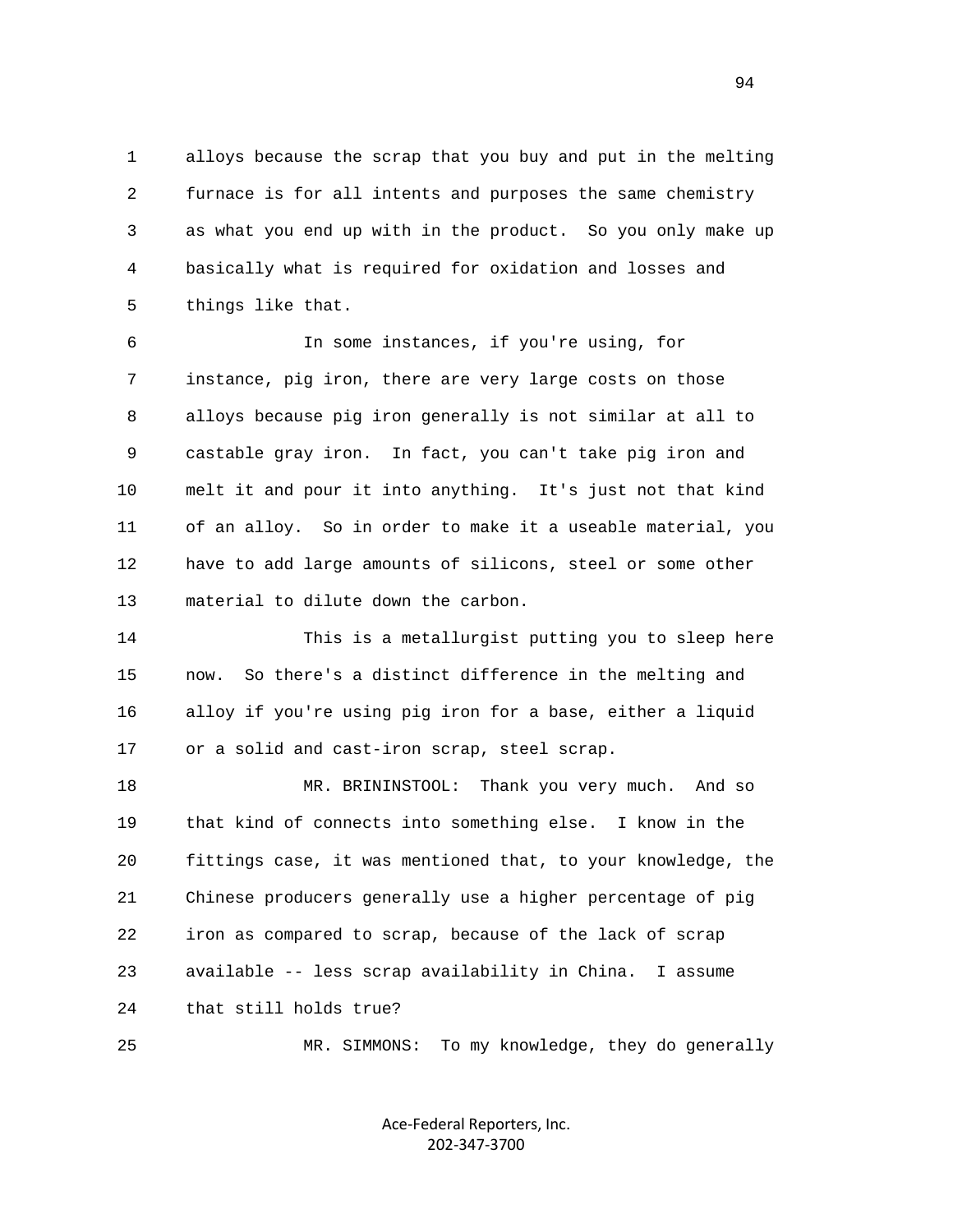1 use more pig iron. The reasoning I'm not sure of, you know, 2 the pig iron and cast-iron scrap, steel scrap, it's an 3 international market. You can go out and get a boatload of 4 scrap from Turkey or the U.S. or wherever, shipped into 5 China.

 6 You can get a boatload of pig iron shipped in 7 from Brazil or Russia or somewhere, so it's an international 8 market. So I'm not sure what the reasoning is to use the 9 pig iron over there. It certainly is not anything that's 10 lower cost. Because by the time you add the extra energy, 11 the extra alloys, it's moderately expensive process.

12 As a general rule, if you're gonna go out on the 13 world market and buy a pound of cast iron scrap or a ton of 14 cast iron scrap, or if you're gonna go out and buy a ton of 15 pig iron on the world market, it's always, the pig iron is 16 always gonna be 20% or more expensive.

 17 So on a world basis, that sort of equalizes. 18 Some months it may be 15% and some months it may be 30%, but 19 it's always more expensive to use pig iron as a solid raw 20 material than it would be to use cast iron scrap or steel.

 21 MR. BRININSTOOL: Thank you very much. As I 22 said, I'd kind of like to discuss the coatings. And I know 23 in the fittings case, we talked about this a bit, and the 24 one thing in the coatings case, in the fittings case, the 25 ecoating process wasn't discussed in detail.

> Ace-Federal Reporters, Inc. 202-347-3700

en 1995 en 1996 en 1996 en 1997 en 1998 en 1998 en 1999 en 1999 en 1999 en 1999 en 1999 en 1999 en 1999 en 19<br>De grote en 1999 en 1999 en 1999 en 1999 en 1999 en 1999 en 1999 en 1999 en 1999 en 1999 en 1999 en 1999 en 19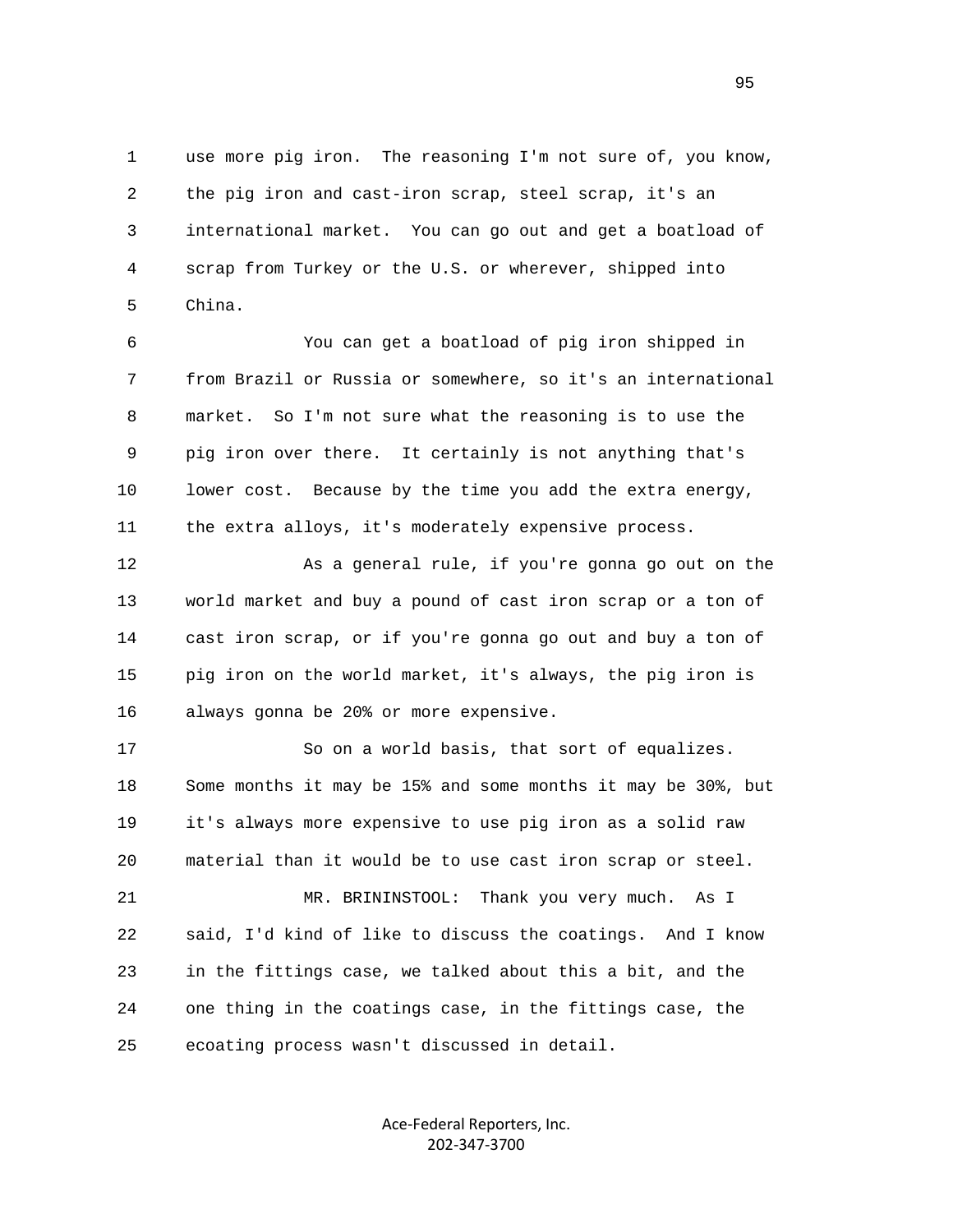1 So from what I'm hearing, I should kind of 2 assume there's three main coating types: The asphalt bath, 3 asphalt-based coating used in the bath technique. There's 4 the epoxy coating as used by NewAge. And then there is this 5 ecoating. And I'd like to a little bit get back into the 6 difference between ecoating and the epoxy. Because you said 7 the ecoating also uses -- the difference is that the epoxy 8 coating, as discussed in the fittings case, is that's like 9 an epoxy paint, whereas the ecoating system, it's an epoxy, 10 but it applies the particles in a different manner. 11 MR. SIMMONS: Yes. First of all, just to 12 clarify, the only pipe with ecoating on it, to my knowledge 13 is the five-foot length of pipe made on one production 14 process at Charlotte Pipe. It is a tiny, tiny percent of 15 the pipe production at Charlotte Pipe, and so therefore, an 16 even tinier percent of the total product. 17 So I'd say that ecoated cast iron pipe, as 18 opposed to the fittings, it's almost a non-issue. We 19 brought it up just for clarity. But you're correct. On 20 ecoat, you do actually have in a bath that contains 21 ground-up particles of the actual epoxy and water. And you 22 apply a charge to the product, cast iron, and it pulls the 23 particle in a very thin layer, what we would call one to 24 one and a half mils thick, it's a very thin thickness.

25 And it bonds directly to the cast iron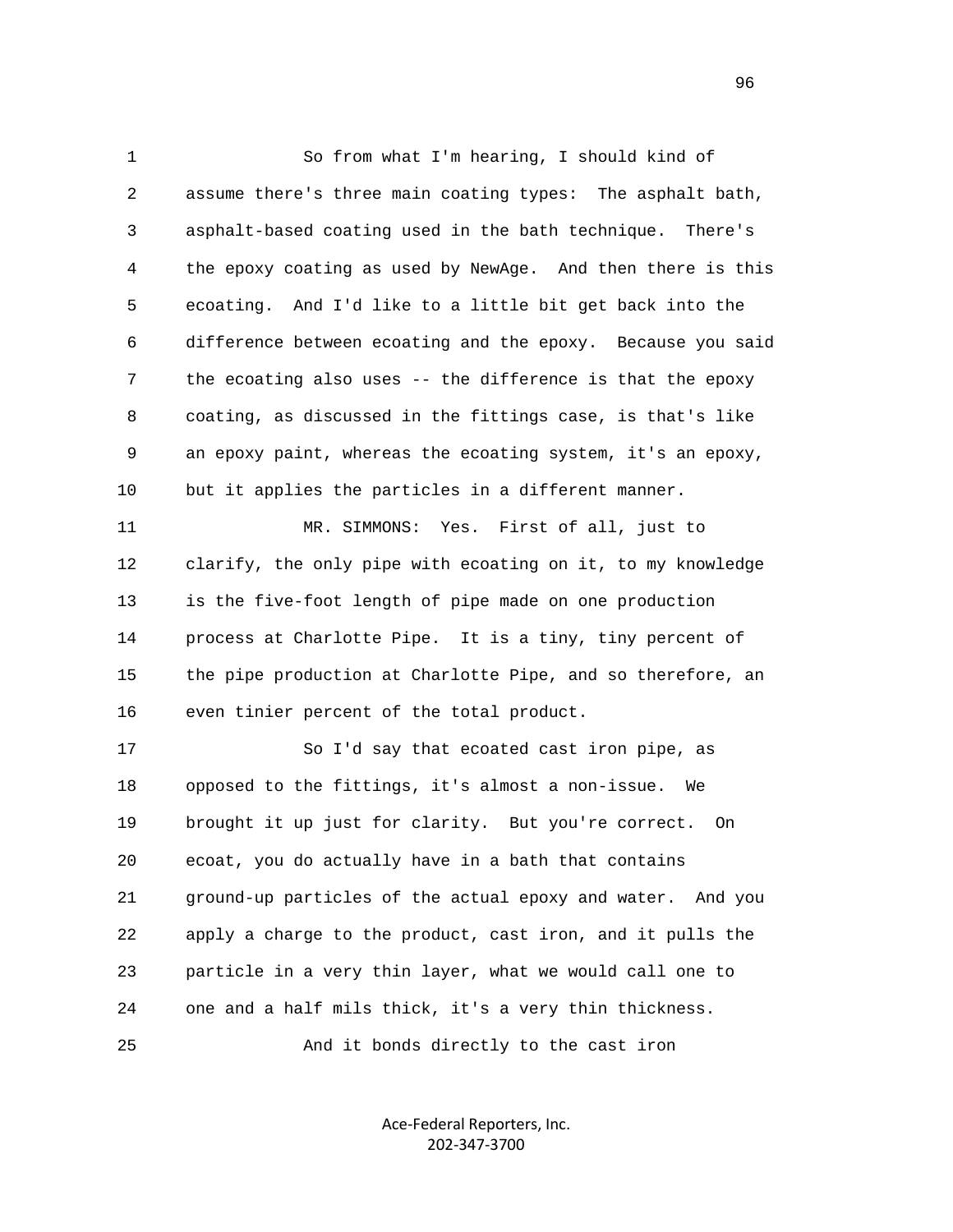1 substrate. The product is marketed as epoxy coating by 2 NewAge. That is essentially a paint. It's carried with 3 very high percentages of volatile organic compounds, 4 toluene, xylene, things like that, that when the product is 5 applied to the product, these carriers evaporate, and then 6 they leave the epoxy on the product.

7 So it's -- and that, again, you know, I'm not an 8 expert, I don't do that, I've seen it done, I know how it's 9 done -- it's generally it's sprayed or almost sprayed or 10 rolled on the product. And in order to do it, it carries 11 very high percentages of carrying agents that would 12 evaporate and not actually be carried over in the product. 13 And it's a much thicker product.

 14 Generally those coatings -- and I'm sure my 15 friends from New Age probably will correct my limited 16 knowledge of how they apply it, but it's generally in 17 multiple coatings. You have to put a coat on, kind of a 18 base coat like you'd put a primer on your walls, and then 19 the epoxy coating then would be applied to that.

 20 MR. BRININSTOOL: Thank you very much. 21 MR. DOWD: The bituminous coating that we use is 22 hot asphalt and that's what Mr. Lowe stated that AB&I and 23 Tyler are making -- that's a great coating. I mean this 24 stuff's only been around -- our company's 117 years old and 25 I have friends bring me, that have done renovation, Ms.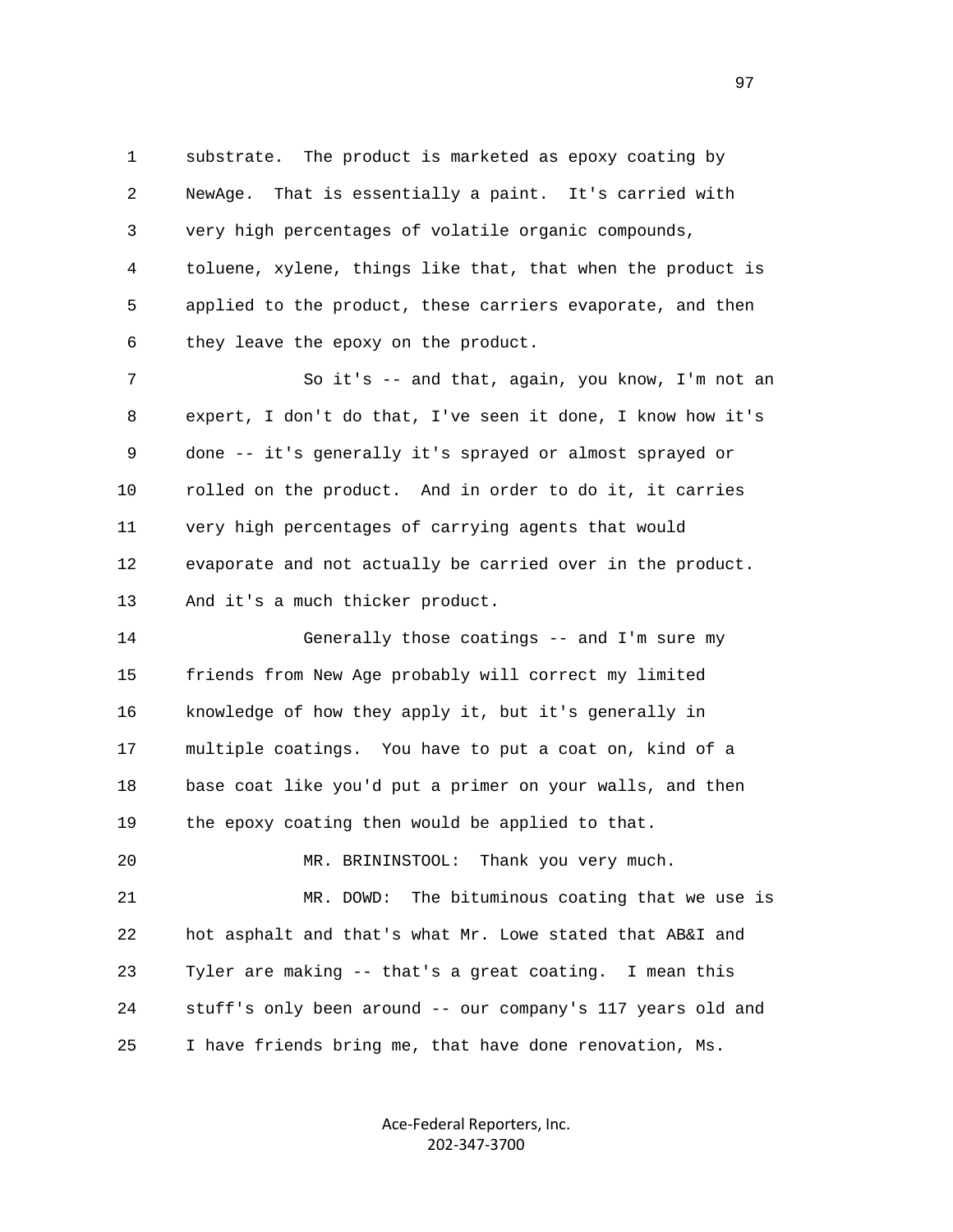1 Preece, and they've had to move the sink, and they'll bring 2 me a fitting that says Charlotte Pipe. And it could've been 3 made in 1905.

 4 So this stuff is great stuff. And the market 5 totally accepts it. Just to emphasize the point that Greg 6 made, the reason we switched to ecoat, we thought it would 7 give just a better tactile feel to our customers, to the 8 plumber that's handling the thing every day.

 9 And the second thing is, because this isn't 10 China, and because you've got our friends down at the EPA 11 who can put you in jail, if you're an executive with good 12 morals or not scared of going to jail, you are gonna operate 13 by the permit, and you are not gonna exceed any of the 14 hazardous air pollutants -- or any of that.

 15 And for us to -- if we tried to use epoxy 16 coatings, which are loaded with toluene and xylene, I mean 17 those are known percentages. They're loaded, and we can't 18 do it. And we wouldn't do it. So ecoat is clearly a higher 19 tech solution, but again, we didn't try to put some 20 marketing spiff on it, we just said it's gonna be easier for 21 the plumber to handle.

 22 MR. BRININSTOOL: Thank you very much. 23 Thank you very much. I have two last questions 24 that are quite quick. I'm just looking at some of the 25 literature. I know what the centrifugal casting of pipe.

> Ace-Federal Reporters, Inc. 202-347-3700

en 1980 en 1980 en 1980 en 1980 en 1980 en 1980 en 1980 en 1980 en 1980 en 1980 en 1980 en 1980 en 1980 en 19<br>De grote en 1980 en 1980 en 1980 en 1980 en 1980 en 1980 en 1980 en 1980 en 1980 en 1980 en 1980 en 1980 en 19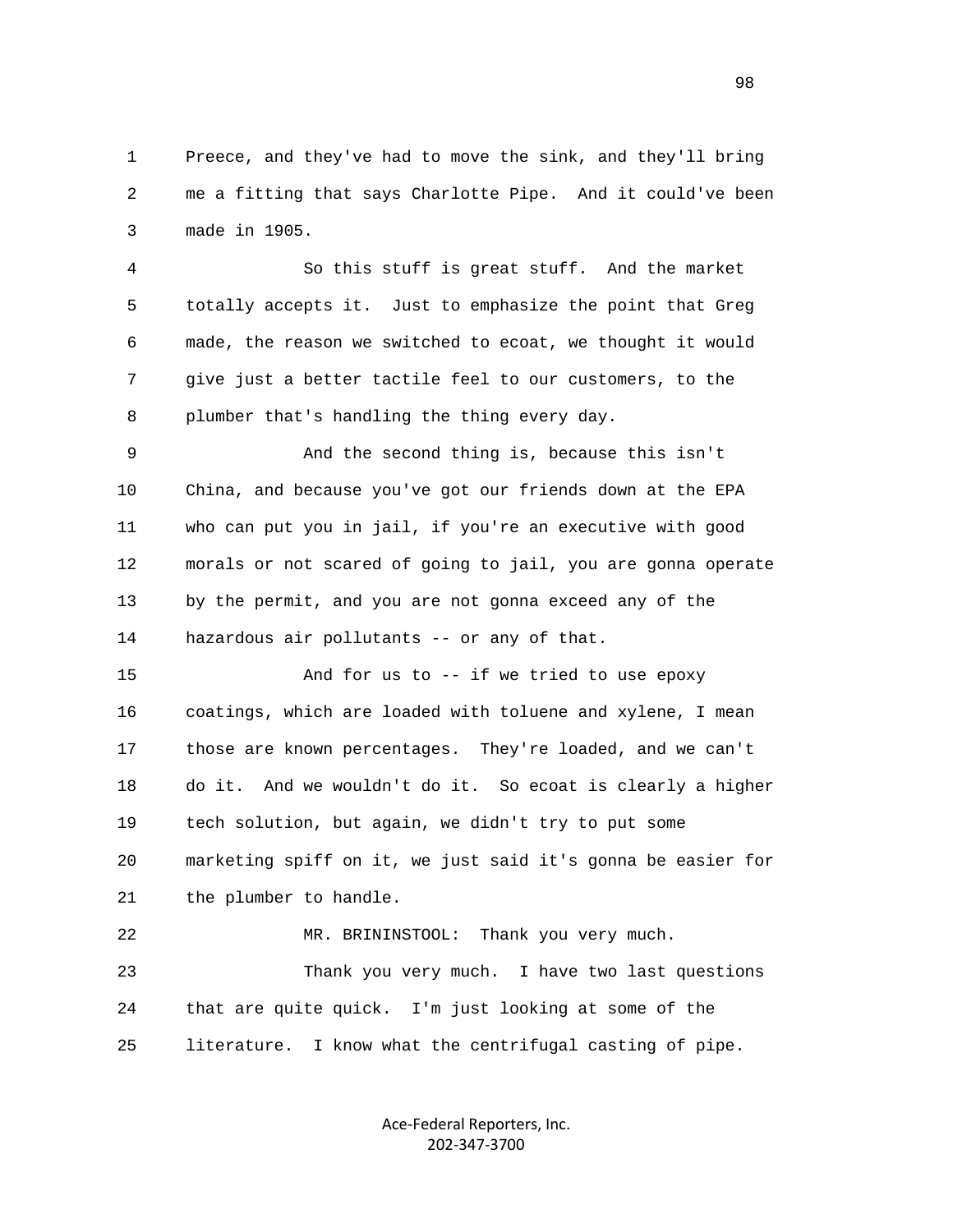1 Does it require -- it does not require a core, except for a 2 core on the end when you're putting in the actual metal, 3 correct?

 4 MR. SIMMONS: Greg Simmons, Charlotte Pipe. 5 I'll start on the hub type pipe. When we produce -- and 6 different foundries may use different methods, but you are 7 correct. You have a long cylinder, which is spinning 8 centrifically. You pour iron in it and you've got to stop 9 the iron from coming out of both ends.

 10 So on a hub core, because it's got a shape on 11 that end, you put a core on the end to assume the shape of 12 that hub. On no hub pipe, as a general rule, at least in 13 our facility, we use what's called a permanent core, because 14 you don't have a shape. We just use a piece of metal on 15 both ends that closes the mode off and keeps the iron from 16 coming out when you pour it. So you would hear the term 17 core used, even though it might be a metal core.

 18 Now in some sizes of very large pipe, for 19 instance, in some other foundries, they may use a sand core 20 on the end in order to stop even on no hub, to stop the iron 21 from coming out. But its purpose is to -- for a hub type 22 pipe, is to create the shape of the hub and on both sides to 23 keep the iron from coming out the end of the centrifugal 24 mold.

25 MR. BRININSTOOL: All right, thank you very

Ace-Federal Reporters, Inc. 202-347-3700

99 and the state of the state of the state of the state of the state of the state of the state of the state of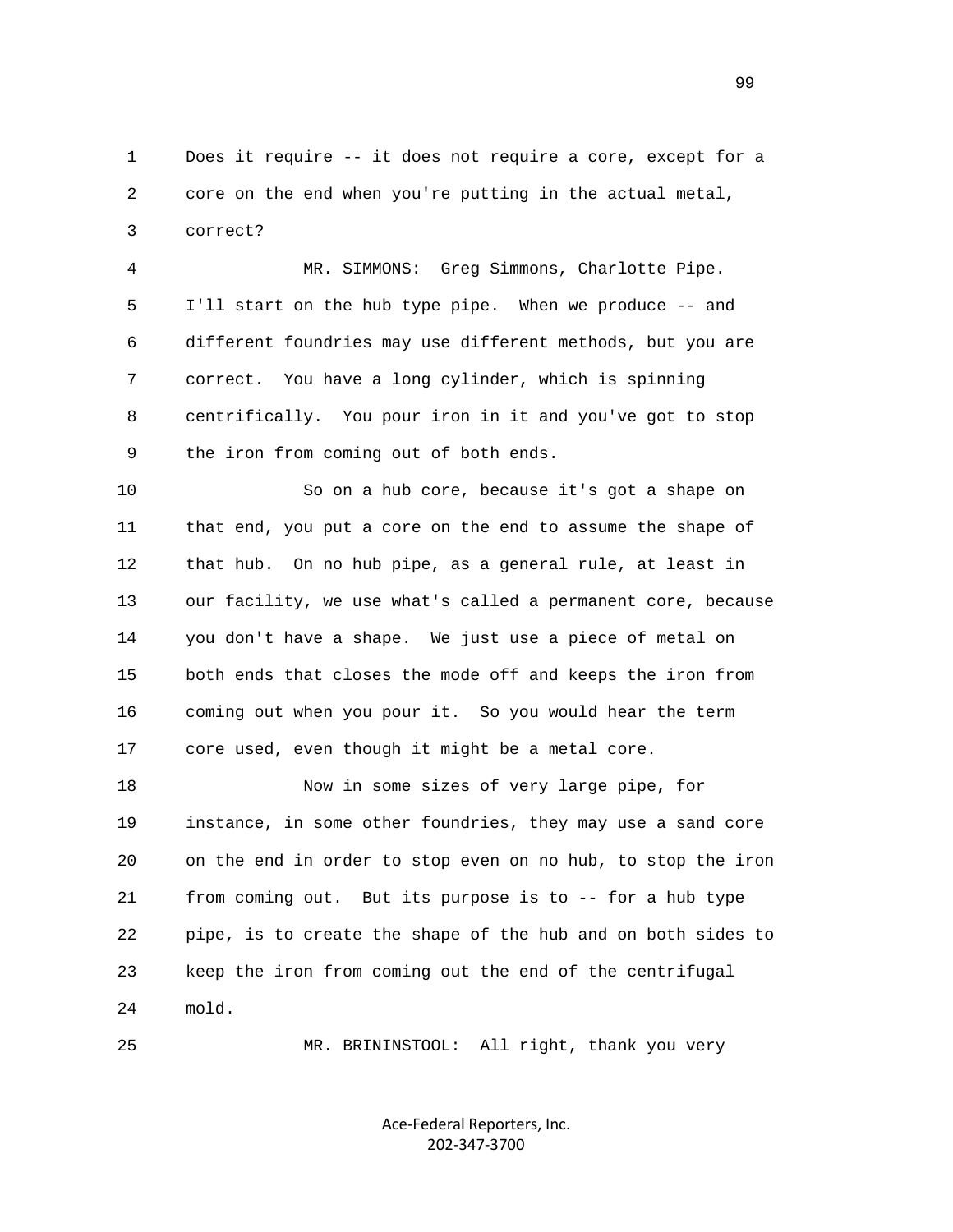1 much. It's very helpful.

| $\overline{c}$ | And I think my last question here, I know you                |
|----------------|--------------------------------------------------------------|
| 3              | mentioned the -- I know in the fittings case, we discussed,  |
| 4              | you know, the need to remove some of the imperfections when  |
| 5              | it comes out of the core. And so I was wondering with the    |
| 6              | different casting method with the pipe, are there things     |
| 7              | like such as the gates' fins and risers left? I know you     |
| 8              | said that the main thing you were trying to eliminate after  |
| 9              | the pipe is cooled were the burrs and sharp edges.<br>So are |
| 10             | there -- so they're a little bit different, correct?<br>Are  |
| 11             | there gates fins and risers on the pipe when they come out   |
| 12             | as $a$ --                                                    |
| 13             | MR. SIMMONS: No, all the iron that you pour                  |
| 14             | into a mold to make a pipe produces a tube. Some foundries   |
| 15             | will cut a small portion of that pipe off when it's          |
| 16             | extracted and so that will reduce your yield, that cutoff    |
| 17             | piece will go back to the scrapyard.                         |
| 18             | But as far as the gates and risers, which are                |
| 19             | the way to get iron into a mold, we don't have that or the   |
| 20             | pipe don't have that. So as opposed to a 50 percent or 60    |
| 21             | percent yield on fittings, good casting versus total board   |
| 22             | weight, you might have 90 percent good yield on pipe         |
| 23             | production.                                                  |
| 24             | MR. BRININSTOOL:<br>Okay.                                    |
| 25             | Those are just general numbers,<br>MR. SIMMONS:              |
|                |                                                              |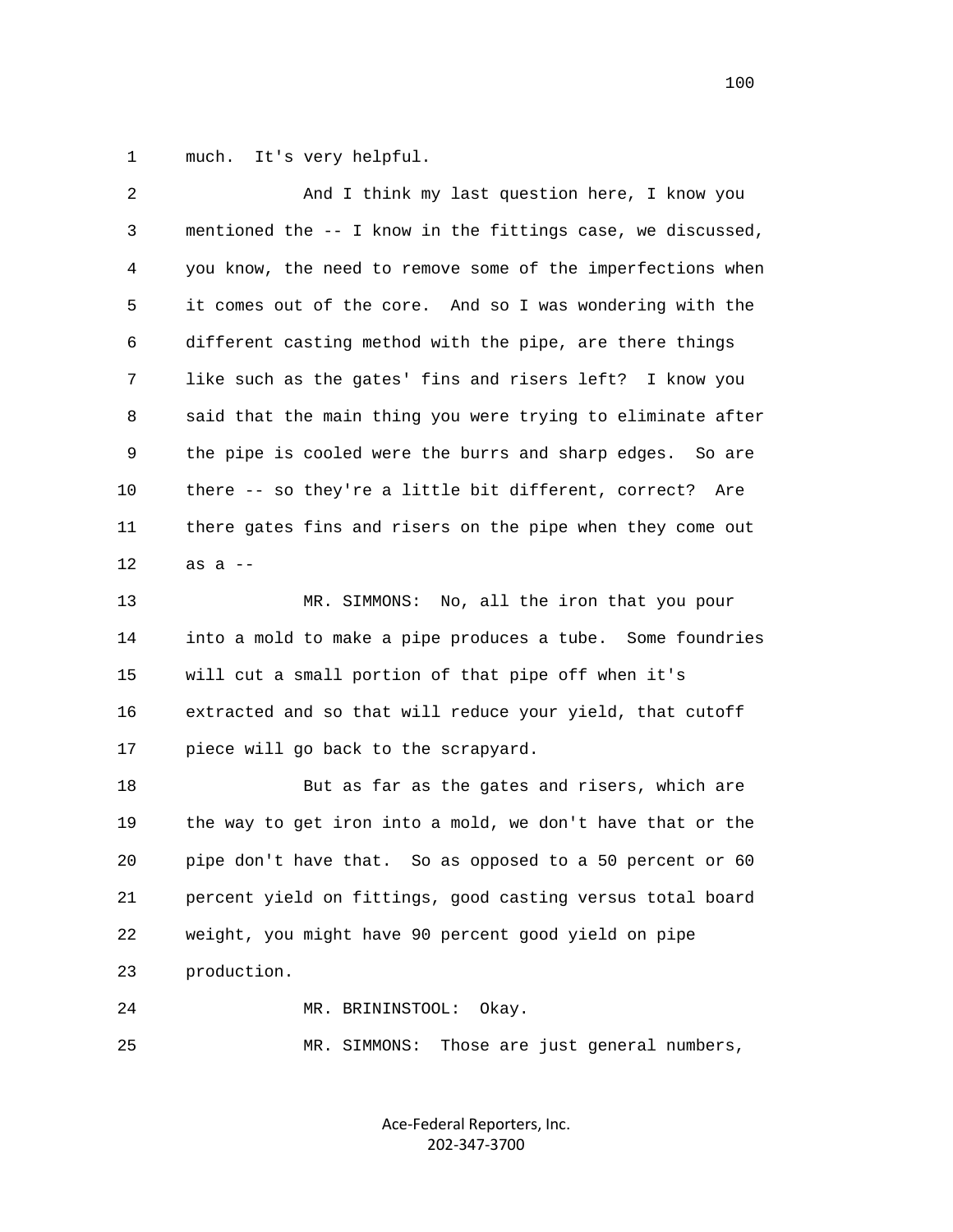1 you know, vary by size in foundry.

| 2            | MR. BRININSTOOL: Okay, thank you very much, Mr.               |
|--------------|---------------------------------------------------------------|
| $\mathsf{3}$ | I appreciate the good explanation. And that's all<br>Simmons. |
| 4            | I have for today. Thanks so much.                             |
| 5            | Thank you, Mr. Brininstool.<br>MR. CORKRAN:<br>And            |
| 6            | thank you very much to this panel and this line of            |
| 7            | questioning. I have very few follow ups. The first one is     |
| 8            | while you can answer here, it's probably for your brief.      |
| 9            | And that is the Commission is charged with considering        |
| 10           | whether the volume of imports of the subject merchandise or   |
| 11           | any increase in that volume, either in absolute terms or      |
| 12           | relative to production or consumption of the United States    |
| 13           | is significant. That is, there are a number of different      |
| 14           | measures in there, but which of those measures are you        |
| 15           | contending are significant?                                   |
| 16           | Elizabeth Drake, Schagrin<br>MS. DRAKE:                       |
| 17           | Associates. I think we would argue that they're significant   |
| 18           | by any measure. Obviously, the absolute volume when up by     |
| 19           | 15 percent from 2015 to 2017 in terms of volume.<br>There was |
| 20           | also a smaller increase in value as the averaging of values   |
| 21           | went down.                                                    |
| 22           | The final apparent consumption numbers will, of               |
| 23           | course, be BPI, but as we've discussed here today, there's a  |
| 24           | very large increase we believe relative to demands,           |
| 25           | particularly from 2015 to 2016, where you saw that increase   |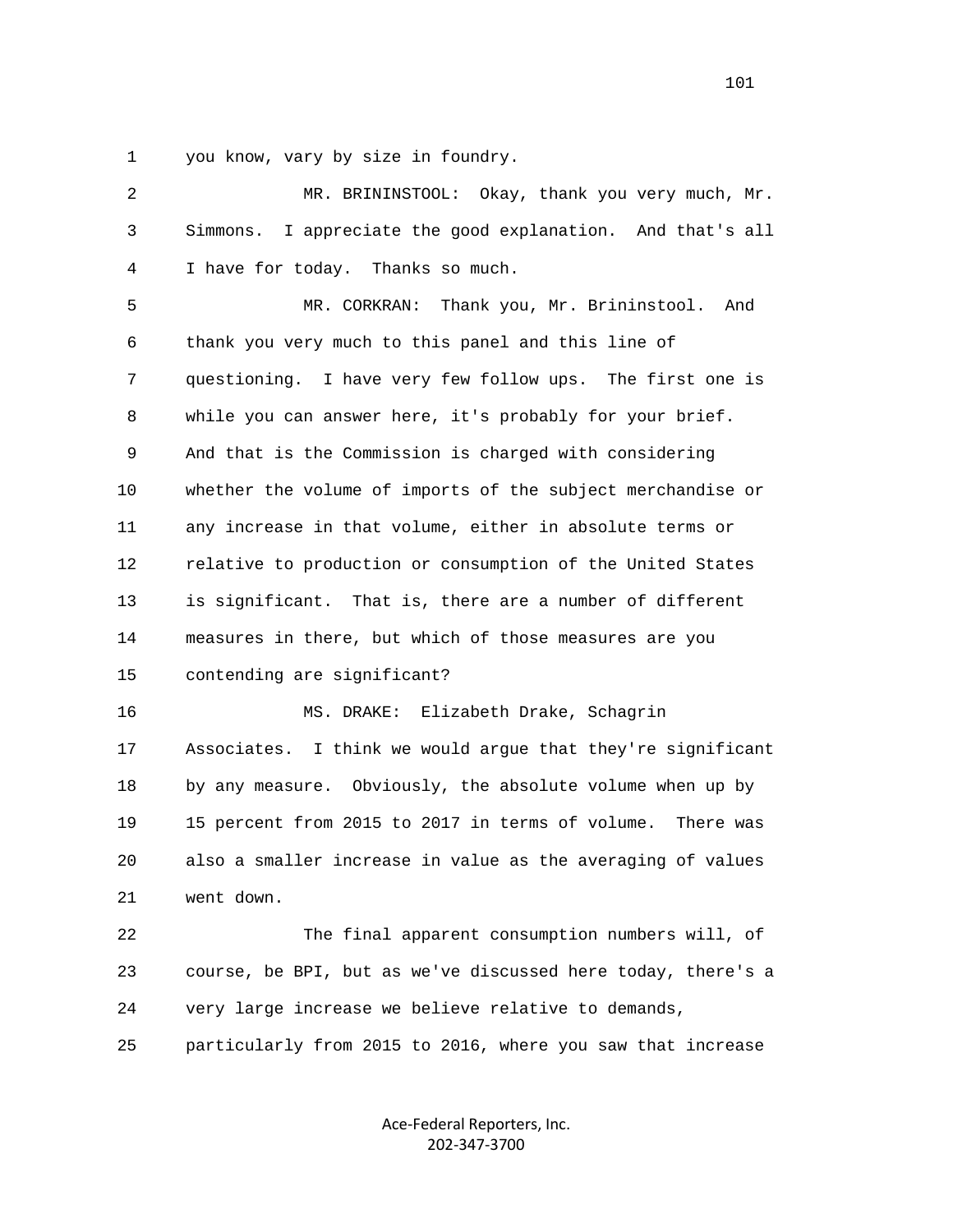1 come at the expense of the domestic industry.

| 2  | While the domestic industry was able to regain               |
|----|--------------------------------------------------------------|
| 3  | some of that market share in 2017, I believe that was only   |
| 4  | because they cut their prices in order to compete with the   |
| 5  | Chinese product and still end-to-end, I believe you will see |
| 6  | some increase in market share for the Chinese product, but   |
| 7  | you know, not as dramatic as occurred from 2015 to 2016.     |
| 8  | And you know, we'd be happy to address each of those         |
| 9  | different ways of looking at volume in our post-conference   |
| 10 | brief.                                                       |
| 11 | MR. CORKRAN: Okay, thank you very much. The --               |
| 12 | my other question, and again it can be either here or the -- |
| 13 | in the brief, and it touches on something that Mr. Yost      |
| 14 | asked about. Oh, sorry, and this touches on -- my question   |
| 15 | actually touches on an issue that Mr. Yost raised.<br>The    |
| 16 | Commission is cautioned that it may not determine that there |
| 17 | is no material injury or threat of material injury to an     |
| 18 | industry in the United States merely because that industry   |
| 19 | is profitable or because the performance of that industry    |
| 20 | has improved. In the context of this case and the            |
| 21 | information before the Commission, what is your view of that |
| 22 | particular requirement in terms of what the Commission has   |
| 23 | to do?                                                       |
| 24 | This is Roger Schagrin.<br>MR. SCHAGRIN:<br>So Mr.           |
| 25 | Corkran, in light of that and the previous statute prior to  |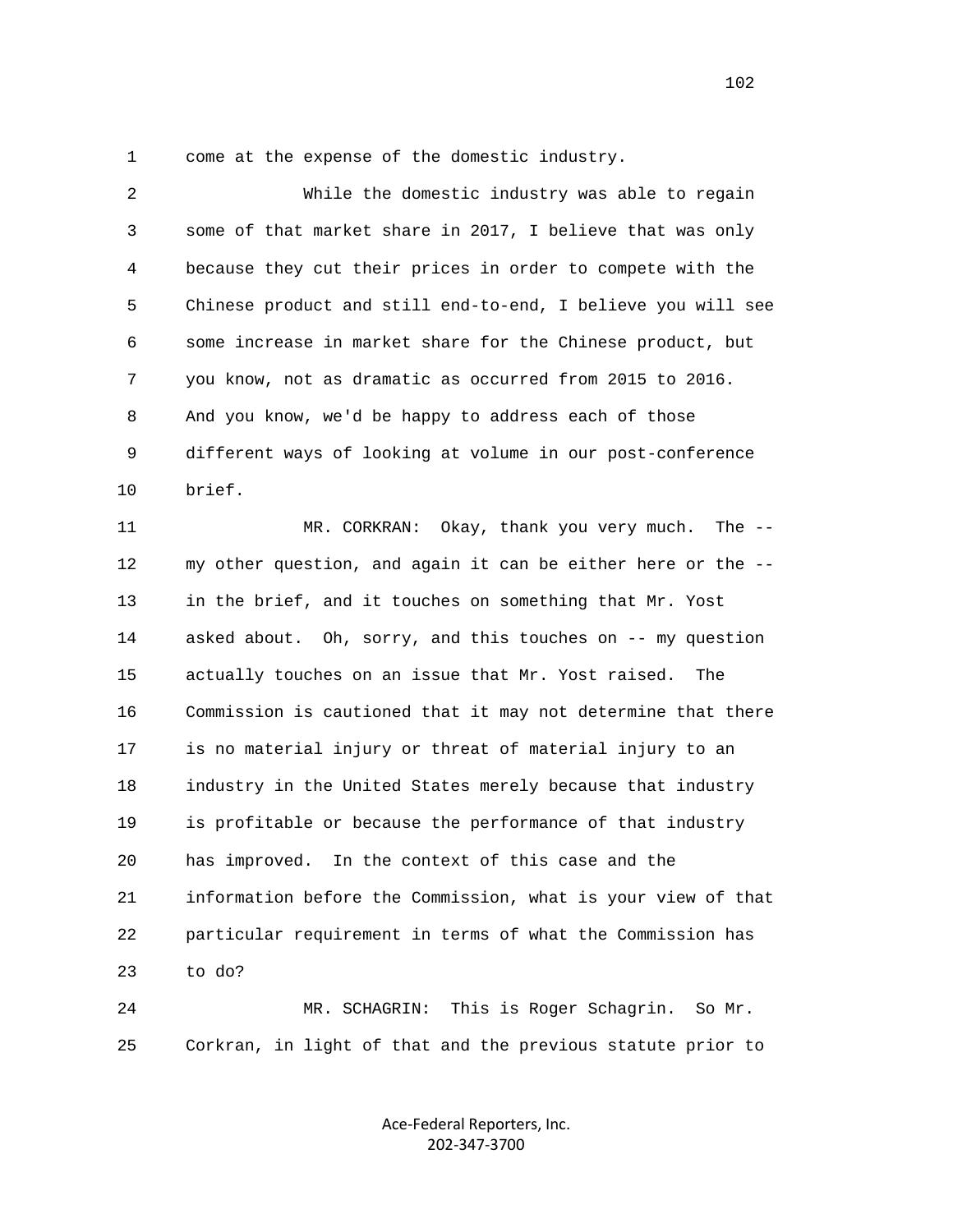1 amendment, still here in this case, the Commission looking 2 at profits now gross operating and net prior to the change 3 in the statute, the Commission only looked at gross and 4 operating and didn't look at net. So in looking at that 5 here, there is very strong evidence that the industry's 6 profitability viewed as on an absolute basis, the amounts of 7 profits, and they chose three areas: gross, operating, and 8 net fell very significantly over the POI.

 9 The margins feel significantly over the POI. 10 And we believe that demonstrates injury. The context that 11 the statutory change brings in is that, I think, the intent 12 of Congress, the Commission was to make clear that the 13 Commission should make a negative determination of injury 14 just because the industry is profitable.

 15 And so I think the purpose there was to put 16 extra emphasis that maybe unlike past Commission actions 17 that an industry that -- whose profit margins fell 18 hypothetically from 50 percent to 40 percent is actually as 19 injured, if it's the imports that are contributing -- a 20 contributing cause, as an industry that goes from breakeven 21 to minus 10 percent.

 22 And that at least, as someone who worked on 23 those provisions, it's pretty clear to me, that was the 24 reason behind the change. And so we do believe, and we'll 25 argue it further in the post-conference brief, that a

> Ace-Federal Reporters, Inc. 202-347-3700

103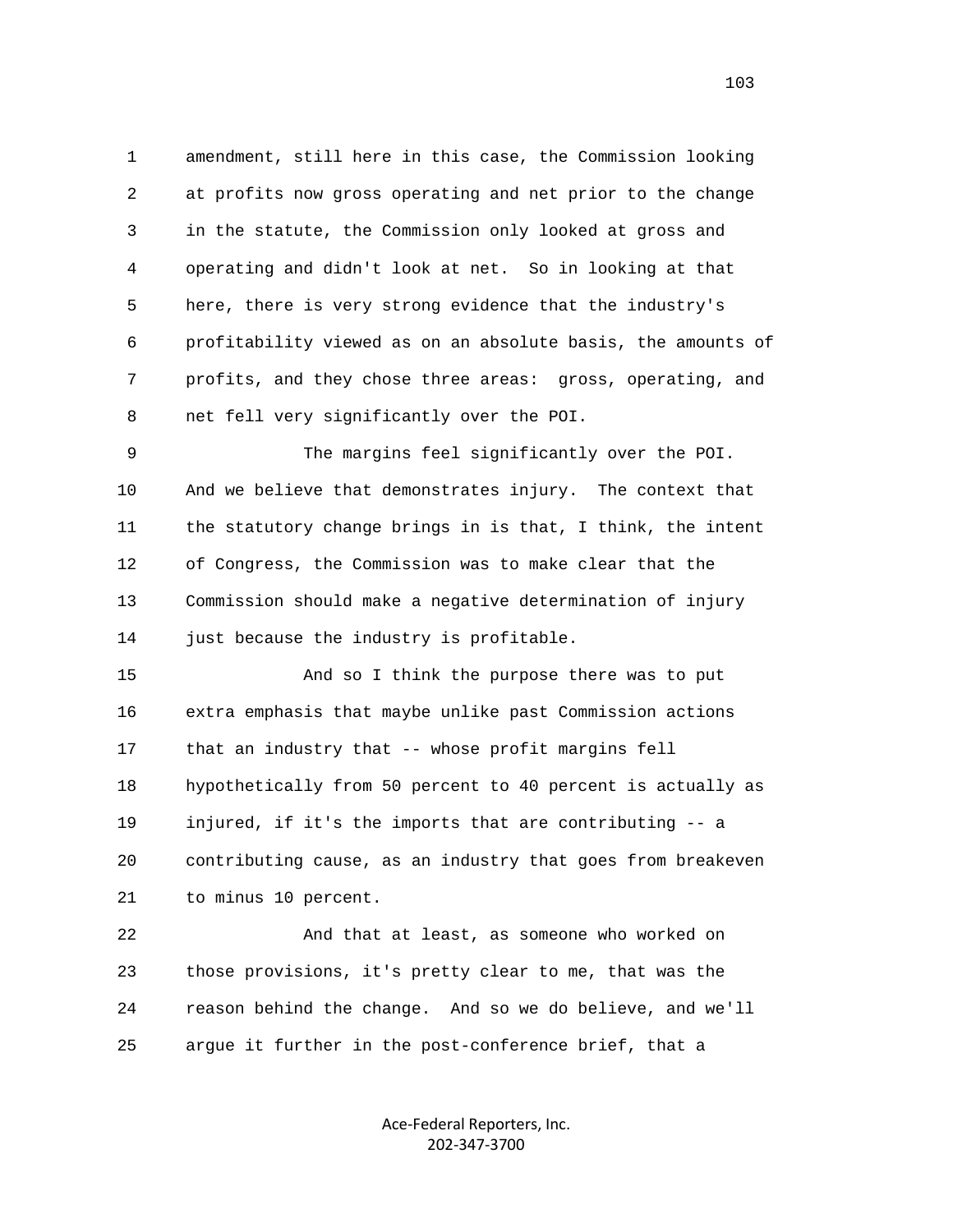1 profitable industry can demonstrate or the Commission should 2 find that a profitable industry has been injured if there 3 has been a reduction in profits either absolute or margins 4 over the period of investigation by reason of increasing 5 imports that undersell the industry and cause price 6 suppression and price depression. And that is really the 7 case before the Commission here.

 8 And we do thank maybe, having done this for a 9 long time, maybe this case wouldn't have been brought before 10 the change in the statute in 2015. I don't know. I'm not 11 going to give away my secrets as a lawyer, but you know, 12 Congress doesn't usually change statute, just like ah, this 13 might be a nice thing to do. I mean, I think it was well 14 thought out and I think it was a change in the statute that 15 the Commission has to take into account in exercising your 16 statutory function.

 17 MR. CORKRAN: Okay, thank you with that, I have 18 no further questions. Let me look to other members of the 19 panel. Any other questions? Yes, one more set of 20 questions.

 21 MS. SHISTER: Thank you all very much for being 22 so patient with us and answering the sort of wide range of 23 questions. I have a few follow ups. The first is 24 understanding that I'm not an accountant, when looking -- 25 and also understanding this is BPI so I expect this to go in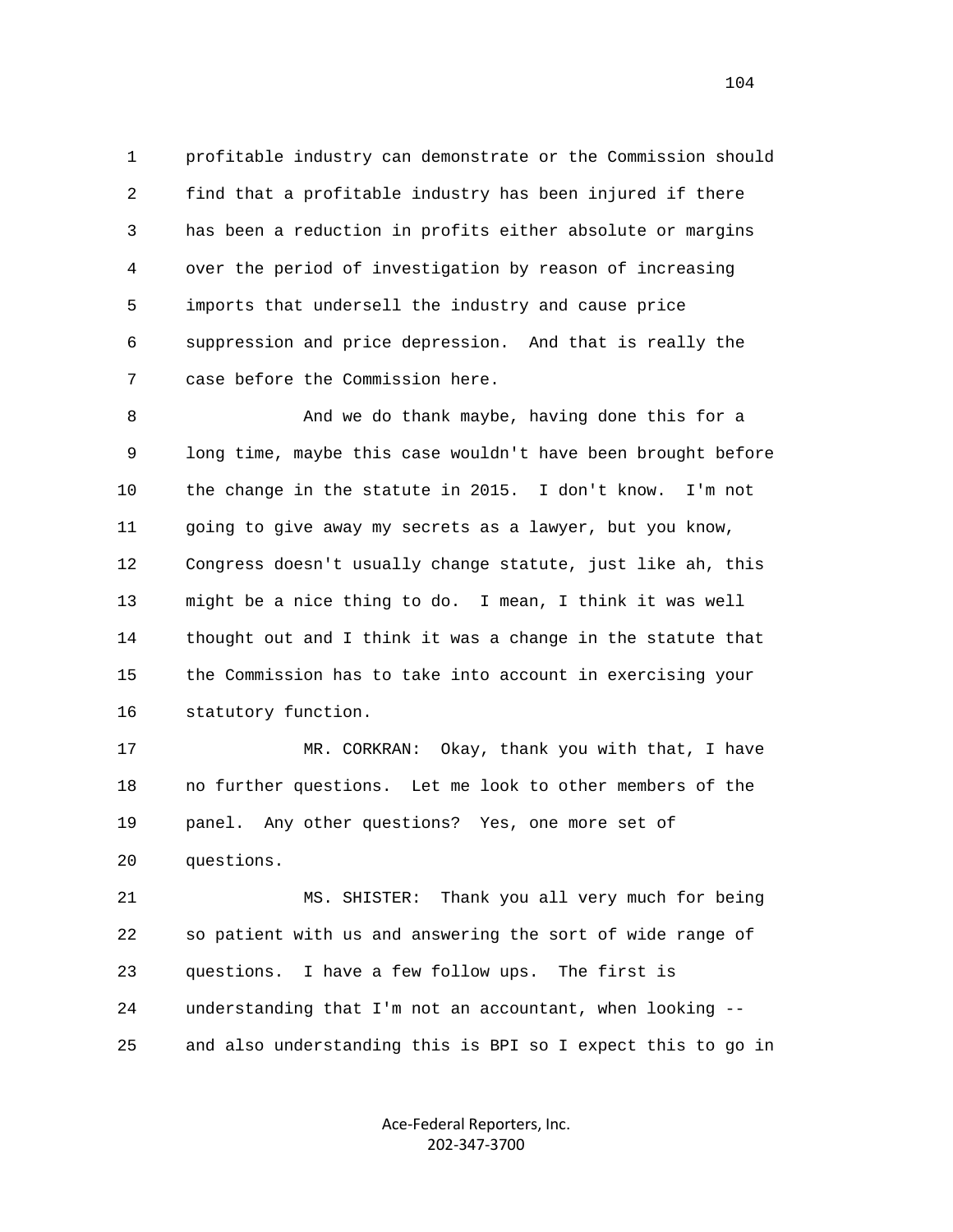1 the post-conference brief.

| $\sqrt{2}$ | But when looking at the financial data that you                |
|------------|----------------------------------------------------------------|
| 3          | all submitted in the petition, it looks like there's some so   |
| 4          | -- I don't know if it's an anomaly, but 2016 looks like it     |
| 5          | doesn't quite fit with the trends that 2015 and 2017 would     |
| 6          | potentially indicate. So if you could just unpack that a       |
| 7          | little bit more as to what was going on behind the scenes,     |
| 8          | that could potentially explain that.                           |
| 9          | So now into some of the more follow up type of                 |
| 10         | questions, going back to the hub list versus hub and spigot,   |
| 11         | in the petition, you only identified hubless pipe for the      |
| 12         | price comparisons. Was there a particular rationale behind     |
| 13         | that either value, unit value, or volume?                      |
| 14         | This is Elizabeth Drake, Schagrin<br>MS. DRAKE:                |
| 15         | Associates. As was discussed by the witnesses, the market      |
| 16         | is predominantly hubless pipe. And so in terms of trying to    |
| 17         | identify high volume products that we thought would provide    |
| 18         | good pricing comparisons to the commission, we focused on      |
| 19         | And I believe it was the same in the fittings case<br>hubless. |
| 20         | in terms of the products that were identified.                 |
| 21         | MS. SHISTER: Okay, thank you. In terms of                      |
| 22         | production, you all emphasized the importance of               |
| 23         | inventories, but how long from start to finish does it take    |
| 24         | to produce a pipe and especially if you have a typical         |
| 25         | order, how long would it take to fill that order if you were   |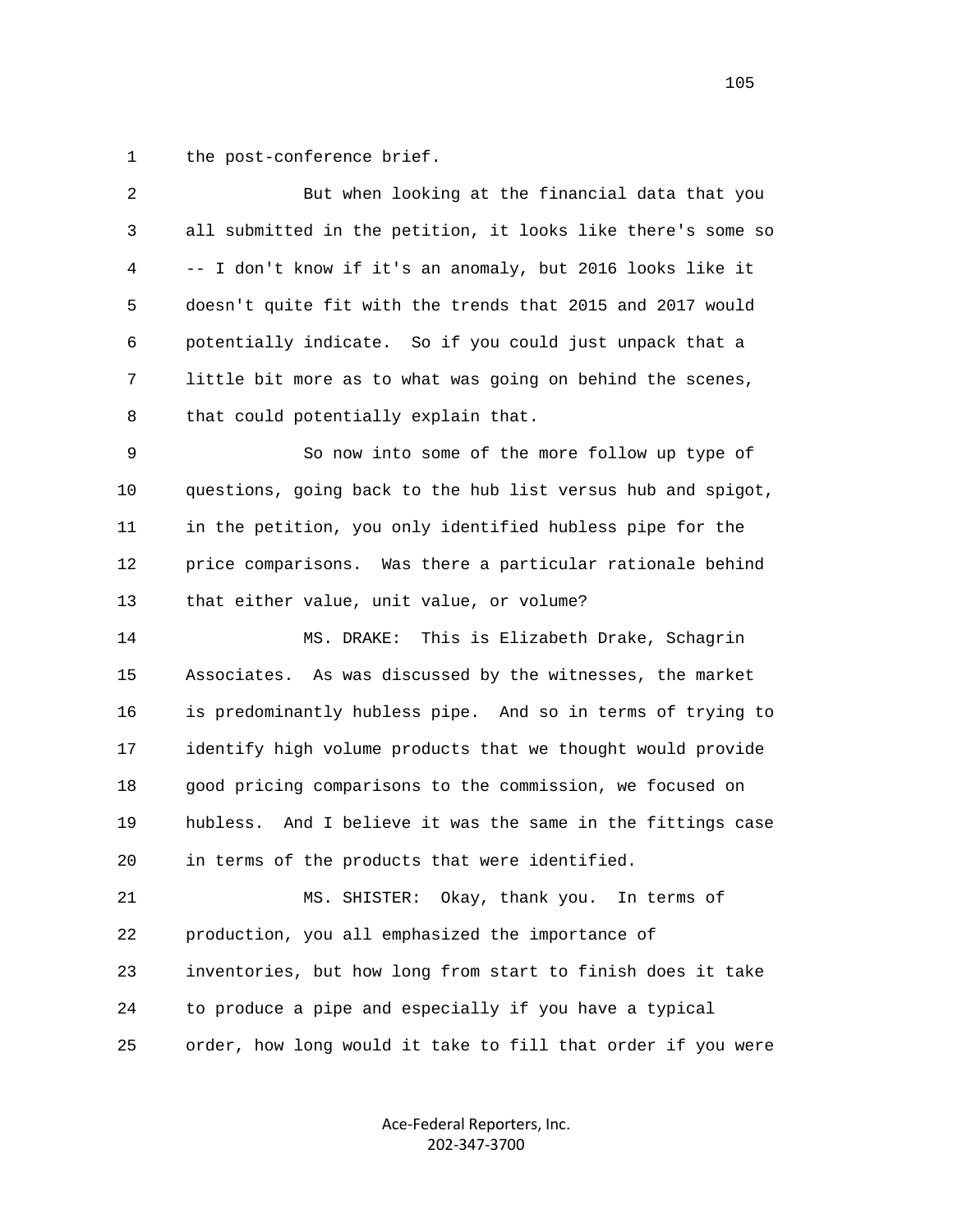1 to produce the order?

| 2  | MR. SIMMONS: Well, from -- Greg Simons,                      |
|----|--------------------------------------------------------------|
| 3  | Charlotte Pipe. From a production point of view, from the    |
| 4  | time -- let's take a normal piece of pipe, call it a         |
| 5  | four-inch, no hub piece of pipe, from the time that we       |
| 6  | deliver the iron to the production pipe machine until it     |
| 7  | comes to the end of the process where it's weighed into      |
| 8  | inventory, less than an hour.                                |
| 9  | Oh.<br>MS. SHISTER:                                          |
| 10 | MR. SIMMONS: For a piece of pipe. And then it                |
| 11 | would be bundled and put into inventory with the rest.       |
| 12 | MS. SHISTER:<br>Okay. Thank you. And when you're             |
| 13 | determining what the amount that needs to go into inventory, |
| 14 | how are you estimating your ultimate inventory needs?        |
| 15 | MR. DOWD:<br>This is Roddey Dowd, Charlotte Pipe.            |
| 16 | I can speak for Charlotte Pipe. We used historic demand and  |
| 17 | also forecasted demand. And we will buy SKU whether we       |
| 18 | actually disaggregate our SKUs as to A, B, C, D, based upon  |
| 19 | how fast those items sell.                                   |
| 20 | And we'll determine, you know, based on the                  |
| 21 | quantity of sales and the production equipment, we'll        |
| 22 | determine weeks of stock by SKU.                             |
| 23 | MS. SHISTER:<br>Okay. Thank you.                             |
| 24 | This is Michael Lowe with McWane.<br>MR. LOWE:               |
| 25 | The way I do it is we manufacture in 11 months demand for    |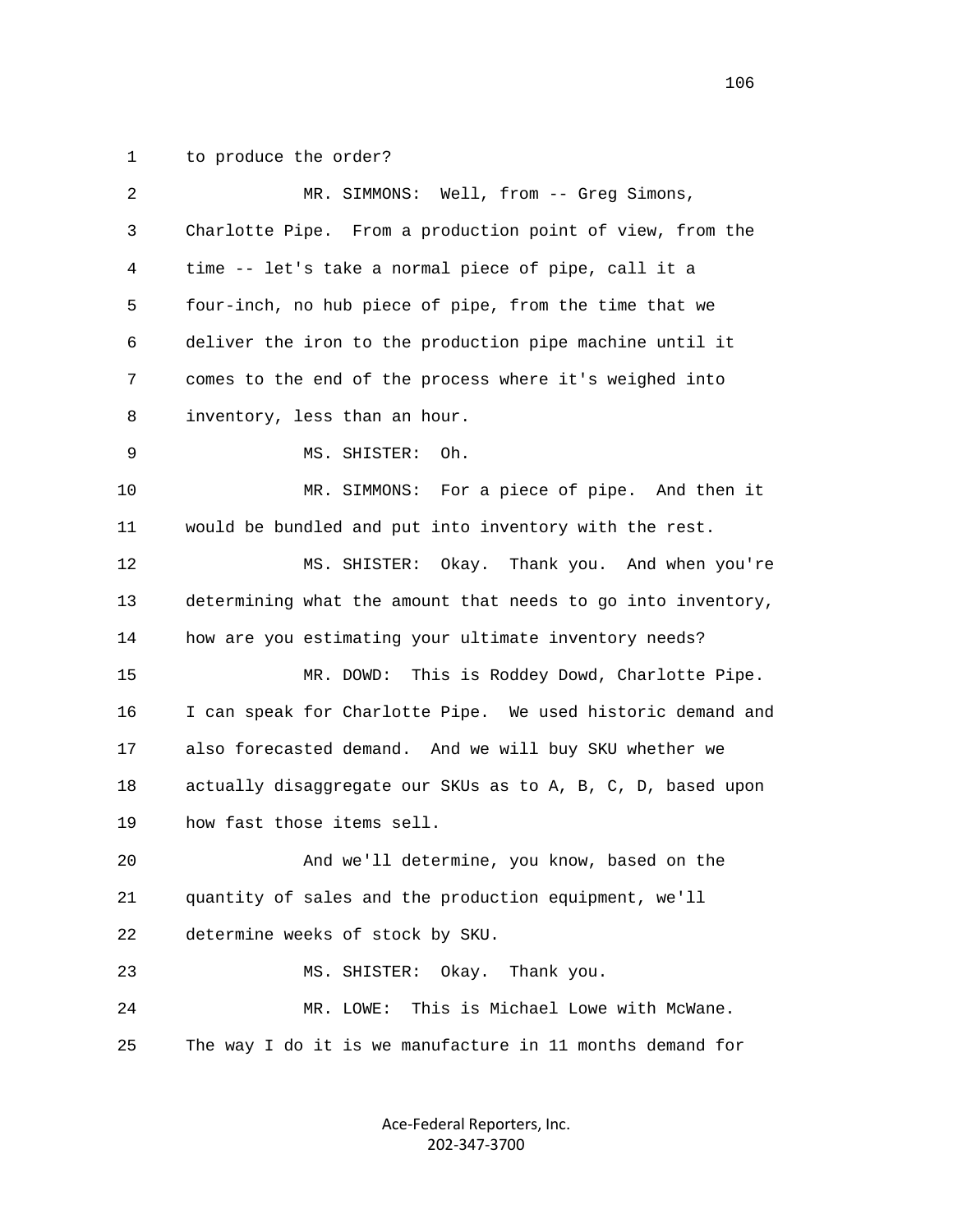1 12. We have two week shut downs for overhaul and 2 maintenance of the equipment. And we try to run as low over 3 time as possible so there's periods of the year where I'd 4 like to have more inventory going into a shut down and then 5 less. And then we have historical data and forecast. So 6 it's -- becomes a giant math equation in terms of what we 7 want to have when and at what part of the year. 8 MS. SHISTER: Thank you. When you're selling 9 your pipe to distributors, what's the nature of those sales? 10 Is it mostly contracts? Are they annually multiyear or is 11 it mostly spot sales? 12 MR. HARDISONN: This is Hooper Hardison with 13 Charlotte Pipe. We don't have any contracts for sale. So 14 for all of ours would just be incoming orders and shipping 15 back to the customer. So spot sales to use your term. 16 MS. SHISTER: All right, thank you. And when 17 you are shipping out the product, who's covering the freight 18 costs? 19 MR. HARDISON: At Charlotte Pipe, we pay for the 20 freight when they meet the freight requirements. And that's 21 the bulk of the loads. We're paying freight. 22 MR. LOWE: This is Michael with McWane. The 23 same. If you meet full freight allowed, we pay for it. 24 MS. SHISTER: Oh, thank you. And my last 25 question is there's an indication that you all export some

> Ace-Federal Reporters, Inc. 202-347-3700

107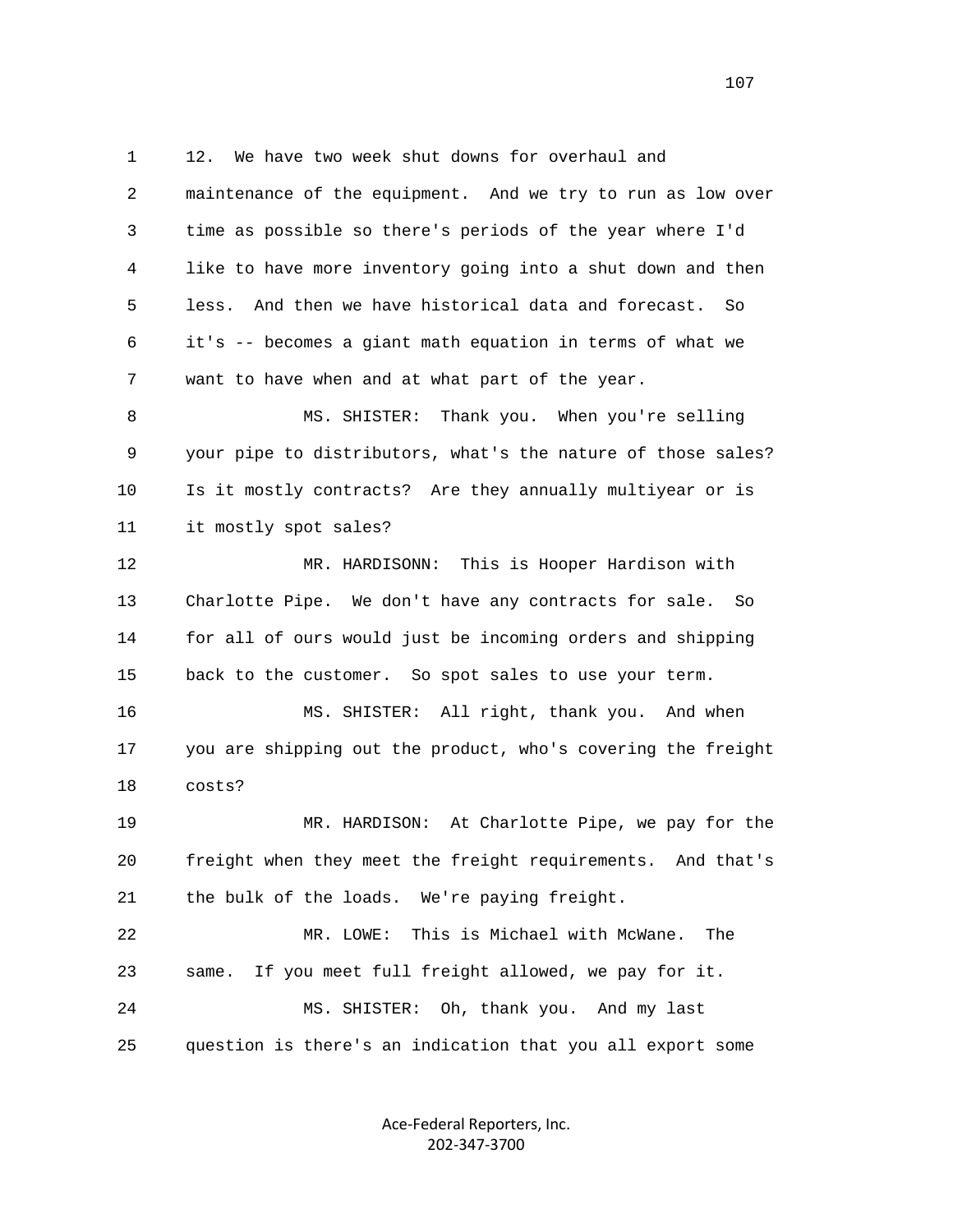1 product. If you could just describe the nature and 2 percentages of your exports, the markets and potential 3 either -- the potential to ramp that up if necessary? 4 MR. HARDISON: This is Hooper Hardison with 5 Charlotte Pipe. We do have a very, very small export 6 business, primarily to the Middle East. And it is 1 or 2 7 percent of what we do max. 8 MR. LOWE: This is Michael Lowe with McWane, 9 similar. We ship a little bit to the Middle East and at 10 times, we ship a little bit to Canada to support our sister 11 company up there. 12 MS. SHISTER: Thank you. That concluded my 13 questions. 14 MR. CORKRAN: Thank you very much. We very much 15 appreciate your time here today. And with that, the panel 16 is dismissed. 17 MR. SCHAGRIN: Thank you very much. 18 MR. BISHOP: Would the members of the panel in 19 opposition to the imposition of ante-dumping and count 20 veiling duties including our interested party witnesses, 21 please come forward and be seated? Use the hand held, walk 22 around. 23 Mr. Chairman, members of this panel, including 24 Owen Zhao on behalf of Jinyou Zhao, president of HengTong

> Ace-Federal Reporters, Inc. 202-347-3700

25 Casting and Bikram Singh, president and chief executive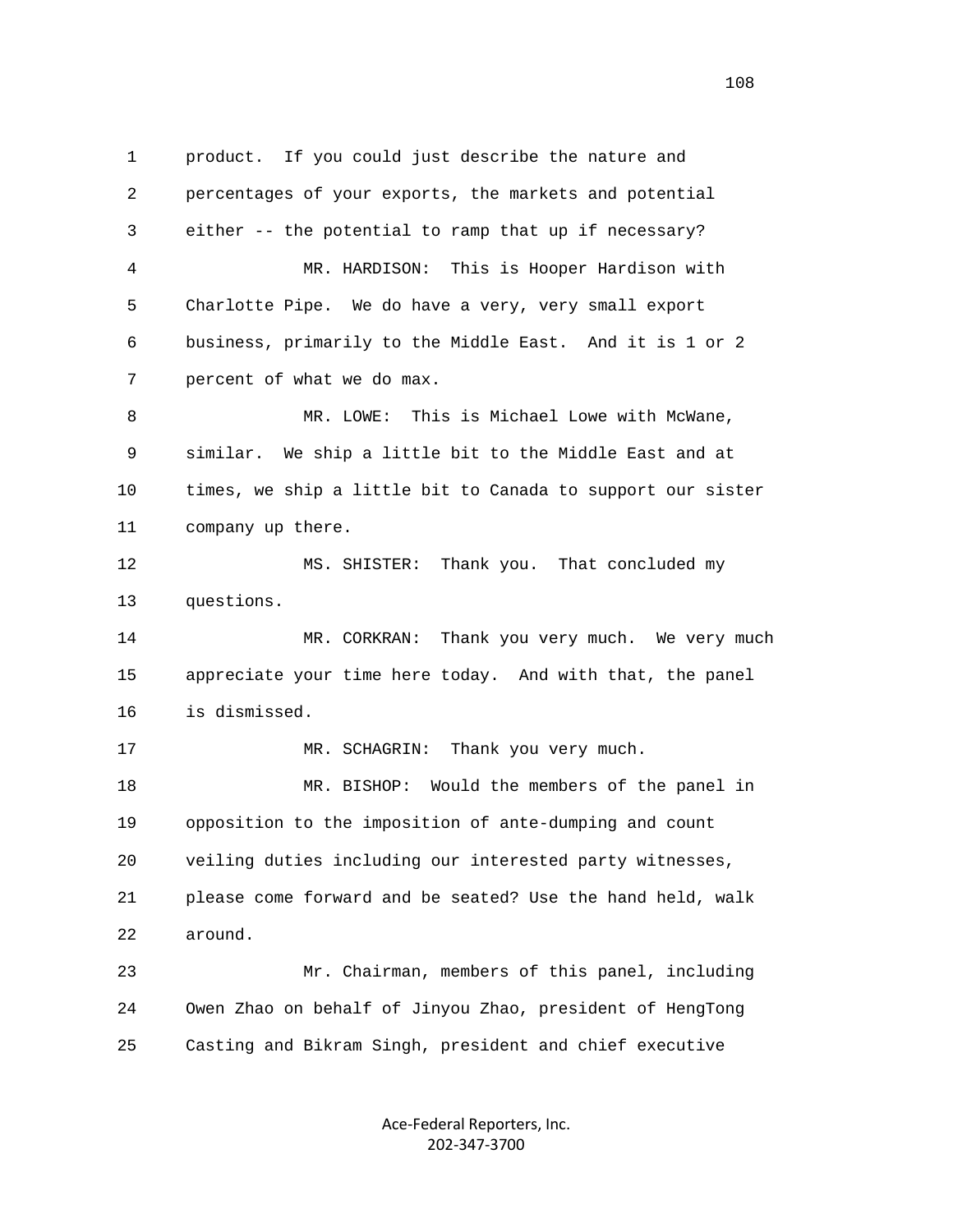1 officer of New Age Casting.

| 2  | Gentleman, you have a total of 60 minutes.                   |
|----|--------------------------------------------------------------|
| 3  | STATEMENT OF OWEN ZHAO                                       |
| 4  | MR. ZHAO: Hello, everybody, my name is Owen                  |
| 5  | Zhao.                                                        |
| 6  | UNIDENTIFIED SPEAKER: Press the button that's                |
| 7  | on the right.                                                |
| 8  | MR. ZHAO: Hello, everybody, my name is Owen                  |
| 9  | Zhao.<br>I'm here -- okay.                                   |
| 10 | UNIDENTIFIED SPEAKER: Maybe do the handle,                   |
| 11 | right?                                                       |
| 12 | MR. ZHAO: Oh, okay, this work?                               |
| 13 | Thanks so much.<br>UNIDENTIFIED SPEAKER:                     |
| 14 | MR. ZHAO: That's great. Can you hear me?                     |
| 15 | Yeah, all good. Hello, everybody, my name is Owen Zhao.      |
| 16 | I'm here on behalf of my father, Mr. Jinyou Zhao. He is the  |
| 17 | president of HengTong Casting. Oh, sorry. Next page,         |
| 18 | please?                                                      |
| 19 | Okay. My presentation has four sections.                     |
| 20 | HengTong Casting is founded in 1997 by my father. Sorry      |
| 21 | about that. Okay. HengTong is founded in 1997 by my father   |
| 22 | Mr. Jinyou Zhao. He studied the metal casting in university. |
| 23 | His senior year thesis was designed casting essential --     |
| 24 | fugal casting machine. Sorry about that. Sorry, strive       |
| 25 | forward.<br>Sorry.                                           |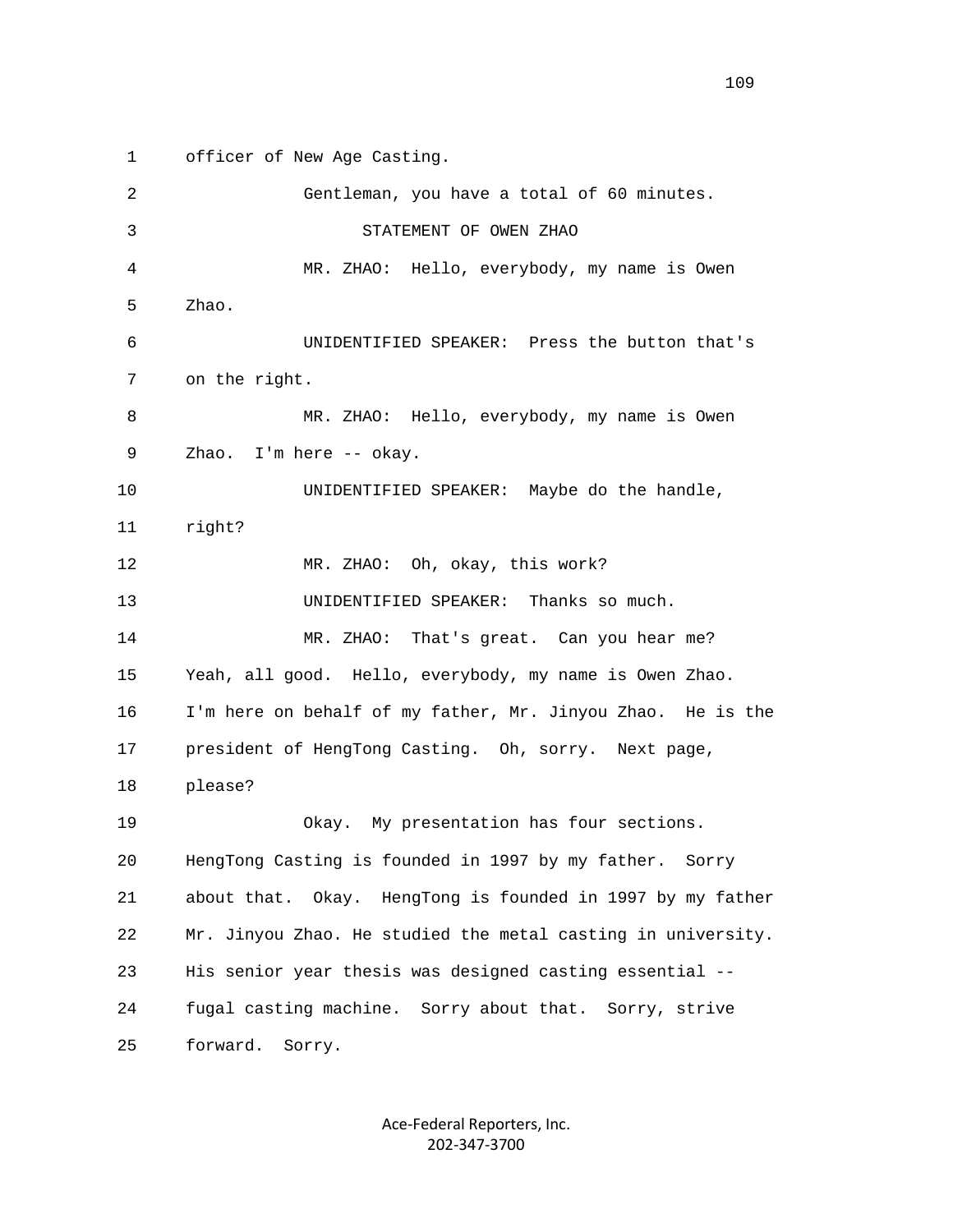1 MR. BISHOP: Since he already gave you -- 2 distributed the testimony, would you please use that since 3 we're having a little technical issue? 4 UNIDENTIFIED SPEAKER: We can use the laptop. 5 MR. ZHAO: Okay. 6 UNIDENTIFIED SPEAKER: Yeah, let's do that. 7 MR. ZHAO: Thanks a lot. We can start it from 8 the first page. My name is Owen Zhao. I'm here on behalf 9 of my father, Mr. Jinyou Zhao. He is the president of 10 HengTong Casting. 11 11 In my plantation, there are four sections. I 12 will start talking about HengTong Casting and our product. 13 Then I will move to compare the standards in EN877 and 14 American standards, ASTM888. Then I will come to conclusion 15 at the end. There's some words from my father. 16 HengTong is founded in 1997 by my father. He 17 started metal casting in his university. His final year 18 project was to design a centrifugal casting machine used for 19 the production of casting iron soil pipes. 20 After he graduated, he continually worked in the 21 metal casting industry until he founded the HengTong. 22 HengTong is based on technology coating developments and 23 focus on high-end customers. 24 Our coat technology include two patents. One is 25 a coating system for the capacity mold. The other is a

> Ace-Federal Reporters, Inc. 202-347-3700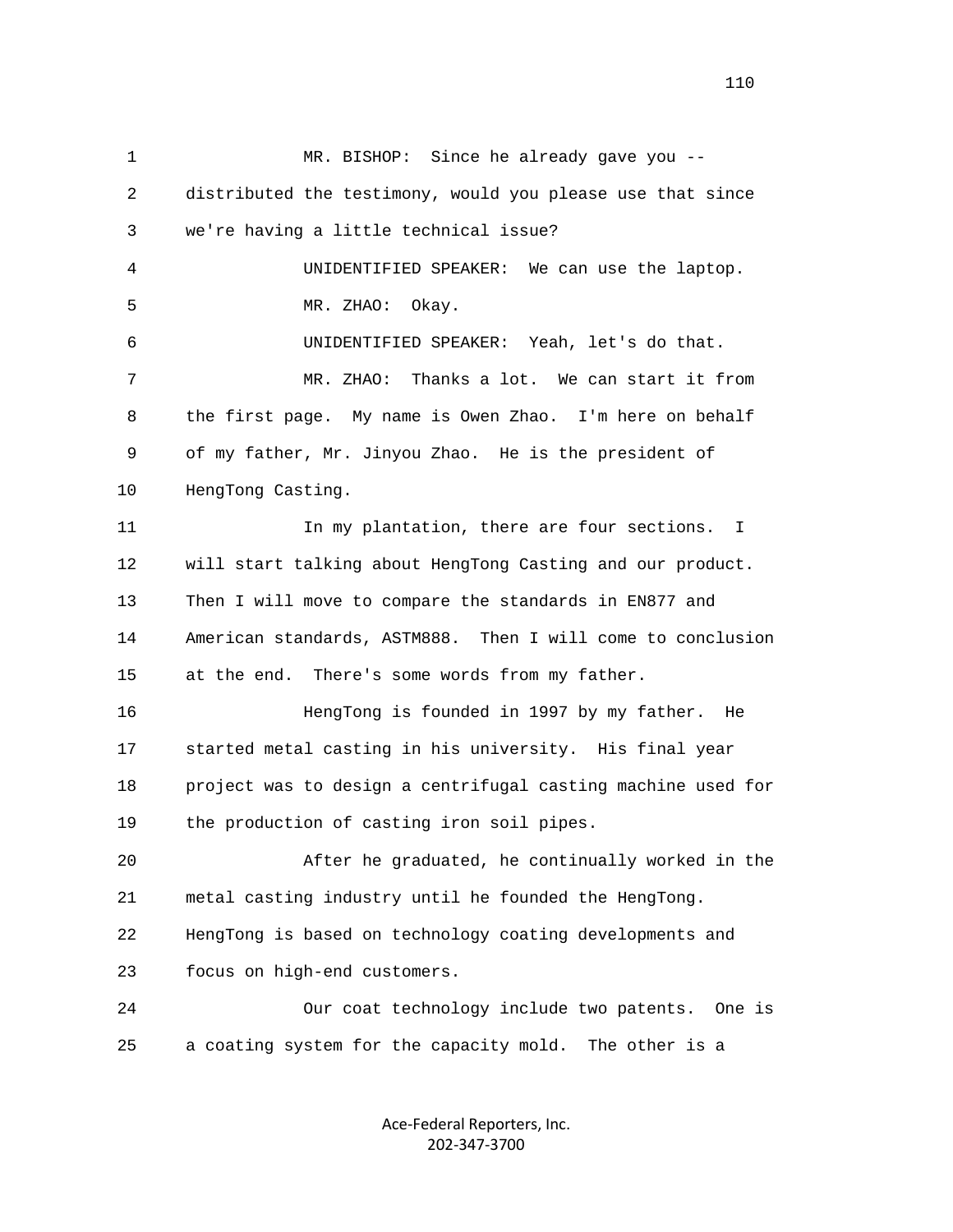1 coating system for EN877 European standard pipes.

 2 Our products are sold to all over the world, 3 including America, France, Germany, Croatia, Italy, 4 Netherlands, Sweden Norway, Turkey, Australia, South Korea, 5 Russia, and so on. 6 We had two large customers in U.S. markets. 7 They are MATCO-NORCA and Star Pipe. In the European market, 8 we supply different kinds of pipes as you can see in the 9 page. There's one -- it's one meters long, white in color, 10 also end-to-end. You can see this is one piece. It's not 11 the pipe connected with a fitting. It's one piece of pipe, 12 very special one. 13 In Europe, we have two large customers. One in 14 France, another in Germany. They are the largest and second 15 largest manufacturer of casting soil pipe in Europe. For 16 the left side, red pipes with angle end, 1 meters with hubs, 17 2 meters in red color, 2 meters in white color we 18 tailor-make for the French market. They are only made by 19 us. 20 On the right side of the picture, the smallest 21 casting in soil pipe 40 millimeters. The largest casting in 22 soil pipe, 300 millimeters for the Germany customer are only 23 made by us. No others. 24 There's -- in the next page, you can see there's 25 more products. There's three pipes, 3 meters long. You

> Ace-Federal Reporters, Inc. 202-347-3700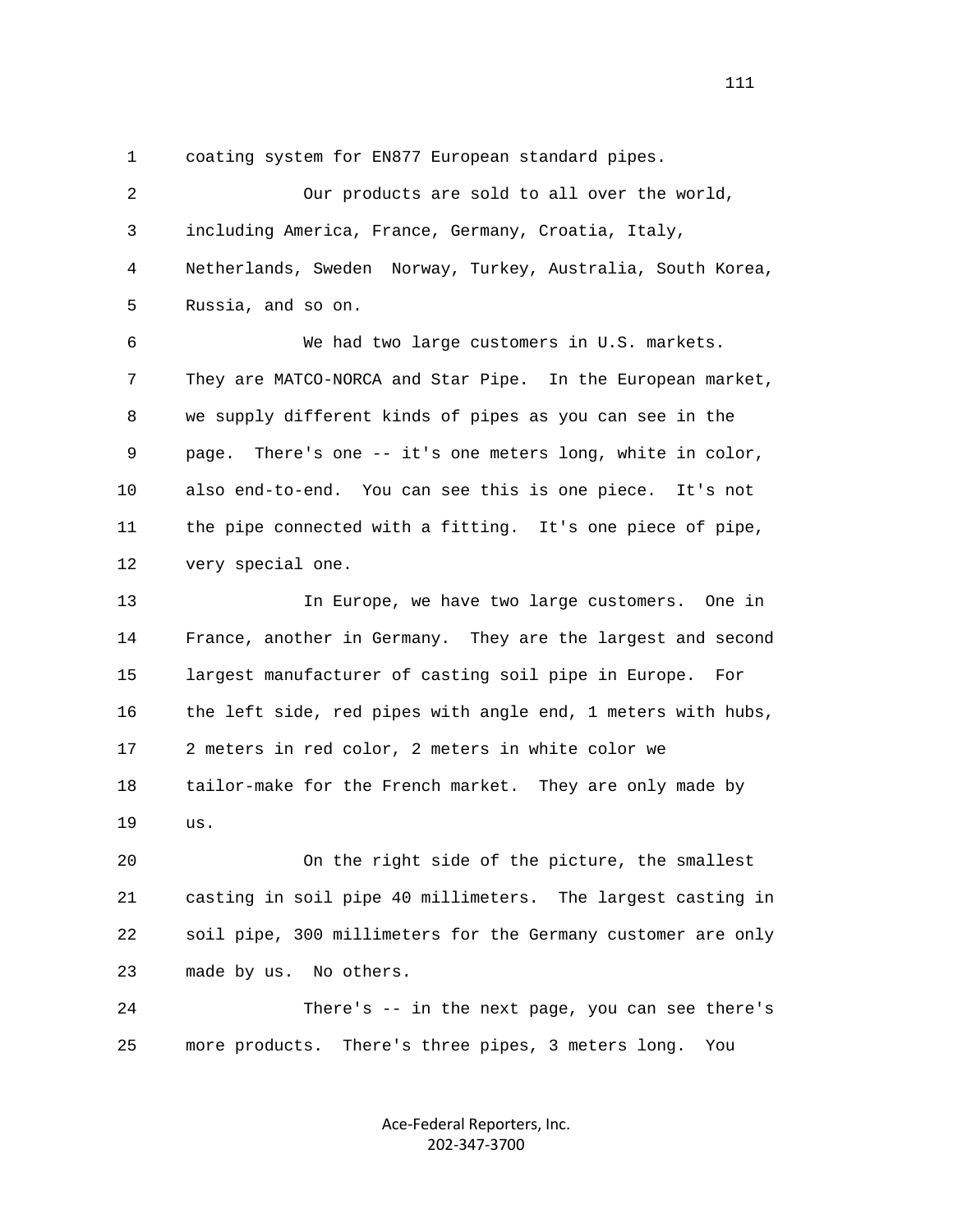1 also can see there's some different shaped in square shape. 2 Our pipes in European market are variable in 3 shapes and colors, but more importantly, they are coated 4 with different coatings and used for different applications. 5 Let me introduce the four types of different coatings in the 6 EN877.

 7 We are BML, KML, TML, SML. As you can see, 8 there's table there. The first column is the coating type. 9 Second column is internal coatings. Third column is 10 external coatings. And the last is the different 11 applications.

 12 Take example, BML is coated with internal epoxy, 13 external epoxy with extra zinc. This kind of pipe are used 14 for the bridge only. The second on, KML, is coated with 15 extra epoxy internal. For the external, it coated with 16 epoxy and zinc. Zinc coating can provide extra protection 17 for the casting iron soil pipe. So it can be used for 18 highly corrosive occasions, such as chemical laboratories, 19 hospitals, and so on. For TML, it's got epoxy internal. 20 It's got epoxy zinc external. It's used for the 21 underground applications. 22 In 2012, going back to the U.S. market, we 23 introduced EN877 into the U.S. market through the 24 cooperation with New-Age. Okay, today, I bring three pieces

25 of pipes as showing on the tables. The red in color is our

Ace-Federal Reporters, Inc. 202-347-3700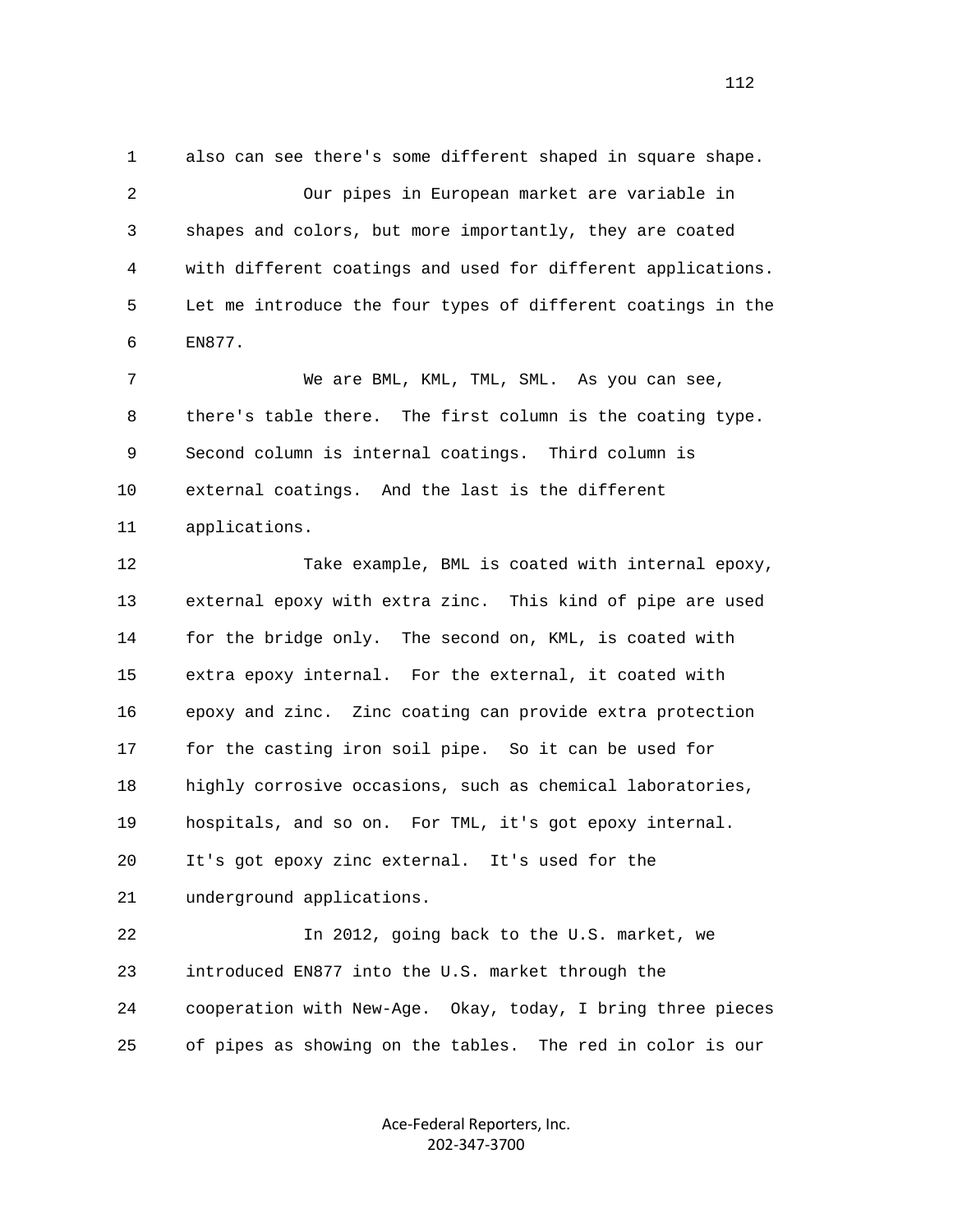1 pipe EN877 pipes in the European market. The green pipe is 2 our EN877 pipes in U.S. market. And this black one is US 3 ASTM888 pipes made by local manufacturer.

 4 So let me pass on and show you how to check 5 which one, you know, what -- how it looks like. The best 6 way to check the pipes is point to the light and see the 7 inside of the coatings. So please feel free to pass on, 8 have a look. You can feel the difference.

 9 If you're happy, we also can check the pipes on 10 this side by the same way. You can check the inside. After 11 you check the inside and outside, please make sure have a 12 look at what smoothness and appearance. I have questions 13 for you. Which one you prefer? Keep the answers in your 14 mind. Let's continue.

 15 In the next page, we say there are two different 16 of standards for the casting iron soil pipe. One is EN877, 17 European standard and on the right side, the ASTM888. So we 18 will go deeper about the standard.

 19 We start with, the tensile strength. In terms 20 of tensile strength, as you can see in the EN877, it 21 requires minimum tensile strength to 100. For the ASTM888 22 is 145.

 23 Let's go into the coating. On the left side, 24 EN877 for the internal coating only, there are seven 25 different tests, including resistance to salt spray,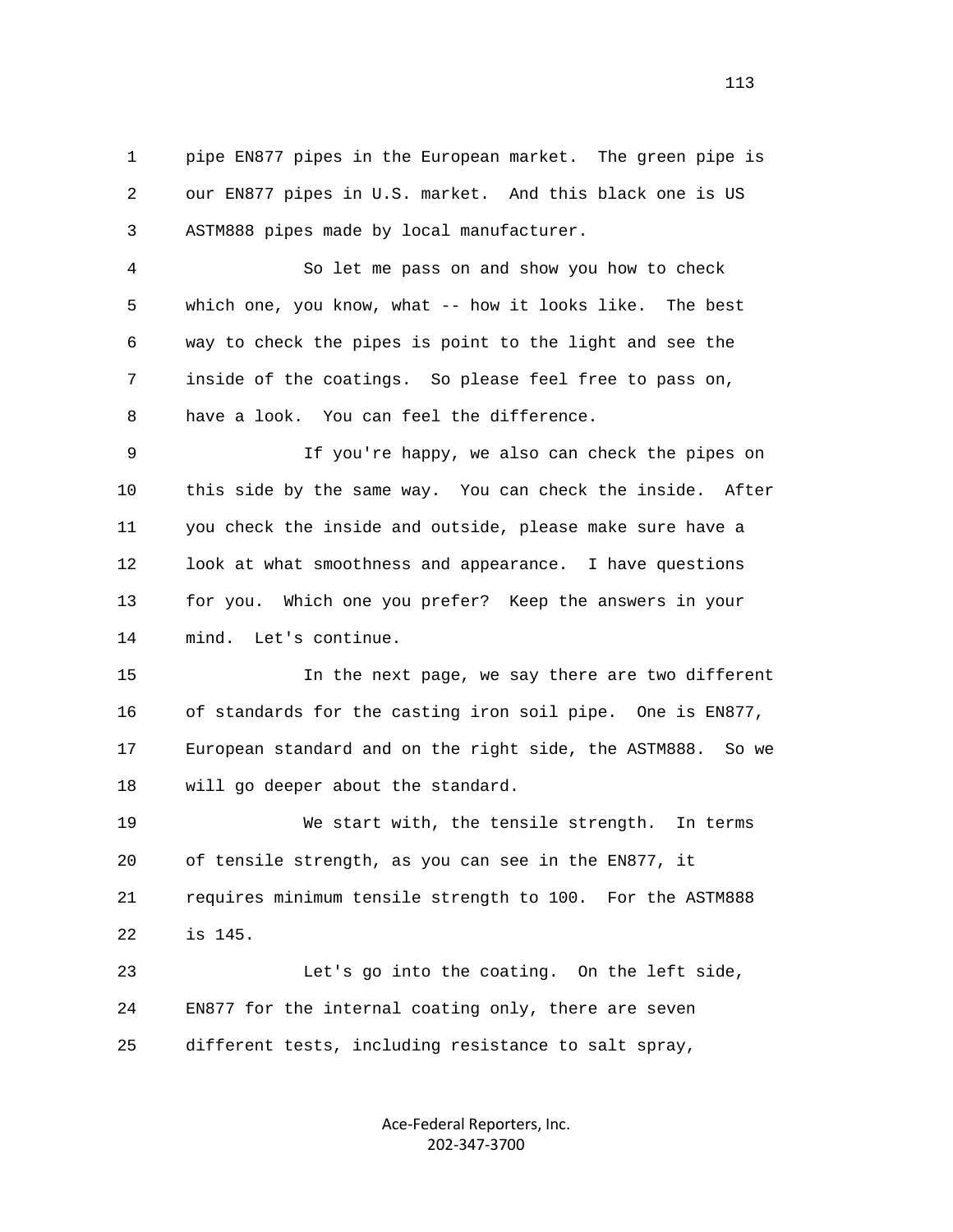1 resistance to waste water, chemical resistance, coating 2 thickness, adhesion, resistance to hot water, resistance to 3 temperature cycling.

 4 But all this -- but for the ASTM, they have no 5 requirements for the anti-corrosion performance. Now to 6 show you more things about EN877, today, I bring the test 7 report for the EN877 test report. This test report is 8 provided by the TUV SUD for our products. TUV SUD is a 9 Germany organization that's providing inspection and product 10 certification services.

 11 Let's start from the first test, resistance to 12 salt spray. As you can see in the picture, the left side is 13 the machine for the test. Our coating will be tested for 14 350 hours. According to the international standard ISO 15 7253.

 16 After that, TUV will be carefully exam the 17 surface of the coatings and classified according to another 18 international standard ISO 4628-2. As you can see, our 19 coating was casted as Class 1. It's the best.

 20 Let's move to the resistance to the waste water. 21 Our coatings will be treated in waste water for 30 days and 22 after that, should be no change. In our case, no problem. 23 Let's move to the next, chemical resistance in 24 EN877. There are two different chemicals which treat our 25 coatings. One is sulfuric acid at pH2, another is sodium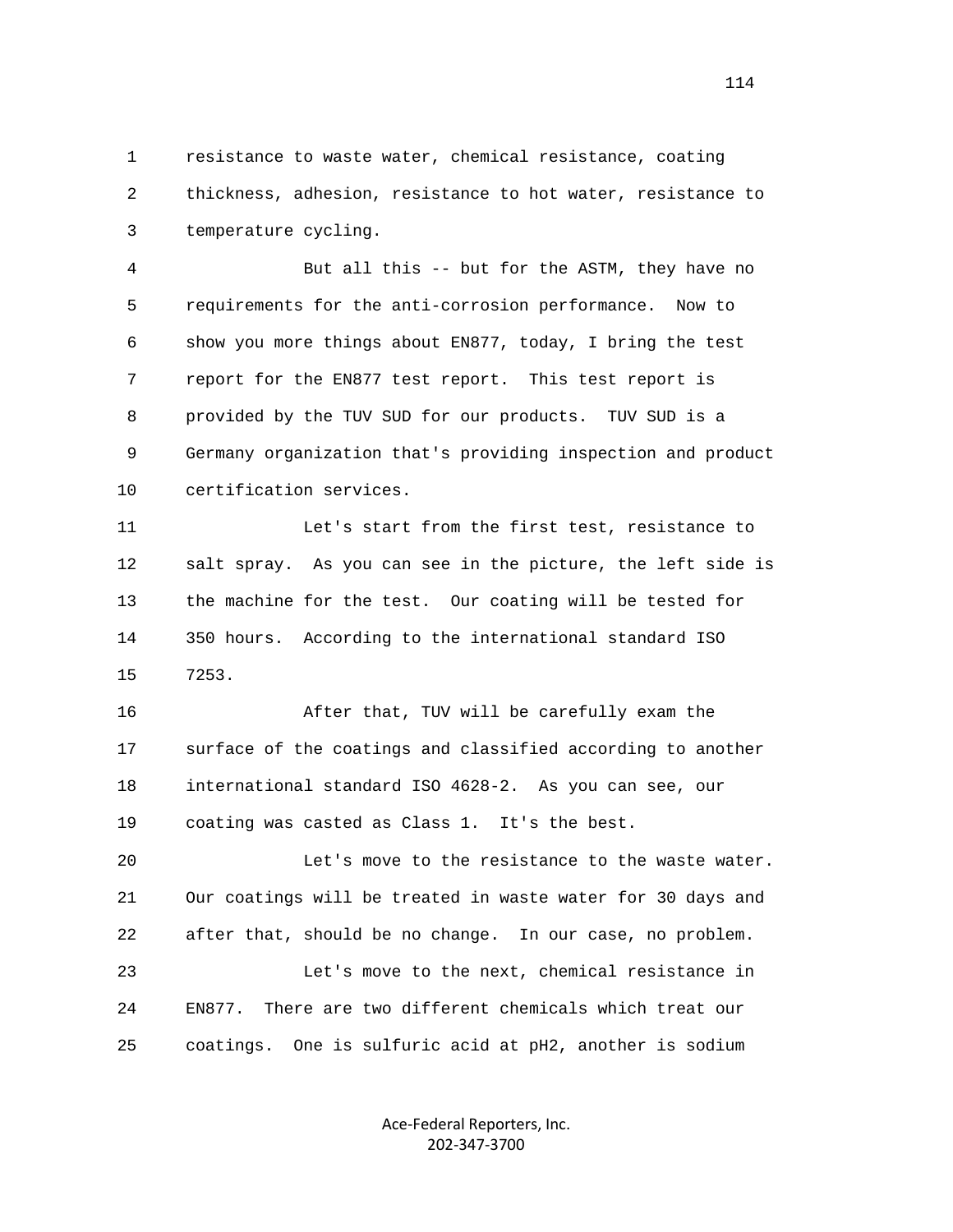1 hydroxide, pH12. We feed them for 30 days, but that's not 2 enough. At end of the immersion, we will use a cross-cut on 3 the surface of the coating to check if the coating still, 4 you know, thick enough on the surface.

 5 As you can see after the cross-cut of coating, 6 very stable. No problem even after the straight chemical 7 treatment.

 8 In the next test is called adhesion. This is 9 separate test for test adhesion of the coatings. We will 10 use a very sharp tool to cut -- vertically couple times and 11 horizontally couple times and use the scroll type put on it, 12 and peel off. There's not -- must be no peel off after this 13 process. We pass.

 14 Another test is hot water, where we test it at 15 95 degrees.

 16 Another test is resistance to temperature 17 cycling. That means we alternatively use hot water and cold 18 water to treat the coatings, treat our pipes. It will takes 19 1,500 circles. After that, must be no problem. In our 20 case, we pass.

 21 Now you may have question. We know. You made 22 something is good. It's better, but we may not need it 23 because ASTM do the work. I have to say probably that's not 24 true. Let me tell something. Compare with EN877, ASTM888 25 cannot standardify the requirements in our modern life.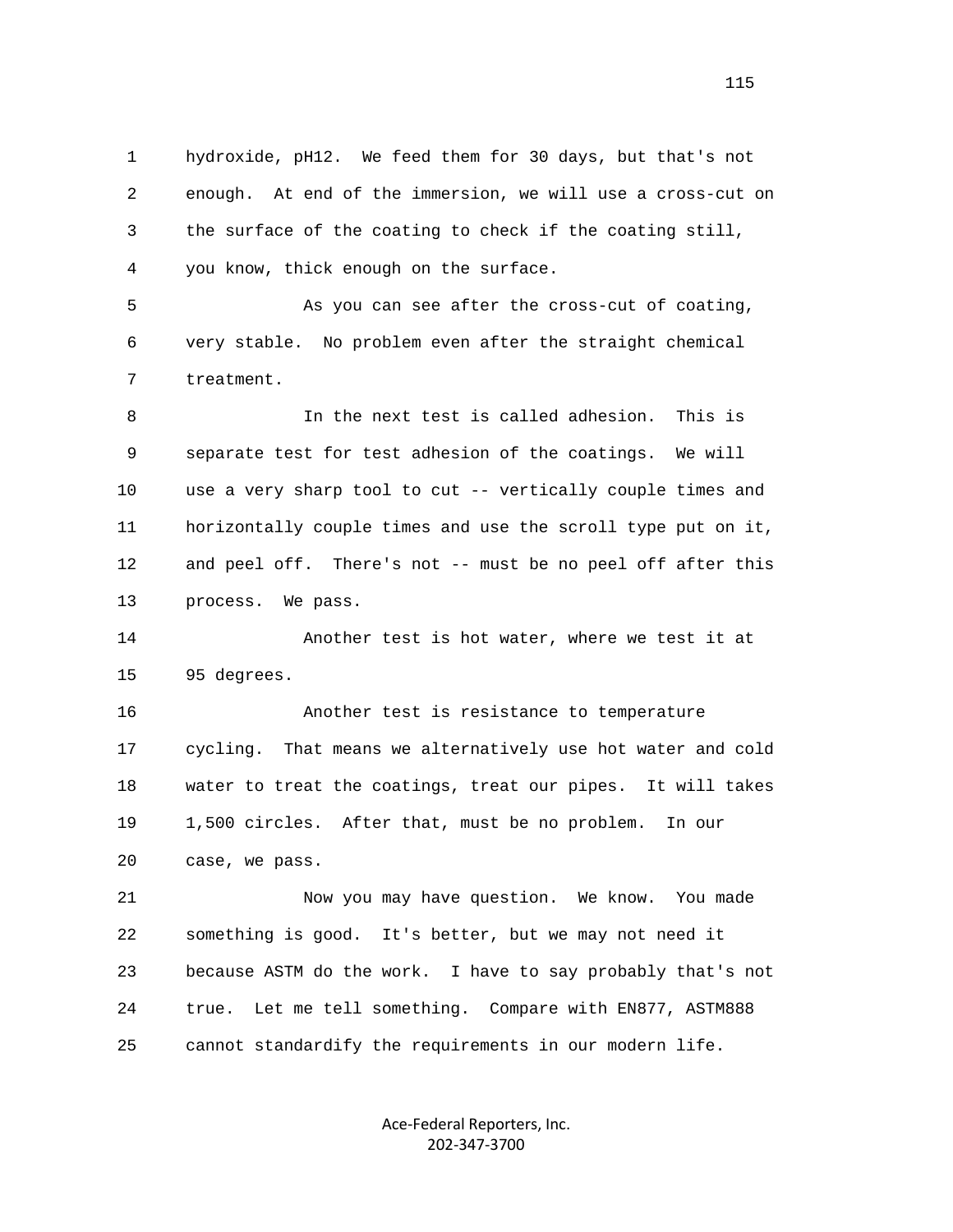1 For examples, nowadays, we use more chemicals 2 than before. We use chemicals to clean our clothes, to 3 clean our dishes, clean our toilets. In winter, we use 4 industry salt to clean the snows. All these kind of things 5 will go into the drain and create high corrosion occasions.

 6 The second, nowadays, we use less water to flush 7 the toilet. So we saved 85 percent waters in the toilet. 8 However, the constitution of the waste water, in other words 9 acidicity or alkanity will be dramatically increased because 10 remove the water, leading to the higher requirements of 11 anti-corrosion performance of casting iron soil pipes. So 12 EN877 is indispensable.

13 Come to my conclusions. There are three. 14 HengTong EN877 pipes are totally different from U.S. ASTM 15 pipes. Second, U.S. manufacturers cannot produce the same 16 products as ours. Third, obviously, our pipes to the utmost 17 extent can satisfy various requirements that are continually 18 increasing in modern social development.

19 At the end, there's some message from my father. 20 History shows that countries that seclude themselves from 21 the world have no future. USA is not and should not be one 22 of them. However, it is pity that over the past 20 years, 23 we have been refused for many times. MATCO-NORCA has been 24 out of the market and Star Pipe has also been out of the 25 market. Maybe one day, New-Age will be the same like them.

> Ace-Federal Reporters, Inc. 202-347-3700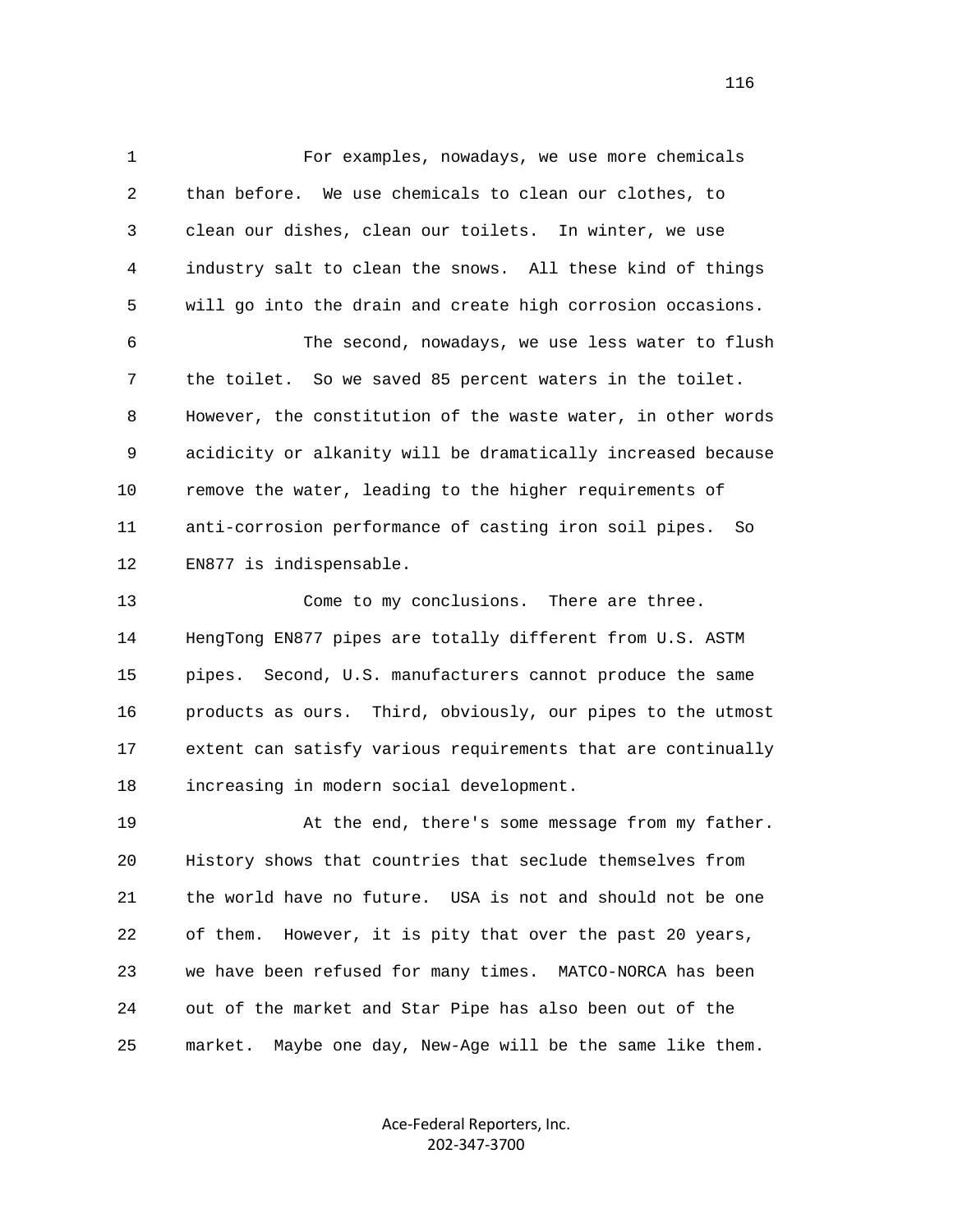1 But we are still here, develop with the times, strive for 2 the excellence, and never stop.

 3 USA is a country which advocates equality and 4 freedom. Here, technological improvement and scientific 5 development are encouraged. Americans anyway think alike. 6 Their rights to pursue higher quality life cannot be 7 deprived. In a word, HengTong should not be in the 8 anti-dumping list. That's all. Thank you. 9 MR. SINGH: Thank you, Owen. 10 STATEMENT OF BIKRAM SINGH 11 Can I first begin by expressing my appreciation 12 to the U.S. International Trade Commission for providing me 13 with this opportunity to testify today, as this is of utmost 14 importance for our United States plumbing industry. 15 My name is Bik Singh. I am the president and CEO 16 of New Age Casting, a U.S. importer of cast iron soil pipe 17 headquartered in Houston, Texas. I am here today with our 18 related foundry from China, HengTong. 19 I would like to first take a second to recognize 20 Mr. Owen Zhao for accompanying us today on a very auspicious 21 day today. Today is Chinese New Year, but Owen is here with 22 us to show you guys the facts of cast iron soil pipe. Thank 23 you, Owen. 24 On the question of material injury that first, 25 despite the Petitioner's argument, that is not a case where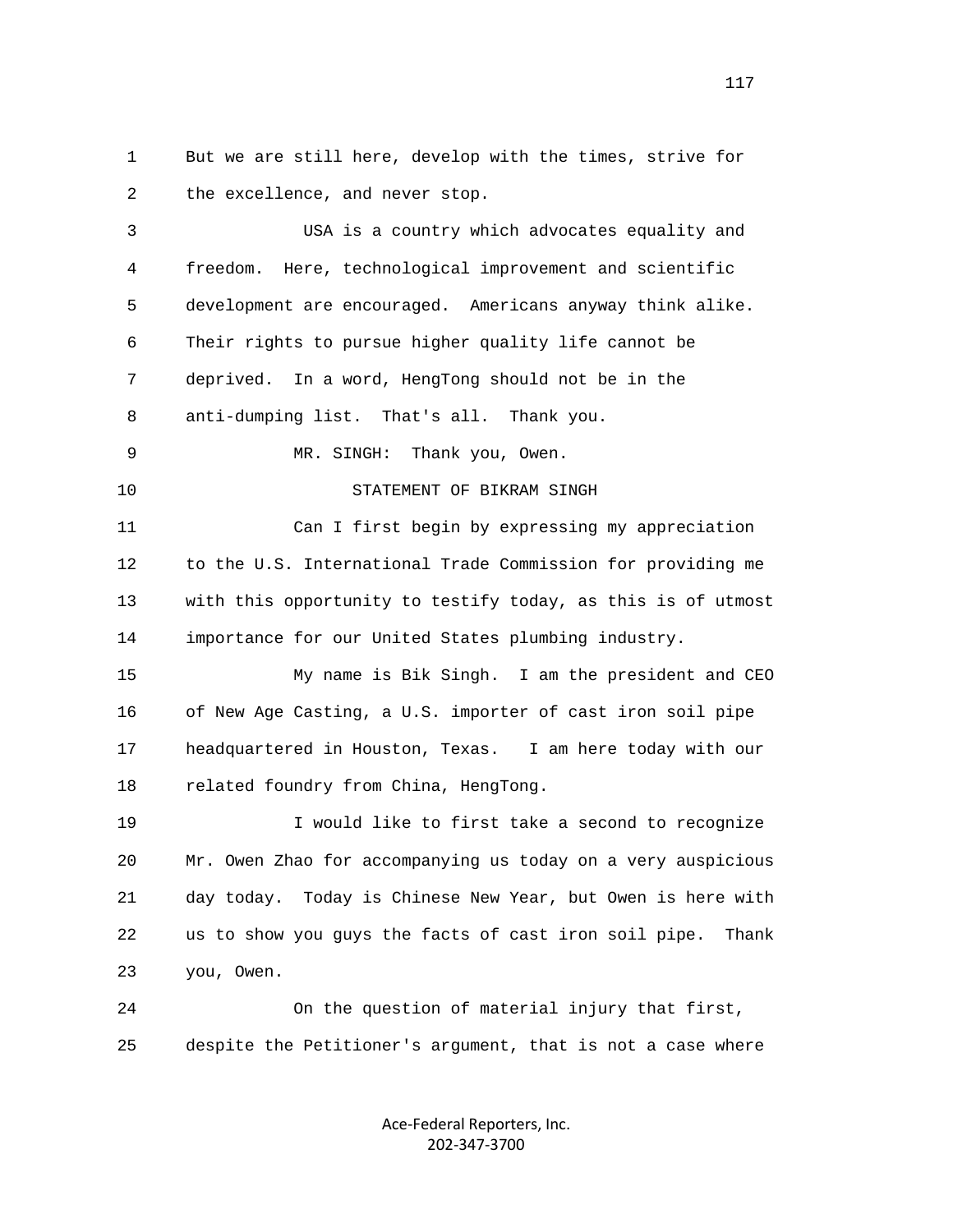1 dumped or subsidized imports or sales of Chinese cast iron 2 soil pipe has caused material injury to domestic production. 3 This is because there is no U.S. domestic 4 production of a like product to our New Age epoxy and to our 5 New Age Protec System adhering to the EN877 European 6 Standards, which is the reason for our acceptance and growth 7 in this U.S. marketplace.

 8 The domestic producers simply have denied the 9 value or need of incorporating a higher standard compared to 10 those outdated standards of ASTM 888, 874 and CISPI 301.

 11 As discussed earlier by the Petitioner, they are 12 all literally the same standards. The only difference is 13 the dimensional criteria that's mentioned. It is time to 14 improve our standards for drainage, for plumbing. This is 15 what's going in every household for multi-family highrise, 16 residentials, to hospitals, to garages, to our schools for 17 our children. This should be held to the highest standard.

 18 We are the greatest country in the world today. 19 Why must our cast iron standards be so outdated? We are a 20 part of the ASTM standard as mentioned by the Petitioners. 21 However, just like today it is three versus one. Every time 22 we have an initiative to add--to add a different standard, 23 to take this to the next level to improve coatings, to 24 incorporate corrosion resistance, chemical resistance, 25 high-temperature resistance, we are voted out.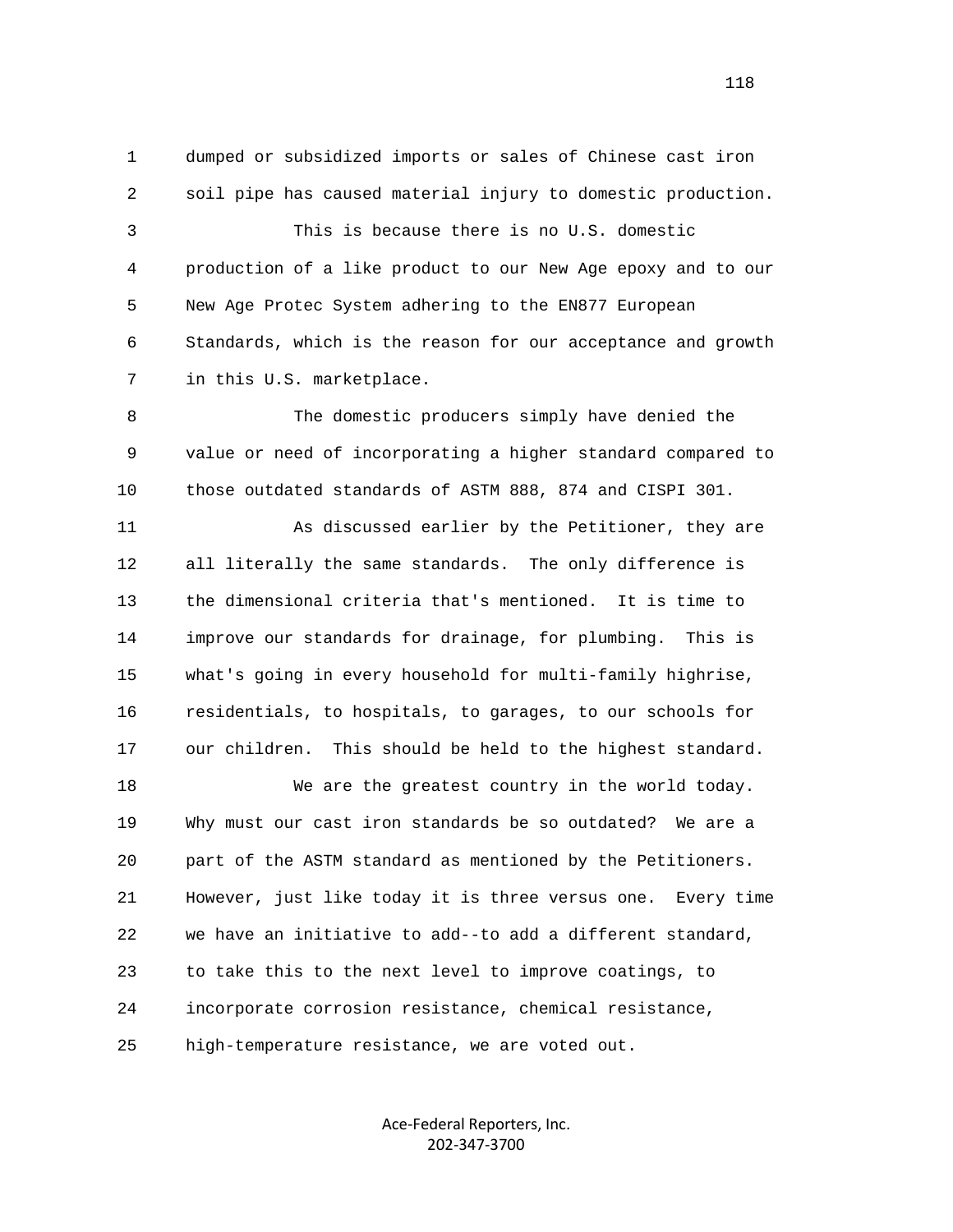1 So it is a pity, like Owen mentioned. We are 2 here to increase the standards. By no means are we here to 3 dump by subsidize--bringing in subsidized Chinese pipe. I 4 urge you to examine the sales campaign of the domestic 5 producers and you will see there's no evidence for them to 6 produce a like product in the imminent future.

 7 So we're not competing at the same economics of 8 scale, as our offering includes New Age Epoxy and New Age 9 Protec, both adhering again to the EN877 Standard. Please 10 do not lump these different products, different standards, 11 into one category of cast iron soil pipe as that is not 12 accurate and far from the facts.

 13 Such a determination damages international trade 14 competition, and in this case ultimately damages the life of 15 the drainage system in our commercial, residential, and 16 hospital buildings across the U.S.

 17 It's funny that they can look you guys in the 18 eyes and say cast iron soil pipe will last 100 years, and 19 120 years. I have samples of domestic product failing in 20 two years in my office. I can give you guys testimonials 21 from building owners, hospitals, universities, casinos, all 22 over this country with failed cast iron soil pipe.

 23 Yes, it meets ASTM standards, but it does not 24 meet the standards of our plumbing design today. It is very 25 important to understand how much our code has changed. We

> Ace-Federal Reporters, Inc. 202-347-3700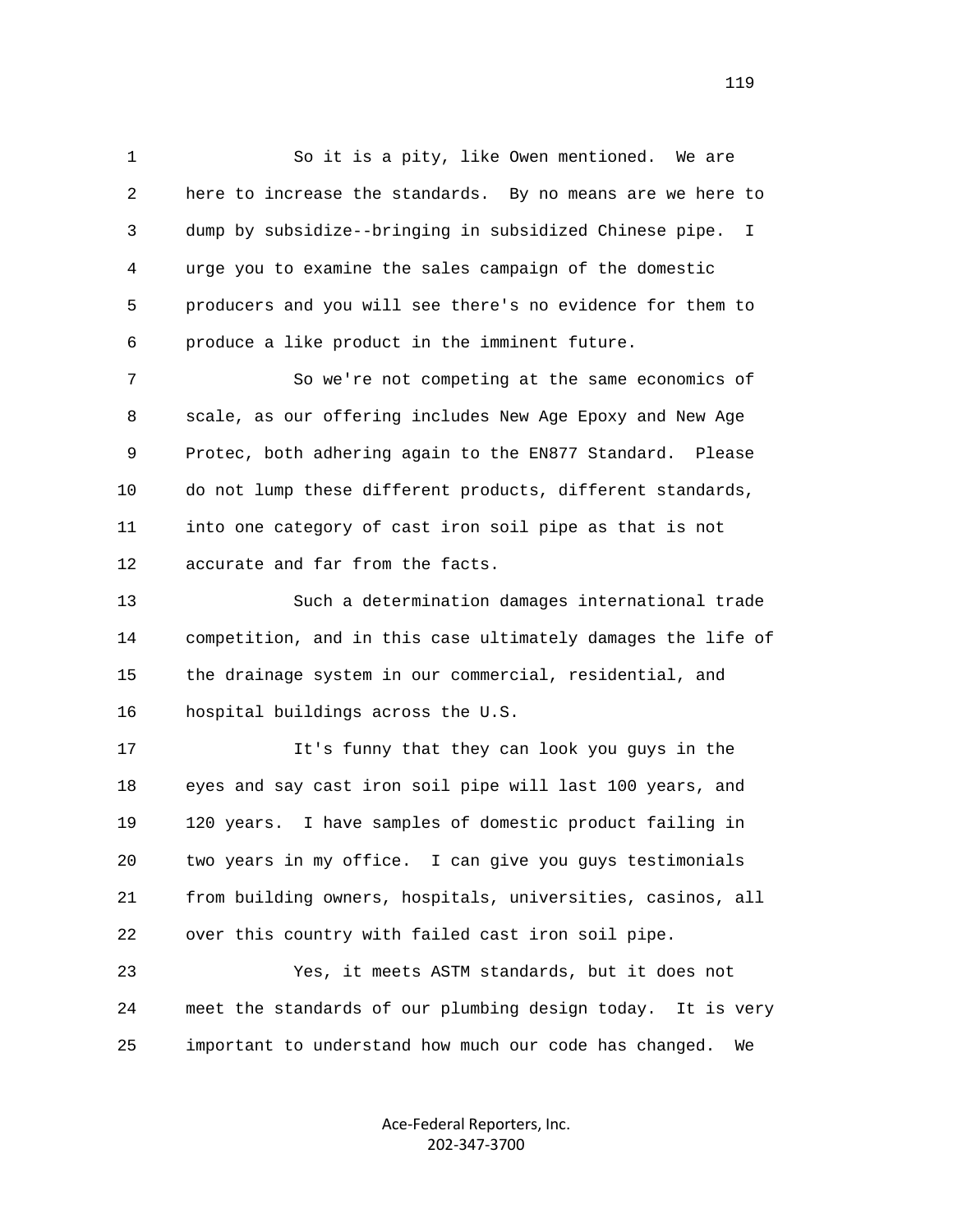1 are now--we used to have 3.5 gallons per flush. That means 2 per toilet, per flush, there was 3.5 gallons worth of water 3 flowing down our waste systems.

 4 Today in certain jurisdictions we are down to 5 1.6, 1.28, and in some instances 1.0 gallons per flush in 6 certain municipalities. So there's roughly 50 to 85 percent 7 less water, and the water has been reduced through our drain 8 waste and vent systems.

 9 However, has there been any change to our DWB 10 codes? To our designs? To the materials used for coating? 11 Cast iron soil pipe, so we all understand, is a gravity 12 based system. There is no pressure pushing the media inside 13 of our systems. So the smoothness, the coefficient of 14 friction, is critical for the system to be successful.

 15 So again, as Owen mentioned earlier, the interior 16 surface is the most important thing to our systems. And if 17 you compare New Age Epoxy to the domestic offering, it is a 18 night and day difference of what you'll get in line carry 19 for your systems.

 20 And again, with no changes to our code, what do 21 we expect to happen? Nothing? We think that we can just 22 pull out 80 percent of the water of a system and nothing is 23 going to change? The facts are real, guys. Cast iron soil 24 pipe is failing. And it's not because of cast iron. Cast 25 iron is not the problem. The problem is the coatings. The

> Ace-Federal Reporters, Inc. 202-347-3700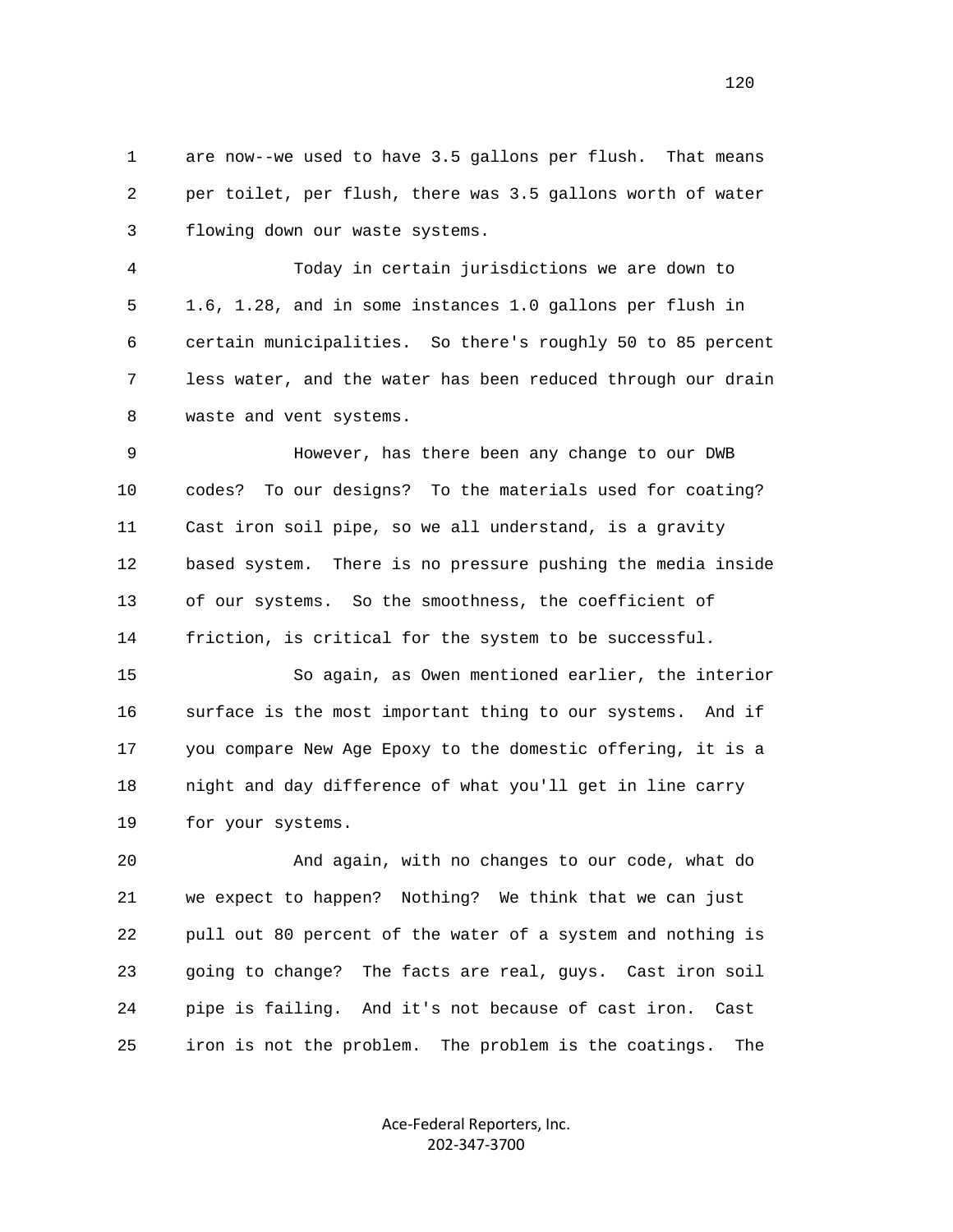1 asphalt coatings are 100-years-old technology. And it is 2 funny to kind of note that in the fittings case E-Coat 3 wasn't even mentioned. All of a sudden it becomes a topic 4 of conversation today? 5 Things like this should make you wonder, what is 6 their actual effect? What is their actual purpose of doing 7 these antidumping cases? 8 The original design methodology designed for 9 commercial DWV was originated in 1920 by Dr. Roy Hunter. 10 That has not changed, guys. So the sloping in our 11 commercial buildings, or high-rises in Manhattan, you name 12 it, they are the same sloping technologies that we've used 13 in 1920s. However, like Owen mentioned, how much has 14 changed in our lives since the '20s? 15 Can we adhere to these same standards for the 16 United States? Being the greatest country in the world, why 17 are we so backwards in cast iron soil pipe? 18 This is one of the major reasons to innovate cast 19 iron pipe, and the introduction of the EN877 Standards which 20 will highly improve the line carry of cast iron soil pipe. 21 The other major reason for introduction of EN877 22 Standards that Owen kind of went into, and I'll quickly

 23 summarize, is chemical resistance from 2 pH to 12 ph. If 24 you look at Coca-Cola, you would be surprised. Coke is 2.6 25 ph. Coca-Cola goes down every drain. The asphalt per the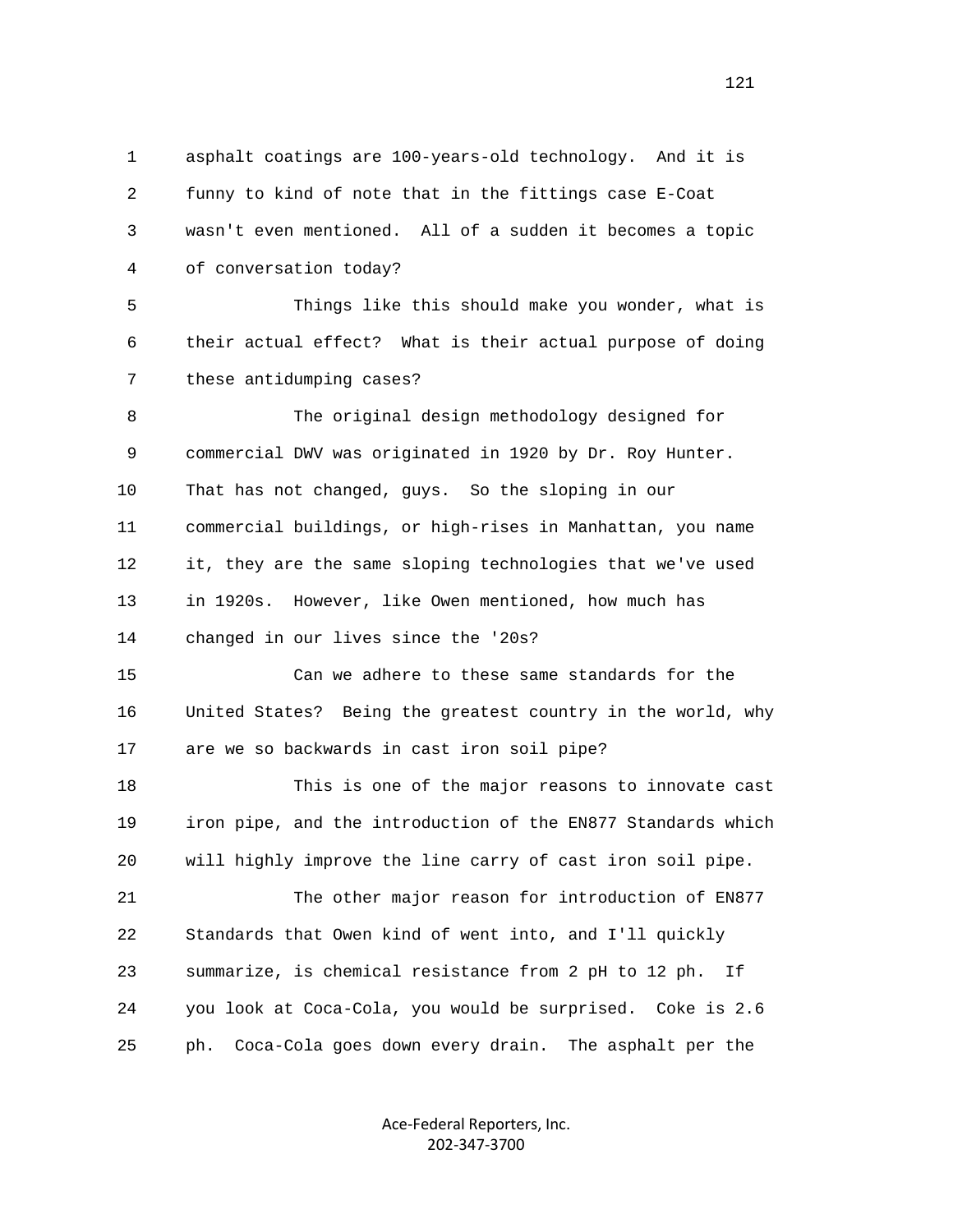1 CISPI Handbook, I believe if I remember correctly, refers to 2 cast iron being able to only adhere to 4.6 ph. So that 3 means right off the bat it's the wrong application of 4 choice for many applications, like kitchens, like hospitals, 5 and going on and on. It is the wrong choice with the ASTM 6 criteria that we have listed today. Hot water resistance in 7 commercial kitchens and restaurants, the Epoxy can resist 8 far more than the bitamous asphalt.

 9 Bacteria. There are things like MIC that are 10 attacking the carbon content of any piping systems. There 11 is corrosive vent gases coming up through our sewer lines 12 that are attacking cast iron soil pipe. And again, the 13 asphalt coating will not protect the system--corrosive 14 soils, and the introduction of New Age Protect, which is a 15 zinc coating that Owen mentioned on the exterior, along with 16 the Epoxy coatings. So it protects cast iron soil pipe by 17 providing a cathodic protection and continuous metallic 18 barriers that don't allow moisture, bacterias, chemicals, 19 to contact cast iron soil pipe.

 20 As I mentioned, cast iron soil pipe is failing at 21 a far higher rate today than it ever has before, and we are 22 here with the solution. We are here to raise the standards, 23 and we need you guys' understanding of how important it is 24 for our industry.

25 That is the premier reason that we are growing at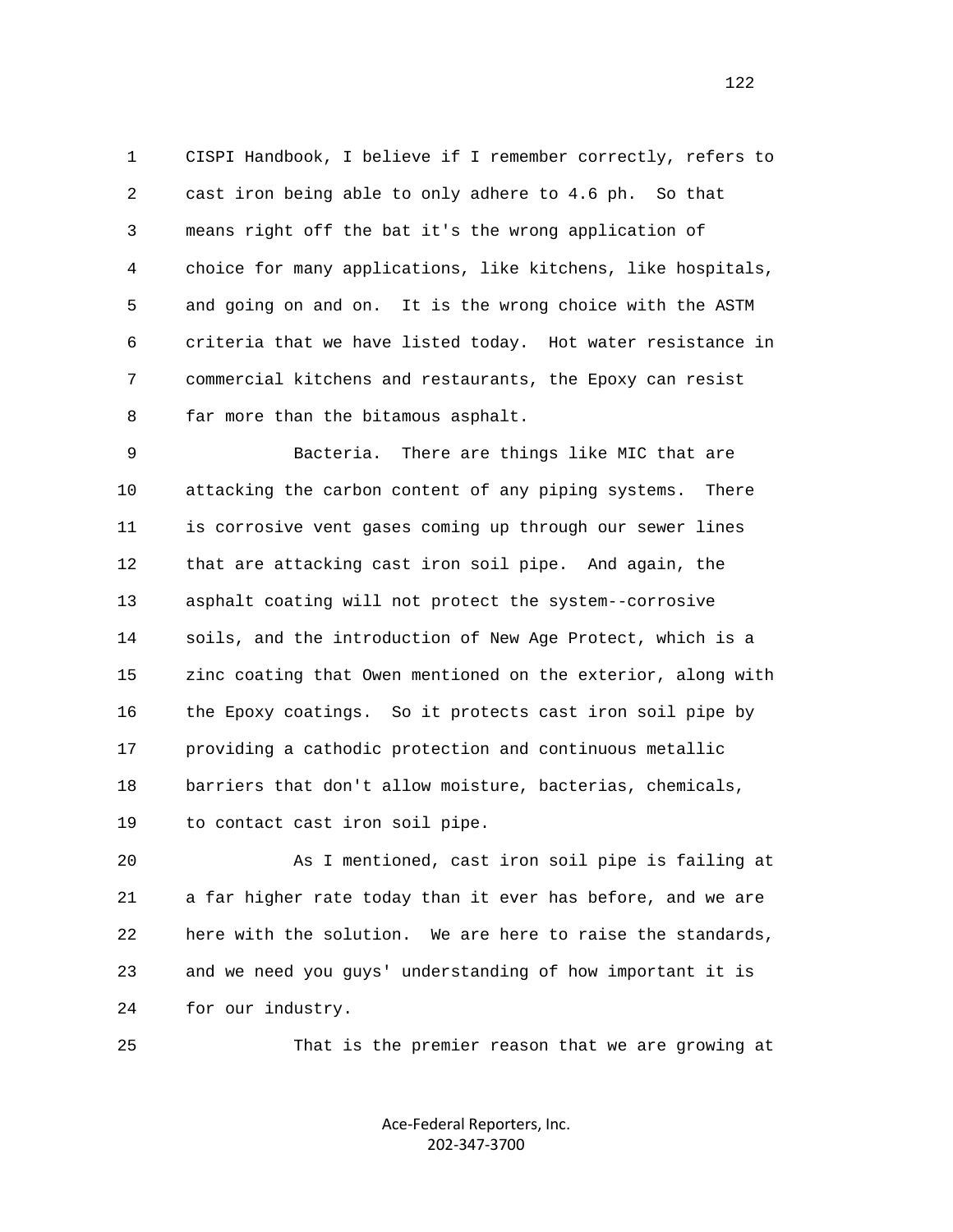1 the rate we are. Not because of some subsidies or dropping 2 of prices being a Chinese manufacturer. That is total 3 bogus.

 4 In a typical case, U.S. industry can often claim 5 that an affirmative determination will preserve U.S. 6 manufacturing operations and U.S. jobs. The conclusion in 7 this case is precisely the opposite.

 8 New Age Casting is a fully U.S.-based company, 9 fully committed to the U.S. citizens. We support roughly 10 over 100 families across the U.S. Additionally, we have 38 11 sales reps across the country that are supported by our 12 sales commissions. We have plans to continue to build our 13 own distribution centers across the U.S. with our own 14 trucks, our own drivers, to be able to service the 15 commercial plumbing market.

 16 It's funny, too, that there's two cases that 17 we're dealing with at this time, which again should make you 18 guys as a Commission wonder the intention of our domestic 19 competitors. Mold for fittings can only be used for 20 fittings. That's correct. Raw materials are the exact 21 same. Mechanical chemical properties, exact same. 22 Environmental costs? Exact same. Sold and shipped 23 together on the same list prices, same multipliers, same 24 rebate programs. Same rebate programs to contractors. 25 What do you give? Volume has nothing to do with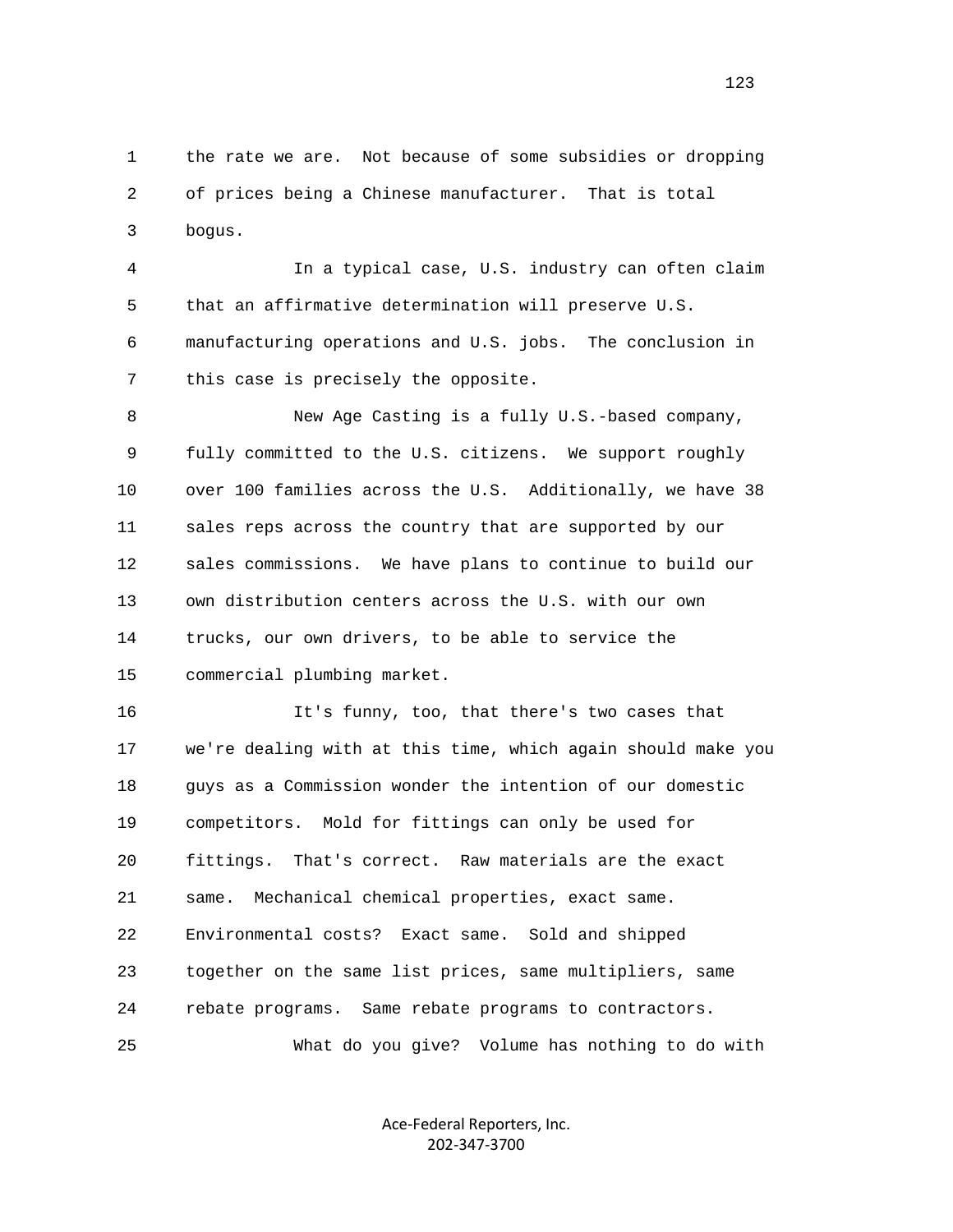1 the differential of pipes and fittings' 80/20 rule they kept 2 on talking about. What does that mean? The same economics 3 are in the same consideration of pipe and fittings. What 4 does it matter if it's 80 percent or 20 percent? It's the 5 same calculations in manufacturing. By doing two cases, 6 this is an attempt to put another hurdle for New Age in 7 fighting four cases, CBD and AD on both pipe and fittings. 8 From an economics of scales, it is the same. Why? Why 9 these additional cases?

 10 Just further, prices. When they mentioned price 11 is important, that you guys really evaluate that. Because 12 as mentioned, as discussed, there is a list price. There's 13 multipliers. There's net prices. There's cash discounts 14 for the distributor. And then there's rebates to the 15 distributor. And then there are rebates to the contractors.

 16 The rebates to the contractors will never be on 17 that invoice or on the back end of that same wholesaler. So 18 I don't--again, I don't have privy on how our competitors do 19 their books, but it's very important that we understand that 20 there are direct checks being cut to contractors all over 21 the country from rebate side, from all of our domestic 22 competitors. So please make sure that we have the full 23 facts for both fittings and pipe, because they're done the 24 exact same way when it comes to pricing evaluation.

25 Mr. Dowd made a funny comment. He mentioned that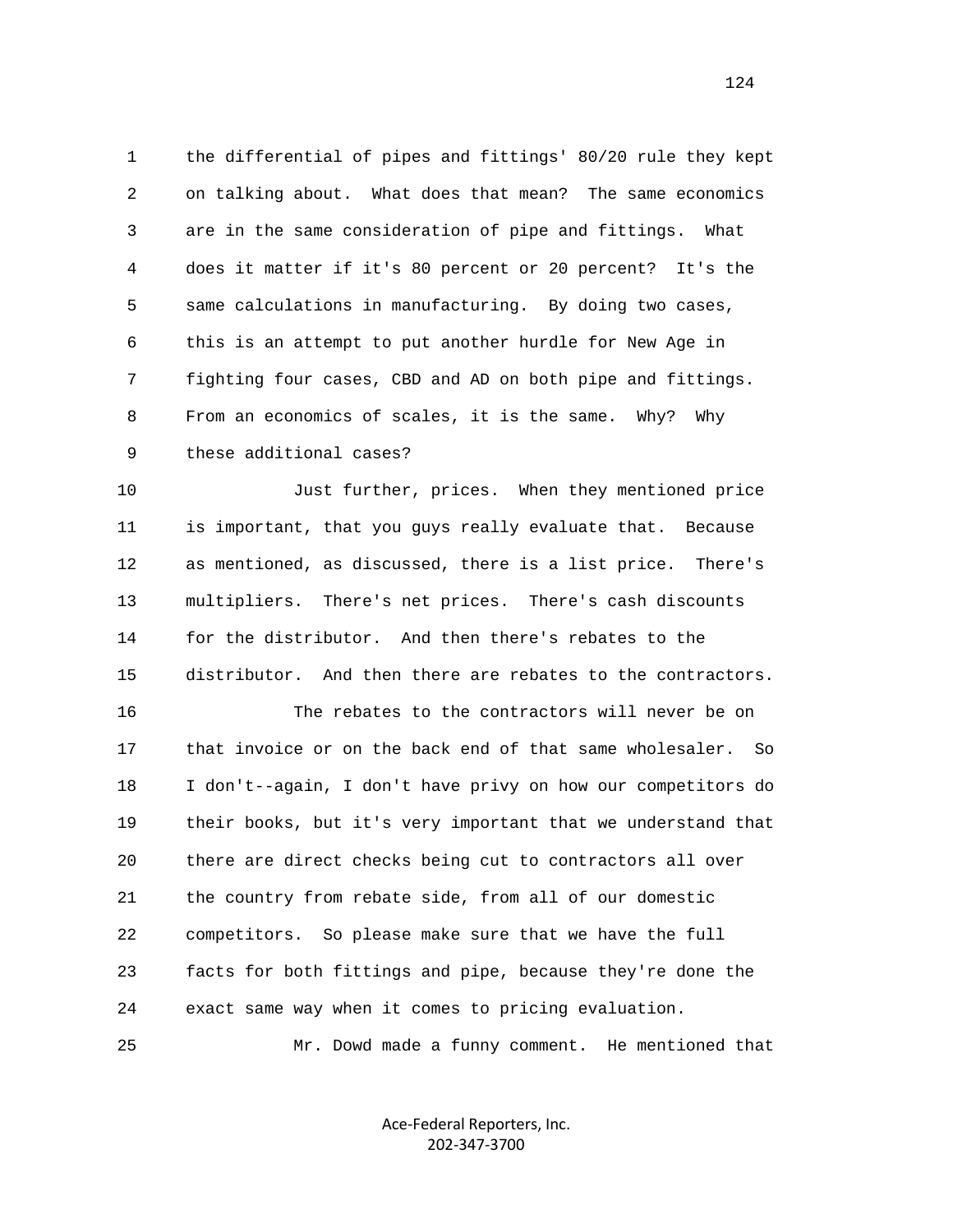1 if you didn't reduce the price, they couldn't pay for the 2 airfare here. But in fact they have their own private jet. 3 It doesn't seem to add up, in my opinion.

 4 On the other hand, the evidence has been provided 5 regarding the situation of the domestic industry shows that 6 it is rather in a comfortable position, which is unlikely to 7 change in any imminent time period and any possible future 8 difficulties are due to factors other than imports.

 9 U.S. and WTO rules, this is clearly not a 10 situation of a threat of material injury to the domestic 11 industry. Price wars are very important to understand. 12 They are blaming the imports, which is New Age, for the 13 reasons of these price wars. But it's very important to 14 understand that McWane, which is AB&I and Tyler, fights with 15 Charlotte directly. There are many markets that New Age 16 can't compete in because Tyler and Charlotte are having a 17 fight. We have to choose not to compete in that marketplace 18 because of many attributions.

 19 This happened in Texas. There was a rep change. 20 The Charlotte rep became a Tyler rep, and the Tyler rep 21 became a Charlotte rep. Instantaneously the market dropped. 22 I'm talking 25 percent overnight, like this (indicating). 23 We were not able to compete.

 24 And this is very common. So they like to blame 25 us, but I would like to say it's very, very much them

> Ace-Federal Reporters, Inc. 202-347-3700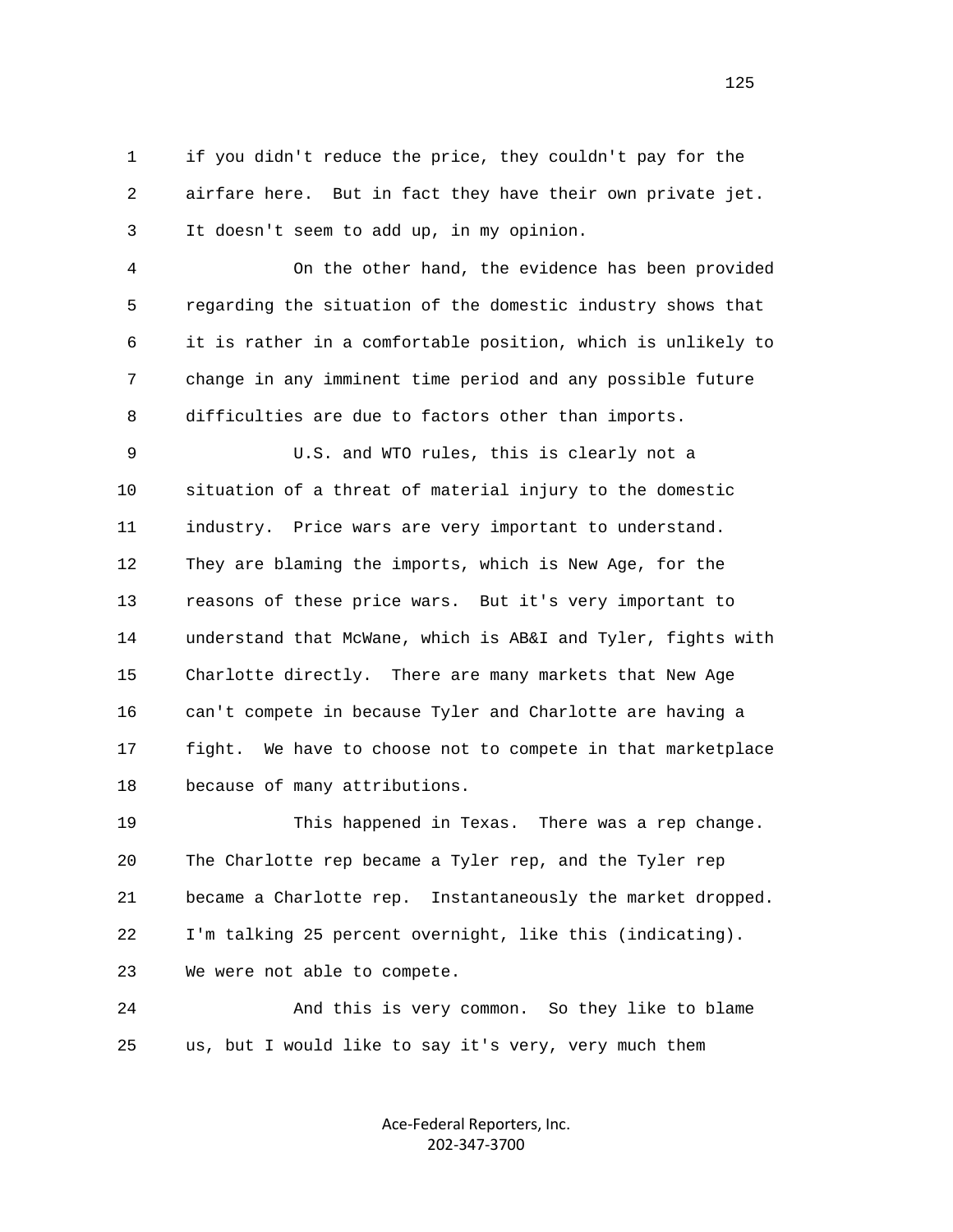1 competing for business, as everyone is. And competition is 2 what our country is built on.

 3 They comment a lot about AB&I's losses. So AB&I 4 losses are part of the McWane group. This is a part of 5 their plan, as McWane controls both Tyler and AB&I. So if 6 there truly was concern with why AB&I is losing money or not 7 able to be profitable, why would they not equalize 8 production in both plants? Why would they not improve 9 efficiencies and profitability for both their facilities? 10 This is a clear and intent way to showcase that they're 11 being damaged.

 12 In fact, this case and the applicable laws 13 require you to make a negative determination. I really urge 14 you guys to do so. Let's protect innovations and 15 competitions. As these were many question marks still left 16 in our drain waste and vent side.

 17 There is a lot of things we don't understand, as 18 I mentioned in the fittings case. There are things that the 19 European countries are ahead of us, and they have adopted 20 these standards for a reason--not for fun. There is a 21 reason there's zinc coating. There's a reason there's epoxy 22 coating. We do not completely understand our drain, waste, 23 and vent systems. Quite frankly, we never will. We have to 24 do continuous technology studies. We have to continue to 25 educate ourselves. We've got to continue to get better so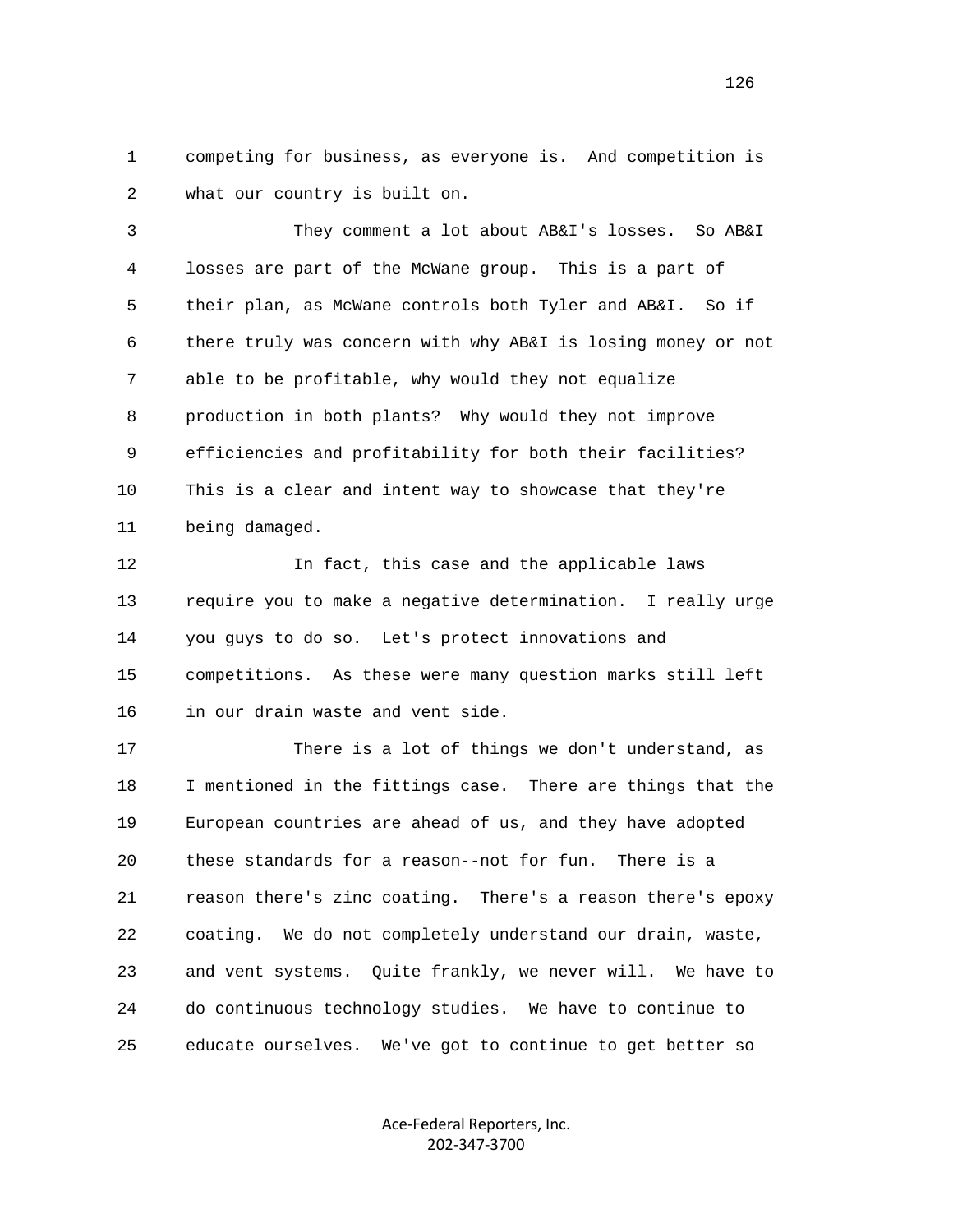1 we can provide better services to our country, to our 2 buildings, to our hospitals, to our schools.

 3 It's an integral part of what we do. Again, I 4 want to just mention a couple other things. It's important 5 for you guys, as you guys are conducting the investigation, 6 to really understand the differences between hubless and 7 hub-and-spigot.

 8 Please investigate and understand the market 9 shares of these different product offerings. You will see 10 that hub-and-spigot is a very, very, very small percentage. 11 If anything, if a case was supposed to be done it should 12 have been broken up by standards, ASTM 888 being no-hub; 13 ASTM 874 being service weight and extra heavy. It shouldn't 14 have been broken up by standards, because the manufacturing 15 actually dimensionally is quite a bit difference with the 16 hub versus hubless.

 17 And it's also very important to really find out 18 who manufactures extra heavy. Do all of them manufacture 19 it? Does one of them manufacture it? Do they have all the 20 starter fittings? Is one guy supplying the starter fittings 21 for the other guy?

 22 These are all very important things that from an 23 overview you will never know, never understand until you 24 really dive into the fact. Hub-and-spigot, just so we're 25 clear, which they gave very wishy washy answers, which is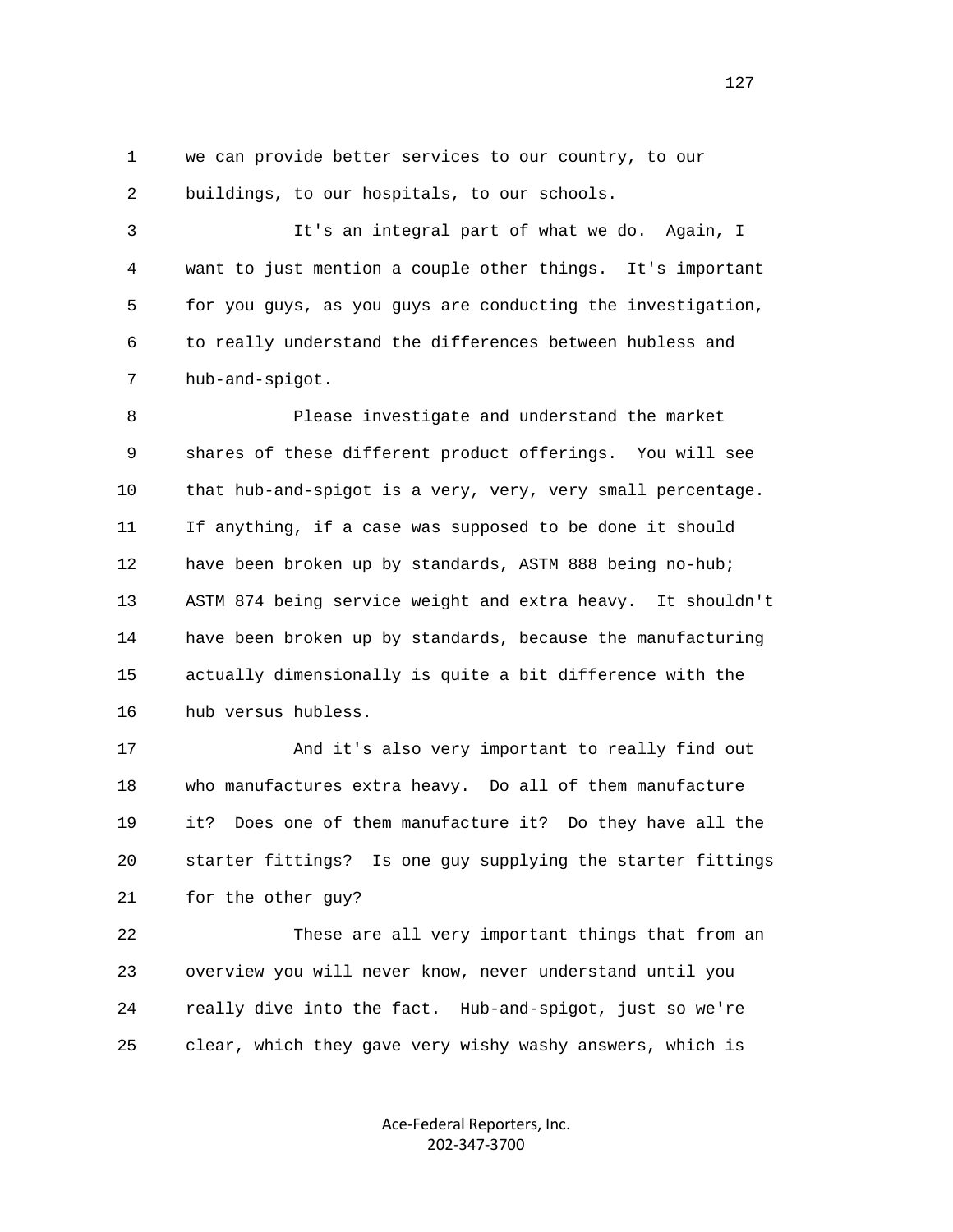1 very surprising to me because it's very clear, is designed 2 for underground applications, besides the City of Chicago. 3 Underground typically is used underneath the ground of a 4 building where you'll see like in the West Coast completely 5 gone to plastics, where in the Central you'll still see 6 strong sides of service-weight being used. In the New York 7 market you'll see a lot of extra-heavy being used.

 8 But the Chicago market, by code, is all 9 service-weight. By code. Residential, high-rise, 10 multi-family, anything in the City of Chicago must be 11 service-weight. Outside of that, service-weight is very 12 limited in use.

 13 So just evaluate that. I think that ASTM 874 14 should be thrown out altogether. Just when you look at 15 something with such a small usage, and such a small 16 percentage, it's important to understand what is their 17 purpose?

 18 The topic came up that are there jobs that are 19 only for domestic products? And they answered no, which is 20 a flat-out lie. The CISPI trademark logo is only for the 21 three CISPI members, technically two, McWane and Charlotte. 22 The CISPI trademark, you'll find that in roughly about 85 23 percent of the specifications of engineers and architects. 24 If there's a CISPI trademark requirement on a 25 job, New Age or any other importer, or any other company for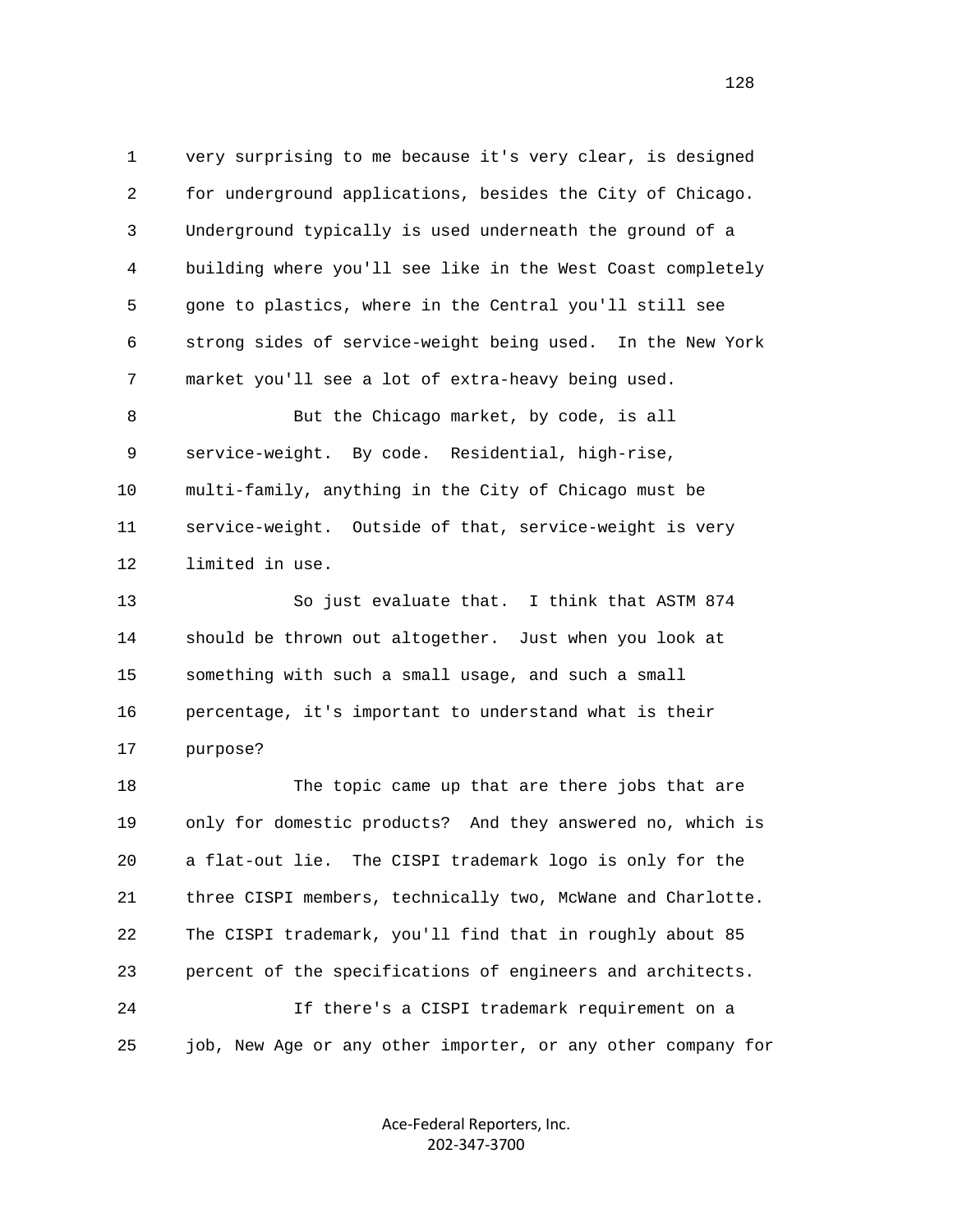1 cast iron soil pipe will not be able to compete for that 2 job. So that is, once again, very wrong, a 3 misinterpretation that was displayed to you guys. 4 Because a lot of their sales and marketing 5 efforts is to get the CISPI trademark in every job, in 6 every spec, to block out competition. 7 Again, it's important to understand McWane and 8 their cross-production between the two companies and how 9 that's really showcased in their profit and loss. When you 10 have two different manufacturing entities with two different 11 P&Ls and two different sales teams, but production is done 12 in both places, a lot of question marks. 13 Import versus sales. There's a lot of 14 misinterpretations that was presented by our competitors. 15 They keep on referencing that there was such a high surge of 16 imports that came in during this period, and that's why they 17 are injured. 18 Number one, we stock everything in our inventory. 19 We don't bring in something for one job and we plan for it. 20 We build our inventory not on days. We build our inventory 21 based on 9-month sales, on 12-month sales, on A, B, C and D 22 format, very similar to them. But we can't fire up our 23 furnace and get 2-inch pipe when we need it. When the 24 question came up about pipe, they don't have to carry the 25 large inventories on pipe because they can produce it very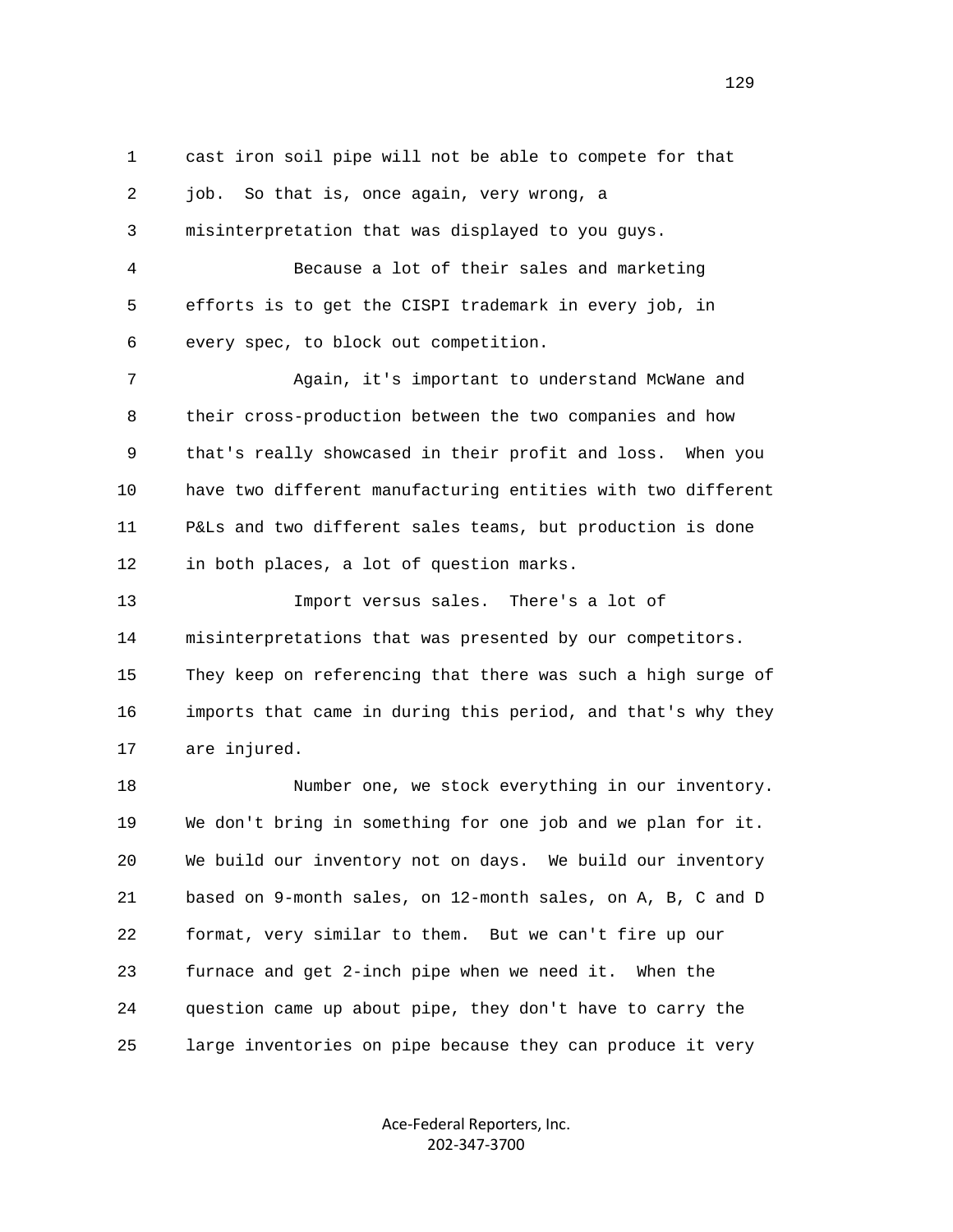1 quickly. Of course it's a major part of the tonnage. So 2 you're going to always have a large dollar value on the 3 ground.

 4 However, you can keep two weeks on the ground. 5 In New Age, we keep six months of NOA pipe ln the ground. 6 So there is a lot of disadvantages that we have being an 7 import manufacturer of cast iron soil pipe. And again, when 8 you're evaluating imports, that doesn't mean sales.

 9 So if we're bringing in a new line, let's say 10 that we decided this industry needs help because cast iron 11 is failing in underground sectors in the desert climates, 12 let's just talk like that hypothetically, so we have to load 13 up on Protec. So we have to bring in not only pipe, we've 14 got to bring in fittings. If there's underground 15 applications, there's service-weight needed. So all these 16 things are loaded to bring into our inventory.

 17 Does that mean we're selling them? Why are we 18 basing this on imports when we should be basing this on 19 sales? And as you can clearly see the numbers, these guys 20 control 94 percent of the market share. What are we talking 21 about? What injury are they facing? What, they don't want 22 competition so they don't have to improve? So they don't 23 have to get better? So they can't bring value to the U.S. 24 taxpayers?

25 Well that's what we're here for to do, and we're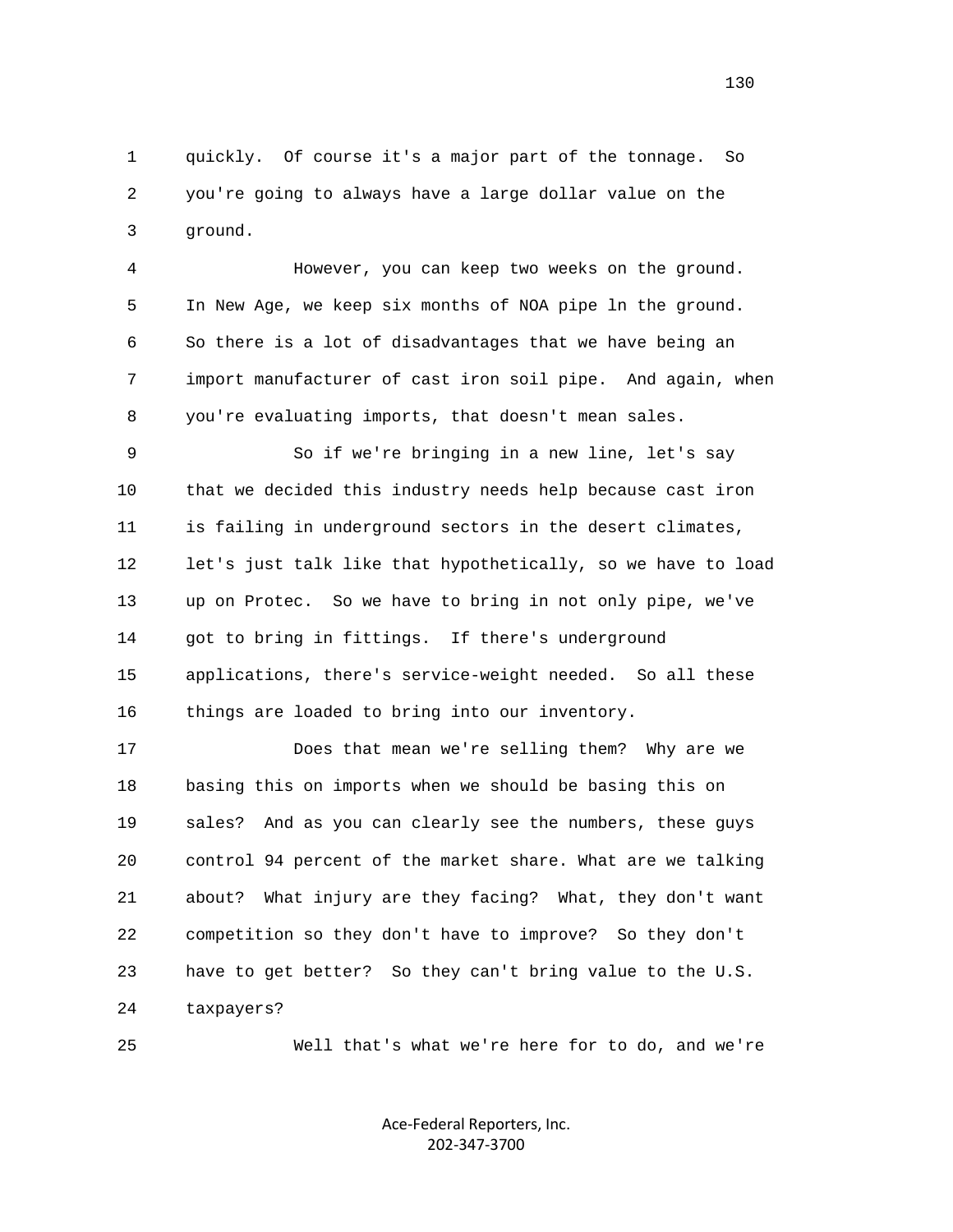1 not going to stop. The HTS Codes does not factor standard 2 differential. HTS Codes lumps cast iron soil pipe, or cast 3 iron soil pipe fittings, all together. So please do not use 4 an HTS Code as a way to determine a product category.

 5 The standards are there for a reason. When 6 something adheres to an ASTM 888, that's a no-hub standard. 7 When something adheres to the EN 877 coatings, that's to a 8 different standard. We cannot lump these two standards 9 simply together.

 10 And there was also some questions that were kind 11 of going back and forth with our competition earlier that I 12 made some notes on, and some of the statements are very 13 contradicting.

 14 Number one, they mentioned that distributors are 15 locked in for one year so they're not switching because they 16 have their rebates. So when these waves of import stock 17 comes into the United States, how does that affect their 18 distribution? How does that affect their sales? 19 It does not have a direct import at all. And 20 it's based on import volume, not on sales volume. So we 21 have to really look at how we're evaluating this thing.

 22 I thank you guys for your time today, and I will 23 be pleased to answer any questions, along with Owen, if you 24 guys have any.

25 MR. CORKRAN: Thank you very much.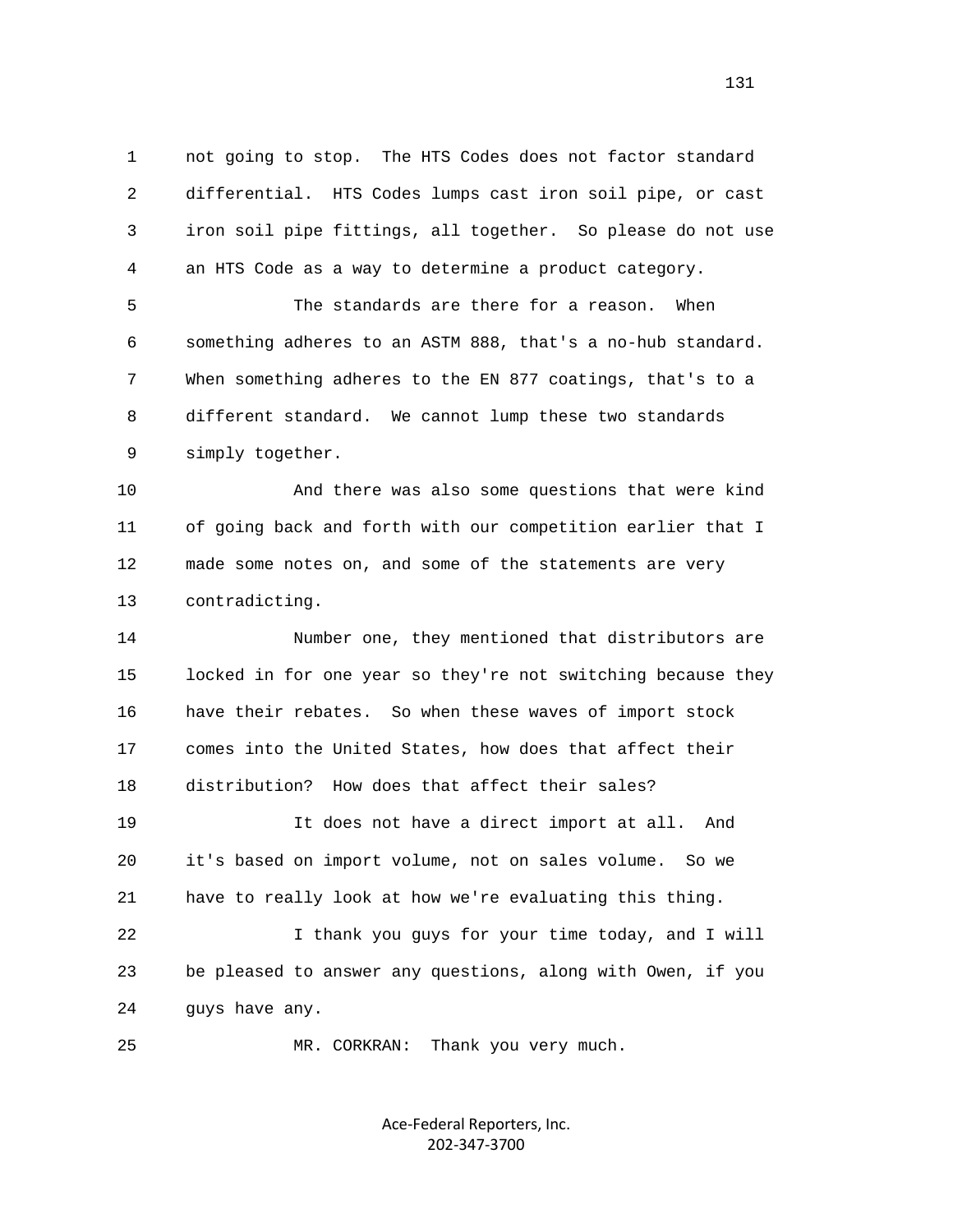1 Before I turn to questions, I did have an 2 overarching question. I want to see if I am characterizing 3 the case that you're making correctly.

 4 In listening to the testimony, I perceive the 5 case that you are making as there is a limited degree of 6 competition between the imported product as a result of 7 certain product characteristics that that product has, as 8 well as certain requirements that are in domestic contracts. 9 And, that to the extent that there is--that the domestic 10 industry is facing challenges, that those challenges arise 11 from factors other than imports.

 12 Have I distilled the argument? Or am I 13 mischaracterizing the argument?

 14 MR. SINGH: I think you have prefaced it 15 correctly. And again, just to kind of add a little bit to 16 that, the CISPI trademark, which is critical here to 17 understand, the CISPI trademark blocks out any import 18 product from being used on projects.

 19 And by the way, they're saying there was a lot of 20 mixing on jobs? That's not accurate, either. Because a 21 product is submitted and it's approved by an engineer. So 22 for example if Charlotte submitted, submitted an 23 approved-on, or New Age had submitted an approved-on, the 24 contractor's duty is to put in the New Age system or a 25 Charlotte system. So again we've got to be clear on that.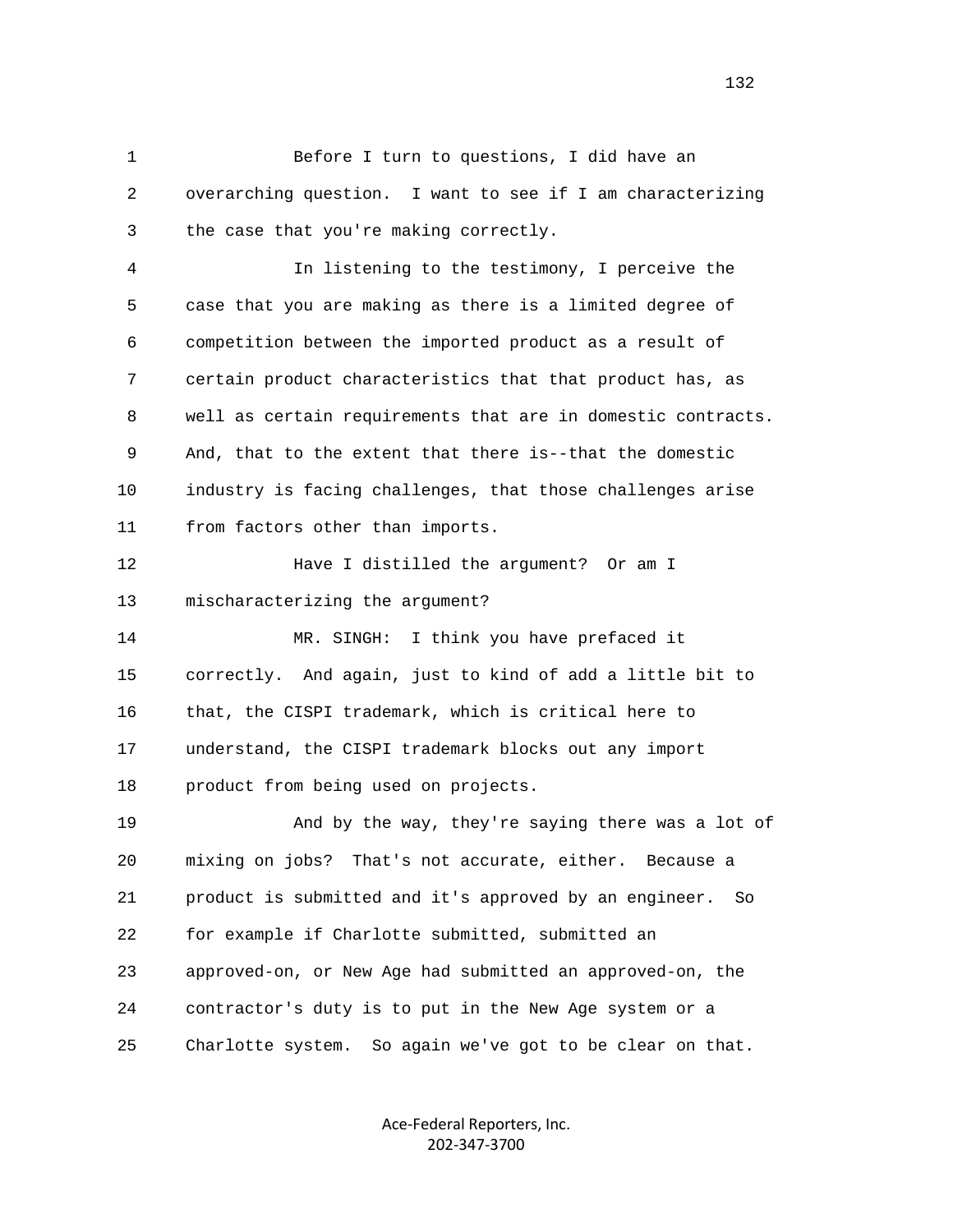1 Now will a contractor mix some fittings that he 2 had from Altec? Sure, it'll happen. But technically by 3 code and to their ethics to the engineer and the GC, they're 4 supposed to follow what they submitted for the project. 5 MR. CORKRAN: Okay, thank you. With that 6 understanding, let's proceed with questions. Ms. Shister? 7 MS. SHISTER: Thank you both very much for coming 8 out and providing our testimony. You mentioned in your--or, 9 Mr. Singh, you mentioned in your testimony that fittings and 10 pipe basically go hand-in-hand in sales. 11 Are there any instances that you know of when 12 it's just cast iron soil pipe being sold separately from 13 fittings? 14 MR. SINGH: Sure. So typically what will happen 15 is from a manufacturer, that shipping standpoint, we want to 16 maximize our loads that ship out. So some distributors know 17 that. So 45,000 is a good number that Mr. Dowd used that we 18 also use in principle when we're shipping out flatbed trucks 19 across the country. 20 So if you have a pipe order of 45,000 pounds, we 21 will ship that by itself on a flatbed. But obviously 22 they're usually mixed in together, pipe and fittings. But 23 just based on weight criteria, we kind of allocate them per 24 truck.

25 MS. SHISTER: Thank you. And what are your sort

Ace-Federal Reporters, Inc. 202-347-3700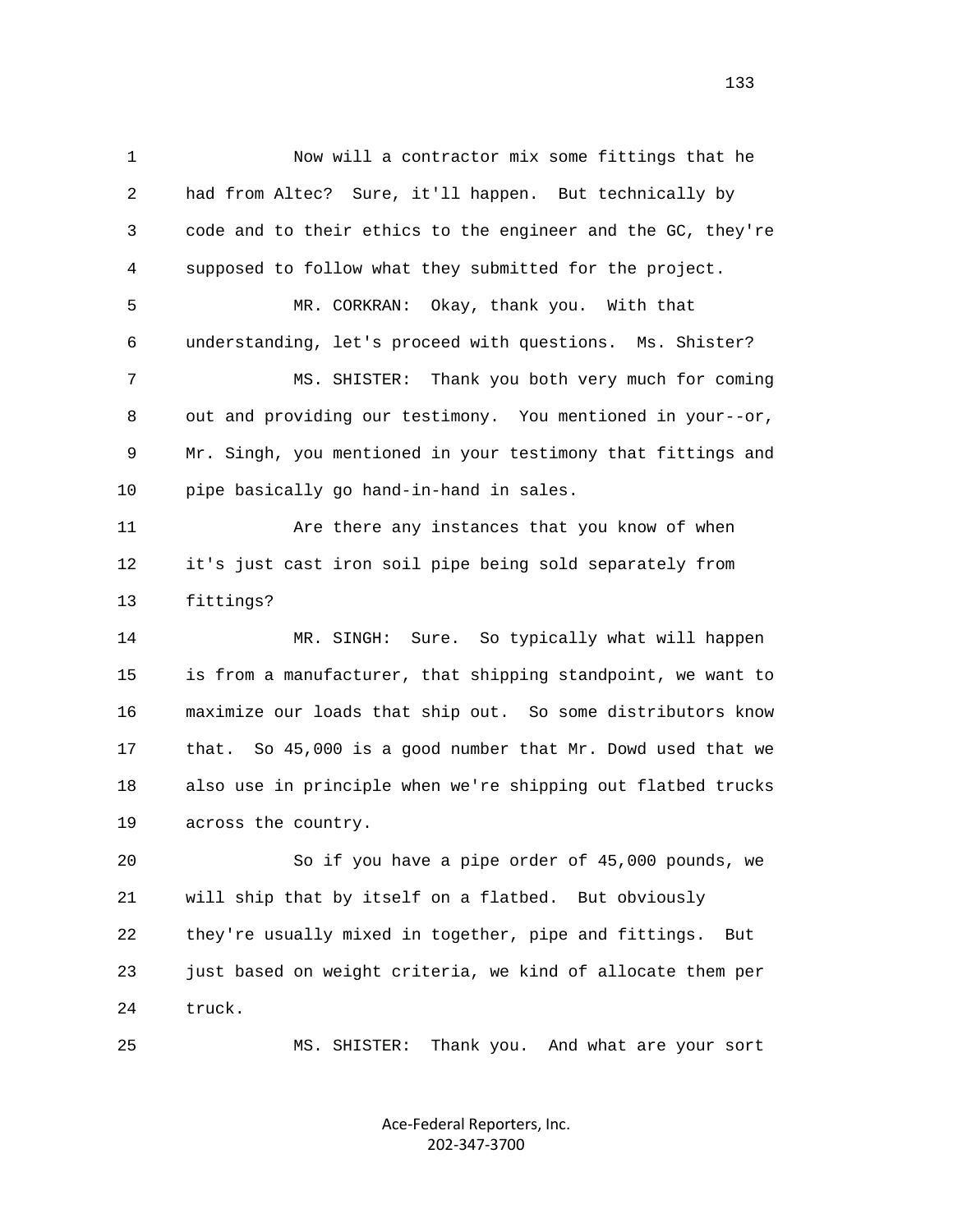1 of major barometers for determining demand? I know you said 2 you'd try to inventory up to nine months out. So how do you 3 determine what you're going to inventory?

 4 MR. SINGH: Again, it's based on sales history, 5 and it's based on forecasting of projects we have coming in. 6 So we try to take all those into account.

 7 The unfortunate part is we've been promoting 8 epoxy in the United States for about five years now, and we 9 just--since 2015, we've had quite a large surge because 10 there's a need for it. So that's been a challenge to really 11 inventory correctly for. And not to mention, still 12 inventorying enough on the asphalt coating, which is to the 13 ASTM standards. And to the Epoxy EN 877 standards. So 14 that's what we've realized, that plumbers could be doing a 15 building, the exact same building, but they will design it 16 totally differently, or an engineer will design it totally 17 differently, but a plumber will have a preference of using a 18 certain fitting because that's what his crew does, and 19 that's what they're used to doing. So it's very challenging 20 on fittings, especially, being, you know, hundreds and 21 hundreds of SKUs, to have enough inventory. Because on one 22 job you could sell a thousand closet bins. And then you 23 won't sell that same closet bin configuration for eight 24 months. But if you don't have that thousand pieces that 25 that contractor needs, we could lose an entire job.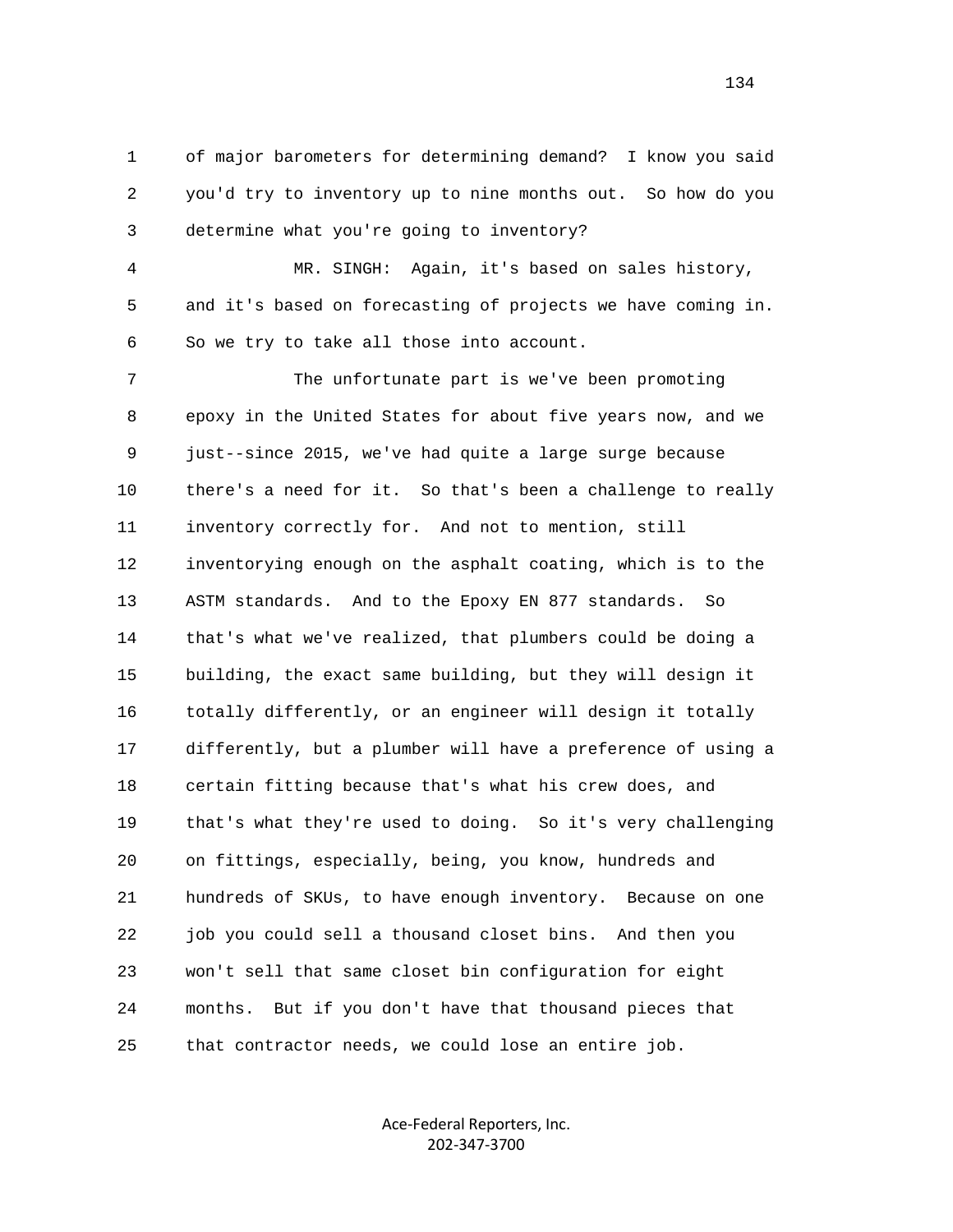1 So that's why it's very tricky when it comes to 2 forecasting and procurement of the inventory. But it is 3 also very critical for our success in sales.

 4 MS. SHISTER: Thank you. And where are you end 5 users typically distributing, so how far does your product 6 end up traveling?

 7 MR. SINGH: Coast-to-coast. We do have 8 distribution centers across the country and some are with 9 our local representatives and some are our own distribution 10 centers. You know to be very candid and honest our domestic 11 competitors do a very good job of pressuring stocking 12 distributors, so our strong commercial stocking distributors 13 are constantly being offered low prices to block us in the 14 marketplace, so it just happened recently in New York City. 15 One of our largest distributors we were cut by the knees by 16 our domestic competitors and they were offered a ridiculous 17 program that I was not able to match.

 18 MS. SHISTER: So I think you were starting to 19 hint at this a bit, but what would you say are the key 20 purchasing factors with pipe, specifically?

 21 MR. SINGH: With pipe? The good thing about 22 pipe is you don't -- even for New Age compared to fittings 23 there's less skews, so you have to carry less inventory and 24 it turns very quickly in comparison to fittings. So for 25 example, in our distribution centers our pipe is constantly

> Ace-Federal Reporters, Inc. 202-347-3700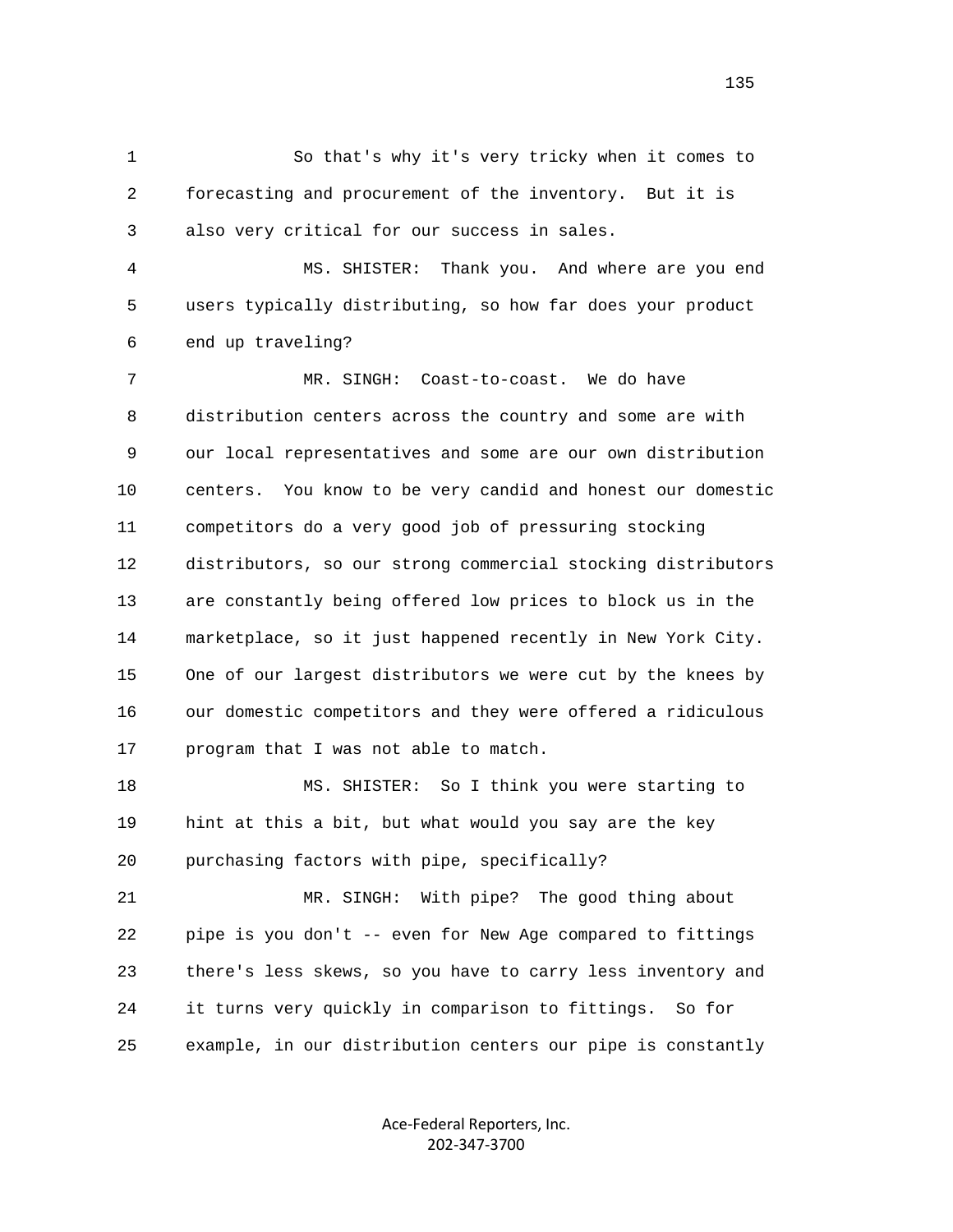1 rotating in and out, in and out, in and out. Weekly, we can 2 get hit with four or five containers of pipe and there's 3 five or six truckloads going out or you know it's 4 continuous. And that could be one day sometimes or that 5 could be a week sometimes. It just kind of depends on the 6 activity and what's happening, but pipe rotates very fast 7 where fittings aren't, just kind of a rule of thumb. 8 MS. SHISTER: Thank you. So you spoke a lot 9 about the different standards. Do you know when the 10 standards -- the ASTM standards were last updated and also 11 -- I guess when both of them. Do you know how frequently 12 have any of those standards been updated? 13 MR. SINGH: The ASTM standards are updated very 14 frequently. My father is part of the AO4 Committee. He's 15 there at every meeting. He's very involved. Actually, we 16 talk openly with the CISPI team and our domestic competitors 17 on certain issues. My father's a mechanical engineer, so 18 he's very involved when it comes to the ASTM committees. 19 Unfortunately, his suggestions and his additions 20 don't get approved for balloting to go to the next step, 21 just being a minority in that situation. I don't think 22 we'll ever have the presence of being able to go to the next 23 level, unless we have more guys that are involved in the 24 ASTM standards. But much like this hearing, that's how the 25 ASTM Committee is, three to one, and then you add the

> Ace-Federal Reporters, Inc. 202-347-3700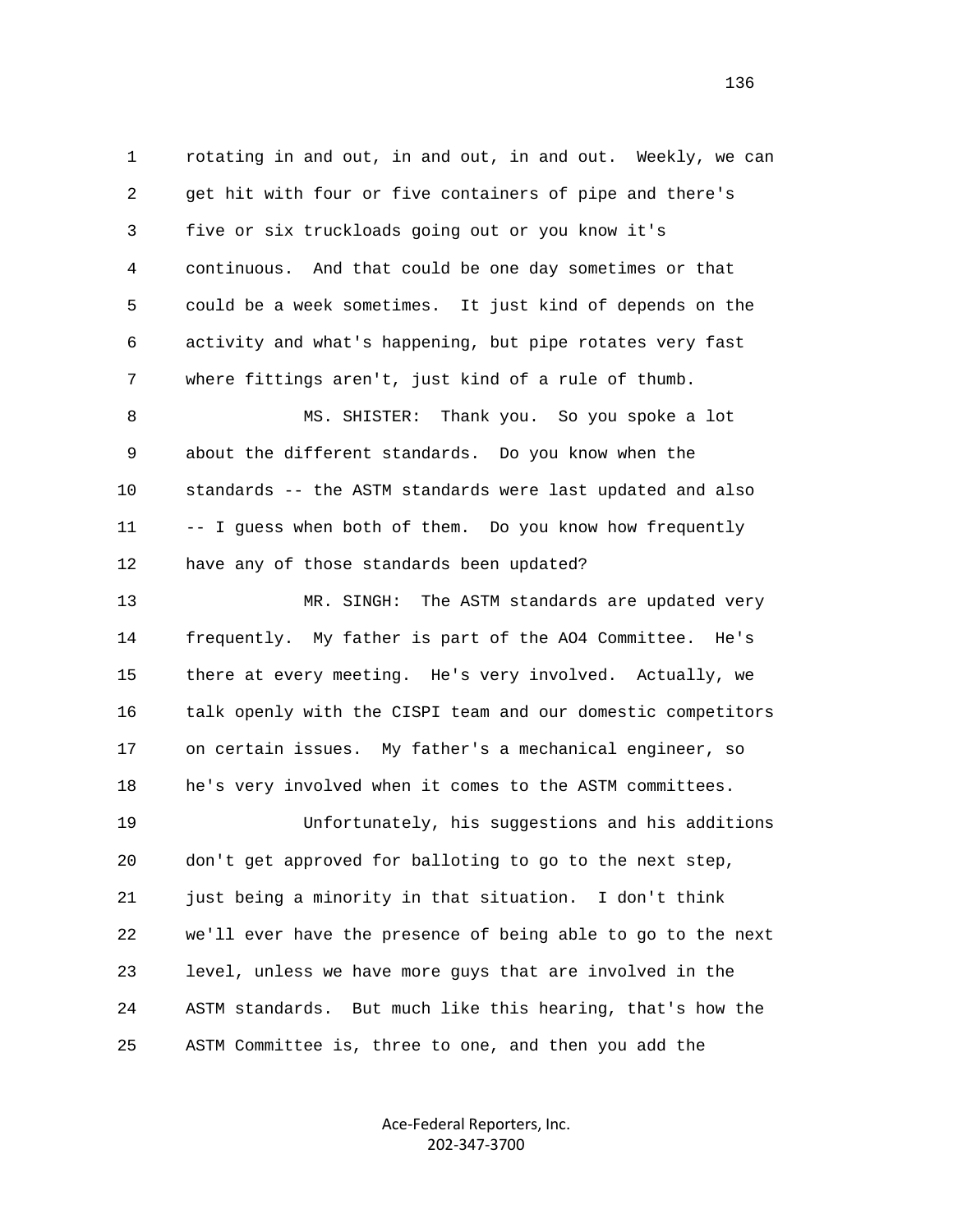1 coupling manufacturers, then you add the other guys, we're 2 outnumbered and our vote is kind of slipped on the side. 3 MS. SHISTER: Thank you. I mean I feel like the 4 crux of what you've been trying to argue is that because 5 your pipes are at a higher standard they're different 6 products, basically. They're two different standards 7 completely. 8 MS. SHISTER: So do the purchasers care that 9 they're different standards? 10 MR. SINGH: 100 percent. 11 MS. SHISTER: Okay. 12 MR. SINGH: And can I just add, change in this 13 country, especially in the plumbing segment of the market is 14 very challenging to bring awareness to a building owner is 15 easy when they have failures, but to a plumber who's been 16 doing certain things a certain way for a hundred years it's 17 a very challenging position, but we've been very resilient 18 by knowing that what we're bringing to this industry is 19 going to far outlast what the ASTM standards have to offer. 20 MS. SHISTER: Thank you. And I believe you 21 mentioned this in your testimony as well, but I know it was 22 brought up during -- this morning. The difference between 23 an epoxy coated pipe and an asphalt coated pipe can you just 24 go into a little bit more detail about what those major 25 differences are?

> Ace-Federal Reporters, Inc. 202-347-3700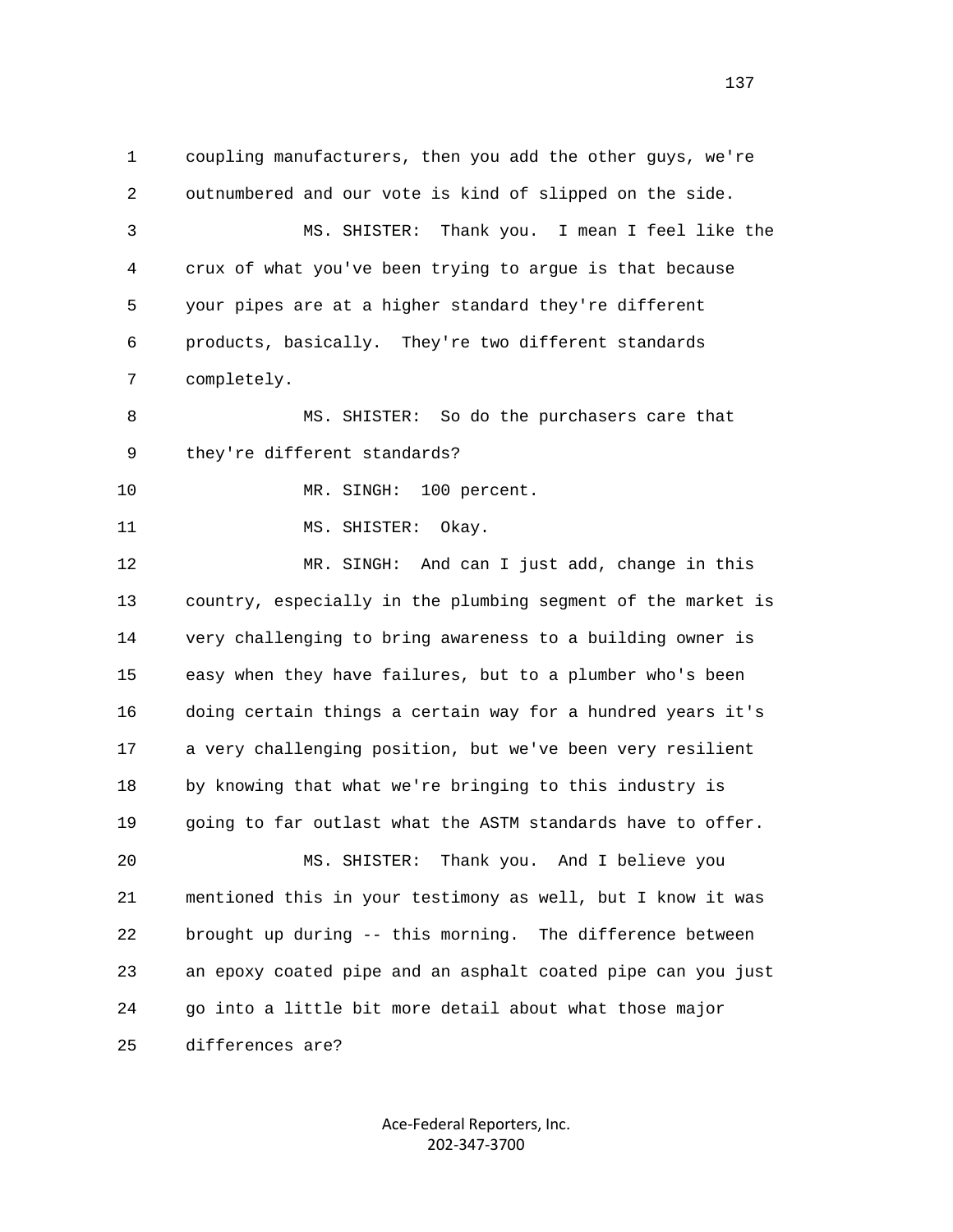1 MR. SINGH: Sure. I'll let Owen answer that. 2 MR. ZHATO: First of all, the pipes in terms of 3 irons they are different. -- requires a minimum tensile 4 test, tensile strength at 200. For the black pipes made by 5 U.S. is 145. That means in terms of iron we are stronger. 6 In terms of coating for the internal coating there are 7 already some different strength tests. For the external 8 they are different tests for the external because it depends 9 on the different applications. Even the internal 10 coating/external coating they are different system, so we 11 treat the pipes differently. As Greg mentioned earlier, 12 there is a type of e-coatings for the fittings. In fact, 13 these can be used for some kind pipes. I have to say there 14 are two limitations. One, it only can make very small 15 pipes. You know it's 5 feet, but for us we can make as much 16 as we can, as long as we can. Your pipe 3 meters long. 17 It's 10 feet.

 18 And another limitation for the e-coating coating 19 only one type of coatings on the surface of the pipes or 20 fittings, but us in our applications we need three of them 21 separately, so that kind of machine doesn't work. Those the 22 things, yes.

 23 MR. SINGH: Just to add what Owen just said 24 here, a major step that we do when we do epoxy coating of 25 our products and actually implemented also to our asphalt,

> Ace-Federal Reporters, Inc. 202-347-3700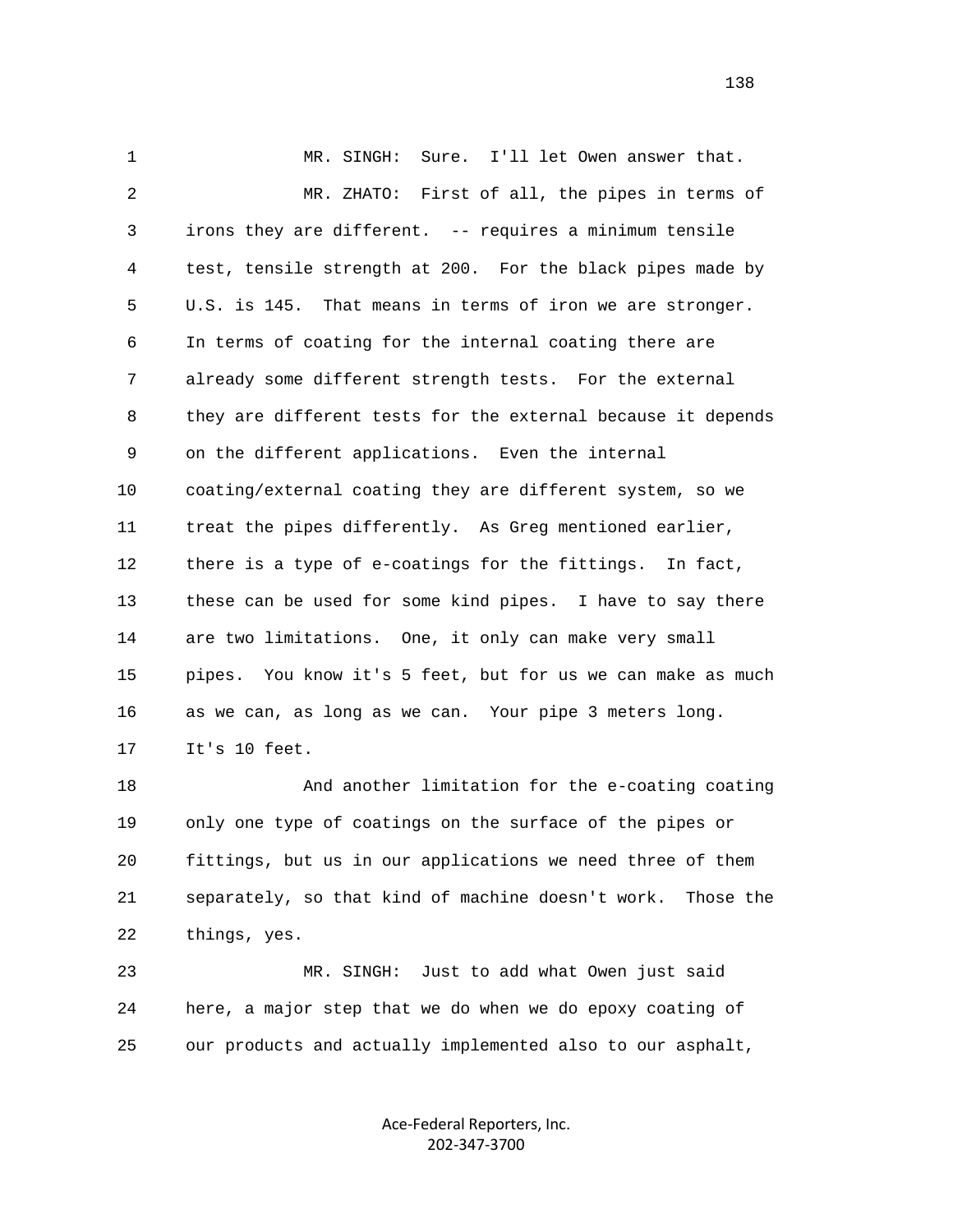1 but just so we can understand, we bore the interior of our 2 pipe. As we mentioned, cast iron soil pipe is a 3 gravity-based system, so when you have these porosities 4 built up on the inside of your pipe what's going to happen? 5 It's going to lead to blockages. It's going to lead to 6 short-term failures when cast iron is designed to last 100, 7 150 years. So boring the interior of our pipe, and as Owen 8 mentioned, look on the inside because that's the most 9 critical part. So we bore every single stick of pipe that's 10 manufactured for New Age. And the contractors love that, 11 the engineers love that quality, the building owners love 12 that quality, and then it's epoxy coated, as Owen mentioned. 13 We're also doing 100 percent hydrostatic testing 14 on every single stick of pipe, so again, cast iron, as we 15 know, is a porous material, but we don't use our coating to 16 fill our holes. We actually do the 100 percent hydro 17 testing before the coating is applied. 18 MS. SHISTER: Okay. 19 MR. SINGH: And then again, the attributes of 20 the epoxy coating from chemical resistance to hot water to 21 adhesion to the temperature cycling these are all very, very 22 -- I mean critical tests that are in the EN877 standard 23 where the U.S. standards I mean, literally, there's one line 24 it says that coating shall be uniformly coated without 25 adherent to scale. And I don't remember the exact phrase,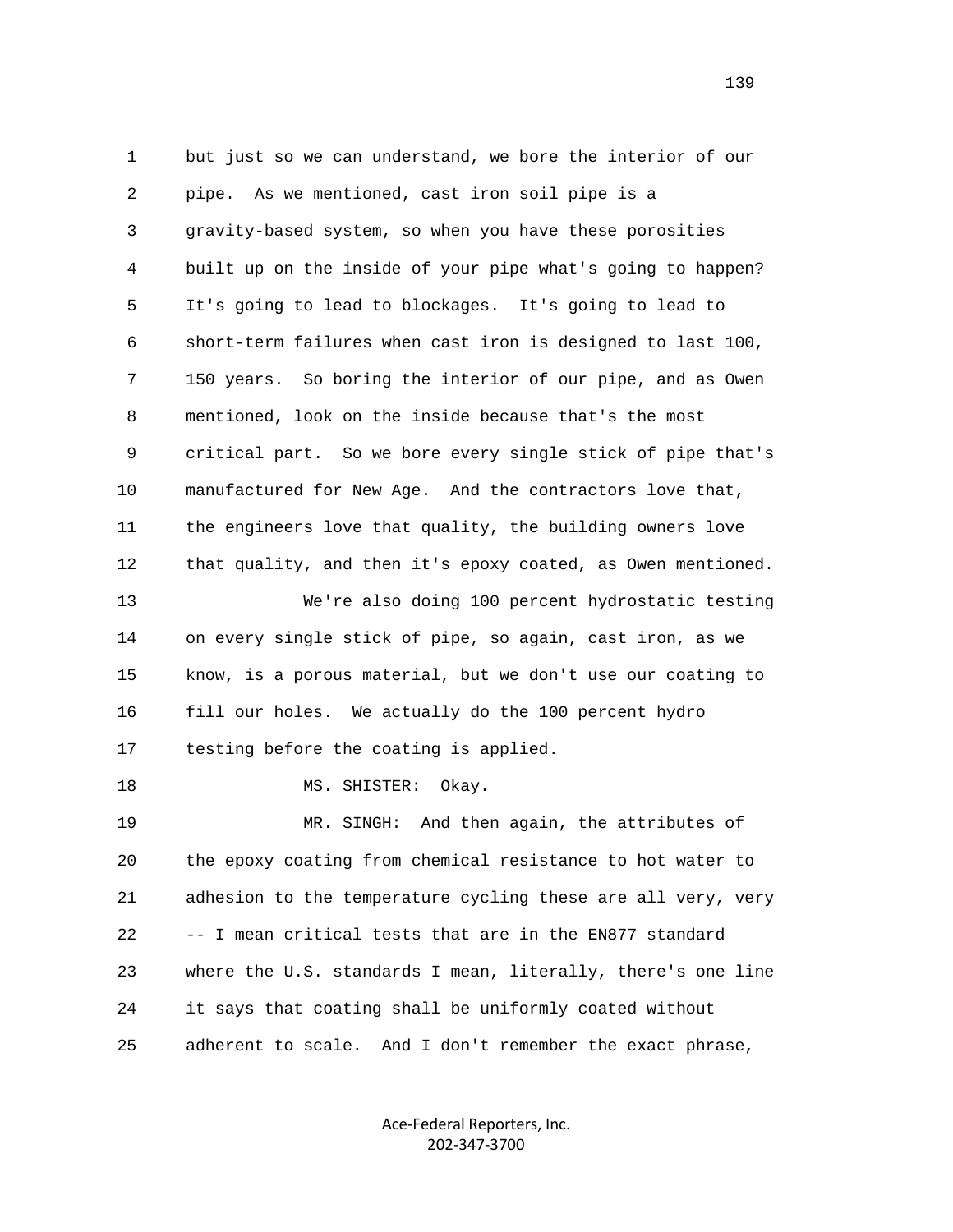1 but I can pull it up if you guys would like to see what the 2 U.S. requirements are.

 3 MR. ZHAO: For the coatings, as I said, there 4 are different systems. Different times we use -- for 5 different applications we use different zinc coatings as 6 well. They are having zinc coating and also they are 7 variable. You know Hozinc and zinc they are different. And 8 some pipes are used for different applications only. For 9 example, BML is only for the bridge. We can make any shape 10 of pipes and coat it with any combination of these kinds of 11 coatings, so it's quite variable. It's not very -- you know 12 only one size and one coating for inside, outside. It's 13 not, so in our case, totally different.

 14 MR. SINGH: Just to add, the domestic 15 requirements "Pipe and fittings shall be uniformly coated 16 with the material suitable for the purpose, that it's 17 adherent, not brittle, and without tendency to scale." 18 That's it. There's nothing about chemical resistance, 19 temperatures, hot waters, anything of that sort, and this is 20 caring -- mind you guys -- are shit and piss. I hate to say 21 those words, but that's what it's caring, in essence and if 22 we don't have the proper things to protect it imagine these 23 things are going to corrode and fail and this is leaking in 24 an office. This is leaking in a residence of a multi-family 25 high rise building. So again, these are just things to kind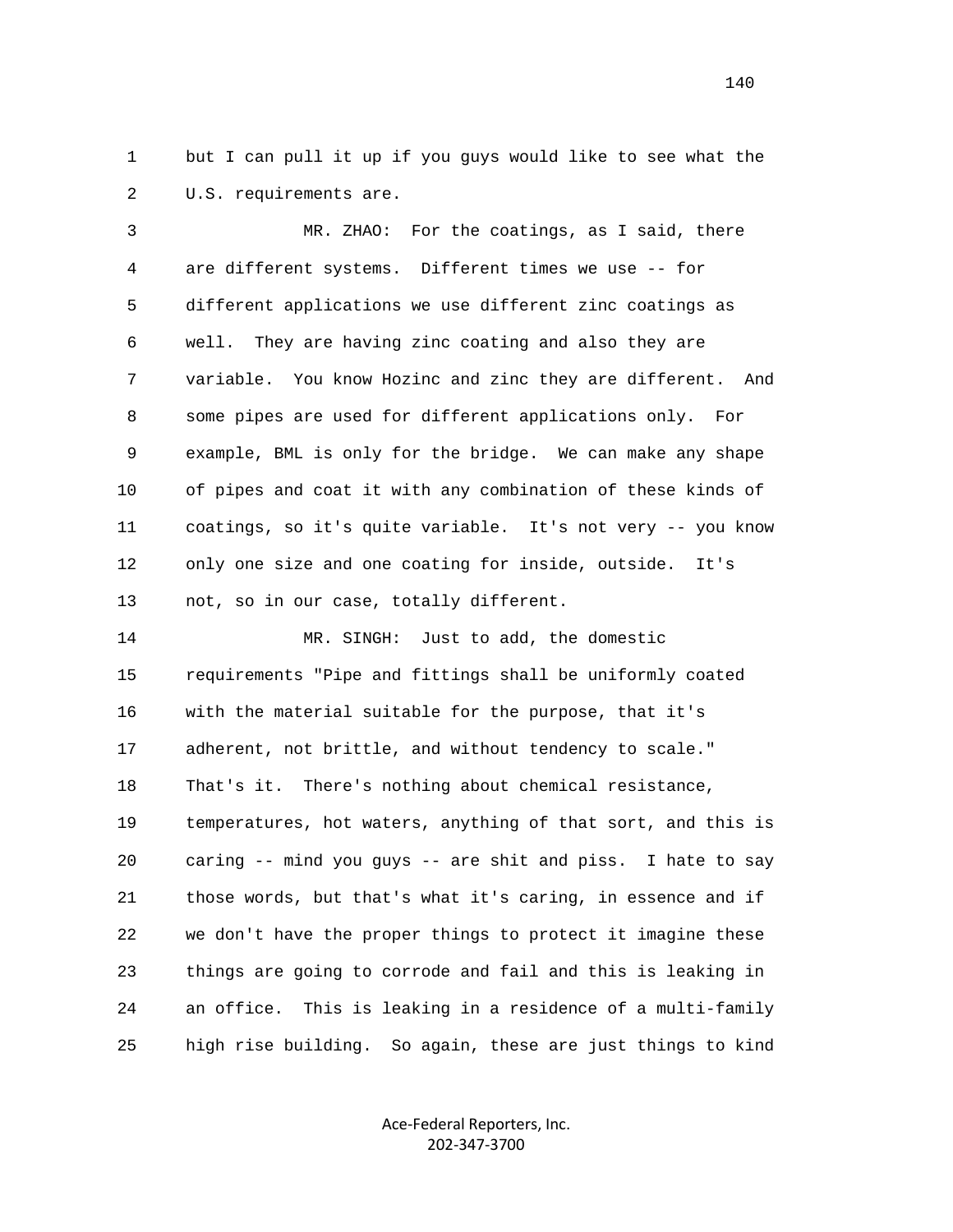1 of really consider and understanding that there is a big 2 difference and there is a need in having an epoxy coating.

 3 And not only that, there's going to be 4 situations where we will have building owners come to us at 5 an airport and they've had corrosive soils. They brought us 6 a contaminate report and they asked us, hey, Bik, or one of 7 our sales guys, hey, how can we improve this? What should 8 we put -- what's the right product of choice? So there's 9 things that we have to analyze because not every job is the 10 same. You can't just say that everything is good with 11 asphalt. Yes, maybe, 50 percent is good with asphalt, but 12 there's a lot of jobs that asphalt is going to fail because 13 it's not the right material of choice as far as coating goes 14 and that's where the EN877 standard really kicks in.

 15 MR. ZHAO: You may think why it ends up making 16 it so complicated, but the answer is all the tests is from 17 the real life. For example, we use the chemicals so there 18 is a test for the chemical resistance. Because we use 19 industry salts, so there's a test for the salt spray. 20 Because we use the hot water, so we have the test for the 21 hot water. That's where the tests coming from. That's all. 22 Thank you.

 23 MS. SHISTER: Thank you. And I think this is 24 probably getting at the same thing, but why should someone 25 use an epoxy coated soil pipe compared to a plastic soil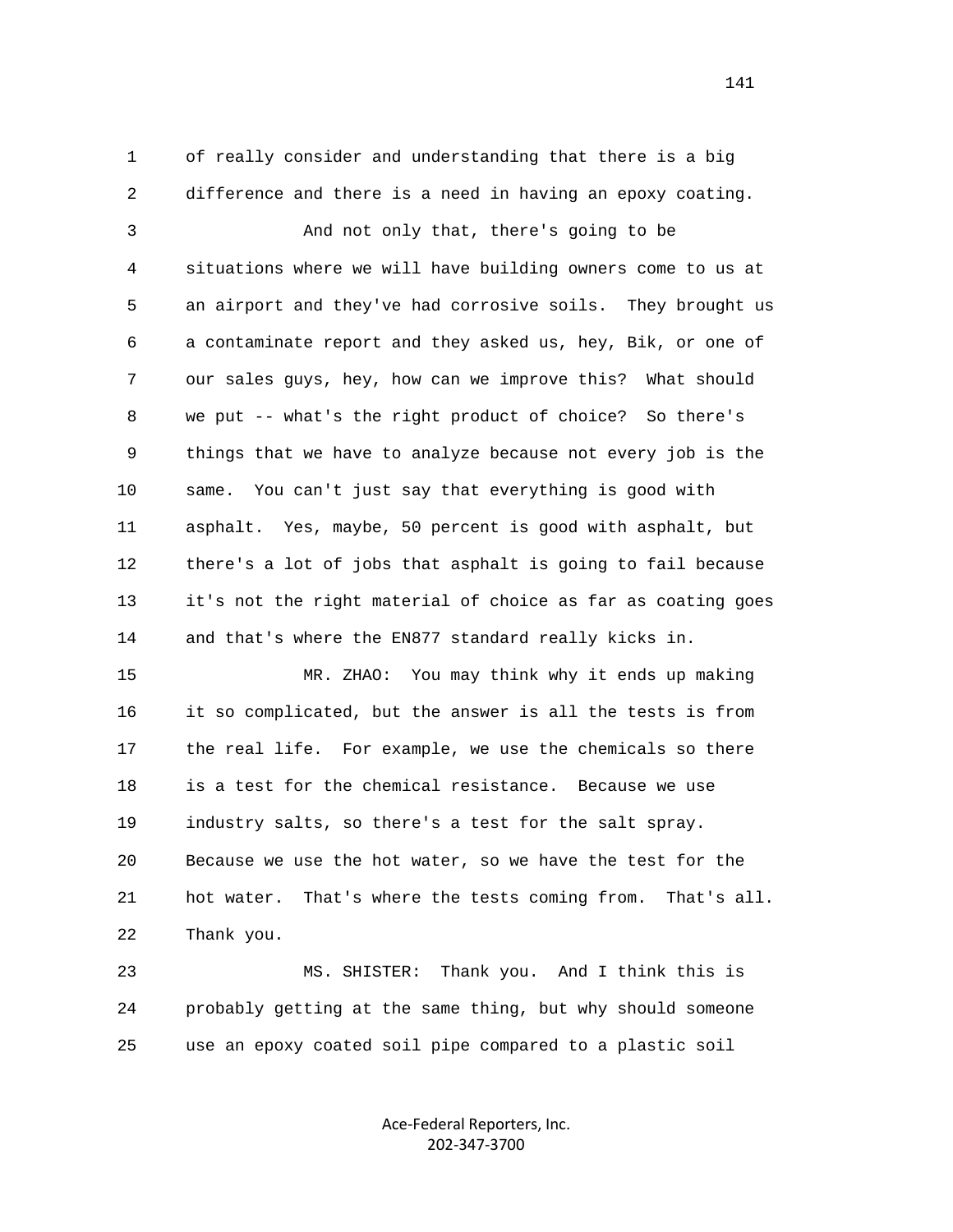1 pipe or a plastic pipe? The preference of plastic in 2 construction has been brought up as a potential substitute, 3 so what can this epoxy coated soil pipe do that a plastic 4 pipe cannot?

 5 MR. SINGH: So great question. I think, number 6 one, as was mentioned earlier by Charlotte Pipe, Mr. Dowd, 7 in regard to the fire resistance because if there's a fire 8 in a building the plastic literally gives off these gases 9 that are almost like Trinoble-like affects where it could 10 kill everyone in the building. So number one is fire 11 resistance. Number two is sound resistance. We found 12 actually our epoxy has better sound attributes than even the 13 standard asphalt, so sound and fire I would say are the two 14 major attributes to that.

 15 MS. SHISTER: Thank you. So I want to shift a 16 little bit now towards specifically production in China. So 17 raw material costs were brought up this morning and how the 18 price of scrap has actually gone up, but prices haven't 19 necessarily matched that. So what are the raw material 20 costs in China and especially the use of pig iron versus 21 scrap and how that cost changes?

 22 MR. ZHAO: I think that's confidential 23 information, so we can provide information for the 24 post-conference brief.

25 MS. SHISTER: Thank you. It's also been -- and

Ace-Federal Reporters, Inc. 202-347-3700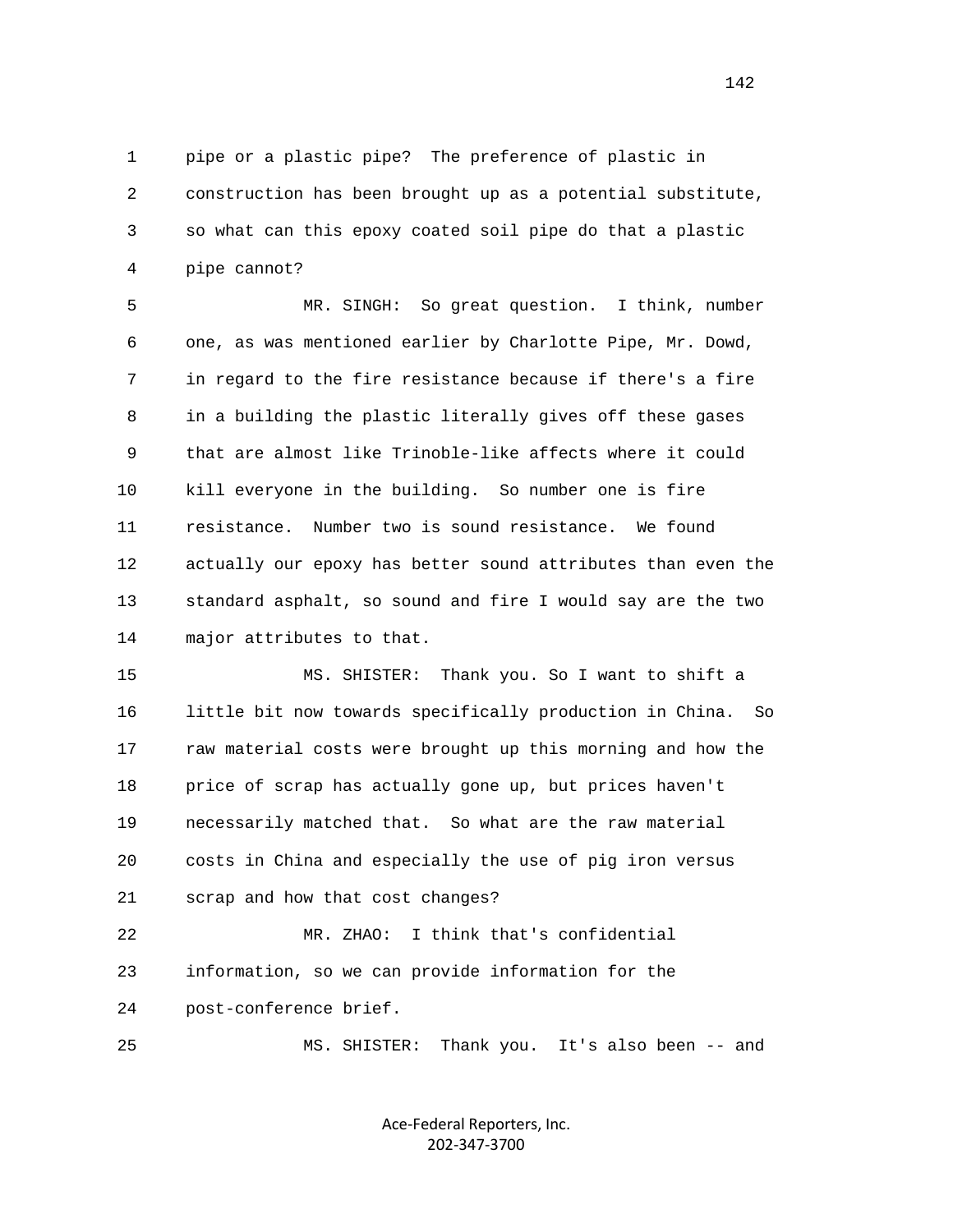1 it was brought to our attention in the fittings case over 2 the summer that there were several foundries that were being 3 closed in China. Could you elaborate on that situation a 4 bit more?

 5 MR. ZHAO: The main problem is because Chinese 6 manufacturer at the moment is environmental protection 7 policy in China. This kind of problem cause a lot of 8 manufacturers to close down.

 9 MR. SINGH: Just to add, the environmental 10 regulations although made to be horrific by our competitors 11 may be the case 15 to 20 years ago, but the environmental 12 regulations since the Olympics in China I mean literally has 13 been on crack down, so there's not some extra usage of cast 14 iron that's available. Foundries are shutting down left and 15 right when it comes to manufacturing iron products and 16 specifically when it comes to no-hub, but when it comes to 17 cast iron soil pipe there's a handful and obviously some of 18 them are specialized for the domestic Chinese market. Some 19 are specialized for the European market. Some are 20 specialized for the Middle Eastern market. And again, with 21 HengTong and New Age with the U.S. market and our other 22 foundry, Suzhou, which is a very, very -- I would say the 23 most high tech technologies and the most environmental 24 cautious foundries that I've seen in the world today. 25 MS. SHISTER: Thank you. So you mentioned that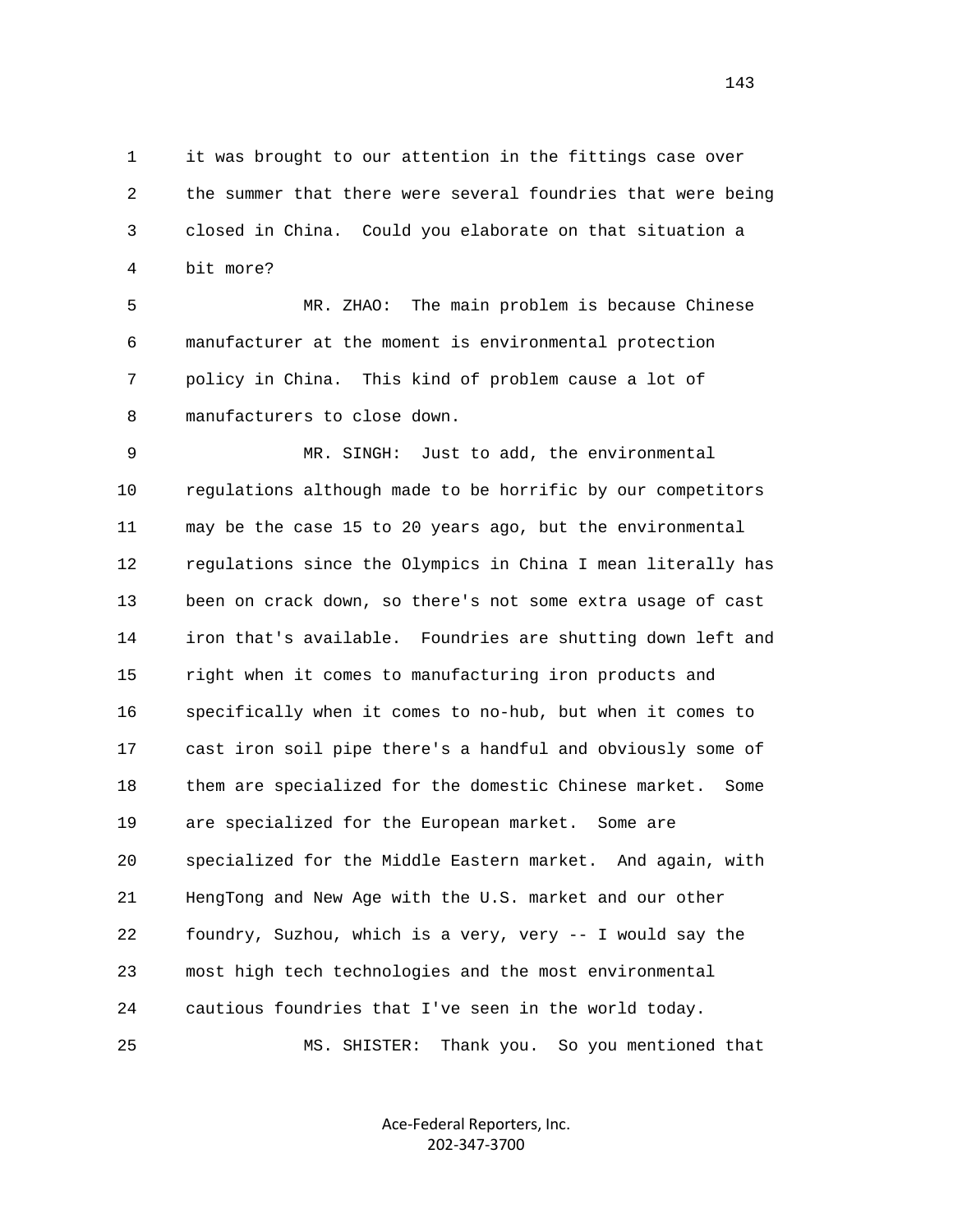1 HengTong uses this higher standard -- the European standard. 2 How common is that across the Chinese market in terms of 3 would we expect most Chinese product to come out of this 4 higher standard or is that unique to your firm?

 5 MR. SINGH: It is very unique to HengTong. 6 There's a very special art when it comes to manufacturing 7 epoxy coating. It is not something that any foundry can do. 8 To be honest, I think U.S. manufacturers will struggle with 9 it. We also meet VOC contents, which was thrown out quite a 10 lot, saying that epoxy gives out these VOCs. Far from the 11 truth, because we also maintain VOCs that meet the ASTM and 12 CISPI standards and our products get tested by third party 13 testing agencies that are approved here in the United States 14 and they have approved our epoxy to meet the VOC 15 requirements. And there's also some misinformation about 16 epoxy, so the fittings are done through an epoxy powder when 17 epoxy coating is done.

 18 The pipe is a liquid epoxy. So again, I want to 19 make sure we do understand there's differentials in the 20 coating side between pipe and fittings with epoxy.

 21 MR. ZHAO: If you remember, we have two patterns 22 about making the cast iron soil pipe. My father is an 23 expert in the production of cast iron soil pipe. Both 24 patterns are made by him, one for the casting coating system 25 for the cutting mold. These patterns will make sure the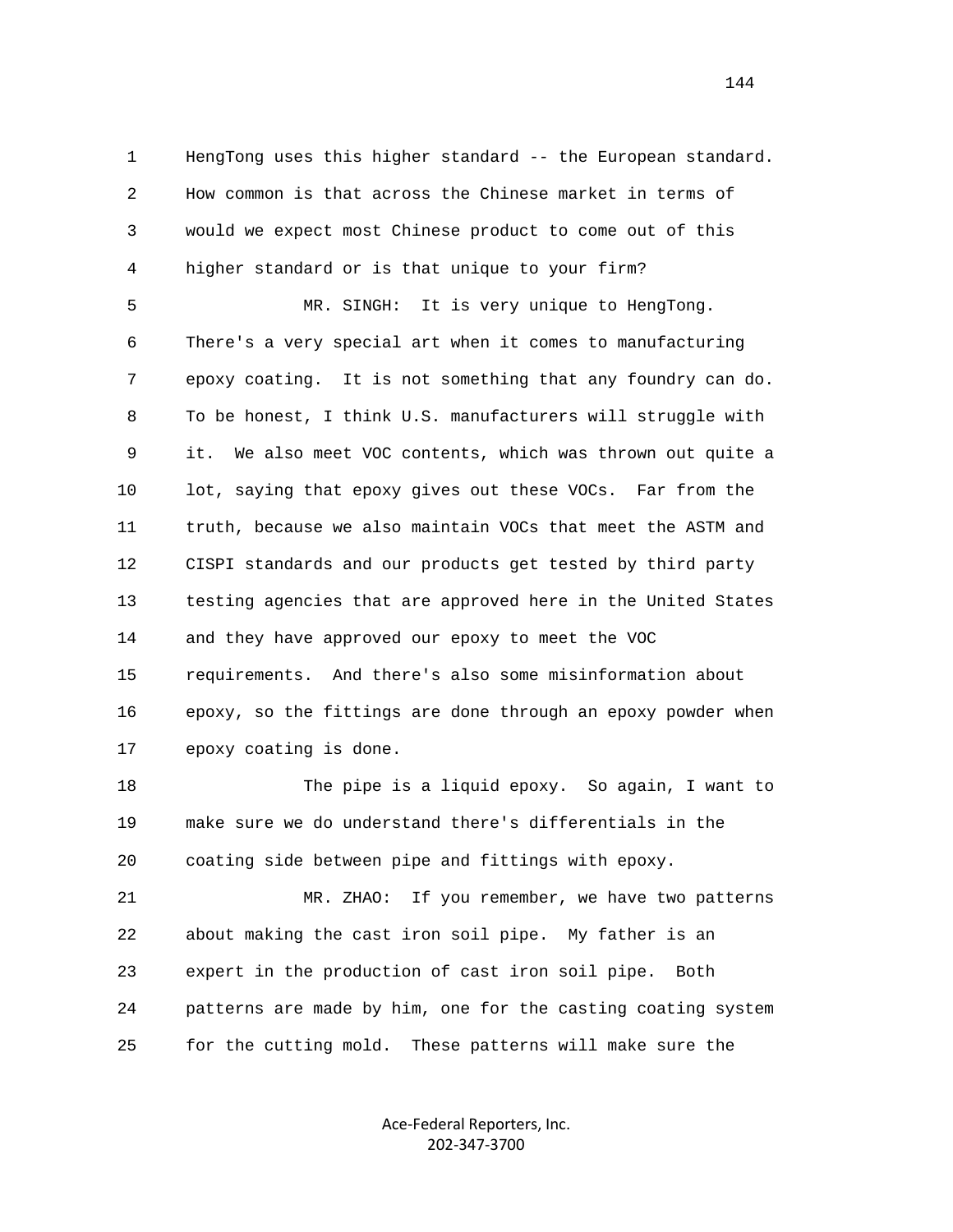1 company's finished surface of the casting pipes will be very 2 smooth.

 3 The second one is the coating system for the 4 EM877. Without these two patterns no one can beat our 5 better quality. That's all. Thanks. 6 MS. SHISTER: Thank you. So the majority of 7 what HengTong produces would you say it goes to the domestic 8 market or is it mostly for export or is it sort of a healthy

9 mix of both?

 10 MR. ZHAO: I would say most of our product 11 imports to overseas, all over the world, European market 12 even bigger, a lot bigger than U.S.

 13 MS. SHISTER: Thank you. Actually, on your last 14 point could you expand a little bit on what your major 15 export destinations are and how the U.S. fits into your 16 export destinations?

 17 MR. ZHAO: Do you mean what's the major markets 18 in the company?

 19 MS. SHISTER: Yes, what are your major markets 20 and basically what ranking would the U.S. fill in as one of 21 your major markets?

 22 MR. ZHAO: I think the largest ones is the 23 European market. You can see there's a lot of countries 24 using and I think the U.S. would be the second. Yes. 25 MS. SHISTER: Thank you. And those are all of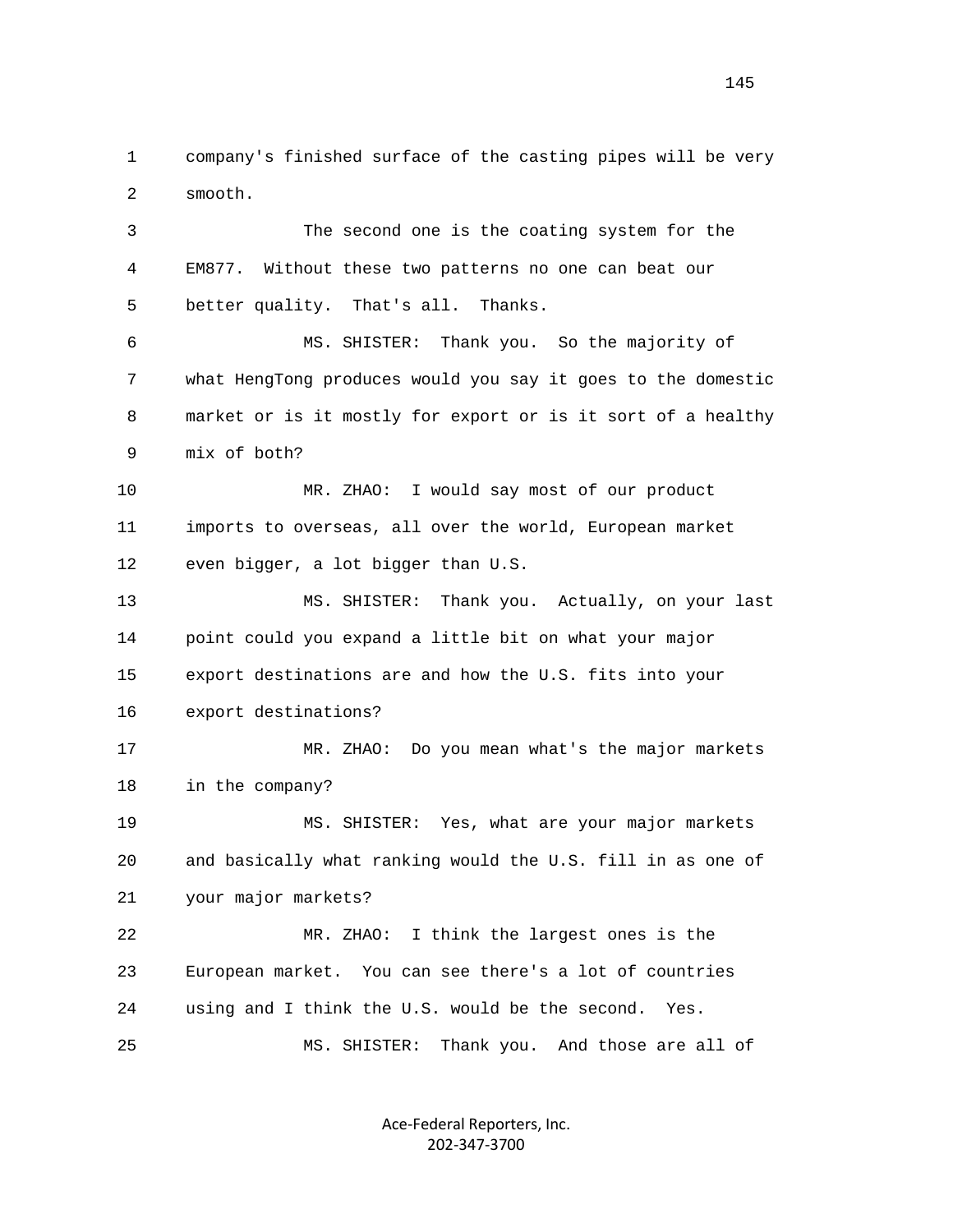1 the questions that I have for right now. Thank you. 2 MR. CORKRAN: Thank you, Ms. Shister. And now 3 we'll turn to Mr. Goldfine. 4 MR. GOLDFINE: Good afternoon to both of you. 5 Thank you for your participation today. Mr. Zhato, did 6 HengTong did you permit a foreign producer questionnaire. 7 MR. ZHAO: Yes, we did. 8 MR. GOLDFINE: You did, okay. And just so I 9 think just to be clear -- I think this was asked by Mr. 10 Corkran earlier, but just to be clear we understand the 11 argument you're making that your argument is that there's 12 limited or maybe you would say no competition because of the 13 superior epoxy coating; is that basically the argument? 14 MR. ZHAO: That's true. Because all three local 15 manufacturers they cannot make the same product as ours. 16 MR. GOLDFINE: Okay. 17 MR. SINGH: Just to further add to that, the 18 attribute to New Age's success in the marketplace is because 19 of the epoxy. So it's not because of countervailing dumping 20 of Chinese product, as they like to paraphrase us as. It's 21 actually innovating and bringing value by offering the EN877 22 product to the United States. 23 MR. GOLDFINE: And is the epoxy is that the only 24 product feature that limits competition? 25 MR. ZHAO: Also, I mentioned the tensile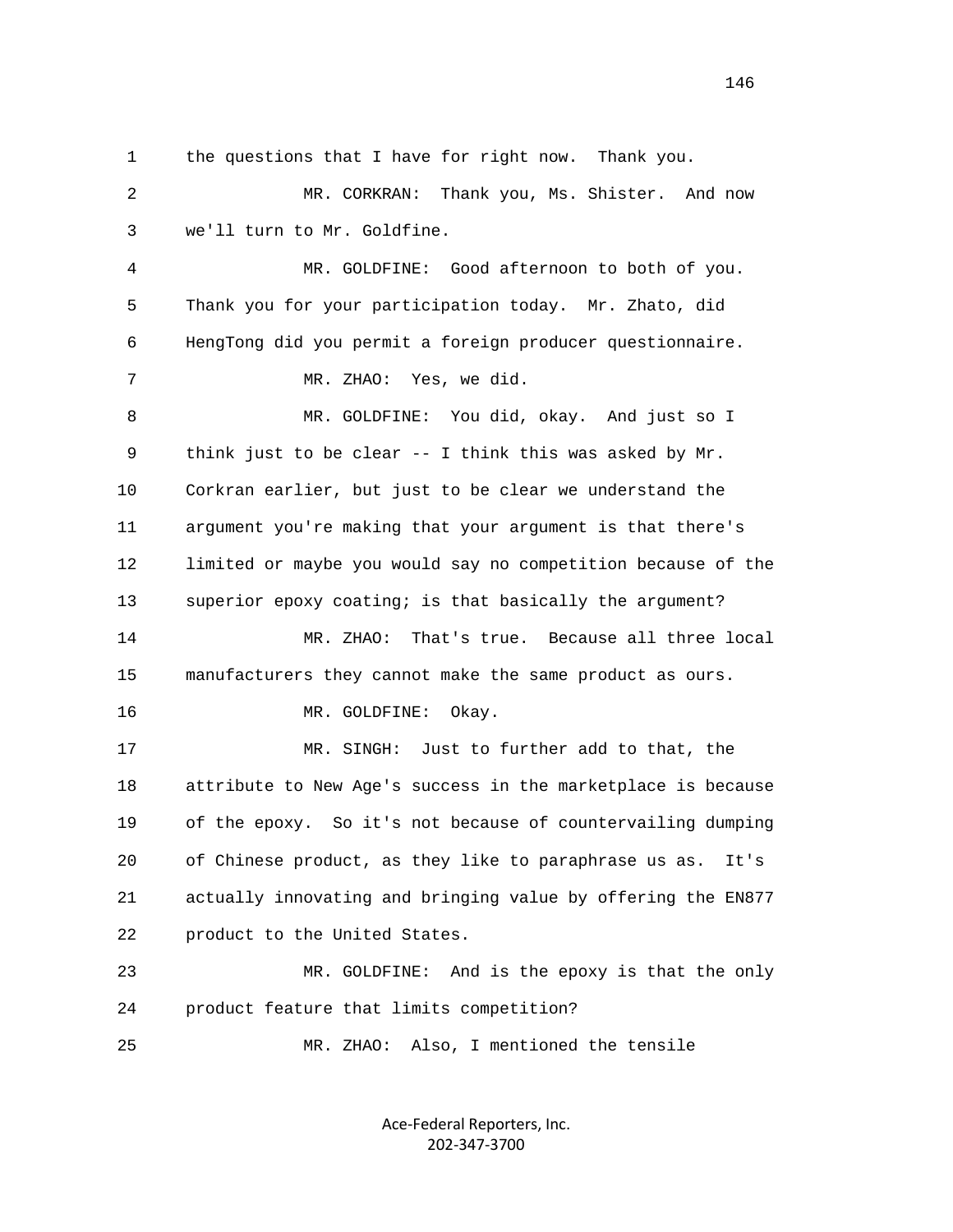1 strength, it is stronger.

| 2  | MR. GOLDFINE:<br>Okay.                                        |
|----|---------------------------------------------------------------|
| 3  | I'm trying to digest your question<br>MR. SINGH:              |
| 4  | properly. So I think that there's a couple things at scale    |
| 5  | Number one, from competition the domestic guys have<br>here.  |
| 6  | blocked our competition, just so we're clear. With the        |
| 7  | CISPI trademark import is not allowed on projects because of  |
| 8  | the CISPI trademark. No competition is allowed besides        |
| 9  | Tyler & McWane which McWane is AB&I and Tyler Foundry. So     |
| 10 | it's just Charlotte and McWane, which is the two companies    |
| 11 | that we're discussing that blocks competition.                |
| 12 | MR. GOLDFINE: So do you compete for sales to                  |
| 13 | any of the customers that the domestic firms, those three     |
| 14 | firms compete for or are you saying you don't compete for     |
| 15 | any of the same sales?                                        |
| 16 | MR. SINGH: No, we definitely do compete. We're                |
| 17 | all in the same marketplace. Now their distributors are --    |
| 18 | MR. GOLDFINE: You just said the competition was               |
| 19 | blocked.<br>I guess I'm confused then.                        |
| 20 | So when it comes to specifications.<br>MR. SINGH:             |
| 21 | So there's a lot of different sectors to the business.<br>One |
| 22 | is the engineering community, which is not a direct sale,     |
| 23 | but the engineers have specifications for projects.<br>So     |
| 24 | these guys have been around and those two have been around    |
| 25 | for a 100, 150 years.<br>They have the CISPI trademark        |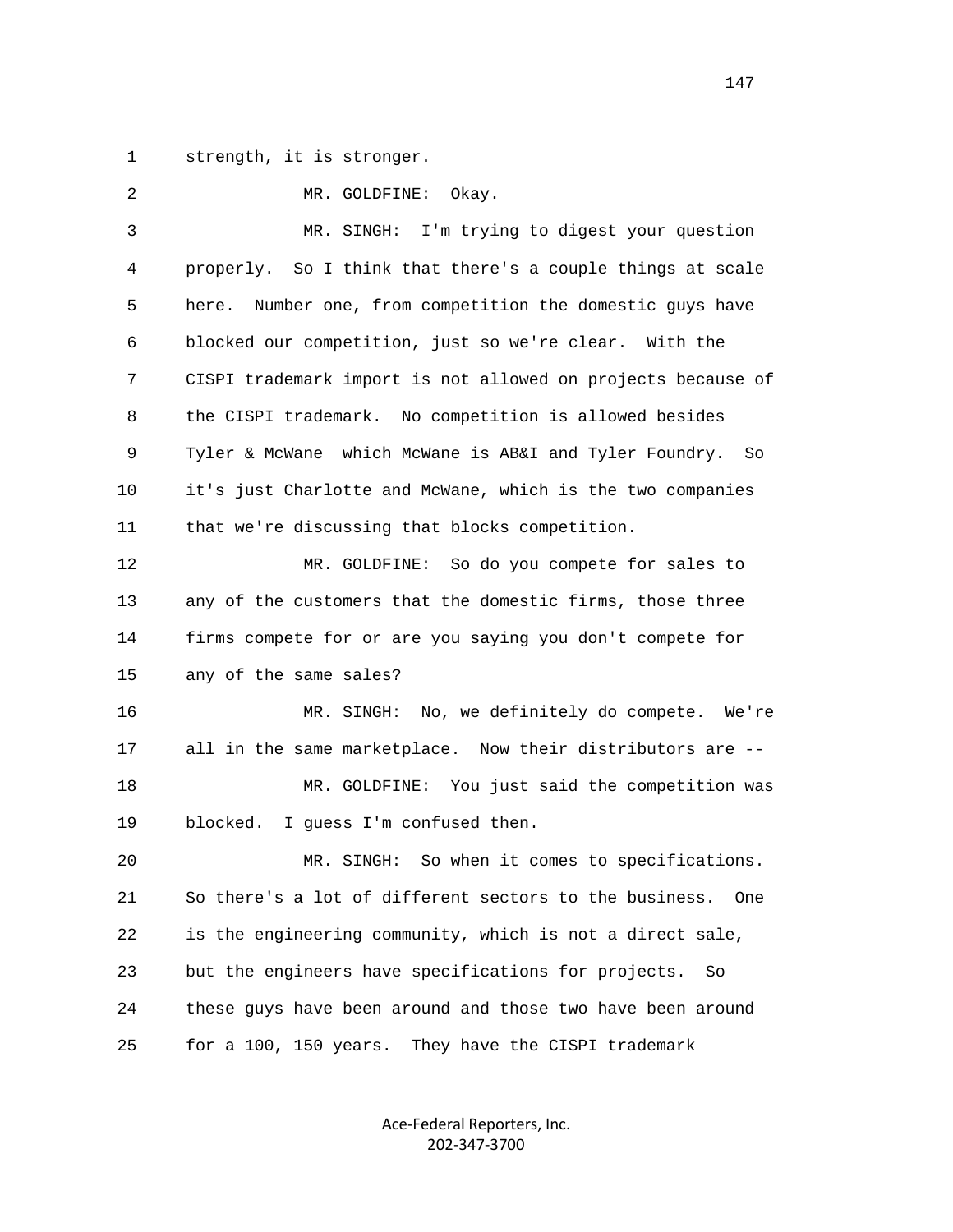1 language in these specifications, which blocks New Age to 2 partake in the marketplace. Does that make sense? 3 MR. GOLDFINE: If you could give a specific 4 example that would be helpful. 5 MR. SINGH: Sure. Let's talk about a 30-story 6 high rise that's going up and we have a distributor in that 7 marketplace. There's a contractor that we have a friendly 8 relationship with and we want to go after this project. 9 It's identified by our local sales rep as a high profile 10 cast iron soil pipe project. So we would identify the 11 project and do the marching orders to land the project. The 12 first hurdle is the engineering hurdle. 13 If we're not able to partake in the 14 specifications because the CISPI trademark language New Age 15 is blocked from that project. 16 MR. GOLDFINE: And trademark language, whose 17 trademark language is this? 18 MR. SINGH: CISPI, the Cast Iron Soil Pipeline 19 Institute, the Petitioners. 20 MR. GOLDFINE: Okay. 21 MR. SINGH: So it's their collective group that 22 used to be made up of 24 foundries and now we down to two 23 foundries that controls CISPI, which is fully funded and 24 managed by the two members, McWane and Charlotte. 25 MR. GOLDFINE: And the customer -- the building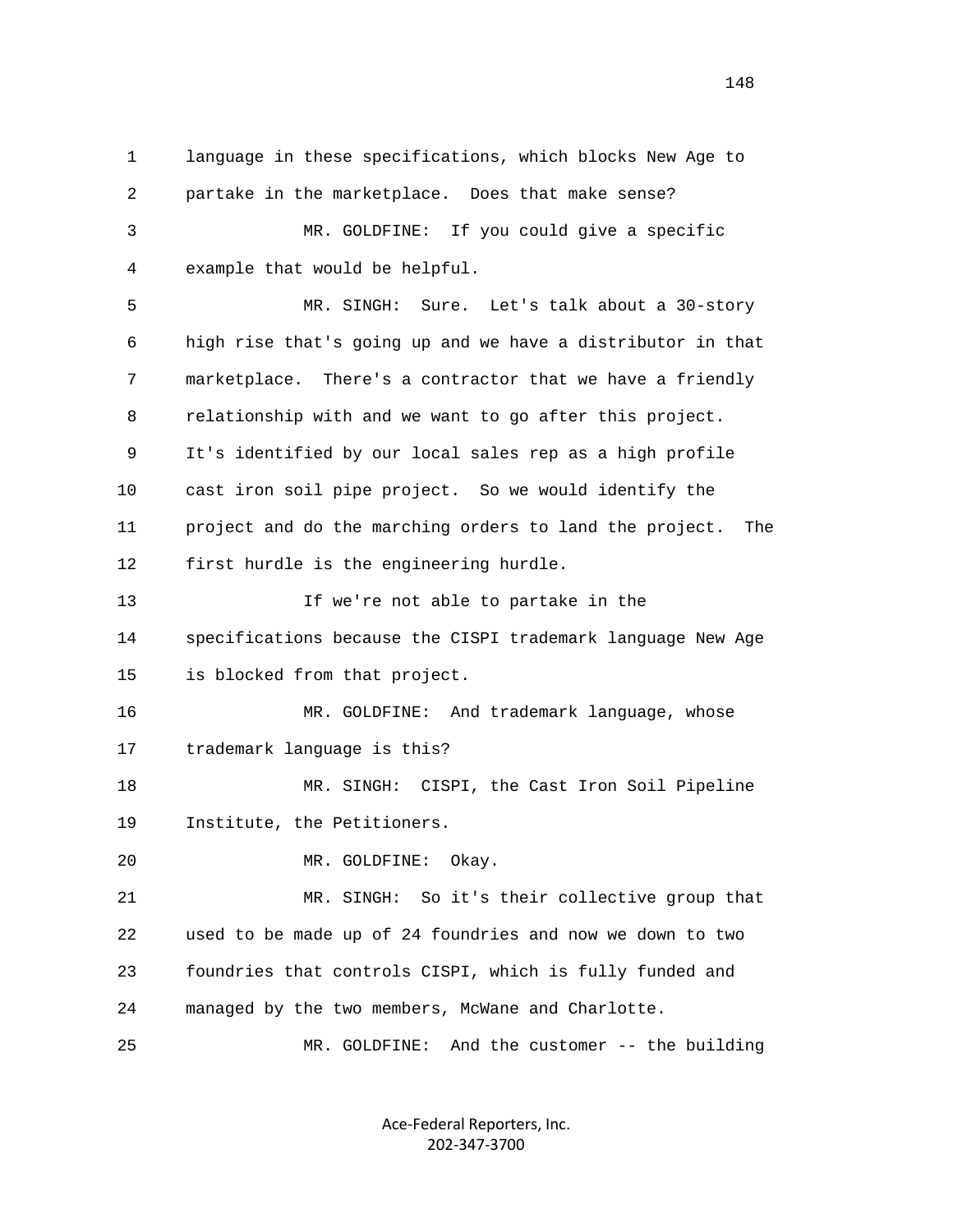1 why do they have to use that trademark?

| 2  | They put it in their specifications<br>MR. SINGH:            |
|----|--------------------------------------------------------------|
| 3  | because, obviously, our competitors have been around a very  |
| 4  | long time. There's not a lot of value in it, to be honest,   |
| 5  | but they've done a very good job of selling that trademark.  |
| 6  | And it's, like I mentioned, we see it in about 90 percent of |
| 7  | the projects across the U.S. They mentioned Dodge Software.  |
| 8  | If you ever get your hands on that and you do a              |
| 9  | search for the CISPI trademark, you will see how many        |
| 10 | projects that New Age would never even have an opportunity   |
| 11 | to even compete after.                                       |
| 12 | Now listen, if we have an opportunity to go and              |
| 13 | meet the engineer and explain who CISPI is and who they      |
| 14 | really are and what they are today as opposed to what they   |
| 15 | were in 1949 and we get that changed, then we can compete.   |
| 16 | But right off the bat, we have to first get that hurdle      |
| 17 | cleared. It doesn't matter our distributor in that           |
| 18 | marketplace. It doesn't matter our relationship with the     |
| 19 | end user, the mechanical contractor, if the specification    |
| 20 | will not allow our product.                                  |
| 21 | MR. GOLDFINE: Okay. Is your product generally                |
| 22 | higher or lower priced than the domestic pipe?               |
| 23 | MR. SINGH:<br>So the black is typically lower, the           |
| 24 | asphalt because it's a commodity-based product, so a plumber |
| 25 | wants a discount when it comes to the asphalt. The epoxy is  |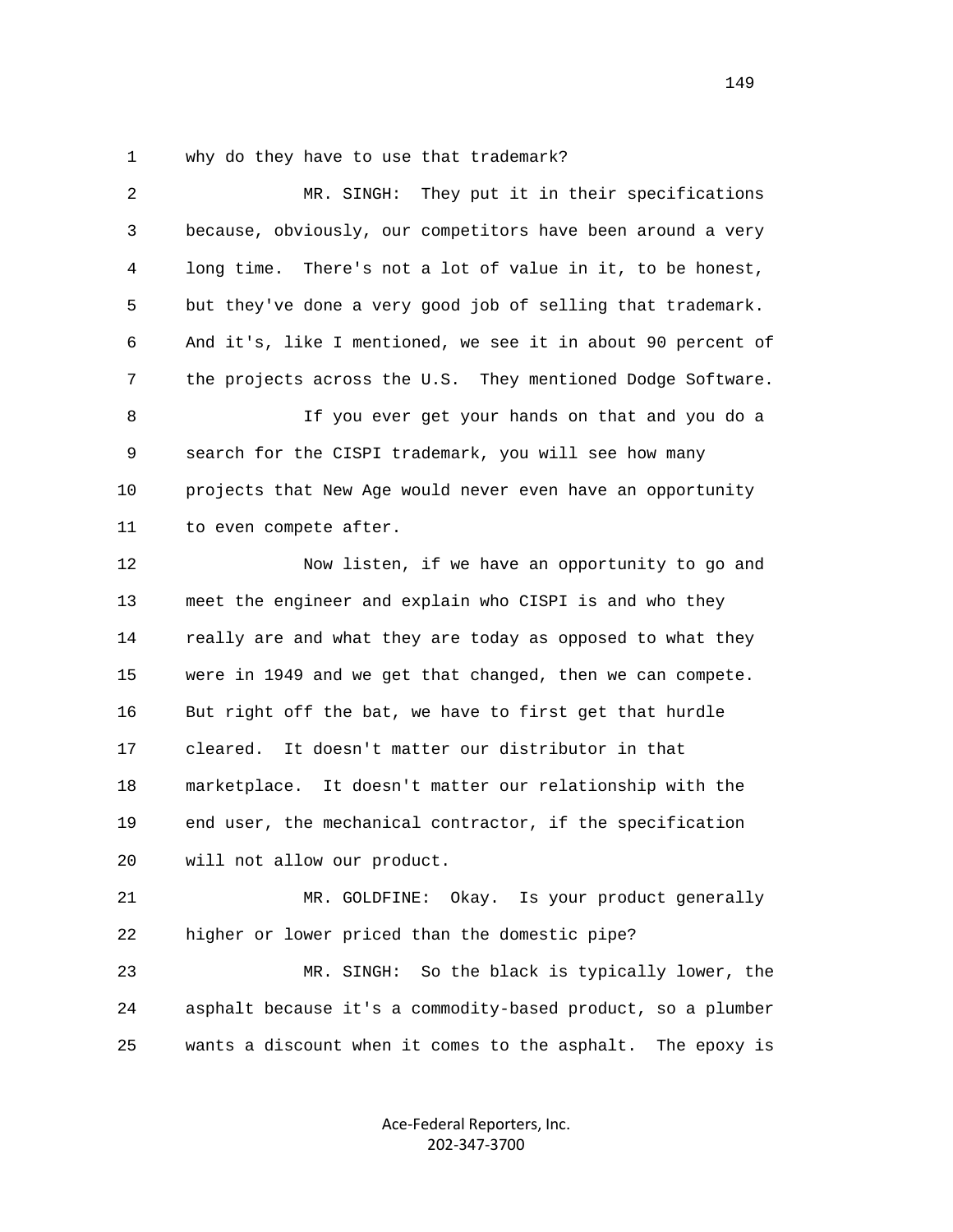1 typically at the same price or higher.

2 MR. GOLDFINE: How much higher? 3 MR. SINGH: It depends. I mean we still have to 4 be competitive; otherwise, we won't get a project. And 5 there've been a lot of competition by our competitors that 6 we have to compete with no matter what, so in certain 7 markets we can get away with 15 percent on project. Certain 8 markets it's 1 percent, 2 percent, certain markets at the 9 same price or sometimes even lower. It just depends on what 10 the circumstance is and what that project means to us in 11 that marketplace for us to go after or not to go after. 12 MR. GOLDFINE: So if yours is lower priced or 13 competitively priced, sometimes higher priced you said, but 14 if it's superior product you're saying so why would anyone 15 ever buy the domestic product then? 16 MR. SINGH: Why would anyone buy the domestic 17 product? They have done a very good job of brainwashing the 18 industry that Chinese product is bad. I mean, literally, it 19 comes down to the reality that they say it's radioactive. 20 I've seen instances where that's come up on jobs, that our 21 Chinese product is radioactive, literally. So there's a lot 22 of misconception when it comes to that. They'll bring in 23 things like a drywall that failed in Florida or toys that 24 had some major issues in China and they'll send this to 25 educated engineers and building owners and put a lot of fear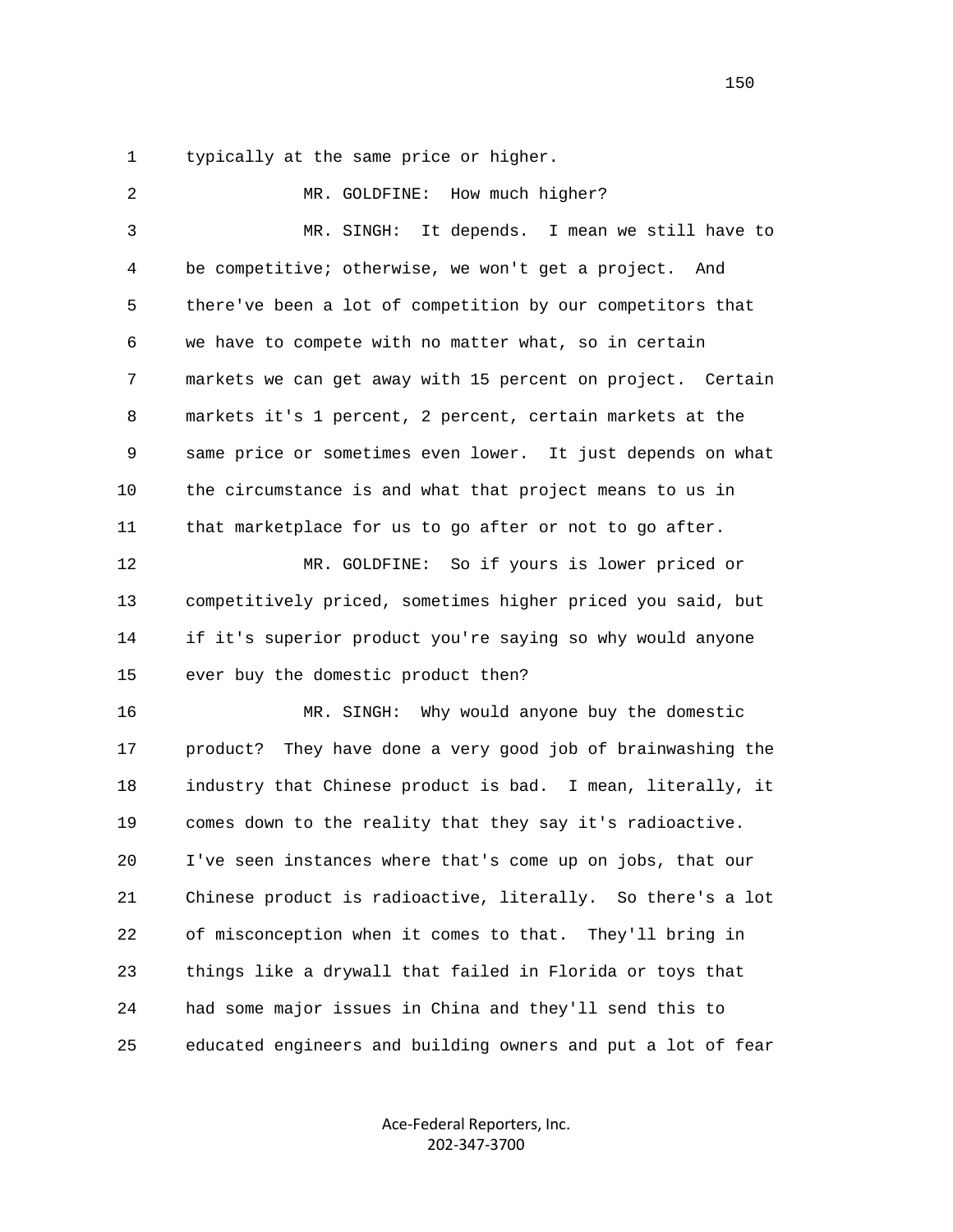1 in them to specify New Age or even talk about epoxy because 2 they have all this fear that, oh, it's Chinese. And listen, 3 Star Pipe went out. MATCO-NORCA went out, DDVD went out. 4 If I put you in spec, you're going to go out. Who's going 5 to stand behind this product? So this is all part of kind 6 of their sales operandi that has taken place for the last -- 7 I don't know, 30 years plus.

 8 MR. GOLDFINE: An epoxy does not appear to be 9 the predominate form of the imported product, so can you 10 explain that in light of your claims about epoxy?

 11 MR. SINGH: Absolutely. As I mentioned, change 12 is very, very challenging in the plumbing sector of 13 commercial construction here in the United States, so we 14 have been promoting epoxy for five years. We've had a 15 tremendous uptake in the last two years of the epoxy product 16 because the need is there, but obviously we have to -- we've 17 always had the black asphalt ASTM standard product from the 18 get-go of our business for 14 years now, so that has been 19 the bread and butter.

 20 When people and building owners started coming 21 to us and saying, hey, our cast iron's failing. Is there 22 anything we can do because your competitor is telling us 23 there's nothing wrong with the iron, just put in more pipe; 24 that wasn't good enough for me. So that's how epoxy, with 25 the work of HengTong and us collaborated an offering here in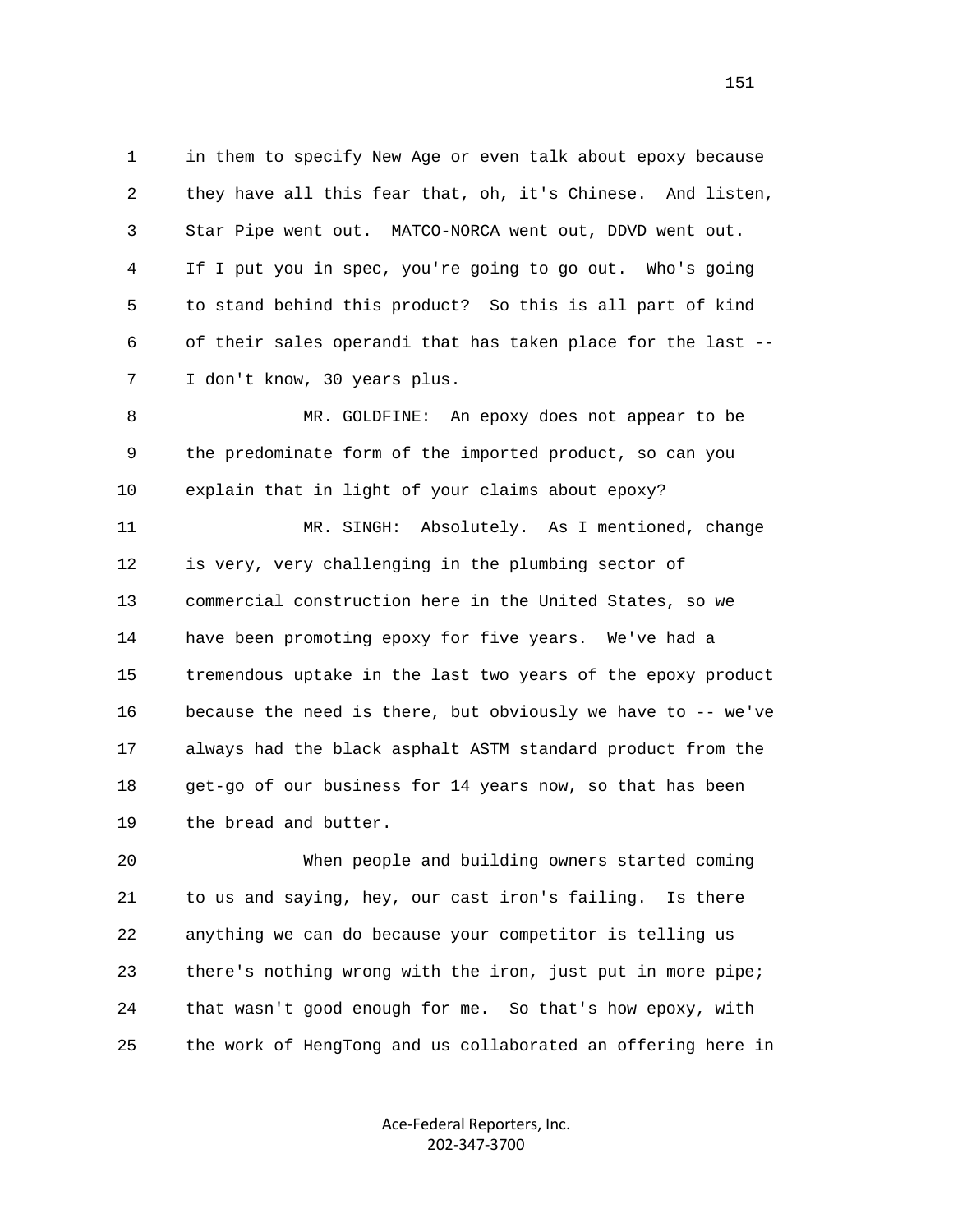1 the United States, so I would still say a majority of our 2 sales is still asphalt and we could even provide the 3 detailed breakdowns in confidential information after the 4 briefs. 5 MR. GOLDFINE: Thank you. I have no other 6 questions. 7 MR. CORKRAN: Thank you, Mr. Goldfine. Ms. 8 Preece. 9 MS. PREECE: Okay, thank you very much. 10 I'm sorry; I'm getting kind of confused about 11 this product a little bit now. So the first thing is let's 12 talk about this CISPI. Is it C-I-S-P-I? 13 MR. SINGH: Yes, ma'am, Cast Iron Soil Pipe 14 Institute. 15 MS. PREECE: Okay, okay. And you're saying that 16 90 percent of the projects have CISPI requirements in them 17 or CISPI recommendations in them. 18 MR. SINGH: CISPI trademark requirements. 19 MS. PREECE: Okay. And so that means that 20 they're required to use U.S.-produced product. Correct? 21 MR. SINGH: In that sense what it means is the 22 product must carry the CISPI trademark and the CISPI 23 trademark is only carried out by its two members, McWane and 24 Charlotte. In essence, yes, the domestic producers can only 25 use the CIPSI mark, which blocks New Age from competing.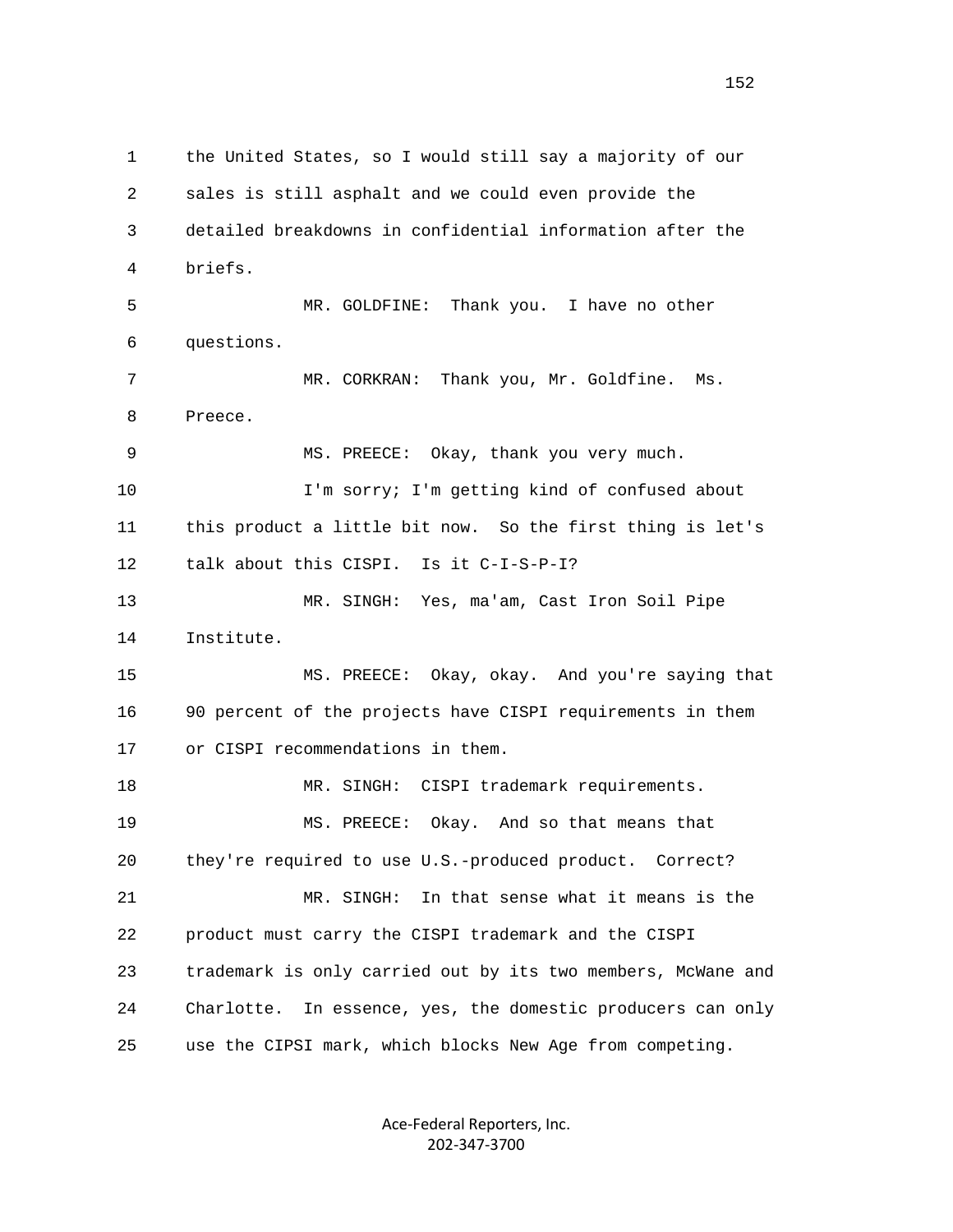1 MS. PREECE: Is there any way you can -- they 2 can during the production after this point where firms can 3 say, well, we can get cast iron soil pipe from other sources 4 that aren't CISPI that we can use and use instead of the 5 U.S. product to get a better price? Is there any ability in 6 that level? 7 MR. SINGH: Yes, there is. 8 MS. PREECE: So how difficult is it for them to 9 make that shift once they've got a CISPI? 10 MR. SINGH: It's very hard to answer that 11 question because every situation is literally different. It 12 depends on the mindset of the engineer, the relationship 13 with the local rep in that marketplace, and also the 14 relationship with our domestic competitor or a relationship 15 with us, so there's a lot of variables when it comes to 16 that. In certain instances, I mean you can bang your head 17 against a wall and have more success. In certain 18 instances, you can talk logic and show facts like the EM877 19 standard and do some testing. And the engineer, who's again 20 very educated, should realize the value in it, but again, 21 it's not always that simple or that easy. 22 MS. PREECE: So of the 90 percent some of them 23 will even go back to the engineer and say, listen, you 24 really should reconsider this CISPI requirement and then you 25 can make that change even though they've started with the

> Ace-Federal Reporters, Inc. 202-347-3700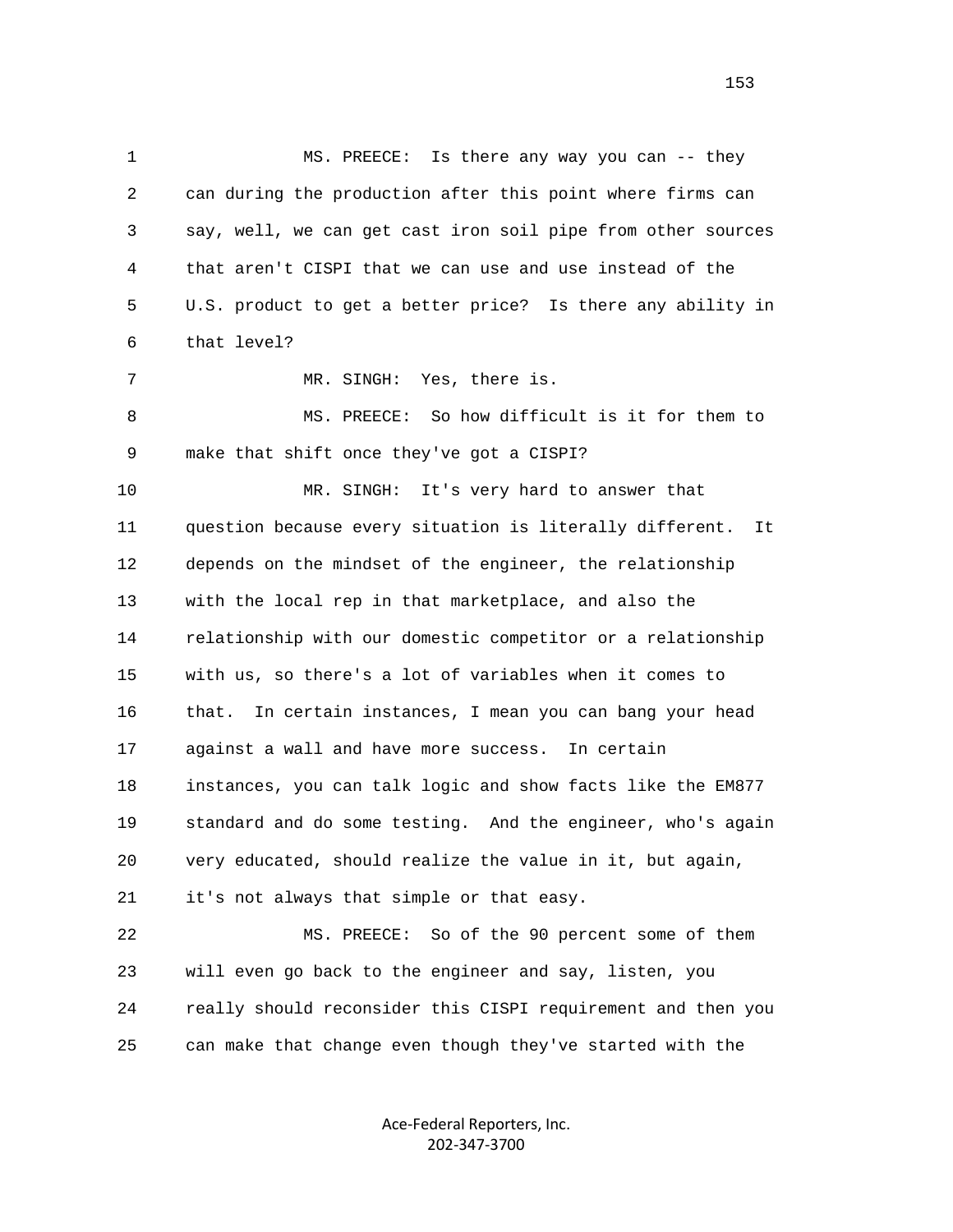1 CISPI; is that what you're saying?

| 2  | That is correct.<br>MR. SINGH:                                   |
|----|------------------------------------------------------------------|
| 3  | Okay. Oaky, so what share -- okay,<br>MS. PREECE:                |
| 4  | I think I've gone as far as I go on that guy. If you have        |
| 5  | any more information about those kinds of projects, how the      |
| 6  | decision is made, anything like that, it would be very           |
| 7  | helpful for me, so you can put them in your briefs.              |
| 8  | So I could just add a little bit --<br>MR. SINGH:                |
| 9  | a little more clarity to that.                                   |
| 10 | MS. PREECE:<br>Sure.                                             |
| 11 | So I mean there's value engineering<br>MR. SINGH:                |
| 12 | is a big part of our industry. So a contractor can value         |
| 13 | engineer PVC for cast iron, depending on the project as          |
| 14 | well. So in certain instances, value engineering doesn't         |
| 15 | always mean saving money. Obviously, that's the name behind      |
| 16 | it, but if you're bringing value with an epoxy EM877             |
| 17 | standard, that's also considered value engineering. So it        |
| 18 | just kind of depends on the circumstances, but you'll even       |
| 19 | see a CISPI trademark cast iron spec that a contractor will      |
| 20 | be able to value engineer into plastics. You know it can go      |
| 21 | to that extent.                                                  |
| 22 | Now again, the core commercial building                          |
| 23 | construction is still cast iron soil throughout the United       |
| 24 | Plastics has made quite a lot of end roads.<br>And in<br>States. |
| 25 | my opinion, plastics is our number one competitor, not           |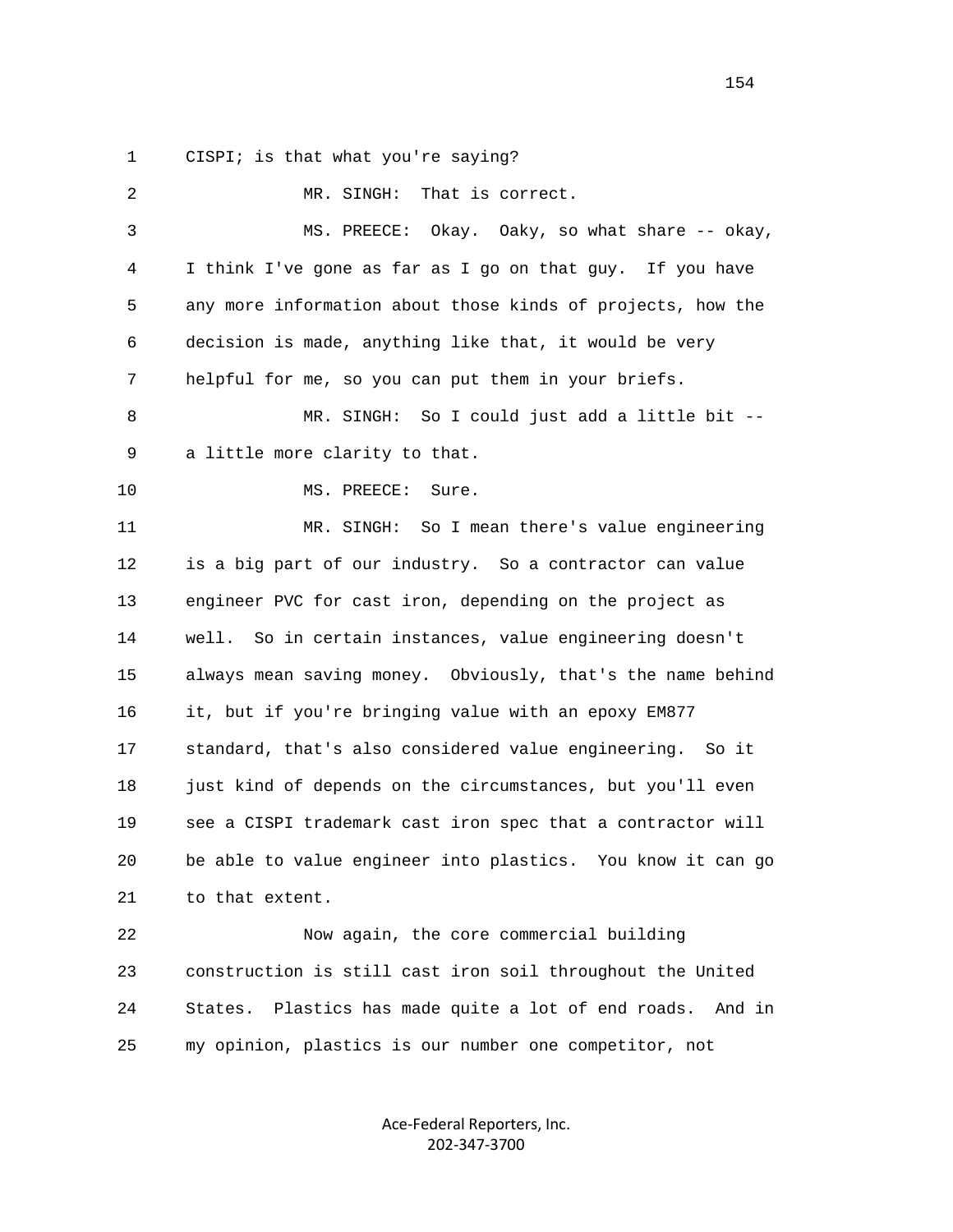1 import cast iron soil pipe. Plastics is our number one 2 enemy that we're facing. 3 MS. PREECE: Okay, I'm getting low blood sugar, 4 but I'm going to go onto the next question. So 5 unfortunately, we don't have other importers from China 6 here. What share of the U.S. imports from China would you 7 estimate are this epoxy versus the asphalt, tar, whatever 8 that is that's in the normal? 9 MR. SINGH: I wouldn't know of any other 10 importers. We're the only import manufacturer that has 11 epoxy coated cast iron. 12 MS. PREECE: Okay. And so all the other ones 13 are? 14 MR. SINGH: Black asphalt to ASTM standard. 15 MS. PREECE: Bituminous - that's it. There I 16 got it. So most of the imports from China would be 17 competing on a very different level than the epoxy material 18 you're talking about. 19 MR. SINGH: 100 percent. 20 MS. PREECE: Okay, okay. 21 MR. SINGH: And just to add, New Age is the only 22 national player that's in competition with the domestic guys 23 on a national level. So you'll have your local importers, 24 like they mentioned that they're prevalent on the coast. So 25 you'll have a guy in San Francisco. You'll have a guy in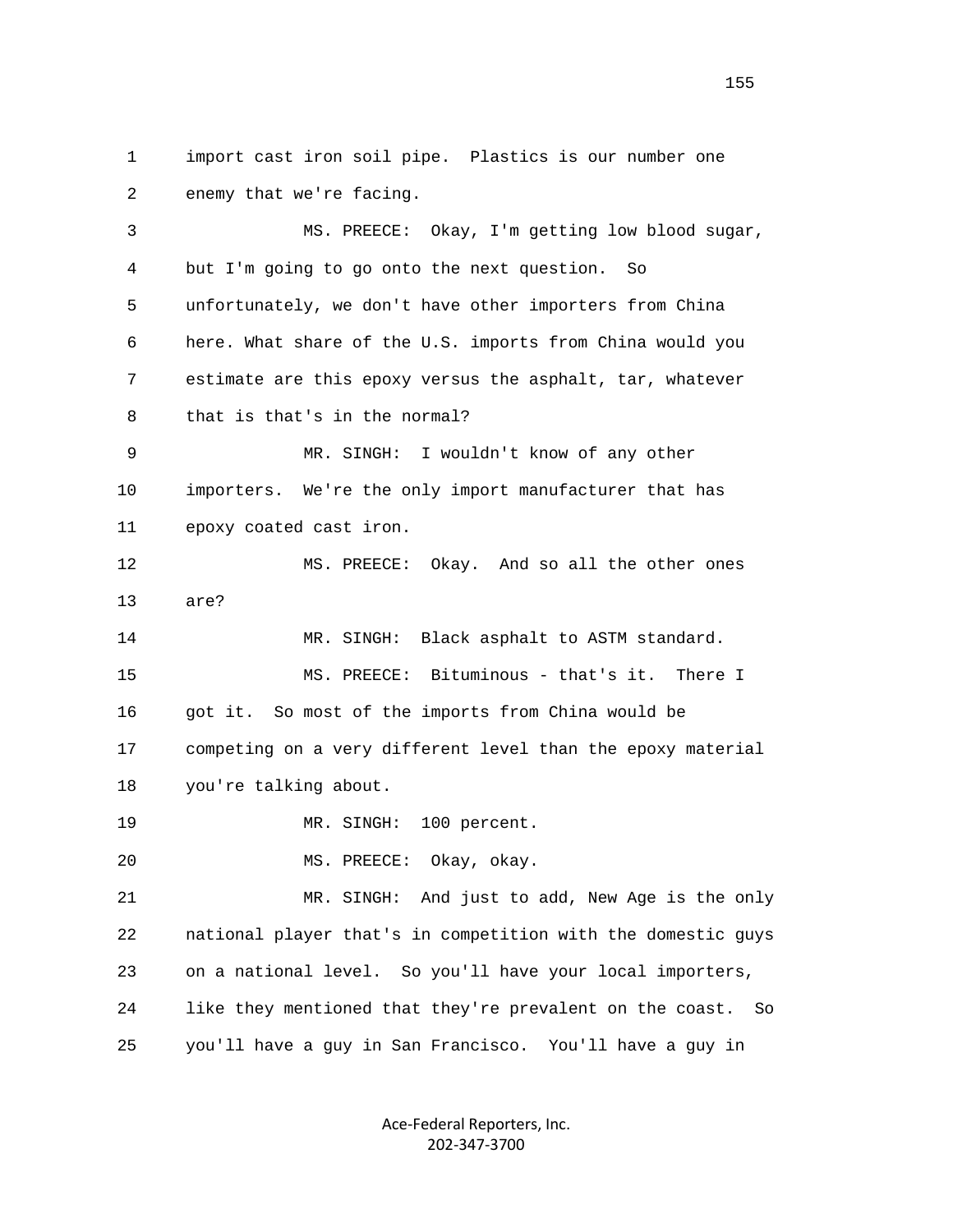1 L.A. You'll have a guy in New York that are in that pocket 2 or in that segment, but there again, not competing on the 3 same level that New Age is competing with our domestic 4 producers.

 5 MS. PREECE: Okay, I want to go back to my CISPI 6 because I sort of remembered what I wanted to ask about 7 that. And what exactly is the process by which you go 8 through and change from requiring the CISPI trademark to 9 allowing either your material or plastic? What kind of 10 hurdles are there in the way? I mean you just can't go into 11 it and say, well, you know I'm going to build this building, 12 but I'm going to put plastic in. Do you have to have the -- 13 do the engineers have to approve it? What other steps are 14 there in making that change?

 15 MR. SINGH: There's a formal process for value 16 engineering with the form and approval processes that the 17 engineer and the GCS has to sign off on. So it's definitely 18 not something done very easily and there's a lot of work 19 that's put into it to get a specification that late into a 20 game on a project changed.

 21 MS. PREECE: Okay. You bid on project; is that 22 correct?

23 MR. SINGH: That is correct.

 24 MS. PREECE: So you bid via your distributors on 25 contract -- on projects?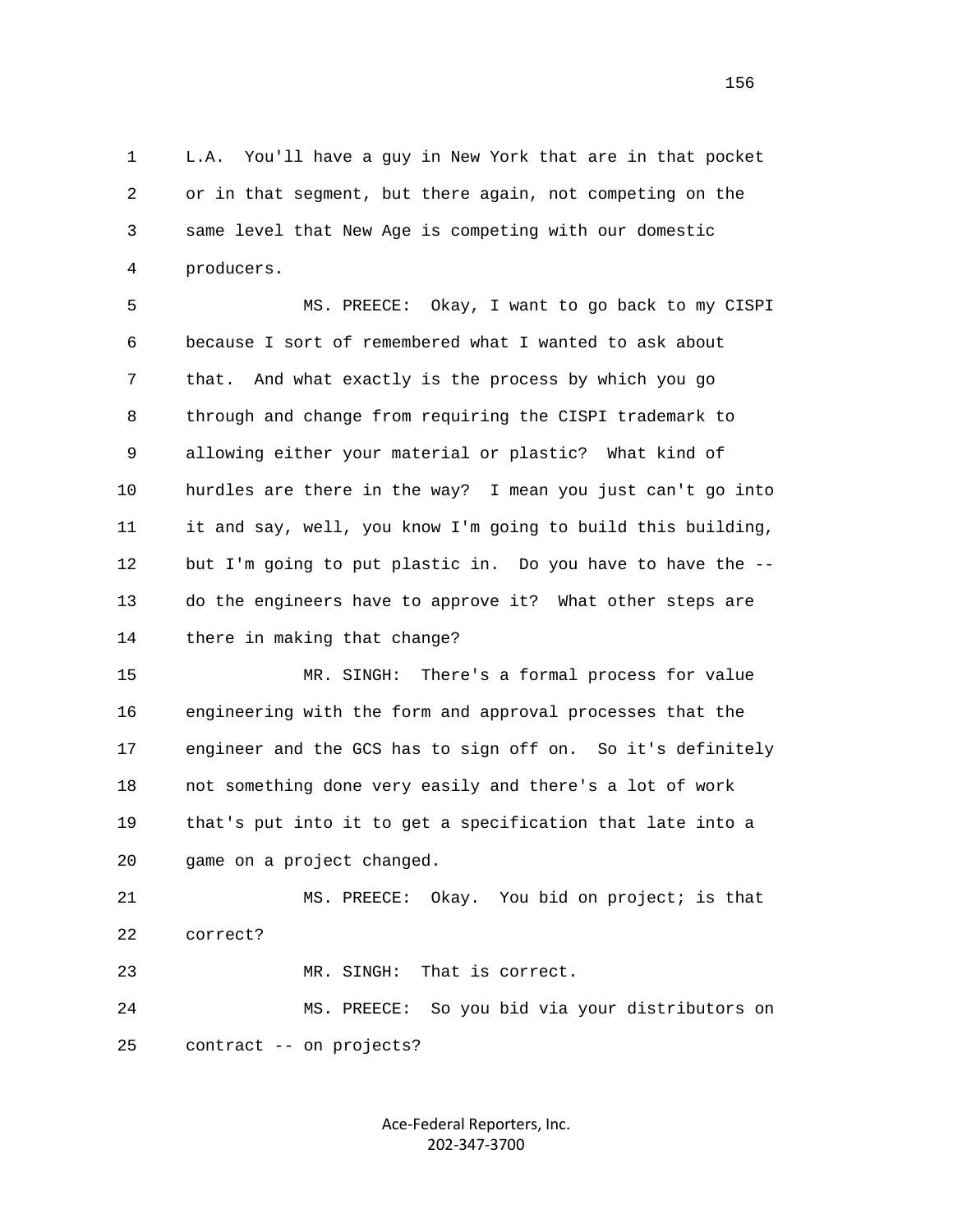1 MR. SINGH: Correct.

| 2  | MS. PREECE: Just like the U.S. producers?                    |
|----|--------------------------------------------------------------|
| 3  | Correct, absolutely.<br>MR. SINGH:                           |
| 4  | MS. PREECE: Okay, so you know what projects                  |
| 5  | these things are being used in and stuff.                    |
| 6  | Yes. We don't rely on our national<br>MR. SINGH:             |
| 7  | software. We rely on our local representatives.<br>As        |
| 8  | mentioned, we have 38 local reps across the country that are |
| 9  | regionally located and they're fighting for the large        |
| 10 | commercial projects in competition with our domestic         |
| 11 | competitors.                                                 |
| 12 | MS. PREECE: And they hold inventories like the               |
| 13 | domestic producers' distributors hold inventories?           |
| 14 | Yes. So reps are different than<br>MR. SINGH:                |
| 15 | distributors.                                                |
| 16 | MS. PREECE:<br>Okay.                                         |
| 17 | So reps are like commercial sales<br>MR. SINGH:              |
| 18 | agents.                                                      |
| 19 | MS. PREECE:<br>Okay.                                         |
| 20 | MR. SINGH:<br>They're not employed by New Age or             |
| 21 | our domestic competitors. They also have local reps as       |
| 22 | So they're their independent, third parties'<br>well.        |
| 23 | companies that represent your line, along with other product |
| 24 | categories.                                                  |
| 25 | Okay.<br>MS. PREECE:                                         |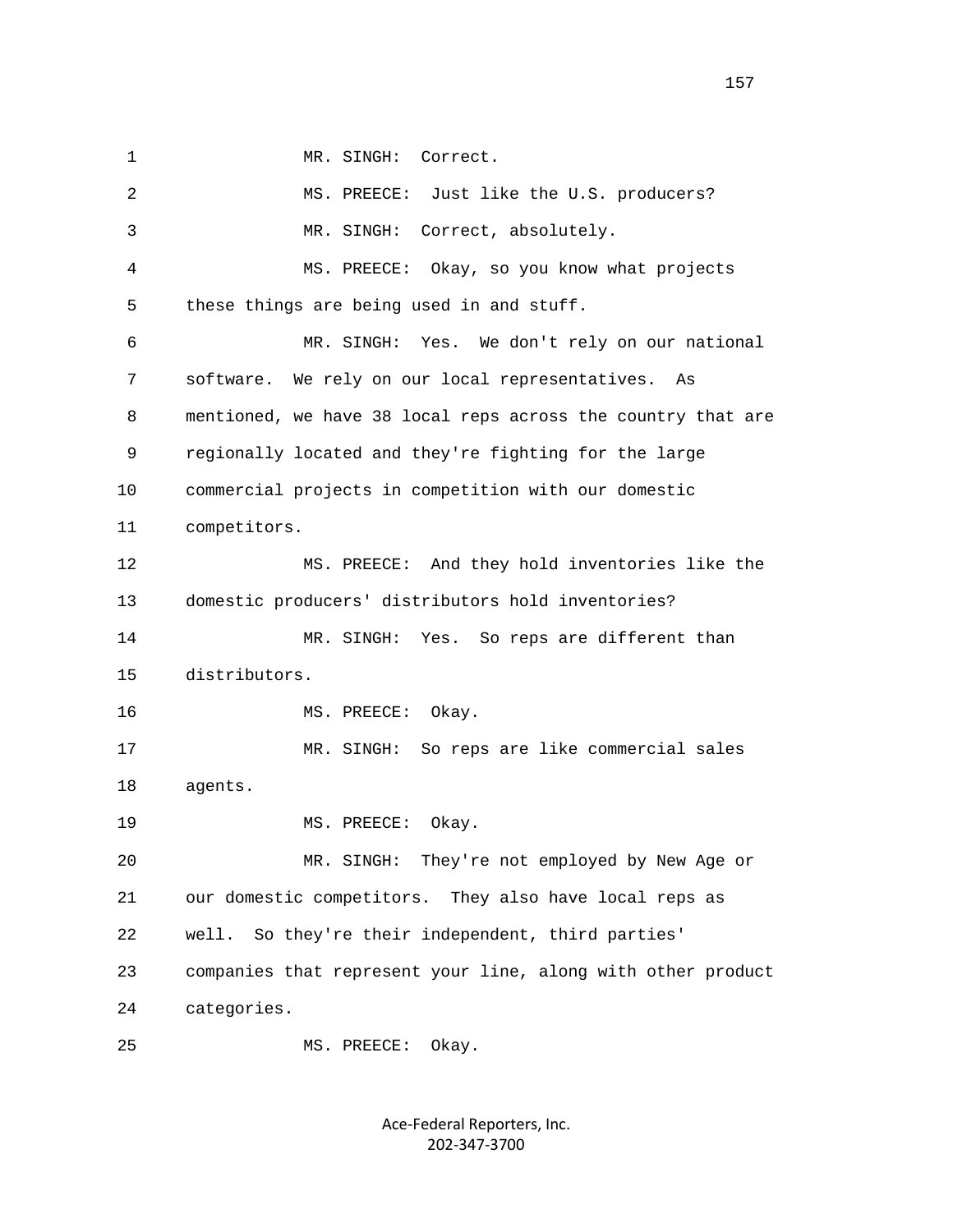1 MR. SINGH: So they could be New Age on cast 2 iron, but they have fixtures for a different manufacturer. 3 They have a different manufacturer on drains, so on and so 4 forth, and they are locally representing, you know, 13 5 manufacturers in the territory that they reside in. And 6 then we have distributors that are stocking distributors 7 that are of the similar capacity that our competitors 8 brought up earlier. So they literally receive the material 9 in bulk. They break it down, put it on their own trucks 10 and they ship it to the job sites as needed. The only other 11 thing that I would say was missed was they are also the bank 12 to the contractors. So they literally sell to the contract 13 and they carry out the payment terms that they have worked 14 out with the contract. So New Age sells to the distributor, 15 the distributor then sells to the contractor based on their 16 arrangements. 17 MS. PREECE: Okay. And the distributor acts as 18 the bank to the -- 19 MR. SINGH: To the contractor. 20 MS. PREECE: The contractor? 21 MR. SINGH: Correct. 22 MS. PREECE: In what way do they do that? I 23 mean do they provide the product, but don't require a 24 payment until a certain period of time; is that the action 25 of the banking you mean?

> Ace-Federal Reporters, Inc. 202-347-3700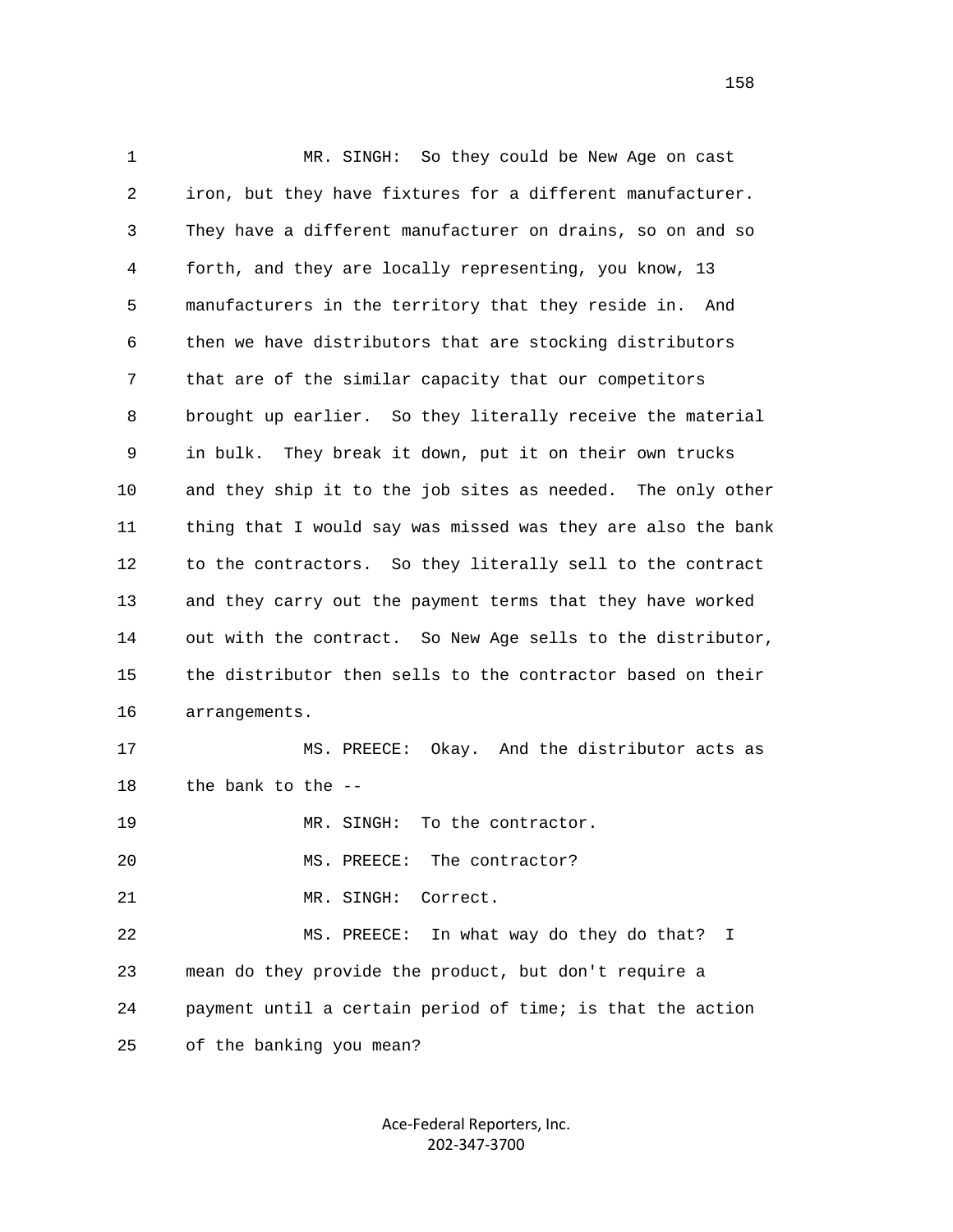1 MR. SINGH: That's correct. So depending on the 2 terms -- and some get extended terms. Some get special 3 terms and so on and so forth. 4 MS. PREECE: What kind of terms would that mean; 5 how long would that be? 6 MR. SINGH: I'm not a distributor, so it's hard 7 to answer that, but at least from what I've been privy to, 8 it could be 30 days or it could 180 days, depending on the 9 contractor, depending on the amount of work and the 10 relationship between the contractor and the distributor. 11 MS. PREECE: Okay. And you talk about rebates 12 to the contractors. Do you have rebates to your 13 contractors? 14 MR. SINGH: We have started in that capacity to 15 compete with our domestic competitors. You know again ours 16 are a much smaller scales, but we're finding that we have to 17 do that to be competitive in the marketplace. 18 MS. PREECE: What are the benefits of rebate to 19 contractors rather than just having the rebates at the 20 distributor level, which end up being a lower price? Why 21 are -- why do they add all these complexity to the -- who's 22 adding this complexity and why is this complexity so 23 valuable some way in this market that it allows you -- 24 somebody to be able to sell more or what's going on? 25 MR. SINGH: Very good question, by the way. I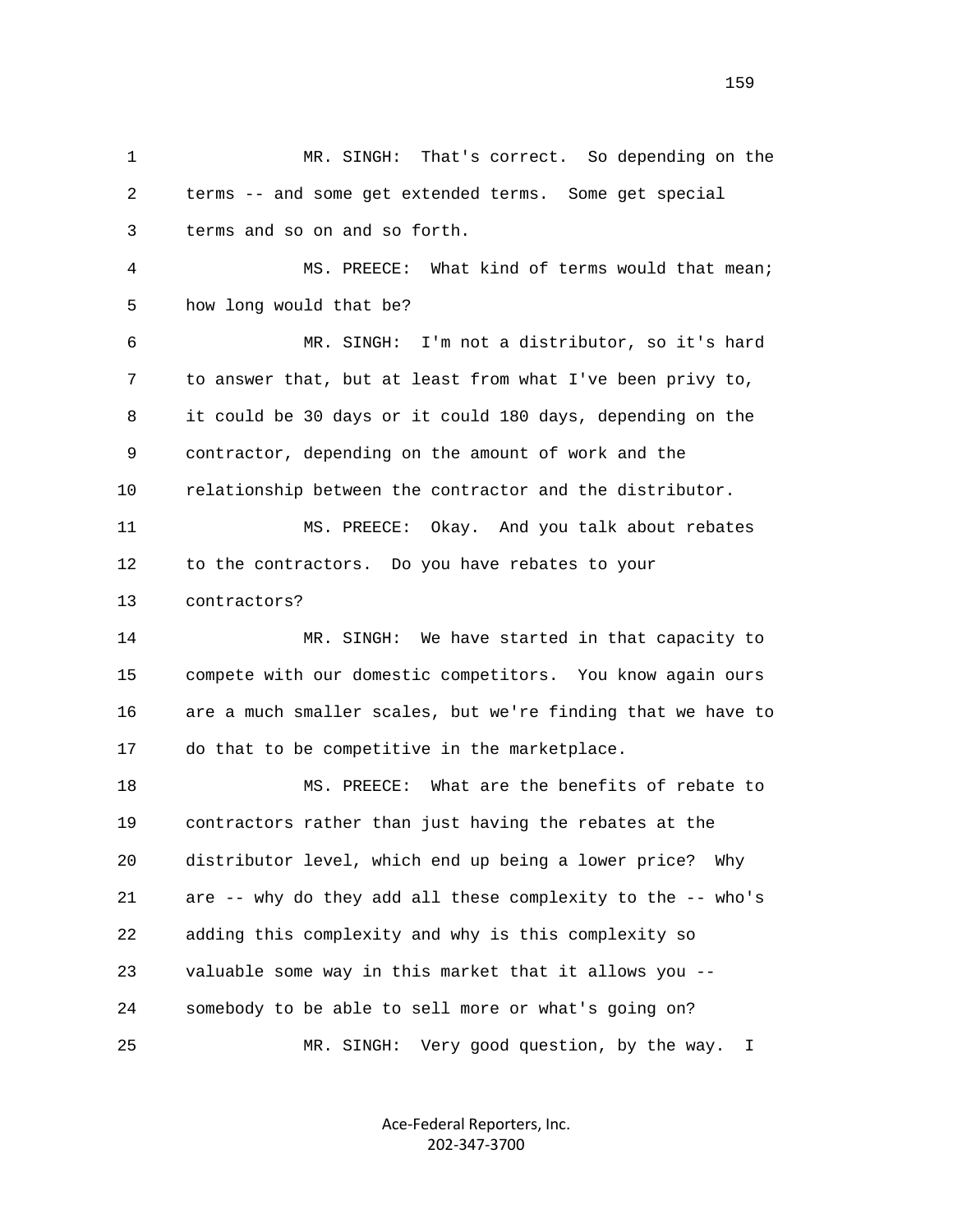1 think that the number one goal is to protect the market, to 2 keep the market up as much as possible. And the rebates are 3 not given evenly to every guy on the contractor's 4 standpoint, which is something that should be factored in 5 your evaluations.

 6 So one guy will get it. One guy won't get it. 7 A certain guy with certain volume may get a substantial 8 rebate. And a medium-sized guy will be like rebates, 9 there's rebates in cast iron? I mean, literally, that's the 10 market place. One guy will have no idea what's really 11 happening and one guy will have the deal of a lifetime.

 12 And that's what we're walking into in a lot of 13 these markets. And we're -- as we continue to grow, we're 14 uncovering a lot of these scenarios.

 15 MS. PREECE: So you see a lot of price 16 segmentation in this market that's -- is that -- or I mean, 17 where -- oh, what do they call it? I can't -- where you 18 have different prices for -- sort of like airlines. You 19 know, you have the price that you pay if you buy it 20 years 20 in advance and the price you pay if you buy it a month in 21 advance, the price you pay if you walk up to the gate, that 22 kind of price discrimination. Yes, that's the word, price 23 discrimination. So there's seem to be a lot of price 24 discrimination in this market?

25 MR. SINGH: There is a lot of price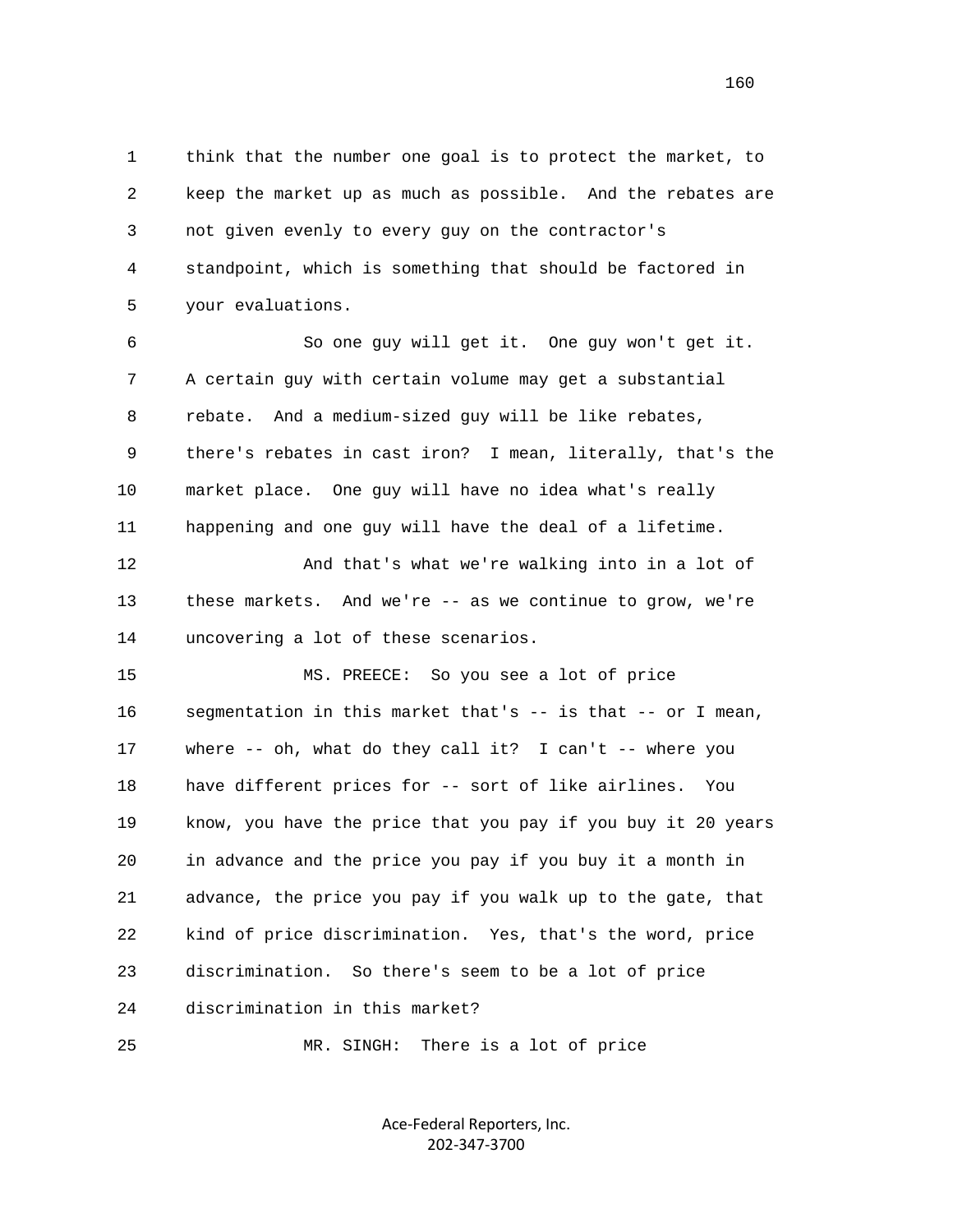1 discrimination, absolutely. And it's picked on who they 2 want to be their partners and their friend, but it's based 3 on volume to be quite frank. The guy that's going to be 4 doing \$5 million worth with the cast iron a year is going to 5 get the deal. The guy that's going to do a million dollars 6 is not going to get the deal. And that's what we're seeing, 7 especially in the major markets across the country.

 8 Cast iron soil pipe is very segmented in certain 9 regions. It's not about the import guys being on the West 10 Coast and oh, the import guys, you know, close to New York. 11 These markets by code require cast iron soil pipe. So based 12 on code, there's more volume of cast iron soil pipe.

 13 And that's where you see the prices to be more 14 aggressive. They'll blame it on imports, but it's Tyler and 15 Charlotte fighting. And they're bringing down these 16 markets, so then they turn back and say, oh, it's the import 17 guy. So and we're kind of in the middle of that. And we 18 have to sell, you know, so we have to compete. 19 MS. PREECE: Okay, and the other question I had, 20 we have examples from you of only the whatever, the -- no, 21 no, no, not the epoxy, but the ones that don't have the --

22 UNIDENTIFIED SPEAKER: Hubless?

 23 MS. PREECE: Hubless, that's it. Do you import 24 hubby?

25 MR. SINGH: Hubby?

Ace-Federal Reporters, Inc. 202-347-3700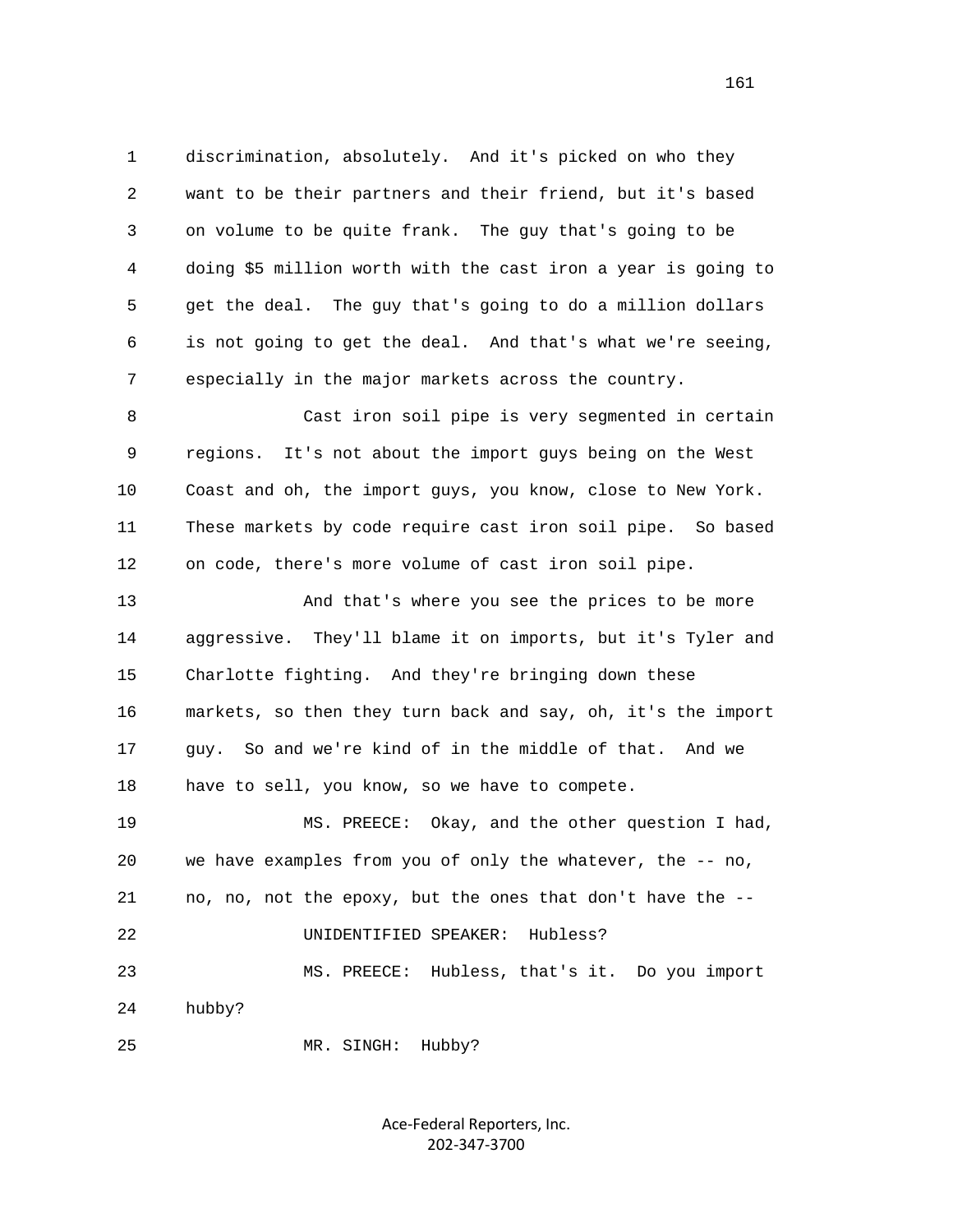1 MS. PREECE: Hubby? 2 MR. SINGH: The hub pipe, yes, we do. 3 MS. PREECE: Okay. 4 MR. SINGH: And again, it's a very small segment 5 of the market, which I think the ASTM 874 should not even 6 belong just by based on volume and based on usage. And 7 also, if you look at percentages of how much they control. 8 And there's only one manufacturer from my 9 understanding of extra heavy pipe. So what are we doing? 10 It's just an added thing that's thrown in the mix to add 11 confusion in my opinion. 12 MS. PREECE: Okay, and what's happening in 13 Chicago? You mentioned that Chicago required? 14 MR. SINGH: Hub. 15 MS. PREECE: Hub. 16 MR. SINGH: Correct. 17 MS. PREECE: But not heavy, just the medium? 18 MR. SINGH: Correct. 19 MS. PREECE: Okay. 20 MR. SINGH: That's right. 21 MS. PREECE: So why? Is this just sort of a -- 22 something that's stuck in the world, you know, that they 23 just -- they decided 20 years ago and they haven't updated 24 it? Are they being bribed by some contractor who's really 25 good at doing hubby? What's the going on there?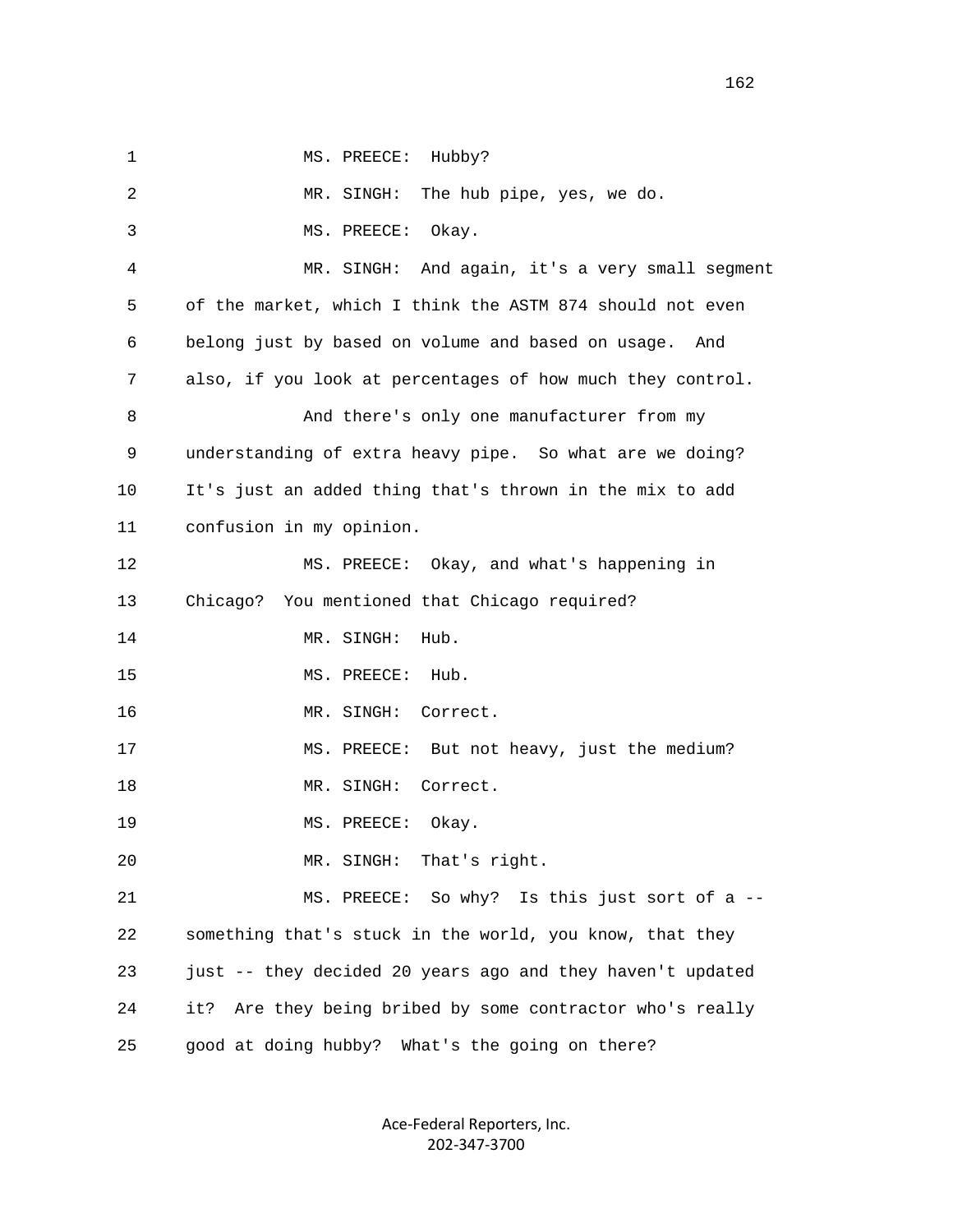1 MR. SINGH: I mean, definitely, I would have to 2 say that the unions are very strong in Chicago and that has 3 definitely some influence in the market place. But you 4 know, it's hub -- hub and spigot has been the product of 5 choice in Chicago. And not to mention, lead and oakum. So 6 they're not even using gaskets in the city of Chicago. You 7 have to use lead and oakum. 8 So this is, again, very old school. And it's 9 the only market that's still kind of follows these rulings, 10 based on the jurisdiction. 11 MS. PREECE: Okay, and the -- so there's another 12 issue that you mentioned there, and that's the unions. Have 13 -- do unions affect the choice of U.S.-produced product 14 versus imported product? 15 MR. SINGH: It depends on the market. 16 MS. PREECE: Yeah, in some markets, they do 17 then? 18 MR. SINGH: Certain union contractors are very 19 loyal to our domestic competitors because of relationships, 20 rebates, call it what you want. And certain union 21 contractors may be union, they're still not getting the 22 right price, because they're not a large volume guy, or 23 they're just not -- don't have the relationship. So it just 24 kind of depends on the market place and the market sector. 25 MS. PREECE: So it's more of the contractors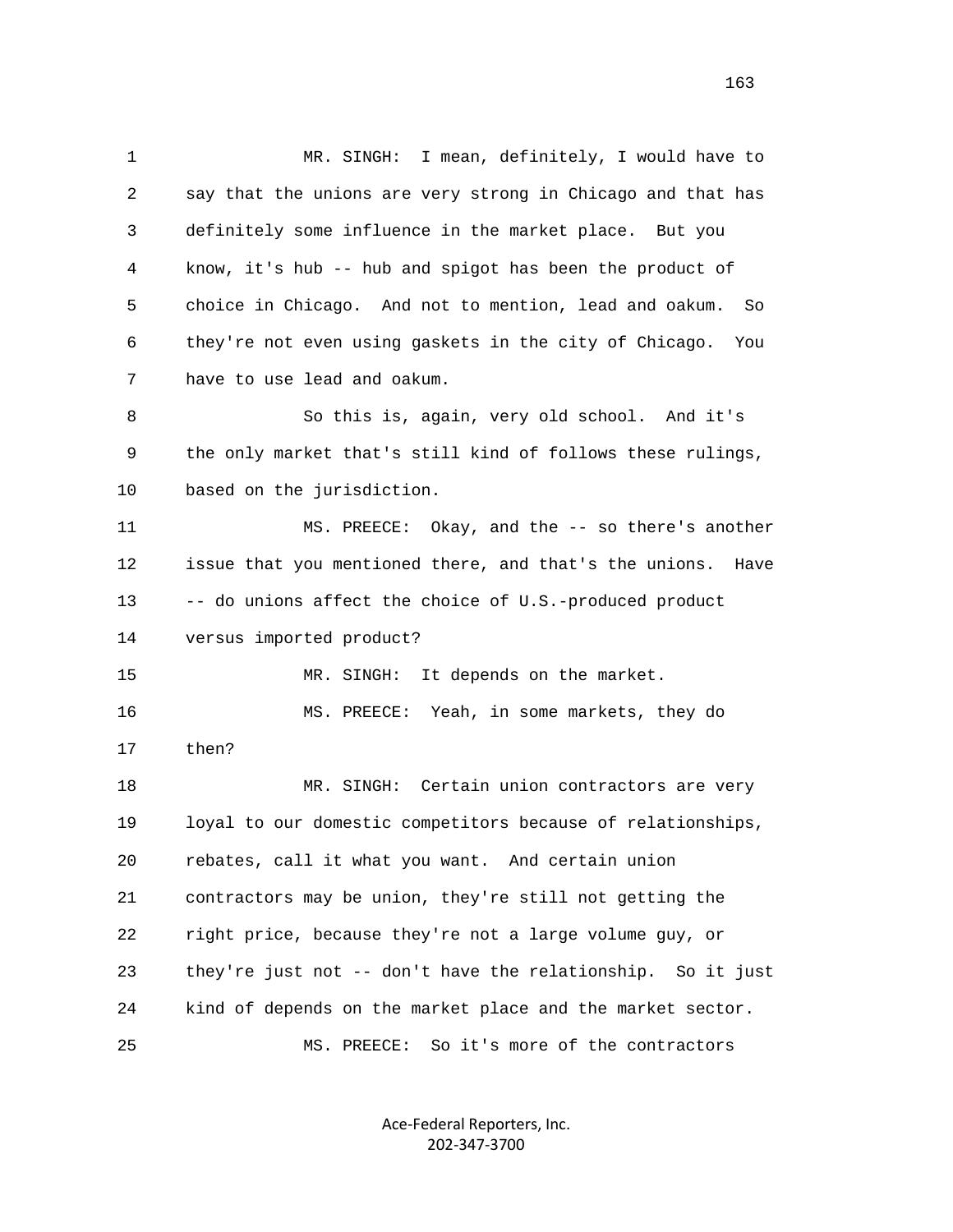1 rather than the union?

| 2  | Sorry, I didn't catch that?<br>MR. SINGH:                     |
|----|---------------------------------------------------------------|
| 3  | It's more of the contractors rather<br>MS. PREECE:            |
| 4  | than the union that are making these distinctions?            |
| 5  | Yeah, I mean, as a collective whole,<br>MR. SINGH:            |
| 6  | the union can't make a decision on hey, we're not going to    |
| 7  | use import or, hey, we're going to only use domestic.<br>As a |
| 8  | whole, they can't make that distinction, but there's          |
| 9  | definitely preferences in certain markets with union          |
| 10 | contractors, definitely.                                      |
| 11 | MS. PREECE: Okay. Okay, thank you. I think                    |
| 12 | that's all for now.                                           |
| 13 | Thank you, Ms. Preece.<br>MR. CORKRAN:                        |
| 14 | Mr. Yost?                                                     |
| 15 | Good afternoon. Thank you very much<br>MR. YOST:              |
| 16 | for your testimony and for coming to share the information    |
| 17 | I just have a couple of questions. Is there<br>with us.       |
| 18 | finishing in the U.S. of imported cast iron soil pipe?        |
| 19 | Bikram Singh, New Age. At New Age<br>MR. SINGH:               |
| 20 | headquarters, we actually do coating. It's at a very small    |
| 21 | scale. You know, just depending on as need basis, but it's    |
| 22 | again very, very limited. We'll even get returns on           |
| 23 | materials for certain jobs and we'll recoat those to make     |
| 24 | sure they're in sellable condition. So type of coatings are   |
| 25 | done typically more on fittings, rarely ever on the pipe      |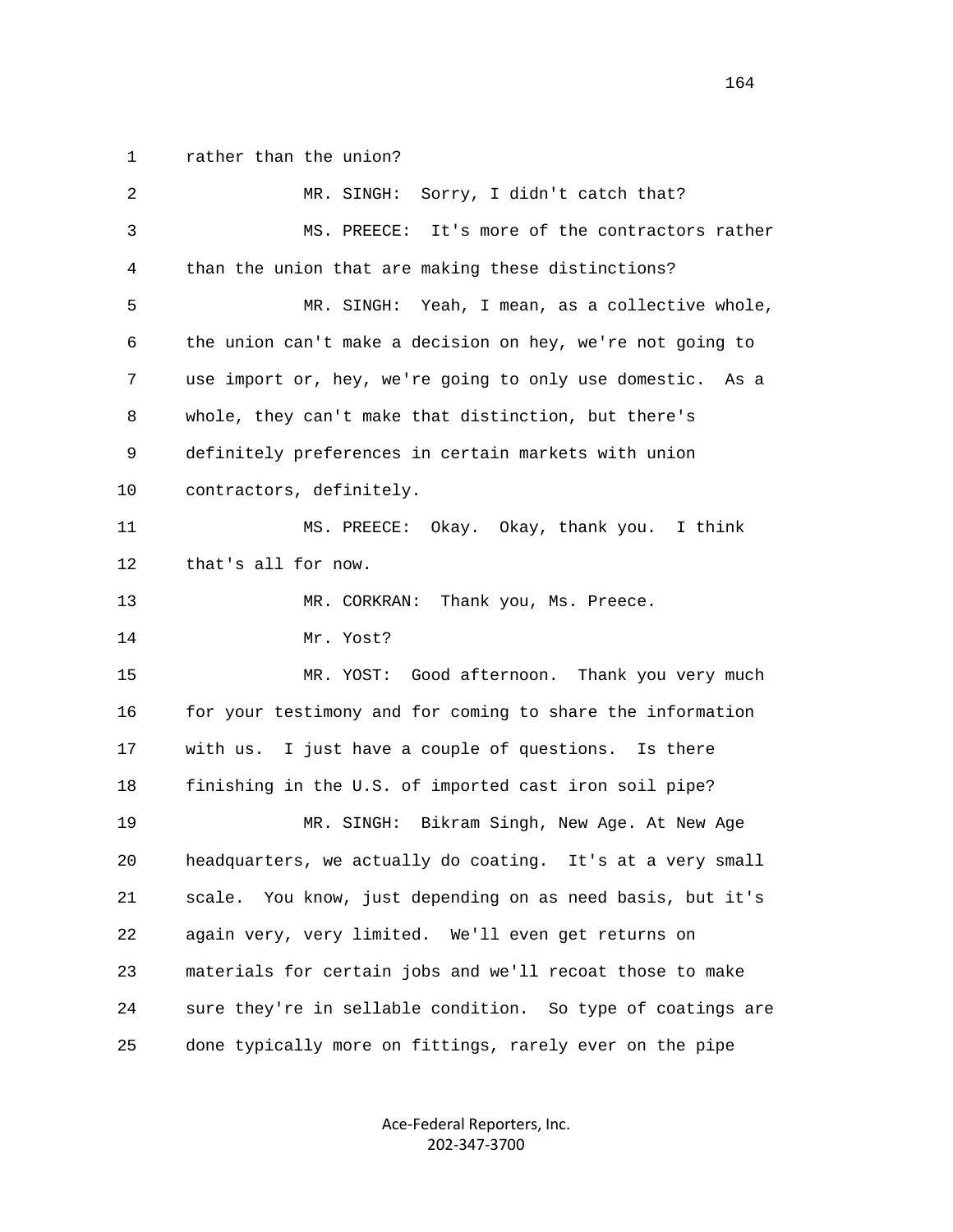1 side.

| $\sqrt{2}$ | MR. YOST: Finishing in the sense of you, you                 |
|------------|--------------------------------------------------------------|
| 3          | know, square the ends so to speak or do any upgrading of     |
| 4          | well -- bring in unfinished pipe and then so you square the  |
| 5          | ends or put a hub on a hubless pipe or something like that?  |
| 6          | No, not at this time.<br>MR. SINGH:                          |
| 7          | Okay. Just the touch up and epoxy<br>MR.<br>YOST:            |
| 8          | coating?                                                     |
| 9          | MR. SINGH: Correct on fittings.                              |
| 10         | MR. YOST:<br>Then there seem to have an<br>Okay.             |
| 11         | increase in imports in 2016. Can you comment on that?<br>Do  |
| 12         | you know what was happening, what was causing that increase? |
| 13         | I think the surge in 16 was because<br>MR. SINGH:            |
| 14         | of our epoxy product. Literally, the acceptance, us          |
| 15         | breaking the market open finally led to us having a big      |
| 16         | surge to have adequate inventory. As I mentioned, you know,  |
| 17         | we'll carry nine months' worth of inventory, and especially  |
| 18         | with epoxy being a new line, we have to really kind of load  |
| 19         | up.                                                          |
| 20         | We also introduced the zinc coated pro tech that             |
| 21         | Owen mentioned as well from the EN 877 standards. Again,     |
| 22         | limited offerings on that, but we did bring in inventories   |
| 23         | of that in 2016 as well.                                     |
| 24         | MR. YOST: Okay. Thank you very much.<br>That                 |
| 25         | concludes my questions.                                      |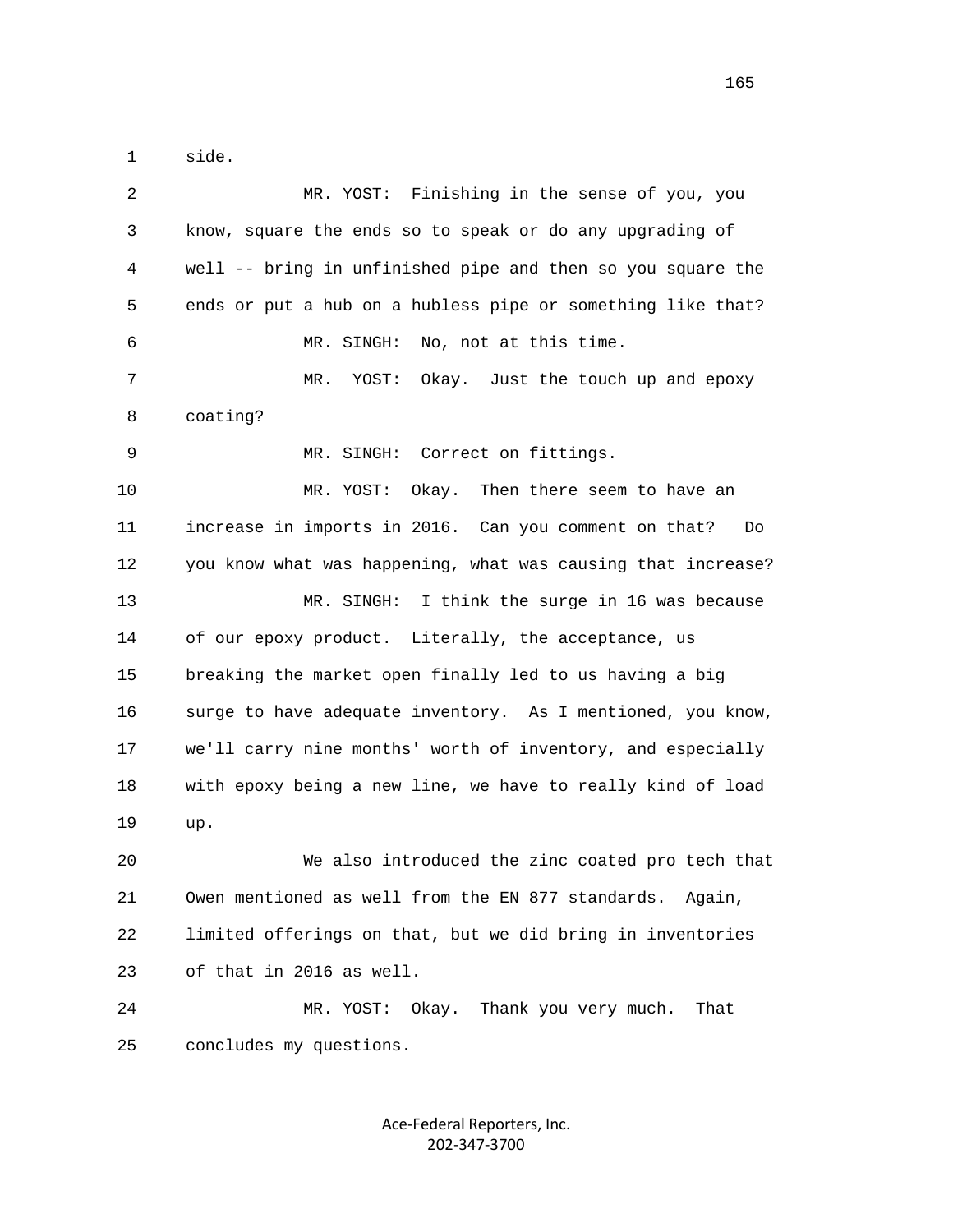1 MR. CORKRAN: Thank you, Mr. Yost. Mr. 2 Brininstool? 3 MR. BRININSTOOL: Thank you very much to joining 4 us today. I just have a few questions. My first question 5 would be just to check, the production process in China, 6 it's basically -- essentially the same as the U.S. 7 producers up to the point of the epoxy coating in your case, 8 is this correct? 9 MR. ZHAO: It's Owen from HengTong Actually, 10 coating system is very unique in our factory. It's quite 11 different with U.S. manufacturers. There's two types of 12 coating system, one for the internal, another for the 13 internal. And there's one mold for the zinc coating system. 14 So they're totally different from the U.S. manufacturer. 15 MR. BRININSTOOL: Okay, with the coating, that's 16 in terms of the coating, but in terms of the production 17 process up to that point, it's essentially -- 18 MR. ZHAO: Even the casting process is quite 19 different. The material we use -- 20 MR. BRININSTOOL: Oh. 21 MR. ZHAO: Oh, sorry, it is Owen from HengTong 22 Casting. Even for the casting process is quite different. 23 First of all, we use different material. Second, we have 24 another patents about coating system for the casting mold. 25 This can -- these patent includes the material we use. The

> Ace-Federal Reporters, Inc. 202-347-3700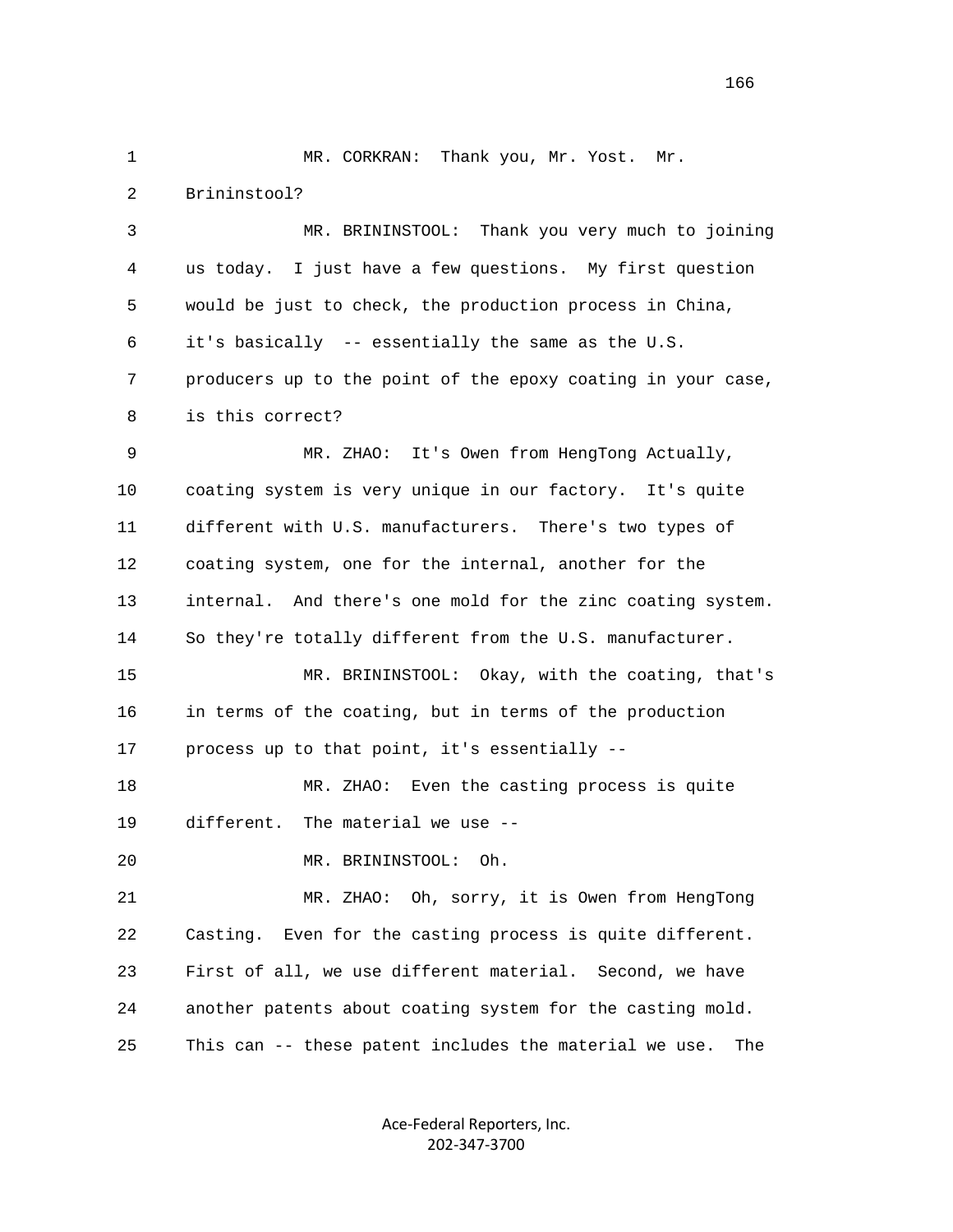1 method we apply is on the -- on to the coating mold. No 2 other manufacturer, even in China, no one can beat us on 3 this. It's our patent on that. Thanks.

 4 MR. SINGH: Okay. Bikram Singh, New-Age, just 5 to kind of further elaborate to what Owen said, so actually 6 the beginning of the raw material is different and I think 7 Owen will comment on that on a confidential note after the 8 hearing, along with our tensile strengths, our mechanical 9 properties are at a higher level compared to the domestic 10 manufacturers. So again, keep that in mind as well with the 11 investigation. And then of course, the coatings to the 12 EN877 standard is completely different.

 13 MR. BRININSTOOL: All right, thank you very 14 much. And I know in the fittings case, we asked about the 15 -- how the epoxy coating is applied and if there's any way 16 without revealing, you know, proprietary information, if you 17 could give a little short description of how that -- the 18 epoxy coating is applied in your factory? 19 MR. ZHAO: This is Owen from HengTong Pipe. 20 HengTong is specially list in casting and pipe. We only 21 make pipes, no fitting. Thanks. 22 MR. BRININSTOOL: Okay. And so within the pipe

23 -- in terms of the pipe, again, without revealing

 24 proprietary information, if you could give a description of 25 how the coating is applied?

> Ace-Federal Reporters, Inc. 202-347-3700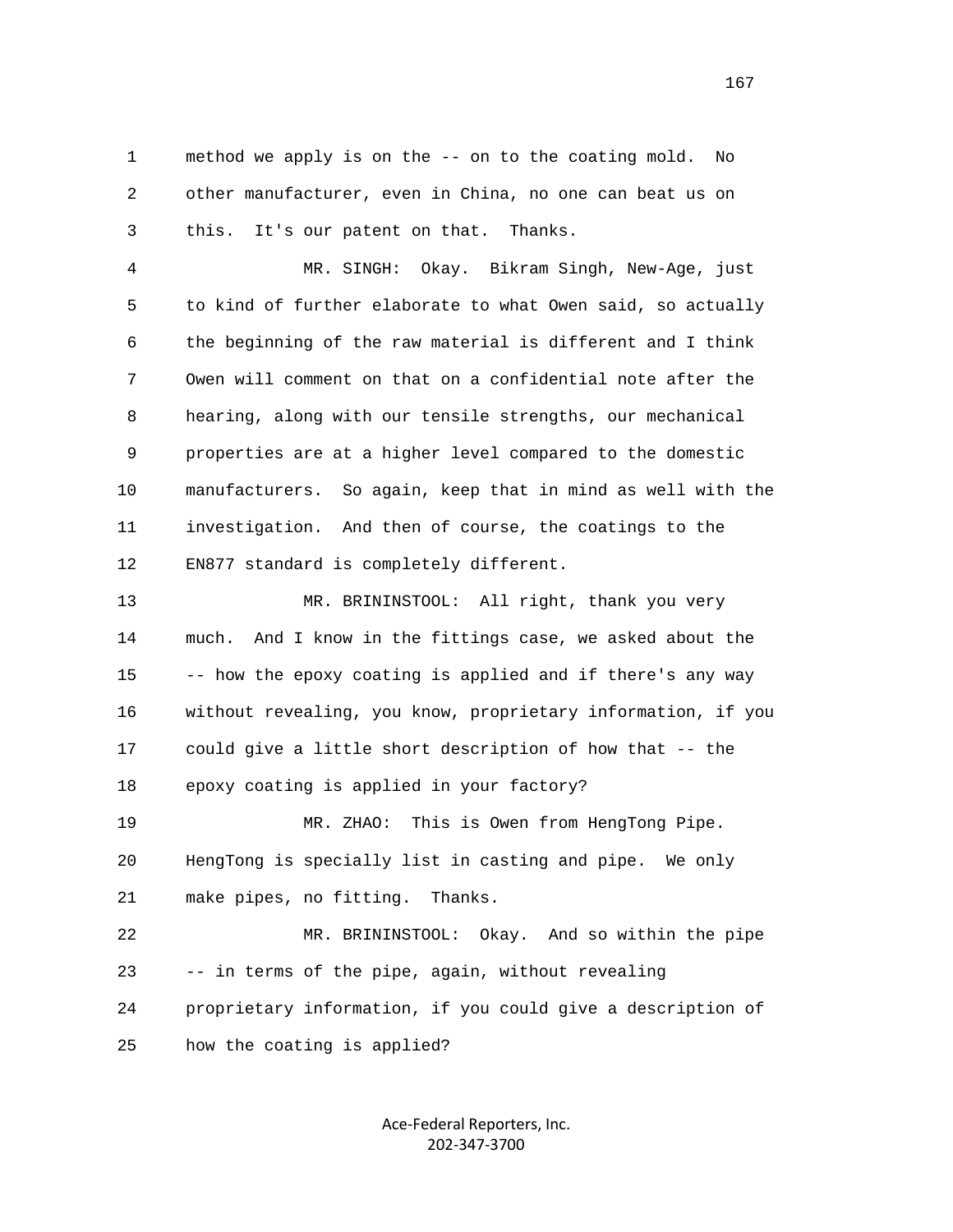1 MR. ZHAO: They're a complicated process to make 2 the -- make coating on the system. So we can apply this in 3 the post-conference brief and we also recommend everybody to 4 come our factories, have a visit as we agreed. Thanks. 5 MR. BRININSTOOL: All right, thank you very 6 much. I think that's all I have for now. Thank you very 7 much. 8 MR. CORKRAN: Thank you very much. This has 9 been a very informative panel. I do not have any additional 10 questions, though I know Ms. Shister has a couple. So I'm 11 going to turn to her. 12 MS. SHISTER: Thank you very much. This is 13 going to be very brief. In your post-conference briefs, 14 could you just provide some of the examples of the SISB 15 trademark language that you testified about? And on that 16 note, what does it take to become a member of SISB? Is 17 there a way that you could include yourselves so you would 18 also be covered by the SISB trademark? 19 MR. SINGH: Bikram Singh, New Age. As per my 20 understanding, not being a member, we filled out an 21 application, sent it in, we got no reply. My national sales 22 manager at the time got a phone call from I don't remember 23 who the call was from. I think for Mr. Levan, who was the 24 director of CISPI at the time, saying that you have to be a 25 domestic manufacturer to be a part of SISB and that's the

> Ace-Federal Reporters, Inc. 202-347-3700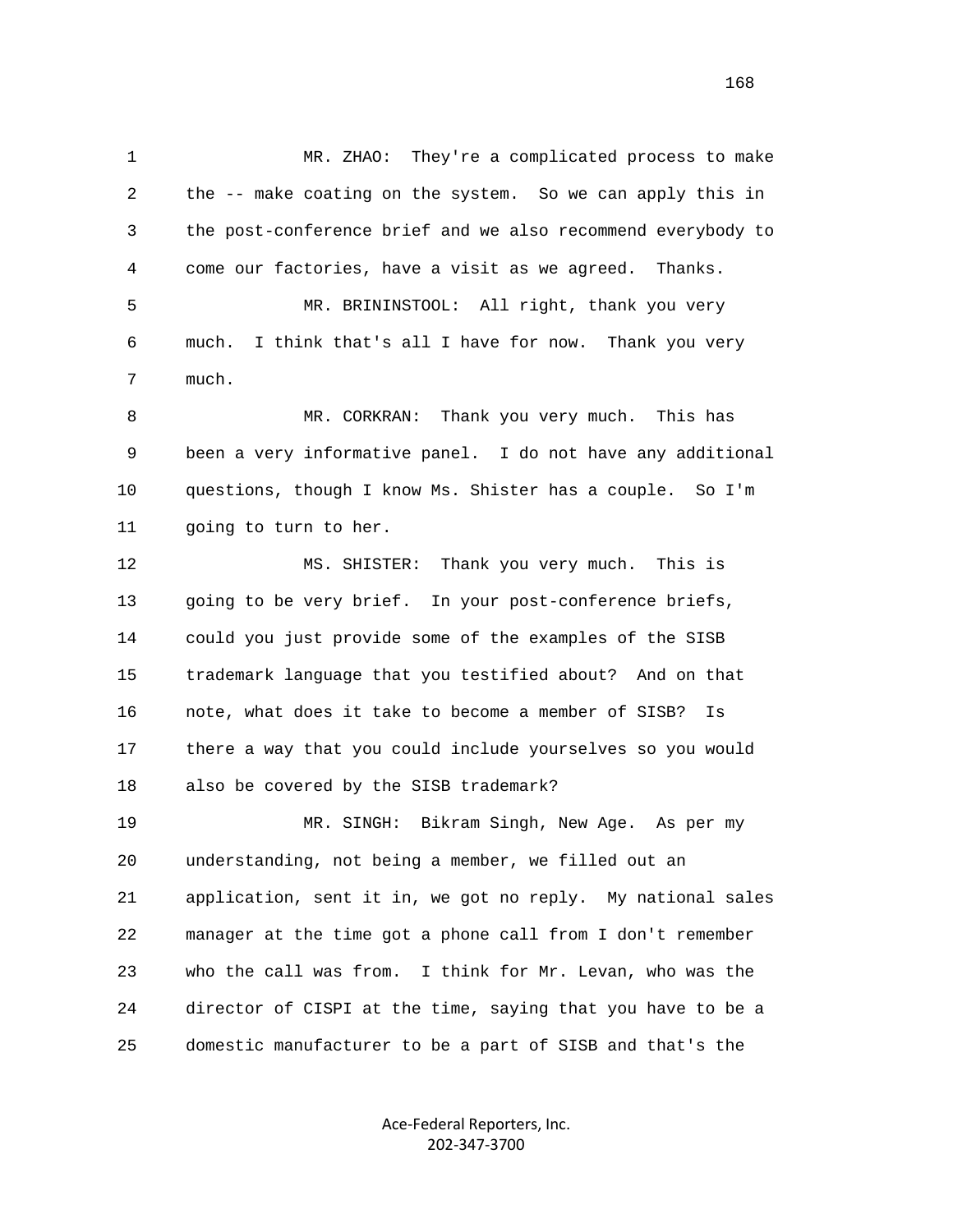1 only information that we got. We never got a documented 2 reply on our application. 3 MS. SHISTER: Okay, thank you. 4 MR. SINGH: Application request. There was no 5 formal application. It was a request. 6 MS. SHISTER: Thank you. And then also I guess 7 in your post-conference materials, because this is most 8 likely BPI, but could you describe New-Age's product mix of 9 imports of epoxy versus the black asphalt? 10 MR. SINGH: Sure can. 11 MS. SHISTER: Thank you, and that's all I have. 12 13 MR. CORKRAN: Thank you. Let me do a quick 14 look, see if there are any in additional questions? One 15 more, sure. 16 MR. BRININSTOOL: Mark Brininstool, industry 17 analyst. The question real quick, you mentioned earlier 18 that you bore the insides of the pipe. Is this done after 19 centrifugal casting or is this instead of using centrifugal 20 casting? 21 MR. SINGH: After the spun process is done? 22 MR. BRININSTOOL: After the spun process. And 23 that's mainly just as you said to create a smoother interior 24 surface? 25 MR. SINGH: That's correct.

> Ace-Federal Reporters, Inc. 202-347-3700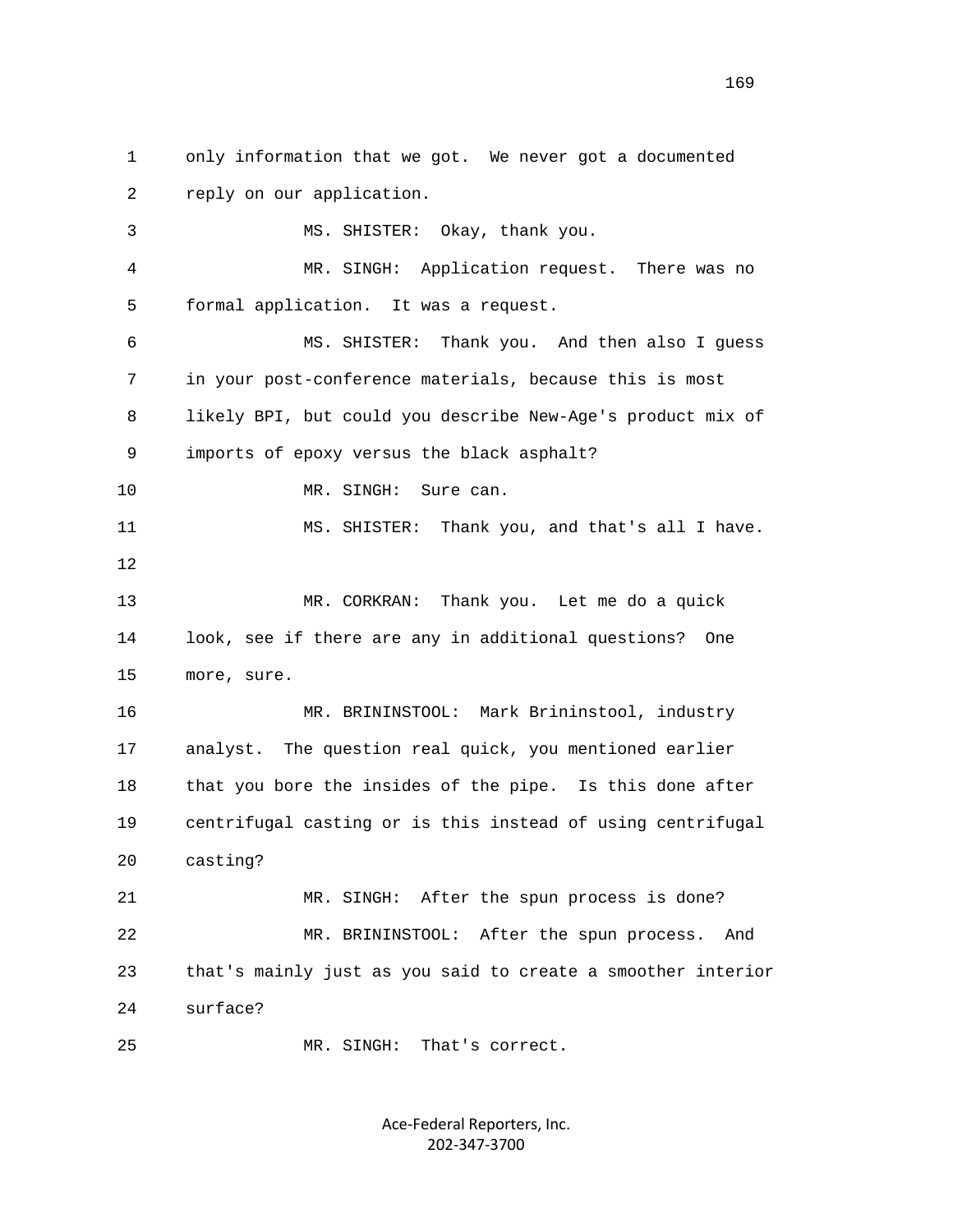1 MR. BRININSTOOL: Okay. Thank you very much. 2 MR. ZHAO: Sorry, this is Owen from HengTong 3 Casting just to make it clear to coating system, you mean 4 the one for the casting mold or the one for the EN877? You 5 said the coating after it's finished or before the -- 6 MR. SINGH: When it's boring on the inside, 7 cleaning the inside. 8 MR. ZHAO: Oh, yes, okay. Yeah, sorry about 9 that. 10 MR. BRININSTOOL: No problem. 11 MR. ZHAO: No worry. Thanks. 12 MR. BRININSTOOL: All right, thank you both so 13 much. That's all. 14 MR. CORKRAN: Thank you all very much for your 15 testimony. This has been a very enlightening afternoon. We 16 certainly appreciate it. We certainly appreciate the 17 distance and you've come and we always welcome testimony in 18 our proceedings. 19 So with that, I'll dismiss this panel and then 20 we will turn to closing statements. 21 MR. SINGH: Mr. Corkran, as far as the samples 22 go, do you guys want to keep any of the samples? 23 MR. CORKRAN: I think in this case we might be 24 better off not keeping them, because I'm not sure where 25 we're going to be able to store them, but I appreciate it.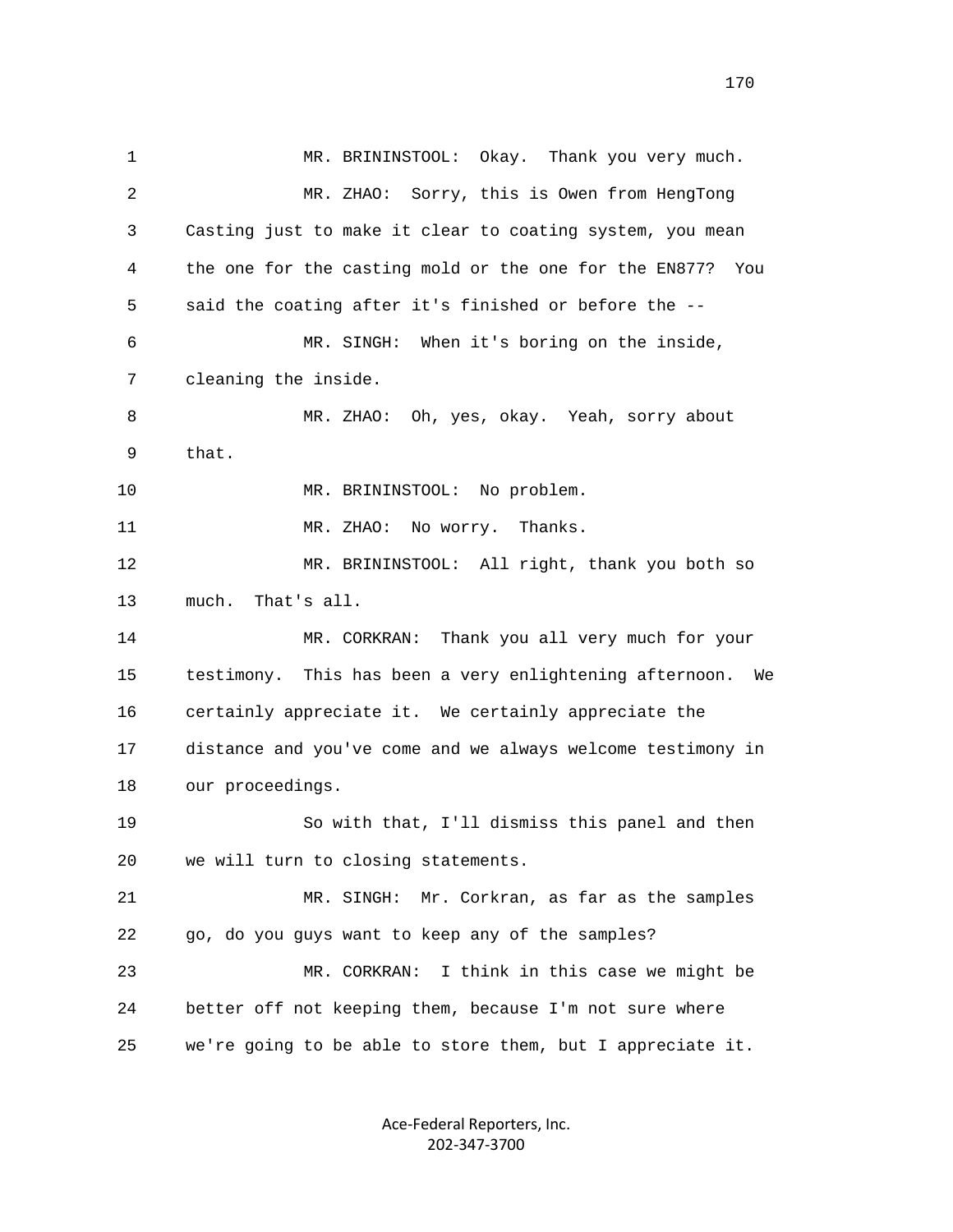1 Thank you.

| $\overline{c}$ | MR. SINGH: I was trying to lighten my load. I                |
|----------------|--------------------------------------------------------------|
| 3              | understand. Just to add the last thing on the samples, it's  |
| 4              | interesting to note from our competitors, they brought in    |
| 5              | both pipe and fittings because it's one system. We brought   |
| 6              | in just the pipe because that's what we're discussing today. |
| 7              | But just to kind of give you guys a little more              |
| 8              | affirmation on what the climate is of cast irons, it's one   |
| 9              | system pipe and fittings together.                           |
| 10             | MR. ZHAO:<br>This is Owen from HengTong Casting.             |
| 11             | Why I didn't put any pictures in the testimony, because the  |
| 12             | only way, the best way to check out the interface of the     |
| 13             | surface of the pipe is to point to the light and check, have |
| 14             | a close look. That's why we bring this pipe. We hope you     |
| 15             | can be useful to reference. Thanks so much.                  |
| 16             | MR. CORKRAN: Okay, thank you very much.<br>Very              |
| 17             | much appreciate it. Thank you.                               |
| 18             | CLOSING STATEMENT OF ROGER SCHAGRIN                          |
| 19             | MR. SCHAGRIN: Good afternoon, Mr. Corkran and                |
| 20             | members of the Commission staff, Roger Schagrin giving       |
| 21             | closing in favor of the Petition. So that was very           |
| 22             | informative, as well as entertaining, I'm very glad they     |
| 23             | came to make their presentation. I certainly learned a lot   |
| 24             | and I'm sure so did the Commission staff. So it's been a     |
| 25             | long time for me in a China case versus a non-China case     |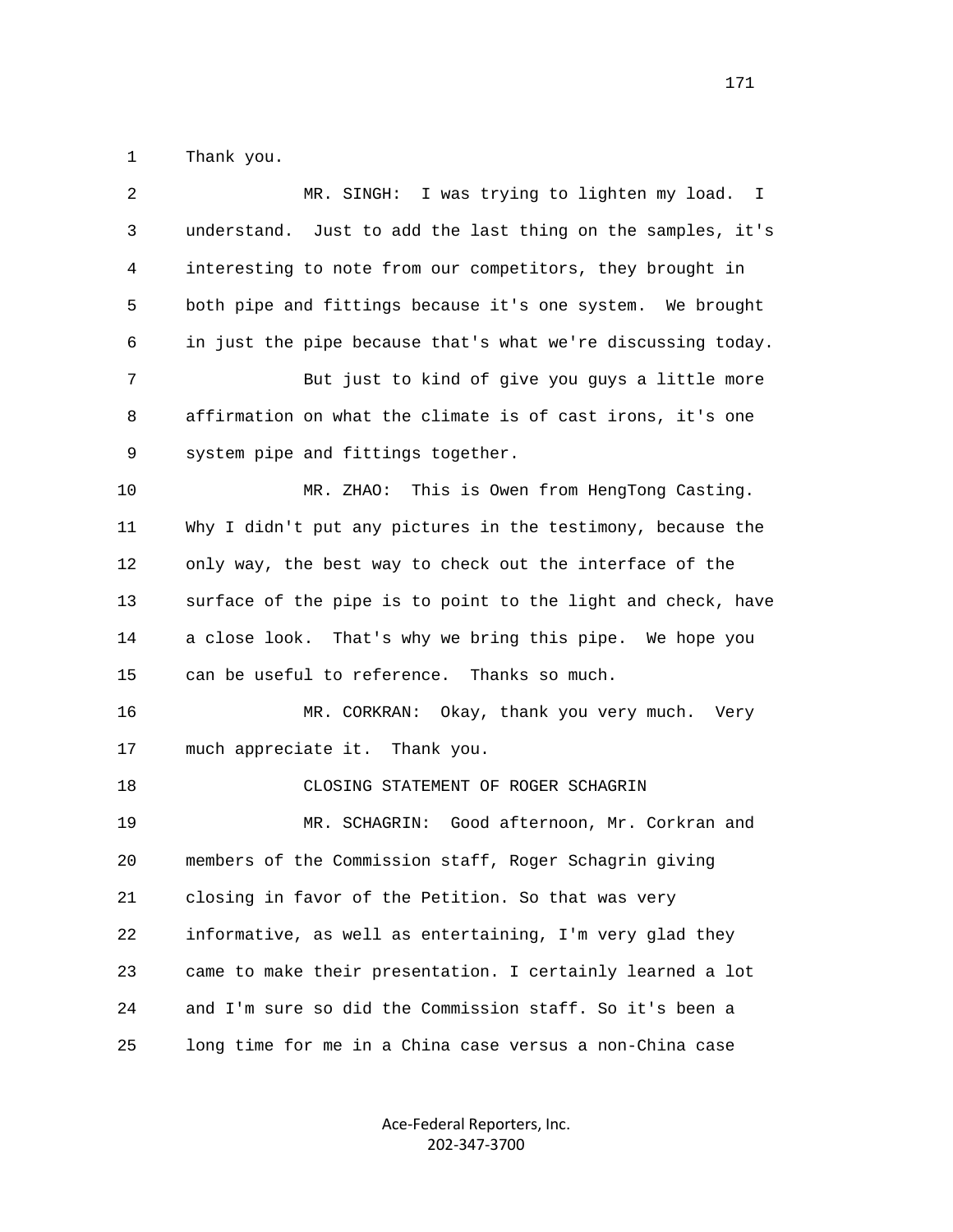1 where the Respondents said they sold their products in 2 greater quantity in the U.S. market -- not on the basis of 3 price, but because they sell a better product than the U.S. 4 industry. So they are definitely trying to convince the 5 Commission, even in this preliminary stage that there is a 6 real attenuation of competition between the Chinese product 7 and the U.S. product.

 8 Now the good news about Commission proceedings is 9 that you actually establish a factual record, and testimony 10 is part of that record. But so are facts. Sometimes the 11 testimony can be contradicted by the factual record. 12 So, now, partially based on what you've learned at just the 13 preliminary stage of the fittings case, and now we have the 14 pipe and more of the final on fittings, you've actually 15 asked importers in the importers' questionnaire, "Tell us 16 how much of your imports are epoxy coated versus non-epoxy 17 coated, and the non-epoxy, all this bituminous type coating 18 or asphalt coating."

 19 So you already know -- New Age says they're not 20 the only importer of cast-iron soil pipe from China. There 21 are many, many importers of cast-iron soil pipe from China. 22 You would think if there was lots and lots of epoxy-coated 23 imports from China, and it was this great product which 24 we're selling at a big premium because it's so much better 25 than everything the domestic industry makes, that the AUVs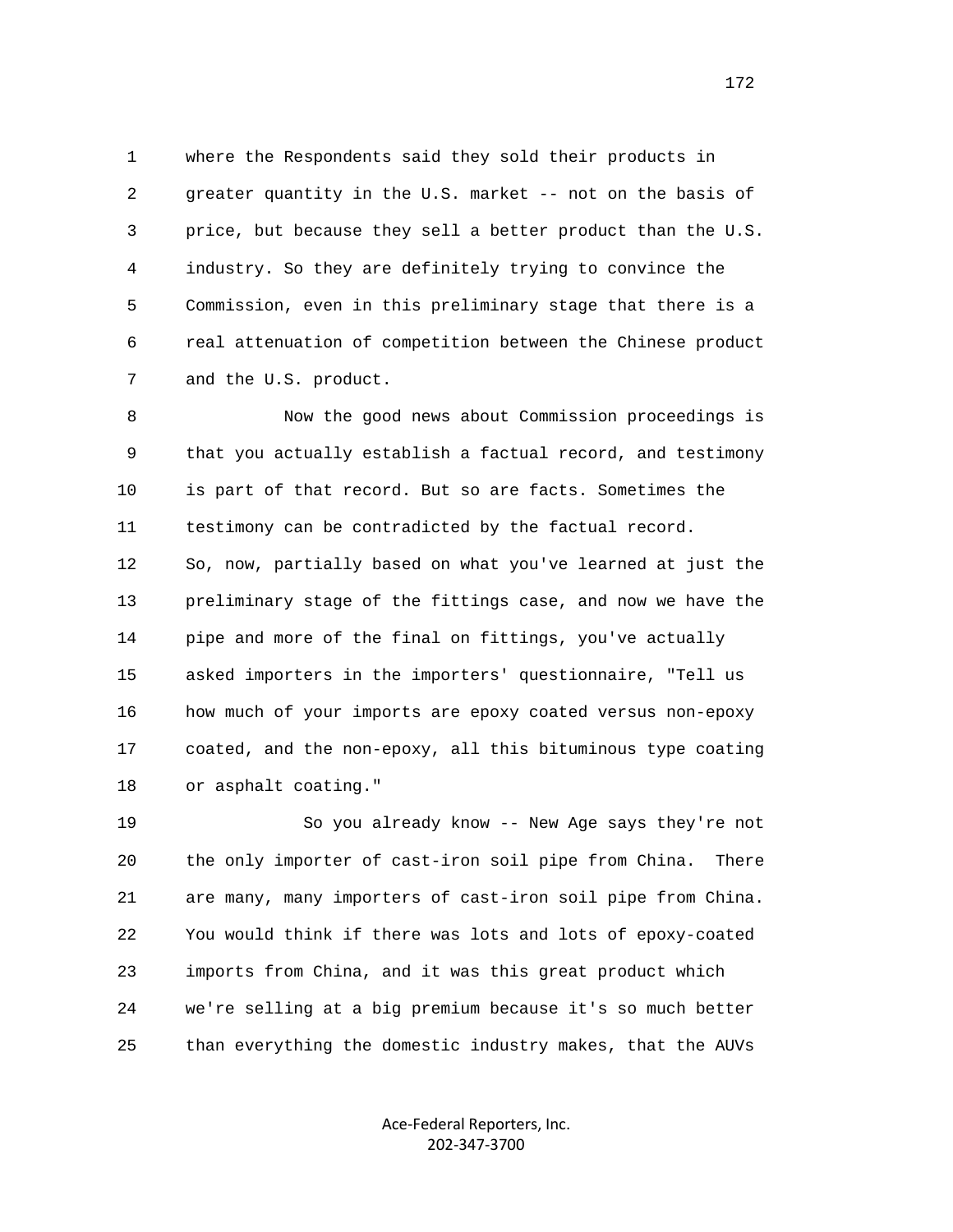1 for imports from China would be much higher than the average 2 selling price of domestic product.

 3 Initially, let me just tell you that they're not 4 even close. Now, the only thing we know that, probably, 5 like, in a lot of these China cases, that a lot of importers 6 won't respond to you. We don't think you ought to hold it 7 against the domestic industry if New Age responds and tells 8 you how much of their imports are epoxy-coated and non-epoxy 9 coated, and ten other importers don't respond, then you 10 shouldn't say, well, you know, I mean, for those who 11 responded, but say 65% -- I'll just throw a number out, I 12 don't know what the numbers are -- I think he said in 13 response to a question that, even for him, the majority of 14 these imports are not the epoxy-coated product.

 15 But based on what the domestic industry knows in 16 the market, they believe that today a very, very, very small 17 amount of total Chinese imports of cast-iron soil pipe are 18 epoxy coated. So initially, all of us haven't done this for 19 a long time. This sounds like a great argument in this 20 case. Wow, there's all this attenuated competition, throw 21 out your records, because we don't even compete with each 22 other.

 23 But your real record, the facts that this 24 Commission staff gathers, is gonna show that this dog 25 doesn't hunt, to sound like Mr. Dowd. You know, you just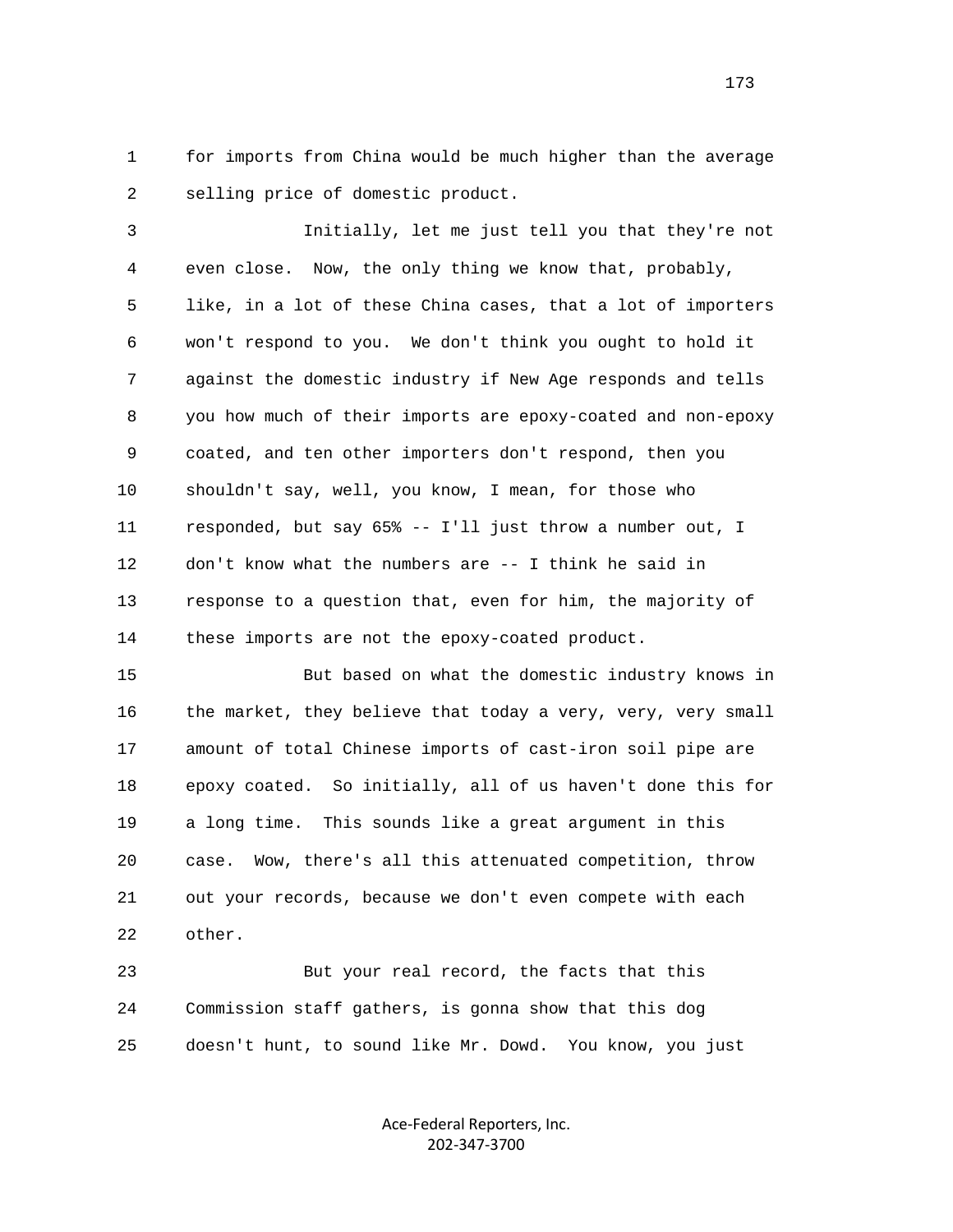1 gotta make sure you bring it when you bring it. And I think 2 you're gonna find that the overwhelming majority of imports 3 from China are a product that has the same coating as the 4 domestic product.

 5 We'll probably spend a lot of time in the final 6 phases' investigation arguing about whether the difference 7 in water flows and new alkalinity of what comes out of all 8 us, you know, makes this product not useable or not, and 9 it's changed, and might last 100 years before, but only last 10 for 100 days now. We'll get into that later.

 11 But in terms of change in the codes, if things 12 have changed so much, let me just clarify about the ASTM 13 Committee. And we'll do an affidavit from Mr. Simmons for 14 the final, from Greg. So Greg chairs the A04 committee, 15 which covers a whole range of products. And within that, 16 there is a A04 12 committee just on cast iron soil pipe and 17 fittings products.

 18 The big committee chairs has 134 members. A 19 smaller committee dealing with just the product subject to 20 this investigation, has 50. So when Mr. Singh says it's 21 three against one, that's not the reality. You know? 22 There's 50 people in this committee, half of them are users. 23 So with all of the consumers these products want the ASTM 24 committee to change the standards to require epoxy coating, 25 they could do it.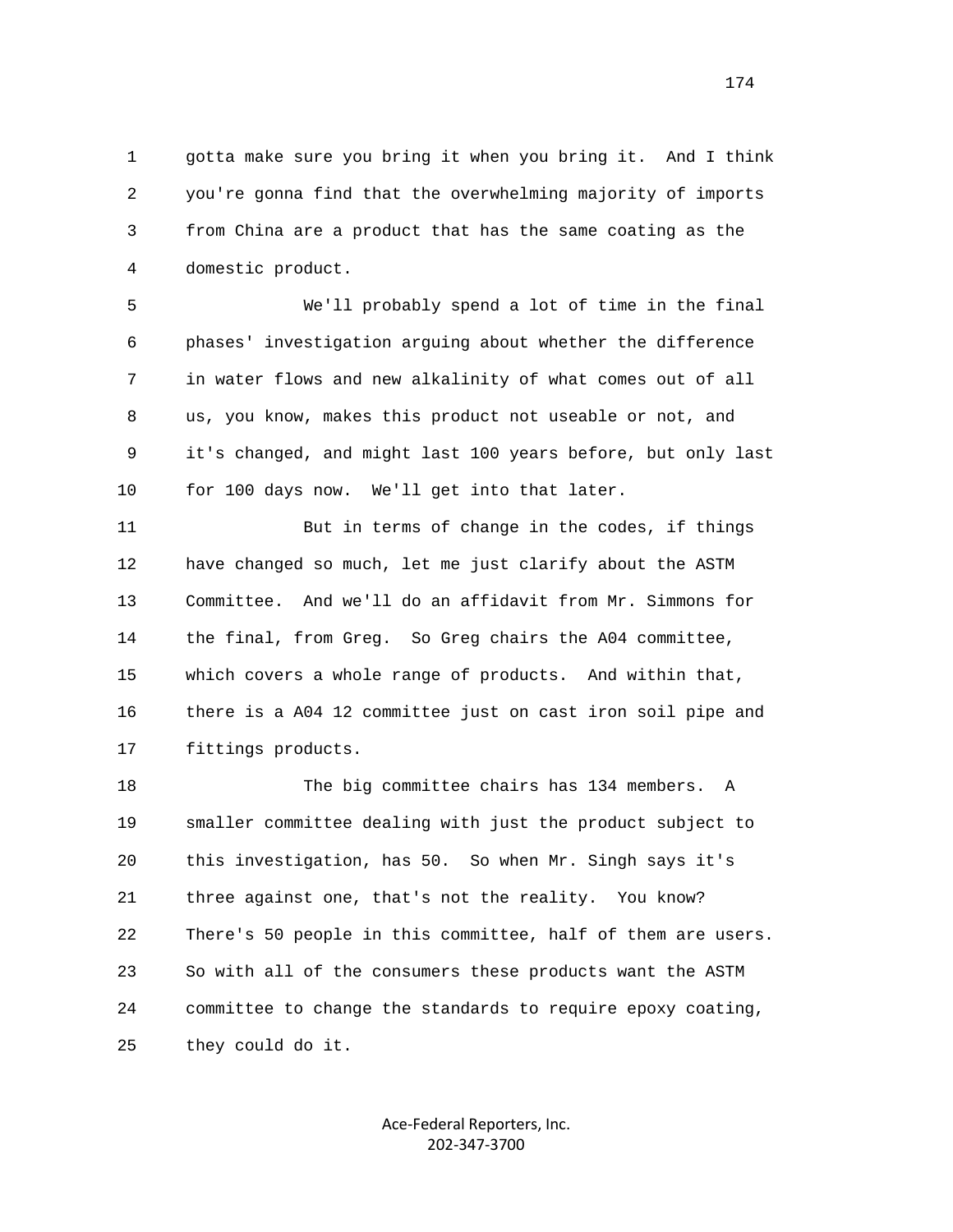1 In fact, to Mr. Simmons' knowledge, Mr. Singh's 2 father, who is the member, hasn't actually furnished a 3 proposal to this ASTM subcommittee to change the ASTM 4 specifications for these products. 5 So then the other question is, how did imports 6 injure the U.S. industry if distributors are selling either 7 only Chinese or only domestic and Mr. Singh says, and 8 sometimes our distributor gets changed back to a domestic 9 distributor. 10 Well, he didn't tell you that many times, he has 11 changed domestic distributors into his distributors of 12 Chinese product. And that's because all these distributors 13 compete downstream to the end users. And we think there's a 14 tremendous amount of competition there, which is how we had 15 a 50% increase in imports from China in 2016. 16 Because they compete with each other. They 17 compete on price. It proves that these are fungible 18 products and there is lots of competition between the 19 Chinese and the domestic. So let's sum the case. 20 First of all, you know, even though some 21 foundries are closing in China, we have heard the huge 22 emphasis here as we did in fittings at the conference 23 saying, we can't even get product anymore, they're shutting 24 down foundries so fast in China for environmental -- they 25 are shutting down foundries.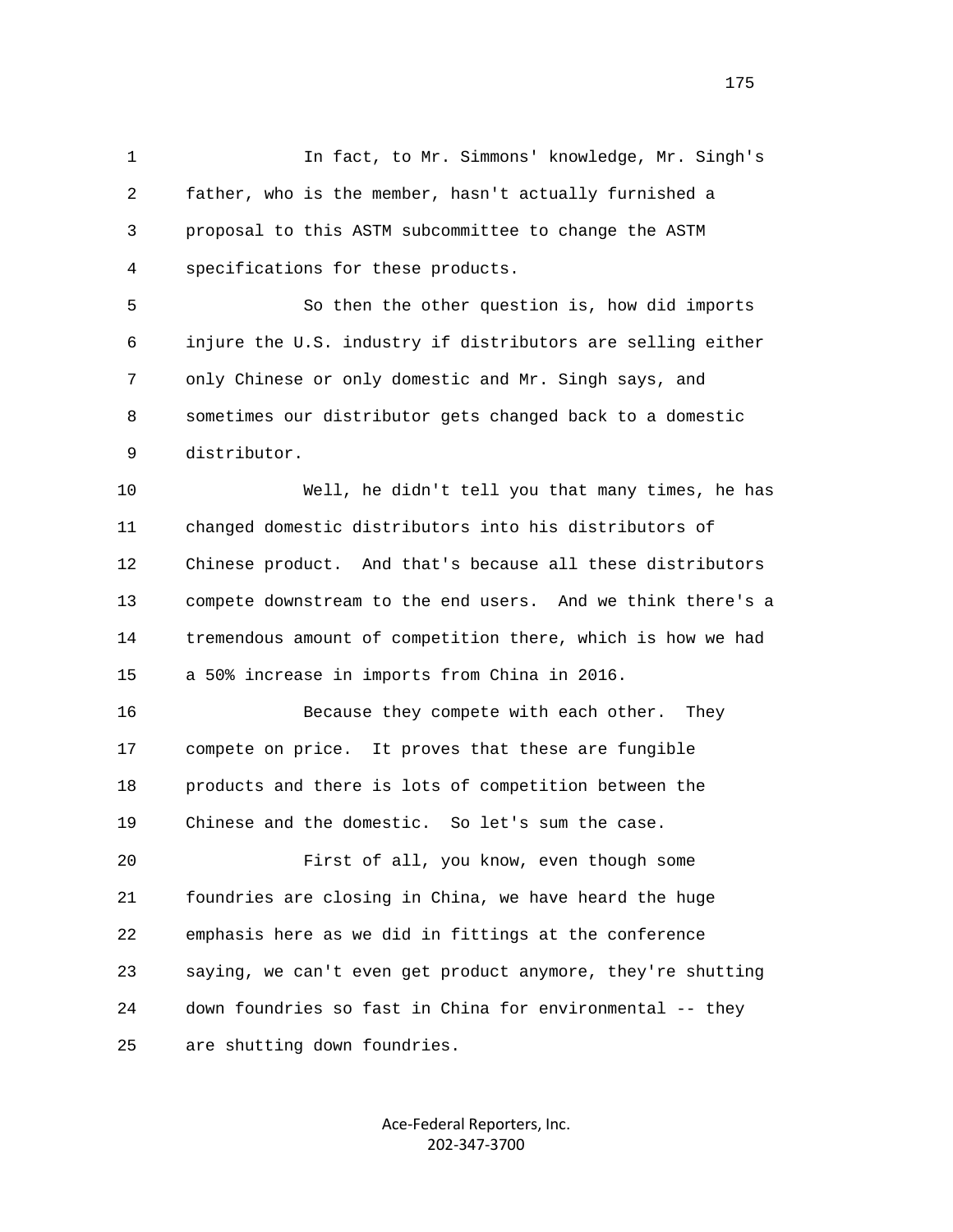1 They are shutting down steel mills. They still 2 have enough overcapacity to furnish the whole world market 3 for all these products in China. Because, in fact, in 4 fittings, as Commission will see, because we just got our 5 prelim yesterday from Commerce, or the day before, is that 6 in spite of the claims made at this conference, that you 7 don't have to worry about us, we can't even buy product out 8 of China after we had a conference here.

 9 And after the importers who came to this 10 conference testified to you that they couldn't buy fittings 11 from China, we had an import surge after the conference, 12 sufficient that the Commerce Department made an affirmative 13 critical circumstances determination. Now, how do you get 14 affirmative critical circumstances if you can't buy the 15 product at the time you come and testify?

 16 So let's wrap it up. When you get rid of the 17 noise, you look at the staff report and the data in the 18 staff report. And the what the Commissioners have wrote in 19 this preliminary determination you'll see that the import 20 increase over the POI was significant, that this is a 21 fungible product that claims of attenuated competition don't 22 work.

 23 There is significant underselling. That 24 underselling depressed and suppressed domestic prices and 25 caused the domestic industry's profits to fall considerably.

> Ace-Federal Reporters, Inc. 202-347-3700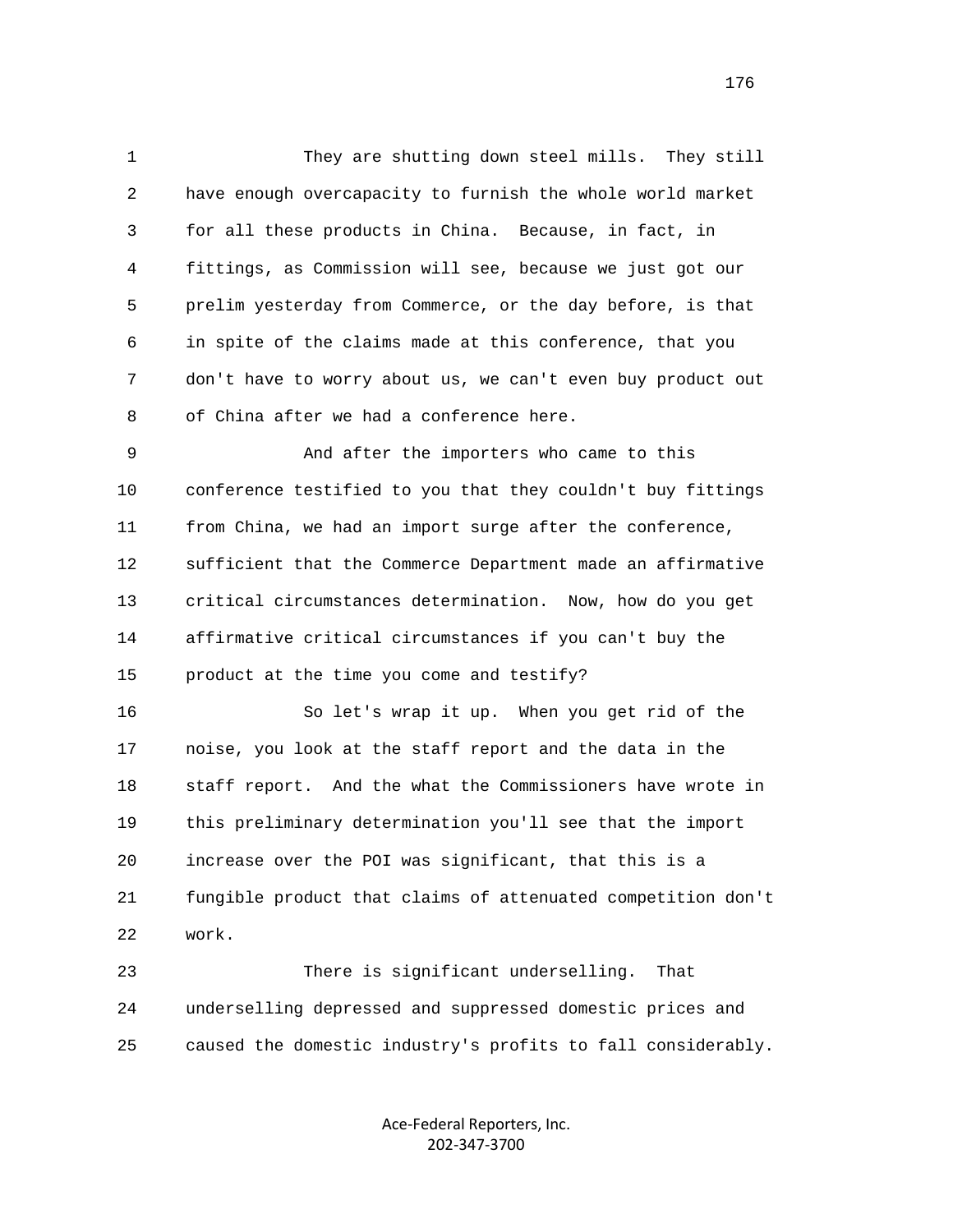1 That's what the record's gonna be in this case.

 2 Everything else is going to amount to noise and 3 I personally look forward, after we're able to get even more 4 information in the final investigation that we do in the 5 preliminary to demonstrate to this Commission, and maybe 6 we'll bring in some of the experts at bituminous-coated, 7 asphalt-coated soil pipe can handle our country's needs. 8 I don't want there to be problems in your ITC 9 building. I don't want to be representing an industry that 10 is ruining America, that is ruining America's waste water. 11 I am confident that, you know, bring in experts and, as I 12 say, Greg is the chairman of this committee, you know, that 13 the Commissions gonna see that what this industry does to 14 supply the U.S. market is perfectly good for our needs. 15 And I'm glad the Europeans and the Chinese are 16 using so much better things for their wastewater. With 17 that, we ask you to make an affirmative preliminary 18 determination, and thank you for all of your time today. 19 Thank you. 20 MR. CORKRAN: On behalf of the Commission and 21 the staff, I'd like to thank the witnesses that came here 22 today, as well as counsel, for helping us gain a better 23 understanding of the product and the conditions of 24 competition in the cast iron soil pipe industry. 25 Before concluding, please let me mention a few

> Ace-Federal Reporters, Inc. 202-347-3700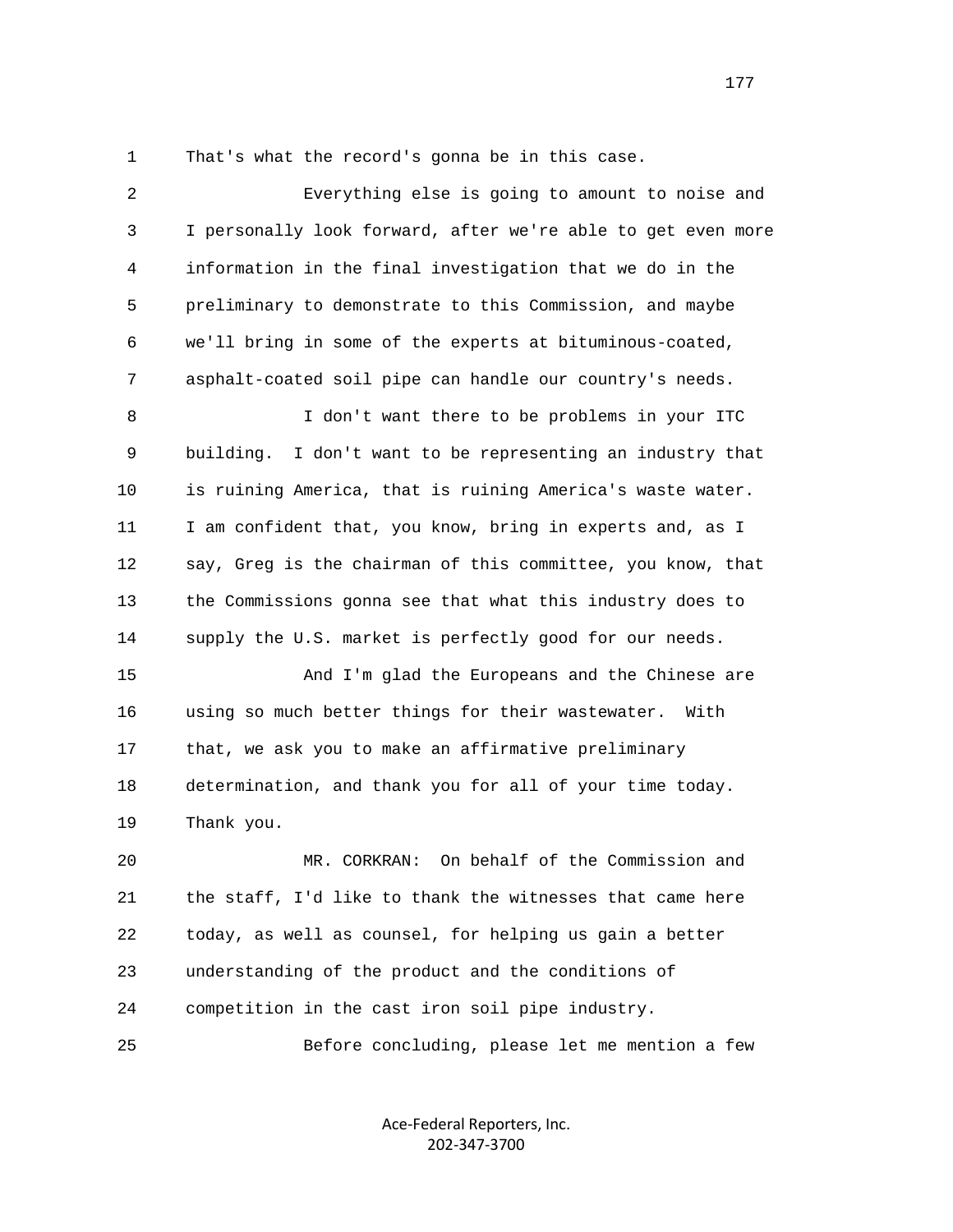1 dates to keep in mind. The deadline for submission of 2 corrections to the transcript and for submission of 3 post-conference briefs is Thursday, February 22nd. If 4 briefs contain business, proprietary information, a public 5 version is due on Friday, February 23rd. 6 The Commission has tentatively scheduled its 7 vote on these investigations for Friday, March 9th, and it 8 will report its determinations to the Secretary of the 9 Department of Commerce on Monday, March 12th. 10 Commissioners' opinions will be issued on Monday, March 11 19th. Thank you all for coming. And this conference is now 12 adjourned. 13 (Whereupon the meeting was adjourned at 2:35 14 p.m.) 15 16 17 18 19 20 21 22 23 24 25